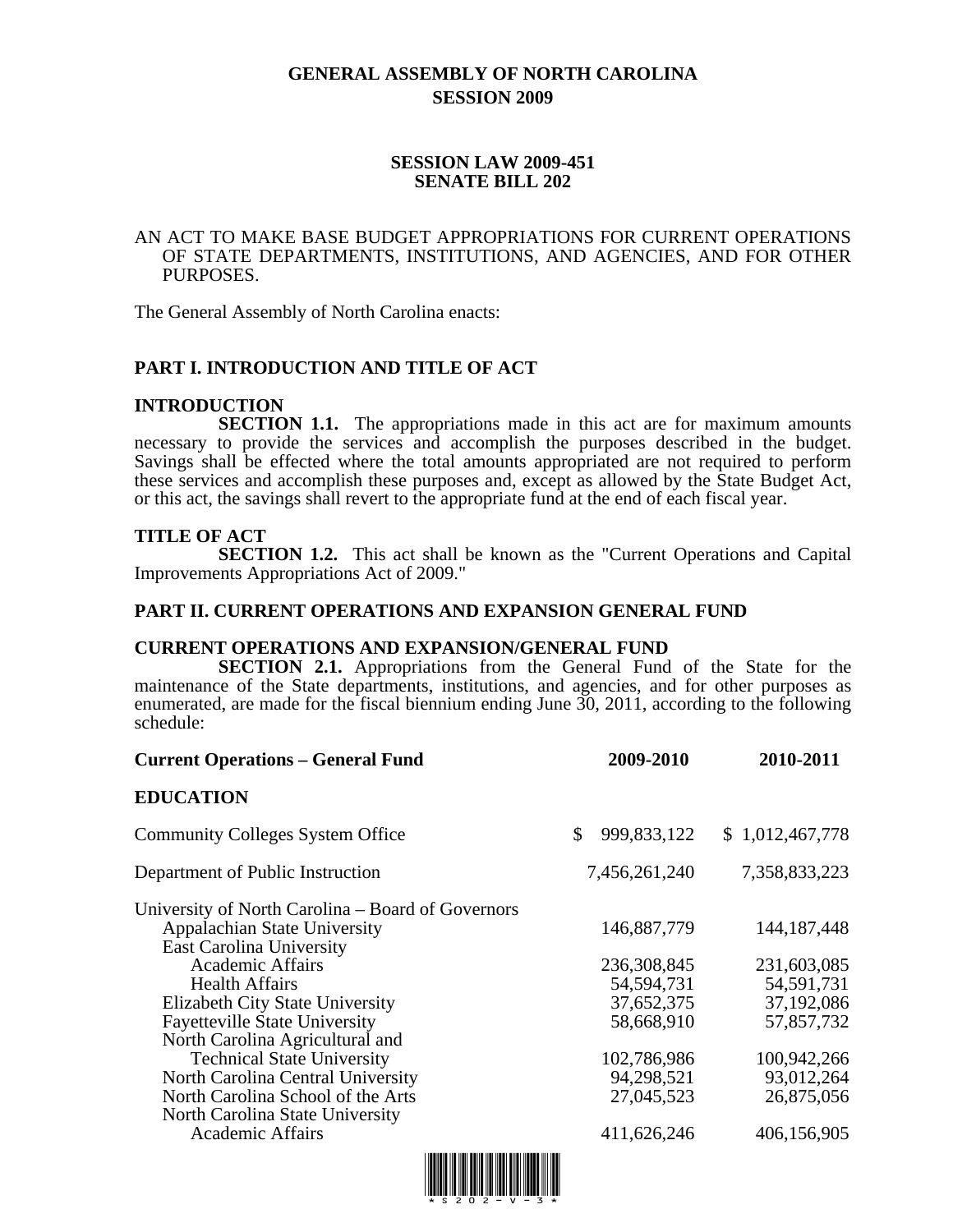| <b>Agricultural Extension</b>                                                          |                      | 45, 315, 457              | 45,305,822                |
|----------------------------------------------------------------------------------------|----------------------|---------------------------|---------------------------|
| <b>Agricultural Research</b>                                                           |                      | 59,503,437                | 59,476,413                |
| University of North Carolina at Asheville                                              |                      | 39,276,956                | 38,636,109                |
| University of North Carolina at Chapel Hill                                            |                      |                           |                           |
| <b>Academic Affairs</b>                                                                |                      | 302,859,050               | 297,600,393               |
| <b>Health Affairs</b>                                                                  |                      | 216,773,843               | 216,773,343               |
| <b>Area Health Education Centers</b>                                                   |                      | 52,109,208                | 52,109,208                |
| University of North Carolina at Charlotte                                              |                      | 195,043,239               | 190,876,806               |
| University of North Carolina at Greensboro                                             |                      | 171,383,465               | 168, 107, 904             |
| University of North Carolina at Pembroke                                               |                      | 60,106,081                | 59,242,397                |
| University of North Carolina at Wilmington                                             |                      | 103,758,288               | 101,481,384               |
| <b>Western Carolina University</b>                                                     |                      | 87,658,263                | 86,534,872<br>71,708,302  |
| Winston-Salem State University<br><b>General Administration</b>                        |                      | 72,507,174<br>42,374,063  | 42,373,724                |
| <b>University Institutional Programs</b>                                               |                      | (144, 494, 505)           | (130,312,471)             |
| <b>Related Educational Programs</b>                                                    |                      | 68,821,524                | 40,217,033                |
| <b>UNC Financial Aid Private Colleges</b>                                              |                      | 101,244,515               | 101,278,515               |
| North Carolina School of Science and Mathematics                                       |                      | 18,712,479                | 18,711,799                |
| UNC Hospitals at Chapel Hill                                                           |                      | 44,011,882                | 44,011,882                |
| Total University of North Carolina –                                                   |                      |                           |                           |
| <b>Board of Governors</b>                                                              |                      | \$2,706,834,335           | \$2,656,552,008           |
|                                                                                        |                      |                           |                           |
| <b>HEALTH AND HUMAN SERVICES</b>                                                       |                      |                           |                           |
| Department of Health and Human Services                                                |                      |                           |                           |
| <b>Central Management and Support</b>                                                  |                      | \$<br>75,016,712          | \$<br>74,172,339          |
| Division of Aging                                                                      |                      | 35,899,897                | 37,282,029                |
| Division of Blind Services/Deaf/HH                                                     |                      | 8,731,883                 | 8,649,731                 |
| Division of Child Development                                                          |                      | 257,095,576               | 269, 183, 962             |
| Division of Education Services                                                         |                      | 36,669,397                | 36,844,718                |
| Division of Health Service Regulation                                                  |                      | 17,926,741                | 17,914,125                |
| Division of Medical Assistance                                                         |                      | 2,318,653,169             | 2,720,196,757             |
| Division of Mental Health<br>NC Health Choice                                          |                      | 664, 385, 884             | 664,695,955               |
| Division of Public Health                                                              |                      | 77,218,524<br>161,566,120 | 81,964,241<br>160,515,329 |
| Division of Social Services                                                            |                      | 208,179,422               | 208,589,483               |
| Division of Vocation Rehabilitation                                                    |                      | 42,006,280                | 41,020,173                |
| <b>Total Health and Human Services</b>                                                 |                      | \$3,903,349,605           | \$4,321,028,842           |
|                                                                                        |                      |                           |                           |
| <b>NATURAL AND ECONOMIC RESOURCES</b>                                                  |                      |                           |                           |
| Department of Agriculture and Consumer Services                                        |                      | \$<br>63,034,434          | \$<br>60,559,608          |
| Department of Commerce                                                                 |                      |                           |                           |
| Commerce                                                                               |                      | 45,028,421                | 40,915,209                |
| <b>Commerce State-Aid</b>                                                              |                      | 21,667,725                | 15,388,725                |
| NC Biotechnology Center                                                                |                      | 14,810,000                | 14,501,900                |
| <b>Rural Economic Development Center</b>                                               |                      | 23,907,436                | 23,832,436                |
| Department of Environment and Natural Resources                                        |                      | 201,108,413               | 190,399,356               |
| Department of Environment and Natural Resources -<br>Clean Water Management Trust Fund |                      | 50,000,000                | 50,000,000                |
|                                                                                        |                      |                           |                           |
| Department of Labor                                                                    |                      | 17,400,807                | 17,400,863                |
| <b>JUSTICE AND PUBLIC SAFETY</b>                                                       |                      |                           |                           |
| Department of Correction                                                               |                      | \$1,313,815,477           | \$1,326,492,230           |
| Page 2                                                                                 | Session Law 2009-451 |                           | SL2009-0451               |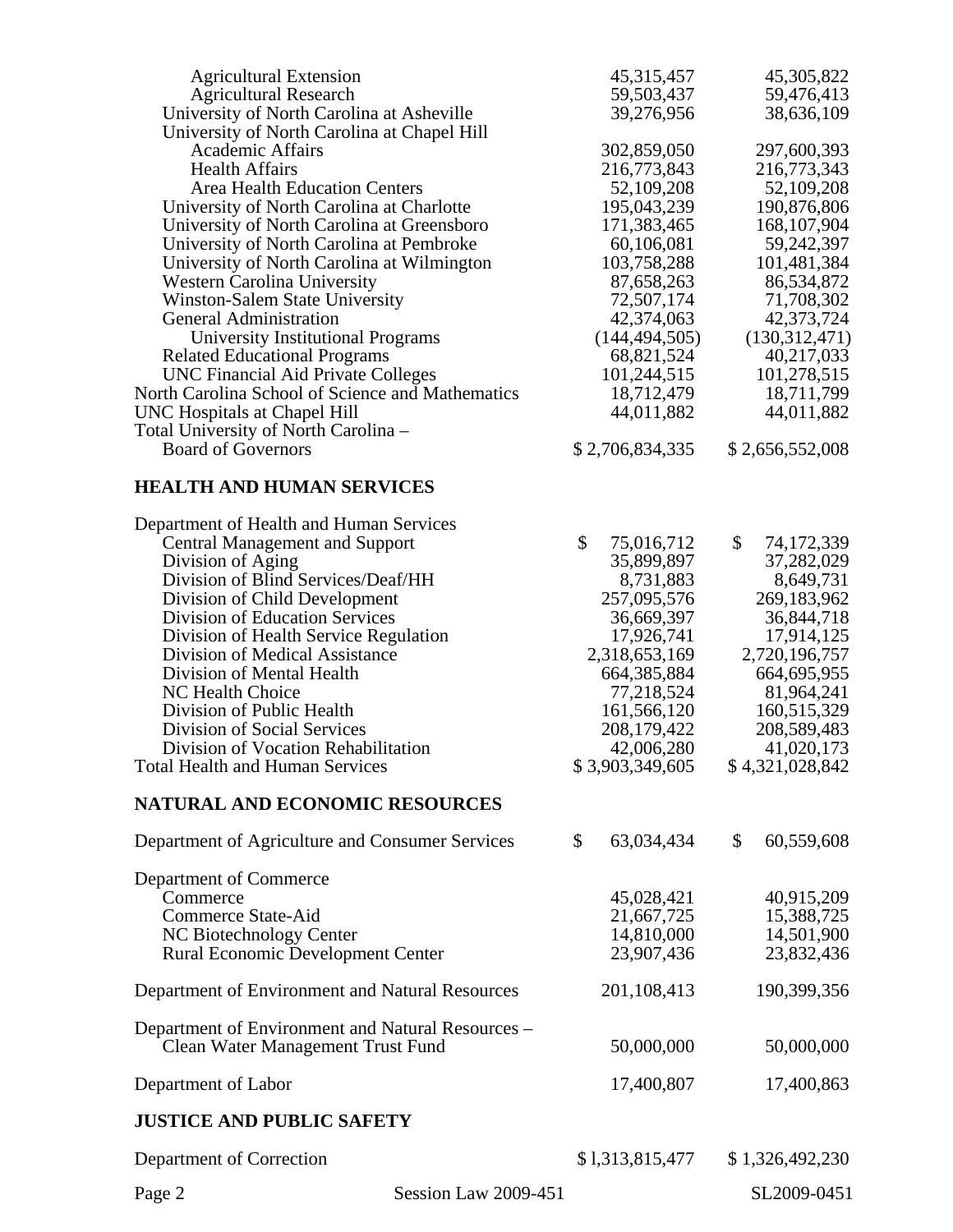| Department of Crime Control and Public Safety                                                                                                                                  | 32,566,547                                        | 31,951,802                                        |
|--------------------------------------------------------------------------------------------------------------------------------------------------------------------------------|---------------------------------------------------|---------------------------------------------------|
| Judicial Department<br>Judicial Department - Indigent Defense                                                                                                                  | 466,928,250<br>135,927,989                        | 463,753,479<br>120,132,010                        |
| Department of Justice                                                                                                                                                          | 89,736,617                                        | 88,652,538                                        |
| Department of Juvenile Justice and<br>Delinquency Prevention                                                                                                                   | 145,654,923                                       | 146,727,475                                       |
| <b>GENERAL GOVERNMENT</b>                                                                                                                                                      |                                                   |                                                   |
| Department of Administration                                                                                                                                                   | \$<br>67,909,562                                  | \$<br>67,446,884                                  |
| Office of Administrative Hearings                                                                                                                                              | 4,155,512                                         | 4,111,476                                         |
| Department of State Auditor                                                                                                                                                    | 13,427,042                                        | 13,255,123                                        |
| Office of State Controller                                                                                                                                                     | 23,131,801                                        | 23,188,207                                        |
| Department of Cultural Resources<br><b>Cultural Resources</b><br>Roanoke Island Commission                                                                                     | 72,958,434<br>1,990,632                           | 73,249,990<br>1,990,632                           |
| <b>State Board of Elections</b>                                                                                                                                                | 4,807,223                                         | 6,221,208                                         |
| <b>General Assembly</b>                                                                                                                                                        | 54,479,008                                        | 56,584,484                                        |
| Office of the Governor<br>Office of the Governor<br>Office of State Budget and Management<br><b>OSBM</b> – Reserve for Special Appropriations<br><b>Housing Finance Agency</b> | 6,150,309<br>6,502,520<br>6,466,465<br>14,608,417 | 6,067,739<br>6,407,809<br>4,161,125<br>14,608,417 |
| Department of Insurance<br>Insurance<br><b>Insurance – Volunteer Safety Workers' Compensation</b>                                                                              | 32,180,522<br>2,000,000                           | 32, 242, 706<br>1,561,846                         |
| Office of Lieutenant Governor                                                                                                                                                  | 944,202                                           | 931,703                                           |
| Department of Revenue                                                                                                                                                          | 88,961,417                                        | 87,790,970                                        |
| Department of Secretary of State                                                                                                                                               | 11,640,359                                        | 11,451,488                                        |
| Department of State Treasurer<br><b>State Treasurer</b><br>State Treasurer-<br>Retirement for Fire and Rescue Squad Workers                                                    | 17,758,565<br>10,804,671                          | 17,565,400<br>10,804,671                          |
| RESERVES, ADJUSTMENTS, AND DEBT SERVICE                                                                                                                                        |                                                   |                                                   |
| Salary Adjustment Fund: 2009-2011 Fiscal Biennium                                                                                                                              | \$<br>$\theta$                                    | \$<br>$\theta$                                    |
| Contingency and Emergency Fund                                                                                                                                                 | 5,000,000                                         | 5,000,000                                         |
| State Health Plan (S.L. 2009-16)                                                                                                                                               | 132,214,752                                       | 276, 179, 709                                     |
| Reserve for Teachers' and                                                                                                                                                      |                                                   |                                                   |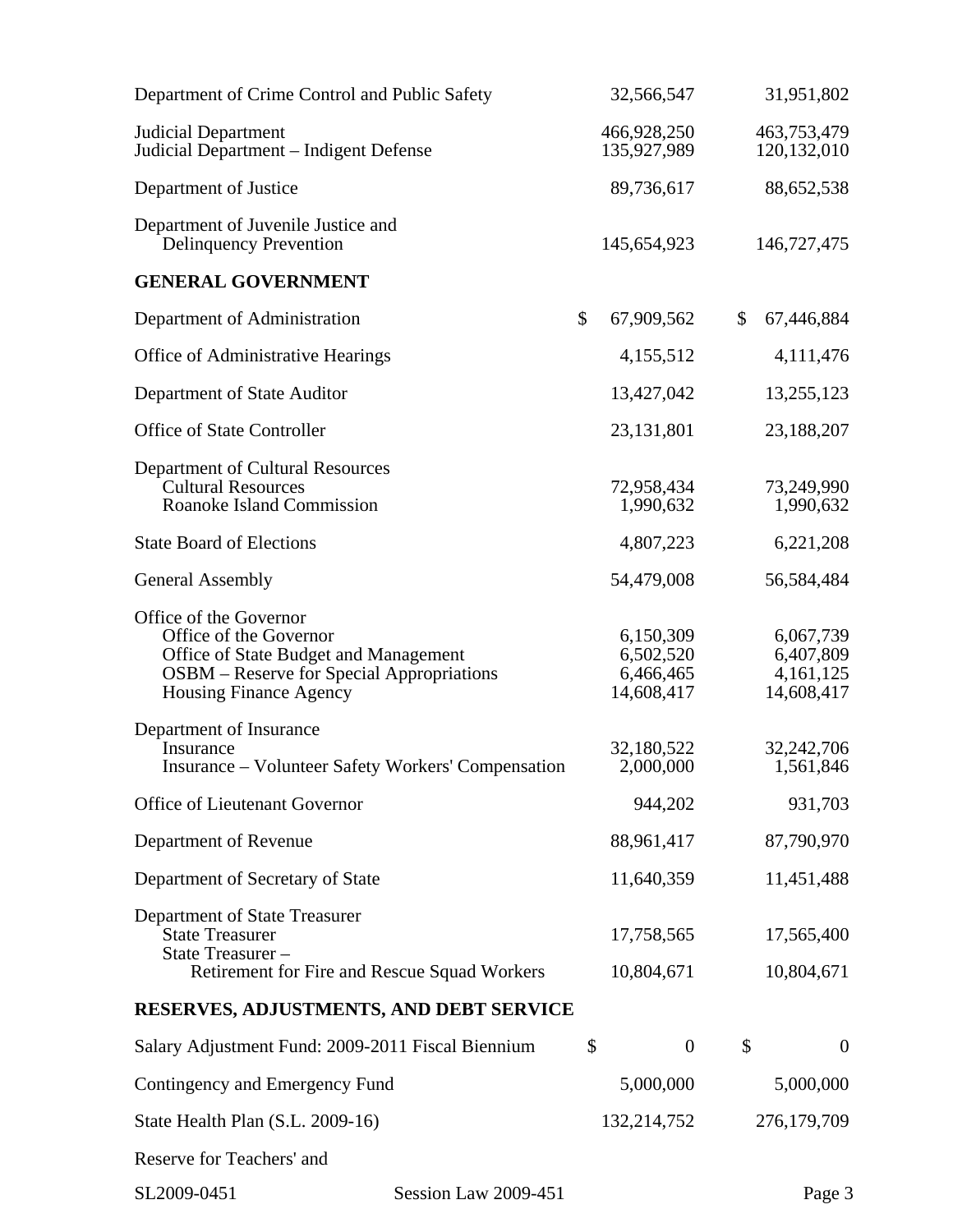| <b>TOTAL CURRENT OPERATIONS -</b><br><b>GENERAL FUND</b>                    | \$19,003,204,980           | \$19,555,540,945         |
|-----------------------------------------------------------------------------|----------------------------|--------------------------|
| Debt Service<br><b>General Debt Service</b><br><b>Federal Reimbursement</b> | 642, 512, 753<br>1,616,380 | 707,573,496<br>1,616,380 |
| <b>Severance Expenditure Reserve</b>                                        | 47,957,108                 | $\Omega$                 |
| <b>Convert Contract Employees to State Employees</b>                        | (2,500,000)                | (4,000,000)              |
| <b>Biomedical Research Imaging Center (BRIC)</b>                            | $\Omega$                   | $\Omega$                 |
| <b>Statewide Administrative Support</b>                                     | (3,000,000)                | (6,600,000)              |
| Reserve for Job Development Investment Grants (JDIG)                        | 19,000,000                 | 27,400,000               |
| <b>Information Technology Fund</b>                                          | 9,361,985                  | 7,840,000                |
| <b>Judicial Retirement System Contributions</b>                             | 1,300,000                  | 1,300,000                |
| <b>State Employees' Retirement Contribution</b>                             | 21,000,000                 | 160,000,000              |

#### **GENERAL FUND AVAILABILITY STATEMENT**

**SECTION 2.2.(a)** The General Fund availability used in developing the 2009-2011 biennial budget is shown below:

|                                                   | FY 2009-2010   | FY 2010-2011     |
|---------------------------------------------------|----------------|------------------|
| Projected Reversions FY 2008-2009                 | 91,967,011     | 10,524,411       |
| Less Earmarkings of Year End Fund Balance         |                | $\mathbf 0$      |
| <b>Savings Reserve Account</b>                    | 0              | $\boldsymbol{0}$ |
| <b>Repairs and Renovations</b>                    |                | $\boldsymbol{0}$ |
| <b>Beginning Unreserved Fund Balance</b>          | 91,967,011     | $\boldsymbol{0}$ |
| <b>Revenues Based on Existing Tax Structure</b>   | 16,796,300,000 | 17,384,400,000   |
| <b>Nontax Revenues</b>                            |                |                  |
| <b>Investment Income</b>                          | 67,300,000     | 93,100,000       |
| <b>Judicial Fees</b>                              | 200,700,000    | 208,300,000      |
| Disproportionate Share                            | 100,000,000    | 100,000,000      |
| Insurance                                         | 77,700,000     | 81,900,000       |
| <b>Other Nontax Revenues</b>                      | 148,300,000    | 155,200,000      |
| Highway Trust Fund/Use Tax Reimbursement Transfer | 108,500,000    | 72,800,000       |
| Highway Fund Transfer                             | 17,600,000     | 17,600,000       |
| <b>Subtotal Nontax Revenues</b>                   | 720,100,000    | 728,900,000      |
| <b>Total General Fund Availability</b>            | 17,608,367,011 | 18,123,824,411   |
| <b>Adjustments to Availability: 2009 Session</b>  |                |                  |
| Adjust Transfer from Insurance Regulatory Fund    | (1,644,300)    | (1,644,300)      |
| <b>Adjust Transfer from Treasurer's Office</b>    | (398, 880)     | (605, 833)       |
| Transfer from Disproportionate Share Reserve      | 25,000,000     | $\theta$         |
| Transfer of Cash Balances from Special Funds      | 38,318,305     | $\overline{0}$   |
| Transfer from Capital and R&R Accounts            | 24,372,701     | $\theta$         |
| Transfer from Health and Wellness Trust Fund      | 5,000,000      | 5,000,000        |
| <b>Transfer from Tobacco Trust Fund</b>           | 5,000,000      | 5,000,000        |
| <b>Transfer Excess Sales Tax for</b>              |                |                  |
| <b>Wildlife Resources Commission</b>              | 1,650,000      | 1,650,000        |
| Session Law 2009-451<br>Page 4                    |                | SL2009-0451      |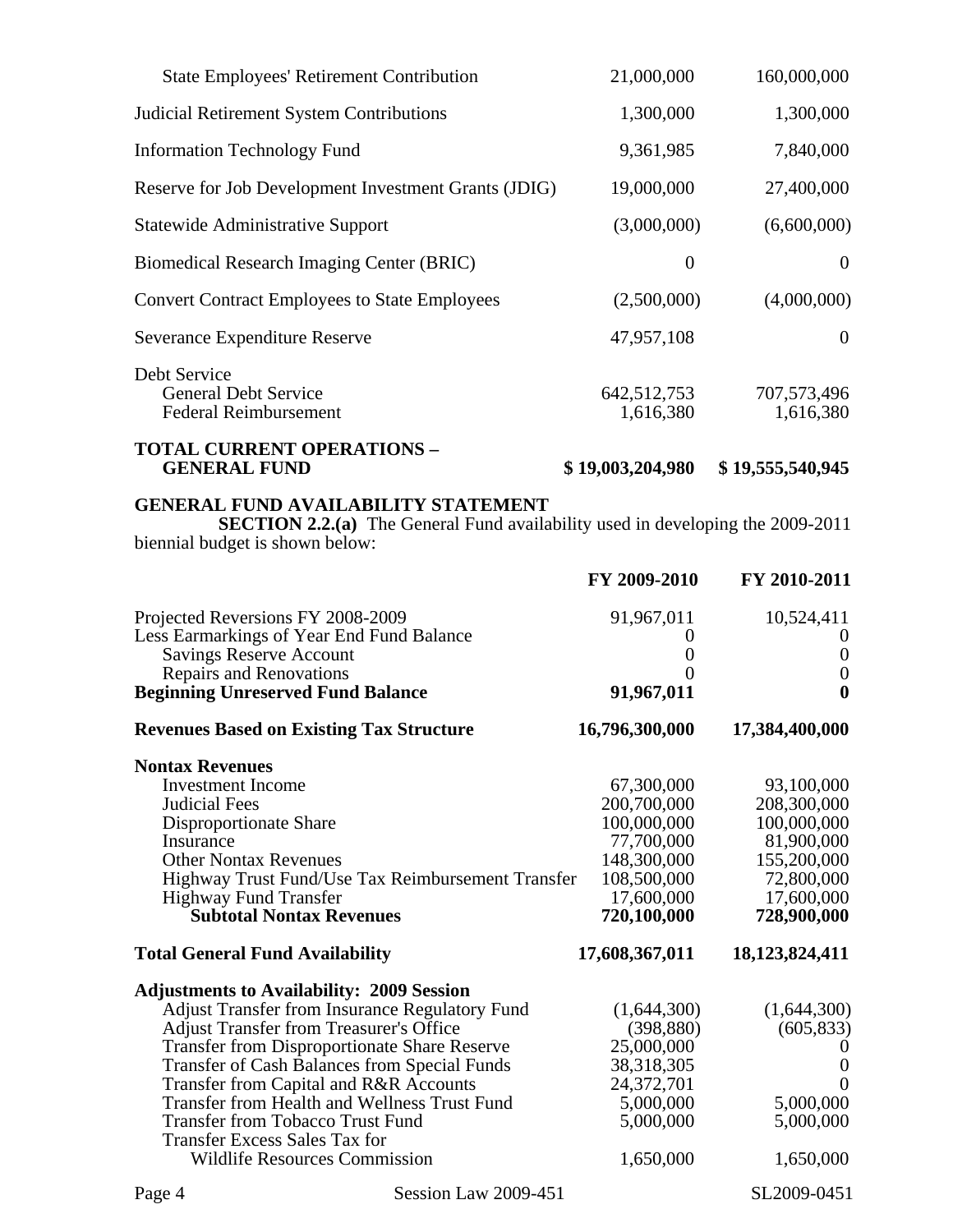| <b>Transfer Funds for Grape Growers Council</b> | 900,000        | 900,000        |
|-------------------------------------------------|----------------|----------------|
| Department of Revenue Improved Enforcement      | 60,000,000     | 90,000,000     |
| Department of Revenue Compliance Initiative     | 150,000,000    | $\theta$       |
| <b>Individual Income Surtax</b>                 | 172,800,000    | 177,100,000    |
| Corporate Income Surtax                         | 23,100,000     | 25,500,000     |
| <b>Increase Sales Tax Rate</b>                  | 803,500,000    | 1,061,300,000  |
| Digital Products & Click-Throughs               | 11,800,000     | 24,100,000     |
| <b>IRC</b> Conformity                           | (116,300,000)  | (80,900,000)   |
| <b>Adjust Revenue Distributions</b>             | 22,100,000     |                |
| <b>Increase Excise Taxes</b>                    | 68,800,000     | 93,800,000     |
| Suspend Corp Income Tax Earmark-Schools         | 60,500,000     | 64,500,000     |
| <b>Increase General Government Fees</b>         | 7,555,995      | 7,365,196      |
| <b>Increase Justice and Public Safety Fees</b>  | 47,090,559     | 51,475,278     |
| <b>Increase Health Services Regulation Fees</b> | 1,093,000      | 1,093,000      |
| <b>Subtotal Adjustments to</b>                  |                |                |
| <b>Availability: 2009 Session</b>               | 1,410,237,380  | 1,525,633,341  |
| <b>Revised General Fund Availability</b>        | 19,018,604,391 | 19,649,457,752 |
| <b>Less: General Fund Appropriations</b>        | 19,008,079,980 | 19,555,540,945 |
| <b>Unappropriated Balance Remaining</b>         | 10,524,411     | 93,916,807     |

**SECTION 2.2.(b)** Notwithstanding the provisions of G.S. 105-187.9(b)(1), the sum to be transferred under that subdivision for the 2009-2010 fiscal year is one hundred six million dollars (\$106,000,000) and for the 2010-2011 fiscal year is seventy-one million dollars (\$71,000,000).

**SECTION 2.2.(c)** Pursuant to G.S. 105-187.9(b)(2), the sum to be transferred under that subdivision for the 2009-2010 fiscal year is two million five hundred thousand dollars (\$2,500,000) and for the 2010-2011 fiscal year is one million eight hundred thousand dollars (\$1,800,000).

**SECTION 2.2.(d)** The appropriations made in this act to the Clean Water Management Trust Fund in the amount of fifty million dollars (\$50,000,000) for each year of the 2009-2011 fiscal biennium are made pursuant to G.S. 113A-253.1 and are not in addition to the statutory appropriation made in G.S.  $113A-253.1$ .

**SECTION 2.2.(e)** The appropriations made in this act to the State Health Plan for each year of the 2009-2011 fiscal biennium are made pursuant to S.L. 2009-16 and are not in addition to the appropriations made in that act.

**SECTION 2.2.(f)** Notwithstanding the provisions of G.S. 115C-546.1, the Secretary of Revenue shall transfer the funds specified in G.S. 115C-546.1(b) to the State Controller for deposit in Nontax Budget Code 19978 (Intrastate Transfers) during the 2009-2011 fiscal biennium to offset continued operations of the State's public schools.

**SECTION 2.2.(g)** Notwithstanding any other provision of law to the contrary, effective July 1, 2009, the following amounts shall be transferred to the State Controller to be deposited in Nontax Budget Code 18878 (Intrastate Transfers) or the appropriate budget code as determined by the State Controller. These funds shall be used to support the General Fund appropriations as specified in this act for the 2009-2011 fiscal biennium.

|                    |                                                 | FY 2009-2010 | FY 2010-2011 |
|--------------------|-------------------------------------------------|--------------|--------------|
| <b>Budget Fund</b> |                                                 |              |              |
| Code               | <b>Code Description</b>                         | Amount       | Amount       |
| 67425              | <b>Trust Telecommunication</b>                  | 4,500,000    |              |
| 23515              | 2510 DPI IT Projects – Legacy Updates           | 3,000,000    |              |
| 63501              | 6801 DPI Trust Special-Teaching Fellows         | 5,500,000    |              |
| 63501              | 6112 Computer Loan Revolving Fund               | 120,677      |              |
| 63501              | 6117 Business and Education Technology Alliance | 26,336       |              |
| 24600              | 2553 Grape Growers Council                      | 194,929      |              |
| 24600              | 2821 Credit Union Supervision                   | 760,411      |              |

SL2009-0451 Session Law 2009-451 Page 5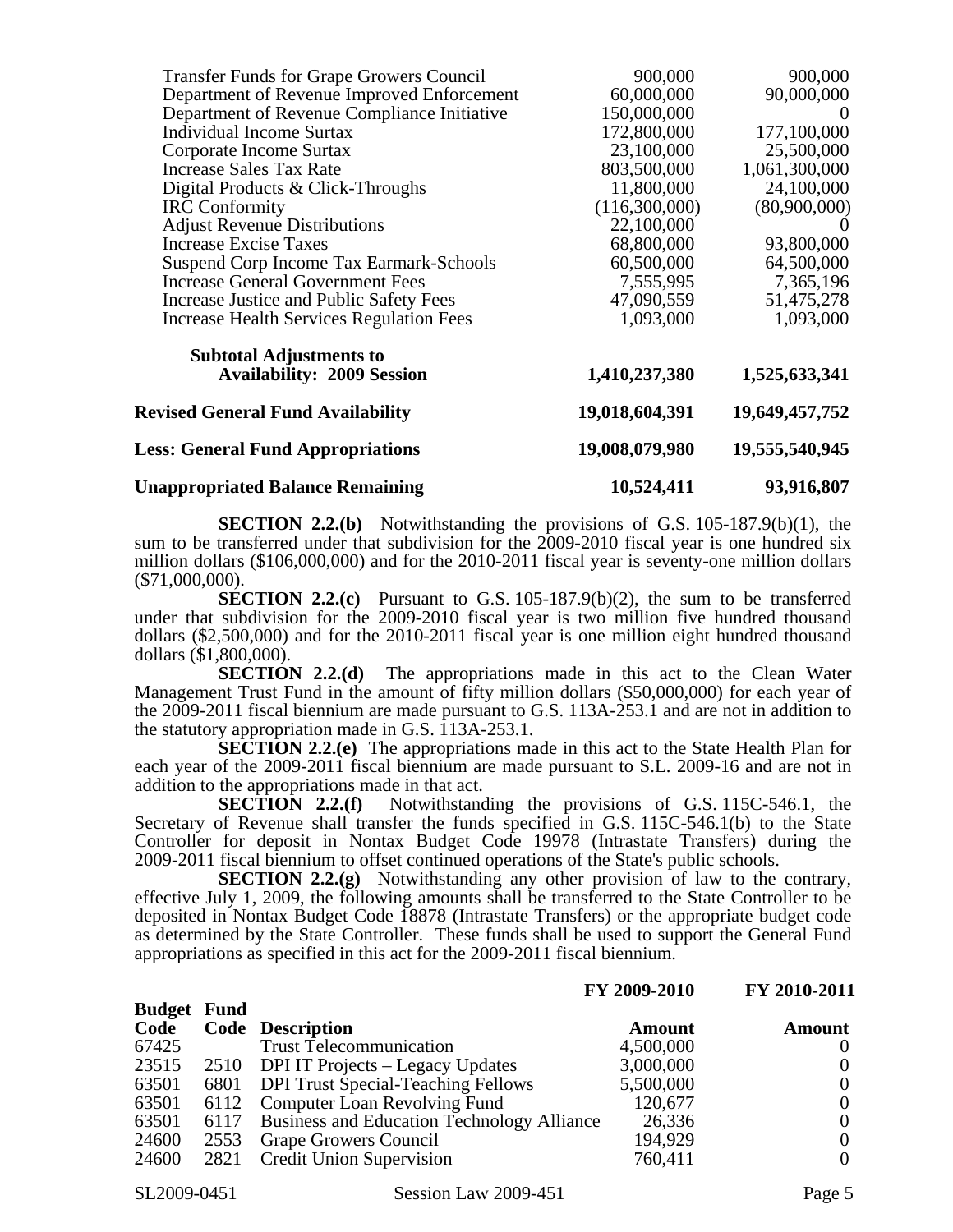|       | 24600 2851 Cemetery Commission               | 259,036    | $\theta$       |
|-------|----------------------------------------------|------------|----------------|
| 54600 | <b>Commerce Enterprise</b>                   | 10,501,726 | $\overline{0}$ |
| 64605 | <b>Utilities Commission/Public Staff</b>     | 12,008,720 | $\Omega$       |
| 64612 | NC Rural Electrification Authority           | 210,240    | $\Omega$       |
|       | 24308 2815 VRS Geodetic Survey & DOT         | 5,328      | $\theta$       |
|       | 24317 2339 ADM Fines & Penalties             | 230,902    | $\Omega$       |
|       | Nurse Educators of Tomorrow Scholarship Loan | 1,000,000  | $\Omega$       |

**SECTION 2.2.(h)** Notwithstanding G.S. 143C-9-3, of the funds credited to the Tobacco Trust, the sum of five million dollars (\$5,000,000) shall be transferred from the Department of Agriculture and Consumer Services, Budget Code 23703 (Tobacco Trust Fund), to the State Controller to be deposited in Nontax Budget Code 19978 (Intrastate Transfers) to support General Fund appropriations for the 2009-2010 and 2010-2011 fiscal years. These funds shall be transferred on or after April 30, 2010.

**SECTION 2.2.(i)** Notwithstanding G.S. 143C-9-3, of the funds credited to the Health Trust Account, the sum of five million dollars (\$5,000,000) that would otherwise be deposited in the Fund Reserve shall be transferred from the Department of State Treasurer, Budget Code 23460 (Health and Wellness Trust Fund), to the State Controller to be deposited in Nontax Budget Code 19978 (Intrastate Transfers) to support General Fund appropriations for the 2009-2010 and 2010-2011 fiscal years. These funds shall be transferred on or after April 30, 2010.

**SECTION 2.2.(j)** Notwithstanding G.S. 143C-8-11, the sum of twenty-four million three hundred seventy-two thousand seven hundred one dollars (\$24,372,701) from Capital and Repair and Renovations accounts, as specified in Section 27.11 of this act, shall be transferred to the State Controller to be deposited in Nontax Budget Code 19978 (Intrastate Transfers) for the 2009-2010 fiscal year.

#### **PART III. CURRENT OPERATIONS/HIGHWAY FUND**

#### **CURRENT OPERATIONS AND EXPANSION/HIGHWAY FUND**

**SECTION 3.1.** Appropriations from the State Highway Fund for the maintenance and operation of the Department of Transportation and for other purposes as enumerated are made for the fiscal biennium ending June 30, 2011, according to the following schedule:

| <b>Current Operations - Highway Fund</b>  | 2009-2010        | 2010-2011        |
|-------------------------------------------|------------------|------------------|
| Department of Transportation              |                  |                  |
| Administration                            | \$<br>79,838,391 | \$<br>80,925,142 |
| Division of Highways                      |                  |                  |
| Administration                            | 33,339,661       | 33, 393, 855     |
| Construction                              | 63,943,733       | 81,580,824       |
| Maintenance                               | 935,999,755      | 938,245,641      |
| Planning and Research                     | 4,055,402        | 4,055,402        |
| <b>OSHA</b> Program                       | 355,389          | 355,389          |
| <b>Ferry Operations</b>                   | 30,126,209       | 29,726,209       |
| State Aid                                 |                  |                  |
| Municipalities                            | 87,813,876       | 87,840,220       |
| <b>Public Transportation</b>              | 74,947,962       | 75,793,962       |
| Airports                                  | 17,349,592       | 17,291,543       |
| Railroads                                 | 17, 101, 153     | 17, 101, 153     |
| Governor's Highway Safety                 | 351,779          | 352,325          |
| Division of Motor Vehicles                | 101,416,528      | 101,527,804      |
| Other State Agencies, Reserves, Transfers | 289,950,570      | 271,460,531      |
|                                           |                  |                  |

**Total \$ 1,736,590,000 \$ 1,739,650,000** 

# **HIGHWAY FUND AVAILABILITY STATEMENT**

Page 6 Session Law 2009-451 SL2009-0451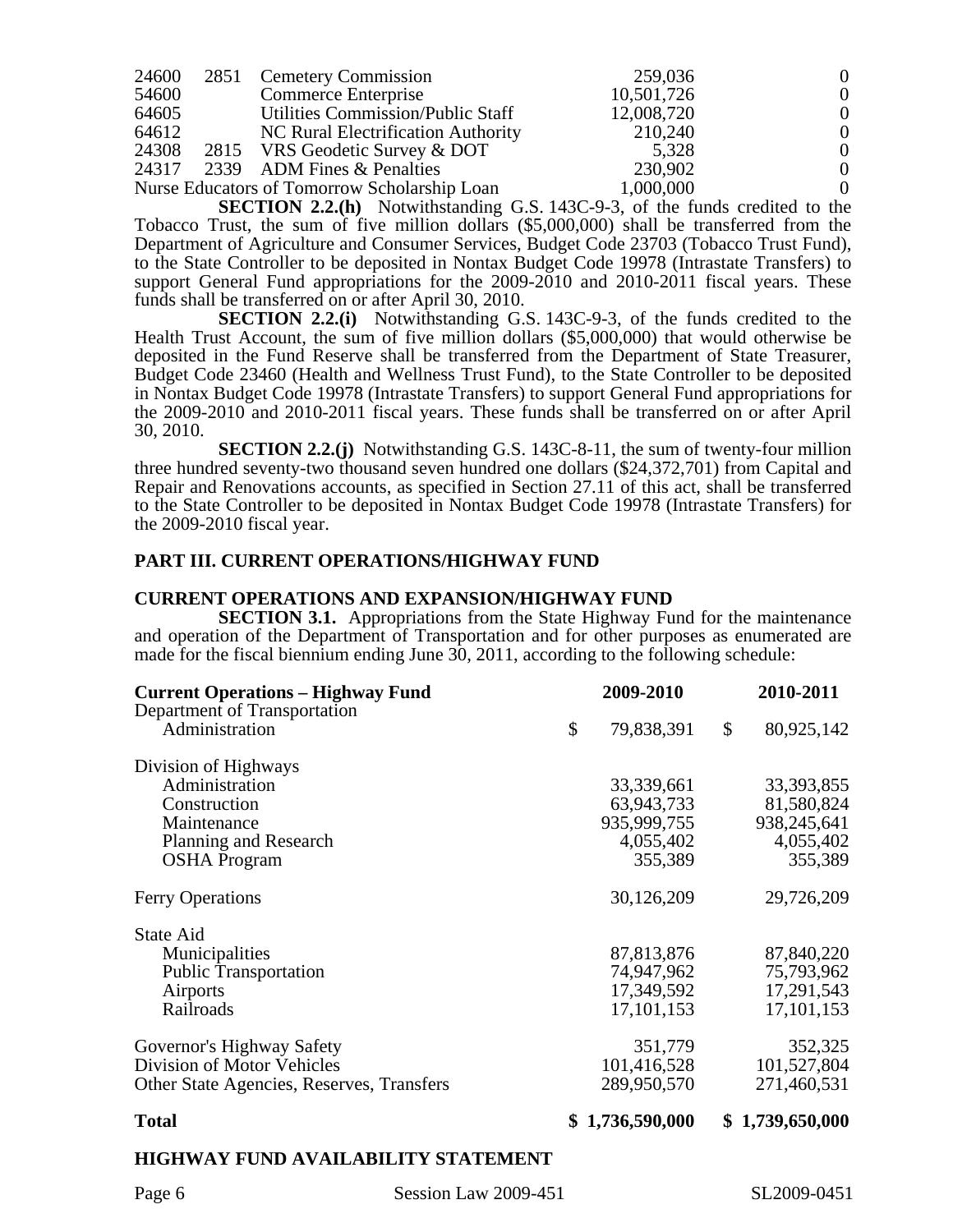**SECTION 3.2.** The Highway Fund availability used in developing the 2009-2011 fiscal biennial budget is shown below:

| <b>Highway Fund Availability Statement</b>                  | 2009-2010       |  | 2010-2011 |                 |
|-------------------------------------------------------------|-----------------|--|-----------|-----------------|
| <b>Beginning Credit Balance</b><br><b>Estimated Revenue</b> | 1,736,590,000   |  |           | 1,739,650,000   |
| <b>Total Highway Fund Availability</b>                      | \$1,736,590,000 |  |           | \$1,739,650,000 |
| <b>Unappropriated Balance</b>                               | S               |  | S         |                 |

#### **PART IV. HIGHWAY TRUST FUND APPROPRIATIONS**

#### **HIGHWAY TRUST FUND APPROPRIATIONS**

**SECTION 4.1.** Appropriations from the State Highway Trust Fund for the maintenance and operation of the Department of Transportation and for other purposes as enumerated are made for the biennium ending June 30, 2011, according to the following schedule:

| <b>Current Operations – Highway Trust Fund</b> | 2009-2010     | 2010-2011     |
|------------------------------------------------|---------------|---------------|
| Intrastate                                     | \$367,256,023 | \$391,723,281 |
| Urban Loops                                    | 116,655,736   | 127,444,319   |
| Aid to Municipalities                          | 41,423,903    | 43,885,918    |
| <b>Secondary Roads</b>                         | 58,426,789    | 61,908,548    |
| Program Administration                         | 42,234,720    | 44,140,320    |
| Turnpike Authority                             | 64,000,000    | 99,000,000    |
| <b>Transfer to Gen Fund</b>                    | 108,561,829   | 72,894,864    |
| Debt Service                                   | 82,731,000    | 79,992,750    |

# **GRAND TOTAL CURRENT OPERATIONS AND EXPANSION \$ 881,290,000 \$ 920,990,000**

#### **HIGHWAY TRUST FUND AVAILABILITY STATEMENT**

**SECTION 4.2.** The Highway Trust Fund availability used in developing the 2009-2011 biennial budget is shown below:

**Total Highway Trust Fund Availability \$ 881,290,000 \$ 920,990,000** 

#### **PART V. OTHER APPROPRIATIONS**

#### **CIVIL FORFEITURE FUNDS**

**SECTION 5.1.(a)** Appropriations. – Appropriations are made from the Civil Penalty and Forfeiture Fund for the fiscal biennium ending June 30, 2011, as follows:

|                                 | FY 2009-2010  | FY 2010-2011  |
|---------------------------------|---------------|---------------|
| School Technology Fund          | \$36,183,251  | \$18,000,000  |
| <b>State Public School Fund</b> | 120,362,790   | 120,362,790   |
| <b>Total Appropriation</b>      | \$156,546,041 | \$138,362,790 |

**SECTION 5.1.(b)** All University of North Carolina campuses shall remit all parking fines held in escrow in the amount of eighteen million one hundred eighty-three thousand two hundred fifty-one dollars (\$18,183,251) to the Civil Penalty and Forfeiture Fund for appropriation.

#### **EDUCATION LOTTERY**

**SECTION 5.2.(a)** Notwithstanding G.S. 18C-164, the revenue used to support appropriations made in this act is transferred from the State Lottery Fund in the amount of three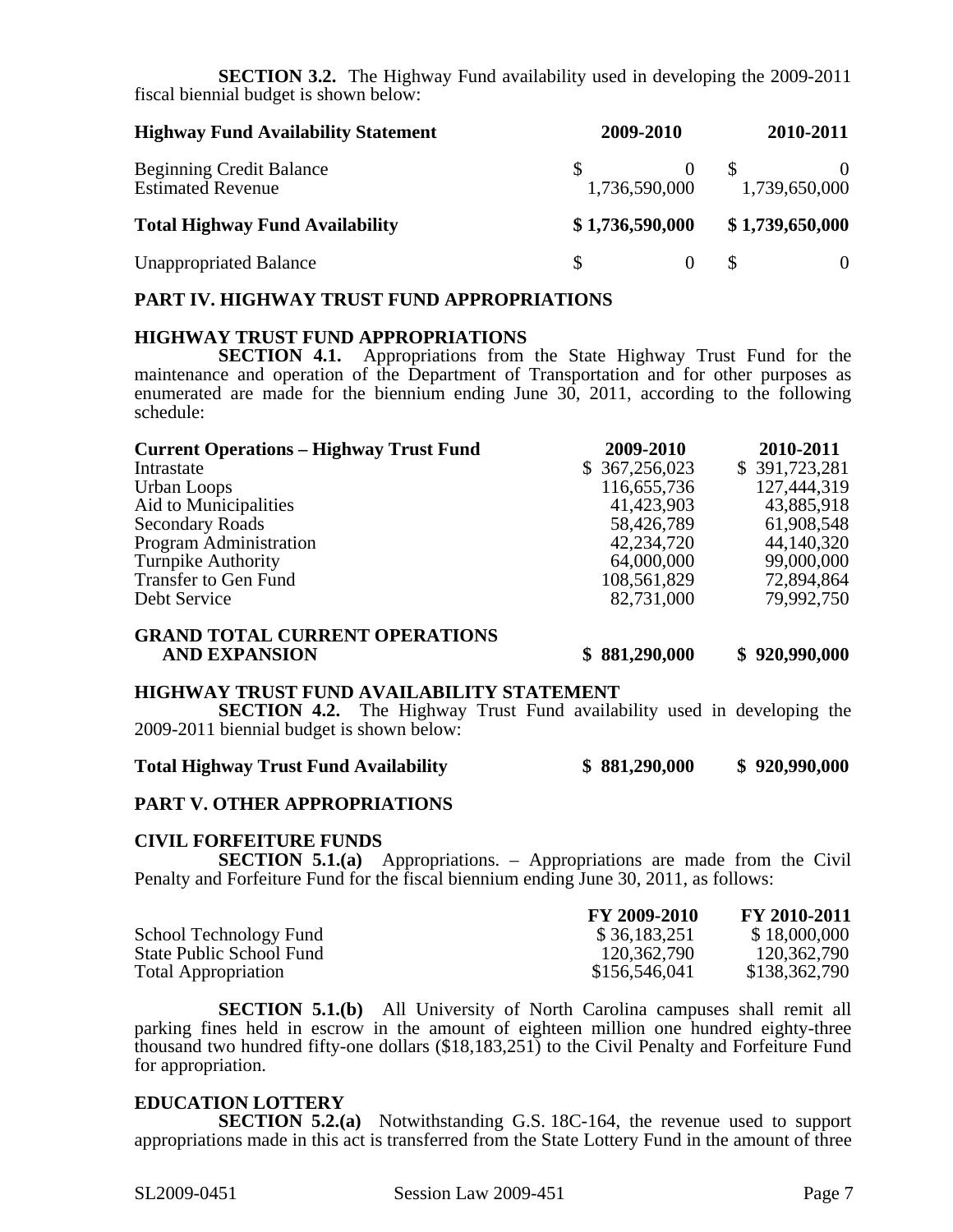hundred sixty-eight million seventy thousand two hundred eight dollars (\$368,070,208) for the 2009-2010 fiscal year.

**SECTION 5.2.(b)** Notwithstanding G.S. 18C-164, the appropriations made from the Education Lottery Fund for the 2009-2010 fiscal year are as follows:

| Teachers in Early Grades                   | 99,399,395    |
|--------------------------------------------|---------------|
| Prekindergarten Program                    | 84,635,709    |
| <b>Public School Building Capital Fund</b> | 147,228,083   |
| <b>Scholarships for Needy Students</b>     | 36,807,021    |
| <b>Total Appropriation</b>                 | \$368,070,208 |

**SECTION 5.2.(c)** Notwithstanding G.S. 18C-164, the North Carolina State Lottery Commission shall not transfer funds to the Education Lottery Reserve Fund for the 2009-2010 fiscal year or the 2010-2011 fiscal year.

#### **INFORMATION TECHNOLOGY FUND AVAILABILITY AND APPROPRIATION**

**SECTION 5.3.(a)** The availability used to support appropriations made in this act from the Information Technology Fund established in G.S. 147-33.72H is as follows:

|                                 | FY 2009-2010 | FY 2010-2011 |
|---------------------------------|--------------|--------------|
| <b>Interest Income</b>          | \$100,000    | \$100,000    |
| IT Fund Balance June 30         | \$3,123,737  | \$1,418,553  |
| NC OneMap Transfer              | \$167,549    | \$167,549    |
| Appropriation from General Fund | \$9,361,985  | \$7,840,000  |
| <b>Total Funds Available</b>    | \$12,753,271 | \$9,526,102  |

**SECTION 5.3.(b)** Appropriations are made from the Information Technology Fund for the 2009-2011 fiscal biennium as follows:

| <b>Office of Information Technology Services</b> | FY 2009-2010 | FY 2010-2011 |
|--------------------------------------------------|--------------|--------------|
| <b>Information Technology Operations</b>         | \$5,350,000  | \$4,990,000  |
| <b>Information Technology Projects</b>           | \$4,462,733  | \$4,077,467  |
| <b>Budget and Performance Management System</b>  | \$1,021,985  |              |
| <b>Budget/Committee Reporting System</b>         | \$500,000    | $\theta$     |
| Total                                            | \$11,334,718 | \$9,067,467  |

#### **APPROPRIATION OF CASH BALANCES**

**SECTION 5.4.(a)** State funds, as defined in G.S.  $143C-1-1(d)(25)$ , are appropriated and authorized as provided in G.S. 143C-1-2 for the 2009-2011 fiscal biennium as follows:

> (1) For all budget codes listed in the Base Budget and Performance Management Information sections of "North Carolina State Budget, Recommended Operating Budget 2009-2011, Volumes 1 through 6," and in the Budget Support Document, cash balances and receipts are appropriated up to the amounts specified in Volumes 1 through 6, as adjusted by the General Assembly, for the 2009-2010 fiscal year and the 2010-2011 fiscal year. Funds may be expended only for the programs, purposes, objects, and line items specified in Volumes 1 through 6, or otherwise authorized by the General Assembly. Expansion budget funds listed in those documents are appropriated only as otherwise provided in this act.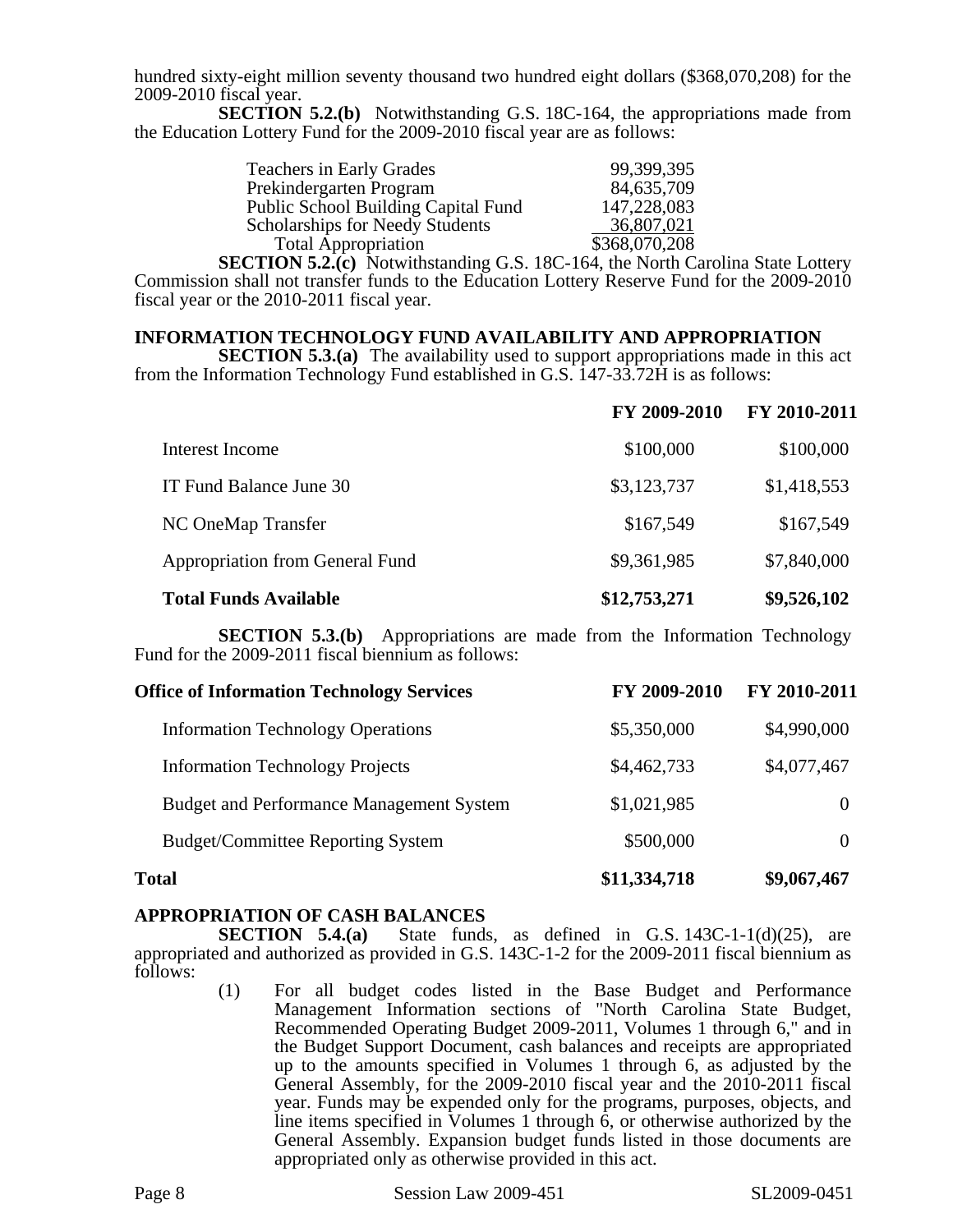- (2) For all budget codes that are not listed in "North Carolina State Budget, Recommended Operating Budget 2009-2011, Volumes 1 through 6," or in the Budget Support Document, cash balances and receipts are appropriated for each year of the 2009-2011 fiscal biennium up to the level of actual expenditures for the 2008-2009 fiscal year, unless otherwise provided by law. Funds may be expended only for the programs, purposes, objects, and line items authorized for the 2008-2009 fiscal year.
- (3) Notwithstanding subdivisions (1) and (2) of this subsection, any receipts that are required to be used to pay debt service requirements for various outstanding bond issues and certificates of participation are appropriated up to the actual amounts received for the 2009-2010 fiscal year and the 2010-2011 fiscal year and shall be used only to pay debt service requirements.
- (4) Notwithstanding subdivisions (1) and (2) of this subsection, cash balances and receipts of funds that meet the definition issued by the Governmental Accounting Standards Board of a trust or agency fund are appropriated for and in the amounts required to meet the legal requirements of the trust agreement for the 2009-2010 fiscal year and the 2010-2011 fiscal year.

**SECTION 5.4.(b)** Receipts collected in a fiscal year in excess of the amounts authorized by this section shall remain unexpended and unencumbered until appropriated by the General Assembly in a subsequent fiscal year, unless the expenditure of overrealized receipts in the fiscal year in which the receipts were collected is authorized by the State Budget Act.

Overrealized receipts are appropriated up to the amounts necessary to implement this subsection.

In addition to the consultation and reporting requirements set out in G.S. 143C-6-4, the Office of State Budget and Management shall report to the Joint Legislative Commission on Governmental Operations and to the Fiscal Research Division within 30 days after the end of each quarter on any overrealized receipts approved for expenditure under this subsection by the Director of the Budget. The report shall include the source of the receipt, the amount overrealized, the amount authorized for expenditure, and the rationale for expenditure.

**SECTION 5.4.(c)** Notwithstanding subsections (a) and (b) of this section, there is appropriated from the Reserve for Reimbursements to Local Governments and Shared Tax Revenues for each fiscal year an amount equal to the amount of the distributions required by law to be made from that reserve for that fiscal year.

# **OTHER RECEIPTS FROM PENDING GRANT AWARDS**

**SECTION 5.6.** Notwithstanding G.S. 143C-6-4, State agencies may, with approval of the Director of the Budget and after consultation with the Joint Legislative Committee on Governmental Operations, spend funds received from grants awarded subsequent to the enactment of this act. The Office of State Budget and Management shall work with the recipient State agencies to budget grant awards according to the annual program needs and within the parameters of the respective granting entities. Depending on the nature of the award, additional State personnel may be employed on a time-limited basis. The Office of State Budget and Management shall consult with the Joint Legislative Commission on Governmental Operations prior to expending any funds received from grant awards. Funds received from such grants are hereby appropriated and shall be incorporated into the certified budget of the recipient State agency.

# **PART VI. GENERAL PROVISIONS**

# **EXPENDITURES OF FUNDS IN RESERVES LIMITED**

**SECTION 6.1.** All funds appropriated by this act into reserves may be expended only for the purposes for which the reserves were established.

# **BUDGET CODE CONSOLIDATIONS**

**SECTION 6.2.** Notwithstanding G.S. 143C-6-4, the Office of State Budget and Management may adjust the enacted budget by making transfers among purposes or programs for the purpose of consolidating budget and fund codes or eliminating inactive budget and fund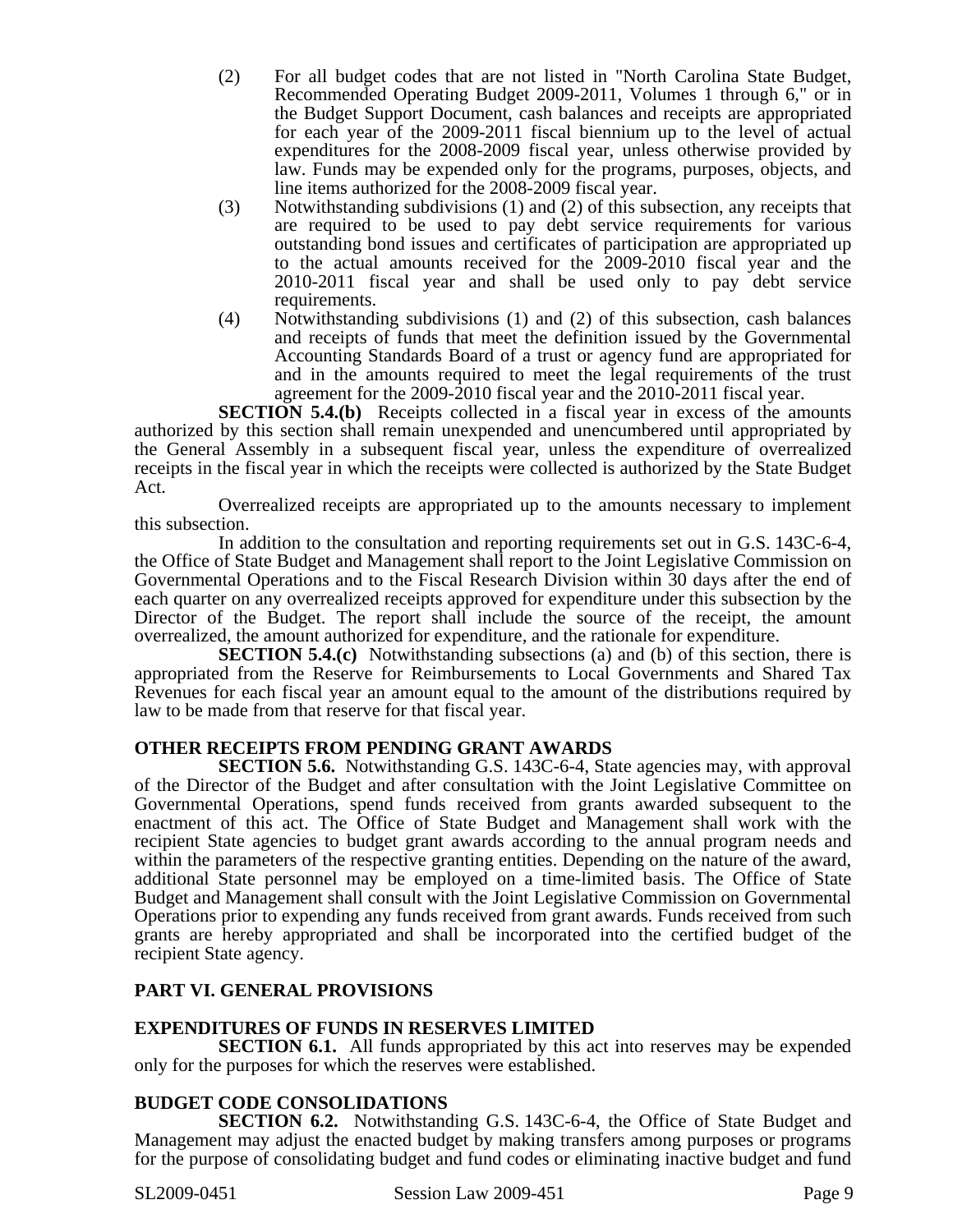codes. The Office of State Budget and Management shall change the authorized budget to reflect these adjustments.

# **BUDGET REALIGNMENT**

**SECTION 6.3.** Notwithstanding G.S. 143C-6-4(b), the Office of State Budget and Management, in consultation with the Office of the State Controller and the Fiscal Research Division, may adjust the enacted budget by making transfers among purposes or programs for the sole purpose of correctly aligning authorized positions and associated operating costs with the appropriate purposes or programs as defined in G.S.  $143C^{-1}$ - $1(d)(23)$ . The Office of State Budget and Management shall change the certified budget to reflect these adjustments only after reporting the proposed adjustments to the Joint Legislative Commission on Governmental Operations and the Fiscal Research Division. Under no circumstances shall total General Fund expenditures for a State department exceed the amount appropriated to that department from the General Fund for the fiscal year.

# **ESTABLISHING OR INCREASING FEES PURSUANT TO THIS ACT**

**SECTION 6.4.(a)** Notwithstanding G.S. 12-3.1, an agency is not required to consult with the Joint Legislative Commission on Governmental Operations prior to establishing or increasing a fee as authorized or anticipated in this act.

**SECTION 6.4.(b)** Notwithstanding G.S. 150B-21.1A(a), an agency may adopt an emergency rule in accordance with G.S. 150B-21.1A to establish or increase a fee as authorized by this act if the adoption of a rule would otherwise be required under Article 2A of Chapter 150B of the General Statutes.

# **CONSULTATION REQUIRED BEFORE CREATION OF SPECIAL FUNDS**

**SECTION 6.6B.** Notwithstanding G.S. 143C-1-3 or any other provision of law to the contrary, the Office of State Budget and Management and the Office of the State Controller shall consult with the Joint Legislative Commission on Governmental Operations prior to the establishment of a new special fund as defined in G.S. 143C-1-3.

#### **AMERICAN RECOVERY AND REINVESTMENT ACT OF 2009 FUNDS APPROPRIATED**

**SECTION 6.6C.(a)** Findings and Purpose. – The General Assembly finds that State government must serve as a facilitator in assisting local governments, communities, families, workers and other individuals, and businesses in accessing 2009 federal recovery and reinvestment funds. The purpose of this section is to fulfill the General Assembly's constitutional duty to appropriate all funds, including federal funding from the American Recovery and Reinvestment Act of 2009 (ARRA), P.L. 111-5, and to direct the use of those funds in a manner that responsibly provides for the economic well-being of the State.

**SECTION 6.6C.(b)** Appropriation of ARRA Funds. – Funds received from ARRA grants and receipts not specified in this act are hereby appropriated in the amounts provided in the notification of award from the federal government or any entity acting on behalf of the federal government to administer federal ARRA funds. Prior to allocation of funds not expressly delineated in this act, the OSBM and affected state agencies shall consult with the Joint Legislative Commission on Governmental Operations.

**SECTION 6.6C.(c)** Use of ARRA Funds. – Notwithstanding G.S. 143C-5-2 and G.S. 143C-6-4, or any other provision of law to the contrary, State agencies may, with approval of the Director of the Budget and in consultation with the North Carolina Office of Economic Recovery and Investment, spend State funds as defined in G.S. 143C-1-1(25) and, in accordance with subsection (b) of this section, funds received from federal receipts and federal grants resulting from enactment of the ARRA and awarded during the 2008-2009 State fiscal year. State agencies may not allocate or otherwise obligate any ARRA funds prior to enactment of this act, except that a State agency, as defined in G.S. 143C-1-1(24), may allocate or otherwise obligate federal funds under this section if the federal government has issued rules or formal guidance stipulating that a state's lack of allocation or obligation would otherwise jeopardize its receipt of federal ARRA funds. Under these limited circumstances, the State may allocate or obligate those funds for the 2008-2009 fiscal year only.

**SECTION 6.6C.(d)** Guidance. – The Office of State Budget and Management shall work with the recipient State agencies to budget federal receipts awarded according to the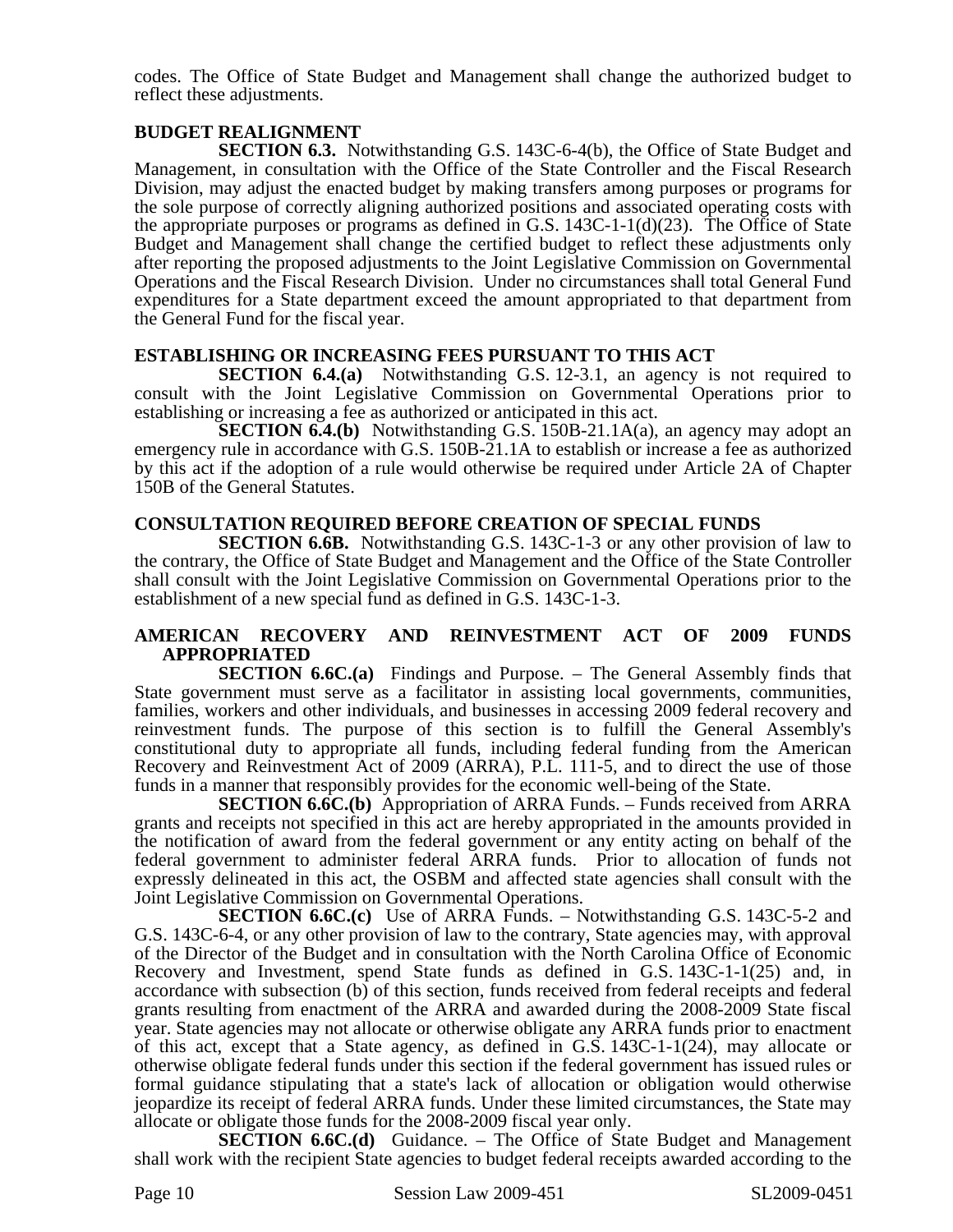annual program needs and within the parameters of the respective granting entities and to incorporate federal funds into the certified budgets of the recipient State agency. State agencies shall not use federal ARRA funds for recurring purposes unless provided for in this act. However, depending on the nature of the award, additional State personnel may be employed on a temporary or time-limited basis. Nothing in this subsection shall be construed to prohibit the use of federal ARRA funds to employ teachers and other school personnel for the 2009-2010 school year.

**SECTION 6.6C.(e)** The State Office of Economic Investment and Recovery may use up to one million dollars (\$1,000,000) during fiscal year 2009-2010 for operating expenses.

**SECTION 6.6C.(f)** Effective Date. – This section is effective when it becomes law.

# **CONTINUATION REVIEW OF CERTAIN FUNDS, PROGRAMS, AND DIVISIONS**

**SECTION 6.6E.**(a) It is the intent of the General Assembly to establish a process to periodically and systematically review the funds, agencies, divisions, and programs financed by State government. This process shall be known as the Continuation Review Program. The Continuation Review Program is intended to assist the General Assembly in determining whether to continue, reduce, or eliminate funding for the State's funds, agencies, divisions, and programs subject to continuation review.

**SECTION 6.6E.(b)** The Appropriations Committees of the House of Representatives and the Senate may review the funds, programs, and divisions listed in this section and shall determine whether to continue, reduce, or eliminate funding for the funds, programs, and divisions, subject to the Continuation Review Program. The Fiscal Research Division may issue instructions to the State departments and agencies subject to continuation review regarding the expected content and format of the reports required by this section. No later than December 1, 2009, the following agencies shall report to the Fiscal Research Division:

- (1) Sentencing Services Program of the Office of Indigent Defense Services Judicial Department.
- (2) Driver's Education Program Department of Transportation.
- (3) Prisoner's Education Program Community College System.<br>
(4) Parking Office Department of Administration.
- Parking Office Department of Administration.
- (5) Young Offenders Forest Conservation Program (BRIDGE) Department of Environment and Natural Resources.

**SECTION 6.6E.(c)** The continuation review reports required in this section shall include the following information:

- (1) A description of the fund, agency, division, or program mission, goals, and objectives.
- (2) The statutory objectives for the fund, agency, division, or program and the problem or need addressed.
- (3) The extent to which the fund, agency, division, or program's objectives have been achieved.
- (4) The fund, agency, division, or program's functions or programs performed without specific statutory authority.
- (5) The performance measures for each fund, agency, division, or program and the process by which the performance measures determine efficiency and effectiveness.
- (6) Recommendations for statutory, budgetary, or administrative changes needed to improve efficiency and effectiveness of services delivered to the public.
- (7) The consequences of discontinuing funding.<br>(8) Recommendations for improving services or
- (8) Recommendations for improving services or reducing costs or duplication.<br>(9) The identification of policy issues that should be brought to the attention
- The identification of policy issues that should be brought to the attention of the General Assembly.
- (10) Other information necessary to fully support the General Assembly's Continuation Review Program along with any information included in instructions from the Fiscal Research Division.

**SECTION 6.6E.(d)** State departments and agencies identified in subsection (b) of this section shall submit a final report to the General Assembly by March 1, 2010.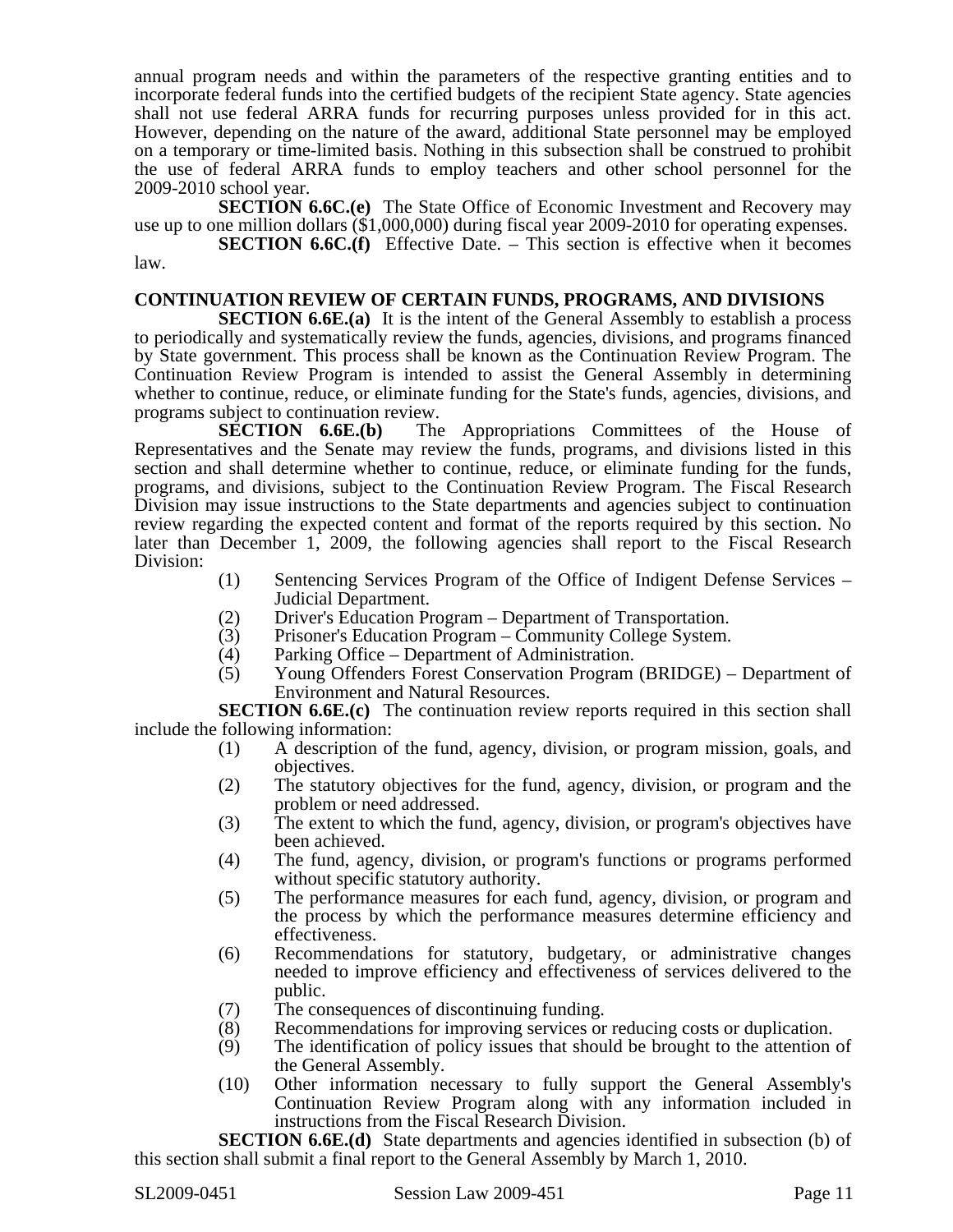# **ESTABLISH SEVERANCE EXPENDITURE RESERVE**

**SECTION 6.6F.(a)** There is established in the Office of State Budget and Management a General Fund reserve budget code for the purpose of funding severance-related obligations to State employees subject to the State Personnel Act, and employees exempt from the State Personnel Act, who are separated from service due to a reduction-in-force action. Severance-related expenditures from this reserve shall include obligations to fund:

- (1) A State employee's severance salary continuation with an age adjustment factor as authorized by G.S. 126-8.5 including employer-related contributions for social security, and
- (2) Noncontributory health premiums for up to 12 months as authorized by G.S.  $135-45.2(a)(8)$  for employees of employing units as defined by G.S. 135-45.1(12).

**SECTION 6.6F.(b)** The Director of the Budget shall allocate funds appropriated in Section 2.1 of this act to the Severance Expenditure Reserve to public agencies to fund severance-related obligations incurred by the agencies as a result of reduction-in-force actions that cause State-supported public employees to be terminated from public employment. Funds appropriated to the Severance Expenditure Reserve shall be expended in their entirety before funds appropriated to a public agency for State-supported personal services expenditures may be used to fund any severance-related obligations. For the purposes of this subsection, the term 'public employee' means an employee of a State agency, department, or institution; The University of North Carolina; the North Carolina Community College System Office; or a local school administrative unit.

# **INFORMATION TECHNOLOGY OPERATIONS<br>SECTION 6.7.(a)** Office of Informa

Office of Information Technology Services Budget. – Notwithstanding G.S. 147-33.88, the Office of Information Technology Services shall develop an annual budget for review and approval by the Office of State Budget and Management in accordance with a schedule prescribed by the Director of the Office of State Budget and Management. The approved Office of Information Technology Services budget shall be included in the Governor's budget recommendations to the General Assembly.

The Office of State Budget and Management shall ensure that State agencies have an opportunity to adjust their budgets based on any rate changes proposed by the Office of Information Technology Services.

**SECTION 6.7.(b)** Enterprise Projects. – The State Chief Information Officer shall consult the respective State agency chief information officers to identify specific State agency requirements prior to the initiation of any enterprise project. State agency requirements shall be incorporated into any enterprise agreement signed by the State Chief Information Officer. Enterprise projects shall not exceed the participating State agencies' ability to financially support the contracts.

The State Chief Information Officer shall not enter into any information technology contracts without obtaining written agreements from participating State agencies regarding apportionment of funding. State agencies agreeing to participate in a contract shall:

- (1) Ensure that sufficient funds are budgeted to support their agreed shares of enterprise agreements throughout the life of the contract.
- (2) Transfer the agreed-upon funds to the Office of Information Technology Services in sufficient time for the Office of Information Technology Services to meet contract requirements.

**SECTION 6.7.(c)** Notwithstanding the cash management provisions of G.S. 147-86.11, the Office of Information Technology Services may procure information technology goods and services for periods of up to a total of three years where the terms of the procurement contract require payment of all, or a portion, of the contract purchase price at the beginning of the agreement. All of the following conditions shall be met before payment for these agreements may be disbursed:

- (1) Any advance payment complies with the Office of Information Technology Services budget.
- (2) The State Controller receives conclusive evidence that the proposed agreement would be more cost-effective than a multiyear agreement that complies with G.S. 147-86.11.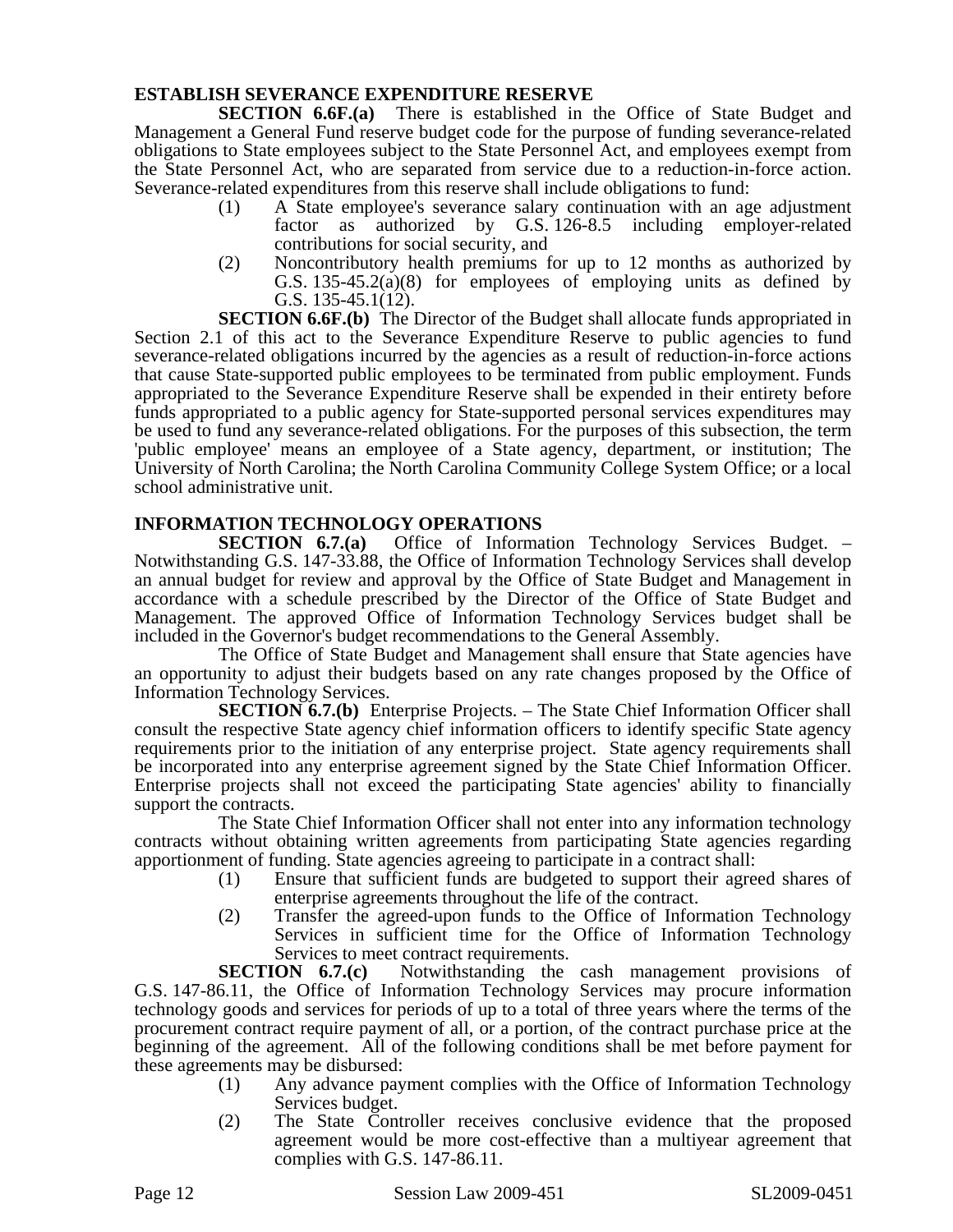- (3) The procurement complies in all other aspects with applicable statutes and rules.
- (4) The proposed agreement contains contract terms that protect the financial interests of the State against contractor nonperformance or insolvency through the creation of escrow accounts for funds, source codes, or both, or by any other reasonable means that have legally binding effect.

The Office of State Budget and Management shall ensure the savings from any authorized agreement shall be included in the Office of Information Technology Services calculation of rates before the Office of State Budget and Management annually approves the proposed rates. The Office of Information Technology Services shall report to the Office of State Budget and Management on any State agency budget impacts resulting from multiyear contracts.

The Office of Information Technology Services shall submit a quarterly written report of any authorizations granted under this subsection to the Joint Legislative Oversight Committee on Information Technology and to the Fiscal Research Division.

**SECTION 6.7.(d)** State agencies developing and implementing information technology projects shall use the State infrastructure to host their projects. The State Chief Information Officer may grant an exception if the State agency can demonstrate any of the following:

- (1) Using an outside contractor would be more cost-effective for the State.
- (2) The Office of Information Technology Services does not have the technical capabilities required to host the application.
- (3) Valid security requirements preclude the use of State infrastructure, and a contractor can provide a more secure environment.

# **GEOGRAPHIC INFORMATION CONSOLIDATION**

**SECTION 6.8.(a)** Findings. – The General Assembly finds that there is a critical need for consolidating the investments made in geographic information systems and developing common infrastructures in order for the State to reap all the potential benefits of geographic information systems at the lowest cost.

**SECTION 6.8.(b)** Implementation Plan. – The recommendations outlined in the 2008 legislative report prepared by the State Chief Information Officer, the Geographic Information Coordinating Council, and the Office of State Budget and Management, made pursuant to Section 6.13 of S.L. 2008-107, entitled "State Geographic Information Consolidation Implementation Plan," shall be implemented in four distinct work streams, as follows:

- (1) Transferring the Center for Geographic Information and Analysis to the Office of the State Chief Information Officer and establishing appropriated funding for staff activities supporting the Geographic Information Coordinating Council, statewide standards, and the coordination of data acquisition.
- (2) Reestablishing the professional services component and refocusing that effort toward current needs of the community while reducing those overhead costs.
- (3) Revitalizing the NC OneMap project by leveraging new technology in the market to reduce costs while increasing utility of the service.

**SECTION 6.8.(c)** Transfers of Agencies, Powers, Duties. – The statutory authority, powers, duties, functions, records, personnel, property, and unexpended balances of appropriations, allocations, or other funds of the State agencies and subunits listed in this subsection are transferred from those entities to the State Chief Information Officer, Office of Information Technology Services, with all of the elements of a Type II transfer as defined by G.S. 143A-6:

- (1) The North Carolina Geographic Information Coordinating Council.
- (2) The Center for Geographic Information and Analysis.

The Center for Geographic Information and Analysis shall remain in its current office space unless the State Chief Information Officer determines otherwise.

**SECTION 6.8.(d)** Center for Geographic Information and Analysis Coordination. – The State Chief Information Officer shall coordinate a professional services component for geographic information systems coordination with the Center for Geographic Information and Analysis that is refocused toward current community needs.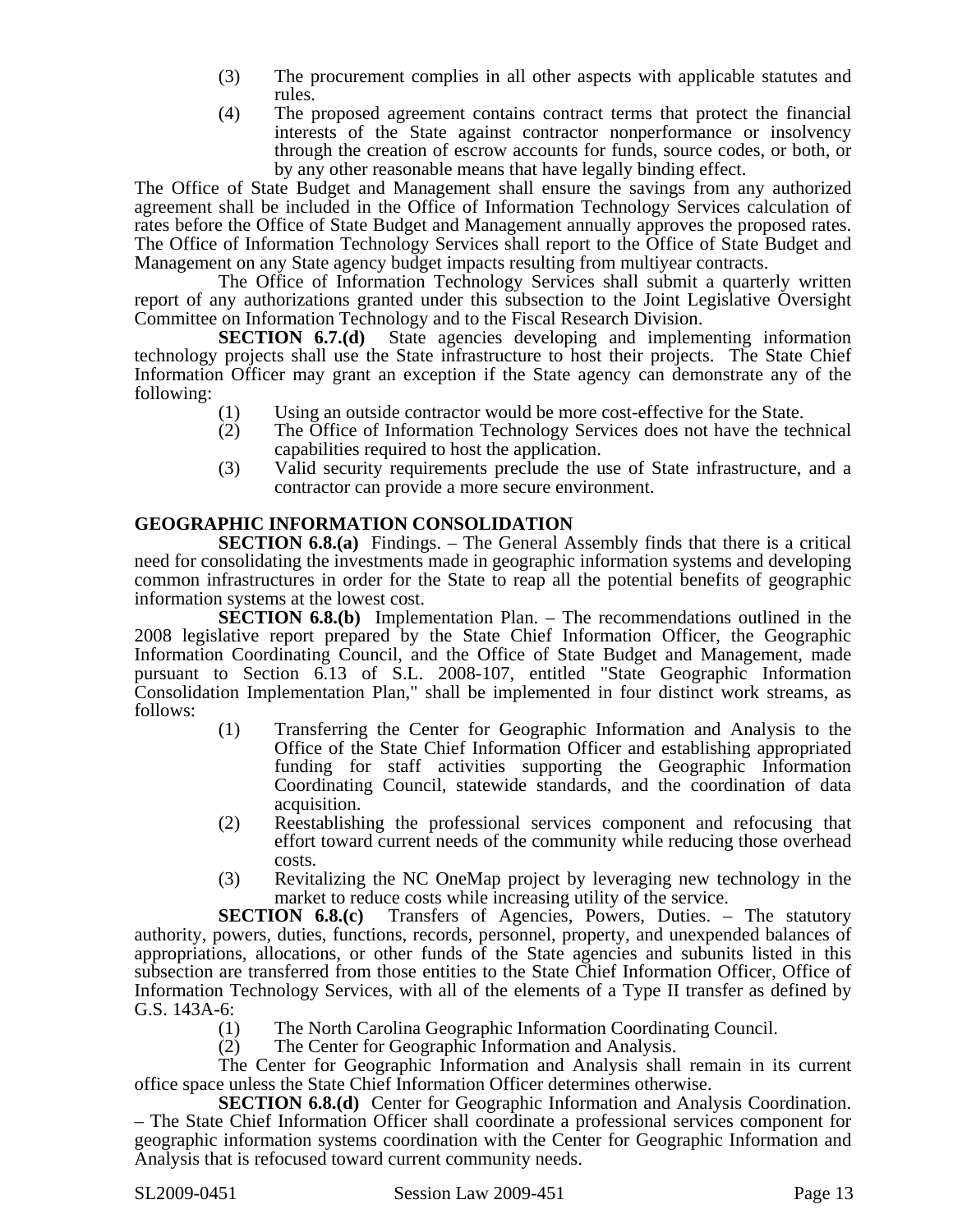**SECTION 6.8.(e)** North Carolina Geographic Information Coordinating Council Coordination. – The State Chief Information Officer, in cooperation with the North Carolina Geographic Information Coordinating Council, shall coordinate the refocusing of the NC OneMap geographic information systems infrastructure project to leverage new technology, to increase the utility of geographic information systems services, and to reduce geographic information systems data layer costs through singly managed contracts.

**SECTION 6.8.(f)** Information Technology Fund. – The Information Technology Fund shall be used for the purpose of acquiring and managing, at the lowest cost, data layers useful to multiple State and local organizations, according to the priorities set by the North Carolina Geographic Information Coordinating Council. The Information Technology Fund may receive private grants and may include State, federal, local, and matching funds. Any funding received for GIS may be used only for that purpose.

**SECTION 6.8.(g)** Geographic Information Systems Funding. – Of the funds appropriated in this act to the Information Technology Fund, the sum of seven hundred forty thousand dollars (\$740,000) for the 2009-2010 fiscal year and the sum of seven hundred forty thousand dollars (\$740,000) for the 2010-2011 fiscal year shall be used to effectuate the transfer of the Center for Geographic Information and Analysis, including the cost of moving personnel positions, as provided by this act.

# **BEACON DATA INTEGRATION**

**SECTION 6.9.(a)** The Office of the State Controller, in cooperation with the State Chief Information Officer, shall continue the implementation of the BEACON Strategic Plan for Data Integration, issued in April 2008. The plan shall be implemented under the governance of the BEACON Project Steering Committee and in conjunction with leadership in appropriate State agencies and with the support and cooperation of the Office of State Budget and Management.

While it is the intent that this initiative provide broad access to information across State government, the plan shall comply with all necessary security measures and restrictions to ensure that access to any specific information held confidential under federal or State law shall be limited to appropriate and authorized persons.

**SECTION 6.9.(b)** The Office of State Controller shall give the Criminal Justice Data Integration Pilot Program first priority for funding and for system development and implementation.

The Office of State Controller shall determine the amount of funding required to (i) fully support the Criminal Justice Data Integration Pilot Program effort and (ii) develop full operational capability in Wake County during the 2009-2010 fiscal year. The Office of State Controller shall not otherwise obligate these funds.

**SECTION 6.9.(c)** By September 1, 2009, the Office of State Controller shall report to the Joint Legislative Oversight Committee on Information Technology and to the Fiscal Research Division on (i) funding requirements and sources of funds for the Criminal Justice Data Integration Pilot Program for the 2009-2010 fiscal year and (ii) the anticipated uses of any remaining funds for the BEACON Data Integration Program. The Office of State Controller shall spend funds to support the BEACON Data Integration Program only as is specifically authorized in Section  $6.\overline{16}$ (d) of S.L. 2008-107.

By October 1, 2009, the Office of State Controller, in coordination with the State Chief Information Officer, shall also report on future costs for implementing the BEACON Data Integration Program, including outside vendor costs. This report shall include a detailed explanation of potential costs and the efforts participating agencies are making to reduce these costs. This report shall be presented to the Joint Legislative Oversight Committee on Information Technology and written reports shall be provided to the House of Representatives and Senate Appropriations Committees and to the Fiscal Research Division.

# **CRIMINAL JUSTICE DATA INTEGRATION PILOT PROGRAM**

**SECTION 6.10.(a)** The Office of the State Controller, in cooperation with the State Chief Information Officer and under the governance of the BEACON Project Steering Committee, shall continue the development of the Criminal Justice Data Integration Pilot Program in Wake County as specified in Section 6.15 of S.L. 2008-107. The Office of State Controller shall achieve and demonstrate full operational capability of the pilot program in Wake County before the system is expanded to other areas of the State.

Page 14 Session Law 2009-451 SL2009-0451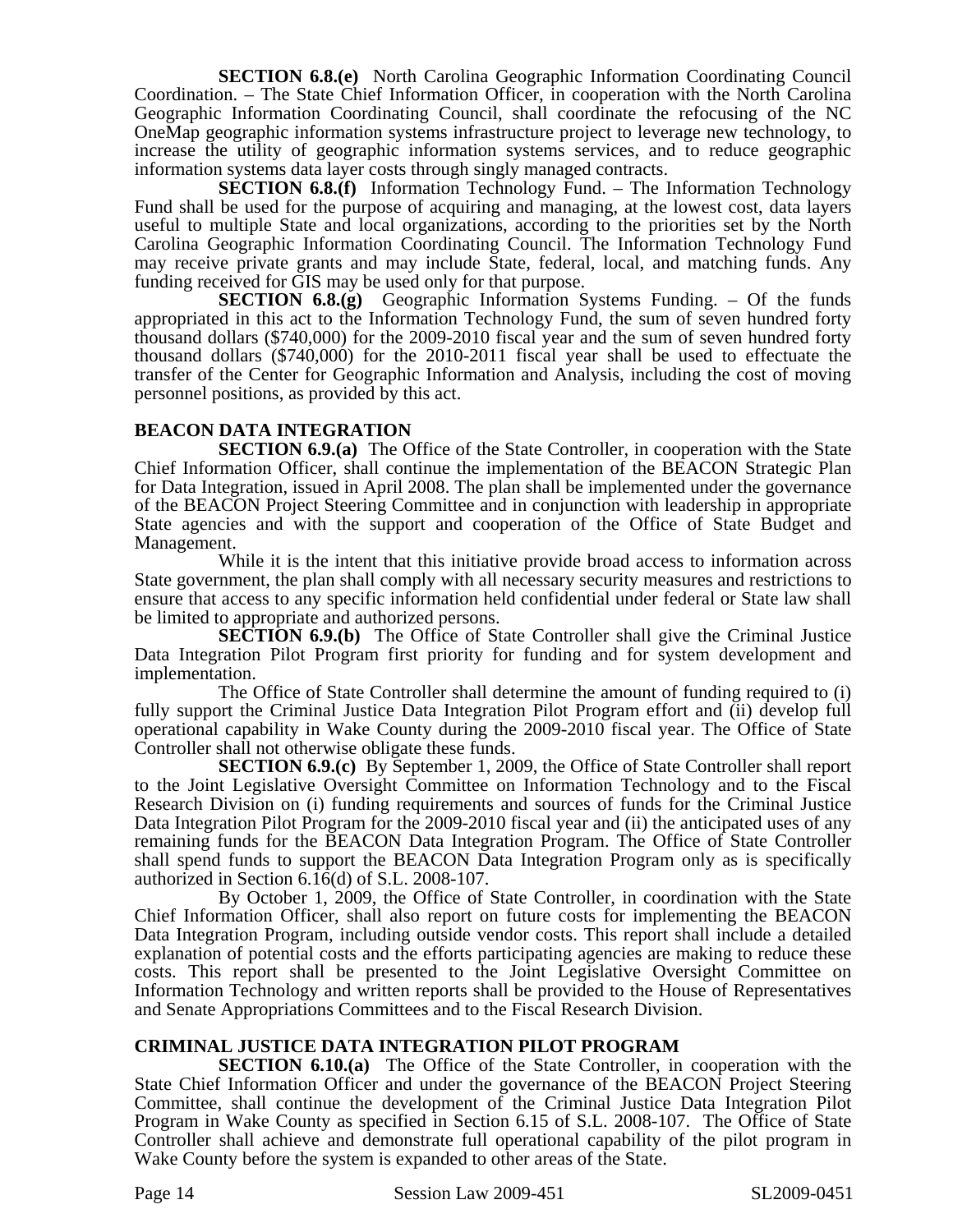**SECTION 6.10.(b)** The Criminal Justice Data Integration Pilot Program shall continue to comply with all necessary security measures and restrictions to ensure that access to any specific information held confidential under federal and State law shall be limited to authorized persons.

**SECTION 6.10.(c)** The Office of State Controller shall develop a detailed plan for the statewide expansion of the Criminal Justice Data Integration Pilot Program. This plan shall include the following:

- (1) An implementation schedule;<br>(2) The requirements individual u
- The requirements individual users must meet to participate in the program;
- (3) Detailed cost information for the development and implementation of a statewide system, including any user costs;
- (4) A governance structure for management and oversight of the system; and
- (5) Any other issues associated with the implementation of the system.

The Office of State Controller shall submit this plan to the House of Representatives and Senate Appropriations Committees, the Joint Legislative Oversight Committee on Information Technology, and the Fiscal Research Division by January 31, 2010.

**SECTION 6.10.(d)** The Office of State Controller shall work with the data integration software vendor to ensure that licenses are obtained at the least possible cost.

**SECTION 6.10.(e)** A State agency data center shall host the Criminal Justice Data Integration Pilot Program. The Office of State Controller shall identify a State data center to host the program and shall report its recommendation to the Joint Legislative Oversight Committee on Information Technology by August 31, 2009.

**SECTION 6.10.(f)** Funds appropriated for the Criminal Justice Data Integration Pilot Program shall only be used for that program. The Criminal Justice Data Integration Pilot Program shall have first priority for funds available to the BEACON Data Integration Program.

**SECTION 6.10.(g)** The Office of State Controller shall continue to provide quarterly written reports on the program's progress to the House of Representatives and Senate Appropriations Committees, to the Joint Legislative Oversight Committee on Information Technology, and to the Fiscal Research Division beginning October 1, 2009.

#### **UNIVERSITY OF NORTH CAROLINA GENERAL ADMINISTRATION BULK PRICING/PURCHASING OF INFORMATION TECHNOLOGY**

**SECTION 6.11.(a)** The General Administration of The University of North Carolina, with assistance from the Office of Information Technology Services, to the extent practicable, shall consolidate information technology infrastructure purchasing which includes, but is not limited to, personal computer and printer purchases for all 16 State universities, the North Carolina School of Science and Mathematics, and General Administration, by ensuring access to a bulk and shared pricing process that will realize savings through efficiencies. General Administration may choose to utilize the Office of Information Technology Services' or existing bulk contracts of The University of North Carolina. Information technology infrastructure expenditure shall not be authorized by the General Administration of The University of North Carolina without complying with this section.

**SECTION 6.11.(b)** By April 1, 2010, the General Administration of The University of North Carolina shall submit a written report to the Joint Legislative Oversight Committee on Information Technology and to the Fiscal Research Division on the results of the University's bulk pricing and purchasing initiative. The report shall explain the following related to the initiative:

- (1) The procedures established for implementation.
- (2) Any savings realized as a result of the initiative.
- (3) Any issues associated with implementation of this initiative.

#### **JOINT LEGISLATIVE OVERSIGHT COMMITTEE ON INFORMATION TECHNOLOGY/ REVIEW AND REPORT ON CURRENT LAW**

**SECTION 6.12.** By April 1, 2010, the Joint Legislative Oversight Committee on Information Technology shall review State information technology-related legislation and develop recommendations for amendment of current laws and shall submit its written report of recommendations for legislative action to the Appropriations Committees of the Senate and the House of Representatives. The Joint Legislative Oversight Committee on Information Technology shall provide interested parties with the opportunity to identify and define pertinent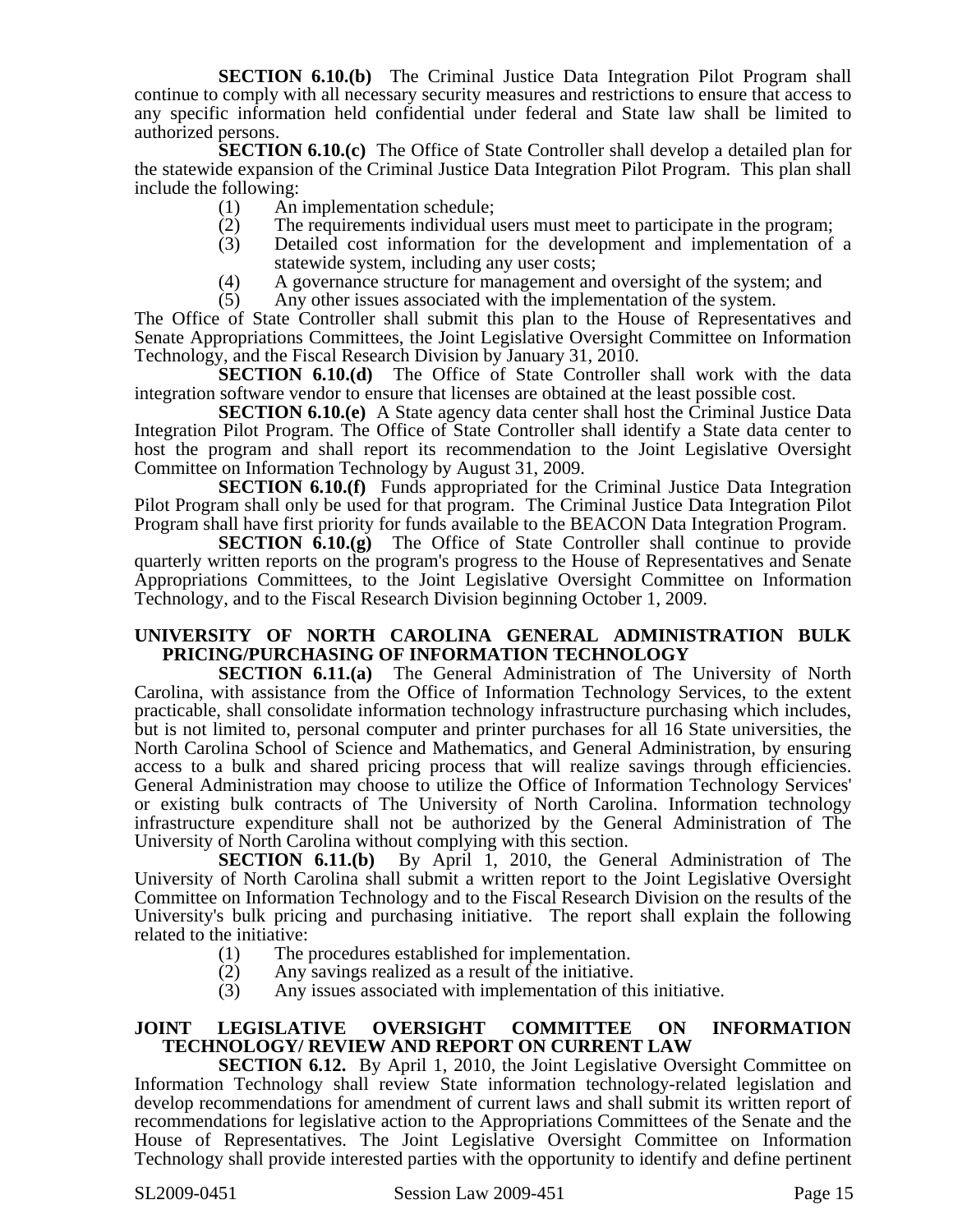information technology issues by offering testimony on (i) issues associated with current legislation, (ii) the impact of information technology laws on specific entities; and, (iii) recommendations for improving information technology organization and operations within the State.

# **OFFICE OF INFORMATION TECHNOLOGY SERVICES/NETWORK INTEGRATION/FEASIBILITY STUDY AND COORDINATION PLAN**

**SECTION 6.13.(a)** The State Chief Information Officer shall negotiate and coordinate with MCNC to identify efficiencies that might be achieved through increased cooperation and elimination of duplicative efforts in management of the State's network infrastructure operated by the Office of Information Technology Services and by the North Carolina Research and Education Network operated by MCNC. Potential efficiencies include, but are not limited to, shared infrastructure, personnel, contracted services, and support.

**SECTION 6.13.(b)** Based on guidance provided by the Program Evaluation Division and the Fiscal Research Division, the Office of Information Technology Services and the Office of State Budget and Management, in conjunction with MCNC, shall conduct a study to determine the feasibility of coordinating the operation of the North Carolina Research and Education Network and the State network infrastructure. The feasibility study shall define the capabilities and limitations of the Office of Information Technology Services and MCNC and document services currently provided by the Office of Information Technology Services and MCNC. Further, the feasibility study shall identify:

- 
- (1) Current and potential State agency network requirements.<br>(2) The organization currently supporting each network require The organization currently supporting each network requirement.
- (3) Requirements that are currently unsupported by either organization.<br>
(4) Costs associated with each requirement.
- Costs associated with each requirement.
- 
- (5) Potential cost savings resulting from network integration.<br>
(6) Policy and operational issues associated with the coordina Policy and operational issues associated with the coordination.

The study shall be reviewed by the Program Evaluation Division and the Fiscal Research Division, both of which shall verify the identified efficiencies and cost savings. The Office of Information Technology Services and MCNC shall complete the feasibility study and present it to the Joint Legislative Oversight Committee on Information Technology by October 31, 2009.

**SECTION 6.13.(c)** Following completion of the feasibility study by the Office of State Budget and Management, and if the Program Evaluation Division and the Fiscal Research Division can verify that the efficiencies and savings identified in the study are valid, accurate, and substantial enough to justify increased coordination, then the Office of Information Technology Services and MCNC shall develop a plan to coordinate their operations. The coordination plan shall include at least the following:

- (1) Definition of requirements to achieve statewide integration.
- (2) Detailed information on the allocation of responsibility for each requirement and component.
- (3) An estimate of the associated costs with each requirement or component, including what the costs to each agency would be without coordination.
- (4) Priorities for integration.<br>(5) A schedule for implement
- A schedule for implementation.
- (6) Detailed cost information for the development and integration of a single network.
- (7) A governance structure for management and oversight of the network.
- (8) A means for resolution of any issues identified during the feasibility study.

The coordination plan shall be completed by February 28, 2010, and shall be presented to the Joint Legislative Commission on Governmental Operations and the Joint Legislative Oversight Committee on Information Technology.

**SECTION 6.13.(d)** Prior to implementation of the plan, the Office of Information Technology Services and MCNC shall complete a memorandum of agreement that specifies their respective roles and responsibilities and defines payment schedules. By January 1 each year, the Office of State Budget and Management shall report to the Joint Legislative Oversight Committee on Information Technology regarding the status of the coordination plan and the cost savings realized during the previous fiscal year.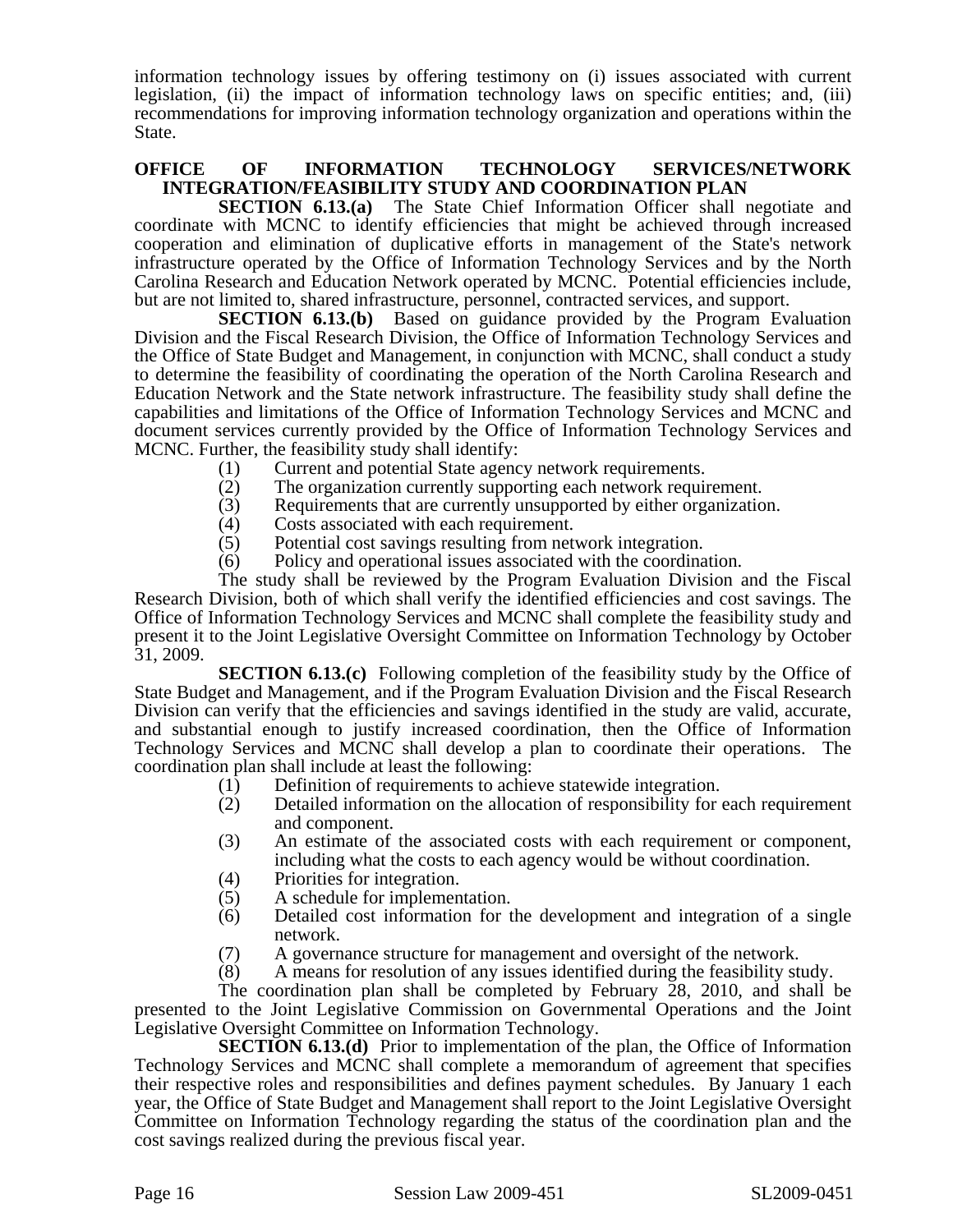#### **UPGRADE STATE PORTAL**

**SECTION 6.14.(a)** The Office of State Budget and Management, in coordination with the Office of the State Chief Information Officer, shall develop a detailed plan to upgrade the State portal. The upgrade plan shall include consideration of the need to (i) improve State services for citizens and businesses; (ii) offer online services; (iii) provide crucial, up-to-the-minute emergency information; and (iv) provide a multipurpose, interactive Web portal.

**SECTION 6.14.(b)** Prior to developing the plan, the Office of State Budget and Management shall obtain the advice and assistance of State and local government agencies, businesses operating within the State, and private citizens to ensure that all potential users have the opportunity to submit recommendations for inclusion in the final plan.

The Office of State Budget and Management shall also conduct an inventory of capabilities that are available on other states' portals. With the assistance of State agencies, the Office of State Budget and Management shall prioritize potential capabilities. Based on these priorities, the Office of State Budget and Management shall develop a phased plan to allow incremental implementation that includes a detailed time line for each phase and shall include the cost associated with each phase.

**SECTION 6.14.(c)** The interactive Web portal shall include the capability for citizens, businesses, and State and local government agencies to complete online transactions, obtain live help from State agencies, and access emergency information in real time. The portal shall include appropriate security measures and devices to include encryption, enterprise-class firewalls/gateway security, real-time intrusion prevention and detection, virtual private networks, vulnerability management, and virus protection.

**SECTION 6.14.(d)** By December 1, 2009, the Office of State Budget and Management shall submit the upgrade plan to the Joint Legislative Oversight Committee on Information Technology and to the Fiscal Research Division. The report shall include an explanation of any recommendations that were not included in the final plan with an explanation as to why each was not included and the cost associated with implementation of those items.

#### **IMPLEMENT GENERAL SERVICES ADMINISTRATION SCHEDULES FOR STATE INFORMATION TECHNOLOGY PURCHASES**

**SECTION 6.14A.(a)** G.S. 147-33.95(b) is amended by adding a new subdivision

to read:

"(2a) Establish procedures to permit State agencies and local government agencies to use the General Services Administration (GSA) Cooperative Purchasing Program to purchase information technology (i) awarded under General Services Administration Supply Schedule 70 Information Technology and (ii) from contracts under the GSA's Consolidated Schedule containing information technology special item numbers."

**SECTION 6.14A.(b)** By October 1, 2009, the Office of Information Technology Services shall report to the Joint Legislative Oversight Committee on Information Technology and Fiscal Research Division on its plan for implementing GSA Schedules for information technology procurement.

# **USE OF ELECTRONIC FORMS AND DIGITAL SIGNATURES**

**SECTION 6.16.(a)** The Office of State Budget and Management shall develop a plan to increase the use of electronic forms and digital signatures throughout State government. In developing the plan, first the Office of State Budget and Management shall conduct an inventory of all paper or electronic forms currently in use by executive branch agencies. The Office of State Budget and Management may hire temporary help for the collection and compiling of the data for the inventory.

**SECTION 6.16.(b)** After completing the inventory, the Office of State Budget and Management shall develop a plan for converting one or more paper forms to an electronic format. The plan shall include a detailed business case for the conversion, including cost, cost savings, cost avoidance, and any impact on productivity.

**SECTION 6.16.(c)** The Office of State Budget and Management shall assess the potential cost of converting all identified forms in the inventory to an electronic format and establish a timetable for achieving conversion as soon as practicable.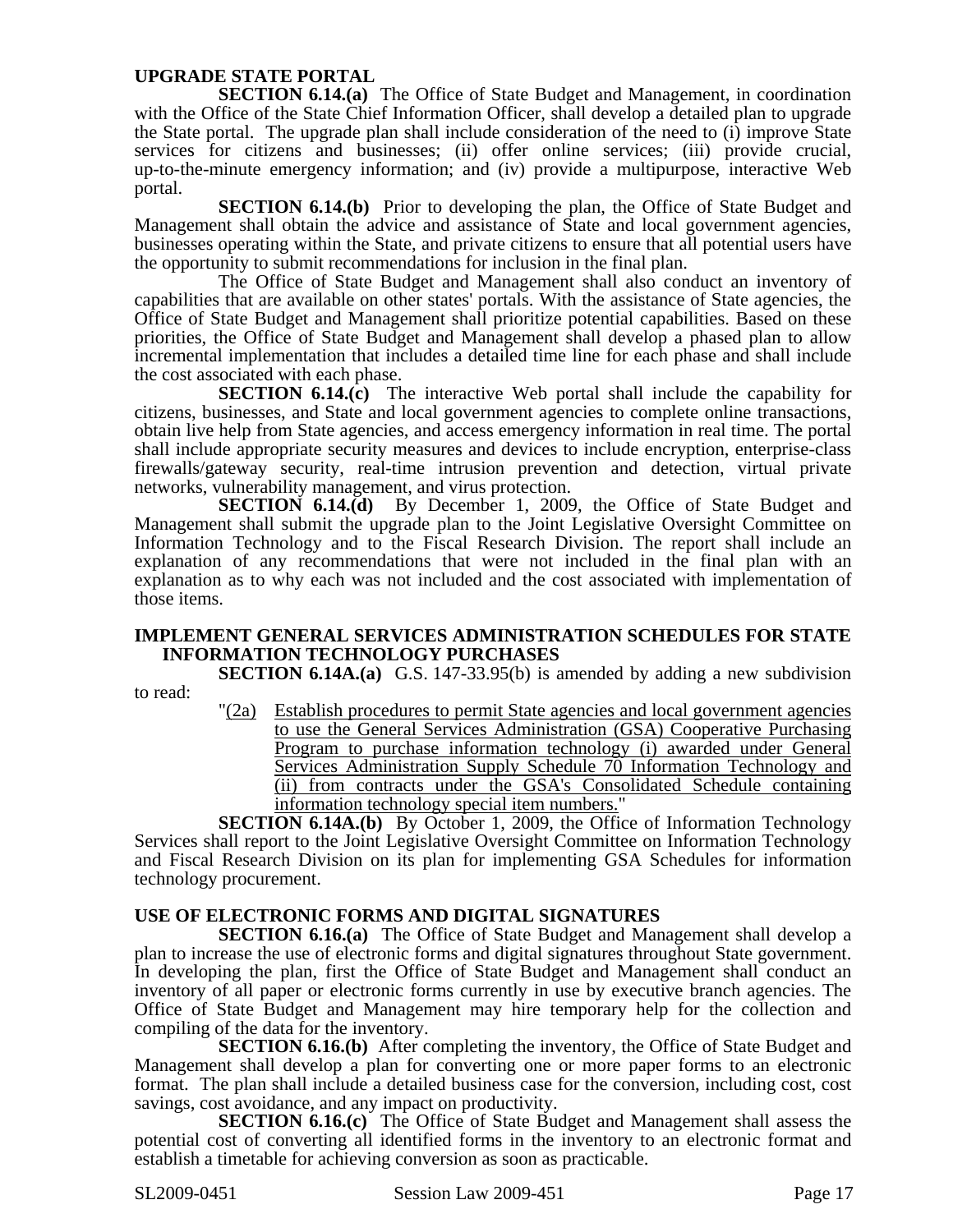**SECTION 6.16.(d)** The Office of Information Technology Services shall provide technical assistance to the Office of State Budget and Management in the development of the plan to increase the use of electronic forms and digital signatures.

**SECTION 6.16.(e)** Executive branch State agencies shall provide all information requested by Office of State Budget and Management in conducting the inventory and in all other issues related to the development of this plan.

**SECTION 6.16.(f)** The Office of State Budget and Management shall submit the plan to the Joint Legislative Oversight Committee on Information Technology on or before March 1, 2010.

#### **POSITION TRANSFER REPORTS/OFFICE OF INFORMATION TECHNOLOGY SERVICES/OFFICE OF STATE CONTROLLER/OFFICE OF STATE BUDGET AND MANAGEMENT**

**SECTION 6.17.(a)** By November 1, 2009, the Office of State Budget and Management (OSBM), in coordination with the Office of Information Technology Services, shall submit a written report to the Appropriation Committees of the Senate and the House of Representatives, to the Joint Legislative Oversight Committee on Information Technology, and to the Fiscal Research Division regarding the transfer of information technology (IT) positions associated with IT consolidation. The report shall include the following:

- (1) The numbers and types of positions transferred to the Office of Information Technology Services from other State agencies, an explanation as to why each position was moved to the Office of Information Technology Services, the cost associated with each position, and how that cost is allocated.
- (2) The number and types of information technology positions remaining with each State agency, an explanation as to why the positions were retained by the agency, and the total cost for each position.
- (3) The number and location of positions eliminated as a result of IT consolidation and the associated cost savings.
- (4) Any new positions created within the Office of Information Technology Services to support IT consolidation, the reason each position was created, and the associated cost.

**SECTION 6.17.(b)** By November 1, 2009, OSBM, in coordination with the Office of the State Controller, shall submit a written report to the Appropriations Committees of the Senate and House of Representatives, to the Joint Legislative Oversight Committee on Information Technology, and to the Fiscal Research Division on the transfer of positions associated with the implementation of the BEACON HR/Payroll project. The report shall include the following:

- (1) The numbers and types of positions transferred to the Office of the State Controller from other State agencies, an explanation as to why each position was moved to the Office of the State Controller, the cost associated with each position, and how that cost is allocated.
- (2) The number and types of positions remaining with each State agency, an explanation as to why the positions were retained by the agency, and the total cost for each position.
- (3) The number and location of positions eliminated as a result of the implementation of the BEACON HR/Payroll system and the associated cost savings.
- (4) Any new positions created within the Office of the State Controller to support BEACON HR/Payroll, the reason each position was created, and the associated cost.

# **INFORMATION TECHNOLOGY CONTRACTED PERSONNEL**

**SECTION 6.18.(a)** Beginning July 1, 2009, and notwithstanding any provision of law to the contrary:

(1) No contract for information technology personal services, or providing personnel to perform information technology functions, may be established or renewed for any term longer than 12 months unless otherwise specifically required by a contract in effect on June 30, 2009.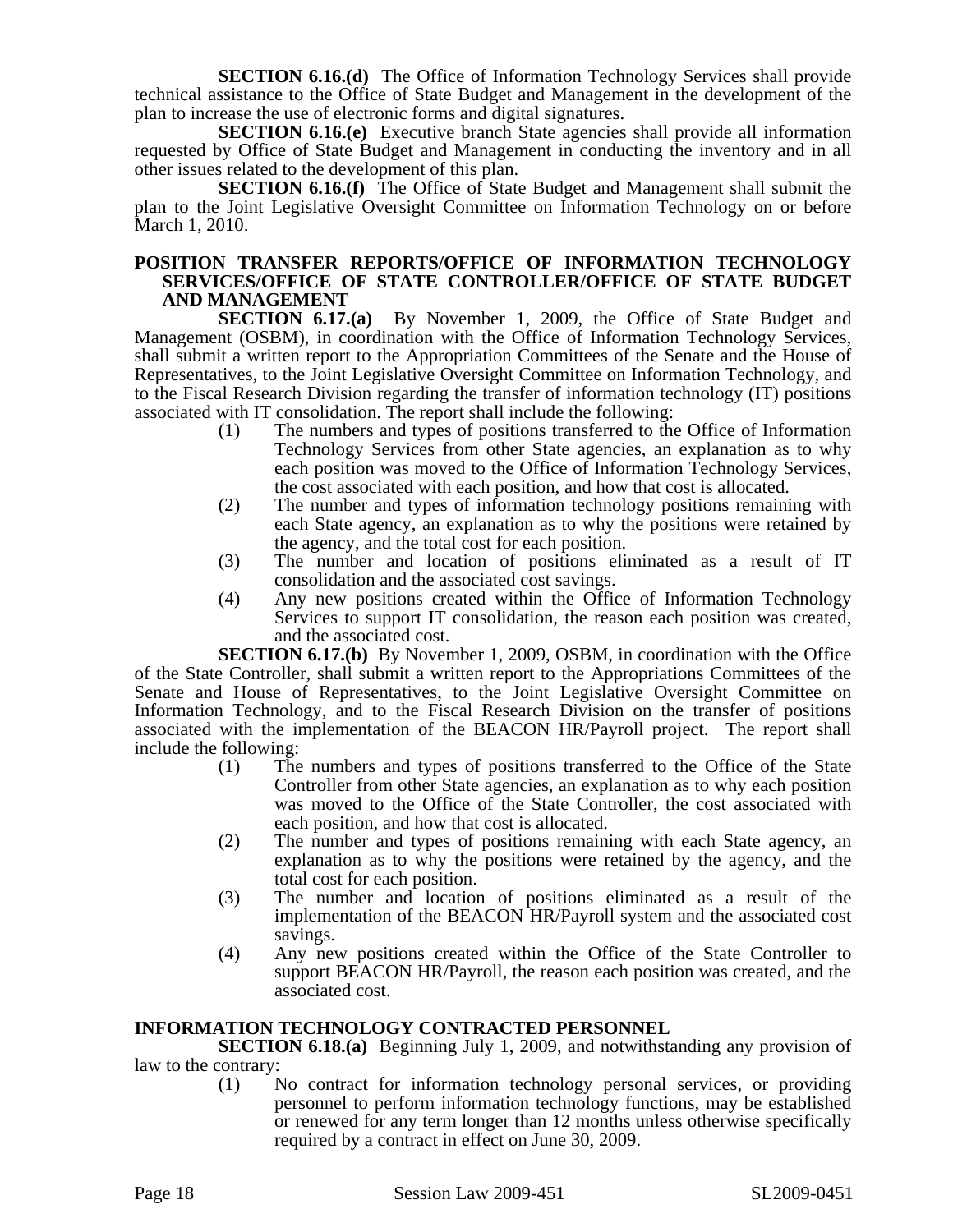(2) Before any State agency, department, or institution may renew a contract position for information technology personnel, the State agency must report to the Office of State Budget and Management (OSBM), to the Office of State Personnel (OSP), to the Office of Information Technology Services (ITS), and to the Fiscal Research Division (FRD) on the justification for the contract. The report shall explain:

- a. The proposed duration of the contract position. If the contract term is for more than 12 months, why recruitment for an in-house State employee position is not feasible.
- b. Whether the contract position requires unique skills for which the State has a short-term need.
- c. Whether the contract position is required by a specific information technology project and if the position will be terminated upon completion of the project.
- d. The specific work products and completion time lines for the contract position.
- (3) Contract positions subject to this subsection shall be reviewed and approved by the Statewide Information Technology Procurement Office and shall be entered in the project portfolio management tool.
- (4) Once approved, contract positions will be reviewed by the Office of State Personnel to determine what the market rate is for the type of contractor required, as well as to determine the comparable cost for a State employee. Agencies may not exceed the market rate determined by OSP. However, SAP employees may be paid based on the rate structure currently in use by the State Chief Information Officer for ITS employees.
- (5) After OSP provides cost data, funding for the position is subject to the approval of OSBM.
- (6) Whenever a State agency, department, or institution determines that only a contractor can fill a position and the position is required to perform an ongoing function within the agency, the head of the State agency must develop and implement a plan to hire or train a qualified State employee to fill that position within 12 months. Within 60 days of hiring the contractor, this plan shall be forwarded to the Office of State Budget and Management, to the Office of State Personnel, to the Office of Information Technology Services, to the Joint Legislative Oversight Committee on Information Technology, and to the Fiscal Research Division of the Legislative Services Office.
- (7) Any contract position requiring information technology skills is subject to this provision. OSBM may immediately terminate the funding for any information technology position that is filled without following defined procedures.
- (8) All information technology personnel contracts shall be competitive and shall be subject to competition each time they expire. Exceptions must be approved by ITS, OSP, and OSBM and can only be approved once for a particular individual. Approved exceptions must be immediately reported to the Joint Legislative Oversight Committee on Information Technology and to the Fiscal Research Division of the Legislative Services Office.

**SECTION 6.18.(b)** By October 1, 2009, and monthly thereafter, each State agency, department, and institution employing information technology personal services contractors, or personnel to perform information technology functions, shall provide a detailed report on those contracts to the Office of State Budget and Management, to the Office of State Personnel, to the Office of Information Technology Services, to the Joint Legislative Oversight Committee on Information Technology, and to the Fiscal Research Division of the Legislative Services Office. Each State agency's report shall include at least the following:

- (1) For each contracted information technology position:
	- a. The title of the position, a brief synopsis of the essential functions of the position, and how long the position has existed.
	- b. The name of the individual filling the position and the vendor company, if any, that regularly employs that individual.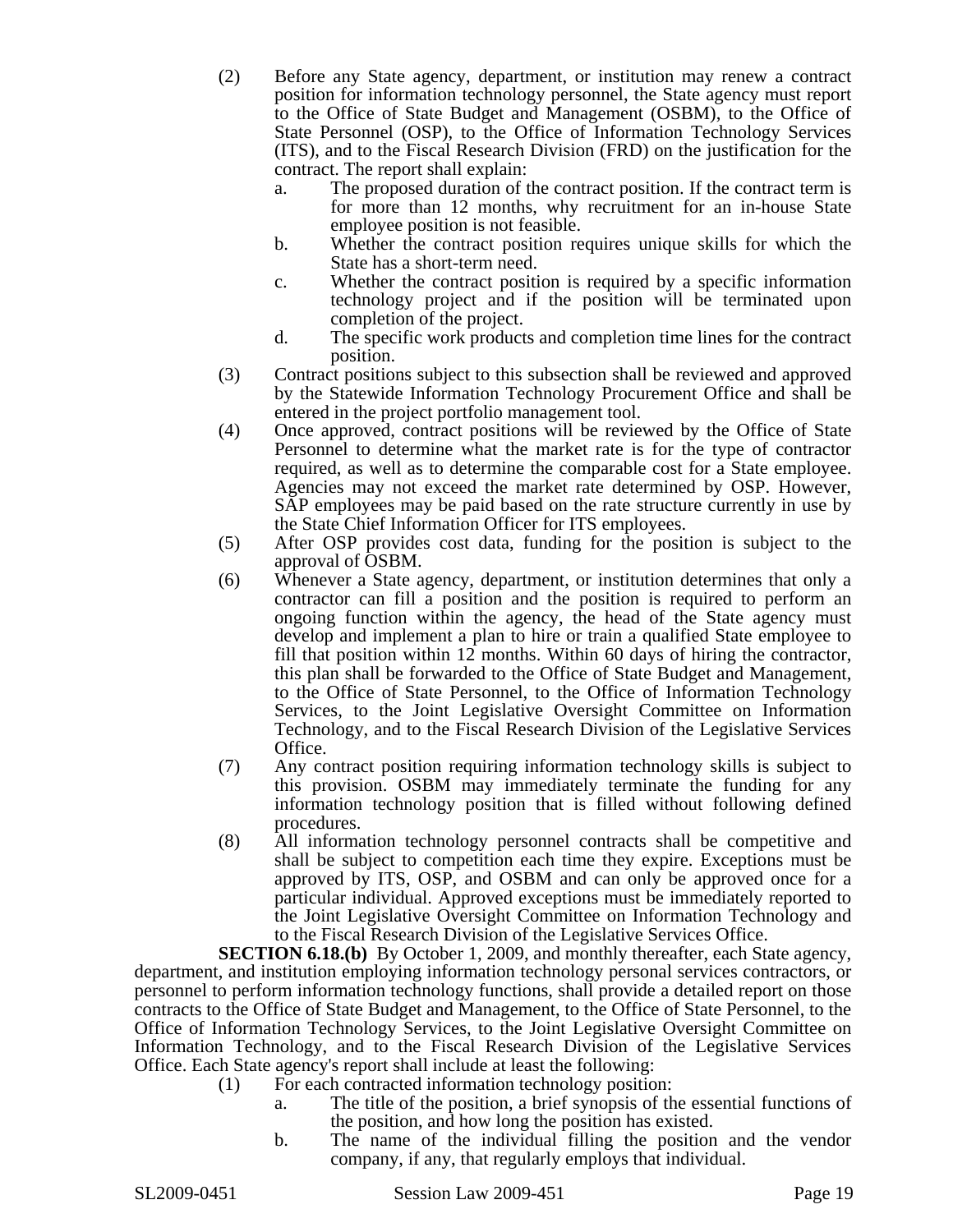- c. The type, start date, and the termination date of the contract.
- d. The length of time that the individual filling the contracted position has been employed as a contractor.
- e. The contracted position salary or hourly rate, the number of hours per year, and the total annualized cost of the contracted position.
- f. The salary and benefits cost for a State employee performing the same function.
	- The purchase order number for the position.
- (2) The total annual cost for information technology contractors and the total annual salary and benefits cost for filling the contract positions with State employees.
- (3) A determination of whether the information technology functions performed by contractors can be performed by State employees, which shall be validated by the Statewide Information Technology Procurement Office.
- (4) All information required by this subsection related to information technology contractors regardless of the contracting source.

#### **STATE INFORMATION TECHNOLOGY INFRASTRUCTURE CONSOLIDATION**

**SECTION 6.19.(a)** The Office of State Budget and Management (OSBM), in conjunction with the State Chief Information Officer (State CIO), shall continue to consolidate State government's information technology infrastructure where a statewide approach would be more economical, reduce security risks, or minimize potential disruption to services. In carrying out the consolidation, the Office of Information Technology Services shall utilize the authority set out in G.S. 147-33.83.

**SECTION 6.19.(b)** Information technology infrastructure includes personal computers, hosting and network environments, the help desk, and information technology security of personal computers, servers, and networks.

**SECTION 6.19.(c)** As part of the consolidation effort, OSBM shall identify (i) contractor positions that have been filled for 12 months or more, beginning March 1, 2009, (ii) the hourly cost of each position, and (iii) any cost savings or other benefits that could be achieved by using State employees to carry out the same duties and responsibilities.

**SECTION 6.19.(d)** In setting consolidation priorities, OSBM and the State CIO shall target IT infrastructure issues that pose significant risk to agency operations or data, or that provide opportunities for immediate cost savings to the State.

**SECTION 6.19.(e)** The consolidation of information technology infrastructure conducted by OSBM and the State CIO shall not include The University of North Carolina and its constituent institutions, the Administrative Office of the Courts, and the General Assembly.

**SECTION 6.19.(f)** Beginning December 1, 2009, and regularly thereafter, the Office of State Budget and Management, in conjunction with the State CIO, shall provide written reports to the Joint Legislative Oversight Committee on Information Technology and the Fiscal Research Division relating to State information technology infrastructure consolidation.

#### **PILOT PROGRAM TO ALLOW PUBLIC-PRIVATE PARTNERSHIPS TO MEET DEPARTMENT OF REVENUE TECHNOLOGY NEEDS**

**SECTION 6.20.(a)** To speed the implementation of the Tax Information Management System (TIMS) and the additional components of the Planning and Design Project (PDP) during the 2009-2011 fiscal biennium, the Secretary of the Department of Revenue may enter into public-private arrangements where (i) the funding of projects under the arrangement comes from revenue generated by the project and (ii) the project is related to the implementation of TIMS and additional components of the PDP. As used in this section, the "additional components of the PDP" are Enterprise Data Warehouse, Management Reporting and Decision Analytics, Customer Relationship Management, Enterprise Case Management, and E-Services.

Work under a public-private arrangement may be contracted by requests for proposals, modifications to existing contracts, and purchases using existing contract vehicles.

The Secretary of Revenue shall establish a measurement process to determine the increased revenue attributable to the public-private arrangements. To accomplish this, the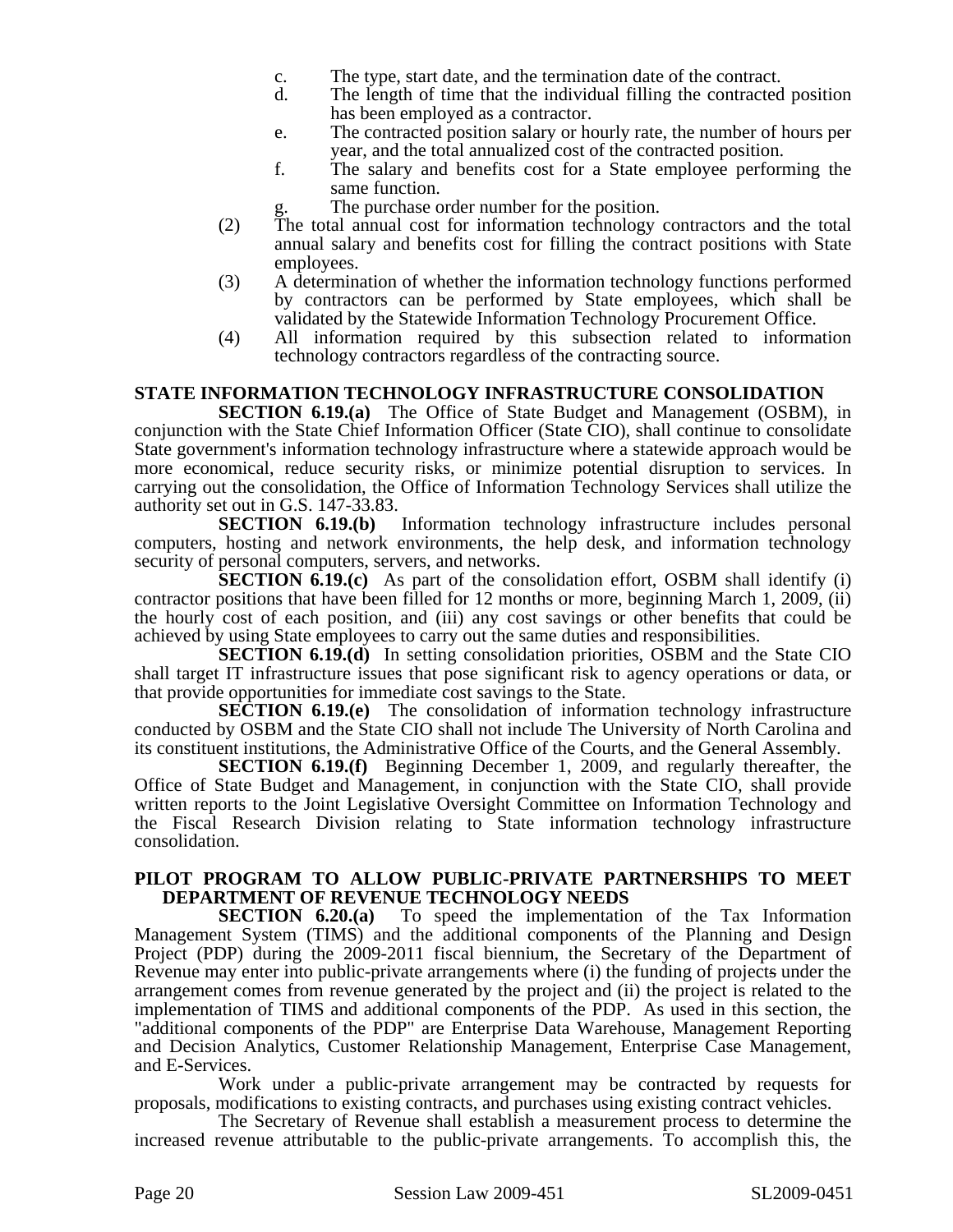Secretary shall consult subject matter experts outside the Department of Revenue, both within State government and from private industry. The measurement process shall include:

- (1) Calculation of a revenue baseline against which the increased revenue attributable to the project is measured;
- (2) Periodic evaluation to determine if the baseline needs to be modified based on significant measurable changes in the economic environment; and
- (3) Monthly calculation of increased revenue attributable to contracts executed under this program.

Of funds generated from collections above the baseline established by subdivision (1) of this subsection, in both the General and Highway Funds, up to forty-one million dollars (\$41,000,000) may be authorized by the Office of State Budget and Management (i) for the purchases related to the implementation of TIMS and the additional components of the PDP, including payment for services from non-State entities and (ii) toward internal State costs related to the implementation of TIMS and PDP components. The total of any funds expended during the 2009-2011 biennium for implementation of TIMS and the additional PDP components shall not exceed the sum of forty-one million dollars (\$41,000,000).

If the Department of Revenue finds that it cannot generate additional benefits totaling forty-one million dollars (\$41,000,000) in the 2009-2011 biennium, the Department shall immediately notify the Chairs of the House of Representatives and Senate Appropriations Committees and Fiscal Research Division, identify any obligations to vendors, identify options for meeting obligations to vendors, and provide costs associated with each option. The Department shall ensure that this notification is made in sufficient time to allow the General Assembly to properly evaluate the options presented.

**SECTION 6.20.(b)** Notwithstanding G.S. 114-2.3, the Department of Revenue shall engage the services of private counsel with the pertinent information technology and computer law expertise to review requests for proposals, and to negotiate and review contracts associated with TIMS and the additional components of the Planning and Design Project (PDP) (Enterprise Data Warehouse, Management Reporting and Decision Analytics, Customer Relationship Management, Enterprise Case Management, and E-Services).

**SECTION 6.20.(c)** There is established within the Department of Revenue the Oversight Committee for reviewing and approving the benefits measurement methodology and calculation process. The Oversight Committee shall review and approve all contracts executed under this section. This shall include (i) details of each public-private contract, (ii) the benefits from each contract, and (iii) a comprehensive forecast of the benefits of using public-private agreements to implement TIMS and the additional PDP components, including the measurement process established for the Secretary of Revenue. The Oversight Committee shall approve all of the fund transfers for this project.

The members of the Committee shall include the following:

- 
- (1) The State Budget Director;<br>(2) The Secretary of the Depart (2) The Secretary of the Department of Revenue;<br>(3) The State Chief Information Officer;
- The State Chief Information Officer;
- (4) Two persons appointed by the Governor;<br>(5) One member of the general public
- One member of the general public having expertise in information technology appointed by the General Assembly upon the recommendation of the Speaker of the House of Representatives; and
- (6) One member of the general public having expertise in economic and revenue forecasting appointed by the General Assembly upon recommendation of the President Pro-Tempore of the Senate.

The State Budget Director shall serve as chair of the Committee. The Committee shall set its meeting schedule and adopt its rules of operation by majority vote. A majority of the members constitutes a quorum. Vacancies shall be filled by the appointing authority. Administrative support staff shall be provided by the Department of Revenue. Members of the Committee shall receive reimbursements for subsistence and travel expenses as provided by Chapter 138 of the General Statutes. The Committee shall terminate on June 30, 2011.

**SECTION 6.20.(d)** Beginning October 1, 2009 and quarterly thereafter, the Department of Revenue shall submit reports to the Chairs of the House of Representatives and Senate Committees on Appropriation, to the Joint Legislative Oversight Committee on Information Technology, and to the Fiscal Research Division of the Legislative Services Office. The report shall include (i) details of each public-private contract, (ii) the benefits from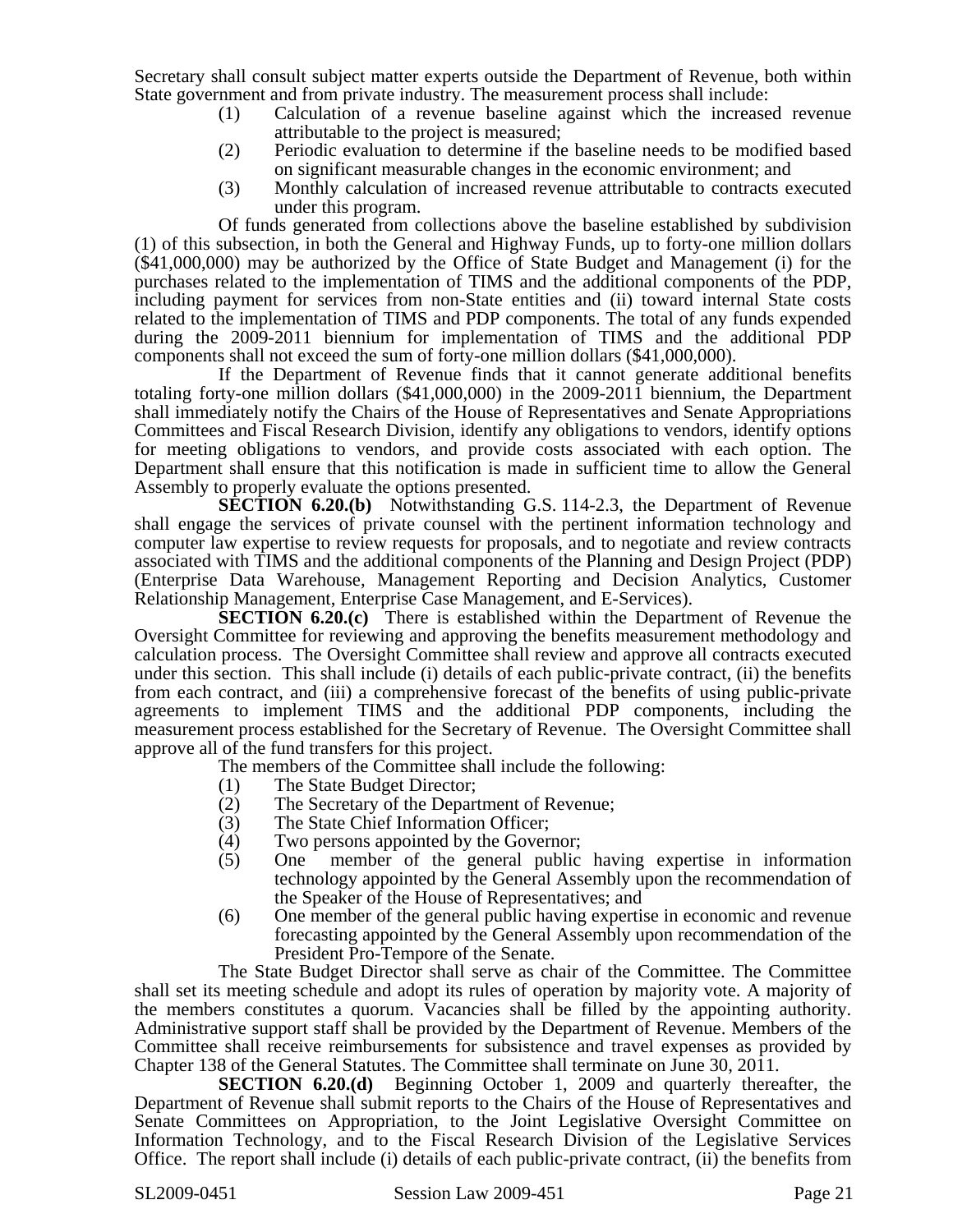each contract, (iii) a comprehensive forecast of the benefits of using public-private agreements to implement TIMS and the additional PDP components, including cost savings and the acceleration of the project timeline, (iv) and any issues associated with the operation of the public-private partnership. Within 60 days of implementing the public-private partnership, the Department of Revenue shall provide to the Chairs of the House of Representatives and Senate Appropriations Committees, and Fiscal Research Division, a schedule for vendor payments that identifies sources and amounts of funding anticipated as a result of the project's implementation.

**SECTION 6.20.(e)** In addition to the oversight provided by the Oversight Committee established in subsection (c) of this section, the TIMS project shall be subject to existing Information Technology project oversight legislation, including, but not limited to, G.S. 147-33.72C and G.S. 147-33.72E.

#### **REPAYMENT OF MEDICAID FUNDS**

**SECTION 6.21.** Notwithstanding Chapter 143C of the General Statutes or any other provision of law, the Director of the Budget shall use funds appropriated in this act to repay any outstanding federal Medicaid funds not repaid pursuant to Section 5 of S.L. 2009-399. If funds available in the Department of Health and Human Services over the 2009-2011 fiscal biennium are not sufficient to repay the funds, the Director may use any funds within the State budget.

The Director of the Budget shall report the amount of funds repaid no later than 30 days after payment to the Joint Legislative Commission on Governmental Operations, the Chairs of the Senate and House of Representatives Appropriations Committees, and the Fiscal Research Division.

# **PART VII. PUBLIC SCHOOLS**

# **CHILDREN WITH DISABILITIES**

**SECTION 7.1.** The State Board of Education shall allocate funds for children with disabilities on the basis of three thousand five hundred dollars and seventy-seven cents (\$3,500.77) per child for a maximum of 168,947 children for the 2009-2010 school year. Each local school administrative unit shall receive funds for the lesser of (i) all children who are identified as children with disabilities, or (ii) twelve and five-tenths percent (12.5%) of the 2009-2010 allocated average daily membership in the local school administrative unit.

The dollar amounts allocated under this section for children with disabilities shall also adjust in accordance with legislative salary increments, retirement rate adjustments, and health benefit adjustments for personnel who serve children with disabilities.

# **FUNDS FOR ACADEMICALLY GIFTED CHILDREN**

**SECTION 7.2.** The State Board of Education shall allocate funds for academically or intellectually gifted children on the basis of one thousand one hundred sixty-three dollars and seven cents (\$1,163.07) per child. A local school administrative unit shall receive funds for a maximum of four percent (4%) of its 2009-2010 allocated average daily membership, regardless of the number of children identified as academically or intellectually gifted in the unit. The State Board shall allocate funds for no more than 58,597 children for the 2009-2010 school year.

The dollar amounts allocated under this section for academically or intellectually gifted children shall also adjust in accordance with legislative salary increments, retirement rate adjustments, and health benefit adjustments for personnel who serve academically or intellectually gifted children.

# **USE OF SUPPLEMENTAL FUNDING IN LOW-WEALTH COUNTIES**

**SECTION 7.3.(a)** Use of Funds for Supplemental Funding. – All funds received pursuant to this section shall be used only: (i) to provide instructional positions, instructional support positions, teacher assistant positions, clerical positions, school computer technicians, instructional supplies and equipment, staff development, and textbooks and (ii) for salary supplements for instructional personnel and instructional support personnel. Local boards of education are encouraged to use at least twenty-five percent (25%) of the funds received pursuant to this section to improve the academic performance of children who are performing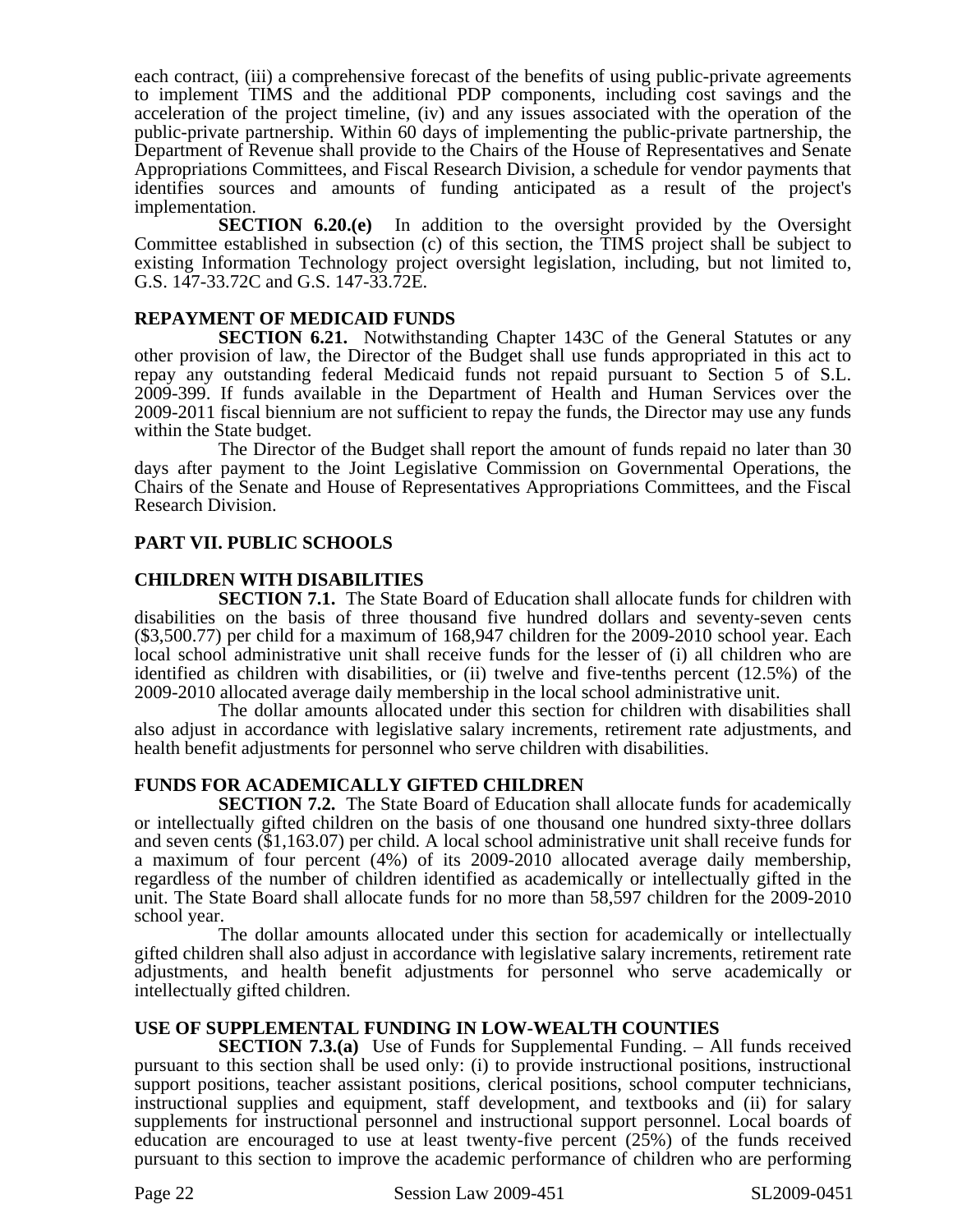at Level I or II on either reading or mathematics end-of-grade tests in grades 3-8 and children who are performing at Level I or II in grades 4 and 7.

**SECTION 7.3.(b)** Definitions. – As used in this section:

- (1) "Anticipated county property tax revenue availability" means the county-adjusted property tax base multiplied by the effective State average tax rate.
- (2) "Anticipated total county revenue availability" means the sum of the:
	- a. Anticipated county property tax revenue availability,
	- b. Local sales and use taxes received by the county that are levied under Chapter 1096 of the 1967 Session Laws or under Subchapter VIII of Chapter 105 of the General Statutes,
	- c. Sales tax hold harmless reimbursement received by the county under G.S. 105-521, and
	- d. Fines and forfeitures deposited in the county school fund for the most recent year for which data are available.
- (3) "Anticipated total county revenue availability per student" means the anticipated total county revenue availability for the county divided by the average daily membership of the county.
- (4) "Anticipated State average revenue availability per student" means the sum of all anticipated total county revenue availability divided by the average daily membership for the State.
- (5) "Average daily membership" means average daily membership as defined in the North Carolina Public Schools Allotment Policy Manual, adopted by the State Board of Education. If a county contains only part of a local school administrative unit, the average daily membership of that county includes all students who reside within the county and attend that local school administrative unit.
- (6) "County-adjusted property tax base" shall be computed as follows:
	- a. Subtract the present-use value of agricultural land, horticultural land, and forestland in the county, as defined in G.S. 105-277.2, from the total assessed real property valuation of the county,
	- b. Adjust the resulting amount by multiplying by a weighted average of the three most recent annual sales assessment ratio studies,
	- c. Add to the resulting amount the:
		- 1. Present-use value of agricultural land, horticultural land, and forestland, as defined in G.S. 105-277.2,
		- 2. Value of property of public service companies, determined in accordance with Article 23 of Chapter 105 of the General Statutes, and
		- 3. Personal property value for the county.
- (7) "County-adjusted property tax base per square mile" means the county-adjusted property tax base divided by the number of square miles of land area in the county.
- (8) "County wealth as a percentage of State average wealth" shall be computed as follows:
	- a. Compute the percentage that the county per capita income is of the State per capita income and weight the resulting percentage by a factor of five-tenths,
	- b. Compute the percentage that the anticipated total county revenue availability per student is of the anticipated State average revenue availability per student and weight the resulting percentage by a factor of four-tenths,
	- c. Compute the percentage that the county-adjusted property tax base per square mile is of the State-adjusted property tax base per square mile and weight the resulting percentage by a factor of one-tenth,
	- d. Add the three weighted percentages to derive the county wealth as a percentage of the State average wealth.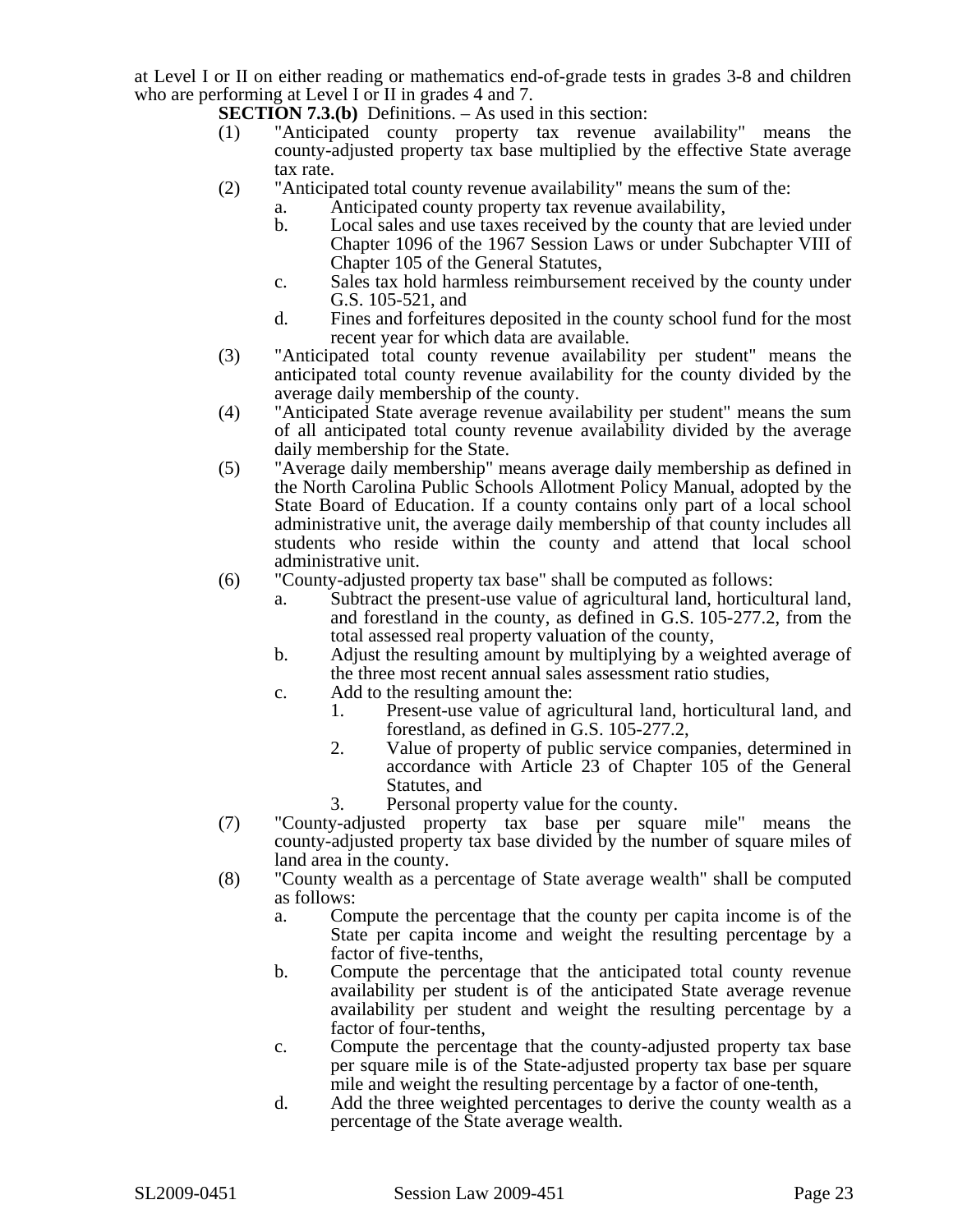- (9) "Effective county tax rate" means the actual county tax rate multiplied by a weighted average of the three most recent annual sales assessment ratio studies.
- (10) "Effective State average tax rate" means the average of effective county tax rates for all counties.
- (11) "Local current expense funds" means the most recent county current expense appropriations to public schools, as reported by local boards of education in the audit report filed with the Secretary of the Local Government Commission pursuant to G.S. 115C-447.
- (12) "Per capita income" means the average for the most recent three years for which data are available of the per capita income according to the most recent report of the United States Department of Commerce, Bureau of Economic Analysis, including any reported modifications for prior years as outlined in the most recent report.
- (13) "Sales assessment ratio studies" means sales assessment ratio studies performed by the Department of Revenue under G.S. 105-289(h).
- (14) "State average current expense appropriations per student" means the most recent State total of county current expense appropriations to public schools, as reported by local boards of education in the audit report filed with the Secretary of the Local Government Commission pursuant to G.S. 115C-447.
- (15) "State average adjusted property tax base per square mile" means the sum of the county-adjusted property tax bases for all counties divided by the number of square miles of land area in the State.
- (16) "Supplant" means to decrease local per student current expense appropriations from one fiscal year to the next fiscal year.
- (17) "Weighted average of the three most recent annual sales assessment ratio studies" means the weighted average of the three most recent annual sales assessment ratio studies in the most recent years for which county current expense appropriations and adjusted property tax valuations are available. If real property in a county has been revalued one year prior to the most recent sales assessment ratio study, a weighted average of the two most recent sales assessment ratios shall be used. If property has been revalued the year of the most recent sales assessment ratio study, the sales assessment ratio for the year of revaluation shall be used.

**SECTION 7.3.(c)** Eligibility for Funds. – Except as provided in subsection (g) of this section, the State Board of Education shall allocate these funds to local school administrative units located in whole or in part in counties in which the county wealth as a percentage of the State average wealth is less than one hundred percent (100%).

**SECTION 7.3.(d)** Allocation of Funds. – Except as provided in subsection (f) of this section, the amount received per average daily membership for a county shall be the difference between the State average current expense appropriations per student and the current expense appropriations per student that the county could provide given the county's wealth and an average effort to fund public schools. (To derive the current expense appropriations per student that the county could be able to provide given the county's wealth and an average effort to fund public schools, multiply the county's wealth as a percentage of State average wealth by the State average current expense appropriations per student.) The funds for the local school administrative units located in whole or in part in the county shall be allocated to each local school administrative unit located in whole or in part in the county based on the average daily membership of the county's students in the school units. If the funds appropriated for supplemental funding are not adequate to fund the formula fully, each local school administrative unit shall receive a pro rata share of the funds appropriated for supplemental funding.

**SECTION 7.3.(e)** Formula for Distribution of Supplemental Funding Pursuant to This Section Only. – The formula in this section is solely a basis for distribution of supplemental funding for low-wealth counties and is not intended to reflect any measure of the adequacy of the educational program or funding for public schools. The formula is also not intended to reflect any commitment by the General Assembly to appropriate any additional supplemental funds for low-wealth counties.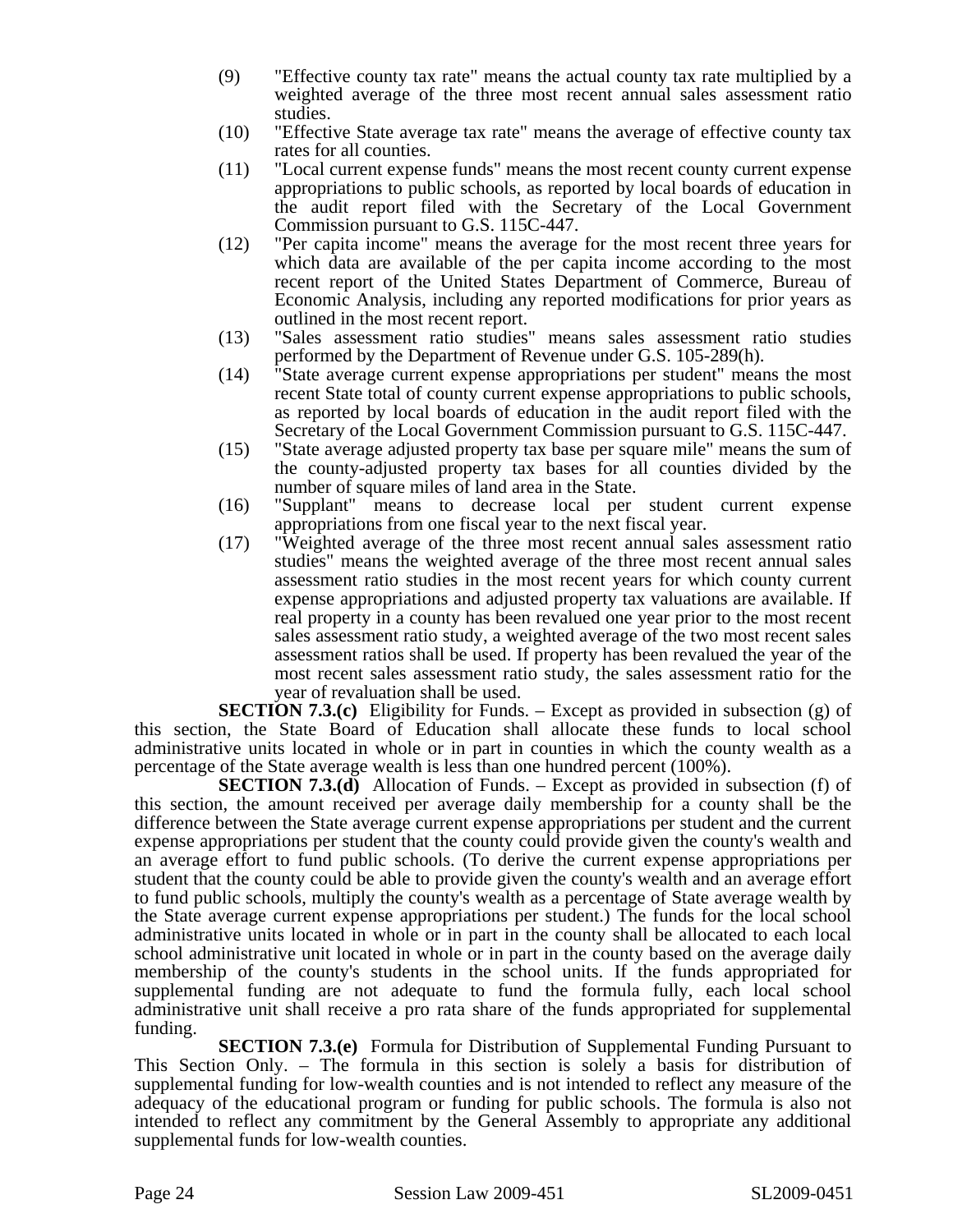**SECTION 7.3.(f)** Minimum Effort Required. – Counties that had effective tax rates in the 1996-1997 fiscal year that were above the State average effective tax rate but that had effective rates below the State average in the 1997-1998 fiscal year or thereafter shall receive reduced funding under this section. This reduction in funding shall be determined by subtracting the amount that the county would have received pursuant to Section 17.1(g) of Chapter 507 of the 1995 Session Laws from the amount that the county would have received if qualified for full funding and multiplying the difference by ten percent (10%). This method of calculating reduced funding shall apply one time only. This method of calculating reduced funding shall not apply in cases in which the effective tax rate fell below the statewide average effective tax rate as a result of a reduction in the actual property tax rate. In these cases, the minimum effort required shall be calculated in accordance with Section  $17.1(g)$  of Chapter 507 of the 1995 Session Laws. If the county documents that it has increased the per student appropriation to the school current expense fund in the current fiscal year, the State Board of Education shall include this additional per pupil appropriation when calculating minimum effort pursuant to Section 17.1(g) of Chapter 507 of the 1995 Session Laws.

**SECTION 7.3.(g)** Nonsupplant Requirement. – A county in which a local school administrative unit receives funds under this section shall use the funds to supplement local current expense funds and shall not supplant local current expense funds. For the 2009-2011 fiscal biennium, the State Board of Education shall not allocate funds under this section to a county found to have used these funds to supplant local per student current expense funds. The State Board of Education shall make a finding that a county has used these funds to supplant local current expense funds in the prior year, or the year for which the most recent data are available, if:

- (1) The current expense appropriation per student of the county for the current year is less than ninety-five percent (95%) of the average of the local current expense appropriations per student for the three prior fiscal years; and
- (2) The county cannot show: (i) that it has remedied the deficiency in funding or (ii) that extraordinary circumstances caused the county to supplant local current expense funds with funds allocated under this section. The State Board of Education shall adopt rules to implement this section.

**SECTION 7.3.(h)** Reports. – The State Board of Education shall report to the Joint Legislative Education Oversight Committee prior to May 1, 2010, if it determines that counties have supplanted funds.

**SECTION 7.3.(i)** Department of Revenue Reports. – The Department of Revenue shall provide to the Department of Public Instruction a preliminary report for the current fiscal year of the assessed value of the property tax base for each county prior to March 1 of each year and a final report prior to May 1 of each year. The reports shall include for each county the annual sales assessment ratio and the taxable values of (i) total real property, (ii) the portion of total real property represented by the present-use value of agricultural land, horticultural land, and forestland, as defined in G.S. 105-277.2, (iii) property of public service companies determined in accordance with Article 23 of Chapter 105 of the General Statutes, and (iv) personal property.

#### **SMALL SCHOOL SYSTEM SUPPLEMENTAL FUNDING**

**SECTION 7.4.(a)** Funds for Small School Systems. – Except as provided in subsection (b) of this section, the State Board of Education shall allocate funds appropriated for small school system supplemental funding (i) to each county school administrative unit with an average daily membership of fewer than 3,175 students and (ii) to each county school administrative unit with an average daily membership from 3,175 to 4,000 students if the county in which the local school administrative unit is located has a county-adjusted property tax base per student that is below the State-adjusted property tax base per student and if the total average daily membership of all local school administrative units located within the county is from 3,175 to 4,000 students. The allocation formula shall:

- (1) Round all fractions of positions to the next whole position.
- (2) Provide five and one-half additional regular classroom teachers in counties in which the average daily membership per square mile is greater than four, and seven additional regular classroom teachers in counties in which the average daily membership per square mile is four or fewer.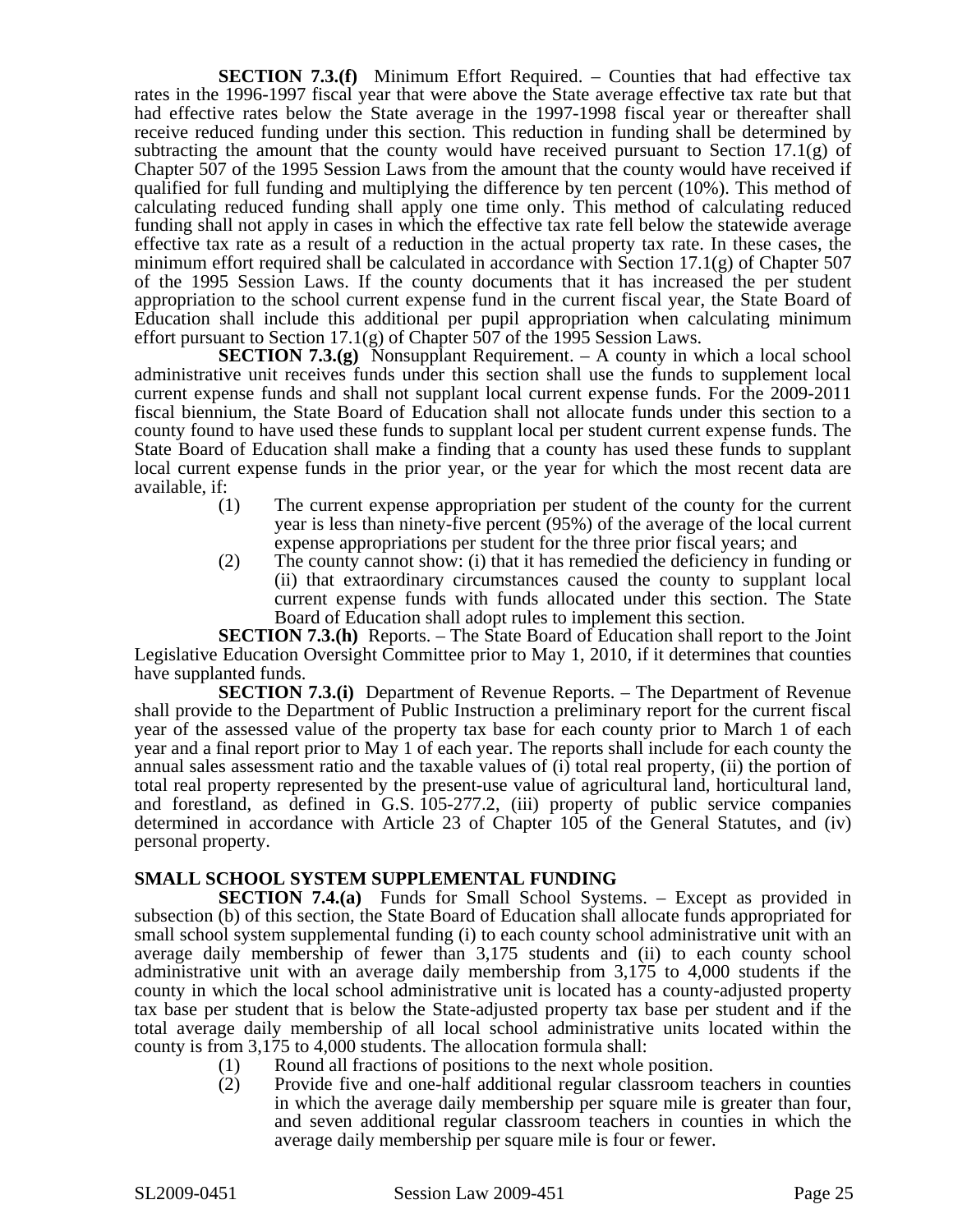- (3) Provide additional program enhancement teachers adequate to offer the standard course of study.
- (4) Change the duty-free period allocation to one teacher assistant per 400 average daily membership.
- (5) Provide a base for the consolidated funds allotment of at least seven hundred seventeen thousand three hundred sixty dollars (\$717,360), excluding textbooks, for the 2009-2010 fiscal year and a base of seven hundred seventeen thousand three hundred sixty dollars (\$717,360) for the 2010-2011 fiscal year.
- (6) Allot vocational education funds for grade 6 as well as for grades 7-12. If funds appropriated for each fiscal year for small school system supplemental funding are not adequate to fully fund the program, the State Board of Education shall reduce the amount allocated to each county school administrative unit on a pro rata basis. This formula is solely a basis for distribution of supplemental funding for certain county school administrative units and is not intended to reflect any measure of the adequacy of the educational program or funding for public schools. The formula also is not intended to reflect any commitment by the General Assembly to appropriate any additional supplemental funds for such county administrative units.

**SECTION 7.4.(b)** Nonsupplant Requirement. – A county in which a local school administrative unit receives funds under this section shall use the funds to supplement local current expense funds and shall not supplant local current expense funds. For the 2009-2011 fiscal biennium, the State Board of Education shall not allocate funds under this section to a county found to have used these funds to supplant local per student current expense funds. The State Board of Education shall make a finding that a county has used these funds to supplant local current expense funds in the prior year, or the year for which the most recent data are available, if:

- (1) The current expense appropriation per student of the county for the current year is less than ninety-five percent (95%) of the average of the local current expense appropriations per student for the three prior fiscal years; and
- (2) The county cannot show: (i) that it has remedied the deficiency in funding or (ii) that extraordinary circumstances caused the county to supplant local current expense funds with funds allocated under this section. The State Board of Education shall adopt rules to implement this section.

**SECTION 7.4.(c)** Phase-Out Provisions. – If a local school administrative unit becomes ineligible for funding under this formula because of (i) an increase in the population of the county in which the local school administrative unit is located or (ii) an increase in the county-adjusted property tax base per student of the county in which the local school administrative unit is located, funding for that unit shall be continued for seven years after the unit becomes ineligible.

**SECTION 7.4.(d)** Definitions. – As used in this section:

- (1) "Average daily membership" means within two percent (2%) of the average daily membership as defined in the North Carolina Public Schools Allotment Policy Manual adopted by the State Board of Education.
- (2) "County-adjusted property tax base per student" means the total assessed property valuation for each county, adjusted using a weighted average of the three most recent annual sales assessment ratio studies, divided by the total number of students in average daily membership who reside within the county.
- (3) "Local current expense funds" means the most recent county current expense appropriations to public schools, as reported by local boards of education in the audit report filed with the Secretary of the Local Government Commission pursuant to G.S. 115C-447.
- (4) "Sales assessment ratio studies" means sales assessment ratio studies performed by the Department of Revenue under G.S. 105-289(h).
- (5) "State-adjusted property tax base per student" means the sum of all county-adjusted property tax bases divided by the total number of students in average daily membership who reside within the State.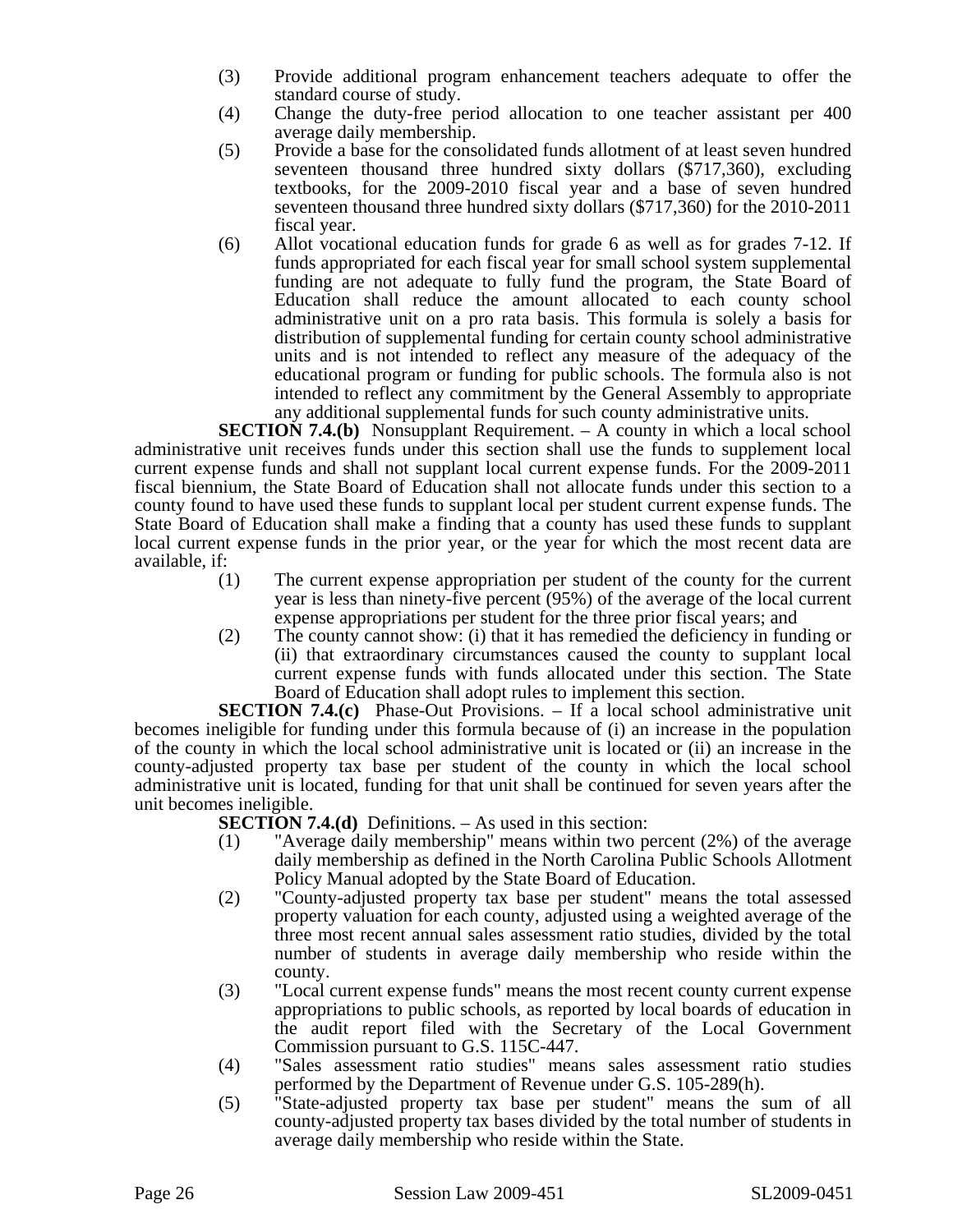- (6) "Supplant" means to decrease local per student current expense appropriations from one fiscal year to the next fiscal year.
- (7) "Weighted average of the three most recent annual sales assessment ratio studies" means the weighted average of the three most recent annual sales assessment ratio studies in the most recent years for which county current expense appropriations and adjusted property tax valuations are available. If real property in a county has been revalued one year prior to the most recent sales assessment ratio study, a weighted average of the two most recent sales assessment ratios shall be used. If property has been revalued during the year of the most recent sales assessment ratio study, the sales assessment ratio for the year of revaluation shall be used.

**SECTION 7.4.(e)** Reports. – The State Board of Education shall report to the Joint Legislative Education Oversight Committee prior to May 1, 2010, if it determines that counties have supplanted funds.

**SECTION 7.4.(f)** Use of Funds. – Local boards of education are encouraged to use at least twenty percent (20%) of the funds they receive pursuant to this section to improve the academic performance of children who are performing at Level I or II on either reading or mathematics end-of-grade tests in grades 3-8 and children who are performing at Level I or II on the writing tests in grades 4 and 7.

# **REPLACEMENT SCHOOL BUSES/FUNDS**

**SECTION 7.5.(a)** The State Board of Education may impose any of the following conditions on allotments to local boards of education for replacement school buses:

- (1) The local board of education shall use the funds only to make the first, second, third, or fourth year's payment on a financing contract entered into pursuant to G.S. 115C-528.
- (2) The term of a financing contract entered into under this section shall not exceed four years.
- (3) The local board of education shall purchase the buses only from vendors selected by the State Board of Education and on terms approved by the State Board of Education.
- (4) The Department of Administration, Division of Purchase and Contract, in cooperation with the State Board of Education, shall solicit bids for the direct purchase of school buses and activity buses and shall establish a statewide term contract for use by the State Board of Education. Local boards of education and other agencies shall be eligible to purchase from the statewide term contract. The State Board of Education shall also solicit bids for the financing of school buses.
- (5) A bus financed pursuant to this section shall meet all federal motor vehicle safety regulations for school buses.
- (6) Any other condition the State Board of Education considers appropriate.

**SECTION 7.5.(b)** Any term contract for the purchase or lease-purchase of school buses or school activity buses shall not require vendor payment of the electronic procurement transaction fee of the North Carolina E-Procurement Service.

# **DISCREPANCIES BETWEEN ANTICIPATED AND ACTUAL ADM**

**SECTION 7.6.(a)** If the State Board of Education does not have sufficient resources in the ADM Contingency Reserve line item to make allotment adjustments in accordance with the Allotment Adjustments for ADM Growth provisions of the North Carolina Public Schools Allotment Policy Manual, the State Board of Education may use funds appropriated to State Aid for Public Schools for this purpose.

**SECTION 7.6.(b)** If the higher of the first or second month average daily membership in a local school administrative unit is at least two percent (2%) or 100 students lower than the anticipated average daily membership used for allotments for the unit, the State Board of Education shall reduce allotments for the unit. The reduced allotments shall be based on the higher of the first or second month average daily membership plus one-half of the number of students overestimated in the anticipated average daily membership.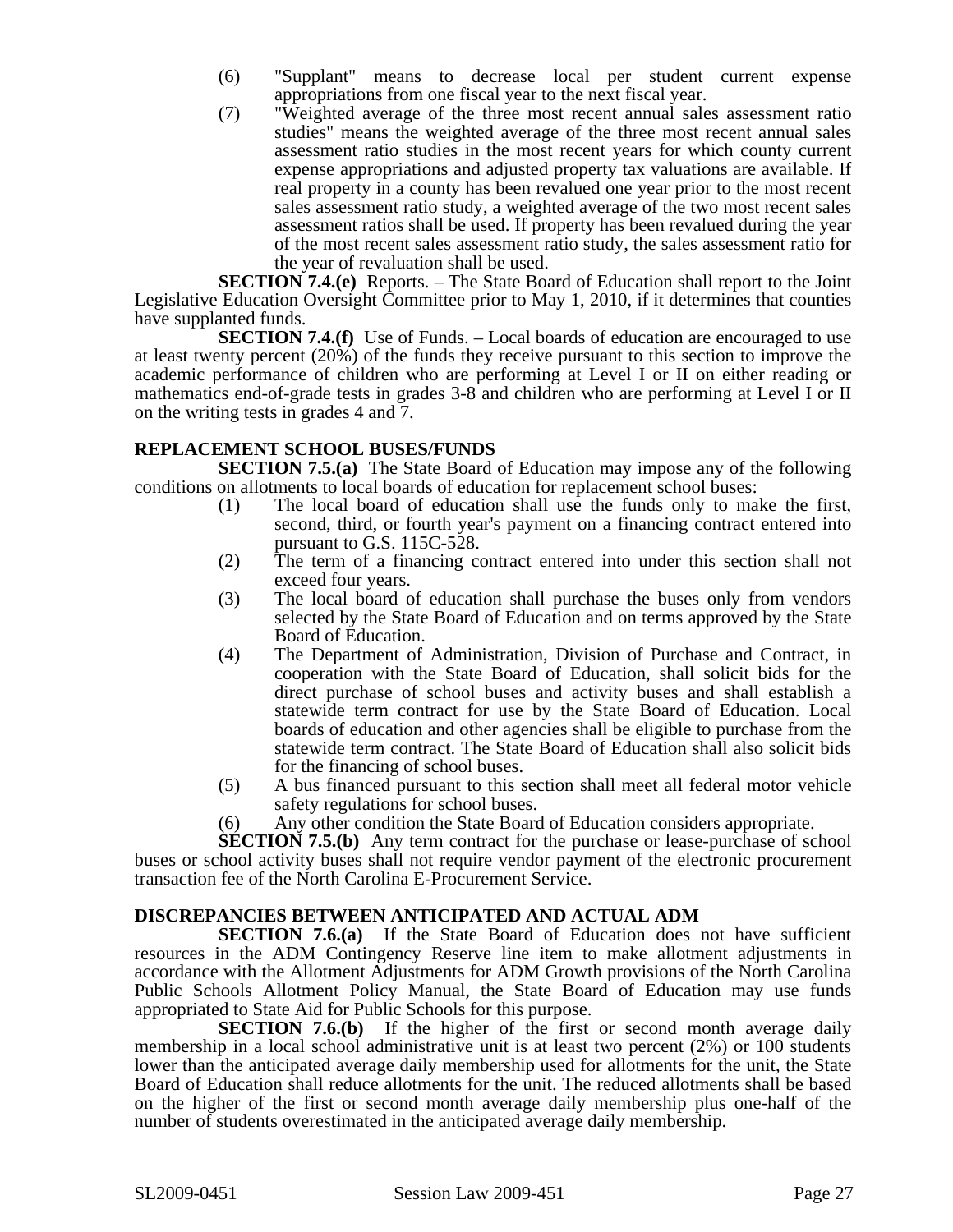The allotments reduced pursuant to this subsection shall include only those allotments that may be increased pursuant to the Allotment Adjustments for ADM Growth provisions of the North Carolina Public Schools Allotment Policy Manual.

# **LITIGATION RESERVE FUNDS**

**SECTION 7.7.** The State Board of Education may expend up to five hundred thousand dollars (\$500,000) each year for the 2009-2010 and 2010-2011 fiscal years from unexpended funds for certified employees' salaries to pay expenses related to litigation.

# **PROTECTION OF THE CLASSROOM WHILE MAXIMIZING FLEXIBILITY**

**SECTION 7.8.(a)** The State Board of Education is authorized to adopt emergency rules in accordance with G.S. 150B-21.1A to grant maximum flexibility to local school administrative units regarding the expenditure of State funds. These rules shall not be subject to the limitations on transfers of funds between funding allotment categories set out in G.S. 115C-105.25. These rules:

- (1) Shall authorize the transfer of textbook funds to other allotments to manage funding cuts; and
- (2) Shall not permit the transfer of funds from school-based positions to the central office.

**SECTION 7.8.(b)** For fiscal years 2009-2010 and 2010-2011, local school administrative units shall make every effort to reduce spending whenever and wherever such budget reductions are appropriate with the goal of protecting direct classroom services and services for students at risk and children with special needs. Local school administrative units shall implement administrative and other operating efficiencies and minimize the dismissal of classroom-based personnel by maximizing funds received from the American Recovery and Reinvestment Act of 2009 (ARRA), P.L. 111-5. Notwithstanding G.S. 115C-301 or any other law, local school administrative units shall have the maximum flexibility to use allotted teacher positions to maximize student achievement in grades 4-12. Allocation of teachers and class size requirements in grades K-3 shall remain unchanged.

**SECTION 7.8.(c)** Within 14 days of the date this act becomes law, the State Board of Education shall notify each local school administrative unit and charter school of the amount the unit must reduce from the State General Fund appropriations. The State Board shall determine the amount of the reduction for each unit on the basis of average daily membership.

**SECTION 7.8.(d)** Each unit shall report to the Department of Public Instruction on the flexibility budget reductions it has identified for the unit within 30 days of the date this act becomes law.

# **NORTH CAROLINA VIRTUAL PUBLIC SCHOOLS**

**SECTION 7.9.(a)** The North Carolina Virtual Public School (NCVPS) program shall report to the State Board of Education and shall maintain an administrative office at the Department of Public Instruction.

**SECTION 7.9.(b)** The Director of NCVPS shall continue to ensure that course quality standards are established and met and that all e-learning opportunities offered by State-funded entities to public school students are consolidated under the North Carolina Virtual Public School program, eliminating course duplication.

**SECTION 7.9.(c)** Subsequent to course consolidation, the Director shall prioritize e-learning course offerings for students residing in rural and low-wealth county local school administrative units, in order to expand available instructional opportunities. First-available e-learning instructional opportunities should include courses required as part of the standard course of study for high school graduation and AP offerings not otherwise available.

**SECTION 7.9.(d)** Beginning with the 2010-2011 fiscal year, the State Board of Education shall implement an allotment formula for e-learning developed pursuant to Section 7.16(d) of S.L. 2006-66.

The North Carolina Virtual Public School (NCVPS) shall be available at no cost to all high school students in North Carolina who are enrolled in North Carolina's public schools, Department of Defense schools, and schools operated by the Bureau of Indian Affairs.

The Department of Public Instruction shall communicate to local school administrative units all applicable guidelines regarding the enrollment of nonpublic school students in these courses.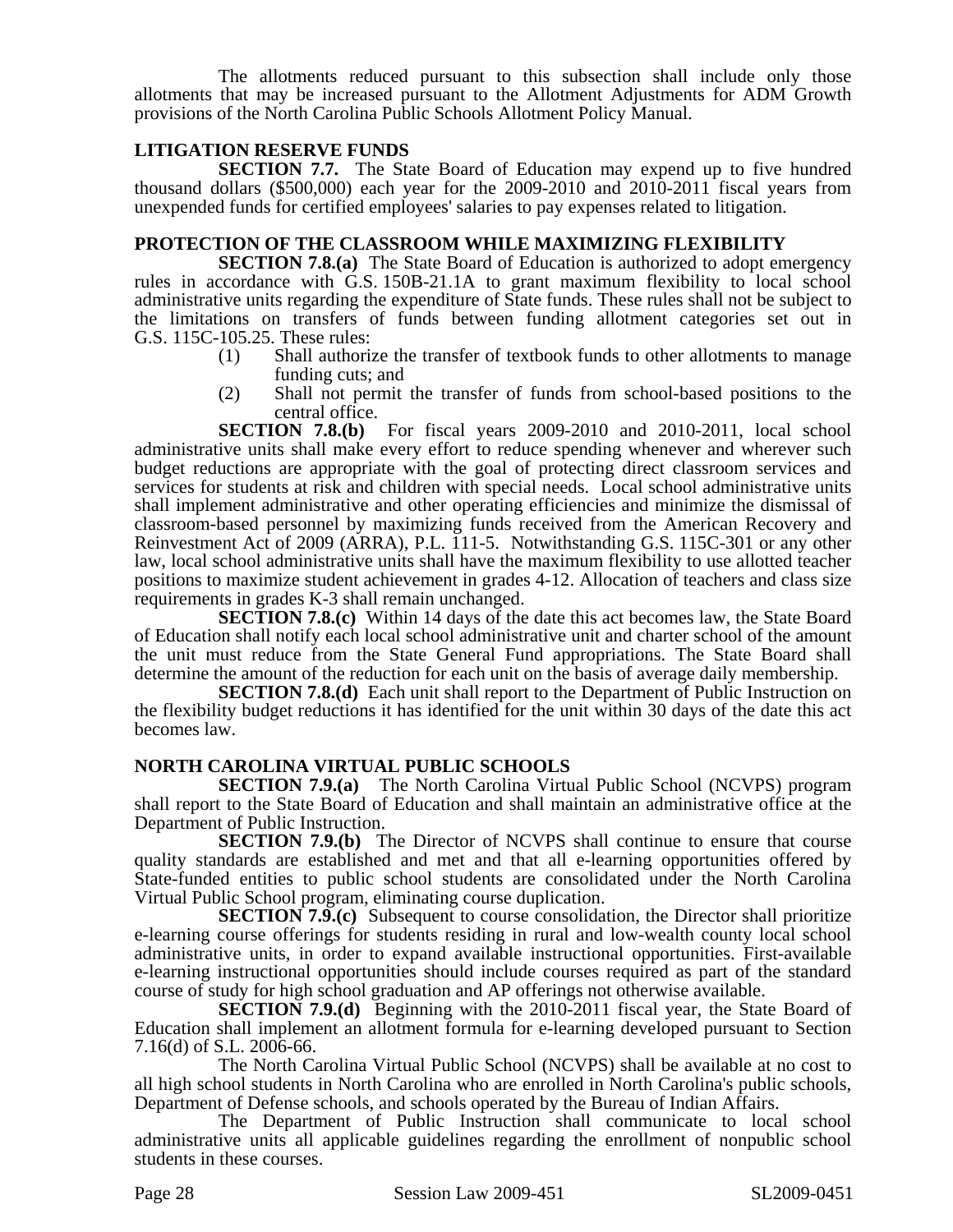**SECTION 7.9.(e)** The State Board of Education shall project funds needed to operate the North Carolina Virtual Public School (NCVPS) for fiscal year 2009-2010. In order to ensure funds are available, the State Board of Education is directed to utilize funding sources in the following order:

- (1) The General Fund appropriation for NCVPS;
- (2) Available American Recovery and Reinvestment Act of 2009 funds; and (3) Up to six million dollars (\$6,000,000) from the School Technolo
- Up to six million dollars (\$6,000,000) from the School Technology appropriation.

**SECTION 7.9.(f)** NCVPS shall only provide high school courses.

**SECTION 7.9.(g)** The State Board of Education shall report to the Joint Legislative Education Oversight Committee and the Fiscal Research Division by December 15, 2009, on its implementation of this section.

If the State Board of Education fails to report a new allotment formula for NCVPS to the Joint Legislative Education Oversight Committee and the Fiscal Research Division by December 15, 2009, the State Treasurer, the Office of State Budget and Management, and the Office of State Controller shall prevent the expenditure of funds related to the operation of the State Board of Education.

# **LEARN AND EARN ONLINE**

**SECTION 7.10.(a)** Funds are appropriated in this act for the Learn and Earn Online program. This program will allow high school students to enroll in college courses to qualify for college credit. Online courses shall be made available to students through The University of North Carolina and the North Carolina Community College System.

- **SECTION 7.10.(b)** Funds shall be used for:
- (1) Course tuition and only those technology and course fees and textbooks required for course participation; and
- (2) A liaison position in the Department of Public Instruction to coordinate with The University of North Carolina and the North Carolina Community College System and to communicate course availability and related information to high school administrators, teachers, and counselors.

**SECTION 7.10.(c)** The State Board of Education shall determine the allocation of Learn and Earn Online course offerings across the State.

**SECTION 7.10.(d)** The State Board of Education shall allot funds for tuition, fees, and textbooks on the basis of and after verification of the credit hour enrollment of high school students in Learn and Earn Online courses. The Office of State Budget and Management shall transfer sufficient funds from the State Public School Fund to the Community Colleges System Office for courses offered by community colleges.

**SECTION 7.10.(e)** The University of North Carolina program shall report to The University of North Carolina Board of Governors, and the North Carolina Community College program shall report to the State Board of Community Colleges. The Department of Public Instruction shall report to the State Board of Education.

**SECTION 7.10.(f)** Both The University of North Carolina and the North Carolina Community College System shall provide oversight and coordination, including coordination with the Department of Public Instruction and with the North Carolina Virtual Public School (NCVPS), to avoid course duplication.

**SECTION 7.10.(g)** The programs shall establish course quality and rigor standards and shall conduct course evaluations to ensure that the online courses meet the established standards.

**SECTION 7.10.(h)** Local school administrative units may purchase textbooks for Learn and Earn Online courses through the Department of Public Instruction's textbook warehouse in the same manner as textbooks that have been adopted for public school students by the State Board of Education.

**SECTION 7.10.(i)** G.S. 115D-1.2(a) reads as rewritten:

"(a) Notwithstanding 115D-1, a public school-student enrolled in grades 9, 10, 11, or 12 and participating in the Learn and Earn Online program shall be permitted to enroll in online courses through a community college for college credit. Students participating in the Learn and Earn Online program may enroll in Learn and Earn Online courses regardless of the college service areas in which they reside."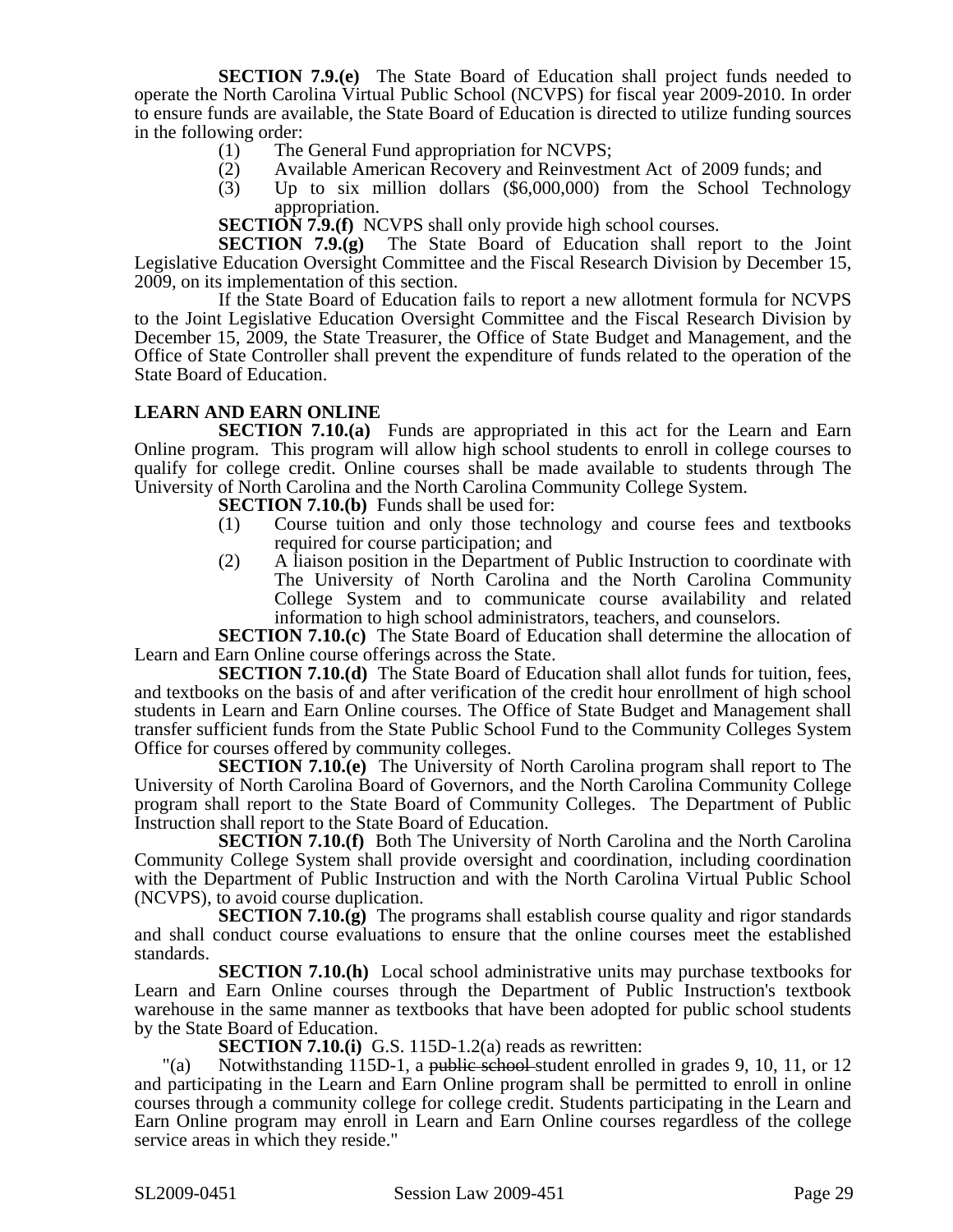**SECTION 7.10.(j)** For the 2009-2011 biennium, high school students attending a nonpublic school may enroll in any Learn and Earn Online course with space available that has been offered to but not filled by any eligible public school student. Notwithstanding subsection (h) of this section, nonpublic school students shall be responsible for supplying their own textbooks and other instructional materials.

**SECTION 7.10.(k)** Funds appropriated for Learn and Earn Online that are unexpended or unencumbered at the end of each fiscal year shall not revert but shall remain available for expenditure.

**SECTION 7.10.(I)** Subsection (k) of this section becomes effective June 30, 2009.

# **ABCS OF PUBLIC EDUCATION<br>SECTION 7.11.(a)**

Notwithstanding G.S. 115C-105.36, the State Board of Education shall place a one-year moratorium on financial awards paid to school personnel in the 2009-2010 fiscal year based on 2008-2009 student academic performance.

**SECTION 7.11.(b)** The State Board of Education shall develop a plan to restructure the ABCs Accountability System and report the restructuring plan to the Governor and Joint Legislative Education Oversight Committee by January 31, 2010.

The State Board of Education shall not implement a plan unless authorized by an act of the 2010 Regular Session of the General Assembly.

# **SCHOOL CONNECTIVITY INITIATIVE**

**SECTION 7.12.(a)** Up to three hundred fifty thousand dollars (\$350,000) may be transferred annually to the Office of the Governor for NC Virtual (NCV) within the Education Cabinet and for the Education E-Learning Portal. These funds shall be used to provide services to coordinate e-learning activities across all State educational agencies and to make the Education E-Learning Portal fully operational by December 1, 2009.

**SECTION 7.12.(b)** Section 7.6(a) of S.L. 2008-107 reads as rewritten:

**"SECTION 7.6.(a)** Up to six-three hundred thousand dollars (\$600,000)(\$300,000) may be transferred annually through June 30, 2013, to the Friday Institute at North Carolina State University to evaluate the effectiveness of using technology and its impact on  $21<sup>st</sup>$  Century Teaching and Learning outcomes approved by the State Board of Education. The Friday Institute shall report annually to the State Board of Education on the evaluation results, including recommendations for continued implementation of the school connectivity initiative that improves teaching and learning.results."

**SECTION 7.12.(c)** Funds allocated to the School Connectivity Initiative shall carry forward to the next fiscal year until the project is fully implemented by June 30, 2010.

**SECTION 7.12.(d)** Subsection (c) of this section becomes effective on June 30, 2009.

# **DROPOUT PREVENTION GRANTS**

**SECTION 7.13.(a)** Dropout Prevention Grants. – The Committee on Dropout Prevention, as reestablished in Section 7.14 of S.L. 2008-107, may use the funds appropriated in this act to provide grants to new recipients and to extend additional funding to organizations that received funding previously.

**SECTION 7.13.(b)** Criteria for Dropout Prevention Grants. – The following criteria apply to all types of dropout prevention grants approved by the Committee:

- (1) Grants shall be issued in varying amounts up to a maximum of one hundred seventy-five thousand dollars (\$175,000).
- (2) These grants shall be provided to innovative programs and initiatives that target students at risk of dropping out of school and that demonstrate the potential to (i) be developed into effective, sustainable, and coordinated dropout prevention and reentry programs in middle schools and high schools and (ii) serve as effective models for other programs.
- (3) Grants shall be distributed geographically throughout the State and throughout the eight educational districts as defined in G.S. 115C-65. No more than three grants shall be awarded in any one county under this section in a single fiscal year.
- (4) Grants may be made to local school administrative units, schools, local agencies, or nonprofit organizations. Applications from nonprofits shall be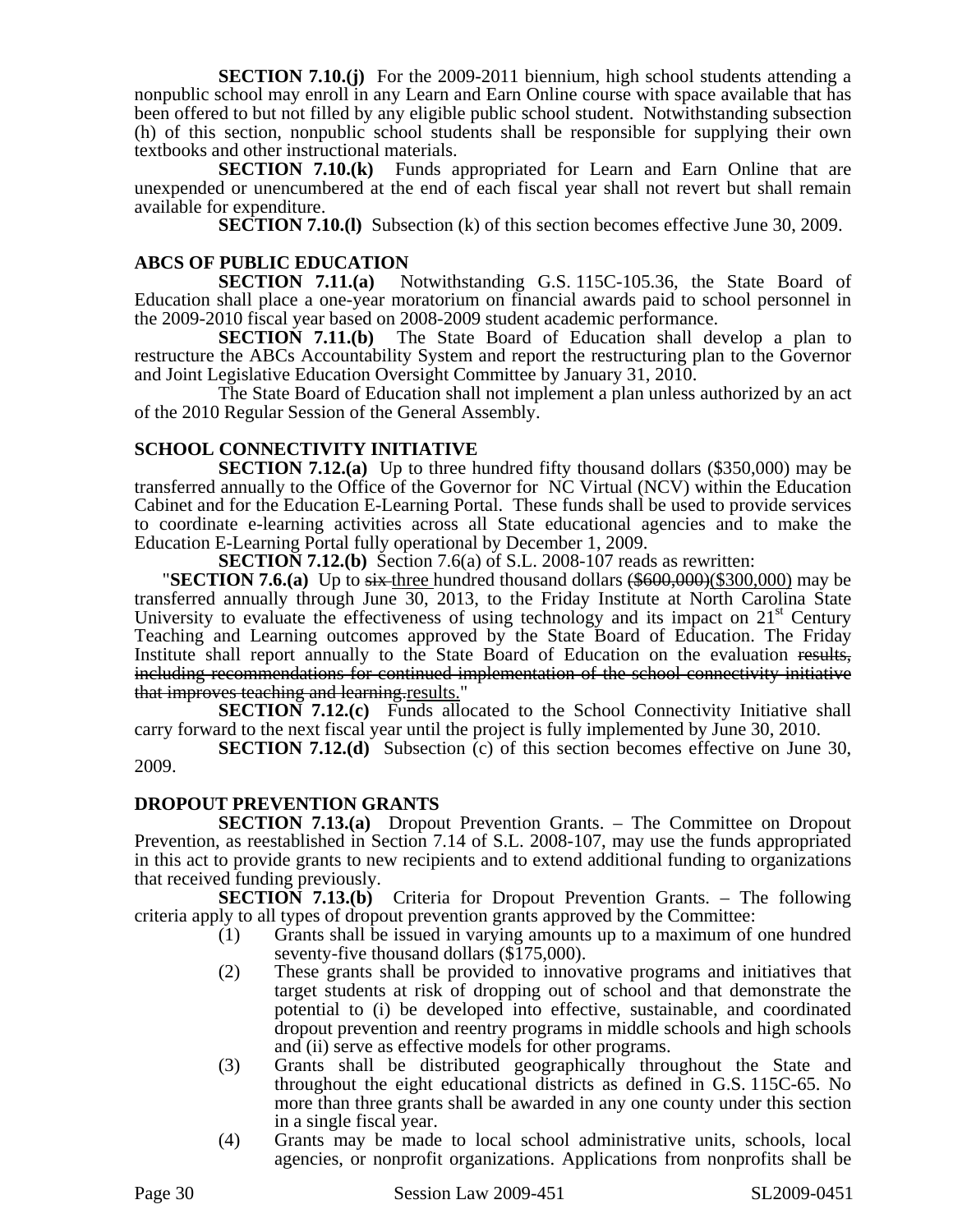subject to the additional fiscal accountability controls described in subsection (e) of this section.

- (5) Grants shall be to programs and initiatives that hold all students to high academic and personal standards.
- (6) Grant applications shall state (i) how grant funds will be used, (ii) what, if any, other resources will be used in conjunction with the grant funds, (iii) how the program or initiative will be coordinated to enhance the effectiveness of existing programs, initiatives, or services in the community, and (iv) a process for evaluating the success of the program or initiative.
- (7) Programs and initiatives that receive grants under this section shall be based on best practices for helping at-risk students achieve successful academic progress, preventing students from dropping out of school, or for increasing the high school completion rate for those students who already have dropped out of school.
- (8) Priority for grants shall be given to proposals that (i) demonstrate input from the local community and coordination with other available programs or resources and (ii) provide clear plans for sustaining the program in future years when State funding will no longer be provided.
- (9) Grantees shall assure their compliance with applicable laws and rules regulating conflicts of interest.
- (10) Priority for grants shall be given to programs that would serve students in local schools that have a four-year cohort graduation rate of less than sixty-five percent (65%). The Committee shall establish a grant rating cutoff score at such a level as to allow for consideration of all viable grants in this priority category. The Committee may require grantees to provide supplemental information in response to any prior reviewer comments.
- (11) Priority for grants shall be given to proposals demonstrating the potential for success.
- (12) The demonstrated need for a grant, level of collaboration, ability to increase attendance, persistence, academic success, ability to increase parental involvement, and graduation shall be given more weight than the quality of the written grant.
- (13) Grants shall be made no later than November 1, 2009.

The Committee shall report to the Joint Legislative Commission on Dropout Prevention and High School Graduation and the Joint Legislative Education Oversight Committee on the grants awarded under this section by March 1, 2010.

**SECTION 7.13.(c)** Evaluation. – The Committee shall evaluate the impact of the dropout prevention grants awarded under this section. In evaluating the impact of the grants, the Committee shall consider:

- (1) How grant funds were used, including the services provided for teen pregnancy prevention and for pregnant and parenting teens;
- (2) The success of the program or initiative, as indicated by the evaluation process stated in its grant application;
- (3) The extent to which the program or initiative has improved students' attendance, test scores, persistence, and graduation rates;
- (4) How the program or initiative was coordinated to enhance the effectiveness of existing programs, initiatives, or services in the community;
- (5) What, if any, other resources were used in conjunction with the grant funds;
- (6) The sustainability of the program;
- (7) The number, gender, ethnicity, and grade level of students being served as well as whether the students left school due to pregnancy or parenting responsibilities;
- (8) The potential for the program to serve as a model for achieving successful academic progress for at-risk students; and
- (9) Other indicators of the impact of the grant on dropout prevention.

The recipients of the dropout prevention grants awarded under this section shall report to the Committee on Dropout Prevention by January 31, 2011, and by September 30, 2011. The reports shall provide information to assist the Committee in conducting its evaluation. The reports shall include a statement that the recipients used grant funds for the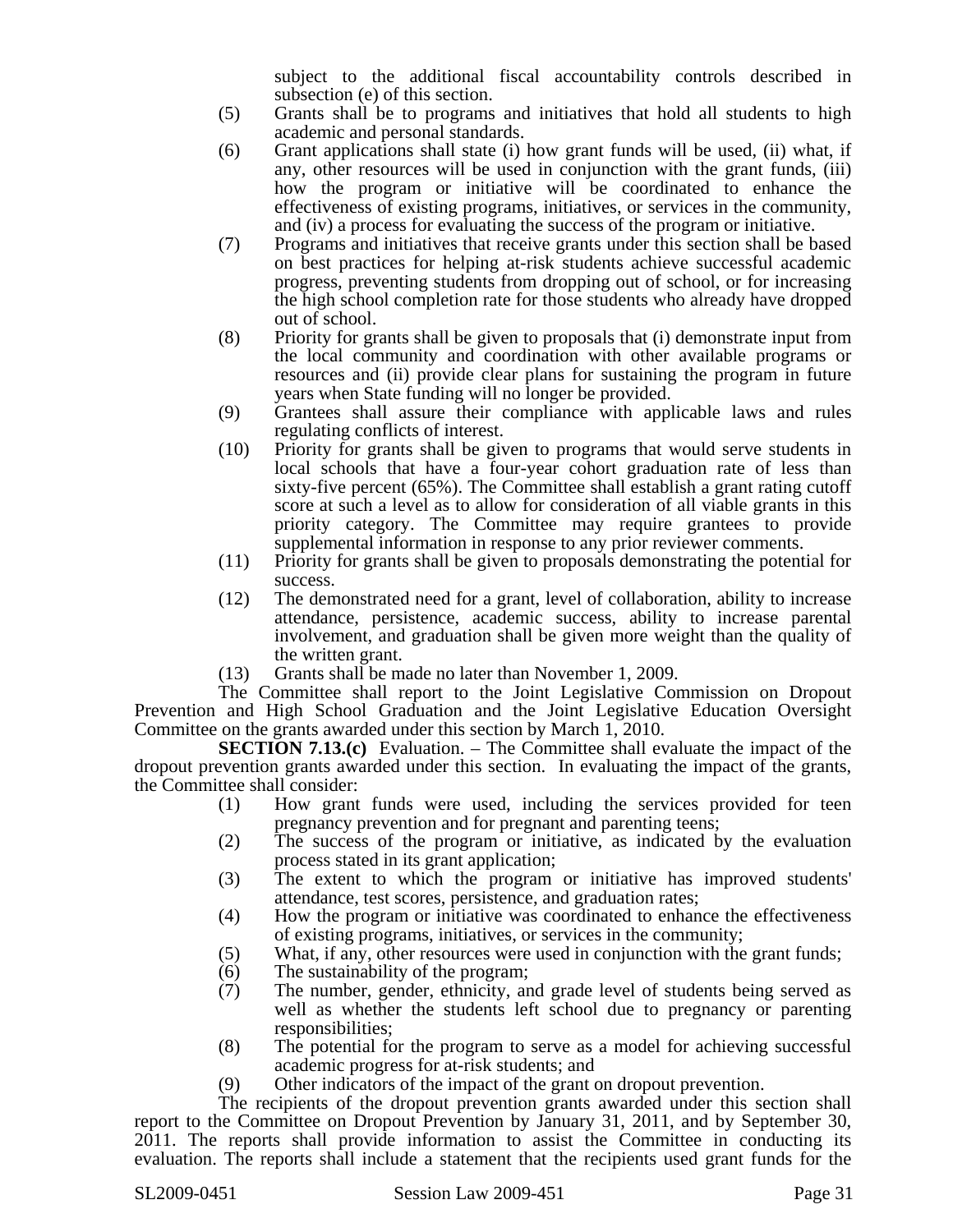purposes appropriated by the General Assembly and complied with applicable laws, regulations, and terms and conditions of the grant documents. The Committee shall make an interim report of the results of its evaluation of the grants awarded under this section by March 31, 2011, to the Joint Legislative Commission on Dropout Prevention and High School Graduation and to the Joint Legislative Education Oversight Committee. The Committee shall make a final report of the results of its evaluation of the grants awarded under subsection (c) of this section by November 15, 2011, to the Joint Legislative Commission on Dropout Prevention and High School Graduation and to the Joint Legislative Education Oversight Committee.

**SECTION 7.13.(d)** Program Modification. – The Committee shall develop a formal process for allowing grant recipients to modify their programs which includes, at a minimum, a formal review by the Committee prior to the allowance of any changes to the program that will result in activities not included in the grant application.

**SECTION 7.13.(e)** Additional Requirements for Nonprofit Organizations Receiving Dropout Prevention Grants.  $-$  As a condition for release of grant funds to a grantee, the Committee shall require each grantee to enter into a contract that requires the grantee to be (i) subject to monitoring by the Committee, (ii) fidelity bonded unless the grant is for less than one hundred thousand dollars (\$100,000), (iii) subject to audit oversight by the State Auditor, and (iv) subject to the requirements of Article 6, Part 3 of Chapter 143C of the General Statutes.

**SECTION 7.13.(f)** Of the funds appropriated in this act for dropout prevention, the

- sum of:
- (1) One hundred thousand dollars (\$100,000) for the 2009-2010 and 2010-2011 fiscal years may be used to extend a current contract or to issue a request for proposals from qualified vendors on a competitive basis to contract as a consultant to assist with the evaluation. The factors to be considered in awarding the contract shall be identified in the request for proposals;
- (2) Up to one hundred seventy-five thousand dollars (\$175,000) for the 2009-2010 and 2010-2011 fiscal years may be used by the Department of Public Instruction for its administrative assistance to the Committee and to provide technical assistance under this section;
- (3) Three hundred thousand dollars (\$300,000) in nonrecurring funds shall be used by the North Carolina Congress of Parents and Teachers, Incorporated, a nonprofit organization, to continue the North Carolina PTA Parent Involvement/Dropout Prevention Initiative; and
- (4) Fifty percent (50%) of the remainder shall be used by the Committee on Dropout Prevention to award grants to new recipients, and fifty percent (50%) shall be used to award successive grants to previous grant recipients. All grants shall be awarded in accordance with subsection (b) of this section.

**SECTION 7.13.(g)** Grant funds shall be expended by June 30 of the first full fiscal year following the issuance of the grants.

# **DEPARTMENT OF PUBLIC INSTRUCTION/BUDGET FLEXIBILITY**

**SECTION 7.14.** Notwithstanding G.S. 143C-6-4, the Department of Public Instruction may reorganize, if necessary, to implement the budget reductions set out in this act. The Department shall report to the Joint Legislative Commission on Governmental Operations on any reorganization.

# **BUSINESS EDUCATION TECHNOLOGY ALLIANCE**

**SECTION 7.15.(a)** G.S. 115C-102.15 is repealed.

**SECTION 7.15.(b)** The State Controller shall transfer the fund balance from the Business Education Technology Alliance Fund to Nontax Budget Code 19978 (Intra State Transfers) to support General Fund appropriations for the 2009-2010 fiscal year.

# **NORTH CAROLINA 1:1 LEARNING PROJECT**

**SECTION 7.17.(a)** Funds appropriated for the North Carolina 1:1 Learning Project that are unexpended or unencumbered at the end of the 2008-2009 fiscal year shall not revert but shall remain available for expenditure through June 30, 2010. State funds may be used to develop a statewide plan for extending the program to additional high schools.

**SECTION 7.17.(b)** This section becomes effective June 30, 2009.

Page 32 Session Law 2009-451 SL2009-0451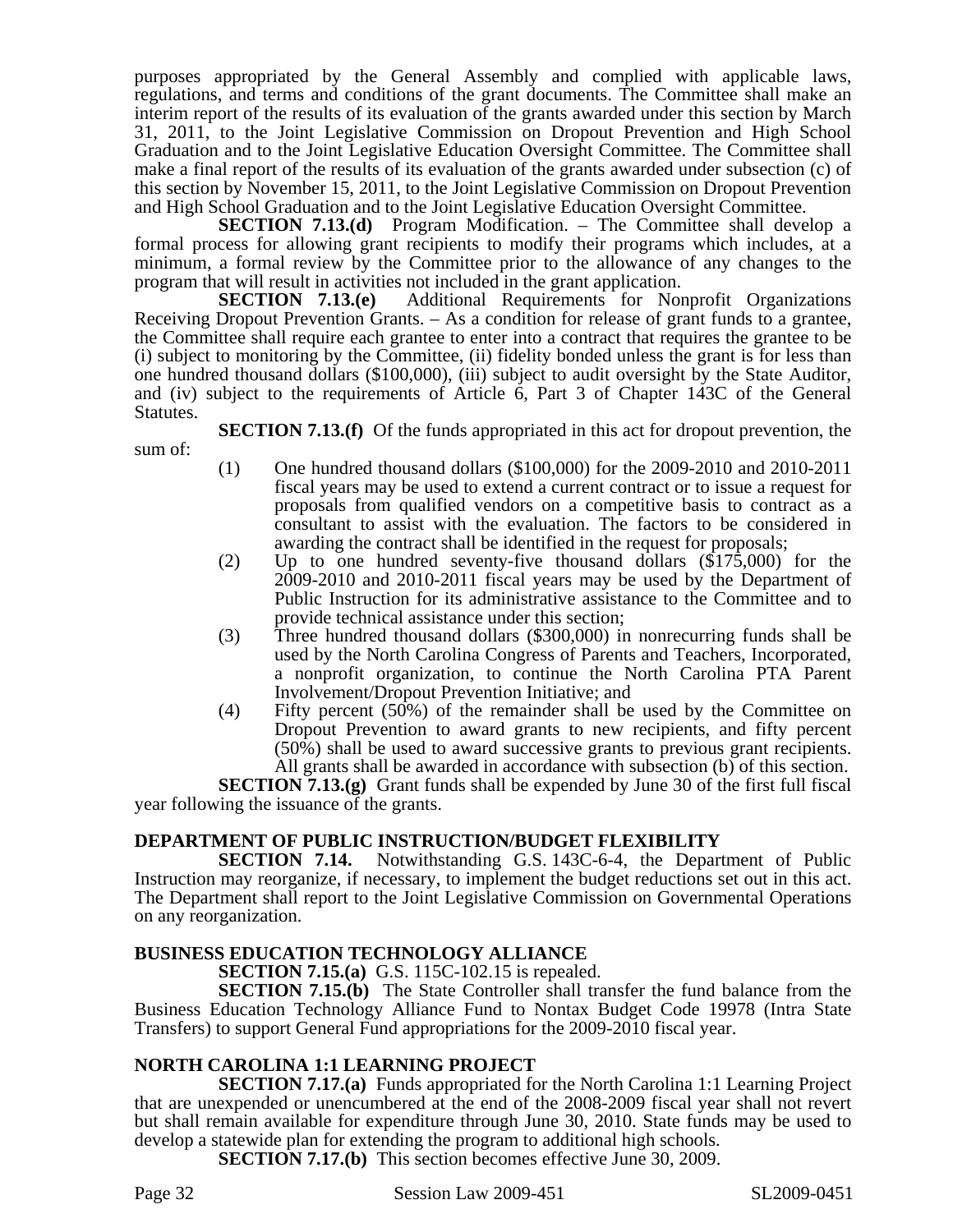# **ASSESSMENT AND ACCOUNTABILITY**<br>**SECTION 7.18.(a)** Funds at

Funds appropriated in this act for assessment and accountability shall be used to develop new end-of-course and end-of-grade tests, identify national assessments, or both, as determined by the State Board of Education. The development of any new tests replacing end-of-course and end-of-grade tests shall be aligned with the new essential standards and included in the State Board of Education's new accountability restructuring plan.<br>**SECTION 7.18.(b)** 

Notwithstanding G.S. 115C-174.11, the State Board of Education shall investigate and pilot a developmentally appropriate diagnostic assessment for students in elementary grades during the 2009-2010 school year. This assessment will (i) enable teachers to determine student learning needs and individualize instruction and (ii) ensure that students are adequately prepared for the next level of coursework as set out by the standard course of study.

The State Board of Education shall report the results of the pilot to the Joint Legislative Education Oversight Committee, the Fiscal Research Division, and the Office of State Budget and Management, by December 1, 2010.

**SECTION 7.18.(c)** Funds appropriated for assessment and accountability that remain unexpended and unencumbered at the end of the 2009-2010 fiscal year shall not revert but shall remain available for expenditure through June 30, 2011.

#### **DEVELOPMENT OF A PREK-20 DATA SYSTEM**

**SECTION 7.19.(a)** The Department of Public Instruction, with the cooperation and assistance of the North Carolina Community College System and The University of North Carolina, shall collaboratively develop and systematically determine the technical specifications and data standards for a PreK-20 data system to centralize student data collected about students enrolled in prekindergarten programs through doctoral programs. The PreK-20 data system shall build upon the current capacity, programs, and initiatives of the Department of Public Instruction, the North Carolina Community College System, and The University of North Carolina.

The Department of Public Instruction, in collaboration with the North Carolina Community College System and The University of North Carolina, shall also develop a strategy for tracking students for five years after they complete their education at a North Carolina public educational institution.

The General Assembly urges private colleges and universities to advise and assist the Department of Public Instruction, the North Carolina Community College System, and The University of North Carolina on the implementation of this section.

**SECTION 7.19.(b)** The PreK-20 data standards and specifications shall include:

- (1) The types and forms of data to be included in a PreK-20 data system, including longitudinal data and the use of a unique student identifier;
- (2) The capacity of a shared PreK-20 data system;
- (3) The degree and extent of cooperation between a shared PreK-20 data system and the current data collection systems of the Department of Public Instruction, the North Carolina Community College System, and The University of North Carolina;
- (4) The minimum capacity and technical specifications needed for each data system to feed into a shared PreK-20 data system;
- (5) The ability for data in a shared PreK-20 data system to be understood and used by interested stakeholders, including federal and other State agencies; and
- (6) The feasibility of broadening the PreK-20 data system to include other sources of data that are needed for a unified statewide data collection system.

**SECTION 7.19.(c)** Standards and specifications shall conform to the guidelines and instructions governing any funds received through the American Recovery and Reinvestment Act of 2009 for this purpose.

**SECTION 7.19.(d)** Standards and specifications shall be submitted to the Education Cabinet no later than January 1, 2010. The Education Cabinet shall review these standards and submit its recommendations regarding them to the Joint Legislative Education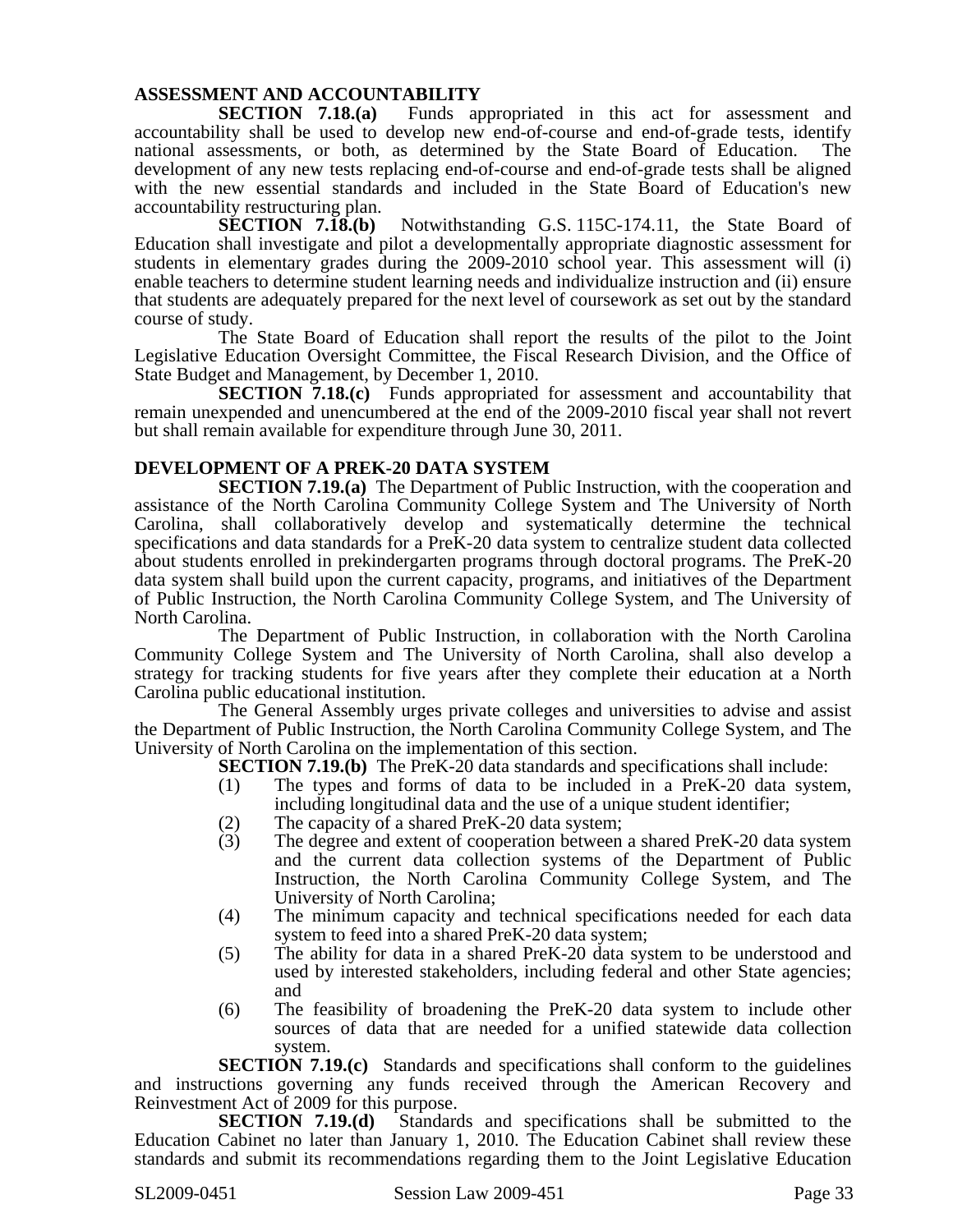Oversight Committee, the Fiscal Research Division, and the Office of State Budget and Management by March 1, 2010.

#### **ELIMINATE CERTAIN TESTS**

**SECTION 7.20.(a)** G.S. 115C-174.10 reads as rewritten:

#### "**§ 115C-174.10. Purposes of the Statewide Testing Program.**

The three-testing programs in this Article have three purposes: (i) to assure that all high school graduates possess those minimum skills and that knowledge thought necessary to function as a member of society; (ii) to provide a means of identifying strengths and weaknesses in the education process in order to improve instructional delivery; and (iii) to establish additional means for making the education system at the State, local, and school levels accountable to the public for results."

**SECTION 7.20.(c)** G.S. 115C-174.11 reads as rewritten: " $\S$  115C-174.11. Components of the testing program.

(a) Assessment Instruments for First and Second Grades. – The State Board of Education shall adopt and provide to the local school administrative units developmentally appropriate individualized assessment instruments consistent with the Basic Education Program for the first and second grades, rather than standardized tests. Local school administrative units may use these assessment instruments provided to them by the State Board for first and second grade students, and shall not use standardized tests except as required as a condition of receiving a federal grant under the Reading First Program.

(b) Competency Testing Program.

- (1) The State Board of Education shall adopt tests or other measurement devices which may be used to assure that graduates of the public high schools and graduates of nonpublic schools supervised by the State Board of Education pursuant to the provisions of Part 1 of Article 39 of this Chapter possess the skills and knowledge necessary to function independently and successfully in assuming the responsibilities of citizenship.
- $(2)$  The tests shall be administered annually to all ninth grade students in the public schools. Students who fail to attain the required minimum standard for graduation in the ninth grade shall be given remedial instruction and additional opportunities to take the test up to and including the last month of the twelfth grade. Students who fail to pass parts of the test shall be retested on only those parts they fail. Students in the ninth grade who are enrolled in special education programs or who have been officially designated as eligible for participation in such programs may be excluded from the testing programs.
- (3) The State Board of Education shall:
	- a. Adopt one or more nationally standardized tests or other nationally standardized equivalent measures that measure competencies in the verbal and quantitative areas; or
	- b. Develop and validate alternate means and standards for demonstrating minimum competence. These standards must be as difficult as the tests adopted pursuant to subdivision (1) of this subsection.

The State Board of Education shall adopt a policy to identify which students and under what circumstances students may pass one of these tests in lieu of the testing requirement of subdivision (2) of this subsection.

- (3a) Students with disabilities who fail to pass the competency test adopted pursuant to subdivision (2) of this subsection after two attempts shall be given the opportunity to take and pass one of the alternate tests adopted pursuant to subdivision (3) of this subsection.
- (4) Repealed by Session Laws 1996, Second Extra Session, c. 18, s. 18.14.
- (c) Annual Testing Program.
	- (1) The State Board of Education shall adopt a system of annual testing for grades three through 12. These tests shall be designed to measure progress toward reading, communication skills, and mathematics for grades three through eight, and toward competencies designated by the State Board for grades nine through 12. The State Board may develop and implement a plan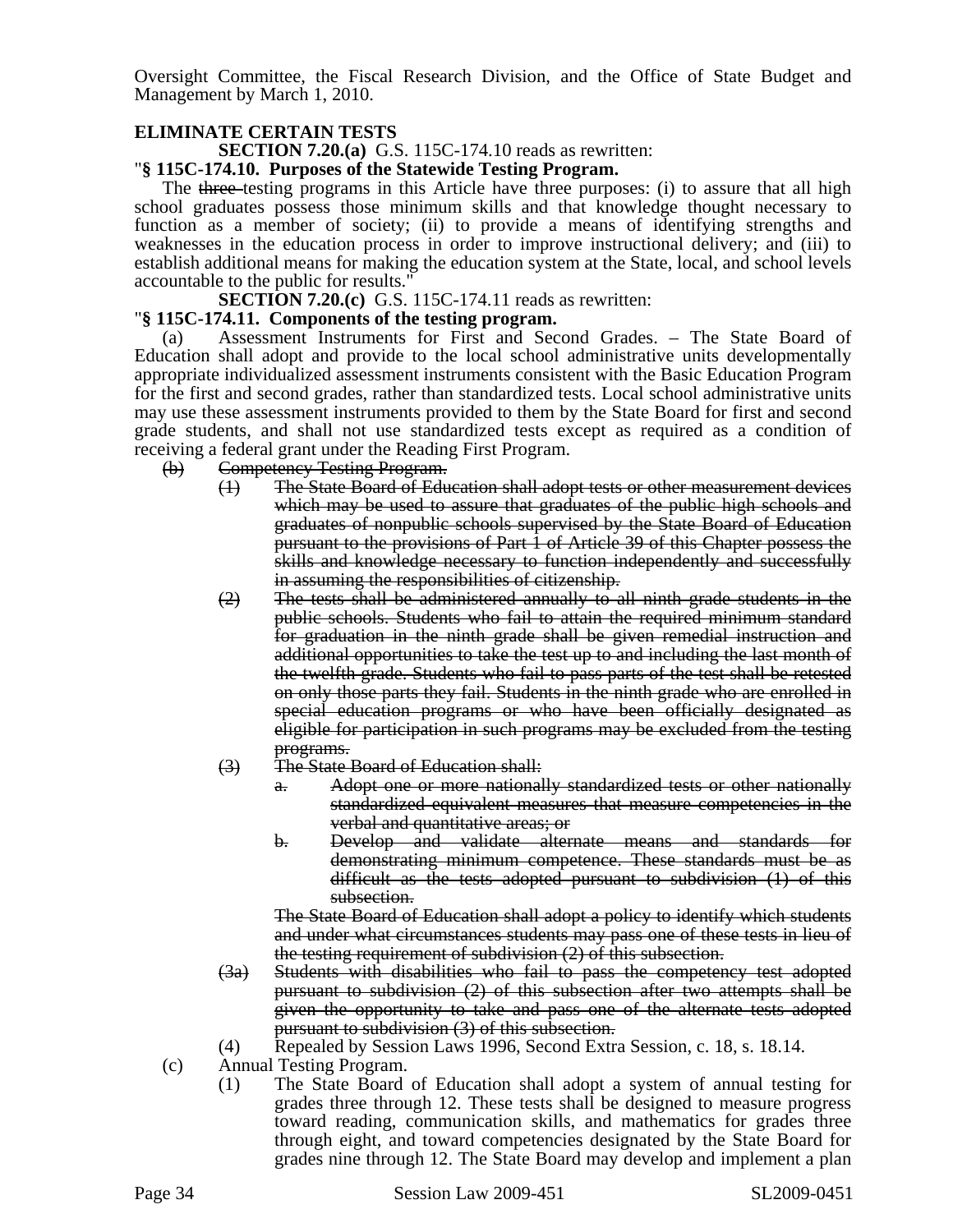for high school end-of-course tests that must be aligned with the content standards developed under G.S. 115C-12(9c). Students who do not pass the tests adopted for eighth grade shall be provided remedial instruction in the ninth grade. This assistance shall be calculated to prepare the students to pass the competency test administered under subsection (b) of this section.

(2) If the State Board of Education finds that additional testing in grades three through 12 is desirable to allow comparisons with national indicators of student achievement, that testing shall be conducted with the smallest size sample of students necessary to assure valid comparisons with other states."

#### **SECTION 7.20.(d)** G.S. 115C-174.12 reads as rewritten:

#### "**§ 115C-174.12. Responsibilities of agencies.**

(a) The State Board of Education shall establish policies and guidelines necessary for minimizing the time students spend taking tests administered through State and local testing programs, for minimizing the frequency of field testing at any one school, and for otherwise carrying out the provisions of this Article. These policies and guidelines shall include the following:

- (1) Schools shall devote no more than two days of instructional time per year to the taking of practice tests that do not have the primary purpose of assessing current student learning;
- (2) Students in a school shall not be subject to field tests or national tests during the two-week period preceding the administration of end-of-grade tests, end-of-course tests, or the school's regularly scheduled final exams; and
- (3) No school shall participate in more than two field tests at any one grade level during a school year unless that school volunteers, through a vote of its school improvement team, to participate in an expanded number of field tests.

These policies shall reflect standard testing practices to insure reliability and validity of the sample testing. The results of the field tests shall be used in the final design of each test. The State Board of Education's policies regarding the testing of children with disabilities shall (i) provide broad accommodations and alternate methods of assessment that are consistent with a child's individualized education program and section 504 (29 U.S.C. § 794) plans, (ii) prohibit the use of statewide tests as the sole determinant of decisions about a child's graduation or promotion, and (iii) provide parents with information about the Statewide Testing Program and options for students with disabilities. The State Board shall report its proposed policies and proposed changes in policies to the Joint Legislative Education Oversight Committee prior to adoption.

The State Board of Education may appoint an Advisory Council on Testing to assist in carrying out its responsibilities under this Article.

(b) The Superintendent of Public Instruction shall be responsible, under policies adopted by the State Board of Education, for the statewide administration of the testing program provided by this Article.

(b1) The Superintendent shall notify local boards of education by October 1 of each year of any field tests that will be administered in their schools during the school year, the schools at which the field tests will be administered, and the specific field tests that will be administered at each school.

(c) Local boards of education shall cooperate with the State Board of Education in implementing the provisions of this Article, including the regulations and policies established by the State Board of Education. Local school administrative units shall use the annual and competency testing programs tests to fulfill the purposes set out in this Article. Local school administrative units are encouraged to continue to develop local testing programs designed to diagnose student needs further.needs."

#### **REMOVE BARRIERS TO LATERAL ENTRY INTO TEACHING**

**SECTION 7.21.(a)** The State Board of Education shall:

(1) Review the lateral entry program and identify and remove from it barriers to the lateral entry of skilled individuals from the private sector into the teaching profession;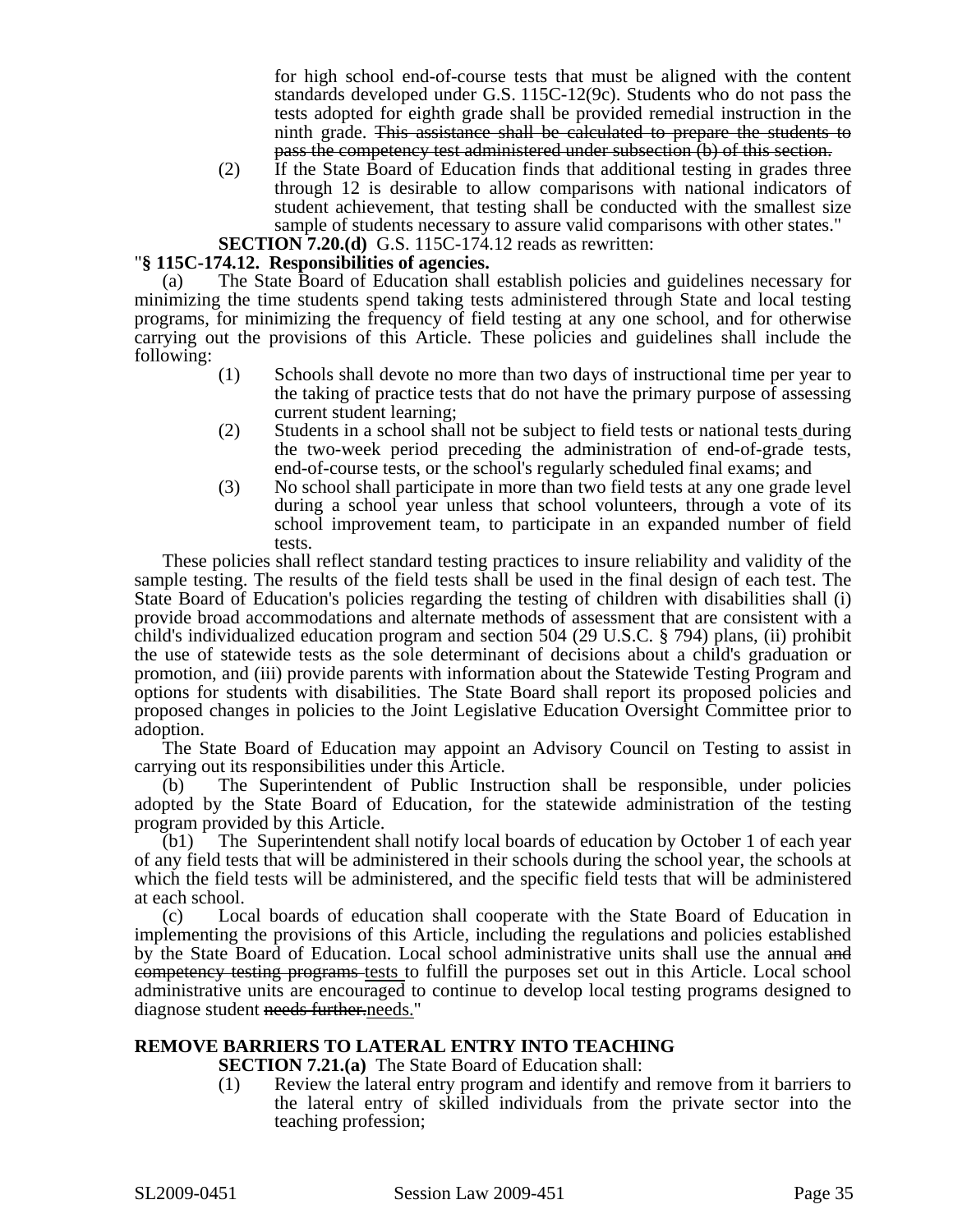- (2) Reduce the coursework requirements for lateral entry by consolidating the required competencies into fewer courses and fewer semester hours of coursework; and
- (3) Provide additional opportunities for individuals to complete coursework online and at community colleges.

**SECTION 7.21.(b)** The State Board of Education shall report to the Joint Legislative Education Oversight Committee by January 15, 2010, on its implementation of this section.

#### **NO PAY DECREASE FOR TEACHERS WHO BECOME ASSISTANT PRINCIPALS**

**SECTION 7.22.(a)** G.S. 115C-285(a) is amended by adding a new subdivision to

read:

#### "**§ 115C-285. Salary.**

(a) Principals and supervisors shall be paid promptly when their salaries are due provided the legal requirements for their employment and service have been met. All principals and supervisors employed by any local school administrative unit who are to be paid from local funds shall be paid promptly as provided by law and as State-allotted principals and supervisors are paid.

Principals and supervisors paid from State funds shall be paid as follows:

… (8) A teacher who becomes an assistant principal without a break in service shall be paid, on a monthly basis, at least as much as he or she would earn as a teacher employed by that local school administrative unit."

**SECTION 7.22.(b)** This section becomes effective July 1, 2009, and applies to all persons initially employed as assistant principals on or after that date.

# **TEACHERS FOR GEOGRAPHICALLY ISOLATED K-12 SCHOOLS**

**SECTION 7.26.** The State Board of Education shall modify its policy on the allotment of additional classroom teachers to schools containing grades K-12 when consolidation is not feasible due to the geographic isolation of the school. In administering this policy with regard to a school located in a local school administrative unit in which the average daily membership is less than 1.5 per square mile, the State Board of Education shall, at a minimum:  $(1)$ 

- Allot teachers to the geographically isolated school on the basis of one classroom teacher per grade level; and
- (2) Allot teachers to the remainder of the local school administrative unit under the regular teacher allotment formula.

The State Board of Education may allot additional teachers to the local school administrative unit if demographic conditions warrant.

# **ENSURE ACCESS TO THE EVAAS SYSTEM**

**SECTION 7.27.** The State Board of Education shall use funds appropriated to the State Public School Fund for the 2009-2011 fiscal biennium to ensure that all local school administrative units and charter schools have access to SAS EVAAS (Education Value Added Assessment System).

# **LOCAL BOARDS MUST INFORM PUBLIC ABOUT SCHOOL REPORT CARDS**

**SECTION 7.28.** G.S. 115C-47 is amended by adding a new subdivision to read:

# "**§ 115C-47. Powers and duties generally.**

In addition to the powers and duties designated in G.S. 115C-36, local boards of education shall have the power or duty:

… (58) To Inform the Public About the North Carolina School Report Cards Issued by the State Board of Education. – Each local board of education shall ensure that the report card issued for it by the State Board of Education receives wide distribution to the local press or otherwise."

# **PLAN FOR STATEWIDE MOTOR COACH PERMIT**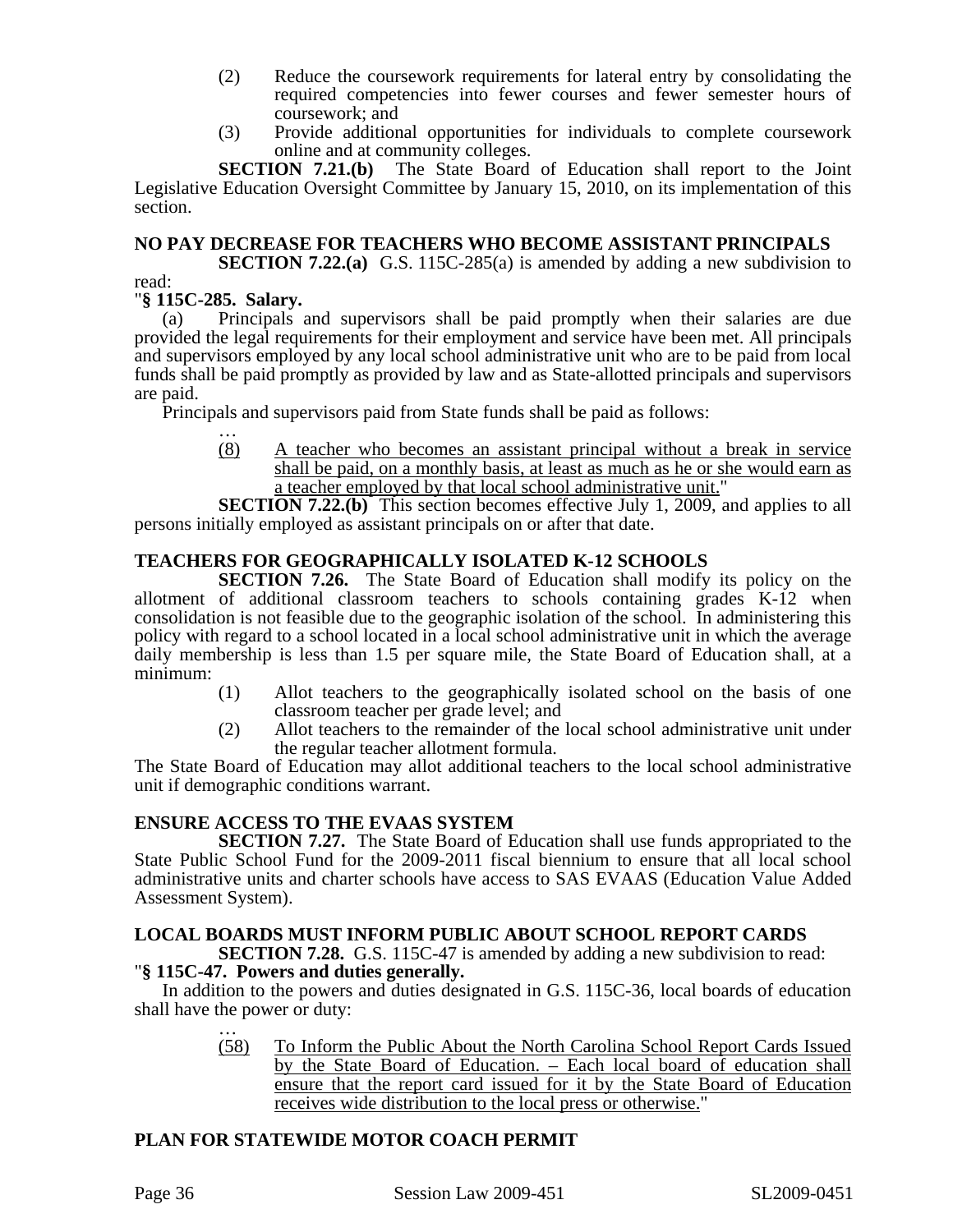**SECTION 7.29.(a)** The State Board of Education, in conjunction with the Division of Motor Vehicles, shall develop a plan for a Statewide permit for commercial motor coach companies that seek to contract with local school systems to transport students, school personnel, and other persons authorized by the school system on school-sponsored trips. The purpose of the permit shall be (i) to ensure student safety, (ii) to ensure safe operations by motor coach companies, (iii) to minimize paperwork, (iv) to minimize visits to the motor coach companies by local school systems, and  $(\hat{v})$  to minimize the need for motor coach companies to respond to multiple requests for information from multiple local school systems.

**SECTION 7.29.(b)** In developing the plan for a permit, the State Board of Education and the Division of Motor Vehicles shall consult with the North Carolina School Boards Association, the State Highway Patrol, the North Carolina Pupil Transportation Association, the North Carolina Motor Coach Association, the Federal Motor Carrier Safety Administration, and other interested parties.

**SECTION 7.29.(c)** The components of the plan shall include, but not be limited to, all of the following:

- (1) Scope of the permit.
- (2) Standards for issuing the permit.<br>(3) Duration of the permit.
- 
- (3) Duration of the permit.<br>(4) Process for required ins
- (4) Process for required inspections.<br>(5) Entity to conduct required inspec
- (5) Entity to conduct required inspections.<br>(6) Conditions for revoking the permit. Conditions for revoking the permit.
- 
- (7) Renewal process.<br>(8) Schedule of fees t (8) Schedule of fees to cover the cost of implementation and administration.<br>(9) Application form and other required documentation.
- 
- (9) Application form and other required documentation.<br>(10) Dissemination of current permit holders to school sy Dissemination of current permit holders to school systems.
- (11) Estimate of costs to implement and number of new positions required.
- (12) Impact on motor coach companies that have interstate operations.
- (13) Other related issues.

**SECTION 7.29.(d)** The State Board of Education and the Division of Motor Vehicles shall consult on the proposed plan to the Joint Legislative Commission on Governmental Operations and to the Fiscal Research Division by January 1, 2010. Before the plan is implemented, the Commission shall make any recommendations, including proposed legislation, to the 2009 General Assembly in 2010.

#### **NBPTS APPLICATION COSTS**

**SECTION 7.30.(a)** For the 2010-2011 fiscal year, if the cost of application fees for teachers applying for certification by the National Board for Professional Teaching Standards exceeds three million two hundred seventy-four thousand five hundred dollars (\$3,274,500), funds from the State Public School Fund shall be used to pay the excess amount.

# **SECTION 7.30.(b)** G.S. 115C-296.2 reads as rewritten:

#### "**§ 115C-296.2. National Board for Professional Teaching Standards Certification.**

(a) State Policy. – It is the goal of the State to provide opportunities and incentives for good teachers to become excellent teachers and to retain them in the teaching profession; to attain this goal, the State shall support the efforts of teachers to achieve national certification by providing approved paid leave time for teachers participating in the process, paying the participation fee, lending teachers the participation fee, and paying a significant salary differential to teachers who attain national certification from the National Board for Professional Teaching Standards (NBPTS).

The National Board for Professional Teaching Standards (NBPTS) was established in 1987 as an independent, nonprofit organization to establish high standards for teachers' knowledge and performance and for development and operation of a national voluntary system to assess and certify teachers who meet those standards. Participation in the program gives teachers the time and the opportunity to analyze in a systematic way their professional development as teachers, successful teaching strategies, and the substantive areas in which they teach. Participation also gives teachers an opportunity to demonstrate superior ability and to be compensated as superior teachers. To receive NBPTS certification, a teacher must successfully (i) complete a process of developing a portfolio of student work and videotapes of teaching and learning activities and (ii) participate in NBPTS assessment center simulation exercises, including performance-based activities and a content knowledge examination.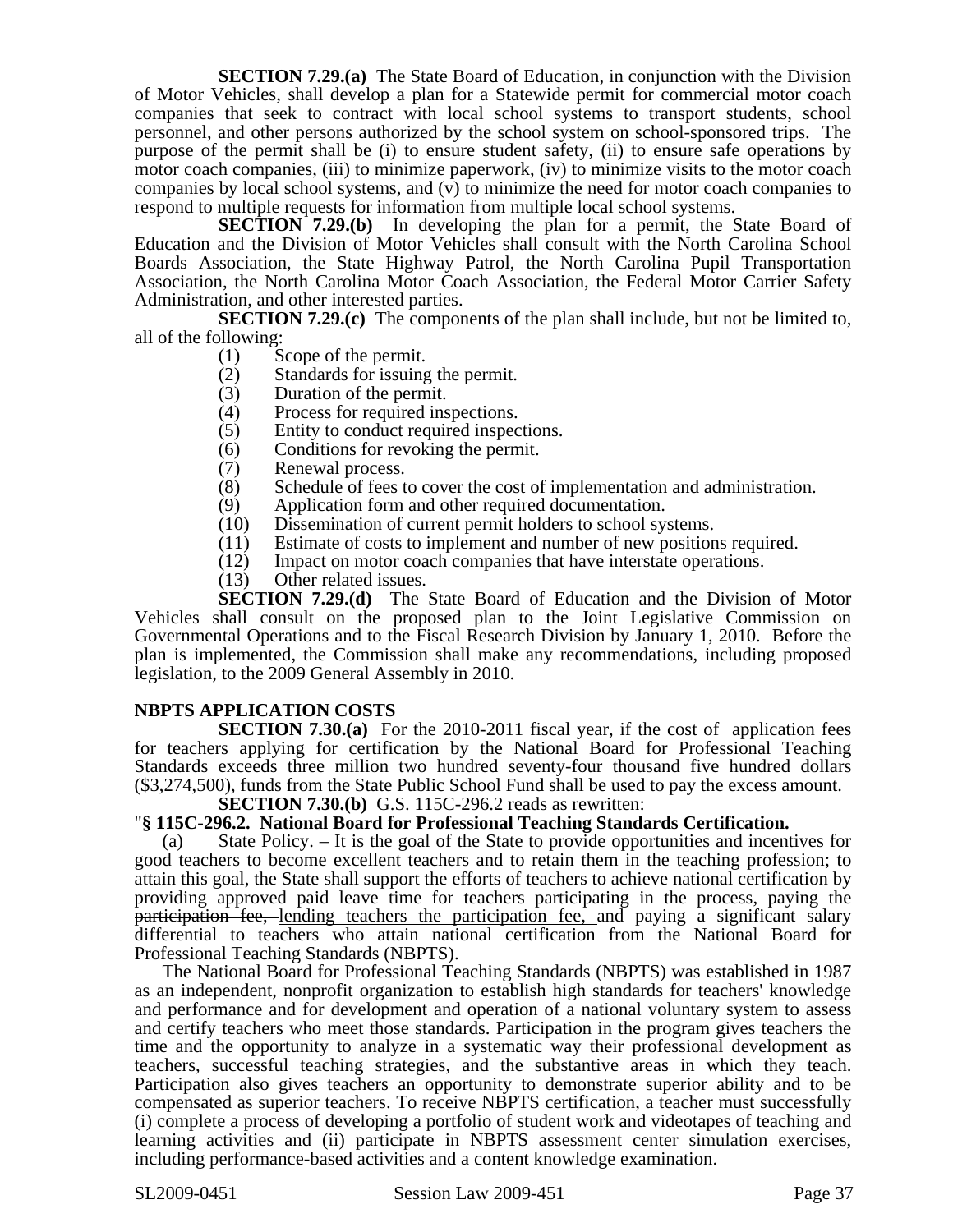- (b) Definitions. As used in this subsection:
	- (1) A "North Carolina public school" is a school operated by a local board of education, the Department of Health and Human Services, the Department of Correction, the Department of Juvenile Justice and Delinquency Prevention or The University of North Carolina; a school affiliated with The University of North Carolina; or a charter school approved by the State Board of Education.
	- (2) A "teacher" is a person who:
		- a. Either:
			- 1. Is certified to teach in North Carolina; or
			- 2. Holds a certificate or license issued by the State Board of Education that meets the professional license requirement for NBPTS certification;
		- b. Is a State-paid employee of a North Carolina public school;
		- c. Is paid on the teacher salary schedule; and
		- d. Fulfills one of the following:
			- 1. Spends at least seventy percent (70%) of his or her work time in classroom instruction, if the employee is employed as a teacher. Most of the teacher's remaining time shall be spent in one or more of the following: mentoring teachers, doing demonstration lessons for teachers, writing curricula, developing and leading staff development programs for teachers;
			- 2. Spends at least seventy percent (70%) of his or her work time in work within the employee's area of certification or licensure, if the employee is employed in an area of NBPTS certification other than direct classroom instruction; or
			- 3. Serves as a full-time mentor under subsection (e1) of this section.

(c) Payment of the NBPTS Participation Fee; Paid Leave. – The State shall pay the **NBPTS** participation feelend teachers the participation fee and shall provide up to three days of approved paid leave to all teachers participating in the NBPTS program who:

- (1) Have completed three full years of teaching in a North Carolina public school; and
- (2) Have (i) not previously received State funds for participating in any certification area in the NBPTS program, (ii) repaid any State funds previously received for the NBPTS certification process, or (iii) received a waiver of repayment from the State Board of Education.

Teachers participating in the program shall take paid leave only with the approval of their supervisors.

(d) Repayment by a Teacher Who Does Not Complete the Process. – A teacher for whom the State pays the participation fee who does not complete the process shall repay the certification fee to the State.

Repayment is not required if a teacher does not complete the process due to the death or disability of the teacher. Upon the application of the teacher, the State Board of Education may waive the repayment requirement if the State Board finds that the teacher was unable to complete the process due to the illness of the teacher, the death or catastrophic illness of a member of the teacher's immediate family, parental leave to care for a newborn or newly adopted child, or other extraordinary circumstances.

 $(d)$  Repayment of the Application Fee. – A teacher shall repay the application fee to the State Education Assistance Authority within three years.

All funds appropriated to, or otherwise received by, the Authority to provide loans to teachers pursuant to this section, all funds received as repayment of loans, and all interest earned on these funds shall be placed in a trust fund. This fund shall be used only for loans made pursuant to this section and administrative costs of the Authority.

(e) Repayment by a Teacher Who Does Not Teach for a Year After Completing the Process. – A teacher for whom the State pays the participation fee who does not teach for a year in a North Carolina public school after completing the process shall repay the certification fee to the State.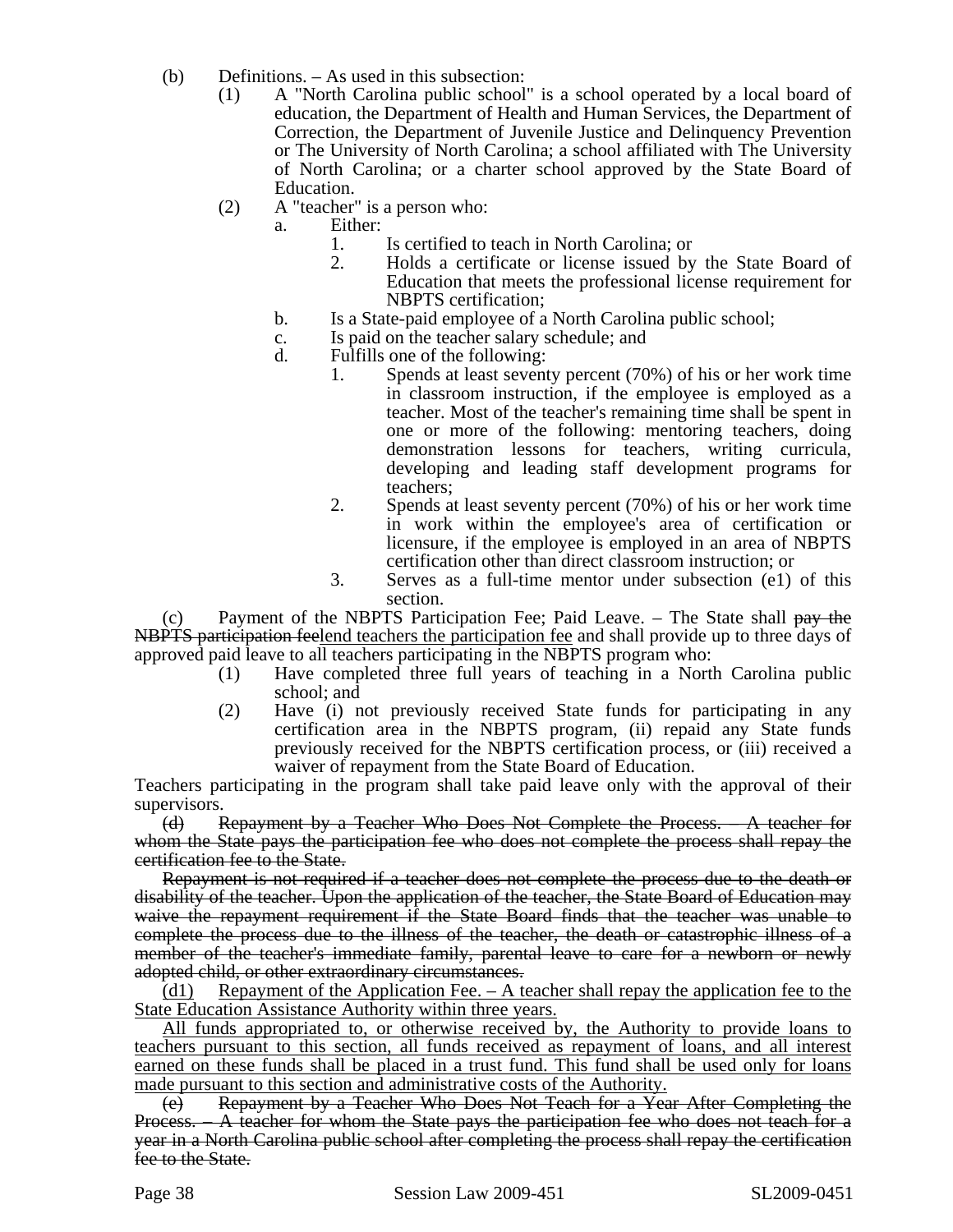Repayment is not required if a teacher does not teach in a North Carolina public school for at least one year after completing the process due to the death or disability of the teacher. Upon the application of the teacher, the State Board of Education may extend the time before which a teacher must either teach for a year or repay the participation fee if the State Board finds that the teacher is unable to teach the next year due to the illness of the teacher, the death or catastrophic illness of a member of the teacher's immediate family, parental leave to care for a newborn or newly adopted child, or other extraordinary circumstances.

(e1) Assignment of Teachers With NBPTS Certification to Serve as Full-Time Mentors. – A local board of education may assign teachers with NBPTS certification to serve as full-time mentors as follows:

- (1) The maximum number of teachers with NBPTS certification that a local board of education may assign to serve as full-time mentors is the greater of (i) five or (ii) five percent (5%) of the number of teachers with NBPTS certification it has employed during the school year immediately preceding the assignment of teachers as full-time mentors.
- (2) A teacher must teach in a classroom for at least two years after receiving NBPTS certification to be eligible for assignment as a full-time mentor.
- (3) A teacher must have completed the mentor training required by the teacher's local school administrative unit to be eligible for assignment as a full-time mentor.
- (4) A teacher may serve as a full-time mentor for up to three consecutive years.
- (5) After service as a full-time mentor, a teacher must teach in a classroom for at least three years to be eligible for reassignment as a full-time mentor.
- (6) A teacher serving as a full-time mentor shall be school-based, work at one or more schools, and mentor each year at least 15 newly hired teachers who are in their first through third year of teaching.

(f) Rules. – The State Education Assistance Authority shall adopt rules and guidelines regarding the loan and repayment of the NBPTS application fee. The State Board shall adopt policies and guidelines to implement the remainder of this section."

**SECTION 7.30.(c)** Subsection (b) of this section becomes effective July 1, 2010, and applies beginning with the 2010-2011 school year.

# **SCHOOL TECHNOLOGY PLANS**

**SECTION 7.31.** Part 3A of Article 8 of Chapter 115C of the General Statutes reads as rewritten:

# "Part 3A. School Technology. "**§ 115C-102.5. Commission on School Technology created; membership.**

There is created the Commission on School Technology. The Commission shall be located administratively in the Department of Public Instruction-Instruction. but shall exercise all its prescribed statutory powers independently of the Department of Public Instruction.

The purpose of the Commission shall be to advise the State Board of Education on the development of a State School Technology Plan that (i) ensures the effective use of technology is built into the North Carolina Public School System for the purpose of preparing a globally competitive workforce and citizenry for the 21st century and (ii) ensures equity and access to school technology for all segments of the public school population in North Carolina.

The Commission shall meet at least twice each fiscal year and shall provide input and feedback on the State School Technology Plan prior to approval.

- (b) The Commission shall consist of the following 19 members:
	- (1) The State Superintendent of Public Instruction or a designee;
	- (2) One representative of The University of North Carolina, appointed by the President of The University of North Carolina;
	- (3) One representative of the North Carolina Community College System, appointed by the President of the North Carolina Community College System;
	- (4) A person with management responsibility concerning information technology related State Government functions, designated by the Secretary of Commerce;
	- (5) Four-Two members appointed by the Governor;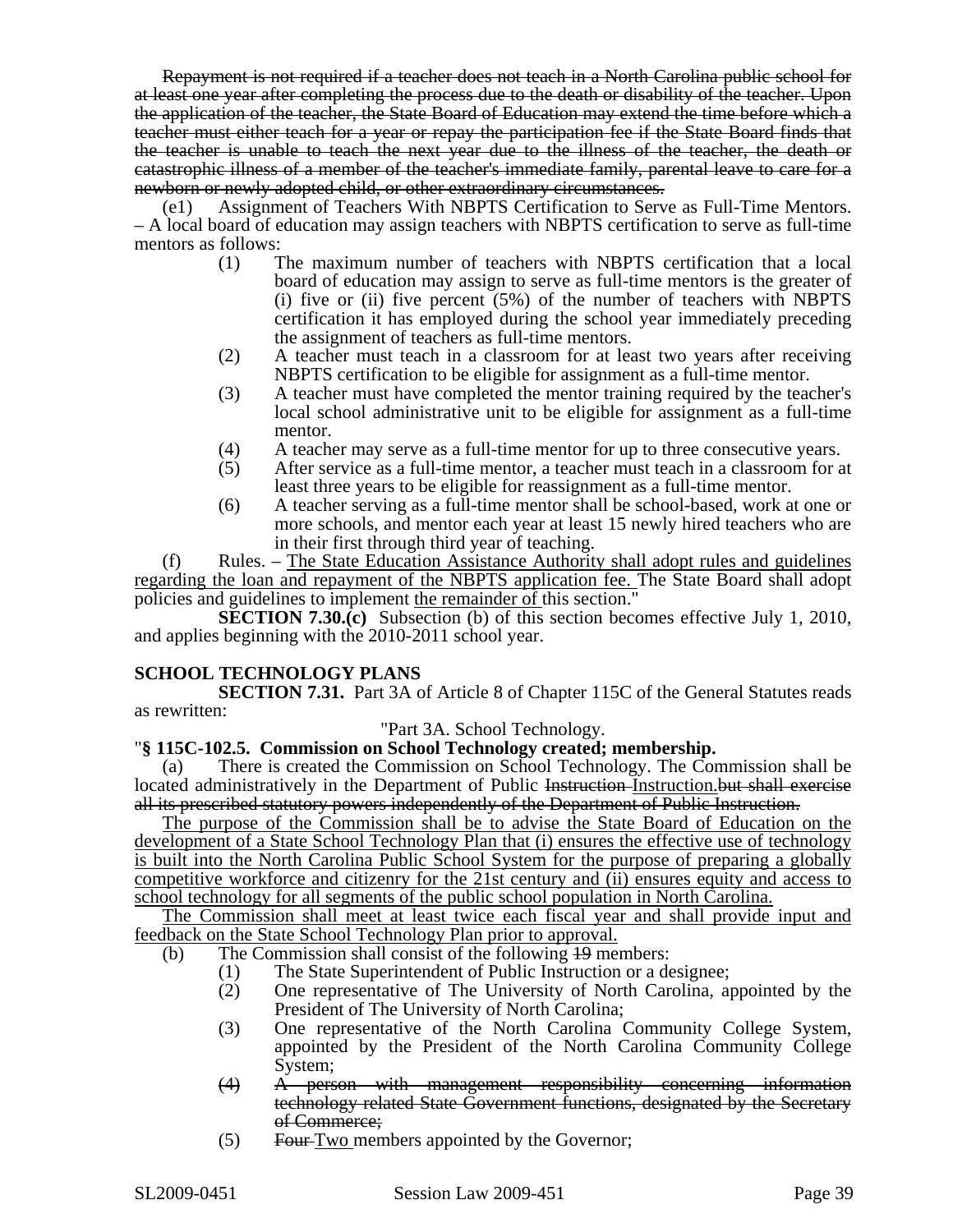- $(6)$  Six-Two members appointed by the President Pro Tempore of the Senate two of whom shall be members of the Senate. One of these six members shall be appointed by the President Pro Tempore of the Senate to serve as cochair;Senate;
- $(7)$  Six-Two members appointed by the Speaker of the House of Representatives two of whom shall be members of the House of Representatives. One of these six members shall be appointed by the Speaker of the House of Representatives to serve as cochair; and Representatives; and
- (8) The Secretary of Health and Human Services or a designee.
- (9) The State Chief Information Officer, or a designee.

In appointing members pursuant to subdivisions (5), (6), and (7) of this subsection, the appointing persons shall select individuals with technical or applied knowledge or experience in learning and instructional management technologies or individuals with expertise in curriculum or instruction who have successfully used learning and instructional management technologies.

No producers, vendors, or consultants to producers or vendors of learning or instructional management technologies shall serve on the Commission.

Members shall serve for two-year terms. Vacancies in terms of members shall be filled by the appointing officer. Persons appointed to fill vacancies shall qualify in the same manner as persons appointed for full terms.

(c) Repealed by Session Laws 1997-443, s.  $8.26(a)$ .

(d) Members of the Commission who are also members of the General Assembly shall be paid subsistence and travel expenses at the rate set forth in G.S. 120-3.1. Members of the Commission who are officials or employees of the State shall receive travel allowances at the rate set forth in G.S. 138-6. All other members of the Commission shall be paid the per diem and allowances set forth in G.S. 138-5.

(d1) The Chair of the State Board of Education shall select the Commission member or members who shall serve as chair or cochairs of the Commission.

(e) The Department of Public Instruction, the Department of Community Colleges, and the Office of Information Technology ServicesInstruction shall provide requested professional and clerical staff to the Commission. The Commission may also employ professional and clerical staff and may hire outside consultants to assist it in its work. The Commission shall use an outside consultant to perform a requirements analysis for learning and instructional management technologies on a statewide basis that is based on information gathered from each local school administrative unit and that considers the needs of teachers, students, and administrators.

#### "**§ 115C-102.6. Duty to prepare a requirements analysis and propose a State school technology plan.**

The Commission shall prepare a requirements analysis and State Board of Education shall propose a State school technology plan for improving student performance in the public schools through the use of learning and instructional management technologies. that ensures the effective use of technology is built into the North Carolina Public School System for the purpose of preparing a globally competitive workforce and citizenry for the 21st century. The Commission on School Technology will advise the State Board of Education on the State School Technology Plan and its components.

In developing this plan, the Commission shall:

- (1) Assess factors related to the current use of learning and instructional management technologies in the schools, including what is currently being used, how the current use of technology relates to the standard course of study, how the effectiveness of learning and instructional management technologies is being evaluated, how schools are paying for learning and instructional management technologies, and what training school employees have received in the use of learning and instructional management technology and networks.
- $(2)$  Identify the instructional goals that can be met through the use of learning and instructional management technologies. The goals may include teaching the standard course of study, reaching students with a broad range of abilities, and ensuring that all students have access to a complete curriculum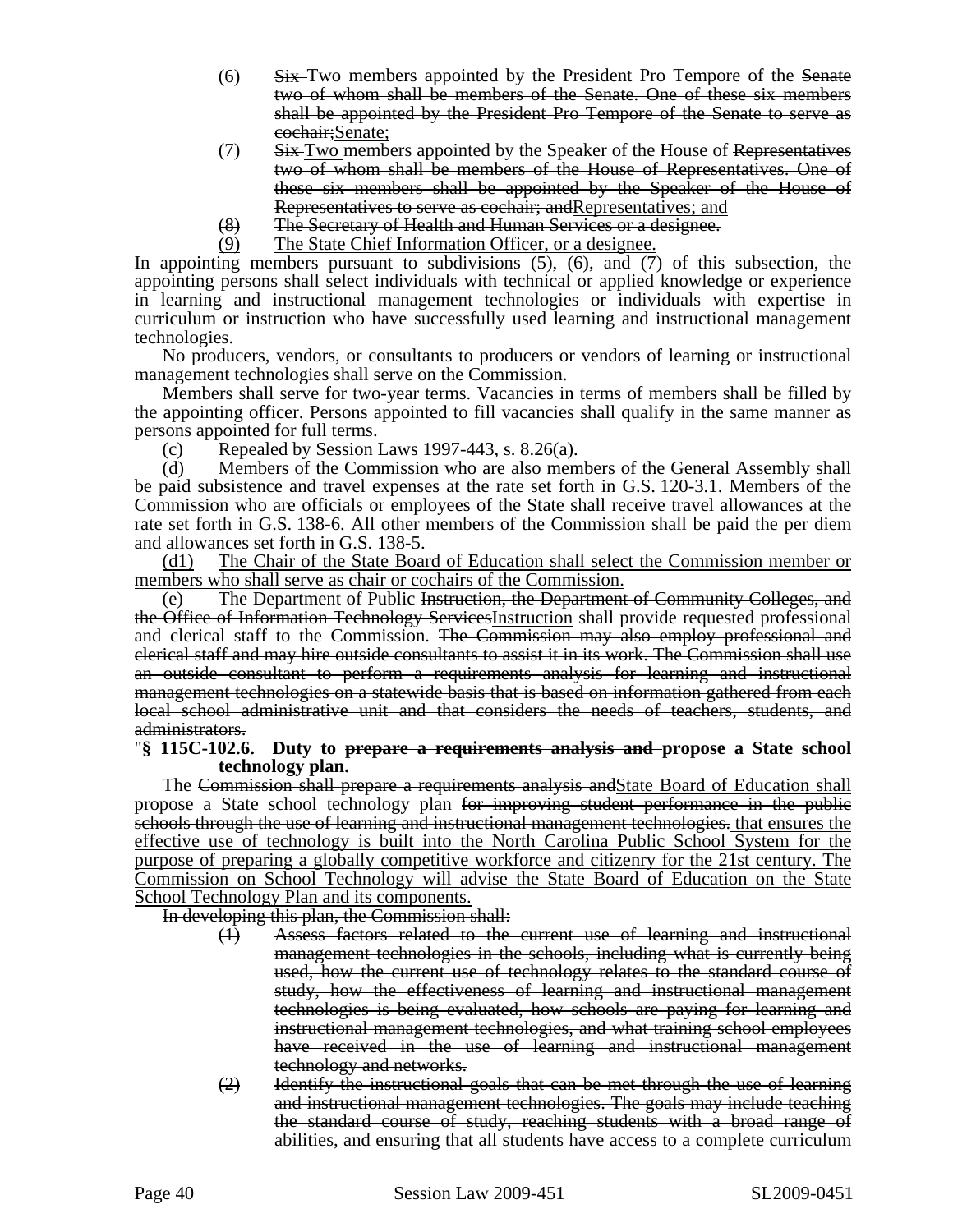regardless of the geographical location or the financial resources of the school.

- (3) Examine the types of learning and instructional management technologies available to meet the identified instructional goals, including computers, audiovisual aids, science laboratory equipment, vocational education equipment, and distance learning networks. The Commission shall consider the compatibility and accessibility of different types of learning and instructional management technologies, including compatibility with the planned statewide broadband ISDN network, and whether they may be easily communicated from one site to another. The Commission shall also consider linkages between learning and instructional management technologies and existing State and local administrative systems.
- (4) Develop a basic level of learning and instructional management technology for every school in the State. The basic level may include:
	- a. A computer lab with student stations or a specified number of student computer stations in each classroom for the use of instructional software such as computer-assisted instruction, integrated learning systems, instructional management systems, and applications software such as word processing, database, spreadsheet, and desktop publishing.
	- b. A computer workstation in every classroom for teachers to use in preparation and delivery of instruction and for administrative record keeping.
	- c. A television monitor and video cassette-recorder in every classroom to take advantage of open-air broadcast programs, satellite programs, and instructional video tapes available from the library/media center.
	- d. Computer workstations at each elementary and secondary school, housed in the library/media center, for individual students to use for basic skills instructional software.
	- e. A telecommunications line, modem, and software in each school's library/media center that will allow students and teachers access to external databases and resources for research purposes.
	- f. The availability of telephones for teachers.
	- g. Initial training for the principal and teachers from each school in the use of the new technology.
- (5) Consider staffing required to operate the learning and instructional management technologies and options for maintaining the equipment.
- (6) Consider the types of staff development necessary to maximize the benefits of learning and instructional management technologies and determine the appropriate ways to provide the necessary staff development.
- (7) Develop a cost analysis of any plans and proposals that it develops.

# "**§ 115C-102.6A. Elements of the State school technology plan.**

(a) The State school technology plan shall be a long-termcomprehensive State implementation plan for using funds from the State School Technology Fund and other sources to improve student performance in the public schools through the use of learning and instructional management technologies. The purpose of the plan shall be to provide a cost-effective foundation of flexible and long-lasting-technology and infrastructure to promote substantial gains in student achievement.

(b) In developing the plan the Commission shall consider and plan for the relationship of the North Carolina Information Highway to the plan. In particular the plan shall establish priorities for the acquisition of school technologies including how the Information Highway fits into those priorities.

- (c) Components of the State school technology plan shall include at least the following:
	- (1) Common technical standards and uniform practices and procedures that provide statewide economies of scale in procurements, training, support, planning, and operations.
	- (2) Conceptual technical architecture that includes:
		- a. Principles Statements of direction, goals, and concepts to guide the development of technical architecture;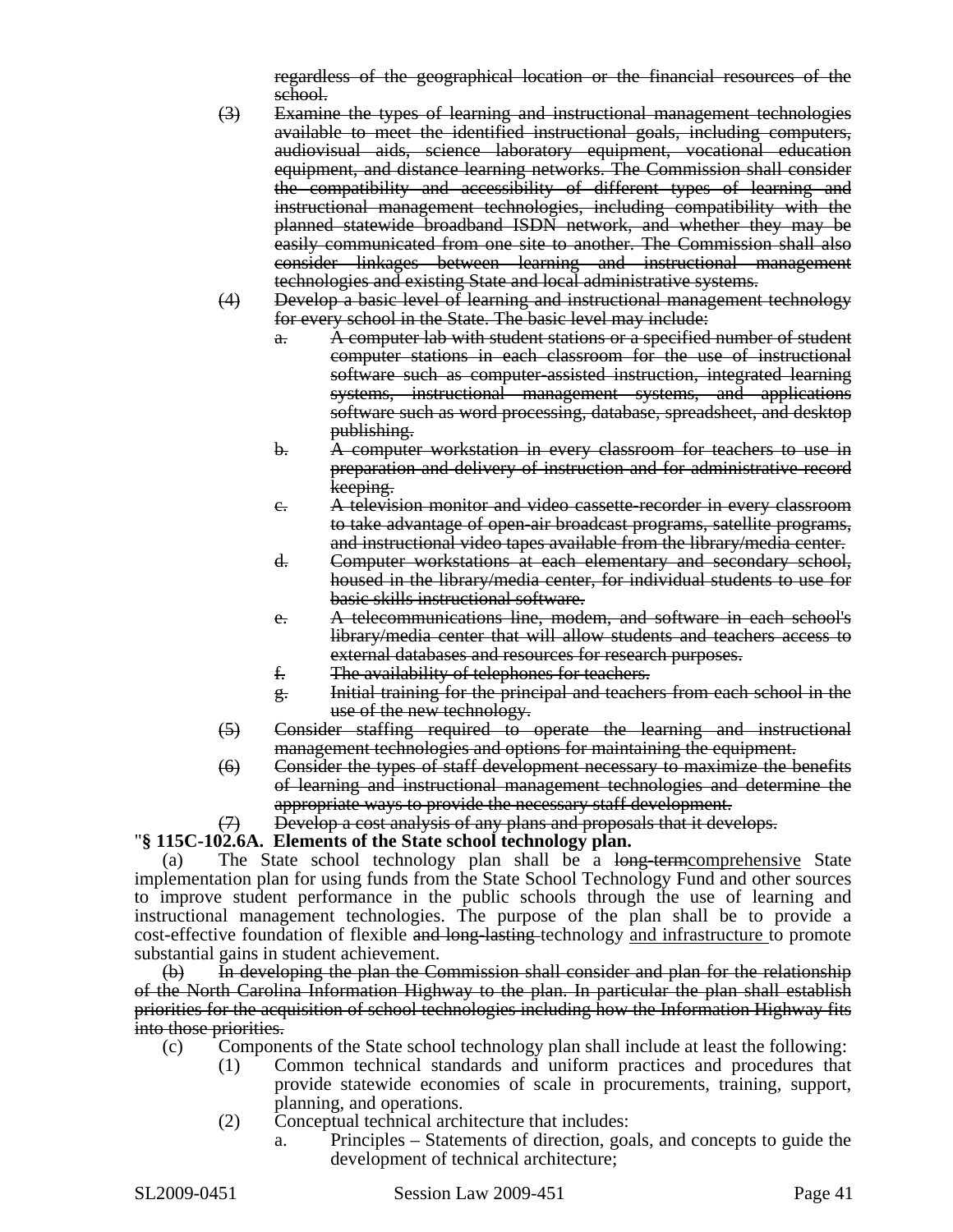- b. Standards for interoperability Detailed specifications to ensure hardware, software, databases, and other products that may have been developed independently or purchased from different vendors or manufacturers will work together, to the extent that interoperability facilitates meeting instructional or administrative goals; and
- c. Implementation strategies Approaches or guidelines for developing and installing the components of the technical infrastructure.
- (3) A quality assurance policy for all school technology projects, training programs, systems documentation, and maintenance plans.
- (4) Policies and procedures for the fair and competitive procurement of school technology that provide local school administrative units with a vendor-neutral operating environment in which different school technology hardware, software, and networks operate together easily and reliably, to the extent feasible consistent with meeting instructional or administrative goals. The operating environment includes all hardware and software components and configurations necessary to accomplish the integrated functions for school technology such as (i) types and sizes of computer platforms, telecommunications equipment, and associated communications protocols; (ii) operating systems for the computer processors; (iii) applications and other operating and support software; and (iv) other equipment, items, and software, such as printers, terminals, data and image storage devices, and other input, output, and storage devices.
- 
- (5) A comprehensive policy for inventory control.<br>(6) Parameters for continuous, ongoing training fo Parameters for continuous, ongoing training for all personnel involved in the use of school technology. Training shall focus on the integration of technology and instruction and on the use of particular applications.
- (7) Recommendations to the State Board of Education of requirements for preservice teacher training on the integration of teaching and school technology.
- (8) Proposals for leadership training on the use of school technology to improve instruction and as a management tool.
- (9) Development of expertise at the State and regional levels on school technology.
- (10) Flexibility to enable local school administrative units and individual schools to meet individual school unit and building needs.
- (11) Flexibility to meet the needs of all students, allow support to students with a wide range of abilities, and ensure access to challenging curricula and instruction for children at risk of school failure.
- (12) Use of technologies to support challenging State State, federal, and local educational performance goals.
- (13) Effective and integrated use of technologies compatible with (i) the standard course of study, (ii) the State assessment program, and (iii) related student data management.
- (14) Use of technologies as a communication, instructional, and management tool and for problem-solving, exploration, and advanced skills.
- (15) Proposals for addressing equipment needs for vocational education, Tech Prep, and science instruction. State curricula areas.
- (16) Specifications for minimum components of local school system technology plans.
- (17) A baseline template for:
	- a. Technology and service application infrastructure, including broadband connectivity, personnel recommendations, and other resources needed to operate effectively from the classroom desktop to local, regional, and State networks, and
	- b. An evaluation component that provides for local school administrative unit accountability for maintaining quality upgradeable systems.

# "**§ 115C-102.6B. Approval of State school technology plan.**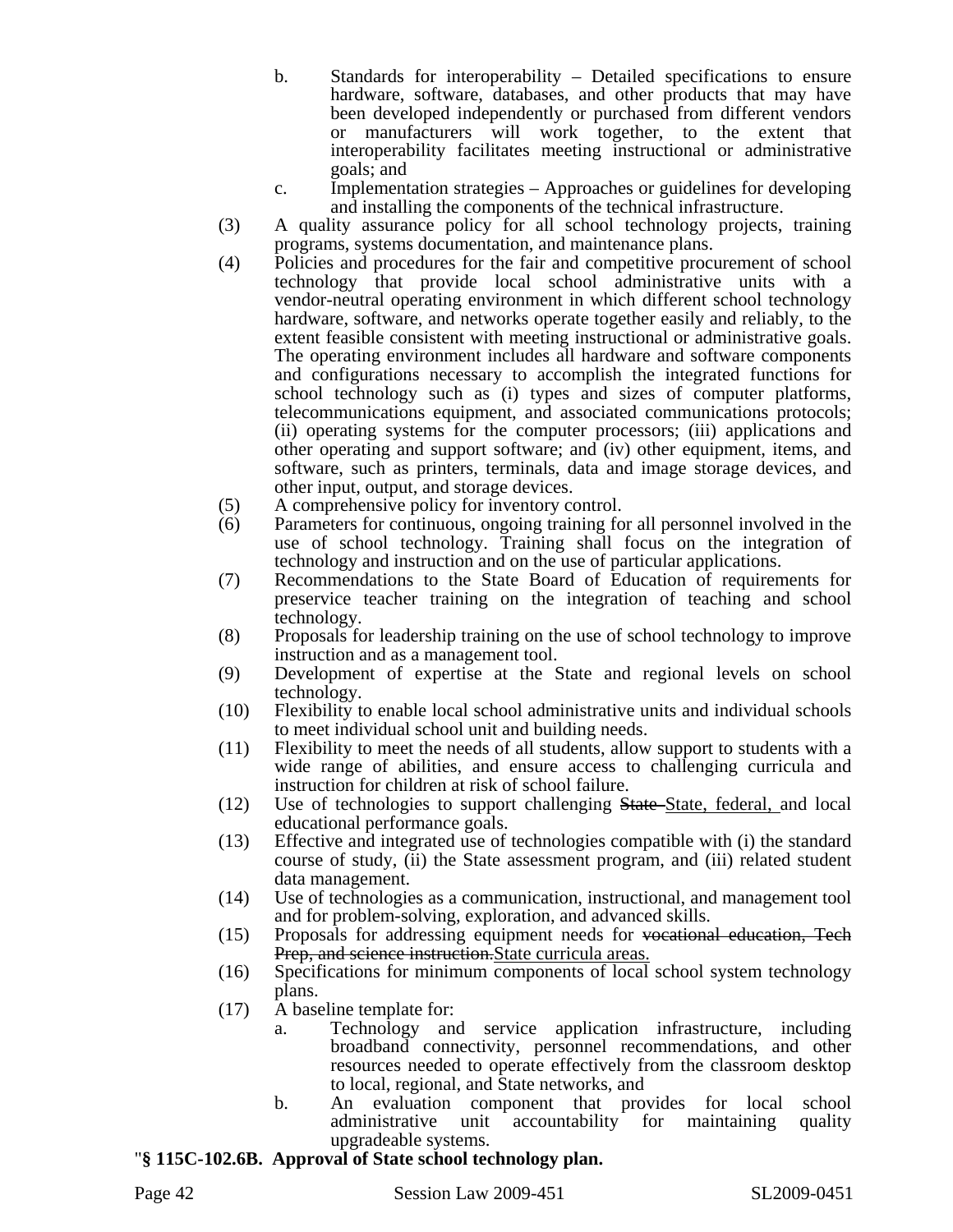(a) The Commission shall present the State school technology plan it develops to the Joint Legislative Commission on Governmental Operations and the Joint Legislative Education Oversight Committee for their comments prior to January 1, 1995. At least every two years thereafter, the Commission shall develop any necessary modifications to the State school technology plan and present them to the Joint Legislative Commission on Governmental Operations and the Joint Legislative Education Oversight Committee. The State Board of Education shall review, revise as needed, and approve the State School Technology Plan at a minimum every two years in the odd-numbered year, beginning in 2011. The plan shall be updated more often, as required, as in cases where significant changes occur related to Board goals, curriculum standards, and available technology.

(b) After presenting the plan or any proposed modifications to the plan to the Joint Legislative Commission on Governmental Operations and the Joint Legislative Education Oversight Committee, the Commission The Board shall submit the plan or any proposed modifications to (i) to the State Chief Information Officer for approval of the technical components of the plan set out in G.S.  $115C-102.6A(1)$  through  $(4)$ , and  $(ii)$  the State Board of Education for information purposes only. The State Board shall adopt a plan that includes the components of a plan set out in G.S. 115C-103.6A(1) through (16).

 $At (4)$ . At least one-fourth of the members of any technical committee that reviews the plan for the State Chief Information Officer shall be people actively involved in primary or secondary education.

The Board shall report annually by February 1 of each year to the Joint Legislative Education Oversight Committee on the status of the State School Technology Plan.

(c) If no changes are made to the plan or the proposed modifications to the plan after the submission to the State Chief Information Officer and the State Board of Education, the plan or the proposed modifications shall take effect upon approval by the State Chief Information Officer and the State Board of Education.

"**§ 115C-102.6C. Approval of local school system technology plans.** 

(a) Each local board of education shall develop a local school system technology plan that is aligned with and meets the requirements of the State school technology plan. In developing a local school system technology plan, a local board of education is encouraged to incorporate this plan into its strategic planning and to bring together stakeholders from various areas of the local school administrative unit, including curriculum leaders, teachers, administrators, representatives from technology services and instructional technology, and finance, as well as other departments of the unit as required. In addition, the local board is encouraged to coordinate its planning with other agencies of State and local government, including other local school administrative units.

The Office of Information Technology Services shall assist the local boards of education in developing the parts of the plan related to its technological aspects, to the extent that resources are available to do so. The Department of Public Instruction shall assist the local boards of education in developing the instructional and technological aspects of the plan.

Each local board of education shall submit the local plan it develops to the Office of Information Technology Servicesthe Department of Public Instruction for its evaluation of the parts of the plan related to its technological aspects and to the Department of Public Instruction for its evaluation of the technological and instructional aspects of the plan. The State Board of Education, after consideration of the evaluations of the Office of Information Technology Services and the Department of Public Instruction, shall approve all local plans that comply with the requirements of the State school technology plan.

(b) After a local school system technology plan is approved by the State Board of Education, all State funds spent by the local board of education for any aspect of school technology shall be used to implement the local school system technology plan.

(c) After a local school system technology plan is approved by the State Board of Education, the local board of education may use funds in the State School Technology Fund dollars that are allocated to the local school administrative unit to implement the plan-plan shall

# not be expended until the plan has been approved by the State Board of Education. "**§ 115C-102.6D. Establishment of the State School Technology Fund; allocation and use of funds.**

(a) There is established under the control and direction of the State Board of Education the State School Technology Fund. This fund shall be a nonreverting special revenue fund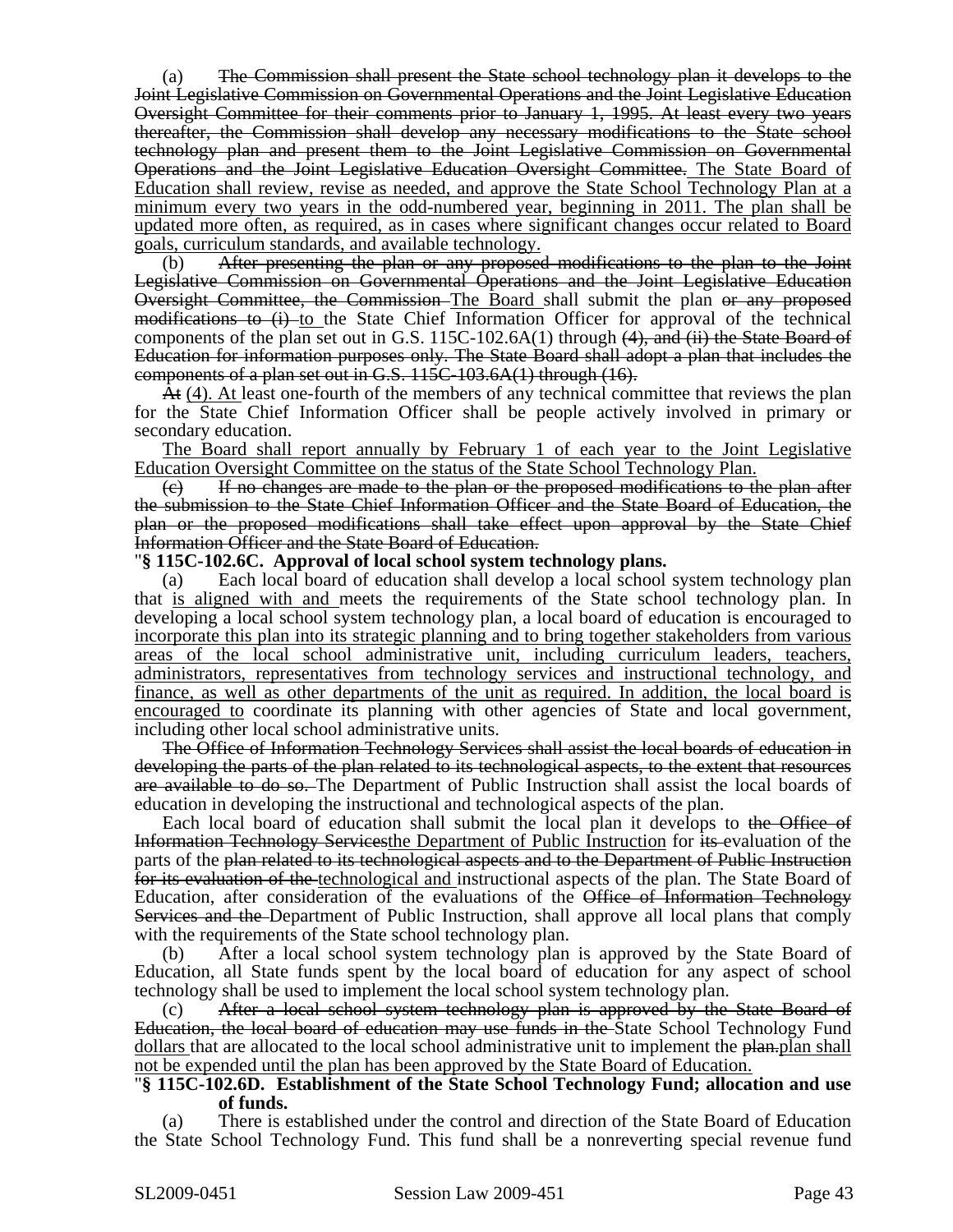consisting of any monies appropriated to it by the General Assembly and any monies credited to it under G.S. 20-81.12 from the sale of School Technology special license plates.

(b) Funds in the State School Technology Fund shall be allocated to local school administrative units as directed by the General Assembly. Funds allocated to each local school administrative unit shall be credited with interest by the State Treasurer pursuant to G.S. 147-69.2 and G.S. 147-69.3.

(c) Each local school administrative unit with a local school system technology plan approved by the State Board of Education may use funds allocated to it to implement its local plan or as otherwise specified by the General Assembly.

(d) No local school administrative unit may access technology-related funds until the State Board of Education has approved its school technology plan.

#### "**§ 115C-102.7. Monitoring and evaluation of State and local school system technology plans; reports.**

(a) The Commission Department of Public Instruction shall monitor and evaluate the development and implementation of the State and local school system technology plans. The evaluation shall consider the effects of technology on student learning, the effects of technology on students' workforce readiness, the effects of technology on teacher productivity, and the cost-effectiveness of the technology.

(a1) Repealed by Session Laws 1997-18, s. 15(k).

(b) The Commission shall provide notice of meetings, copies of minutes, and periodic briefings to the Office of Information Technology Services.

(c) The Department of Public Instruction shall randomly check local school system technology plans to ensure that local school administrative units are implementing their plans as approved. The Department shall report to the State Board of Education and the State Chief Information Officer on which local school administrative units are not complying with their plans. The report shall include the reasons these local school administrative units are out of compliance and a recommended plan of action to support each of these local school administrative units in carrying out their plans."

# **IDEA FUNDS**

**SECTION 7.32.(a)** To the extent that federal law and the conditions of federal grants permit, the General Assembly urges local school administrative units to redirect IDEA funds received under the American Recovery and Reinvestment Act of 2009 to other at-risk students.

**SECTION 7.32.(b)** Local school administrative units receiving IDEA funds under the American Recovery and Reinvestment Act of 2009 shall report to the Joint Legislative Education Oversight Committee on the detailed expenditure of funds by March 15, 2010, and by March 15, 2011.

#### **ACCESS TO NCVPS AND LEARN AND EARN ONLINE**

**SECTION 7.33.** Notwithstanding section 7.10(j) of this act, the State Board shall report to the Joint Legislative Education Oversight Committee and the Fiscal Research Division prior to December 1, 2009, on (i) its policy regarding access for nonpublic school children to the North Carolina Virtual Public School (NCVPS) Program and Learn and Earn Online and (ii) funding sources it authorizes, including tuition, for nonpublic school students in the programs.

#### **EDUCATION STABILIZATION FUNDS**

**SECTION 7.34.** Local school administrative units may use funds received from the State Fiscal Stabilization Fund authorized in Title XIV of the American Recovery and Reinvestment Act of 2009 to offset budget cuts in the primary budget formulae for the State of North Carolina. For the purpose of distributing Education Stabilization Funds only, the following allotment categories, presented in no particular order, constitute the primary budget formulae:

- (1) Classroom Teachers;<br>(2) Instructional Support
- Instructional Support Personnel Certified;
- (3) Instructional Support Personnel Noncertified;<br>(4) Noninstructional Support Personnel:
- (4) Noninstructional Support Personnel;
- (5) Children with Disabilities;

Page 44 Session Law 2009-451 SL2009-0451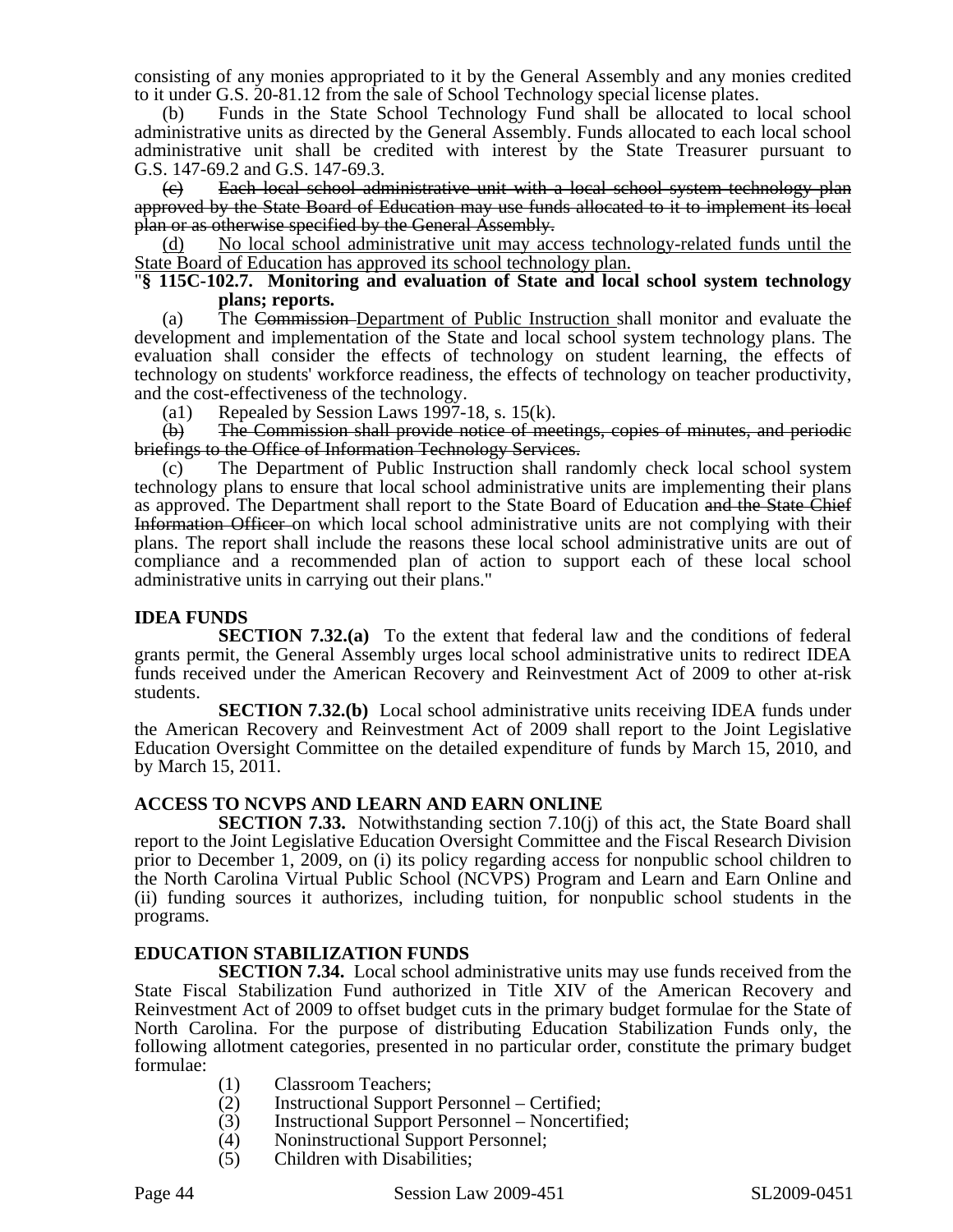- (6) Teacher Assistants;
- (7) Transportation of Pupils;
- At-Risk Student Services/Alternative Schools;
- (9) Career Technical Education Months of Employment;
- (10) Career Technical Education Program Support Funds;
- (11) Classroom Materials/Instructional Supplies/Equipment;<br>(12) Mentor Positions;
- (12) Mentor Positions;<br>(13) Academically or I
- (13) Academically or Intellectually Gifted;<br>(14) Limited English Proficiency;
- Limited English Proficiency;
- (15) School Technology Fund;<br>(16) Staff Development;
- (16) Staff Development;<br>(17) Textbooks;
- (17) Textbooks;
- (18) School Building Administration;<br>(19) Central Office Administration; an
- Central Office Administration; and
- (20) Driver Training.

# **SALARY OF TEACHERS WITH GRADUATE DEGREES**

**SECTION 7.35.** G.S. 115C-302.1 is amended by adding a new subsection to read: "(b1) The State Board of Education shall maintain the same policies related to masters

pay for teachers that were in effect for the 2008-2009 fiscal year."

### **ABOLISH COMPUTER LOAN REVOLVING FUND**

**SECTION 7.36.(a)** Article 32B of Chapter 115C of the General Statutes is repealed.

**SECTION 7.36.(b)** The State Controller shall transfer the fund balance from the Computer Loan Revolving Fund to Nontax Budget Code 19978 (Intra State Transfers) to support General Fund appropriations for the 2009-2010 fiscal year.

### **LOANS FROM STATE LITERARY FUND PROHIBITED**

**SECTION 7.37.(a)** G.S. 115C-458 reads as rewritten:

#### "**§ 115C-458. Loans by State Board from State Literary Fund.**

The State Literary Fund includes all funds derived from the sources enumerated in Sec. 6, Article IX, of the Constitution, and all funds that may be hereafter so derived, together with any interest that may accrue thereon. This Fund shall be separate and distinct from other funds of the State.

The State Board of Education, under such rules and regulations as it may deem advisable, not inconsistent with the provisions of this Article, may make loans from the State Literary Fund to the counties for the use of local boards of education under such rules and regulations as it may adopt and according to law for the purpose of aiding in the erection and equipment of school plants, maintenance buildings and transportation garages. No warrant for the expenditure of money for such purposes shall be issued except upon the order of the Superintendent of Public Instruction with the approval of the State Board of Education.

The State Literary Fund shall be faithfully appropriated and used exclusively for establishing and maintaining a uniform system of free public schools."

**SECTION 7.37.(b)** The title of Article 32 of Chapter 115C of the General Statutes reads as rewritten:

#### "Article 32.

Loans from State Literary Fund."

**SECTION 7.37.(c)** G.S. 115C-460 through G.S. 115C-467 are repealed.

**SECTION 7.37.(d)** Subsection (c) of this section does not apply to outstanding loans from the State Literary Fund.

**SECTION 7.37.(e)** There is appropriated from the State Literary Fund to the Department of Public Instruction the unencumbered cash balance of the Fund for the 2009-2010 fiscal year for school technology.

# **CHARTER SCHOOL EVALUATION**

**SECTION 7.38.(a)** Of the funds appropriated to State Aid to Local School Administrative Units, up to fifty thousand dollars (\$50,000) a year for the 2009-2010 and 2010-2011 fiscal years shall be used by the North Carolina Center for Public Policy Research,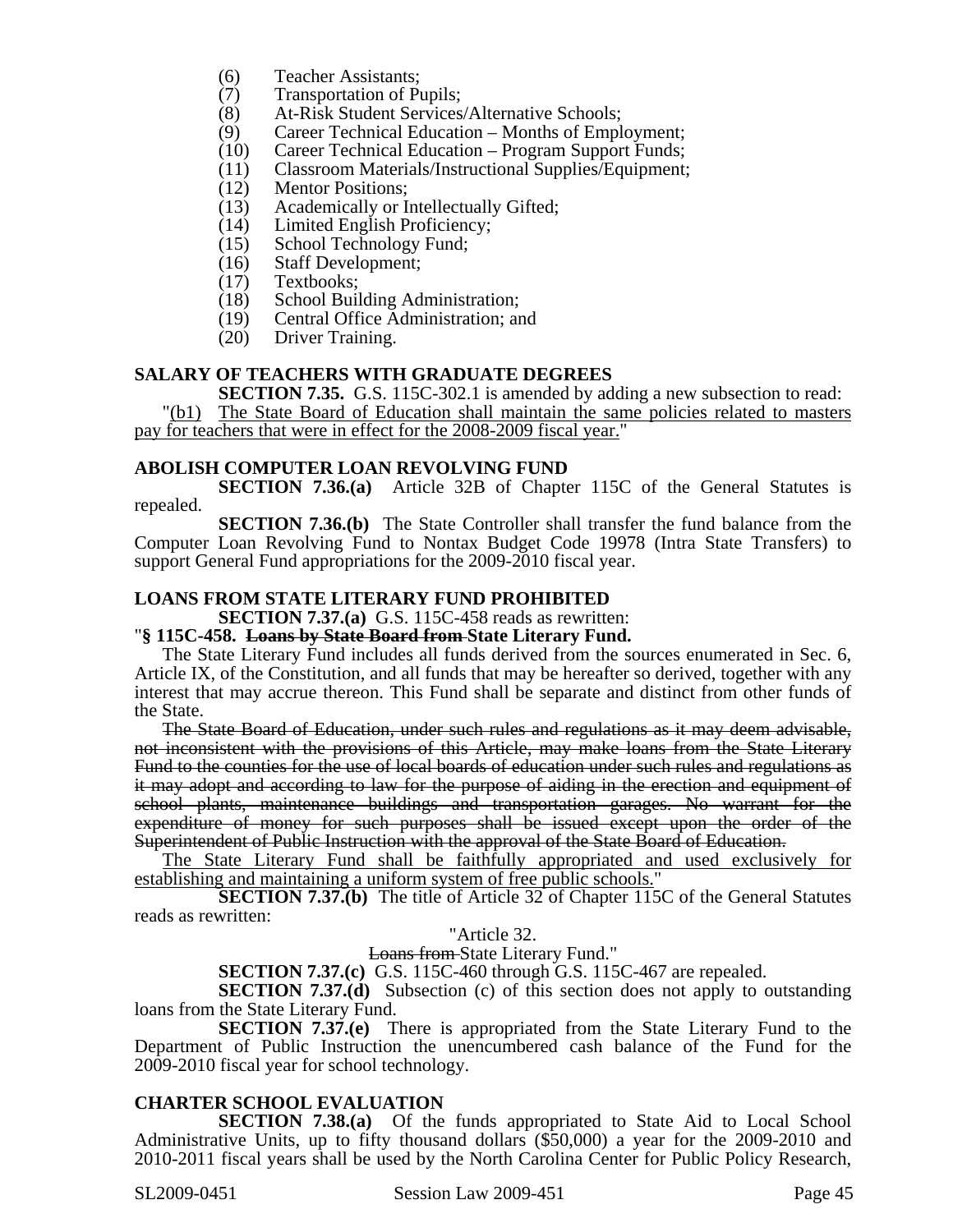Inc., to evaluate charter schools. In particular, the evaluation shall consider the advantages and disadvantages of North Carolina's method of financing charter school operations, as well as the extent to which charter schools have accomplished the following six objectives, which are set out in G.S. 115C-238.29A:

- (1) Improve student learning;
- (2) Increase learning opportunities for all students, with special emphasis on expanded learning experiences for students who are identified as at risk of academic failure or academically gifted;
- (3) Encourage the use of different and innovative teaching methods;<br>(4) Create new professional opportunities for teachers, inc
- Create new professional opportunities for teachers, including the opportunities to be responsible for the learning program at the school site;
- (5) Provide parents and students with expanded choices in the types of educational opportunities that are available within the public school system; and
- (6) Hold the schools established under this Part accountable for meeting measurable student achievement results and provide the schools with a method to change from rule-based to performance-based accountability systems.

**SECTION 7.38.(b)** The State Board of Education shall report the results of its evaluation to the Joint Legislative Education Oversight Committee and the Fiscal Research Division.

### **GOVERNOR'S SCHOOL TUITION**

**SECTION 7.39.(a)** G.S. 115C-12 is amended by adding a new subdivision to read: "**§ 115C-12. Powers and duties of the Board generally.** 

The general supervision and administration of the free public school system shall be vested in the State Board of Education. The State Board of Education shall establish policy for the system of free public schools, subject to laws enacted by the General Assembly. The powers and duties of the State Board of Education are defined as follows:

… (36) Duty to charge tuition for the Governor's School of North Carolina. – The State Board of Education shall implement a five-hundred-dollar (\$500.00) tuition charge for students attending the Governor's School of North Carolina."

**SECTION 7.39.(b)** This section becomes effective January 1, 2010, and applies to sessions of Governor's School beginning after that date.

# **SCHOOL CALENDAR PILOT PROGRAM**

**SECTION 7.40.** The State Board of Education shall establish a school calendar pilot program in the Wilkes County Schools. The purpose of the pilot program is to determine whether and to what extent a local school administrative unit can save money during this extreme fiscal crisis by consolidating the school calendar.

Notwithstanding G.S.  $1\overline{15}C-84.2(a)(1)$ , the school calendar for the 2009-2010 calendar year for the Wilkes County Schools shall include a minimum of 180 days or 1,000 hours of instruction covering at least nine calendar months. Notwithstanding G.S. 115C-84.2(d), the opening date for students shall not be before August 24.

If the Wilkes County Board of Education adds instructional hours to previously scheduled days under this section, the local school administrative unit is deemed to have a minimum of 180 days of instruction and teachers employed for a 10-month term are deemed to have been employed for the days being made up and shall be compensated as if they had worked the days being made up.

The State Board of Education shall report to the Joint Legislative Education Oversight Committee by March 15, 2010, on the administration of the pilot program, cost-savings realized by it, and its impact on student achievement.

# **MORE TEACHERS IN CLASSROOM**

**SECTION 7.41.(a)** Session Law 2008-86 is repealed.

**SECTION 7.41.(b)** This section becomes effective January 1, 2011.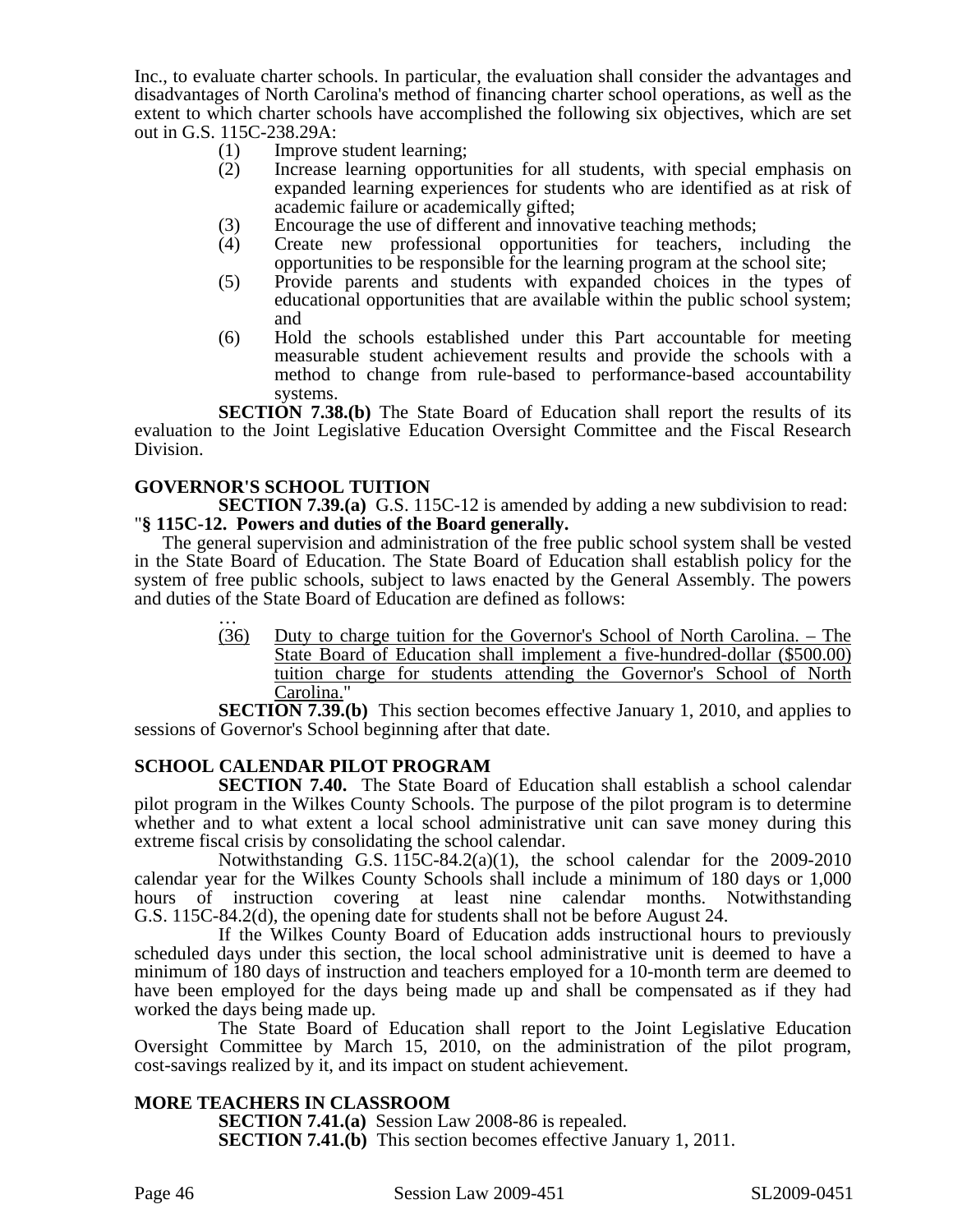# **PART VIII. COMMUNITY COLLEGES**

# **COMMUNITY COLLEGE FACULTY SALARY PLAN**

# **SECTION 8.1.(a)**

- (1) It is the intent of the General Assembly to encourage community colleges to make faculty salaries a priority and to reward colleges that have taken steps to achieve the national average community college faculty salary, therefore:
	- a. If the average faculty salary at a community college is one hundred percent (100%) or more of the national average community college faculty salary, the college may transfer up to eight percent (8%) of the State funds allocated to it for faculty salaries.
	- b. If the average faculty salary at a community college is at least ninety-five percent (95%) but less than one hundred percent (100%) of the national average community college faculty salary, the college may transfer up to six percent (6%) of the State funds allocated to it for faculty salaries.
	- c. If the average faculty salary at a community college is at least ninety percent (90%) but less than ninety-five percent (95%) of the national average community college faculty salary, the college may transfer up to five percent (5%) of the State funds allocated to it for faculty salaries.
	- d. If the average faculty salary at a community college is at least eighty-five percent (85%) but less than ninety percent (90%) of the national average community college faculty salary, the college may transfer up to three percent (3%) of the State funds allocated to it for faculty salaries.
	- e. If the average faculty salary at a community college is eighty-five percent (85%) or less of the national average community college faculty salary, the college may transfer up to two percent (2%) of the State funds allocated to it for faculty salaries.

Except as provided by subdivision (2) of this subsection, a community college shall not transfer a greater percentage of the State funds allocated to it for faculty salaries than is authorized by this subsection.

(2) With the approval of the State Board of Community Colleges, a community college at which the average faculty salary is eighty-five percent (85%) or less of the national average may transfer a greater percentage of the State funds allocated to it for faculty salaries than is authorized by sub-subdivision e. of subdivision (1) of this subsection. The State Board shall approve the transfer only for purposes that directly affect student services.

The State Board of Community Colleges shall adopt guidelines to implement the provisions of this subdivision.

(3) A local community college may use all State funds allocated to it except for Literacy Funds and Funds for Customized Training to increase faculty salaries.

**SECTION 8.1.(b)** As used in this section:

- (1) "Average faculty salary at a community college" means the total nine-month salary from all sources of all nine-month, full-time, curriculum faculty at the college, as determined by the North Carolina Community College System on October 1 of each year.
- (2) "National average community college faculty salary" means the nine-month, full-time, curriculum salary average, as published by the Integrated Postsecondary Education Data System (IPEDS), for the most recent year for which data are available.

**SECTION 8.1.(c)** The State Board of Community Colleges shall adopt guidelines to implement the provisions of this section.

# **USE OF BASIC SKILLS FUNDS**

**SECTION 8.2.** Notwithstanding any other provision of law, a local community college may use up to five percent (5%) of the Literacy Funds allocated to it by the State Board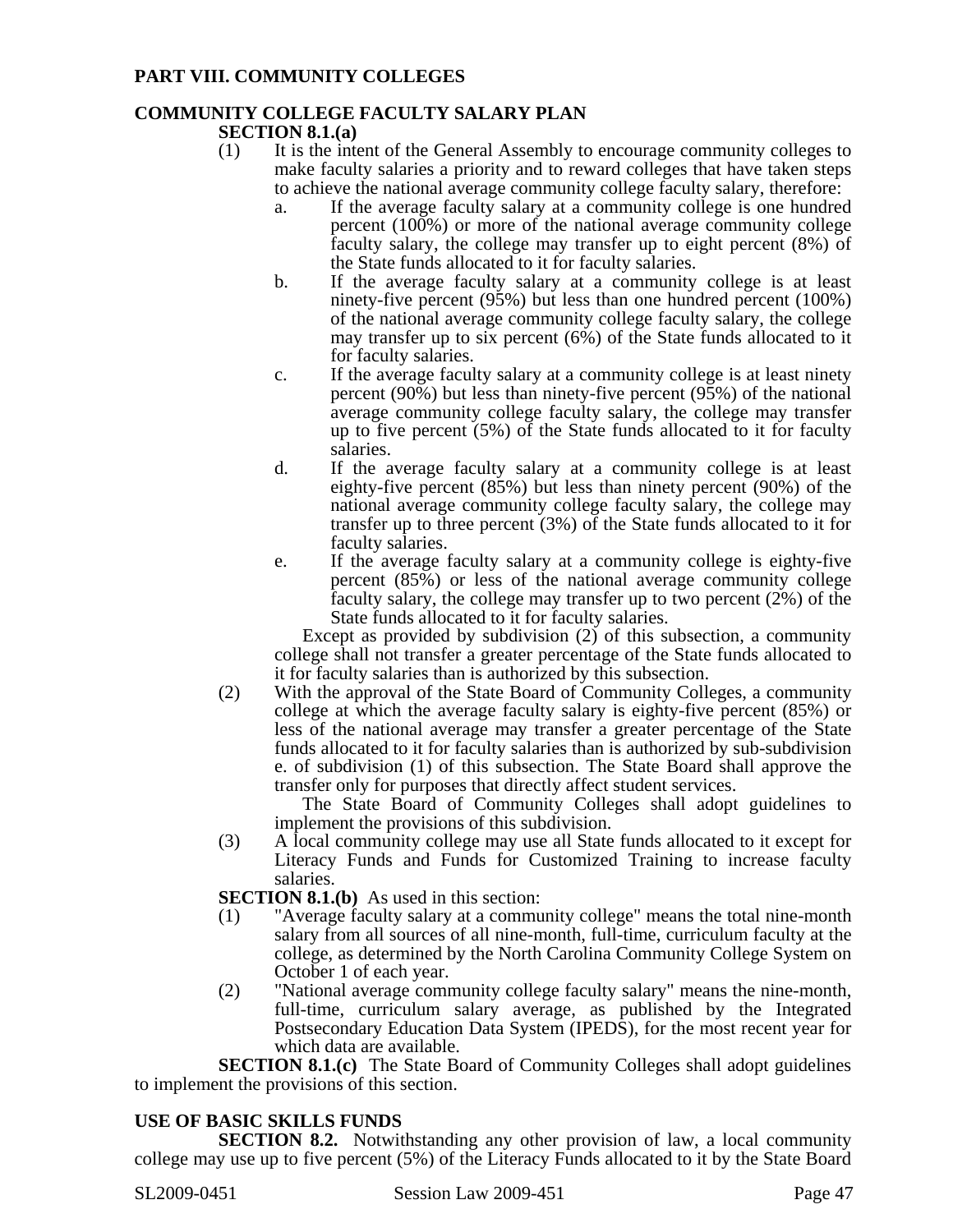of Community Colleges to procure instructional technology for literacy labs. This technology may include computers, instructional software and software licenses, scanners for testing, and classroom projection equipment.

# **FINANCIAL AID PROGRAM ADMINISTRATIVE COSTS**

**SECTION 8.4.** G.S. 115D-40.1(c) reads as rewritten:

"(c) Administration of Program. – The State Board shall adopt rules and policies for the disbursement of the financial assistance provided in this section. Degree, diploma, and certificate students must complete a Free Application for Federal Student Aid (FAFSA) to be eligible for financial assistance. The State Board may contract with the State Education Assistance Authority for administration of these financial assistance funds. These funds shall not revert at the end of each fiscal year but shall remain available until expended for need-based financial assistance.

The State Board shall ensure that at least one counselor is available at each college to inform students about federal programs and funds available to assist community college students including, but not limited to, Pell Grants and HOPE and Lifetime Learning Tax Credits and to actively encourage students to utilize these federal programs and funds. The interest earned on the funds provided in this section may be used to support the costs of administering the Community College Grant Program."

# **CARRYFORWARD OF NORTH CAROLINA RESEARCH CAMPUS BIOTECHNOLOGY TRAINING FUNDS**

**SECTION 8.5.(a)** Funds appropriated in S.L. 2006-66, S.L. 2007-323, and S.L. 2008-103 for the Rowan-Cabarrus Community College Biotechnology Training Center and Greenhouse at the North Carolina Research Campus in Kannapolis shall not revert, but shall remain available until expended.

**SECTION 8.5.(b)** This section becomes effective June 30, 2009.

# **LEARN AND EARN ONLINE FUNDS**

**SECTION 8.6.(a)** Community college student enrollments in Learn and Earn Online shall be considered regular budget full-time equivalent in the curriculum enrollment formula regardless of the term during which the instruction is provided. The North Carolina Community College System may only seek reimbursement from the Department of Public Instruction for technology, course fees, and textbooks required for course participation.

**SECTION 8.6.(b)** The Office of State Budget and Management shall transfer sufficient funds from the State Public School Fund to the Community Colleges System Office to implement subsection (b) of this section.

# **CARRYFORWARD OF COLLEGE INFORMATION SYSTEM FUNDS**

**SECTION 8.7.(a)** Funds appropriated in this act to the Community Colleges System Office for the College Information System shall not revert at the end of the 2008-2009 fiscal year but shall remain available until expended. These funds may be used to purchase periodic system upgrades.

**SECTION 8.7.(b)** Notwithstanding G.S. 143C-6-4, the Community Colleges System Office may, subject to the approval of the Office of State Budget and Management and in consultation with the Office of Information Technology Services, use funds appropriated in this act for the College Information System to create a maximum of three positions if doing so is cost-effective. Personnel positions created pursuant to this subsection shall be dedicated to maintaining and administering information technology and software upgrades to the College Information System.

**SECTION 8.7.(c)** Subsection (a) of this section becomes effective July 1, 2009.

# **MODIFY MULTICAMPUS AND OFF CAMPUS CENTER REPORT DATE**

**SECTION 8.8.** G.S. 115D-5(o) reads as rewritten:

"(o) The General Assembly finds that additional data are needed to determine the adequacy of multicampus and off-campus center funds; therefore, multicampus colleges and colleges with off-campus centers shall report annually, beginning September 1, 2005, to the Community Colleges System Office on all expenditures by line item of funds used to support their multicampuses and off-campus centers. The Community Colleges System Office shall

Page 48 Session Law 2009-451 SL2009-0451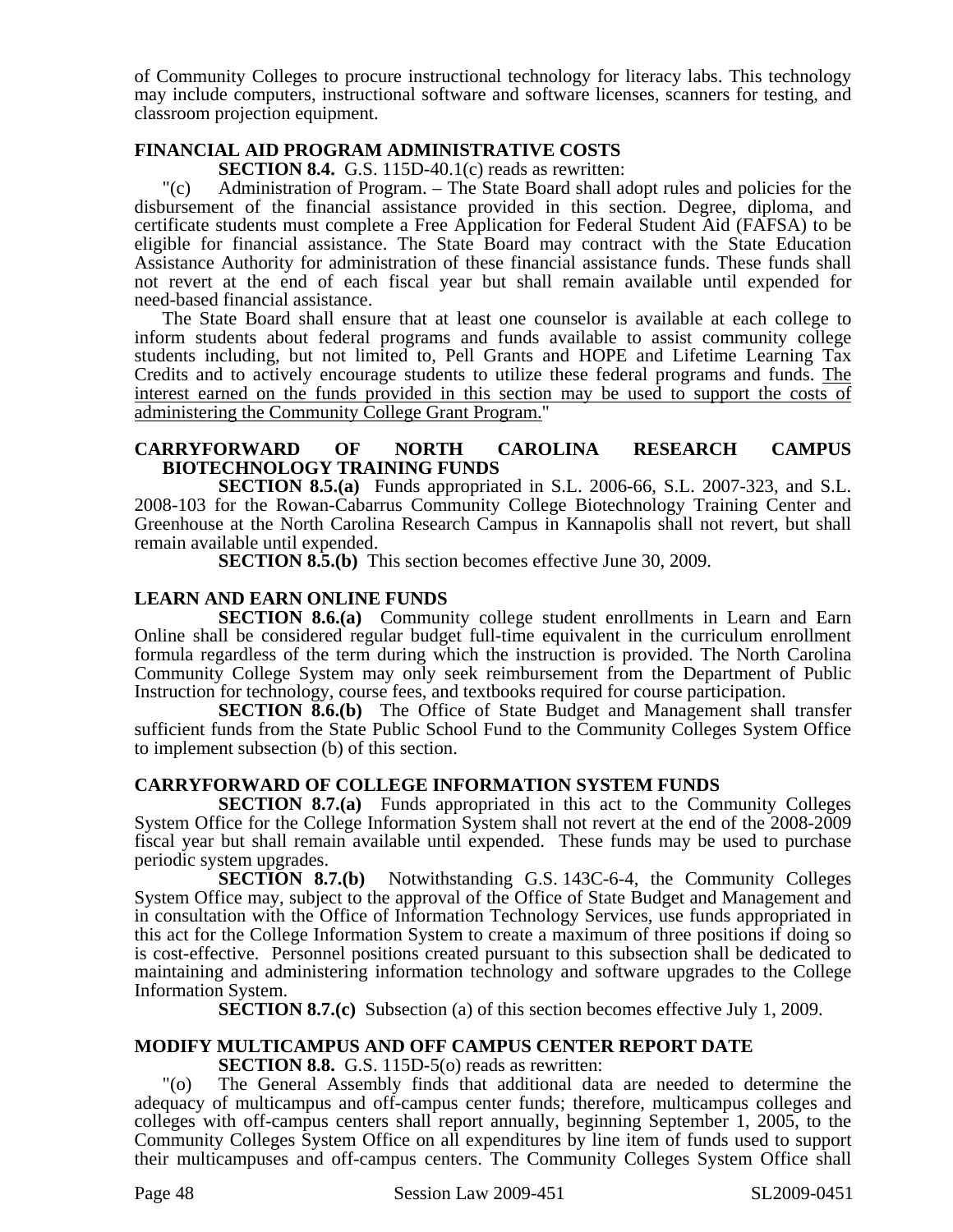report on these expenditures to the Education Appropriation Subcommittees of the House of Representatives and the Senate, the Office of State Budget and Management, and the Fiscal Research Division by October 1 December 1 of each year."

#### **REPEAL REPORT ON THE USE OF COMMUNITY COLLEGE FACILITIES BY PRIVATE BUSINESSES**

**SECTION 8.9.** G.S. 115D-5(q) is repealed.

#### **ELIMINATE SOME TUITION WAIVERS**

**SECTION 8.11.(a)** G.S. 115B-2(a)(1) is repealed.

**SECTION 8.11.(b)** G.S. 115B-2.1 is repealed.

**SECTION 8.11.(c)** G.S. 115B-5(a) is repealed.

**SECTION 8.11.(d)** Effective July 1, 2009, G.S. 115D-5(b) reads as rewritten:

"(b) In order to make instruction as accessible as possible to all citizens, the teaching of curricular courses and of noncurricular extension courses at convenient locations away from institution campuses as well as on campuses is authorized and shall be encouraged. A pro rata portion of the established regular tuition rate charged a full-time student shall be charged a part-time student taking any curriculum course. In lieu of any tuition charge, the State Board of Community Colleges shall establish a uniform registration fee, or a schedule of uniform registration fees, to be charged students enrolling in extension courses for which instruction is financed primarily from State funds; provided, however, that the State Board of Community Colleges may provide by general and uniform regulations for waiver of tuition and registration fees for persons not enrolled in elementary or secondary schools taking courses leading to a high school diploma or equivalent certificate, for training courses for volunteer firemen, local fire department personnel, volunteer rescue and lifesaving department personnel, local rescue and lifesaving department personnel, Radio Emergency Associated Citizens Team (REACT) members when the REACT team is under contract to a county as an emergency response agency, local law-enforcement officers, patients in State alcoholic rehabilitation centers, all full-time custodial employees of the Department of Correction, employees of the Department's Division of Community Corrections and employees of the Department of Juvenile Justice and Delinquency Prevention required to be certified under Chapter 17C of the General Statutes and the rules of the Criminal Justice and Training Standards Commission, trainees enrolled in courses conducted under the New and Expanding Industry Program, clients of sheltered workshops, clients of adult developmental activity programs, students in Health and Human Services Development Programs, juveniles of any age committed to the Department of Juvenile Justice and Delinquency Prevention by a court of competent jurisdiction, prison inmates, members of the North Carolina State Defense Militia as defined in G.S. 127A-5 and as administered under Article 5 of Chapter 127A of the General Statutes, and elementary and secondary school employees enrolled in courses in first aid or cardiopulmonary resuscitation (CPR). Provided further, tuition shall be waived for up to six hours of credit per academic semester for senior citizens age 65 or older who are qualified as legal residents of North Carolina.attending institutions operating under this Chapter as set forth in Chapter 115B of the General Statutes, Tuition Waiver for Senior Citizens. Provided further, tuition shall also be waived for all courses taken by high school students at community colleges, including students in early college and middle college high school programs, in accordance with G.S. 115D-20(4) and this section."

**SECTION 8.11.(e)** Effective July 1, 2010, G.S. 115D-5(b), as rewritten by subsection 8.11(d) of this section, reads as rewritten:

"(b) In order to make instruction as accessible as possible to all citizens, the teaching of curricular courses and of noncurricular extension courses at convenient locations away from institution campuses as well as on campuses is authorized and shall be encouraged. A pro rata portion of the established regular tuition rate charged a full-time student shall be charged a part-time student taking any curriculum course. In lieu of any tuition charge, the State Board of Community Colleges shall establish a uniform registration fee, or a schedule of uniform registration fees, to be charged students enrolling in extension courses for which instruction is financed primarily from State funds; provided, however, that the State Board of Community Colleges may provide by general and uniform regulations for waiver of tuition and registration fees for persons not enrolled in elementary or secondary schools taking courses leading to a high school diploma or equivalent certificate, for training courses for volunteer firemen, local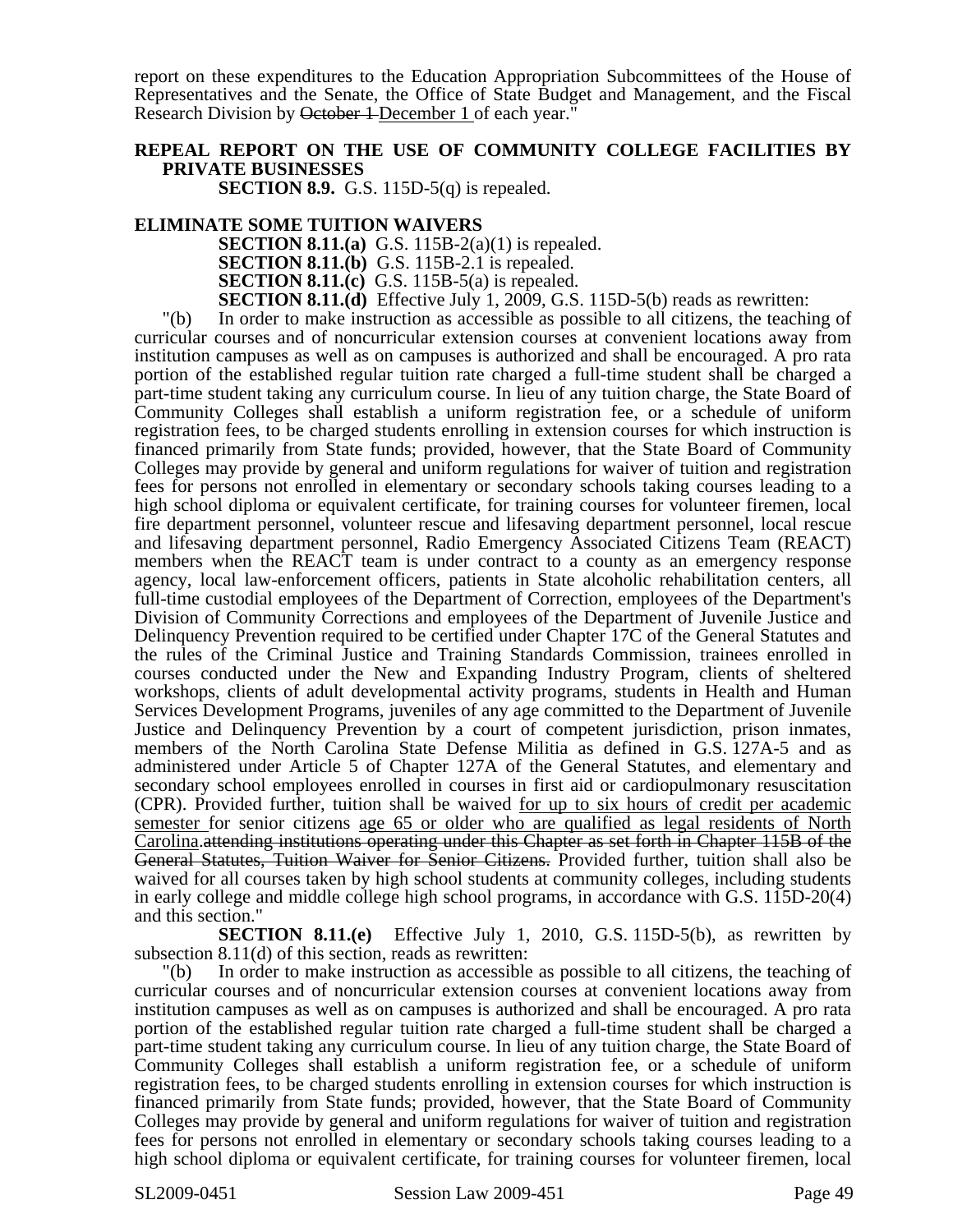fire department personnel, volunteer rescue and lifesaving department personnel, local rescue and lifesaving department personnel, Radio Emergency Associated Citizens Team (REACT) members when the REACT team is under contract to a county as an emergency response agency, local law-enforcement officers, patients in State alcoholic rehabilitation centers, all full-time custodial employees of the Department of Correction, employees of the Department's Division of Community Corrections and employees of the Department of Juvenile Justice and Delinquency Prevention required to be certified under Chapter 17C of the General Statutes and the rules of the Criminal Justice and Training Standards Commission, trainees enrolled in courses conducted under the New and Expanding Industry Program, clients of sheltered workshops, clients of adult developmental activity programs, students in Health and Human Services Development Programs, juveniles of any age committed to the Department of Juvenile Justice and Delinquency Prevention by a court of competent jurisdiction, prison inmates, members of the North Carolina State Defense Militia as defined in G.S. 127A-5 and as administered under Article 5 of Chapter 127A of the General Statutes, and elementary and secondary school employees enrolled in courses in first aid or cardiopulmonary resuscitation (CPR). Provided further, tuition shall be waived for up to six hours of credit per academic semester for senior citizens waived for up to six hours of credit per academic semester for senior citizens age 65 or older who are qualified as legal residents of North Carolina. Provided further, tuition shall also be waived for all courses taken by high school students at community colleges, including students in early college and middle college high school programs, in accordance with G.S. 115D-20(4) and this section."

# **CONTINUING EDUCATION FEES**

**SECTION 8.12.** The fees charged for community college continuing education courses shall be based on the number of hours of class time. The fees shall be:

| Class Hours | Cost      |
|-------------|-----------|
| $1 - 24$    | \$65.00;  |
| $25 - 50$   | \$120.00; |
| $51+$       | \$175.00. |

#### **CONSOLIDATE NURSING AND ALLIED HEALTH ALLOTMENTS**

**SECTION 8.13.** The State Board of Community Colleges shall consolidate the Nursing categorical allotment into the Allied Health categorical allotment before distributing funds appropriated in this act. These funds shall be awarded to community colleges based on the full-time equivalent (FTE) enrollment in allied health programs.

### **CUSTOMIZED TRAINING PROGRAM**

**SECTION 8.14.(a)** Funds appropriated in this act for the Customized Training Program that unexpended and unencumbered on June 30, 2010, may, subject to cash availability and the approval of the Office of State Budget and Management, be carried forward into the 2010-2011 fiscal year for equipment purchases. These funds shall be distributed through the Educational Equipment Reserve.

**SECTION 8.14.(b)** Projects that create or retain jobs in North Carolina shall receive first priority for funds appropriated for the Customized Training Program.

**SECTION 8.14.(c)**  $\overline{G}$ .S. 115D-5.1(f) is amended by adding a new subsection to read:

"(f) The State Board shall report on an annual basis to the Joint Legislative Education Oversight Committee on:

… (1a) The types of services sought by the company, whether for new, expanding, or existing industry."

#### **COMMUNITY COLLEGES URGED TO PARTICIPATE IN FEDERAL STUDENT LOAN PROGRAMS**

**SECTION 8.15.** The General Assembly urges all community colleges to participate in federal student loan programs.

#### **NORTH CAROLINA MILITARY BUSINESS CENTER**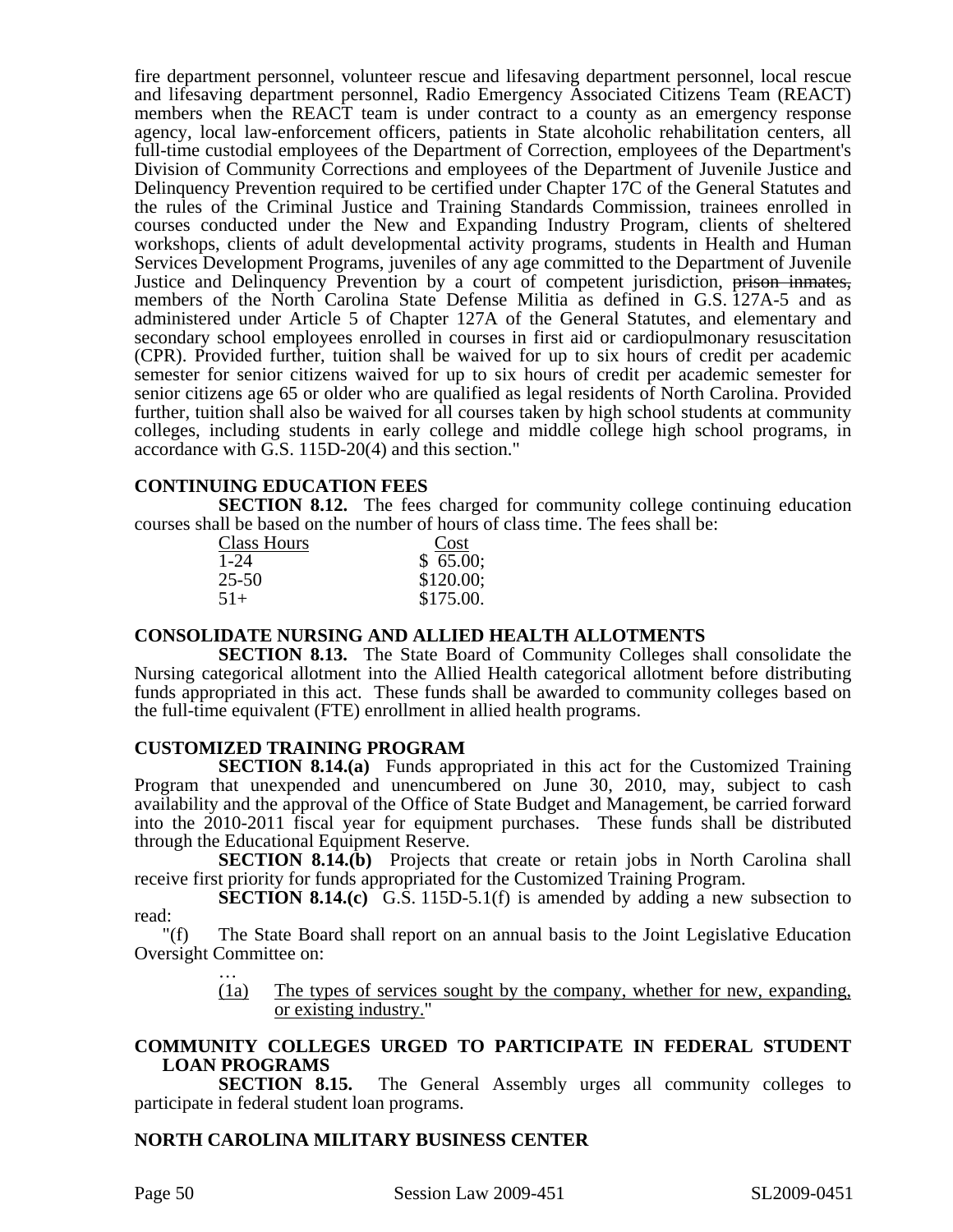**SECTION 8.16.** The funds appropriated in this act to the Community Colleges System Office for the NC Military Business Center shall be used for the continued operations of the NC Military Business Center. The Military Business Center shall provide services to residents and businesses throughout the State. The purpose of the business center is to serve as a coordinator and facilitator for small- and medium-sized businesses throughout the State seeking to win and complete federal contracts, with a focus on military-related contracts. Activities of the business center shall include:

- (1) Training and mentoring eligible businesses on effectively marketing their products and services to military and other federal clients and contracting offices.
- (2) Assisting eligible businesses with any required accreditations and qualifications for government contracting.
- (3) Teaching eligible businesses about federal set-aside programs and how to take advantage of these programs directly or through partnering with other eligible businesses.
- (4) Training and assisting clients with the registration, proposal development, and bidding processes related to military and other federal contracts.
- (5) Training eligible businesses on legal and regulatory compliance.
- (6) Designing and implementing mentoring programs to facilitate the development of interrelationships between eligible businesses.
- (7) Forecasting the need for and assisting eligible businesses in obtaining advanced certifications and accreditations and advanced manufacturing skills and technologies.
- (8) Working with Small Business Centers throughout the State to carry out these activities on a statewide basis.
- (9) The maintenance of an Internet-based system to match the knowledge, skills, and abilities of active-duty military personnel, veterans, and their families throughout the State with the needs of North Carolina businesses.
- (10) The study of community resources and existing business capacity to meet the current and future needs of the military and the development of proposals for further developing community resources and developing or recruiting new businesses to meet those needs.
- (11) The marketing of the services provided by the Military Business Center.

# **REVISE COLLEGE FUNDING FORMULA CATEGORIES**

**SECTION 8.17.(a)** The State Board of Community Colleges shall revise the college funding formula categories to accurately reflect where the colleges are spending their money. The revised formulas shall ensure that adequate funds are available for campus security, including the hiring of personnel, contracted professional services, surveillance cameras, call boxes, alert systems, and other equipment-related expenditures.<br> **SECTION 8.17.(b)** The State Board of Community Coll

The State Board of Community Colleges shall adopt emergency rules in accordance with G.S. 150B-21.1A for the 2009-2011 fiscal biennium to grant community colleges the flexibility to transfer funds as necessary to minimize the impact of budget reductions on the educational program, including the elimination of State funding for maintenance of plant.

# **FIRE TRAINING COORDINATORS**

**SECTION 8.18.** All community college fire training coordinators shall be under the direct supervision of the Community Colleges System Office. There shall be one fire training coordinator in the eastern part of the State, one in the central part of the State, and one in the western part of the State.

#### **CONTINUATION REVIEW OF THE PRISONER EDUCATION PROGRAM**

**SECTION 8.19.** The continuation review of the community college prisoner education program that is required by Section 6.6E of this act shall be prepared jointly by the Department of Correction and the Community Colleges System Office. The report shall include:

(1) Information on the total cost of the program;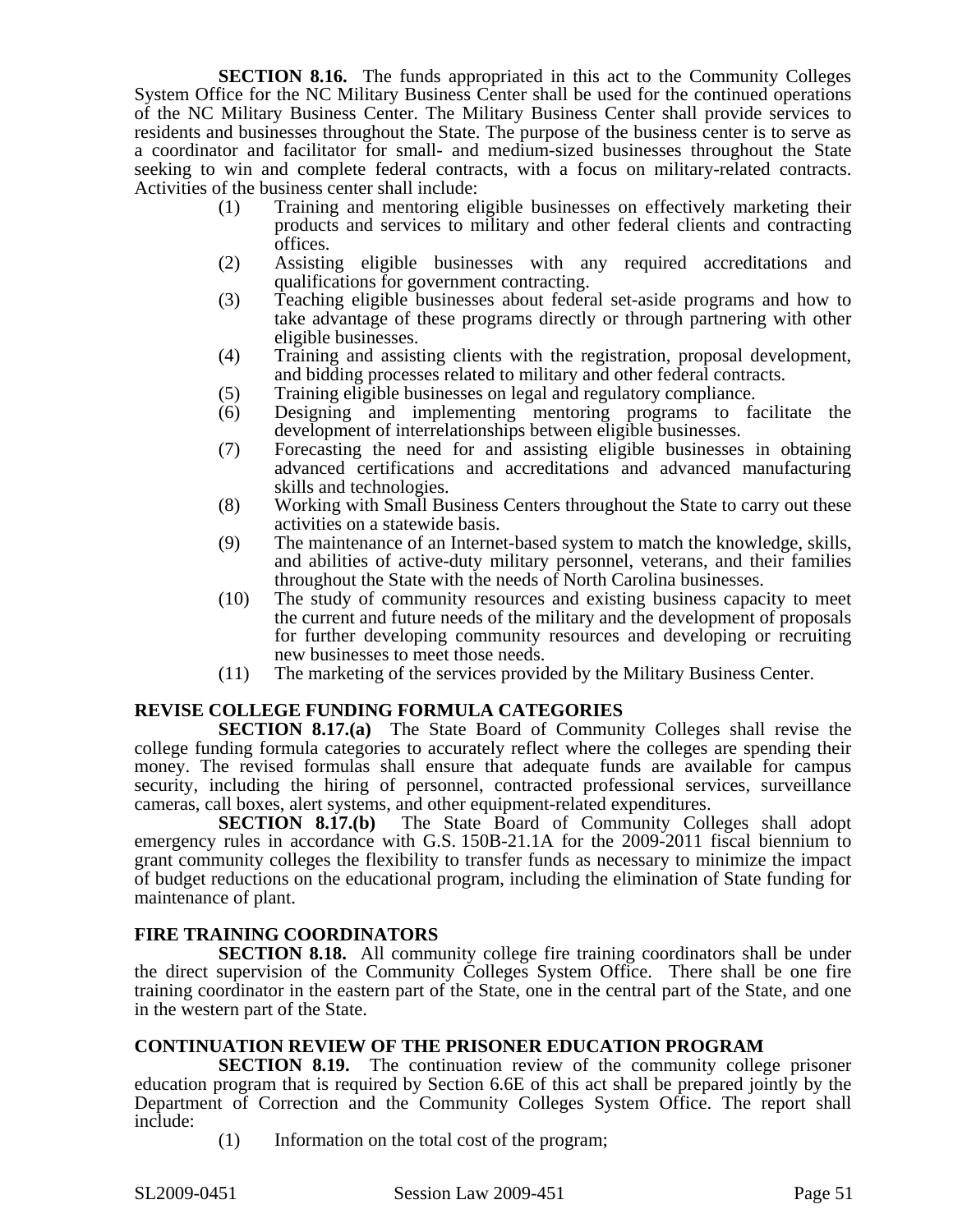- (2) An analysis of the appropriate source of funding, including an analysis of prisoners' ability to pay;
- (3) A review of which programs are most vital to the prisoner population and a priority order for restoration of the programs;
- (4) An analysis of the cost per FTE to provide these programs to the prison population compared to the cost for the general population, including the FTE costs for curriculum, continuing education, and basic skills courses; and
- (5) An analysis of the feasibility of limiting access to the education program to those prisoners who will be released within a certain time frame and to programs that lower recidivism rates.

### **STUDY OF EFFICIENT AND EFFECTIVE COMMUNITY COLLEGE ADMINISTRATION**

**SECTION 8.20.** The Joint Legislative Program Evaluation Oversight Committee shall include in the 2010-2011 Work Plan for the Program Evaluation Division of the General Assembly a study of the most efficient and effective way to administer the local community colleges system. In the course of the study, the Program Evaluation Division shall consider the advisability of consolidating community college administration and strategies for ensuring access for students. The Program Evaluation Division shall submit the study to the Joint Legislative Program Evaluation Oversight Committee, the Joint Legislative Education Oversight Committee, and the Fiscal Research Division at a date to be determined by the Joint Legislative Program Evaluation Oversight Committee.

### **NO STATE FUNDS FOR INTERCOLLEGIATE ATHLETICS**

**SECTION 8.21.** No State funds, student tuition receipts or student aid funds shall be used to create, support, maintain, or operate an intercollegiate athletics program at a community college.

#### **FUNDING FOR HIGH SCHOOL STUDENTS ENROLLED IN COMMUNITY COLLEGES, COLLEGES, AND UNIVERSITIES**

**SECTION 8.22.** The Community Colleges System Office, with the cooperation and assistance of the Department of Public Instruction and the Board of Governors of The University of North Carolina, shall study issues related to funding for high school students enrolled in community college, college, and university courses. The study shall include an analysis of the cost of serving these students by grade level and an analysis of how the State can most efficiently and effectively pay for those expenditures. The Department of Public Instruction, the Community Colleges System Office, and the Board of Governors shall jointly report the results of the study to the Joint Legislative Commission on Governmental Operations and the Fiscal Research Division by January 15, 2010.

#### **FUNDING FOR NEW MULTICAMPUS COLLEGES**

**SECTION 8.23.** The State Board of Community Colleges shall study the cost of funding all of the multicampus colleges in the North Carolina Community College System and shall develop a mechanism for ensuring that newly established multicampus colleges are funded at the same level as existing multicampus colleges. The Board shall further explore recommendations for including new multicampus colleges in the continuation budget. The State Board of Community Colleges shall report the results of its study to the Joint Legislative Education Oversight Committee by February 15, 2010.

#### **MANAGEMENT FLEXIBILITY REDUCTION/COMMUNITY COLLEGES**

**SECTION 8.24.** The management flexibility reduction for the North Carolina Community College System shall be allocated by the State Board of Community Colleges in a manner that accounts for the unique needs of each college and provides for the equitable distribution of funds to the institutions consistent with G.S. 115D-5(a). Before taking reductions to instructional budgets, the community colleges shall consider reducing budgets for senior and middle management personnel and for programs that have both low-enrollment and low-postgraduate success. Colleges shall minimize the impact on student support services and on the retraining of dislocated workers. The community colleges shall also review their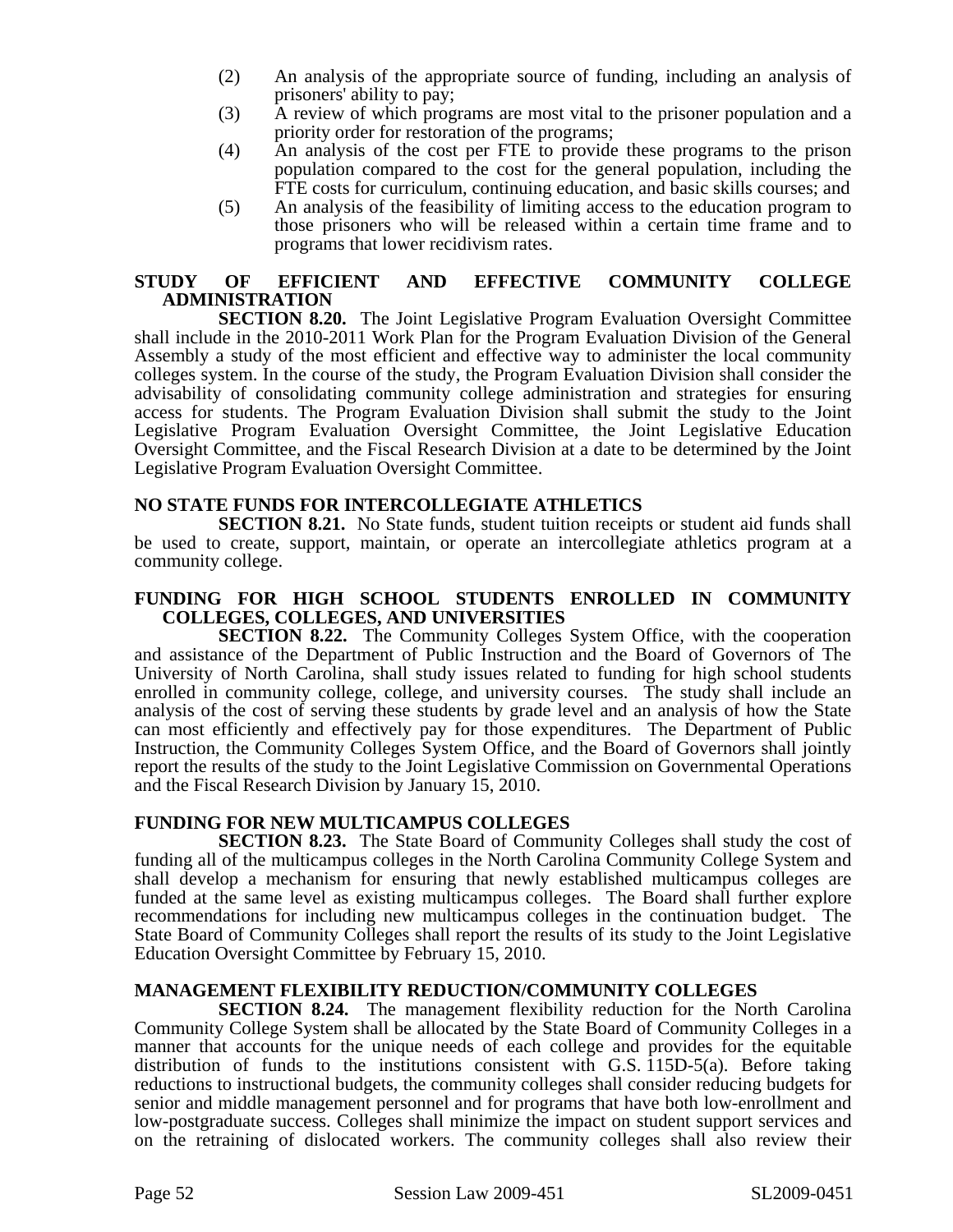institutional funds to determine whether there are monies available in those funds that can be used to assist with operating costs before taking reductions in instructional budgets.

### **HICKORY METROPOLITAN HIGHER EDUCATION CENTER**

**SECTION 8.25.(a)** Notwithstanding any other provision of law or any agreement to the contrary among any units of the Community College System and any constituent institution of The University of North Carolina, Catawba Valley Community College shall continue to serve as the fiscal agent for the Hickory Metropolitan Higher Education Center (Center).

**SECTION 8.25.(b)** The Center shall not, solely as a result of any existing agreement among any institutions of the Community College System and any constituent institution of The University of North Carolina, end any agreement with any other accredited college or university to offer courses at the Center.

### **PART IX. UNIVERSITIES**

#### **USE OF ESCHEAT FUND FOR NEED-BASED FINANCIAL AID PROGRAMS**

**SECTION 9.1.(a)** There is appropriated from the Escheat Fund income to the Board of Governors of The University of North Carolina the sum of one hundred twenty-three million six hundred forty-one thousand forty dollars (\$123,641,040) for each of fiscal years 2009-2010 and 2010-2011, to the State Board of Community Colleges the sum of thirteen million nine hundred eighty-one thousand two hundred two dollars (\$13,981,202) for each of fiscal years 2009-2010 and 2010-2011, and to the Department of Administration, Division of Veterans Affairs, the sum of six million five hundred twenty thousand nine hundred sixty-four dollars (\$6,520,964) for each of fiscal years 2009-2010 and 2010-2011. These funds shall be allocated by the State Educational Assistance Authority (SEAA) for need-based student financial aid in accordance with G.S. 116B-7. If the interest income generated from the Escheat Fund is less than the amounts referenced in this section, the difference may be taken from the Escheat Fund principal to reach the appropriations referenced in this section; however, under no circumstances shall the Escheat Fund principal be reduced below the sum required in G.S. 116B-6(f). If any funds appropriated under this section remain uncommitted for need-based financial aid as of the end of a fiscal year, the funds shall be returned to the Escheat Fund, but only to the extent the funds exceed the amount of the Escheat Fund income for that fiscal year.

The General Assembly encourages the State Education Assistance Authority to try not to reduce the Escheat Fund principal below the sum of two hundred million dollars (\$200,000,000) in complying with this section, but also acknowledges that current economic factors may not make that feasible. All limitations on asset allocation of Escheat Funds invested by the State Treasurer shall be calculated at the time of investment.

**SECTION 9.1.(b)** The State Education Assistance Authority shall perform all of the administrative functions necessary to implement this program of financial aid. The SEAA shall conduct periodic evaluations of expenditures of the scholarship programs to determine if allocations are utilized to ensure access to institutions of higher learning and to meet the goals of the respective programs. SEAA may make recommendations for redistribution of funds to The University of North Carolina, Department of Administration, and the President of the Community College System regarding their respective scholarship programs, who then may authorize redistribution of unutilized funds for a particular fiscal year.

**SECTION 9.1.(c)** There is appropriated from the Escheat Fund to the Board of Governors of The University of North Carolina the sum of one million one hundred fifty-seven thousand dollars (\$1,157,000) for the 2010-2011 fiscal year to be allocated to the SEAA for need-based student financial aid to be used in accordance with G.S. 116B-7 and this act. The SEAA shall use these funds only to provide scholarship loans (known as the Millennium Teaching Scholarship Loan Program) to North Carolina high school seniors interested in preparing to teach in the State's public schools who also enroll at any of the Historically Black Colleges and Universities that do not have Teaching Fellows. An allocation of 20 grants of six thousand five hundred dollars (\$6,500) each shall be given to the three universities without any Teaching Fellows for the purposes specified in this subsection. The SEAA shall administer these funds and shall establish any additional criteria needed to award these scholarship loans,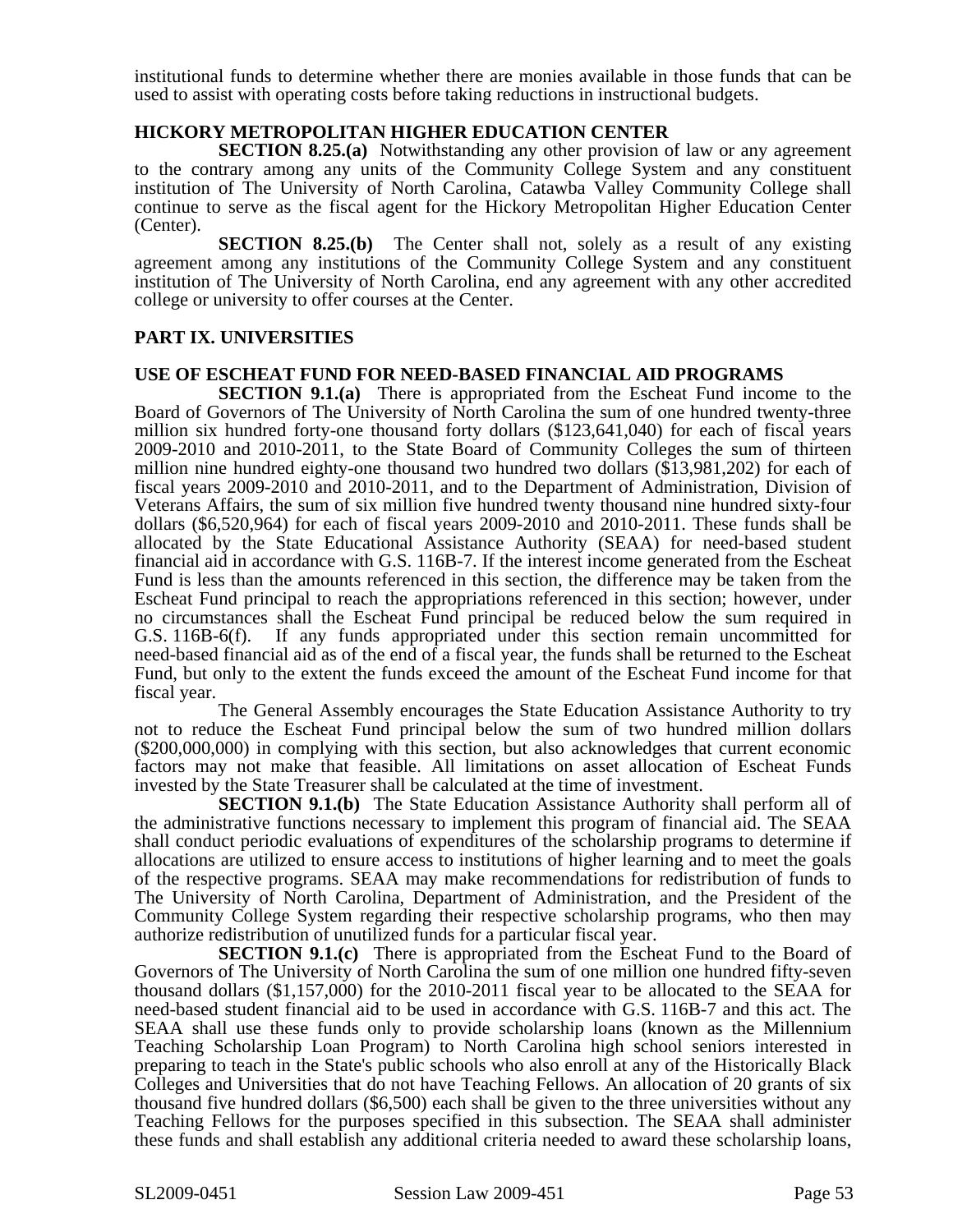the conditions for forgiving the loans, and the collection of the loan repayments when necessary.

**SECTION 9.1.(d)** The State Education Assistance Authority shall transfer to the Escheat Fund the balance of any monies appropriated by this section that are not disbursed for need-based student financial aid; however, the State Education Assistance Authority may retain the interest on those monies that is paid to the State Education Assistance Authority at the beginning of the 2009-2010 fiscal year and at the beginning of the 2010-2011 fiscal year.

#### **THE EDUCATION ACCESS REWARDS NORTH CAROLINA SCHOLARS FUND REDUCE/MAXIMUM GRANT AWARDS FOR 2009-2010 FISCAL YEAR AND REPEAL EARN SCHOLARS FUND IN 2010-2011 FISCAL YEAR.**

**SECTION 9.2.(a)** Of the funds appropriated by this act from the General Fund to the State Education Assistance Authority the sum of sixteen million two hundred twenty-five thousand dollars (\$16,225,000) for the 2009-2010 fiscal year shall be allocated to the Education Access Rewards North Carolina Scholars Fund (EARN).

**SECTION 9.2.(b)** There is appropriated from the Escheat Fund to the State Education Assistance Authority the sum of thirty-seven million four hundred eighty-nine thousand dollars (\$37,489,000) for the 2009-2010 fiscal year to be allocated to EARN.

**SECTION 9.2.(c)** The funds appropriated in subsections (a) and (b) of this section shall be used only to fund EARN grants for the 2009-2010 academic year.

**SECTION 9.2.(d)** Notwithstanding G.S. 116-209.26(d), the maximum grant for which a student is eligible for an EARN Scholarship shall be two thousand dollars (\$2,000) for the 2009-2010 academic year. The State Education Assistance Authority shall pay the full amount of the grants awarded pursuant to this section in the 2009-2010 fall academic semester.

**SECTION 9.2.(e)** Effective July 1, 2010, G.S. 116-209.26 is repealed.

**SECTION 9.2.(f)** The campus financial aid offices at each eligible postsecondary institution as defined in G.S. 116-209.26 are encouraged to work with EARN recipients to secure replacement financial aid for the 2010-2011 academic year and appropriate subsequent academic years.

#### **TRANSFERS OF CASH BALANCES TO THE GENERAL FUND**

**SECTION 9.3.(a)** Notwithstanding any other provision of law, the unencumbered cash balance remaining in the Future Teachers Financial Aid fund on June 30, 2009, shall be transferred to the State Controller to be deposited in Nontax Budget Code 19978 (Intra State Transfers).

**SECTION 9.3.(b)** Notwithstanding any other provision of law, the unencumbered cash balance of the General Fund appropriation remaining in the Education Access Rewards North Carolina (EARN) Scholars fund on June 30, 2009, shall be transferred to the State Controller to be deposited in Nontax Budget Code 19978 (Intra State Transfers).

#### **TRANSFER FUNDING TO ROANOKE ISLAND COMMISSION FOR PERFORMING ARTS**

**SECTION 9.4.** The General Assembly finds that in order to expand opportunities for students involved in the performing arts, existing funding for the Summer Institute on Roanoke Island should not be allocated to one specific University of North Carolina institution but instead be allocated directly to the Roanoke Island Commission, so that any interested University of North Carolina institution may have the opportunity to participate in summer arts enrichment and education programs. Therefore, of the funds appropriated by this act to the Board of Governors of The University of North Carolina and allocated to the Summer Institute of the University of North Carolina School of the Arts on Roanoke Island program for the 2009-2011 fiscal biennium, the sum of four hundred sixty-one thousand six hundred forty-six dollars (\$461,646) shall be transferred for the 2009-2010 fiscal year to the Roanoke Island Commission, and the sum of four hundred sixty-one thousand six hundred forty-six dollars (\$461,646) shall be transferred for the 2010-2011 fiscal year to the Roanoke Island Commission. The Roanoke Island Commission may use these funds to contract with any of the constituent institutions of The University of North Carolina System to provide music and drama students an education in a professional performing environment while providing a public service to the State. Any available funds may be used to contract with community-based or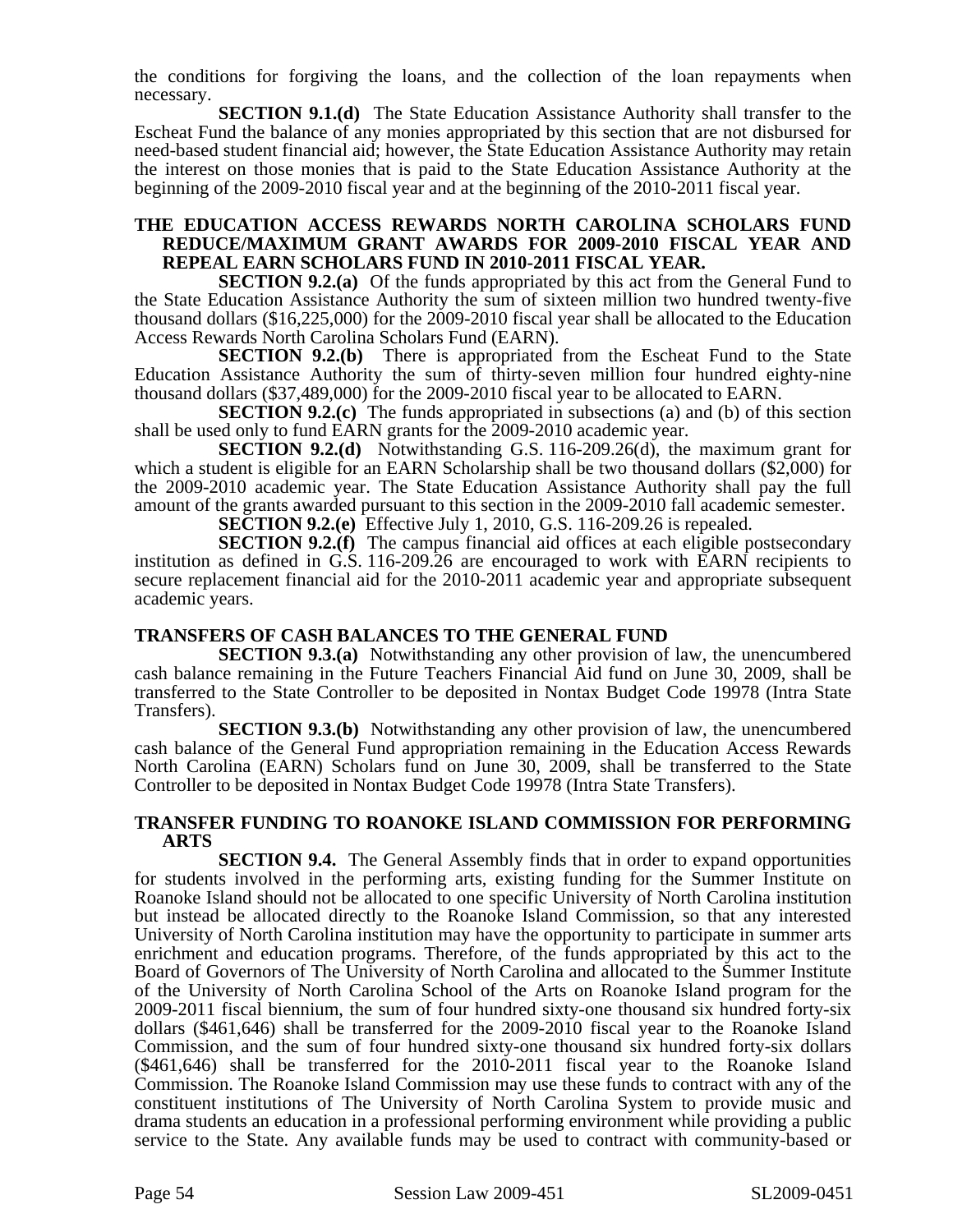nonprofit performing arts groups or other performing arts groups supported with State or local funds to provide music and drama on Roanoke Island.

# **UNC CENTER FOR ALCOHOL STUDIES**

**SECTION 9.5.(a)** G.S. 20-7(i1) reads as rewritten:

"(i1) Restoration Fee. – Any person whose drivers license has been revoked pursuant to the provisions of this Chapter, other than  $G.S. 20-17(2), G.S. 20-17(a)(2)$  shall pay a restoration fee of fifty dollars (\$50.00). A person whose drivers license has been revoked under G.S. 20-17(2) G.S. 20-17(a)(2) shall pay a restoration fee of seventy-five dollars (\$75.00) until the end of the fiscal year in which the cumulative total amount of fees deposited under this subsection in the General Fund exceeds ten million dollars (\$10,000,000), and shall pay a restoration fee of fifty dollars (\$50.00) thereafter. seventy-five dollars (\$75.00). The fee shall be paid to the Division prior to the issuance to such person of a new drivers license or the restoration of the drivers license. The restoration fee shall be paid to the Division in addition to any and all fees which may be provided by law. This restoration fee shall not be required from any licensee whose license was revoked or voluntarily surrendered for medical or health reasons whether or not a medical evaluation was conducted pursuant to this Chapter. The fifty-dollar (\$50.00) fee, and the first fifty dollars (\$50.00) of the seventy-five-dollar (\$75.00) fee, shall be deposited in the Highway Fund. The remaining twenty-five dollars (\$25.00) of the seventy-five-dollar (\$75.00) fee shall be deposited in the General Fund of the State. The Office of State Budget and Management shall certify to the Department of Transportation and the General Assembly when the cumulative total amount of fees deposited in the General Fund under this subsection exceeds ten million dollars (\$10,000,000), and shall annually report to the General Assembly the amount of fees deposited in the General Fund under this subsection.

It is the intent of the General Assembly to annually appropriate from the funds deposited in the General Fund under this subsection the sum of five hundred thirty-seven thousand four hundred fifty-five dollars (\$537,455) to the Board of Governors of The University of North Carolina to be used for the operating expenses of the Bowles Center for Alcohol Studies Endowment at The the University of North Carolina at Chapel Hill, but not to exceed this cumulative total of ten million dollars (\$10,000,000).Hill."

**SECTION 9.5.(b)** Of the funds appropriated by this act to the Board of Governors of The University of North Carolina the sum of five hundred thirty-seven thousand four hundred fifty-five dollars (\$537,455) for the 2009-2010 fiscal year and the sum of five hundred thirty-seven thousand four hundred fifty-five dollars (\$537,455) for the 2010-2011 fiscal year shall be used for the operating expenses of the Bowles Center for Alcohol Studies at the University of North Carolina at Chapel Hill.

#### **REPEAL FULL TUITION GRANT FOR GRADUATES OF NORTH CAROLINA SCHOOL OF SCIENCE AND MATHEMATICS WHO ATTEND A STATE UNIVERSITY**

**SECTION 9.6.(a)** G.S. 116-238.1(a) reads as rewritten:

"(a) There is granted to each State resident who graduates from the North Carolina School of Science and Mathematics and who enrolls as a full-time student in a constituent institution of The University of North Carolina a sum to be determined by the General Assembly as a tuition grant. The tuition grant shall be for four consecutive academic years and shall cover the tuition cost at the constituent institution in which the student is enrolled. The tuition grant shall be distributed to the student as provided by this section. The grant provided by this section is only available to a student enrolled at the North Carolina School of Science and Mathematics for the 2008-2009 academic year or earlier."

**SECTION 9.6.(b)** Effective July 1, 2014, G.S. 116-238.1, as amended by this section, is repealed.

#### **CLOSING THE ACHIEVEMENT GAP/GRANTS**

**SECTION 9.7.(a)** Funds appropriated by this act for the 2009-2010 fiscal year and for the 2010-2011 fiscal year to the Board of Governors of The University of North Carolina and allocated to the North Carolina Historically Minority Colleges and Universities Consortium (HMCUC) for "Closing the Achievement Gap" shall be used for the sole purpose of supporting the operations and program activities of the HMCUC. These funds shall be used by the HMCUC members for the public purposes of developing and implementing after-school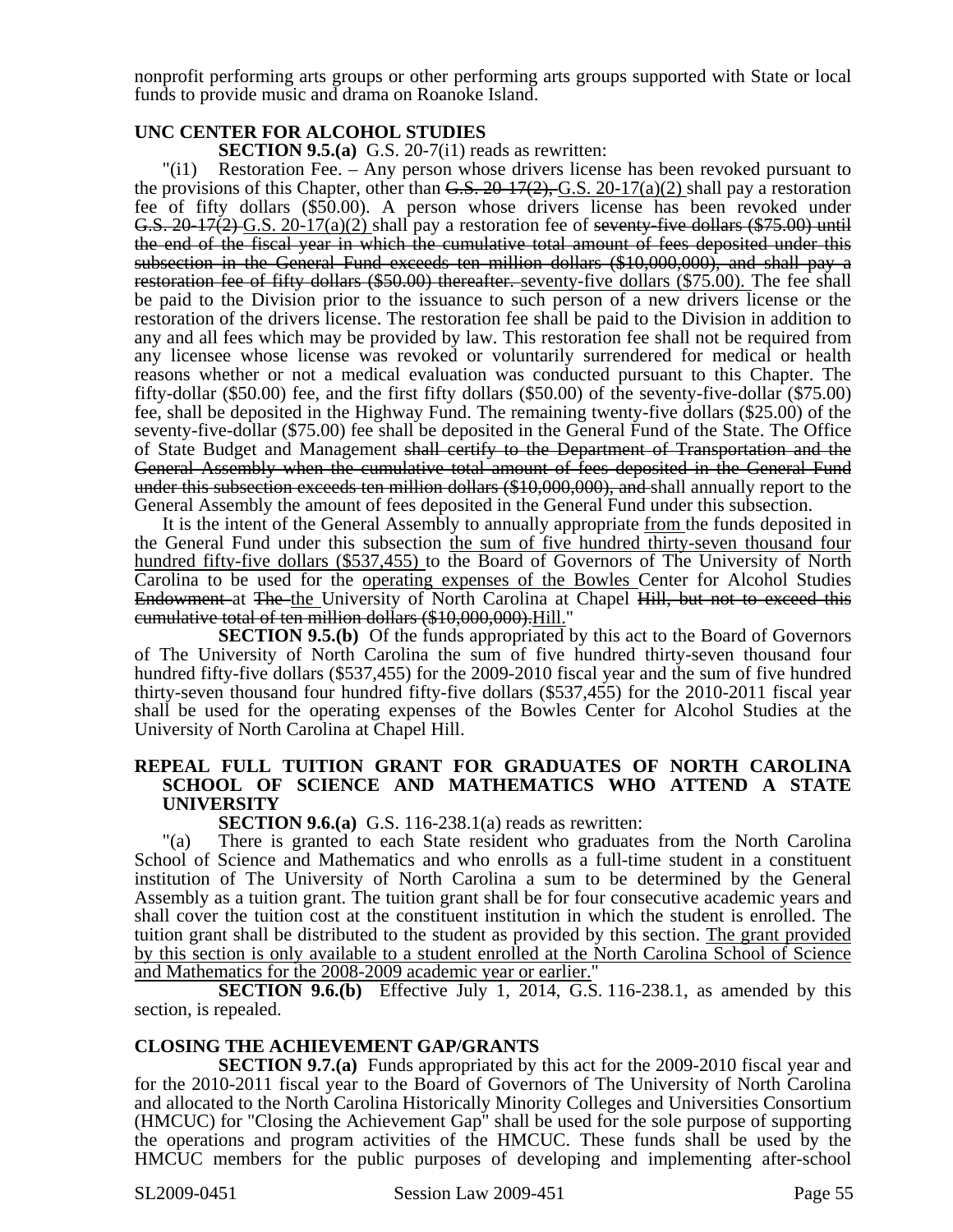programs designed to close the academic achievement gap and improving the academic performance of youth at risk of academic failure and school dropout; provided, however, that the HMCUC may use up to one hundred thousand dollars (\$100,000) each fiscal year to cover the cost of administering the grants. The HMCUC also may allocate funds to a community-based and faith-based organization that is located in close proximity to the

HMCUC member institution for the public purposes stated in this section.<br>SECTION 9.7.(b) The North Carolina Historically Mi The North Carolina Historically Minority Colleges and Universities Consortium shall report to the Joint Legislative Education Oversight Committee and to the Fiscal Research Division by May 1 of each year regarding the number of programs funded by the Consortium to Close the Achievement Gap, the location and program structure of the programs, the amount allocated to the programs, and purposes for which the funds were awarded, the cost of administering and managing the funds, and any other information requested by the Committee or Fiscal Research Division. The grants awarded pursuant to this section also shall include as a term of the grant that the recipient of the grant report to the Joint Legislative Education Oversight Committee and to the Fiscal Research Division regarding the amount of the grant received, the program and purposes for which the grant was requested, the methodology used to implement the grant program and purposes, the results of the program funded by the grant, and any other information requested by the Joint Legislative Education Oversight Committee and the Fiscal Research Division.

# **AMEND LEGISLATIVE TUITION GRANT FOR PART-TIME STUDENTS**

**SECTION 9.8.(a)** G.S. 116-21.2 reads as rewritten:

#### "**§ 116-21.2. Legislative tuition grants to aid students and licensure students attending private institutions of higher education.**

(a) Grants for Students. – In addition to any funds appropriated pursuant to G.S. 116-19 and in addition to all other financial assistance made available to institutions, or to persons attending these institutions, there is granted to each North Carolina undergraduate student attending an approved institution as defined in G.S. 116-22, a sum, to be determined by the General Assembly for each academic year which shall be distributed to the undergraduate student as provided by this subsection. A full-time North Carolina undergraduate student shall be awarded the full amount of the tuition grant provided by this section. A part-time North Carolina undergraduate student who is enrolled to take at least  $\frac{1}{x}$ -nine hours of academic credit per semester shall be awarded a tuition grant in an amount that is calculated on a pro rata basis.

(a1) Grants for Licensure Students. – The legislative tuition grant provided by this section shall also be granted to each full-time licensure student who is enrolled in a program intended to result in a license in teaching or nursing at an approved institution. The legislative tuition grant provided by this section shall be awarded on a pro rata basis to any part-time licensure student who is enrolled to take at least  $s\overline{s}$ -nine hours of undergraduate academic credit per semester in a program intended to result in a license in teaching or nursing at an approved institution. The legislative tuition grant and prorated legislative tuition grant authorized under this subsection shall be paid for undergraduate courses only. If a course is required for licensure, but is designated as both an undergraduate and graduate course, for purposes of this subsection, the course shall be considered an undergraduate course.

 $\tilde{b}$  Administration of Grants. – The tuition grants provided for in this section shall be administered by the State Education Assistance Authority pursuant to rules adopted by the State Education Assistance Authority not inconsistent with this section. The State Education Assistance Authority shall not approve any grant until it receives proper certification from an approved institution that the student or licensure student applying for the grant is eligible. Upon receipt of the certification, the State Education Assistance Authority shall remit at the times as it prescribes the grant to the approved institution on behalf, and to the credit, of the student or licensure student.

(c) Student or Licensure Student Change of Status; Audits. – In the event a full-time student on whose behalf a grant has been paid in accordance with subsection (a) of this section or a full-time licensure student on whose behalf a grant has been paid in accordance with subsection (a1) of this section is not enrolled and carrying a minimum academic load as of the tenth classroom day following the beginning of the school term for which the grant was paid, the institution shall refund the full amount of the grant to the State Education Assistance Authority. If a part-time student on whose behalf a prorated grant has been paid in accordance

Page 56 Session Law 2009-451 SL2009-0451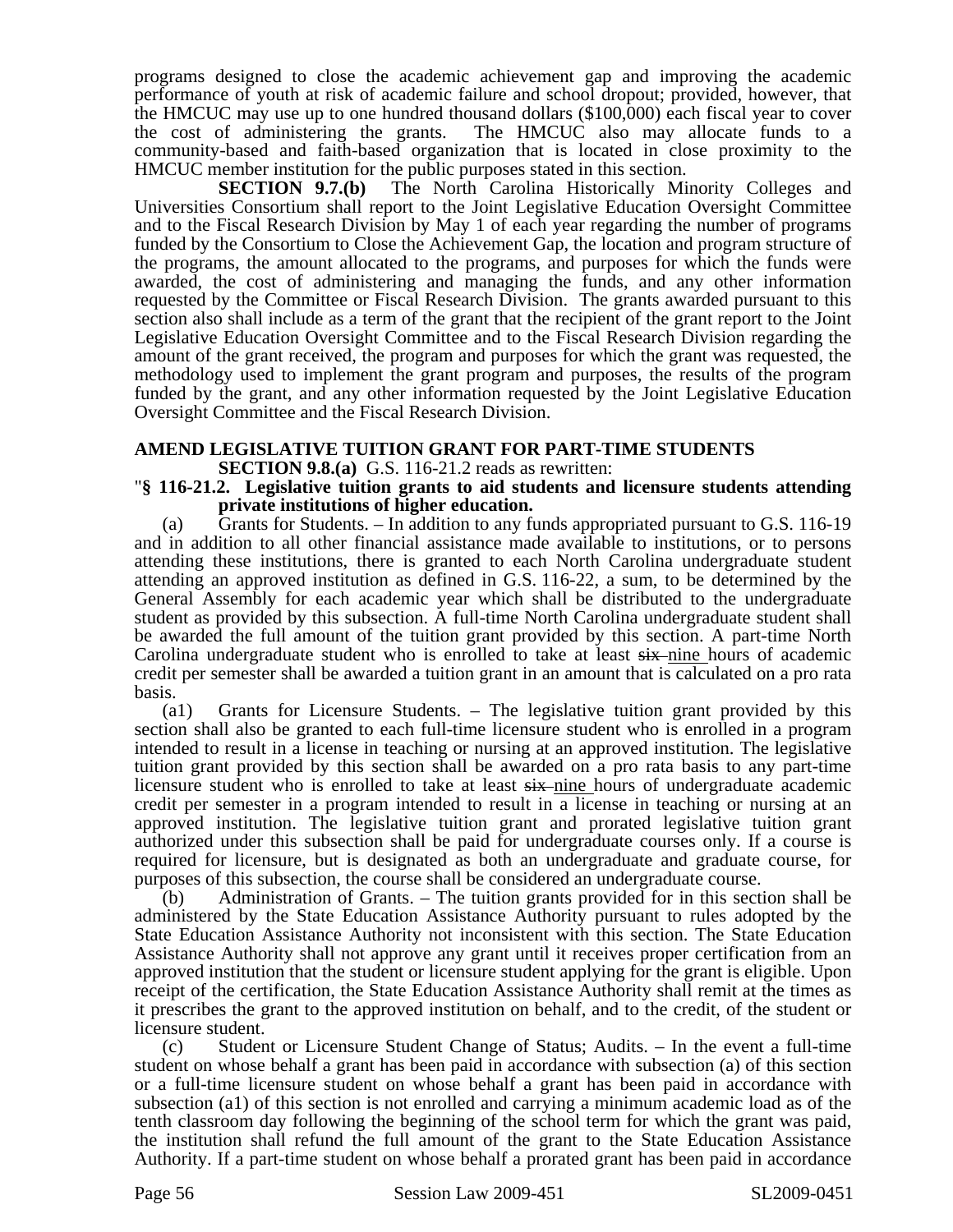with subsection (a) of this section or a part-time licensure student on whose behalf a prorated grant has been paid in accordance with subsection (a1) of this section is not enrolled and carrying a minimum academic load of  $\frac{1}{x}$ -nine credit hours per semester in the undergraduate class as of the tenth classroom day following the beginning of the school term for which the grant was paid, the institution shall refund the full amount of the grant to the State Education Assistance Authority. If the matriculated status of a full-time student or a full-time licensure student changes to a matriculated status of part-time student or part-time licensure student by the tenth classroom day following the beginning of the school term for which the grant was paid, the institution shall refund only the difference between the amount of the full-time grant awarded and the amount of the part-time grant that is awarded pursuant to this section. Each approved institution shall be subject to examination by the State Auditor for the purpose of determining whether the institution has properly certified eligibility and enrollment of students and licensure students and credited grants paid on behalf of them.

(d) Shortfall. – In the event there are not sufficient funds to provide each eligible student or licensure student with a full or prorated grant as provided by subsection (a) of this section or a full or a prorated grant as provided by subsection (a1) of this section:

- (1) The Board of Governors of The University of North Carolina, with the approval of the Office of State Budget and Management, may transfer available funds to meet the needs of the programs provided by subsections (a), (a1), and (b) of this section; and
- (2) Each eligible student and licensure student shall receive a pro rata share of funds then available for the remainder of the academic year within the fiscal period covered by the current appropriation.
- (e) Reversions. Any remaining funds shall revert to the General Fund."

**SECTION 9.8.(b)** This section applies to academic semesters beginning on or after July 1, 2009.

### **GRADUATE NURSE SCHOLARSHIP PROGRAM FOR FACULTY PRODUCTION/REVERT PART OF FUND BALANCE**

**SECTION 9.9.** The sum of one million dollars (\$1,000,000) is transferred from the fund balance of the Graduate Nurse Scholarship Program for Faculty Production (also known as Nurse Educators of Tomorrow Scholarship Loan) to the General Fund.

# **CODIFY AND INCREASE UNC UNDERGRADUATE TUITION SURCHARGE**

**SECTION 9.10.(a)** Article 14 of Chapter 116 of the General Statutes is amended by adding a new section to read:

# "**§ 116-143.7. Tuition surcharge.**

(a) The Board of Governors of The University of North Carolina shall impose a twenty-five percent (25%) tuition surcharge on students who take more than 140 degree credit hours to complete a baccalaureate degree in a four-year program or more than one hundred ten percent (110%) of the credit hours necessary to complete a baccalaureate degree in any program officially designated by the Board of Governors as a five-year program. Courses and credit hours taken include those taken at a constituent institution or accepted for transfer. In calculating the number of degree credit hours taken:

- (1) Included are courses that a student:
	- a. Fails.
	- $\overline{b}$ . Does not complete unless the course was officially dropped by the student pursuant to the academic policy of the appropriate constituent institution.
- (2) Excluded are credit hours earned through:
	- a. The College Board's Advanced Placement Program, CLEP examinations, or similar programs.
	- b. Institutional advanced placement, course validation, or any similar procedure for awarding course credit.
	- c. Summer term or extension programs.

(b) No surcharge shall be imposed on any student who exceeds the degree credit hour limits within the equivalent of four academic years of regular term enrollment or within five academic years of regular term enrollment in a degree program officially designated by the Board of Governors as a five-year program.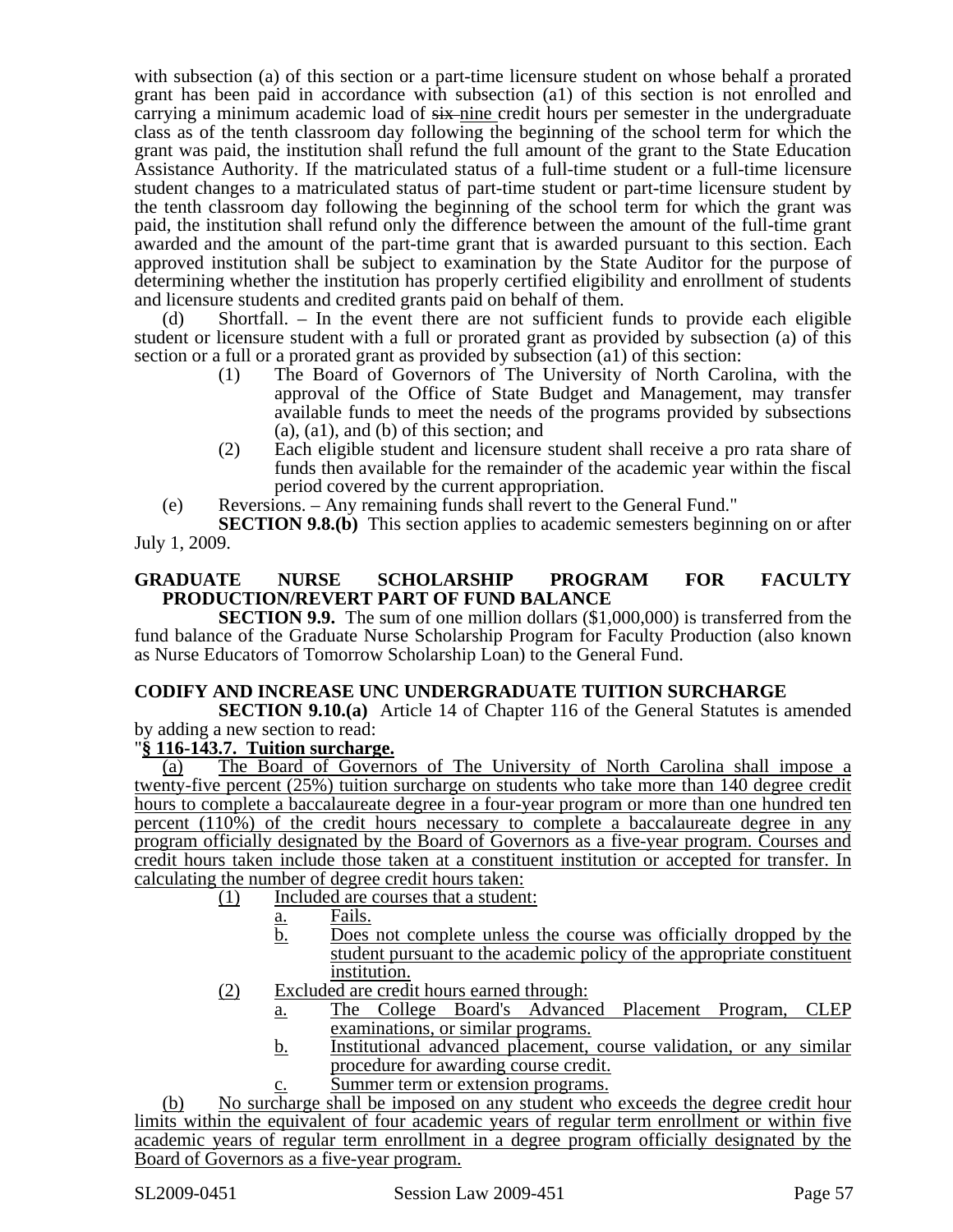(c) Upon application by a student, the tuition surcharge shall be waived if the student demonstrates that any of the following have substantially disrupted or interrupted the student's pursuit of a degree: (i) a military service obligation, (ii) serious medical debilitation, (iii) a short-term or long-term disability, or (iv) other extraordinary hardship. The Board of Governors shall establish the appropriate procedures to implement the waiver provided by this subsection."

**SECTION 9.10.(b)** G.S. 116-143.7(a), as enacted by subsection (a) of this section, reads as rewritten:

"(a) The Board of Governors of The University of North Carolina shall impose a twenty-five percent (25%) fifty percent (50%) tuition surcharge on students who take more than 140 degree credit hours to complete a baccalaureate degree in a four-year program or more than one hundred ten percent  $(110\%)$  of the credit hours necessary to complete a baccalaureate degree in any program officially designated by the Board of Governors as a five-year program. Courses and credit hours taken include those taken at that constituent institution or accepted for transfer. In calculating the number of degree credit hours taken:

- (1) Included are courses that a student:
	- a. Fails.
		- b. Does not complete unless the course was officially dropped by the student pursuant to the academic policy of the appropriate constituent institution.
- (2) Excluded are credit hours earned through:
	- a. The College Board's Advanced Placement Program, CLEP examinations, or similar programs.
	- b. Institutional advanced placement, course validation, or any similar procedure for awarding course credit.
	- c. Summer term or extension programs."

**SECTION 9.10.(c)** Subsection (a) of this section is effective beginning with the 2009-2010 academic year; subsection (b) of this section is effective beginning with the 2010-2011 academic year.

# **ENROLLMENT GROWTH REPORTING**

**SECTION 9.11.** G.S. 116-30.7 reads as rewritten:

#### "**§ 116-30.7. Biennial projection of enrollment growth for The University of North Carolina.**

By September 1October 15 of each even-numbered year, the General Administration of The University of North Carolina shall provide to the Joint Education Legislative Oversight Committee and to the Office of State Budget and Management a projection of the total student enrollment in The University of North Carolina that is anticipated for the next biennium. The enrollment projection shall be divided into the following categories and shall include the projected growth for each year of the biennium in each category at each of the constituent institutions: undergraduate students, graduate students (students earning master's and doctoral degrees), first year-first professional students, and any other categories deemed appropriate by General Administration. The projection shall also distinguish between on-campus and distance education students. The projections shall be considered by the Director of the Budget when determining the amount the Director proposes to fund as the continuation requirement for the enrollment increase in the university system pursuant to G.S. 143C-3-5(b)."

### **TRANSFER THE NORTH CAROLINA CENTER FOR THE ADVANCEMENT OF TEACHING TO THE STATE BOARD OF EDUCATION**

**SECTION 9.13.(a)** The North Carolina Center for the Advancement of Teaching (NCCAT) is transferred from the Board of Governors of The University of North Carolina to the State Board of Education. The Center shall be located administratively under the State Board of Education but shall exercise its powers and duties through its own board of trustees. The board of trustees shall have full authority regarding all aspects of employment and contracts for the North Carolina Center for the Advancement of Teaching in accordance with State personnel policies and contract procedures.

This transfer shall include (i) ownership, possession, and control of its properties located at Cullowhee and Ocracoke, including buildings, grounds, personal property, vehicles, and equipment and (ii) the resources, assets, liabilities, and operations maintained, possessed,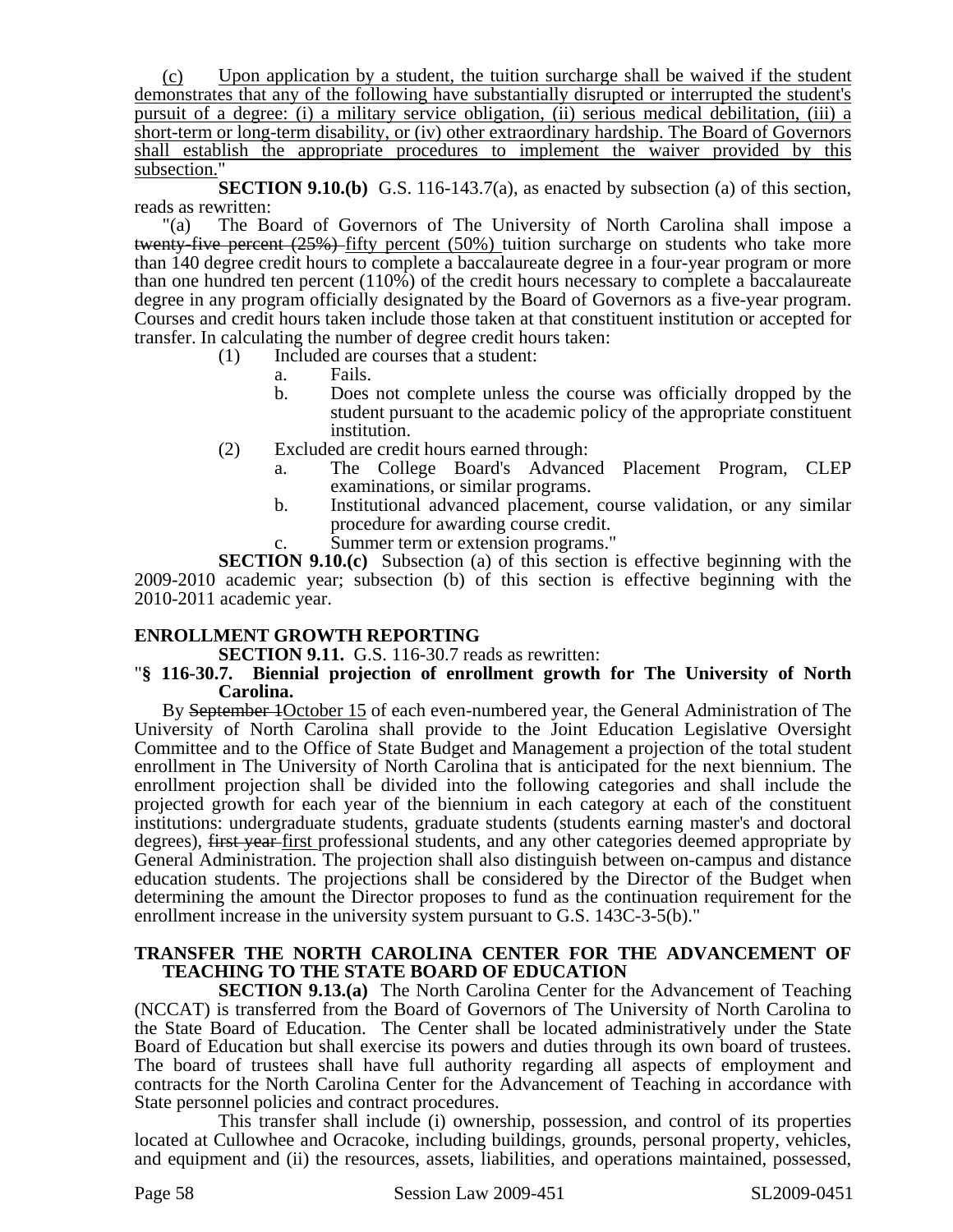or controlled by the North Carolina Center for the Advancement of Teaching prior to the transfer.

Upon the transfer, all duties and responsibilities of The University of North Carolina regarding NCCAT, including Western Carolina University, shall cease except as may be agreed upon by The University of North Carolina, Western Carolina University, the State Board of Eduation, and NCCAT; provided, however, that these parties shall work cooperatively in coordination with appropriate State agencies to effect an efficient and orderly transfer of duties and responsibilities to be completed on or before November 1, 2009.

The State shall reallocate to Western Carolina University the land grant that is the original parcel of NCCAT real property located in Cullowhee if it is no longer used or occupied by NCCAT.

**SECTION 9.13.(b)** G.S. 116-74.6 is recodified as G.S. 115C-296.5.

**SECTION 9.13.(c)** G.S. 115C-296.5 reads as rewritten:

"**§ 115C-296.5. North Carolina Center for the Advancement of Teaching established;Teaching; powers and duties of trustees.trustees; reporting requirement.**

(a) The Board of Governors of The University of North Carolina established the North Carolina Center for the Advancement of Teaching pursuant to Section 74 of S.L. 1985-479. The Center shall be a center of The University of North Carolina Board of Governors. It shall be the function of the The North Carolina Center for the Advancement of Teaching (hereinafter called "NCCAT"), through itself or agencies with which it may contract, to contract, shall:

- $(1)$  provideProvide career teachers with opportunities to study advanced topics in the sciences, arts, and humanities and to engage in informed discourse, assisted by able mentors and outstanding leaders from all walks of life; and otherwise to offer opportunity and
- (2) Offer opportunities for teachers to engage in scholarly pursuits, throughpursuits through a center dedicated exclusively to the advancement of teaching as an art and as a profession.

(b) Priority for admission to NCCAT opportunities shall be given to teachers with teaching experience of 15 years or less.

(c) NCCAT may also provide training and support for beginning teachers to enhance their skills and in support of the State's effort to recruit and retain beginning teachers.

(d) The Board of Governors of The University of North Carolina shall establish theThe Board of Trustees of the North Carolina Center for the Advancement of Teaching Board of Trustees and shall delegate to the Board of Trusteesshall hold all the powers and duties the Board of Governors considers necessary or appropriate for the effective discharge of the functions of NCCAT.

(e) The Executive Director shall submit a copy of the NCCAT annual report to the Chair of the State Board of Education at the time of issuance."

**SECTION 9.13.(d)** G.S. 116-74.7 is recodified as G.S. 115C-296.6.

# **SECTION 9.13.(e)** G.S. 115C-296.6 reads as rewritten: "**§ 115C-296.6. Composition of board of trustees; terms; officers.**

- (a) The NCCAT Board of Trustees shall be composed of the following membership:
	- $(1)$  Three-Two ex officio members: the President of The University of North Carolina,the Chairman of the State Board of Education and the State Superintendent of Public Instruction, and the Chancellor of Western Carolina University, Instruction or their designees;
	- (2) Two members appointed by the General Assembly upon the recommendation of the President Pro Tempore of the Senate;
	- (3) Two members appointed by the General Assembly upon the recommendation of the Speaker of the House of Representatives; and
	- (4) Eight members appointed by the Board of Governors, Governor, one from each of the eight educational regions.

The appointing authorities shall give consideration to assuring, through Board membership, the statewide mission of NCCAT.

(b) Members of the NCCAT Board of Trustees shall serve four-year terms. Members may serve two consecutive four-year terms. The Board shall elect a new chairman-chair every two years from its membership. The Chairman chair may serve two consecutive two-year terms as chairman.chair.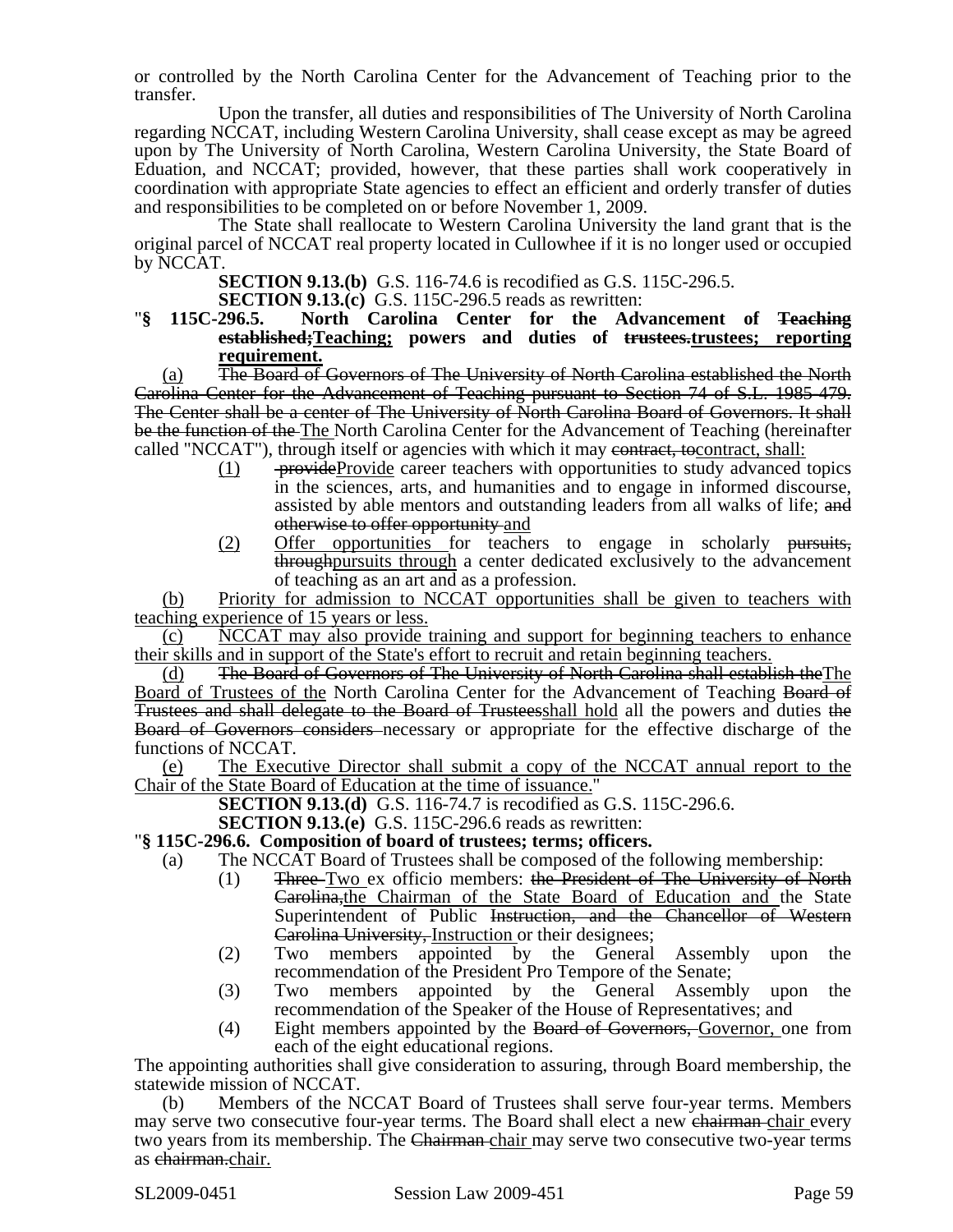(c) The chief administrative officer of NCCAT shall be an executive director. The Board of Governors of The University of North Carolina shall appoint the executive director and set the compensation of the executive director on the recommendation of the President of The University of North Carolina. The President shall recommend the executive director from a list of not fewer than two names nominated by the NCCAT Board of Trustees.

The executive director shall report to and serve at the pleasure of the President of The University of North Carolina; provided that the President shall not terminate the employment of the executive director without prior consultation with the NCCAT Board of Trustees.director who shall be appointed by the NCCAT Board of Trustees."

**SECTION 9.13.(f)** G.S. 126-5(c1) is amended by adding a new subdivision to read:

"(29) The Executive Director, Deputy Director, all other directors, assistant and associate directors, and center fellows of the North Carolina Center for the Advancement of Teaching."

**SECTION 9.13.(g)** Existing appointed members of the NCCAT Board of Trustees shall continue to serve until their current terms expire. Their successors shall be appointed as provided in G.S. 115C-296.6, as recodified and rewritten by subsections (d) and (e) of this section.

### **COASTAL DEMONSTRATION WIND TURBINES**

**SECTION 9.14.(a)** Of the funds received by the State and appropriated by United States Public Law 111-005, the American Recovery and Reinvestment Act of 2009, and appropriated in this act to the State Energy Office for the 2009-2010 fiscal year, the sum of three hundred thousand dollars (\$300,000) in nonrecurring funds shall be allocated to The University of North Carolina to continue the coastal sounds wind energy study set forth in Section 9.12 of S.L. 2008-107. The University shall contract with a third party by October 1, 2009, to design, permit, procure, construct, establish, operate, and reclaim as appropriate at the end of their economic life up to three demonstration turbines and necessary support facilities in the sounds or off the coast of North Carolina by September 1, 2010.

Any contract entered into between The University and a third party pursuant to this section shall ensure that The University is provided appropriate access to the demonstration turbines and necessary support facilities for research purposes. The actual number and placement of the wind turbines and necessary support facilities shall be determined by the coastal sounds wind energy study in coordination with participating entities. The Director of the Budget shall ensure that any available federal funds are secured by the State to construct the demonstration turbines and necessary support facilities. The University may negotiate and execute any rights-of-way, easements, leases, and any other agreements necessary to construct, establish, and operate the demonstration turbines and supporting facilities, notwithstanding any other provisions of law governing such negotiation and execution of any rights-of-way, easements, leases, or other required agreements required for the facilities authorized under this section.

**SECTION 9.14.(b)** With respect to the demonstration wind turbines and necessary support facilities authorized by subsection (a) of this section, the facilities authorized under this act shall be constructed in accordance with the provisions of general law applicable to the construction of State facilities, except that the State Property Office shall expedite and grant all easements and use agreements required for construction of the facilities without payment of any fee, royalty, or other cost. Notwithstanding any other provision of law, construction of the facilities authorized by this section shall be exempt from the following statutes and rules implementing those statutes: G.S. 143-48 through 143-64, 143-128, 143-129, 143-132, 113A-1 through 113A-10, 113A-50 through 113A-66, and 113A-116 through 113A-128. If Senate Bill 1068, 2009 Regular Session, becomes law, the provisions of Part 12 of Article 21 of Chapter 143 of the General Statutes as enacted by that act shall not apply to the facilities authorized by this section. With respect to any other environmental permits required for construction of the facilities, the Department of Environment and Natural Resources is directed to expedite permitting of the project to the extent allowed by law and shall waive any application fees that would be otherwise applicable to applications for permits required for the facilities and, where possible under applicable law, issue all permits within 40 days of receipt of a complete application.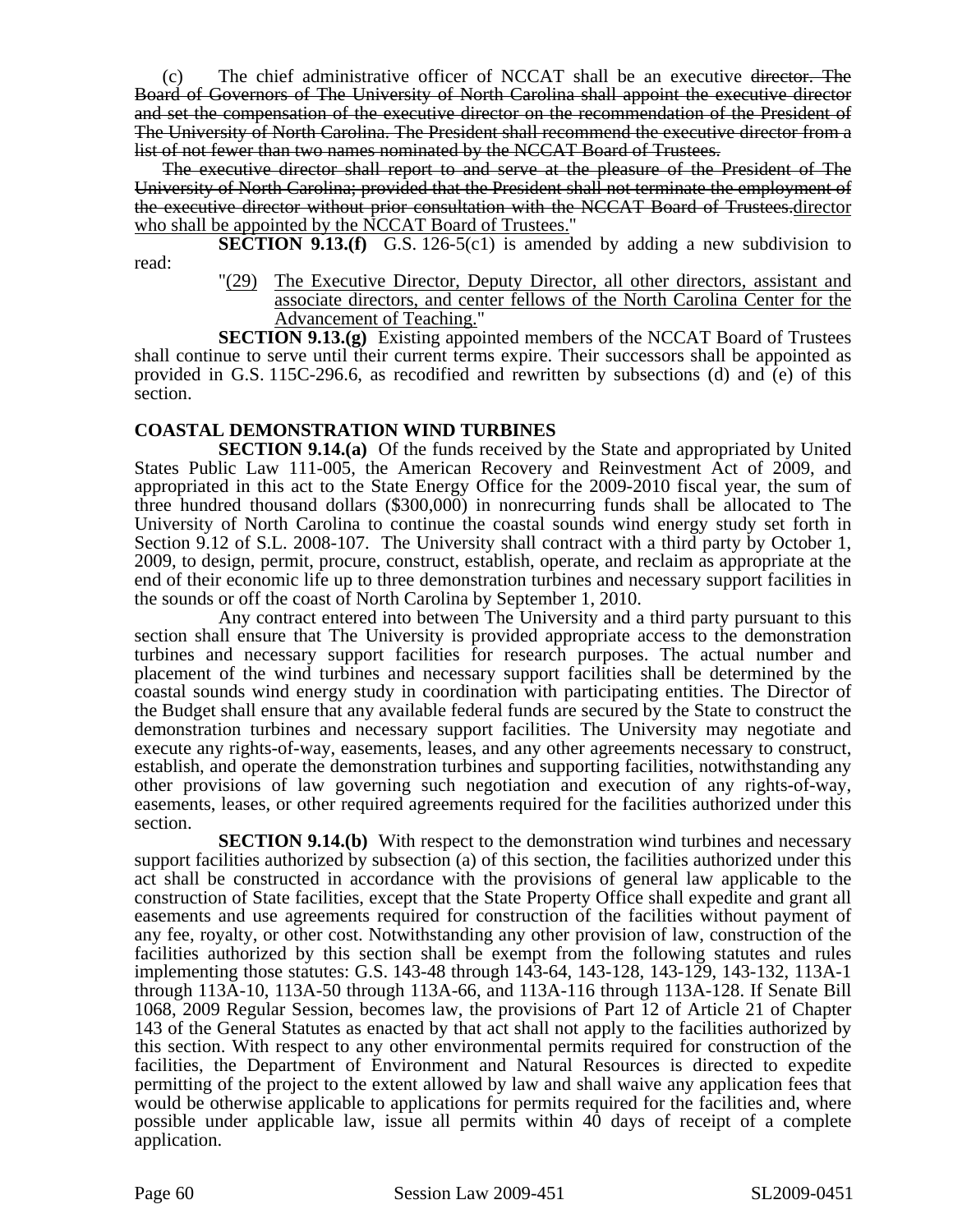**SECTION 9.14.(c)** The North Carolina Utilities Commission is directed to facilitate and expedite wind energy pilot projects developed pursuant to this act that come within its jurisdiction to the extent allowed by law and consistent with State statute. A wind turbine constructed pursuant to this section shall be exempt from the requirements of G.S. 62-110.1. For such wind turbines owned by a public utility, upon an application by the public utility seeking a rider to recover the costs of such project, the Utilities Commission shall establish an annual rider for the public utility to recover the just and reasonable costs, including the utility's cost of debt and equity, of such project upon completion.

**SECTION 9.14.(d)** The energy generated by the wind turbines constructed pursuant to this act shall be allocated between The University of North Carolina and a third party with which The University enters into a contract pursuant to subsection (a) of this section. The allocation shall be determined by written agreement between the parties. For the purposes of this demonstration project, for every 1 megawatt-hour (MWh) generated by the project, The University shall receive one renewable energy certificate (REC), including all environmental attributes, benefits, and credits. The third party described in subsection (a) of this section shall be deemed to have received 3.0 RECs for every 1 MWh of electricity generated by the project solely in order to meet the obligations of the NC Renewable Energy and Energy Efficiency Portfolio Standard (REPS) of G.S. 62-133.8(b) and shall not be subject to the provisions of G.S. 62.133.8(h).

**SECTION 9.14.(e)** The University of North Carolina is authorized to delegate its responsibilities herein to a constituent institution which shall, in turn, receive the RECs.

### **AMEND AID TO PRIVATE MEDICAL SCHOOLS**

**SECTION 9.15.(a)** G.S. 116-21.5 is repealed.

**SECTION 9.15.(b)** Chapter 116 of the General Statutes is amended by adding a new section to read:

#### "**§ 116-21.6. Private medical schools – medical student grants.**

(a) Funding for Medical Student Grants. – Funds shall be appropriated each year in the Current Operations Appropriations Act to the Board of Governors of The University of North Carolina to provide grants to medical students who are North Carolina residents and who enroll in and attend medical school at either Duke University or Wake Forest University.

(b) Student Eligibility for Grants. – In addition to all other financial assistance made available to medical students who are attending medical school at either Duke University or Wake Forest University, there is awarded to each medical student who is a North Carolina resident and who is enrolled in and attending medical school at either Duke University or Wake Forest University a grant of five thousand dollars (\$5,000) for each academic year, which shall be disbursed as provided by this section.

(c) Administration of Grants. – The grants provided for in this section shall be administered by the Board of Governors pursuant to rules adopted by the Board of Governors not inconsistent with this section. The Board of Governors shall not approve any grant until it receives proper certification from the appropriate medical school that the student applying for the grant is eligible. Upon receipt of the certification, the Board of Governors shall remit at the times as it prescribes the grant to the medical school on behalf, and to the credit, of the medical student.

The Board of Governors shall adopt rules for determining which students are residents of North Carolina for the purposes of these grants. The Board of Governors also shall make any rules as necessary to ensure that these funds are used directly for instruction in the medical programs of the schools and not for religious or other nonpublic purposes. The Board of Governors shall encourage the two medical schools to orient students toward primary care, consistent with the directives of G.S. 143-613(a). The two schools shall supply information necessary for the Board to comply with G.S. 143-613(d).

(d) Medical Student Change of Status. – In the event a medical student on whose behalf a grant has been paid in accordance with this section terminates his or her enrollment in medical school, the medical school shall refund the full amount of the grant to the Board of Governors.

(e) Authority to Transfer Funds if Appropriation Insufficient. – If the funds appropriated in the Current Operations Appropriations Act to the Board of Governors of The University of North Carolina for grants to students who are eligible for a grant under this section are insufficient to cover the enrolled students in accordance with this section, then the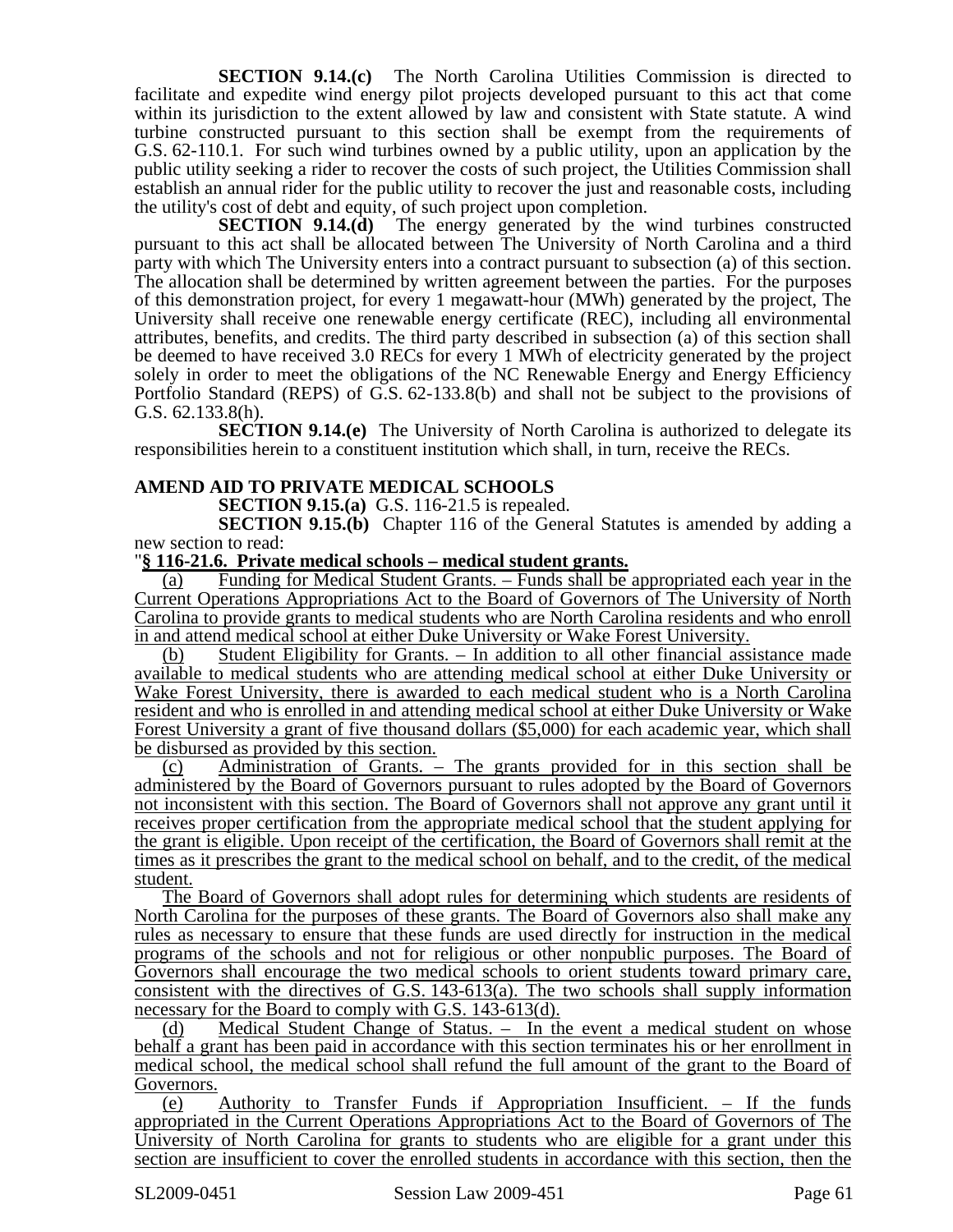Board of Governors may transfer unused funds from other programs in the Related Educational Programs budget code to cover the extra students.

 $\tilde{f}(f)$  Reversions. – Any remaining funds shall revert to the General Fund.

 $\overline{(g)}$  Document Number of Medical School Graduates Who Remain in North Carolina. – The Board of Governors shall encourage Duke University School of Medicine and Wake Forest University School of Medicine to document the number of graduates each year who either enter residencies or locate their practices in North Carolina and to report that information annually to the Board of Governors. The Board of Governors shall report annually to the Joint Legislative Education Oversight Committee regarding the information received from the two medical schools pursuant to this subsection."

#### **DISTINGUISHED PROFESSOR ENDOWMENT TRUST FUND/PRIORITIZE USE OF FUNDS**

**SECTION 9.16.** Notwithstanding Part 4A of Article 1 of Chapter 116 of the General Statutes, of the funds appropriated by this act to the Board of Governors of The University of North Carolina and allocated to the Distinguished Professors Endowment Trust Fund established in G.S. 116-41.14, the sum of eight million dollars (\$8,000,000) for the 2009-2010 fiscal year and the sum of eight million dollars (\$8,000,000) for the 2010-2011 fiscal year shall first be used to match the grant from the C.D. Spangler Foundation. The balance of funds remaining from each appropriation of eight million dollars (\$8,000,000), if any, after matching the grant from the C.D. Spangler Foundation, shall be used to address the backlog of professorships awaiting State matching funds.

### **PHASE OUT FUTURE TEACHERS SCHOLARSHIP LOAN PROGRAM**

**SECTION 9.18.(a)** Notwithstanding any other provision of law, scholarship loans from the Future Teachers of North Carolina Scholarship Loan Fund established by G.S. 116-209.38 for the 2010-2011 academic year shall be awarded only to students who are seniors for that academic year and who are scheduled to graduate no later than the end of the 2010-2011 academic year.

**SECTION 9.18.(b)** All financial obligations to any student awarded a scholarship loan from the Future Teachers of North Carolina Scholarship Loan Fund before July 1, 2011, shall be fulfilled provided the student remains eligible under the provisions of the Future Teachers of North Carolina Scholarship Loan Fund. All contractual agreements between a student awarded a scholarship loan from the Future Teachers of North Carolina Scholarship Loan Fund before July 1, 2011, and the State Education Assistance Authority remain enforceable, and the provisions of G.S. 116-209.38 that would be applicable but for this section shall remain applicable with regard to any scholarship loan awarded before July 1, 2011.

**SECTION 9.18.(c)** Effective July 1, 2011, G.S. 116-209.38 is repealed.

#### **UNC MANAGEMENT FLEXIBILITY REDUCTION**

**SECTION 9.19.** The management flexibility reduction for The University of North Carolina shall not be allocated by the Board of Governors to the constituent institutions and affiliated entities using an across-the-board method but in a manner that recognizes the importance of the academic mission and differences among The University of North Carolina entities. Before taking reductions in instructional budgets, the Board of Governors and the campuses of the constituent institutions shall consider reducing budgets for senior and middle management personnel, centers and institutes, low enrollment degree programs, speaker series, and nonacademic activities. The Board of Governors and the campuses of the constituent institutions also shall review the institutional trust funds and the special funds held by or on behalf of the The University of North Carolina and its constituent institutions to determine whether there are monies available in those funds that can be used to assist with operating costs before taking reductions in instructional budgets. In addition, the campuses of the constituent institutions also shall require their faculty to have a teaching workload equal to the national average in their Carnegie classification. Budget reductions shall not be considered in funding available for need-based financial aid.

# **REDUCE NUMBER OF COURSES UNC FACULTY AND STAFF MAY TAKE TUITION-FREE**

**SECTION 9.21.** G.S. 116-143(d) reads as rewritten:

Page 62 Session Law 2009-451 SL2009-0451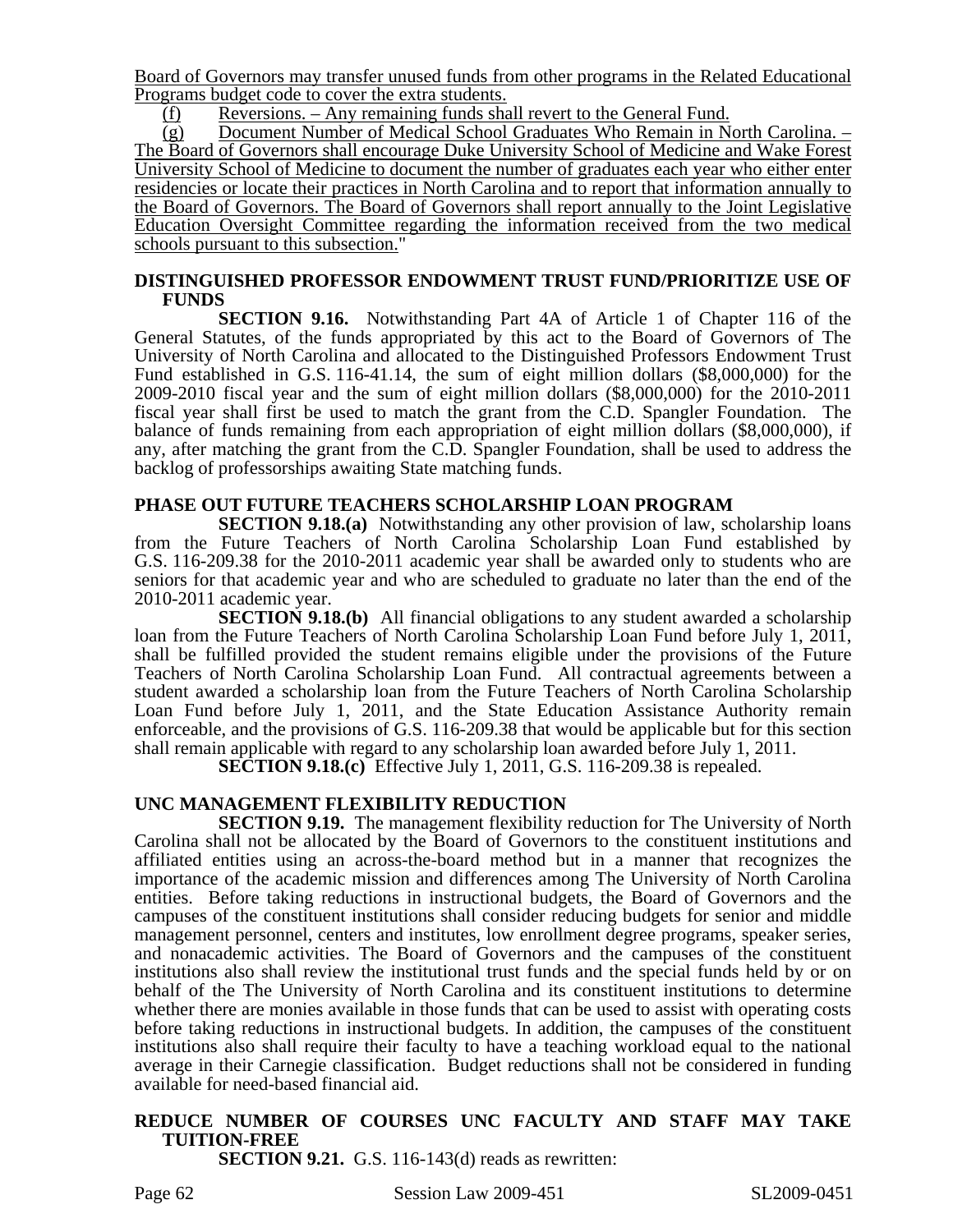"(d) Notwithstanding the above provision relating to the abolition of free tuition, the Board of Governors of The University of North Carolina may, in its discretion, provide regulations under which a full-time faculty member of the rank of full-time instructor or above, and any full-time staff member of The University of North Carolina may during the period of normal employment enroll for not more than three two courses per year in The University of North Carolina free of charge for tuition, provided such enrollment does not interfere with normal employment obligations and further provided that such enrollments are not counted for the purpose of receiving general fund appropriations."

### **NO SPECIAL TALENT TUITION WAIVERS FOR STUDENT ATHLETES**

**SECTION 9.22.(a)** G.S. 116-143(c) reads as rewritten:

"(c) Inasmuch as the giving of tuition and fee waivers, or especially reduced rates, represent in effect a variety of scholarship awards, the said practice is hereby prohibited except when expressly authorized by statute or by the Board of Governors of The University of North Carolina; and, furthermore, it is hereby directed and required that all budgeted funds expended for scholarships of any type must be clearly identified in budget reports. The Board of Governors of The University of North Carolina shall not authorize a reduced rate of tuition for the special talent of athletics."

**SECTION 9.22.(b)** No policy adopted by the Board of Governors to authorize a special tuition rate for students who have athletics as a special talent shall be implemented.

# **CAMPUS-INITIATED TUITION INCREASES**<br>**SECTION** 9.23.(a) Notwithstandi

Notwithstanding any other provision of law, no campus-initiated tuition increase for students who are North Carolina residents shall be approved by the Board of Governors of The University of North Carolina or implemented for the 2010-2011 academic year except as provided otherwise by this section.

**SECTION 9.23.(b)** Any campus-initiated increases for the professional and graduate programs for the 2010-2011 academic year that were approved by the Board of Governors of The University of North Carolina between February 2007 and February 2009 for the graduate and professional schools may be implemented for the 2010-2011 academic year.

### **ESTABLISH JOINT LEGISLATIVE STUDY COMMITTEE ON STATE FUNDED STUDENT FINANCIAL AID**

**SECTION 9.24.(a)** In order to ensure all North Carolinians have access to attend undergraduate, graduate, and professional degree programs at institutions of higher education there is created the Joint Legislative Study Committee on State Funded Student Financial Aid. The Committee shall consist of 10 members. The Speaker of the House of Representatives shall appoint five members, and the President Pro Tempore of the Senate shall appoint five members. The State Treasurer, The University of North Carolina, the North Carolina Community College System, and the North Carolina State Education Assistance Authority shall cooperate with this study. The State's private colleges and universities and the North Carolina Independent Colleges and Universities are also encouraged to cooperate with the study.

The Speaker of the House of Representatives and the President Pro Tempore of the Senate each shall appoint a cochair for the Committee. The Committee may meet at any time upon the joint call of the cochairs. Vacancies on the Committee shall be filled by the same appointing authority as made the initial appointment.

The Committee, while in the discharge of its official duties, may exercise all powers provided for under G.S. 120-19 and G.S. 120-19.1 through G.S. 120-19.4. The Committee may contract for professional, clerical, or consultant services as provided by G.S. 120-32.02.

Subject to the approval of the Legislative Services Commission, the Committee may meet in the Legislative Building or the Legislative Office Building. The Legislative Services Commission, through the Legislative Services Officer, shall assign professional staff to assist the Committee in its work. The House of Representatives' and the Senate's Director of Legislative Assistants shall assign clerical staff to the Committee, and the expenses relating to the clerical employees shall be borne by the Committee. Members of the Committee shall receive subsistence and travel expenses at the rates set forth in G.S. 120-3.1, 138-5, or 138-6, as appropriate.

**SECTION 9.24.(b)** The Committee shall study all of the following: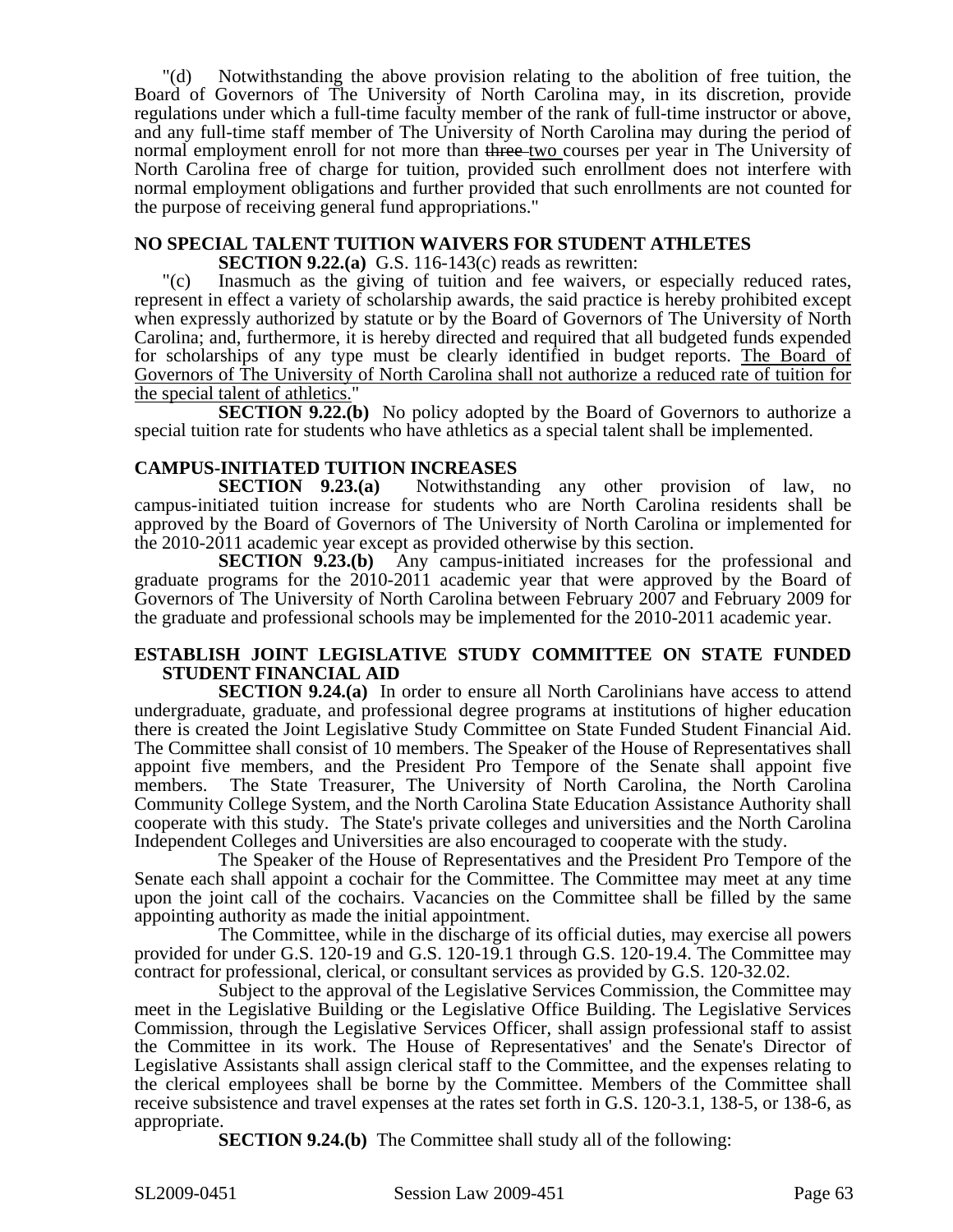- (1) How best to use State funds to provide grants, loans, and scholarships to students for the purpose of attending undergraduate, graduate, and professional degree programs at institutions of higher education within North Carolina. As part of its study, the Committee shall also examine the availability and sustainability of existing State, federal, and private funding sources for student grants, loans, and scholarships.
- (2) How best to administer State funded student financial aid. As part of its study the Committee shall review any action or pending action by the federal government regarding the federal funding that supports the administration of student financial aid in the State. The Committee shall also examine the sustainability and efficiency of the current governance structure for awarding student financial aid at the State level and the linkage of that governance structure to federal student loan programs and to student loan programs funded through escheats.
- (3) The current governance of the North Carolina State Education Assistance Authority (NCSEAA).
- (4) The feasibility of consolidating scholarship, loan, and grant programs for North Carolinians including all programs for which eligibility is based on the Free Application for Federal Student Aid (FAFSA).
- (5) The feasibility of consolidating loans, grants, and scholarships available for teacher education students.
- (6) The qualifications for each loan, scholarship, and grant administered by the North Carolina State Education Assistance Authority, the purpose for which the aid is awarded, and any other criteria that make the scholarship and grant either similar to other scholarships in the same category or that make the scholarship unique from others in its category.
- (7) Marketing strategies for grant, loans, and scholarships and how to make the information more transparent, understandable, and accessible to the general public and to the students who may be interested in applying for financial aid.
- (8) Any other issues the Committee deems relevant to this study.

**SECTION 9.24.(c)** The Committee may make an interim report of its findings and recommendations, including any legislative recommendations, to the 2009 General Assembly, 2010 Regular Session, and shall submit a final report of its findings and recommendations, including any legislative recommendations, to the 2011 General Assembly. The Committee shall terminate upon filing its final report or upon the convening of the 2011 General Assembly, whichever is earlier.

**SECTION 9.24.(d)** From the funds appropriated by this act to the General Assembly for the 2009-2010 fiscal year and for the 2010-2011 fiscal year, the Legislative Services Commission may allocate monies to fund the work of the Committee.

### **UNC BOARD OF GOVERNORS REVIEW SEPARATION AND TRANSITION POLICY FOR UNC ADMINISTRATORS**

**SECTION 9.25.** The Board of Governors of The University of North Carolina shall review its current policies regarding the salary payments and other payments made to its top administrators (from the level of President of The University of North Carolina through dean level) as part of a transition and separation package when any of these administrators voluntarily or involuntarily terminates employment in the administrative position and moves down to a lesser position of employment on either a permanent or temporary basis within The University of North Carolina. The Board of Governors shall report to the Joint Legislative Education Oversight Committee by April 1, 2010, its findings and recommendations for changes to the policies, if any.

# **PART X. DEPARTMENT OF HEALTH AND HUMAN SERVICES**

# **CHILD CARE SUBSIDY RATES**

**SECTION 10.1.(a)** The maximum gross annual income for initial eligibility, adjusted biennially, for subsidized child care services shall be seventy-five percent (75%) of the State median income, adjusted for family size.

Page 64 Session Law 2009-451 SL2009-0451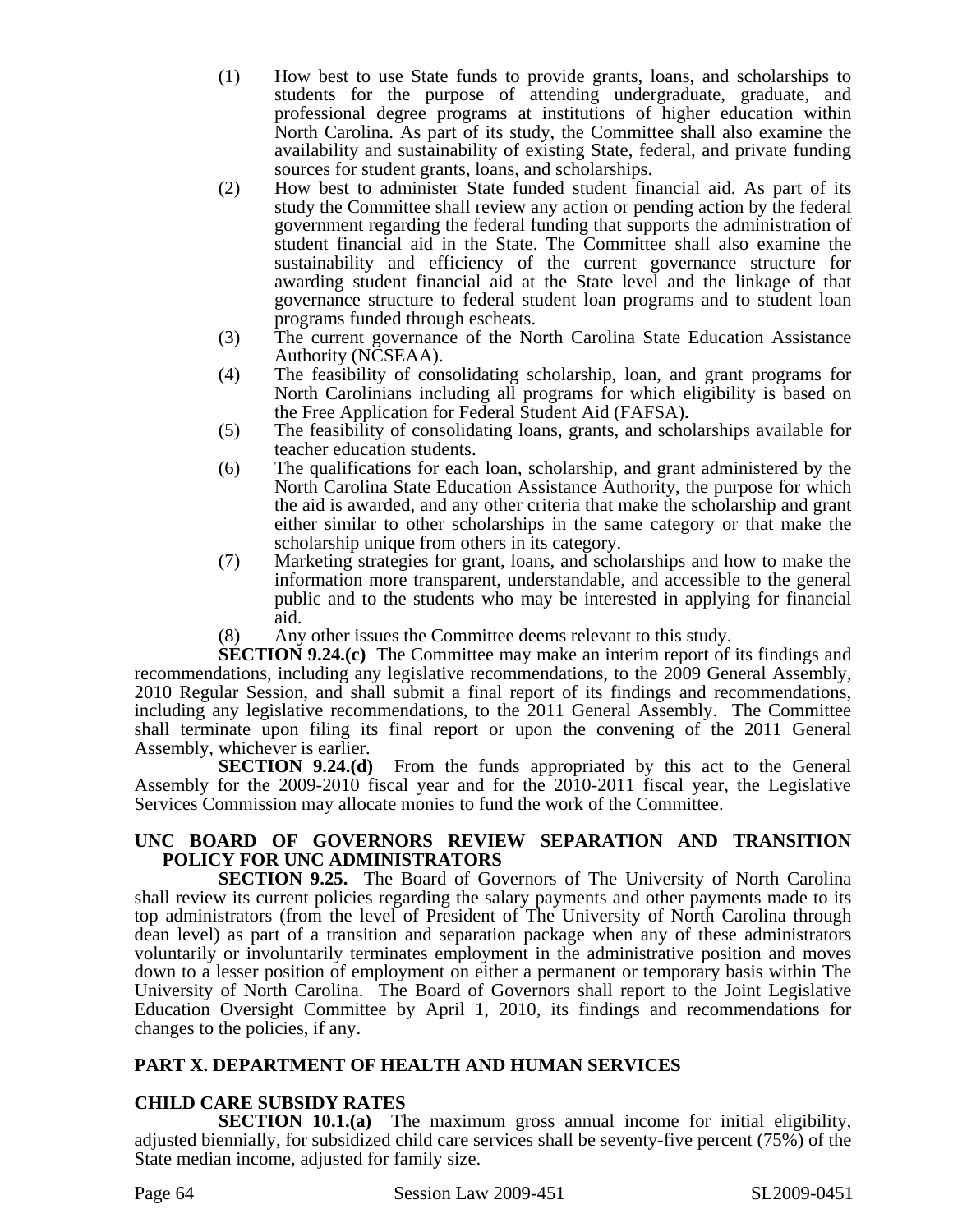**SECTION 10.1.(b)** Fees for families who are required to share in the cost of care shall be established based on a percent of gross family income and adjusted for family size. Fees shall be determined as follows:

| <b>FAMILY SIZE</b> | PERCENT OF GROSS FAMILY INCOME                  |  |  |
|--------------------|-------------------------------------------------|--|--|
| $1 - 3$            | $10\%$                                          |  |  |
| $4 - 5$            | 9%                                              |  |  |
| 6 or more          | $8\%$ .                                         |  |  |
| CFTION 1016        | Dayments for the purchase of child care service |  |  |

**SECTION 10.1.(c)** Payments for the purchase of child care services for low-income children shall be in accordance with the following requirements:

- (1) Religious-sponsored child care facilities operating pursuant to G.S. 110-106 and licensed child care centers and homes that meet the minimum licensing standards that are participating in the subsidized child care program shall be paid the one-star county market rate or the rate they charge privately paying parents, whichever is lower.
- (2) Licensed child care centers and homes with two or more stars shall receive the market rate for that rated license level for that age group or the rate they charge privately paying parents, whichever is lower.
- (3) Nonlicensed homes shall receive fifty percent (50%) of the county market rate or the rate they charge privately paying parents, whichever is lower.
- (4) Maximum payment rates shall also be calculated periodically by the Division of Child Development for transportation to and from child care provided by the child care provider, individual transporter, or transportation agency, and for fees charged by providers to parents. These payment rates shall be based upon information collected by market rate surveys.

**SECTION 10.1.(d)** Provisions of payment rates for child care providers in counties that do not have at least 50 children in each age group for center-based and home-based care are as follows:

- (1) Except as applicable in subdivision (2) of this subsection, payment rates shall be set at the statewide or regional market rate for licensed child care centers and homes.
- (2) If it can be demonstrated that the application of the statewide or regional market rate to a county with fewer than 50 children in each age group is lower than the county market rate and would inhibit the ability of the county to purchase child care for low-income children, then the county market rate may be applied.

**SECTION 10.1.(e)** A market rate shall be calculated for child care centers and homes at each rated license level for each county and for each age group or age category of enrollees and shall be representative of fees charged to parents for each age group of enrollees within the county. The Division of Child Development shall also calculate a statewide rate and regional market rates for each rated license level for each age category.

**SECTION 10.1.(f)** Facilities licensed pursuant to Article 7 of Chapter 110 of the General Statutes and facilities operated pursuant to G.S. 110-106 may participate in the program that provides for the purchase of care in child care facilities for minor children of needy families. No separate licensing requirements shall be used to select facilities to participate. In addition, child care facilities shall be required to meet any additional applicable requirements of federal law or regulations. Child care arrangements exempt from State regulation pursuant to Article 7 of Chapter 110 of the General Statutes shall meet the requirements established by other State law and by the Social Services Commission.

County departments of social services or other local contracting agencies shall not use a provider's failure to comply with requirements in addition to those specified in this subsection as a condition for reducing the provider's subsidized child care rate.

**SECTION 10.1.(g)** Payment for subsidized child care services provided with Work First Block Grant funds shall comply with all regulations and policies issued by the Division of Child Development for the subsidized child care program.

**SECTION 10.1.(h)** Noncitizen families who reside in this State legally shall be eligible for child care subsidies if all other conditions of eligibility are met. If all other conditions of eligibility are met, noncitizen families who reside in this State illegally shall be eligible for child care subsidies only if at least one of the following conditions is met: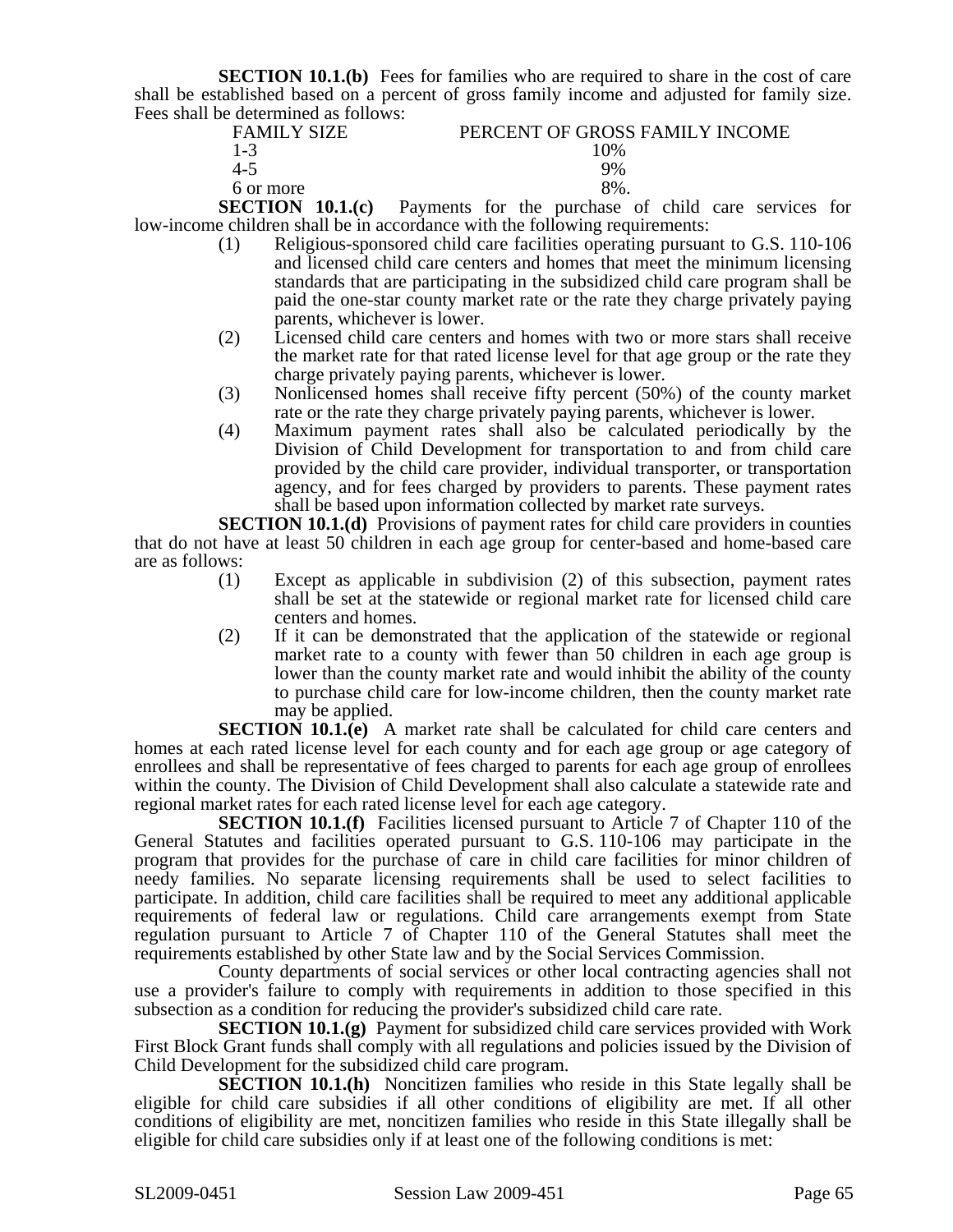- (1) The child for whom a child care subsidy is sought is receiving child protective services or foster care services.
- (2) The child for whom a child care subsidy is sought is developmentally delayed or at risk of being developmentally delayed.
- (3) The child for whom a child care subsidy is sought is a citizen of the United States.

# **CHILD CARE ALLOCATION FORMULA**

**SECTION 10.2.(a)** The Department of Health and Human Services shall allocate child care subsidy voucher funds to pay the costs of necessary child care for minor children of needy families. The mandatory thirty percent (30%) Smart Start subsidy allocation under G.S. 143B-168.15(g) shall constitute the base amount for each county's child care subsidy allocation. The Department of Health and Human Services shall use the following method when allocating federal and State child care funds, not including the aggregate mandatory thirty percent (30%) Smart Start subsidy allocation:

- (1) Funds shall be allocated to a county based upon the projected cost of serving children under age 11 in families with all parents working who earn less than seventy-five percent (75%) of the State median income.
- (2) No county's allocation shall be less than ninety percent (90%) of its State fiscal year 2001-2002 initial child care subsidy allocation.

**SECTION 10.2.(b)** The Department of Health and Human Services may reallocate unused child care subsidy voucher funds in order to meet the child care needs of low-income families. Any reallocation of funds shall be based upon the expenditures of all child care subsidy voucher funding, including Smart Start funds, within a county.

**SECTION 10.2.(c)** Notwithstanding subsection (a) of this section, the Department of Health and Human Services shall allocate up to twenty million dollars (\$20,000,000) in federal block grant funds and State funds appropriated for fiscal years 2009-2010 and 2010-2011 for child care services. These funds shall be allocated to prevent termination of child care services. Funds appropriated for specific purposes, including targeted market rate adjustments given in the past, may also be allocated by the Department separately from the allocation formula described in subsection (a) of this section.

# **CHILD CARE FUNDS MATCHING REQUIREMENT**

**SECTION 10.3.** No local matching funds may be required by the Department of Health and Human Services as a condition of any locality's receiving its initial allocation of child care funds appropriated by this act unless federal law requires a match. If the Department reallocates additional funds above twenty-five thousand dollars (\$25,000) to local purchasing agencies beyond their initial allocation, local purchasing agencies must provide a twenty percent (20%) local match to receive the reallocated funds. Matching requirements shall not apply when funds are allocated because of a disaster as defined in G.S. 166A-4(1).

# **FACILITATE AND EXPEDITE USE OF CHILD CARE SUBSIDY FUNDS**

**SECTION 10.4.** The Division of Child Development of the Department of Health and Human Services shall adopt temporary policies that facilitate and expedite the prudent expenditure of child care subsidy funds. These policies will address the following:

- (1) Permitting the local purchasing agencies to issue time-limited vouchers to assist counties in managing onetime, nonrecurring subsidy funding.
- (2) Extending the current 30/60 day job search policy to six months when a recipient experiences a loss of employment.
- (3) Providing an upfront job search period of six months for applicants who have lost employment since October 1, 2008.
- (4) Providing a job search period of six months for recipients who complete school and are entering the job market.
- (5) Notwithstanding any other provision of law, extending the 24-month education time limit for an additional 12 months for a child care recipient who has lost a job since October 1, 2008, or otherwise needs additional training to enhance his or her marketable skills for job placement due to the economic downturn and who has depleted his or her 24-month allowable education time.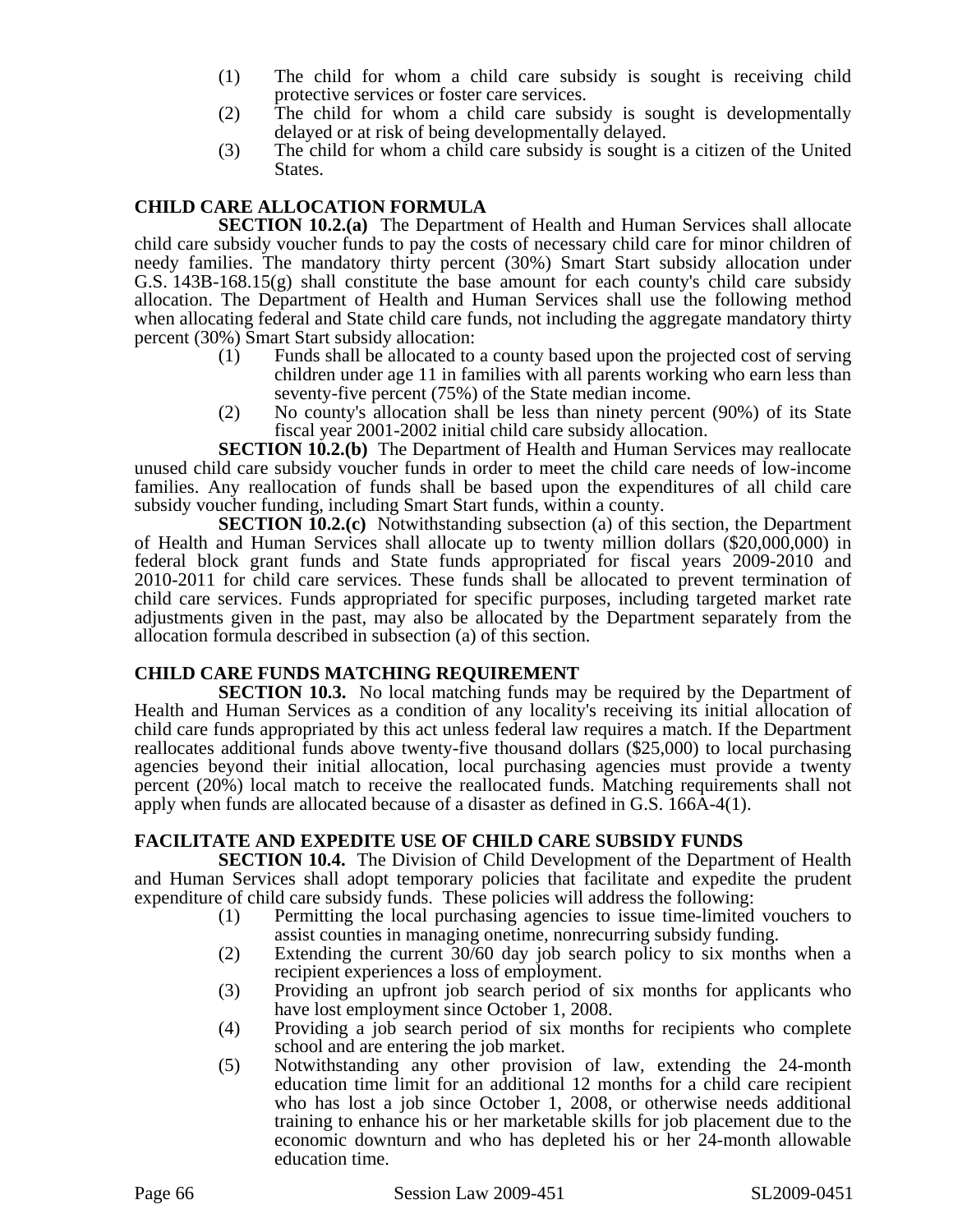(6) Lowering the number of hours a parent must be working in order to be eligible for subsidy to assist parents who are continuing to work but at reduced hours.

# **CHILD CARE REVOLVING LOAN**

**SECTION 10.5.** Notwithstanding any law to the contrary, funds budgeted for the Child Care Revolving Loan Fund may be transferred to and invested by the financial institution contracted to operate the Fund. The principal and any income to the Fund may be used to make loans, reduce loan interest to borrowers, serve as collateral for borrowers, pay the contractor's cost of operating the Fund, or pay the Department's cost of administering the program.

### **EARLY CHILDHOOD EDUCATION AND DEVELOPMENT INITIATIVES ENHANCEMENTS**

**SECTION 10.7.(a)** Administrative costs shall be equivalent to, on an average statewide basis for all local partnerships, not more than eight percent (8%) of the total statewide allocation to all local partnerships. For purposes of this subsection, administrative costs shall include costs associated with partnership oversight, business and financial management, general accounting, human resources, budgeting, purchasing, contracting, and information systems management.

**SECTION 10.7.(b)** The North Carolina Partnership for Children, Inc., and all local partnerships shall use competitive bidding practices in contracting for goods and services on contract amounts as follows:

- (1) For amounts of five thousand dollars (\$5,000) or less, the procedures specified by a written policy to be developed by the Board of Directors of the North Carolina Partnership for Children, Inc.
- (2) For amounts greater than five thousand dollars (\$5,000), but less than fifteen thousand dollars (\$15,000), three written quotes.
- (3) For amounts of fifteen thousand dollars (\$15,000) or more, but less than forty thousand dollars (\$40,000), a request for proposal process.
- (4) For amounts of forty thousand dollars (\$40,000) or more, a request for proposal process and advertising in a major newspaper.

**SECTION 10.7.(c)** The North Carolina Partnership for Children, Inc., and all local partnerships shall, in the aggregate, be required to match no less than fifty percent (50%) of the total amount budgeted for the program in each fiscal year of the biennium as follows: contributions of cash equal to at least fifteen percent (15%) and in-kind donated resources equal to no more than five percent (5%) for a total match requirement of twenty percent (20%) for each fiscal year. The North Carolina Partnership for Children, Inc., may carry forward any amount in excess of the required match for a fiscal year in order to meet the match requirement of the succeeding fiscal year. Only in-kind contributions that are quantifiable shall be applied to the in-kind match requirement. Volunteer services may be treated as an in-kind contribution for the purpose of the match requirement of this subsection. Volunteer services that qualify as professional services shall be valued at the fair market value of those services. All other volunteer service hours shall be valued at the statewide average wage rate as calculated from data compiled by the Employment Security Commission in the Employment and Wages in North Carolina Annual Report for the most recent period for which data are available. Expenses, including both those paid by cash and in-kind contributions, incurred by other participating non-State entities contracting with the North Carolina Partnership for Children, Inc., or the local partnerships, also may be considered resources available to meet the required private match. In order to qualify to meet the required private match, the expenses shall:

- (1) Be verifiable from the contractor's records.
- (2) If in-kind, other than volunteer services, be quantifiable in accordance with generally accepted accounting principles for nonprofit organizations.
- (3) Not include expenses funded by State funds.<br>
(4) Be supplemental to and not supplant pro
- Be supplemental to and not supplant preexisting resources for related program activities.
- (5) Be incurred as a direct result of the Early Childhood Initiatives Program and be necessary and reasonable for the proper and efficient accomplishment of the Program's objectives.
- (6) Be otherwise allowable under federal or State law.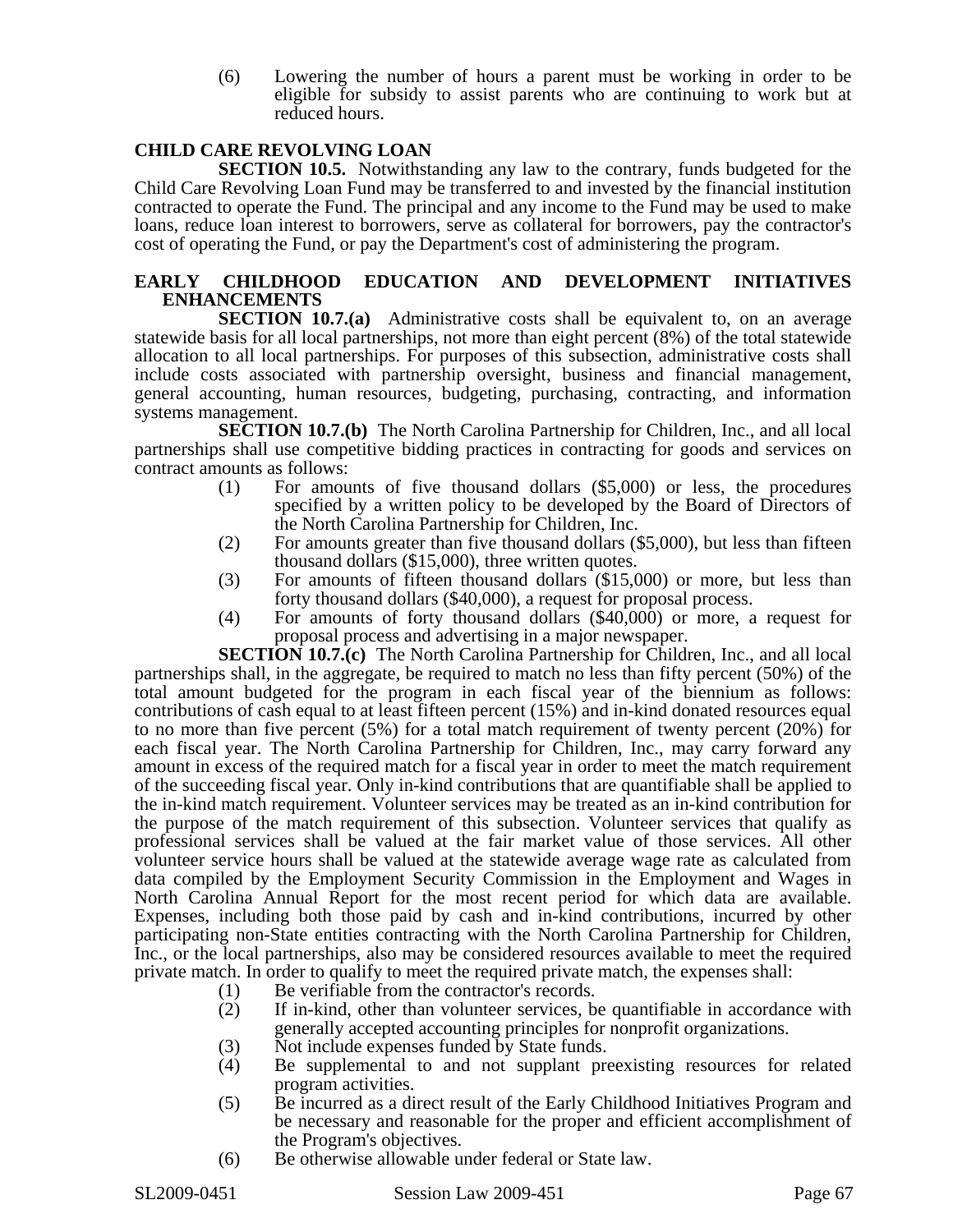- (7) Be required and described in the contractual agreements approved by the North Carolina Partnership for Children, Inc., or the local partnership.
- (8) Be reported to the North Carolina Partnership for Children, Inc., or the local partnership by the contractor in the same manner as reimbursable expenses.

Failure to obtain a twenty percent (20%) match by June 30 of each fiscal year shall result in a dollar-for-dollar reduction in the appropriation for the Program for a subsequent fiscal year. The North Carolina Partnership for Children, Inc., shall be responsible for compiling information on the private cash and in-kind contributions into a report that is submitted to the Joint Legislative Commission on Governmental Operations in a format that allows verification by the Department of Revenue. The same match requirements shall apply to any expansion funds appropriated by the General Assembly.

**SECTION 10.7.(d)** The Department of Health and Human Services shall continue to implement the performance-based evaluation system.

**SECTION 10.7.(e)** The Department of Health and Human Services and the North Carolina Partnership for Children, Inc., shall ensure that the allocation of funds for Early Childhood Education and Development Initiatives for State fiscal years 2009-2010 and 2010-2011 shall be administered and distributed in the following manner:

- (1) Capital expenditures are prohibited for fiscal years 2009-2010 and 2010-2011. For the purposes of this section, "capital expenditures" means expenditures for capital improvements as defined in G.S.  $143C-1-1(d)(5)$ .
- (2) Expenditures of State funds for advertising and promotional activities are prohibited for fiscal years 2009-2010 and 2010-2011.

**SECTION 10.7.(f)** A county may use the county's allocation of State and federal child care funds to subsidize child care according to the county's Early Childhood Education and Development Initiatives Plan as approved by the North Carolina Partnership for Children, Inc. The use of federal funds shall be consistent with the appropriate federal regulations. Child care providers shall, at a minimum, comply with the applicable requirements for State licensure pursuant to Article 7 of Chapter 110 of the General Statutes.

**SECTION 10.7.(g)** For fiscal years 2009-2010 and 2010-2011, the local partnerships shall spend an amount for child care subsidies that provides at least fifty-two million dollars (\$52,000,000) for the TANF maintenance of effort requirement and the Child Care Development Fund and Block Grant match requirement. The Department of Health and Human Services shall determine the level of funds that need to be expended in order to draw down all federal recovery funds and shall direct the local partnerships to spend at least at the determined level. The local partnerships shall not spend at a level less than that directed by the Department.

### **TASK FORCE ON THE CONSOLIDATION OF EARLY CHILDHOOD EDUCATION AND CARE**

**SECTION 10.7A.(a)** Intent. – It is the intent of the General Assembly that not later than July 1, 2010, certain agencies and programs relating to early childhood education and care shall be consolidated.

**SECTION 10.7A.(b)** Task Force Established. – There is established the Joint Legislative Task Force on the Consolidation of Early Childhood Education and Care (Task Force). The Department of Health and Human Services and the Department of Public Instruction shall work with the Task Force to develop a Consolidation Plan (Plan) to implement the Plan as approved by the 2010 Regular Session of the 2009 General Assembly.

**SECTION 10.7A.(c)** Task Force Membership. – Appointments to the Task Force shall be as follows:

- a. Three members of the House of Representatives appointed by the Speaker of the House of Representatives.
- b. Three members of the Senate appointed by the President Pro Tempore of the Senate.
- c. Three members appointed by the Governor.
- d. Any additional ad hoc members the Governor deems beneficial to achieve the goals of the Task Force.

Appointments to the Task Force shall be made no later than September 1, 2009.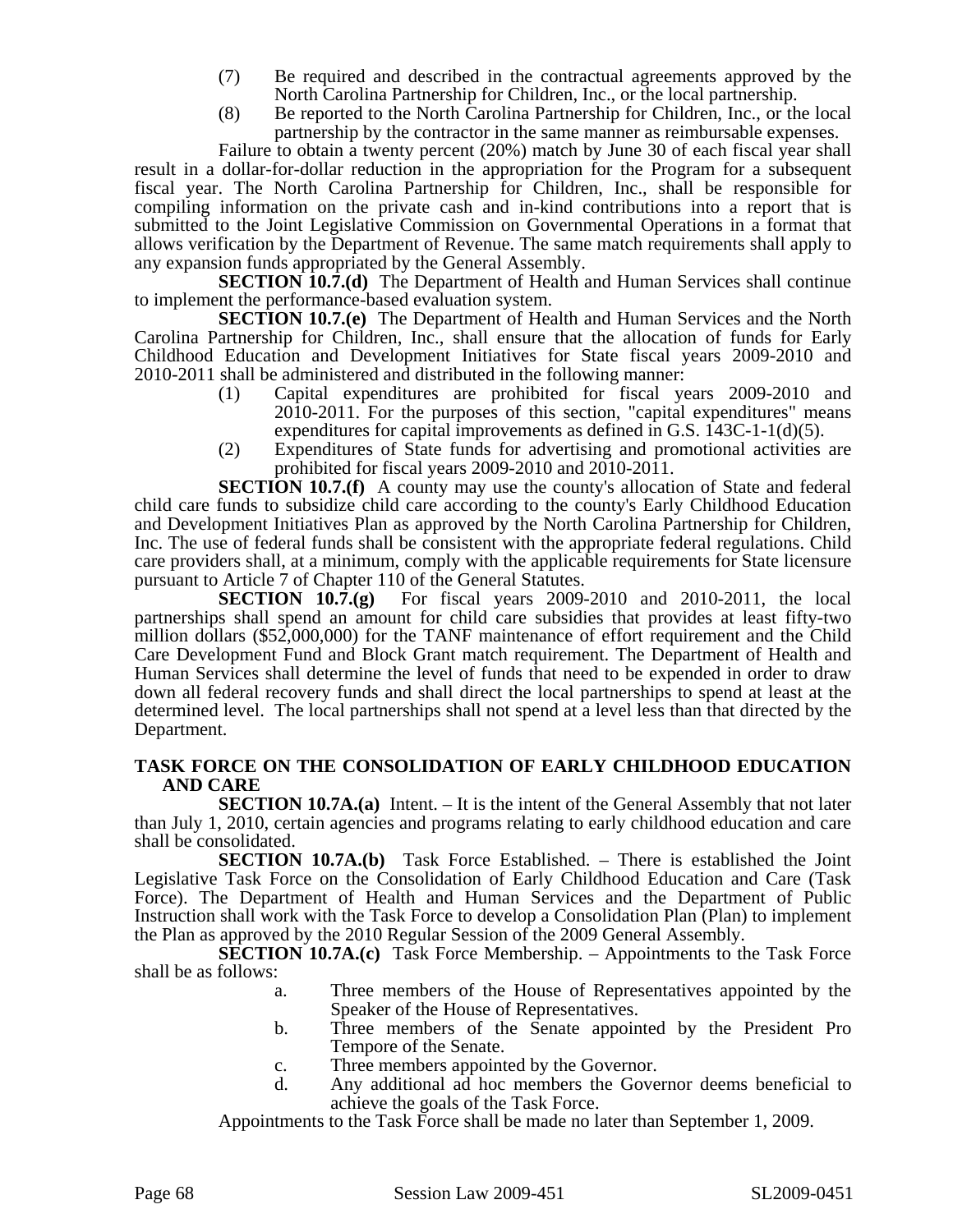Vacancies in the Task Force or a vacancy as chair of the Task Force resulting from the resignation of a member or otherwise shall be filled in the same manner in which the original appointment was made.

**SECTION 10.7A.(d)** Duties of the Task Force. –

- (1) In consultation with the Department of Health and Human Services and the Department of Public Instruction, develop a Plan for a highly coordinated and efficient system of early childhood education and care.
- (2) Not later than January 15, 2010, establish and appoint a transition team to implement the Plan approved by the General Assembly. The transition team shall be responsible for guiding the transition from the multiagency/multiprogram system now in place to a consolidated system and to ensure continuity and quality of existing services to young children, families, and early childhood programs and personnel.
- (3) Adhere to the following principles in the development and implementation of the Plan approved by the General Assembly:
	- a. Ensuring high quality programs.
	- b. Ensuring core functions remain intact.
	- c. Maintaining the strengths and effectiveness of each program.
	- d. Identifying and proposing efficiencies.
	- e. Identifying needed improvements.
	- f. Streamlining administrative savings.
	- g. Promoting a seamless delivery of services from birth through kindergarten.
	- h. Any other principles the Task Force deems relevant.
- (4) Consider the following agencies and functions for consolidation:
	- a. The North Carolina Partnership for Children, Inc.
		- b. The More at Four program.
		- c. Title I Prekindergarten programs.<br>d. Preschool Exceptional Children.
		- Preschool Exceptional Children.
		- e. Early Intervention programs.<br>
		f. Head Start Collaboration.
		- Head Start Collaboration.
		- g. Child Care Regulatory and Subsidy.
		- h. Licensing and Regulatory Functions.<br>
		i. Workforce Professional Developmen
		- Workforce Professional Development and Recognition.
		- j. Quality Initiatives.
- (5) Consult with appropriate State departments, agencies, and board representatives on issues related to early childhood education and care.
- (6) In developing the Plan, review and consider the proposal included in Ensuring School Readiness for North Carolina's Children: Bringing the Parts Together to Create an Integrated Early Care and Education System, November 2004.

**SECTION 10.7A.(e)** Chair; Meetings. – The Speaker of the House of Representatives and the President Pro Tempore of the Senate shall each designate one member to serve as cochair of the Task Force.

The cochairs shall call the initial meeting of the Task Force on or before October 1, 2009. The Task Force shall subsequently meet upon such notice and in such manner as its members determine. A majority of the members of the Task Force shall constitute a quorum.

**SECTION 10.7A.(f)** Expenses of Members. – Members of the Task Force shall receive per diem, subsistence, and travel allowances in accordance with G.S. 120-3.1, 138-5, or 138-6, as appropriate.

**SECTION 10.7A.(g)** Cooperation by Government Agencies. – The Task Force may call upon any department, agency, institution, or officer of the State or any political subdivision thereof for facilities, data, or other assistance.

**SECTION 10.7A.(h)** Report. – The Task Force shall report its findings and recommendations by March 15, 2010, to the Joint Legislative Commission on Governmental Operations, the House of Representatives Appropriations Subcommittee on Health and Human Services, the Senate Appropriations Committee on Health and Human Services, the House of Representatives Subcommittee on Education, the Senate Appropriations Committee on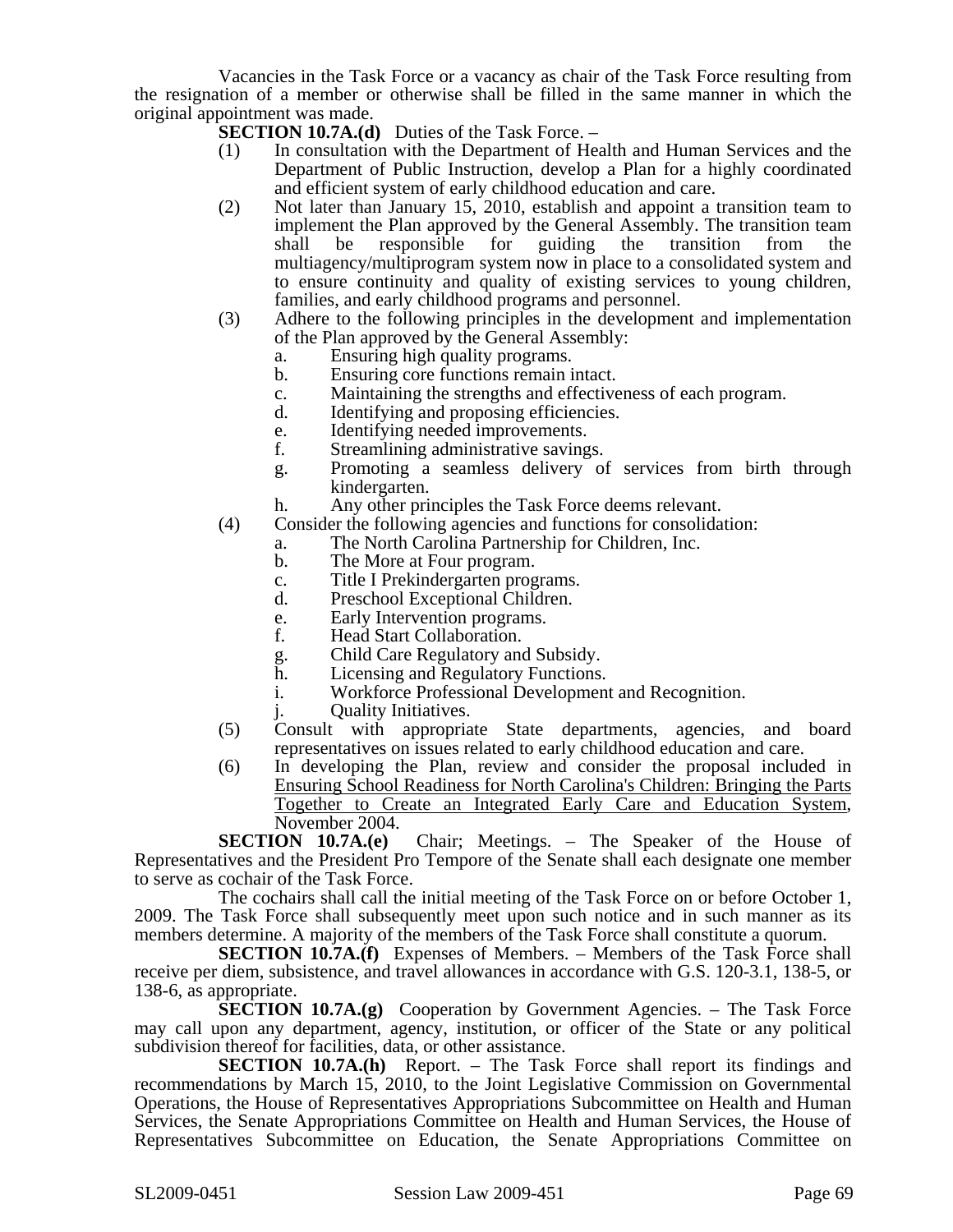Education, and the Fiscal Research Division. The Task Force shall terminate upon filing its final report.

**SECTION 10.7A.(i)** Proposal. – After reviewing the report submitted by the Task Force, the House of Representatives Appropriations Subcommittee on Health and Human Services, the Senate Appropriations Committee on Health and Human Services, the House of Representatives Appropriations Subcommittee on Education, and the Senate Appropriations Committee on Education shall develop language and a budget proposal by May 30, 2010, to present to the 2010 Regular Session of the 2009 General Assembly to implement the consolidation of early childhood education and care programs, which consolidation shall become effective July 1, 2010.

**SECTION 10.7A.(j)** Funding. – The Legislative Services Officer shall allocate funds to carry out the duties of the Task Force.

**SECTION 10.7A.(k)** Effective Date. – This section becomes effective July 1, 2009. Effective July 1, 2010, the Consolidation, as contained in the Plan approved by the 2010 Regular Session of the 2009 General Assembly, shall be implemented.

### **ADMINISTRATIVE ALLOWANCE FOR COUNTY DEPARTMENTS OF SOCIAL SERVICES**

**SECTION 10.10.** The Division of Child Development of the Department of Health and Human Services shall increase the allowance that county departments of social services may use for administrative costs from four percent (4%) to five percent (5%) of the county's total child care subsidy funds allocated in the Child Care Development Fund Block Grant plan. The increase shall be effective for the 2009-2010 fiscal year.

### **INCREASE CHILD CARE LICENSING FEES FOR CHILD CARE FACILITIES**

**SECTION 10.11.** Effective the seventh calendar day after the date this act becomes law, G.S. 110-90(1a) reads as rewritten:

#### "**§ 110-90. Powers and duties of Secretary of Health and Human Services.**

The Secretary shall have the following powers and duties under the policies and rules of the Commission:

… (1a) To establish a fee for the licensing of child care centers.facilities. The fee does not apply to a religious-sponsored child care eenter-facility operated pursuant to a letter of compliance. The amount of the fee may not exceed the amount listed in this subdivision.

| <b>Capacity of CenterFacility</b> | <b>Maximum Fee</b> |
|-----------------------------------|--------------------|
| 12 or fewer children              | \$35.00\$52.00     |
| 13-50 children                    | \$125.00\$187.00   |
| $51-100$ children                 | \$250.00\$375.00   |
| 101 or more children              | \$400.00\$600.00   |
|                                   |                    |

# **MENTAL HEALTH CHANGES**

…."

**SECTION 10.12.(a)** For the purpose of mitigating cash flow problems that many non-single-stream local management entities (LMEs) experience at the beginning of each fiscal year, the Department of Health and Human Services, Division of Mental Health, Developmental Disabilities, and Substance Abuse Services, shall adjust the timing and method by which allocations of service dollars are distributed to each non-single-stream LME. To this end, the allocations shall be adjusted such that at the beginning of the fiscal year the Department shall distribute not less than one-twelfth of the LME's continuation allocation and subtract the amount of the adjusted distribution from the LME's total reimbursements for the fiscal year.

**SECTION 10.12.(b)** Of the funds appropriated in this act to the Department of Health and Human Services, Division of Mental Health, Developmental Disabilities, and Substance Abuse Services, the sum of twenty million one hundred twenty-one thousand six hundred forty-four dollars (\$20,121,644) for the 2009-2010 fiscal year and the sum of twenty million one hundred twenty-one thousand six hundred forty-four dollars (\$20,121,644) for the 2010-2011 fiscal year shall be allocated for the purchase of local inpatient psychiatric beds or bed days. These beds or bed days shall be distributed across the State according to need as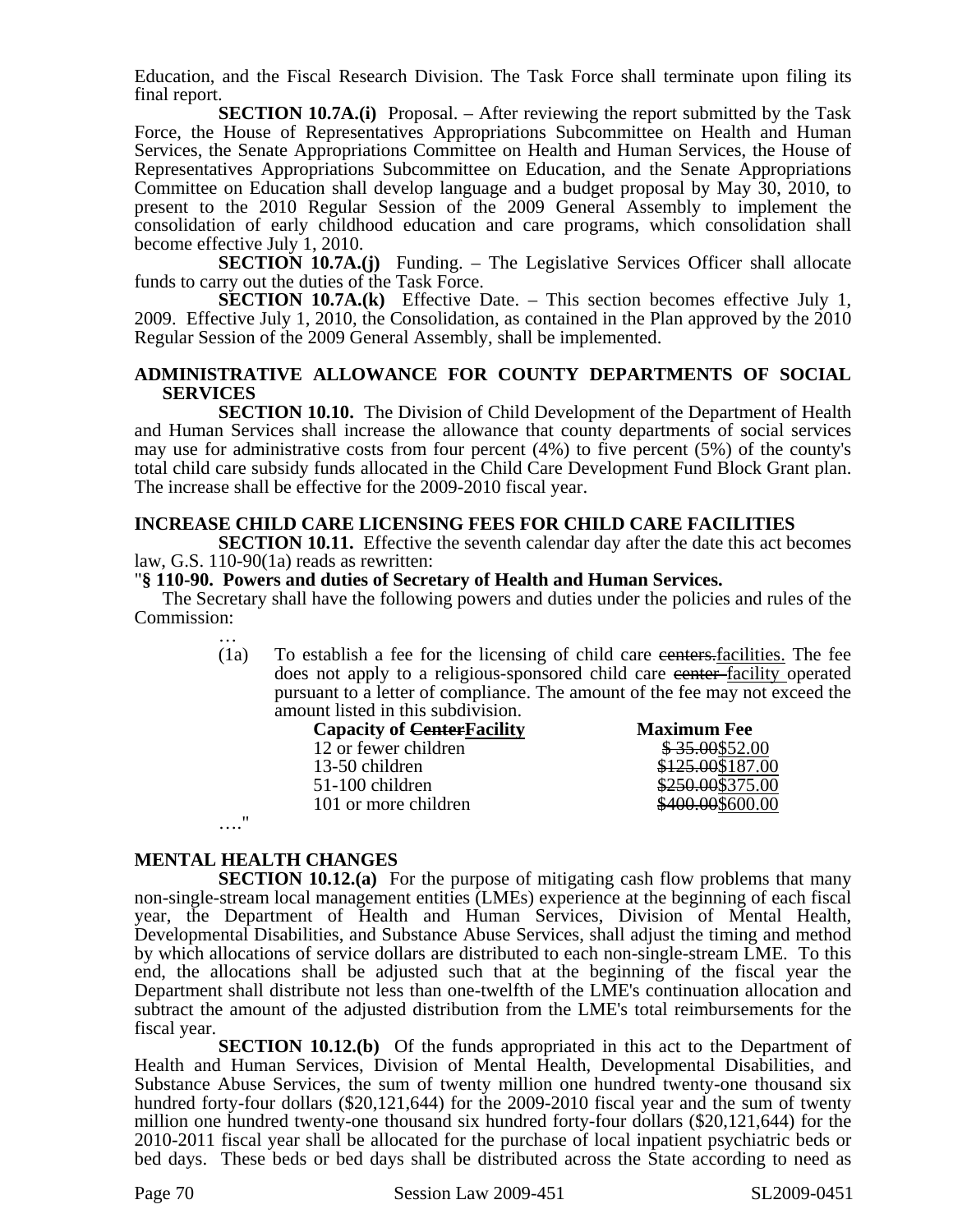determined by the Department. The Department shall enter into contracts with the LMEs and community hospitals for the management of these beds or bed days. Local inpatient psychiatric beds or bed days shall be managed and controlled by the LME, including the determination of which local or State hospital the individual should be admitted to pursuant to an involuntary commitment order. Funds shall not be allocated to LMEs but shall be held in a statewide reserve at the Division of Mental Health, Developmental Disabilities, and Substance Abuse Services to pay for services authorized by the LMEs and billed by the hospitals through the LMEs. LMEs shall remit claims for payment to the Division within 15 working days of receipt of a clean claim from the hospital and shall pay the hospital within 30 working days of receipt of payment from the Division. If the Department determines (i) that an LME is not effectively managing the beds or bed days for which it has responsibility, as evidenced by beds or bed days in the local hospital not being utilized while demand for services at the State psychiatric hospitals has not reduced, or (ii) the LME has failed to comply with the prompt payment provisions of this subsection, the Department may contract with another LME to manage the beds or bed days, or, notwithstanding any other provision of law to the contrary, may pay the hospital directly. The Department shall develop reporting requirements for LMEs regarding the utilization of the beds or bed days. Funds appropriated in this section for the purchase of local inpatient psychiatric beds or bed days shall be used to purchase additional beds or bed days not currently funded by or through LMEs and shall not be used to supplant other funds available or otherwise appropriated for the purchase of psychiatric inpatient services under contract with community hospitals, including beds or bed days being purchased through Hospital Utilization Pilot funds appropriated in S.L. 2007-323. Not later than March 1, 2010, the Department shall report to the House of Representatives Appropriations Subcommittee on Health and Human Services, the Senate, the Joint Legislative Oversight Committee on Mental Health, Developmental Disabilities, and Substance Abuse Services, and the Fiscal Research Division on a uniform system for beds or bed days purchased (i) with local funds, (ii) from existing State appropriations, (iii) under the Hospital Utilization Pilot, and (iv) purchased using funds appropriated under this subsection.

**SECTION 10.12.(c)** The Secretary of the Department of Health and Human Services shall not take any action prior to January 1, 2010, that would result in the merger or consolidation of LMEs operating on January 1, 2008, or that would establish consortia or regional arrangements for the same purpose, except that LMEs that do not meet the catchment area requirements of G.S. 122C-115 as of January 1, 2010, may initiate, continue, or implement the LMEs' merger or consolidation plans to overcome noncompliance with G.S. 122C-115. This subsection does not prohibit LMEs from voluntarily merging if they are contiguous or consolidating administrative functions.

**SECTION 10.12.(d)** Of the funds appropriated in this act to the Department of Health and Human Services, Division of Mental Health, Developmental Disabilities, and Substance Abuse Services, for mobile crisis teams, the sum of five million seven hundred thousand dollars (\$5,700,000) shall be distributed to LMEs to support 30 mobile crisis teams. The new mobile crisis units shall be distributed over the State according to need as determined by the Department.

**SECTION 10.12.(e)** The Department of Health and Human Services may create a midyear process by which it can reallocate State service dollars away from LMEs that do not appear to be on track to spend the LMEs' full appropriation and toward LMEs that appear able to spend the additional funds.

#### **SECTION 10.12.(f)**

- (1) The Department of Health and Human Services, Division of Mental Health, Developmental Disabilities, and Substance Abuse Services, shall continue implementation of the current Supports Intensity Scale (SIS) assessment tool pilot project if the pilot project has demonstrated that the SIS tool:
	- a. Is effective in identifying the appropriate array and intensity of services, including residential supports or placement, for individuals assessed.
	- b. Is valid for determining intensity of support related to resource allocation for CAP-MR/DD, public and private ICF-MR facilities, developmental disability group homes, and other State- or federally funded services.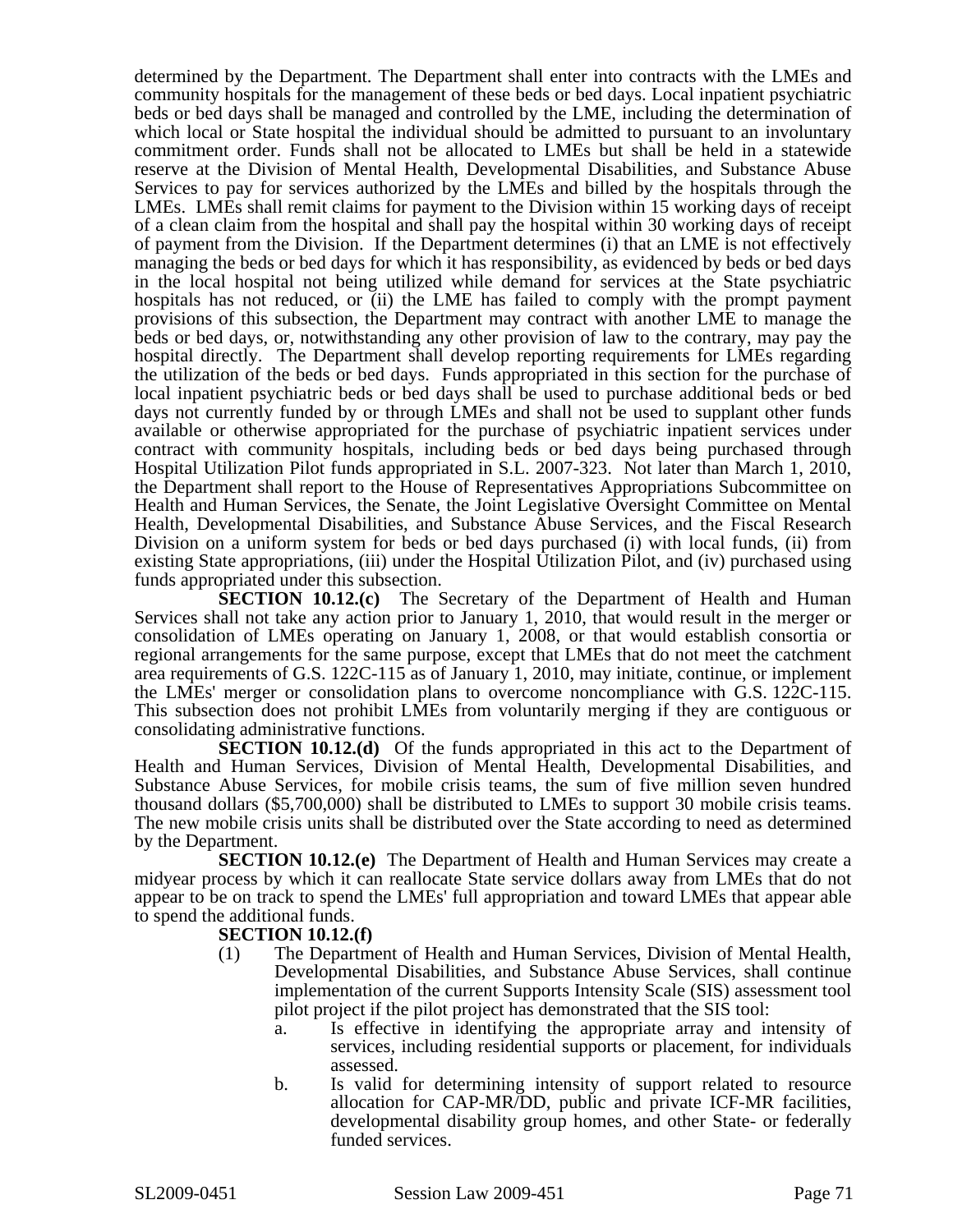- c. Is used by an assessor that does not have a pecuniary interest in the determinations resulting from the assessment.
- d. Determines the level of intensity and type of services needed from developmental disability service providers.
- (2) The Department shall report on the progress of the pilot project by May 1, 2010. The Department shall submit the report to the Joint Legislative Oversight Committee on Mental Health, Developmental Disabilities, and Substance Abuse Services, the House of Representatives Appropriations Subcommittee on Health and Human Services, the Senate Appropriations Committee on Health and Human Services, and the Fiscal Research Division. The report shall include the following:
	- a. The infrastructure that will be needed to assure that the administration of the assessment tool is independent from service delivery, the qualifications of assessors, training and management of data, and test-retest accountability.
	- b. The cost to (i) purchase the tool, (ii) implement the tool, (iii) provide training, and (iv) provide for future expansion of the tool statewide.

# **MH/DD/SAS HEALTHCARE INFORMATION SYSTEM PROJECT**

**SECTION 10.12A.** Of the funds appropriated to the Department of Health and Human Services for the 2009-2011 fiscal biennium, the Department may use a portion of these funds to continue to develop and implement a health care information system for State institutions operated by the Division of Mental Health, Developmental Disabilities, and Substance Abuse Services. G.S. 143C-6-5 does not apply to this section.

#### **REENACT 2007 SPECIAL PROVISION ON COLLABORATION ON SCHOOL-BASED CHILD AND FAMILY TEAM INITIATIVE**

**SECTION 10.13.** Section 10.9 of S.L. 2007-323 is reenacted for the 2009-2011 fiscal biennium.

#### **LME FUNDS FOR SUBSTANCE ABUSE SERVICES**

**SECTION 10.15.(a)** Consistent with G.S. 122C-2, the General Assembly strongly encourages Local Management Entities (LMEs) to use a portion of the funds appropriated for substance abuse treatment services to support prevention and education activities.

**SECTION 10.15.(b)** An LME may use up to one percent (1%) of funds allocated to it for substance abuse treatment services to provide nominal incentives for consumers who achieve specified treatment benchmarks, in accordance with the federal substance abuse and mental health services administration best practice model entitled Contingency Management.

**SECTION 10.15.(c)** In providing treatment and services for adult offenders and increasing the number of Treatment Accountability for Safer Communities (TASC) case managers, local management entities shall consult with TASC to improve offender access to substance abuse treatment and match evidence-based interventions to individual needs at each stage of substance abuse treatment. Special emphasis should be placed on intermediate punishment offenders, community punishment offenders at risk for revocation, and Department of Correction (DOC) releasees who have completed substance abuse treatment while in custody.

In addition to the funds appropriated in this act to the Department of Health and Human Services, Division of Mental Health, Developmental Disabilities, and Substance Abuse Services, to provide substance abuse services for adult offenders and to increase the number of TASC case managers, the Department shall allocate up to three hundred thousand dollars (\$300,000) to TASC. These funds shall be allocated to TASC before funds are allocated to LMEs for mental health services, substance abuse services, and crisis services.

**SECTION 10.15.(d)** In providing drug treatment court services, LMEs shall consult with the local drug treatment court team and shall select a treatment provider that meets all provider qualification requirements and the drug treatment court's needs. A single treatment provider may be chosen for non-Medicaid-eligible participants only. A single provider may be chosen who can work with all of the non-Medicaid-eligible drug treatment court participants in a single group. During the 52-week drug treatment court program, participants shall receive an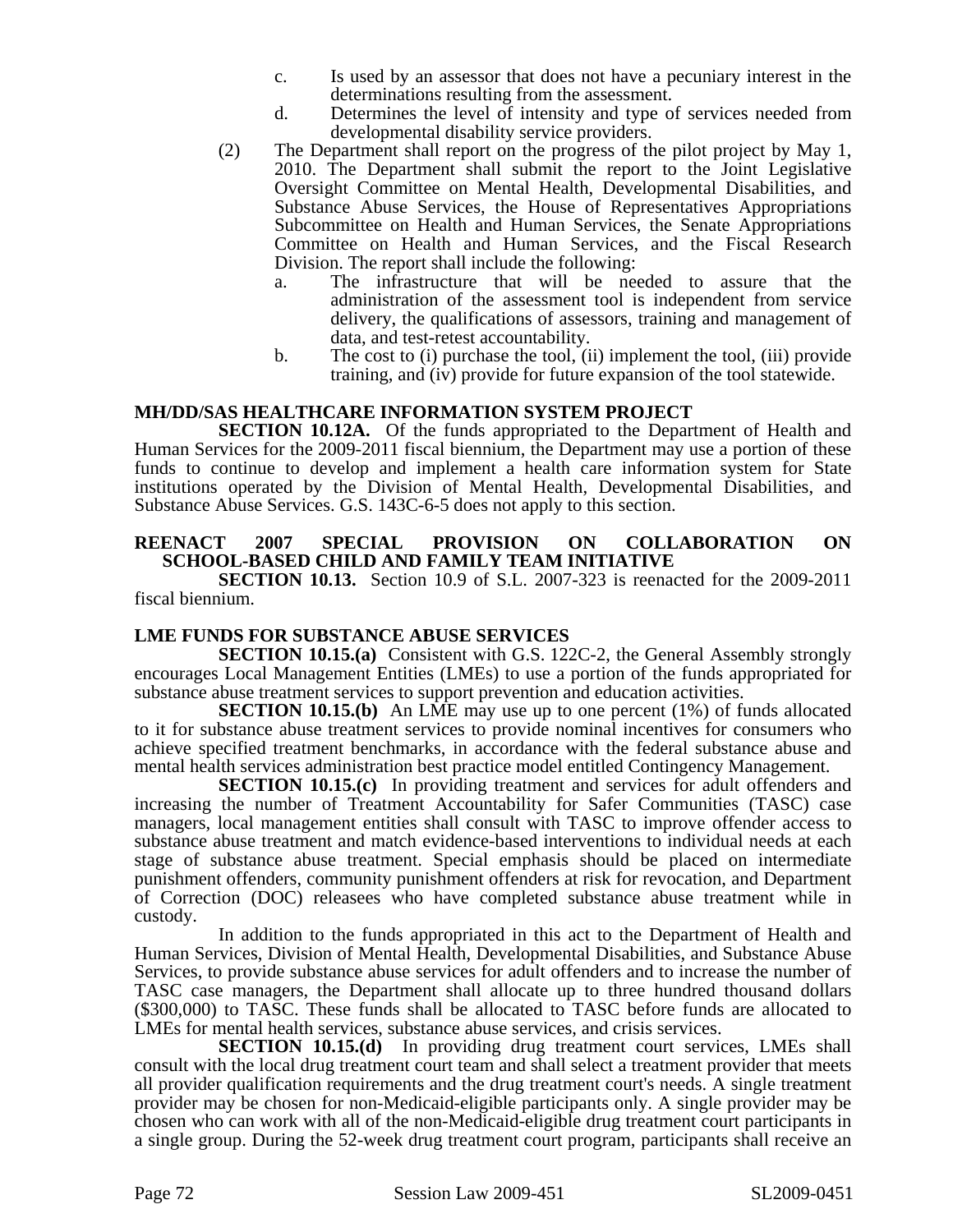array of treatment and aftercare services that meets the participant's level of need, including step-down services that support continued recovery.

# **TOTAL QUALITY MANAGEMENT**

**SECTION 10.16.** The Secretary of the Department of Health and Human Services shall implement a Total Quality Management Program in hospitals and other State facilities for the purpose of providing a high level of customer service by well-trained staff throughout the organization. The focus of this management approach shall be on meeting customer needs by providing high-quality services.

The Department shall involve staff at all levels of the organization by soliciting suggestions and input into decision making by managers. The Department shall create staff committees composed of a representative distribution of rank and file employees, to evaluate policy changes and identify training opportunities and other necessary improvements.

The Department shall submit a report on the status of the Total Quality Management Program, including any activities associated with its implementation within State facilities, to the Senate Appropriations Committee on Health and Human Services, the House of Representatives Appropriations Subcommittee on Health and Human Services, the Joint Legislative Oversight Committee on Mental Health, Developmental Disabilities, and Substance Abuse Services, and the Fiscal Research Division not later than March 1, 2010.

#### **IOM STUDIES**

**SECTION 10.18.** Funds appropriated in this act from the Substance Abuse Prevention and Treatment Block Grant to the Department of Health and Human Services for North Carolina Institute of Medicine (NCIOM) studies shall be allocated in accordance with Section 10.78(ff) of this act.

# **DHHS DATA COLLECTION REVIEW AND STREAMLINING**

**SECTION 10.18B.** The Department of Health and Human Services, Division of Mental Health, Developmental Disabilities, and Substance Abuse Services, shall review all data collection instruments used by the Department and local management entities and shall streamline the amount of paperwork involved with patient data reporting by physicians and providers.

#### **LME ALLOCATION AND FUND BALANCE REDUCTIONS**

**SECTION 10.19A.(a)** The Department of Health and Human Services shall reduce the allocation of State funds to each LME by ten percent (10%) in each fiscal year. In no event shall an LME that has a fund balance or other resources available reduce or otherwise adversely affect services due to the reduction in State funds in each fiscal year. LMEs that have fund balances or other resources shall use those funds to supplant the reduction in State funds in each fiscal year. Monies from fund balances shall be used exclusively to provide services to LME clients, even if the dollar amount of the funds in the fund balance exceeds what is necessary to supplant the reduction in State funds. The use of fund balance monies to provide services is subject to the prior approval of the Department of Health and Human Services, Division of Mental Health, Developmental Disabilities, and Substance Abuse Services. The Division shall track fund balance usage of each LME to ensure that the amount used from the fund balance in each fiscal year is at least equal to the reduction in State funds for that fiscal year and is used to provide services and for no other purpose.

**SECTION 10.19A.(b)** In order to ensure that funds allocated to LMEs for mental health, developmental disabilities, and substance abuse services are used to the maximum extent possible to provide these services and for other authorized purposes, the Department of Health and Human Services, Division of Mental Health, Developmental Disabilities, and Substance Abuse Services, shall develop and implement a format for use by LMEs to account for the LME's fund balance in each fiscal year. The format shall include categories reflecting the source and original purpose of MH/DD/SA funds in an LME or county fund balance. The format shall be developed such that the fund balance information provided indicates the amount of funds in the fund balance at a given time, the source and amount of funds dispensed from the fund balance throughout the fiscal year and the purposes for which funds are dispensed, the amount, if any, of funds in the fund balance that were allocated but not used for mental health, developmental disabilities, and substance abuse services, and other information the Department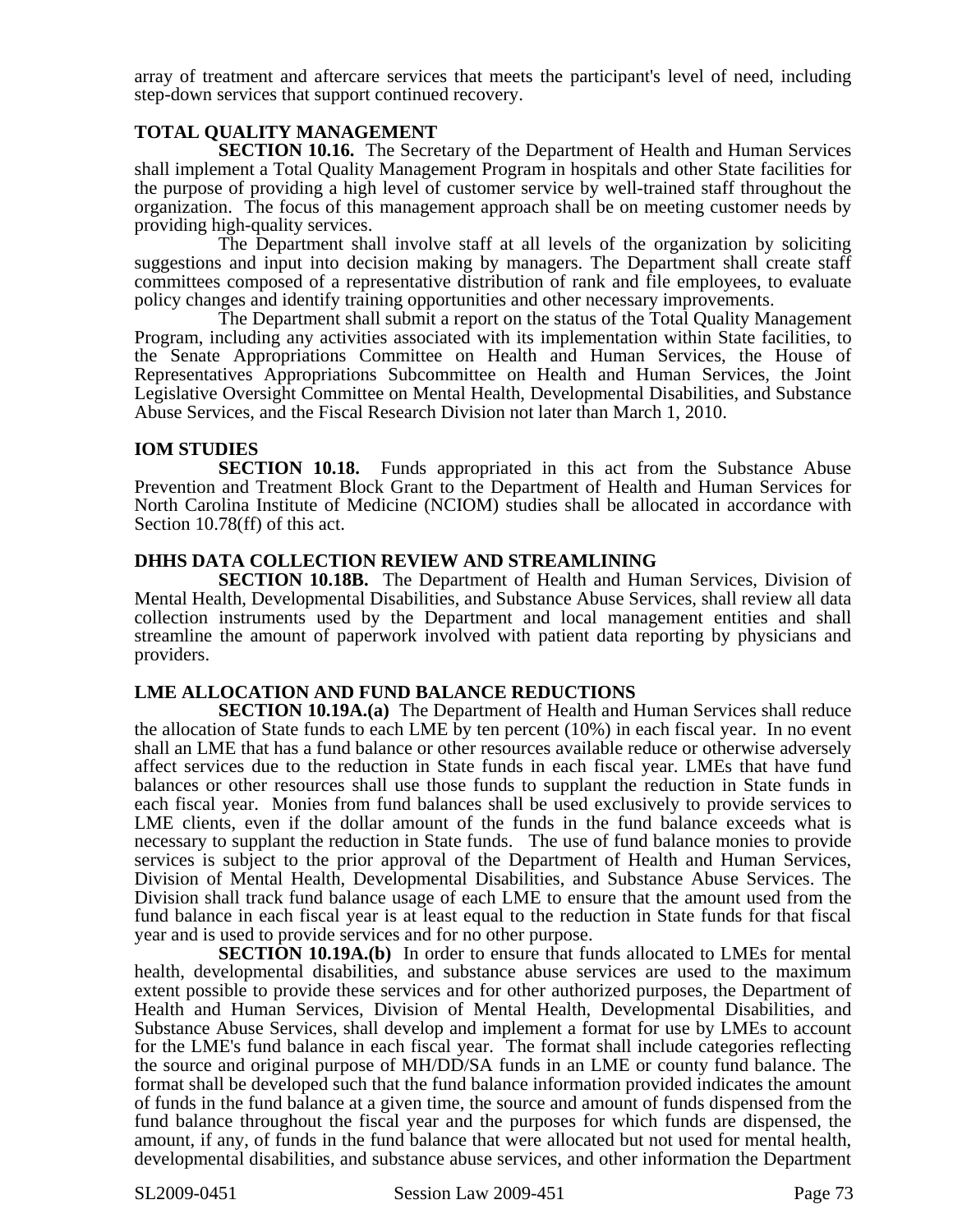determines necessary to ensure that funds allocated for mental health, developmental disabilities, and substance abuse services are used for authorized purposes. LMEs shall begin using the format developed by the Department not later than January 1, 2010.

**SECTION 10.19A.(c)** The Department of Health and Human Services, Division of Mental Health, Developmental Disabilities, and Substance Abuse Services, shall require quarterly reporting from LMEs in the format required under subsection (a) of this section. The Department of Health and Human Services shall report the results of the quarterly reports to the Joint Legislative Oversight Committee on Mental Health, Developmental Disabilities, and Substance Abuse Services, the House of Representatives Appropriations Subcommittee on Health and Human Services, the Senate Appropriations Committee on Health and Human Services, and the Fiscal Research Division on or before May 1, 2010.

# **TRANSITION OF UTILIZATION MANAGEMENT OF COMMUNITY-BASED SERVICES TO LOCAL MANAGEMENT ENTITIES**

**SECTION 10.20.** Consistent with the findings of the Mercer evaluation of Local Management Entities (LMEs), the Department of Health and Human Services shall collaborate with LMEs to enhance their administrative capabilities to assume utilization management responsibilities for the provision of community-based mental health, developmental disabilities, and substance abuse services. The Department may, with approval of the Office of State Budget and Management, use funds available to implement this section.

# **MENTAL HEALTH TRUST FUND ALLOCATIONS**

**SECTION 10.21.** Notwithstanding any other provision of law to the contrary, funds allocated from the Trust Fund for Mental Health, Developmental Disabilities, and Substance Abuse Services and Bridge Funding Needs (Fund) in the 2007-2009 fiscal biennium shall not revert to the Fund nor otherwise be withheld but shall be allocated to those programs for which the funds were originally obligated.

#### **WESTERN REGIONAL MAINTENANCE OPERATIONS**

**SECTION 10.21A.(a)** In coordination with Broughton Hospital, the Western School for the Deaf, the J. Iverson Riddle Developmental Center, and elected representatives of the workers in each trade assigned to Western Regional Maintenance (WRM), the Department of Health and Human Services shall develop and implement a plan for western regional maintenance operations that increases efficiency, improves facility support, and is more responsive to WRM customers. The plan shall provide for the following:

- (1) WRM programs shall be decentralized.
- (2) Staff shall be assigned directly to each facility and shall report to designated facility managers.
- (3) Supervisors shall be responsible for filling work orders and supervising team members. Eliminate supervisor positions that are not needed to effectively carry out all supervisory duties.
- (4) Make available to each supported organization general maintenance workers to allow the completion of simple tasks without requiring work orders through a central location.
- (5) The maintenance programs of each facility shall share equipment and expertise to the extent possible to achieve savings.<br>SECTION 10.21A.(b) The Department shall dece

The Department shall decentralize the maintenance activities at the Butner facilities.

**SECTION 10.21A.(c)** The Department of Health and Human Services shall report on the implementation of these changes not later than October 1, 2009, to the House of Representatives Appropriations Subcommittee on Health and Human Services, the Senate Appropriations Committee on Health and Human Services, and the Fiscal Research Division.

# **CAP-MR/DD STATE FUND SERVICE ELIGIBILITY**

**SECTION 10.21B.** Except as otherwise provided in this section for former Thomas S. recipients, CAP-MR/DD recipients are not eligible for any State-funded services except for those services for which there is not a comparable service in the CAP-MR/DD waiver. The excepted services are limited to guardianship, room and board, and time-limited supplemental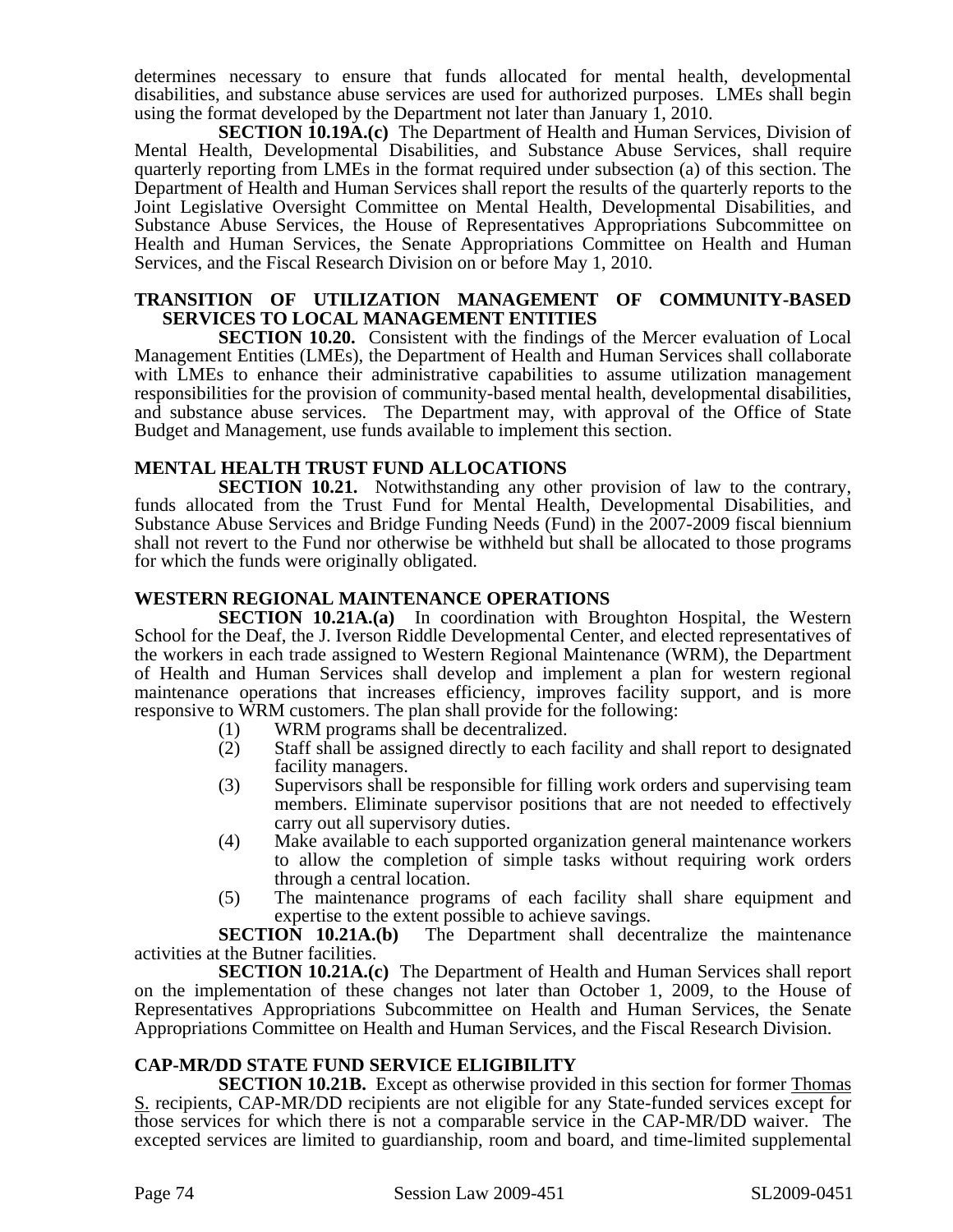staffing to stabilize residential placement. Former Thomas S. recipients currently living in community placements may continue to receive State-funded services.

#### **COST-SHARING FOR SERVICES IN EARLY CHILDHOOD INTERVENTION PROGRAMS**

**SECTION 10.21C.** The Department of Health and Human Services shall bill third-party payers, including public and private insurers, for services provided by the First Family Infant and Preschool Program (FIPP). In order to ensure maximum realization of receipts from third-party payers for services provided, the Department shall take whatever administrative and billing actions are necessary to coordinate FIPP with the Children's Developmental Services Agency (CDSA), taking into account the age range of children served by CDSA and FIPP. In addition, the Department shall pursue all available cost-sharing for services, including grants, development of a sliding fee scale for individual payers, and accessing available child care subsidies for eligible families. Receipts from billings shall be used to offset State general funds.

# **AUTISM SPECTRUM DISORDER AND PUBLIC SAFETY STUDY**

**SECTION 10.21D.(a)** There is established the Joint Study Committee on Autism Spectrum Disorder and Public Safety (Committee). The Committee shall consist of members and co-chairs appointed by the President Pro Tempore of the Senate and the Speaker of the House of Representatives. The Committee and the terms of the members shall expire when the Committee submits a final report to the General Assembly. Members serve at the pleasure of the appointing officer.

**SECTION 10.21D.(b)** The Committee shall study ways to increase the availability of appropriate autism-specific education and training to public safety personnel, first responder units, judges, district attorneys, magistrates, and related organizations. The Committee may also study any other issue it deems relevant to Autism Spectrum Disorder and public safety.

**SECTION 10.21D.(c)** The Committee shall meet upon the call of its co-chairs. A quorum of the Committee is a majority of its members. No action may be taken except by a majority vote at a meeting at which a quorum is present.

**SECTION 10.21D.(d)** The Committee, while in the discharge of its official duties, may exercise all powers provided for under G.S. 120-19 and Article 5A of Chapter 120 of the General Statutes. The Committee may contract for professional, clerical, or consultant services, as provided by G.S. 120-32.02.

**SECTION 10.21D.(e)** Members of the Committee shall receive per diem, subsistence, and travel allowance as provided in G.S. 120-3.1, and G.S. 138-5 and G.S. 138-6, as appropriate.

**SECTION 10.21D.(f)** The expenses of the Committee shall be considered expenses incurred for the joint operation of the General Assembly. Funds for the Committee shall be as appropriated to the General Assembly for this purpose.

**SECTION 10.21D.(g)** The Legislative Services Officer shall assign professional and clerical staff to assist the Committee in its work. The Director of Legislative Assistants of the House of Representatives and the Director of Legislative Assistants of the Senate shall assign clerical support staff to the Committee.

**SECTION 10.21D.(h)** The Committee may meet at various locations around the State in order to promote greater public participation in its deliberations.

**SECTION 10.21D.(i)** The Committee may submit an interim report on the results of its study, including any proposed legislation, to the members of the Senate and the House of Representatives on or before May 1, 2010, by filing a copy of the report with the Office of the President Pro Tempore of the Senate, the Office of the Speaker of the House of Representatives, and the Legislative Library. The Committee shall submit a final report on the results of its study, including any proposed legislation, to the members of the Senate and the House of Representatives on or before December 31, 2010, by filing a copy of the report with the Office of the President Pro Tempore of the Senate, the Office of the Speaker of the House of Representatives, and the Legislative Library. The Committee shall terminate on December 31, 2010, or upon the filing of is final report, whichever occurs first.

#### **TRANSFER OF CENTRAL REGIONAL HOSPITAL PATIENTS FROM RALEIGH CAMPUS TO BUTNER CAMPUS**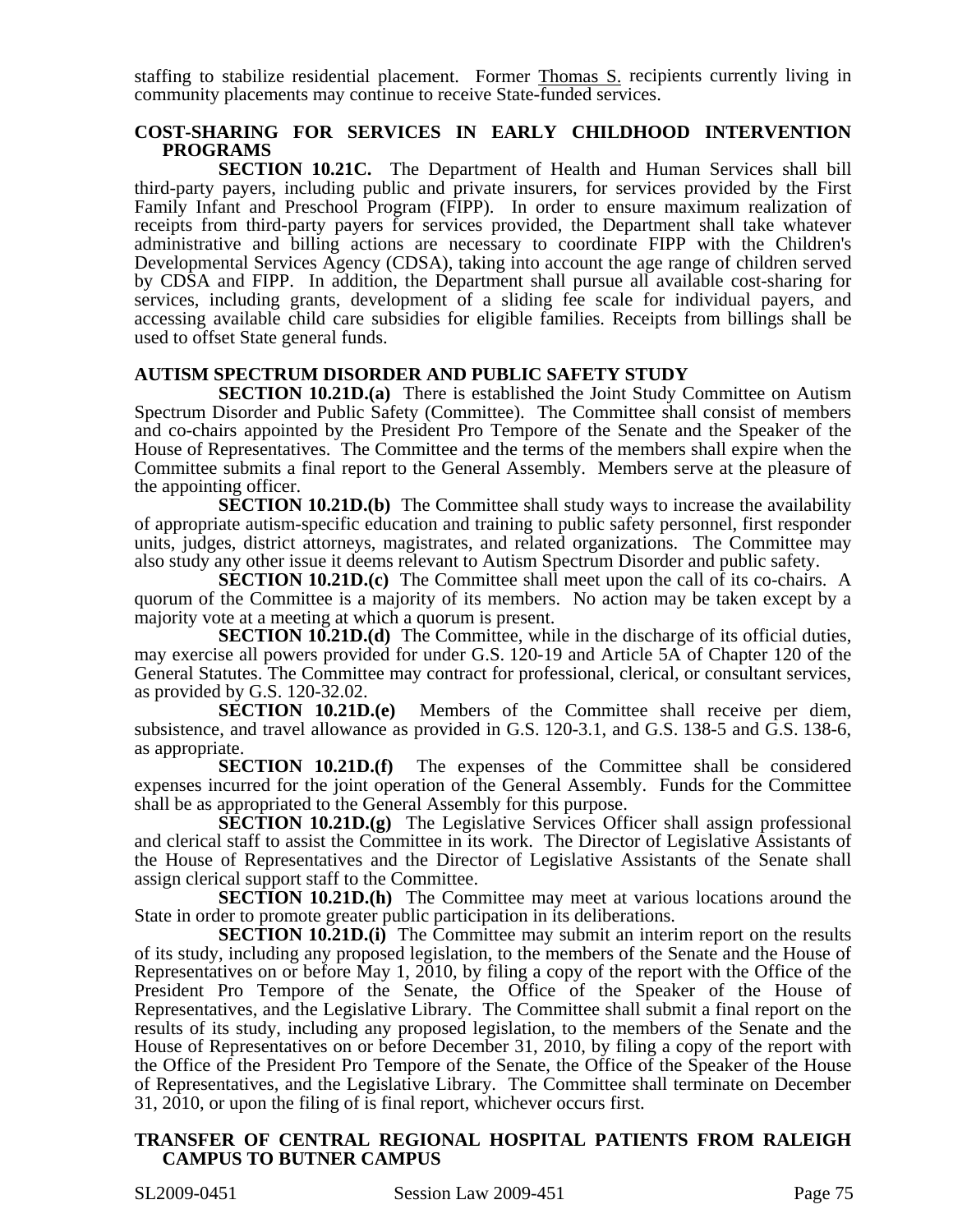**SECTION 10.21E.** Upon final resolution in favor of the Department of Health and Human Services in the matter of the temporary restraining order issued in Disability Rights North Carolina, et al. v. North Carolina Department of Health and Human Services (Wake County No. 08 CVS 16725), and notwithstanding any other provision of law to the contrary, the Secretary of Health and Human Services shall plan and execute the orderly transfer of patients from the Raleigh Campus of Central Regional Hospital to the Butner Campus of Central Regional Hospital. It is the intent of the General Assembly that this transfer of patients be accomplished in a safe and timely manner. Upon completion of the transfer, the Secretary shall actively pursue full accreditation with the Joint Commission (formerly the Joint Commission on the Accreditation of Healthcare Organizations or "JCAHO") for Central Regional Hospital. The Department may temporarily continue to operate at the Raleigh Campus of Central Regional Hospital the Psychiatric Residential Treatment Facility for Children, minimum security forensic and research units, and the Wake-Dix Overflow Unit.

# **CASTLE SERVICES THIRD-PARTY BILLING**

**SECTION 10.21F.** The Center for Acquisition for Spoken Languages through Listening Enrichment (CASTLE) shall begin billing third-party payers for its services. The receipts from these billings shall be used to offset program requirements supported by General Funds. CASTLE shall explore sources for potential payers, including Child Development Services Agencies, NC Health Choice, Medicaid, and other grant funds. CASTLE shall report on the amount and source of receipts to the House of Representatives Appropriations Subcommittee on Health and Human Services, the Senate Appropriations Committee on Health and Human Services, and the Fiscal Research Division by December 1, 2009.

# **VITAL RECORDS FEES**

**SECTION 10.22.** Effective the fourteenth calendar day after the date this act becomes law, G.S. 130A-93.1 reads as rewritten:

#### "**§ 130A-93.1. Fees for vital records copies or search; automation fund.**

- (a) The State Registrar shall collect, process, and utilize fees for services as follows:
	- (1) A fee not to exceed fifteen dollars (\$15.00) twenty-four dollars (\$24.00) shall be charged for issuing  $\frac{any}{ay}$  a first copy of a vital record or for conducting a routine search of the files for the record when no copy is made. A fee of fifteen dollars (\$15.00) shall be charged for each additional certificate copy requested from the same search. When certificates are issued or searches conducted for statewide issuance by local agencies using databases maintained by the State Registrar, the local agency shall charge this fee these fees and shall forward five dollars (\$5.00) of this fee retain ten dollars (\$10.00) of these fees to cover local administrative costs and forward the remaining fees to the State Registrar for the purposes established in subsection (b) of this section.
	- (2) A fee not to exceed fifteen dollars (\$15.00) for in-State requests and not to exceed twenty dollars (\$20.00) for out-of-state requests shall be charged in addition to the fee charged under subdivision (1) of this subsection and to all shipping and commercial charges when expedited service is specifically requested.
	- (2a) The fee for a copy of a computer or microform database shall not exceed the cost to the agency of making and providing the copy.
	- (3) Except as provided in subsection (b) of this section, fees collected under this subsection shall be used by the Department for public health purposes.

(b) The Vital Records Automation Account is established as a nonreverting account within the Department. Five dollars  $(\$5.00)$  of each fee collected pursuant to subdivision  $(a)(1)$ shall be credited to this Account. The Department shall use the revenue in the Account to fully automate and maintain the vital records system. When funds sufficient to fully automate and maintain the system have accumulated in the Account, fees shall no longer be credited to the Account but shall be used as specified in subdivision (a)(3) of this section."

# **CHANGES TO COMMUNITY-FOCUSED ELIMINATING HEALTH DISPARITIES INITIATIVE**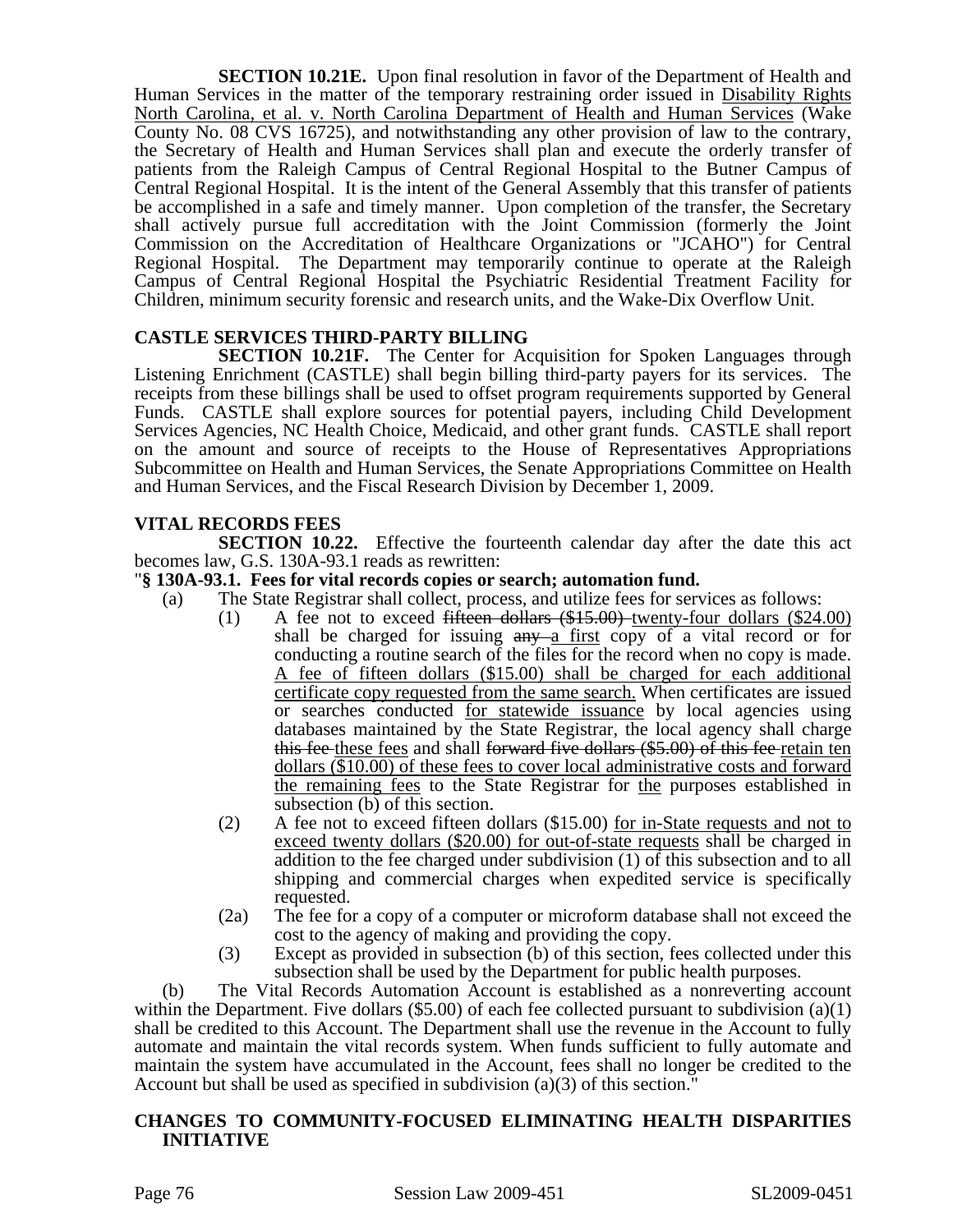**SECTION 10.23.(a)** Funds appropriated in this act from the General Fund to the Department of Health and Human Services for the Community-Focused Eliminating Health Disparities Initiative (CFEHDI) shall be used to provide grants-in-aid to local public health departments, American Indian tribes, and faith-based and community-based organizations to close the gap in the health status of African-Americans, Hispanics/Latinos, and American Indians as compared to the health status of white persons. These grants shall focus on the use of preventive measures to support healthy lifestyles. The areas of focus on health status shall be infant mortality, HIV-AIDS and sexually transmitted infections, cancer, diabetes, and homicides and motor vehicle deaths.

**SECTION 10.23.(b)** Funds appropriated in this act to the Department of Health and Human Services, Division of Public Health, for the CFEHDI shall be awarded as a grant-in-aid to honor the memory of the following recently deceased members of the General Assembly: Bernard Allen, John Hall, Robert Holloman, Howard Hunter, Jeanne Lucas, Vernon Malone, and William Martin. These funds shall be used for concerted efforts to address large gaps in health status among North Carolinians who are African-American, as well as disparities among other minority populations in North Carolina.

**SECTION 10.23.(c)** The Department of Health and Human Services shall report on the following with respect to funds appropriated to the CFEHDI for the 2009-2010 fiscal year. The report shall address the following:

- (1) Which community programs and local health departments received CFEHDI grants.
- (2) The amount of funding each program or local health department received.<br>  $(3)$  Which of the minority populations were served by the programs or loc
- Which of the minority populations were served by the programs or local health departments.
- (4) Which counties were served by the programs or local health departments.
- (5) What activities were planned and implemented by the programs or local health departments to fulfill the community focus of the CFEHDI program.
- (6) How the activities implemented by the programs or local health departments fulfilled the goal of reducing health disparities among minority populations.

The report shall also include specific activities undertaken pursuant to subsection (a) of this section to address large gaps in health status among North Carolinians who are African-American and other minority populations in this State. The Department shall submit the report not later than March 15, 2010, to the House of Representatives Appropriations Subcommittee on Health and Human Services, the Senate Appropriations Committee on Health and Human Services, and the Fiscal Research Division.

#### **FUNDS FOR SCHOOL NURSES**

**SECTION 10.24.(a)** All funds appropriated for the school nurse initiative shall be used to supplement and not supplant other State, local, or federal funds appropriated or allocated for this purpose. Communities shall maintain their current level of effort and funding for school nurses. These funds shall not be used for funding nurses for State agencies. All funds shall be used for direct services.

**SECTION 10.24.(b)** All school nurses funded with State funds shall participate, as needed, in child and family teams.

**SECTION 10.24.(c)** Of the funds appropriated to the Department of Health and Human Services, Division of Public Health, for the 2009-2010 and 2010-2011 fiscal years, the sum of one million dollars (\$1,000,000) in each fiscal year shall be used to hire 20 additional school health nurses, bringing the total number of school nurses supported by DHHS to 232. The distribution of additional school nurses shall be made according to the criteria established by the Department in 2006.

#### **AIDS DRUG ASSISTANCE PROGRAM**

**SECTION 10.25.(a)** For the 2009-2010 and 2010-2011 fiscal years, the Department may, within existing Aids Drug Assistance Program (ADAP) resources, adjust the financial eligibility criterion of the ADAP up to an amount not exceeding three hundred percent (300%) of the federal poverty level in order to serve as many eligible North Carolinians living with HIV disease as possible within existing resources plus any new federal resources. If a waiting list develops as a result of the eligibility criterion being raised, the Department shall give first priority to those individuals on the waiting list with income at or below one hundred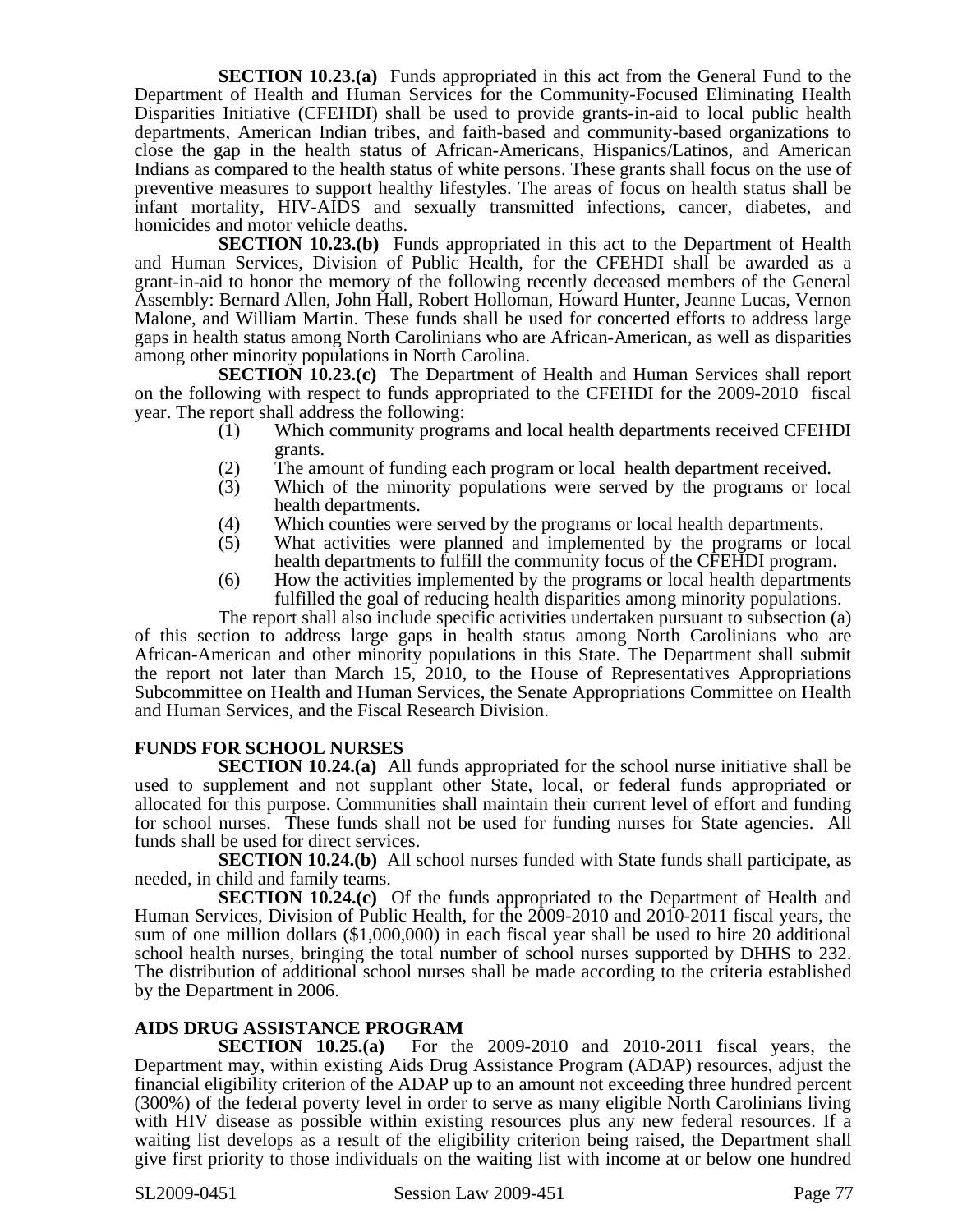twenty-five percent (125%) of the federal poverty level, and second priority to those individuals with income above one hundred twenty-five percent (125%) and at or below two hundred fifty percent (250%) of federal poverty guidelines.

**SECTION 10.25.(b)** The Department of Health and Human Services (DHHS) shall work with the Department of Correction (DOC) to use DOC funds to purchase pharmaceuticals for the treatment of DOC inmates with HIV/AIDS in a manner that allows these funds to be accounted for as State matching funds in DHHS' drawdown of federal Ryan White funds.

# **PUBLIC HEALTH IMPROVEMENT PLAN**

**SECTION 10.26.(a)** The Department of Health and Human Services (DHHS) shall develop a five-year Public Health Improvement Plan (Plan) by March 31, 2010. In developing the Plan the Secretary shall:

- (1) Adopt a list of services and activities performed by local health departments that qualify as core public health functions of statewide significance.
- (2) Adopt a list of performance measures with the intent of improving health status indicators applicable to core public health functions of statewide significance that local health departments (LHDs) must provide.
- (3) Identify a set of health status indicators to be given priority by LHDs.

Under the Plan, all priorities and health status indicators must incorporate as an essential activity the disparity of diseases amongst populations and locales.

**SECTION 10.26.(b)** In order for measurable benefits to be realized through the implementation of the Plan, the Plan shall include the adoption of levels of performance necessary to promote:

- (1) Uniformity across local health departments,<br>
(2) Best evidence-based services,
- Best evidence-based services.
- (3) National standards of performance,
- (4) Innovations in public health practice, and

(5) Reduction of geographic and racial health disparities.

LHDs shall have the flexibility and opportunity to use the resources available to achieve the required performance measures in a manner that best suits the LHD.

**SECTION 10.26.(c)** The Plan will address the need to provide county health departments with financial incentives to encourage and increase local investment in public health functions. County governments shall not supplant existing local funding with State incentive resources. The Secretary may revise the list of activities and performance measures as appropriate, but before doing so, the Secretary shall provide a written explanation of the rationale for the addition, deletion, or revision.

**SECTION 10.26.(d)** In developing the Plan the Secretary shall establish and chair the Public Health Improvement Plan Task Force (Task Force), the members and expertise of which shall include:

- (1) Local health departments,<br>(2) Department staff,
- Department staff,
- (3) Individuals and entities with expertise in the development of performance measures, accountability, and systems management,
- (4) Experts in development of evidence-based medical guidelines or public health practice guidelines, and
- (5) Individuals and entities that will be affected by the performance measures.

**SECTION 10.26.(e)** The implementation schedule for the Plan shall be as follows:

- (1) July 1, 2009, establish the Task Force to develop the Plan,
- (2) March 31, 2010, submit the Plan to the 2010 Regular Session of the 2009 General Assembly,
- (3) July 1, 2010, implement the Plan, and
- (4) November 15, 2011, and annually thereafter, report on Plan implementation.

**SECTION 10.26.(f)** The Department will identify the programmatic activities and funding in the Division of Public Health associated with the core functions and activities in the Plan. Funds associated with these activities shall be subject to a flexible spending formula adopted by the Department, as follows:

(1) Beginning in SFY 2010-2011, the flexible spending formula will begin to replace the current spending with a more effective method of funding public health activities at the local level and achieving the results expected.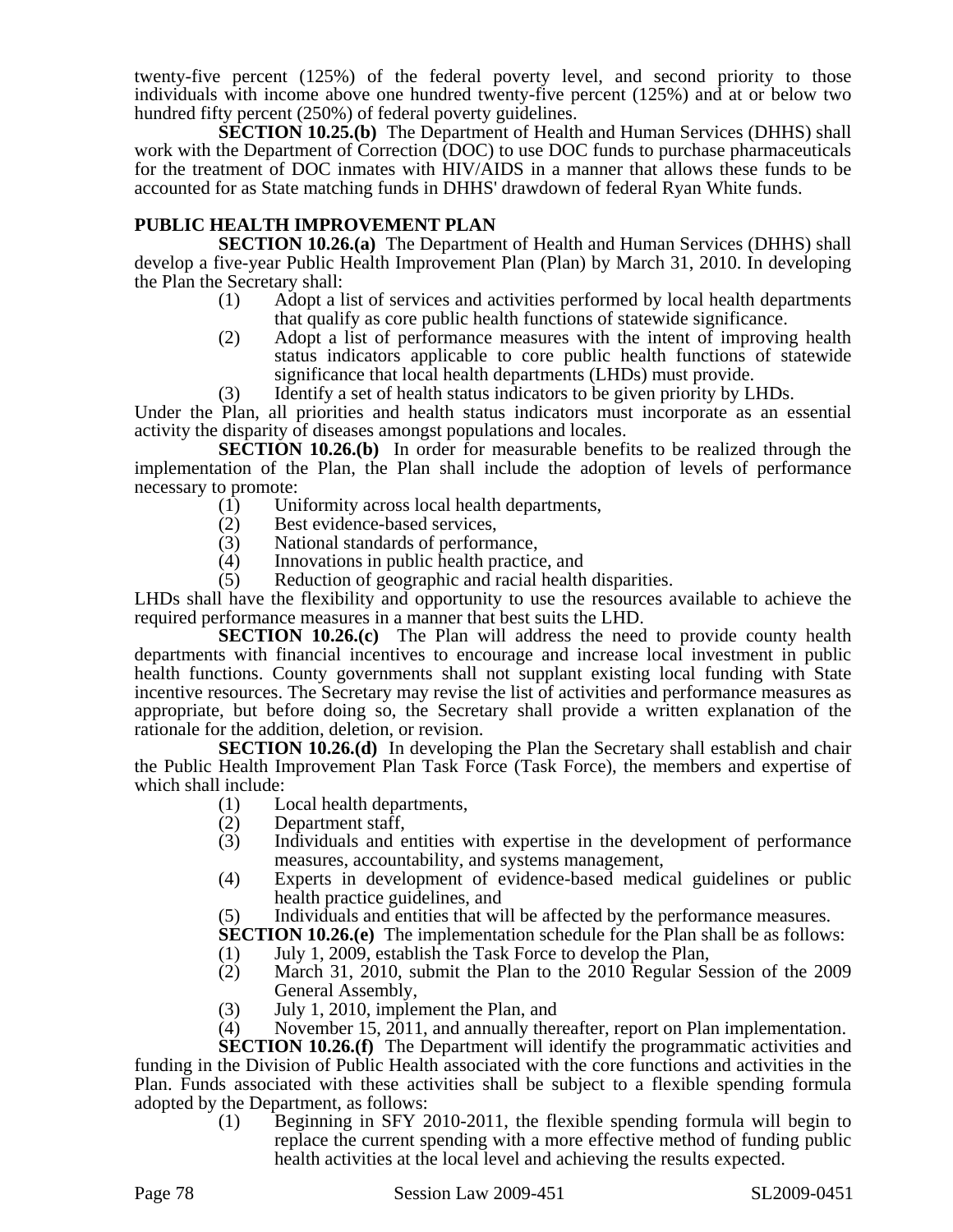- (2) The Task Force shall identify a reliable and consistent source of State revenue to fund the flexible spending formula.
- (3) If sufficient additional revenue is available to implement the Plan, a separate set-aside of available funds would be created. This set-aside would be available to contiguous LHDs that seek to address a specific women's health, child health, or adult health disease or chronic condition, and in doing so, choose to merge into a single Local Health District, thus saving administrative dollars to be focused on public health issues.

**SECTION 10.26.(g)** Funds appropriated to the Department for flexible spending shall be distributed to county health departments as follows:

- (1) Each of the county health departments will receive a base amount to be determined by the DHHS.
- (2) The balance of funds in the Flexible Spending Account is to be distributed to the counties on the basis of a formula that takes into consideration the following elements:
	- a. Population,
	- b. Per capita income,
	- c. Rates of:
		- - 1. Infant mortality,<br>2. Teenage pregnancy Teenage pregnancy,
			- 3. Tobacco use,
			-
			- 4. Cancer,<br>5. Heart di Heart disease,
			- 6. Diabetes, and
			- 7. Stroke.
	- d. Percent of minorities in the county,
	- e. Body Mass Index (BMI) of public school students, and
	- f. Other factors as the Secretary may find necessary to achieve the goals of the Plan.
- (3) The use of the funds by the LHD would reflect the core public health functions. It will be incumbent upon the LHD to use the funds in a manner that assures its achievement of the performance measures adopted by the Secretary.

**SECTION 10.26.(h)** To ensure compliance with Department directives, the Task Force shall consider requiring each county health department to submit to the Secretary such data as the Secretary determines is necessary to allow the Secretary to assess whether the county health department has used the funds in a manner consistent with achieving the performance measures associated with this Plan.

**SECTION 10.26.(i)** Beginning November 15, 2011, and biannually thereafter, the Secretary shall report to the Governor and the General Assembly on:

- (1) The distribution of funds to LHDs,
- 
- (2) The use of these funds by LHDs,<br>(3) The specific effect the funding from The specific effect the funding from this Plan has had on:
	- a. LHDs' performance,
	- b. Health status indicators, and
	- c. Health disparities.

The Secretary's initial report will focus on implementation. Subsequent reports will evaluate trends in performance and expenditures.

#### **REPLACEMENT OF RECEIPTS FOR CHILD DEVELOPMENT SERVICE AGENCIES**

**SECTION 10.26A.** Receipts earned by the Child Development Service Agencies (CDSAs) from any public or private third-party payer shall be budgeted on a recurring basis to replace reductions in State appropriations to CDSAs.

# **HEALTH INFORMATION TECHNOLOGY<br>SECTION 10.27.(a)** The Depart

The Department of Health and Human Services, in cooperation with the State Chief Information Officer and the North Carolina Office of Economic Recovery and Investment, shall coordinate health information technology (HIT)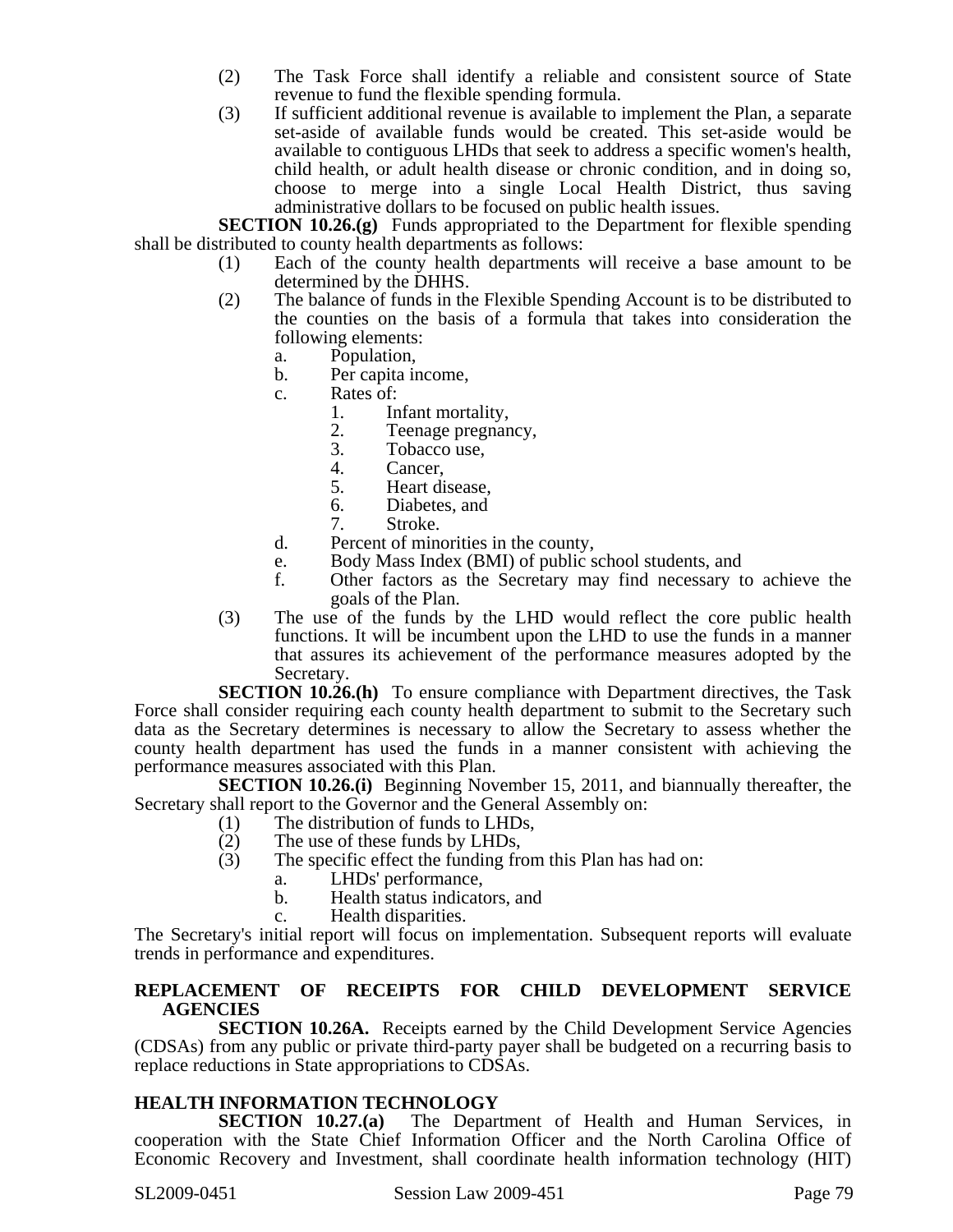policies and programs within the State of North Carolina. The Department's goal in coordinating State HIT policy and programs shall be to avoid duplication of efforts and to ensure that each State agency, public entity, and private entity that undertakes health information technology activities associated with the American Recovery and Reinvestment Act of 2009 (ARRA) does so within the area of its greatest expertise and technical capability and in a manner that supports coordinated State and national goals, which shall include at least all of the following:

- (1) Ensuring that patient health information is secure and protected, in accordance with applicable law.
- (2) Improving health care quality, reducing medical errors, reducing health disparities, and advancing the delivery of patient-centered medical care.
- (3) Providing appropriate information to guide medical decisions at the time and place of care.
- (4) Ensuring meaningful public input into HIT infrastructure development.
- (5) Improving the coordination of information among hospitals, laboratories, physician offices, and other entities through an effective infrastructure for the secure and authorized exchange of health care information.
- (6) Improving public health services and facilitating early identification and rapid response to public health threats and emergencies, including bioterrorist events and infectious disease outbreaks.
- (7) Facilitating health and clinical research.
- 

(8) Promoting early detection, prevention, and management of chronic diseases.<br>**SECTION 10.27.(b)** The Department of Health and Human Services shall The Department of Health and Human Services shall establish and direct a HIT management structure that is efficient and transparent and that is compatible with the Office of the National Health Coordinator for Information Technology (National Coordinator) governance mechanism. The HIT management structure shall be responsible for all of the following:

- (1) Developing a State plan for implementing and ensuring compliance with national HIT standards and for the most efficient, effective, and widespread adoption of HIT.
- (2) Ensuring that (i) specific populations are effectively integrated into the State plan, including aging populations, populations requiring mental health services, and populations utilizing the public health system; and (ii) unserved and underserved populations receive priority consideration for HIT support.
- (3) Identifying all HIT stakeholders and soliciting feedback and participation from each stakeholder in the development of the State plan.
- (4) Ensuring that existing HIT capabilities are considered and incorporated into the State plan.
- (5) Identifying and eliminating conflicting HIT efforts where necessary.
- (6) Identifying available resources for the implementation, operation, and maintenance of health information technology, including, but not limited to, the ARRA, with emphasis on identifying resources and available opportunities for North Carolina institutions of higher education.
- (7) Ensuring that the appropriate State entities receive all the necessary information and support to successfully compete for funding included in the ARRA.
- (8) Ensuring that potential State plan participants are aware of HIT policies and programs and the opportunity for improved health information technology.
- (9) Monitoring HIT efforts and initiatives in other States and replicating successful efforts and initiatives in North Carolina.
- (10) Monitoring the development of the National Coordinator's strategic plan and ensuring that all stakeholders are aware of and in compliance with its requirements.
- (11) Monitoring the progress and recommendations of the HIT Policy and Standards Committees and ensuring that all stakeholders remain informed of the Committee's recommendations.
- (12) Monitoring all studies and reports provided to the United States Congress and reporting to the Joint Legislative Oversight Committee on Information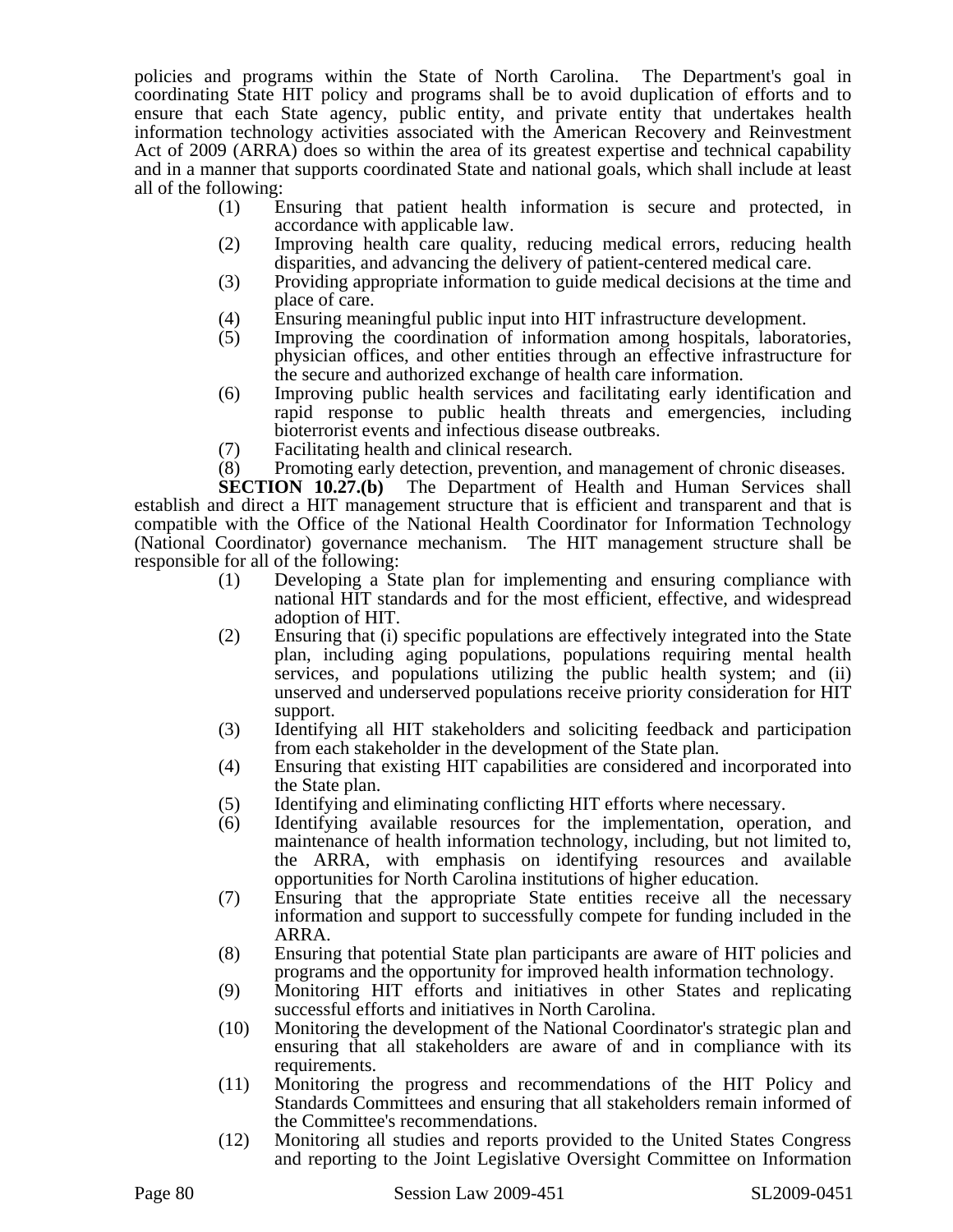Technology and the Fiscal Research Division on the impact of report recommendations on State efforts to implement coordinated HIT.

**SECTION 10.27.(c)** Beginning October 1, 2009, the Department of Health and Human Services shall provide quarterly written reports on the status of HIT efforts to the Senate Appropriations Committee on Health and Human Services, the House of Representatives Appropriations Subcommittee on Health and Human Services, and the Fiscal Research Division. The report shall include the following:

- (1) Current status of federal HIT initiatives.
- (2) Current status of State HIT efforts and initiatives among both public and private entities.
- (3) A breakdown of current public and private funding sources and dollar amounts for State HIT initiatives.
- (4) Department efforts to coordinate HIT initiatives within the State and any obstacles or impediments to coordination.
- (5) HIT research efforts being conducted within the State and sources of funding for research efforts.
- (6) Opportunities for stakeholders to participate in HIT funding and other efforts and initiatives during the next quarter.
- (7) Issues associated with the implementation of HIT in North Carolina and recommended solutions to these issues.

# **HOSPITAL-ACQUIRED INFECTIONS**

**SECTION 10.28.** The Department of Health and Human Services shall apply for federal funds that are available through the American Recovery and Reinvestment Act of 2009, P.L. 111-5, to implement a mandatory statewide hospital-acquired infections surveillance and reporting system, as recommended by the Joint Study Committee on Hospital Infection Control and Disclosure.

#### **MEN'S HEALTH**

**SECTION 10.29.** The Department of Health and Human Services, Division of Public Health, shall use funds available to delegate to the Chronic Disease Prevention and Control Office the responsibility for ensuring attention to the prevention of disease and improvement in the quality of life for men over their entire lifespan. The Department shall develop strategies for achieving these goals, which shall include (i) developing a strategic plan to improve health care services, (ii) building public health awareness, and (iii) developing initiatives within existing programs.

#### **IMMUNIZATION CHANGES**

#### **SECTION 10.29A.(a)** G.S. 130A-153(a) reads as rewritten:

"(a) The required immunization may be obtained from a physician licensed to practice medicine or from a local health department. Local health departments shall administer required and State-supplied immunizations at no cost to the patient patients who are uninsured or underinsured and have family incomes below two hundred percent (200%) of the federal poverty level. The Department shall provide the vaccines for use by the local health departments. A local health department may redistribute these vaccines only in accordance with the rules of the Commission."

**SECTION 10.29A.(b)** G.S. 130A-433(b) reads as rewritten:

 $\mu$ <sup>"(b)</sup> A Except as otherwise provided in G.S. 130A-153(a), a health care provider who receives vaccine from the State may charge no more than a reasonable fee established by the Commission for Public Health for the administration of the vaccine. Vaccines provided by the State to local health departments for administration shall be administered at no cost to the patient."

#### **FACILITATION OF ENROLLMENT AND REENROLLMENT OF ELIGIBLE CHILDREN IN MEDICAID AND NC HEALTH CHOICE**

**SECTION 10.30.** The Department of Health and Human Services shall increase its efforts to simplify the eligibility determination and recertification process to facilitate the enrollment and reenrollment of eligible Medicaid and NC Health Choice individuals. The Department shall also: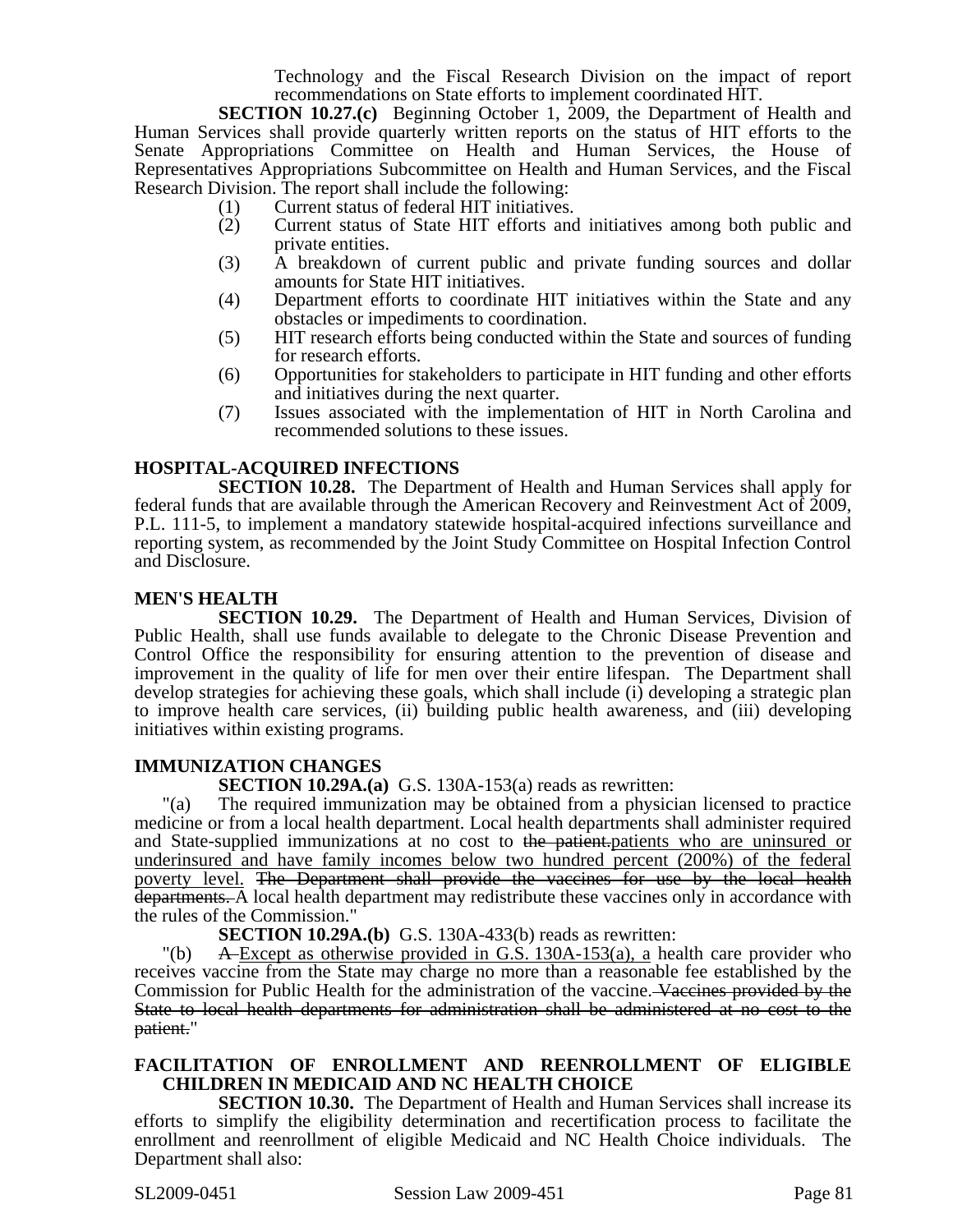- (1) Explore various opportunities through public awareness campaigns and enlisting community organizations to alert families of the opportunities of Medicaid and NC Health Choice to provide preventive health care to their children; and
- (2) Pursue opportunities in the federal Children's Health Insurance Program Reauthorization Act (CHIPRA) to enhance outreach efforts and enrollment for children in Medicaid and NC Health Choice. These enhancements include funding for outreach and enrollment activities and implementation of the "Express Lane" option that uses agencies that determine eligibility for TANF, IV-D SNAP, Head Start, and School Lunch programs to enroll children.

The Department shall also submit a Medicaid State Plan Amendment to take advantage of recent federal legislation (CHIPRA) allowing states to provide medical assistance to children and pregnant women who are lawfully residing in the United States.

# **NC HEALTH CHOICE TRANSITION**

**SECTION 10.31.(a)** The Secretary of the Department of Health and Human Services shall develop and implement a plan for assuming administrative responsibility for the North Carolina Health Choice for Children program by transitioning all administrative oversight activities from the Executive Administrator and Board of Trustees of the State Health Plan for Teachers and State Employees to the Division of Medical Assistance. The transition of all administrative oversight from the State Health Plan to the Division of Medical Assistance shall be completed not later than July 1, 2010. The Secretary shall report to the Joint Legislative Health Care Oversight Committee and the Committee on Employee Hospital and Medical Benefits at least 30 days prior to effecting the transition of the responsibilities for the administration from the Executive Administrator and Board of Trustees of the State Health Plan for Teachers and State Employees to the Department.

**SECTION 10.31.(b)** In consultation with the Department of Health and Human Services, Division of Medical Assistance, and other appropriate organizations, the Office of State Budget and Management shall conduct an independent analysis of the cost to determine appropriate staffing levels to manage and implement the transition of NC Health Choice from the State Health Plan to the Division to ensure that the transition of NC Health Choice occurs with minimal disruption and that the Division has adequate staffing and an organizational structure that fits with its existing structure. The Office of State Budget and Management shall report with staffing recommendations by March 1, 2010, to the Senate Appropriations Committee on Health and Human Services, the House of Representatives Appropriations Subcommittee on Health and Human Services, and the Fiscal Research Division.

#### **NC HEALTH CHOICE/PROCEDURES FOR CHANGING MEDICAL POLICY**

**SECTION 10.32.** Chapter 108A of the General Statutes is amended by adding a new section to read:

#### "**§ 108A-54.3. Procedures for changing medical policy.**

The Department shall develop, amend, and adopt medical coverage policy in accordance with the following:

- (1) During the development of new medical coverage policy or amendment to existing medical coverage policy applicable to the North Carolina Health Choice Program for Children, consult with and seek the advice of the Physician Advisory Group and other organizations the Secretary deems appropriate. The Secretary shall also consult with and seek the advice of officials of the professional societies or associations representing providers who are affected by the new medical coverage policy or amendments to existing medical coverage policy.
- (2) At least 45 days prior to the adoption of new or amended medical coverage policy, the Department shall:
	- a. Publish the proposed new or amended medical coverage policy on the Department's Web site;
	- b. Notify all North Carolina Health Choice Program for Children providers of the proposed, new, or amended policy; and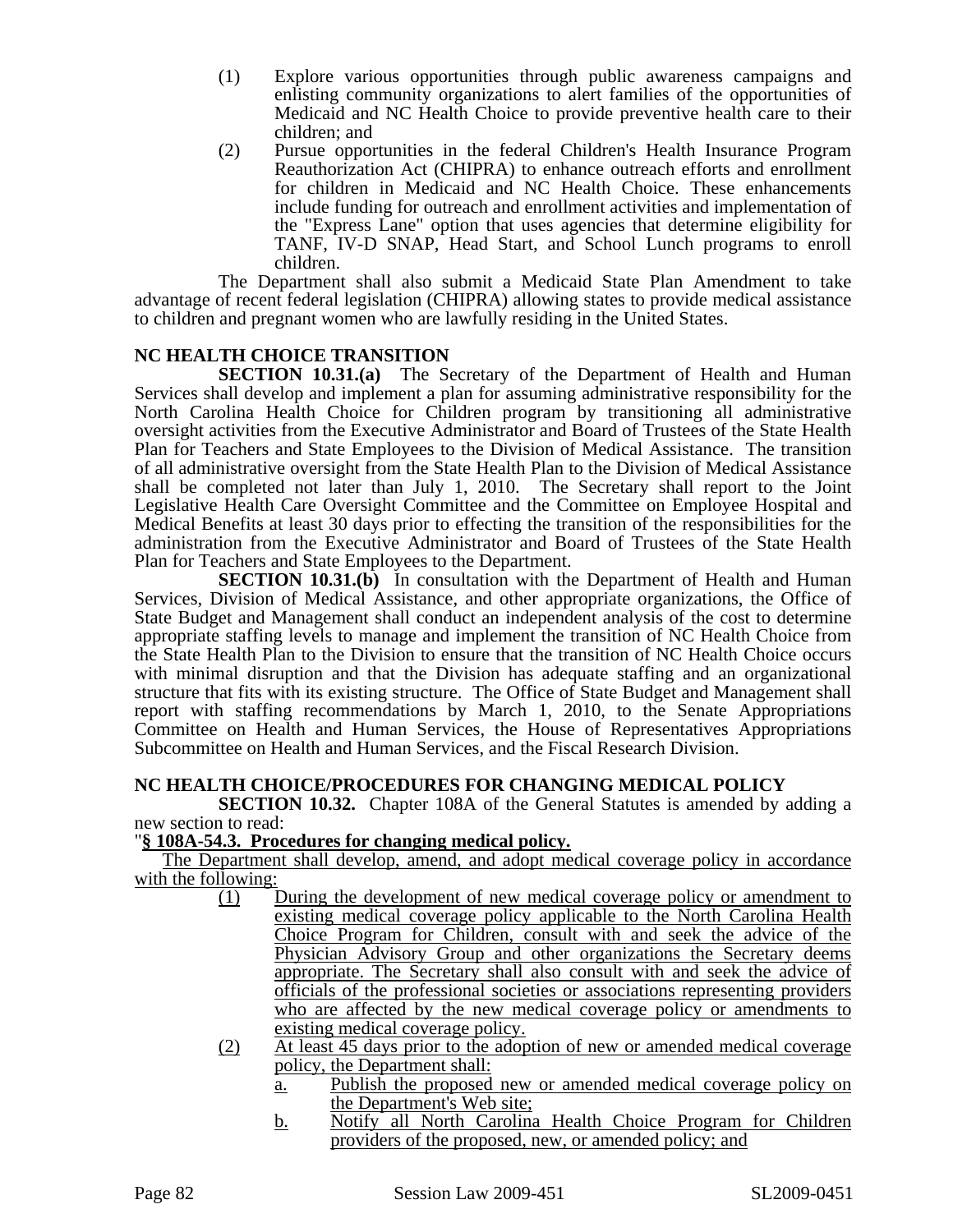- c. Upon request, provide persons copies of the proposed medical coverage policy.
- (3) During the 45-day period immediately following publication of the proposed new or amended medical coverage policy, accept oral and written comments on the proposed new or amended policy.
- (4) If, following the comment period, the proposed new or amended medical coverage policy is modified, then the Department shall do all of the following, at least 15 days prior to its adoption:
	- a. Notify all North Carolina Health Choice Program for Children providers of the proposed policy.
	- b. Upon request, provide persons notice of amendments to the proposed policy.
	- c. Accept additional oral or written comments during this 15-day period."

# **NC HEALTH CHOICE MEDICAL POLICY**

**SECTION 10.33.** Unless required for compliance with federal law, the Department shall not change medical policy affecting the amount, sufficiency, duration, and scope of NC Health Choice health care services and who may provide services until the Division of Medical Assistance has prepared a five-year fiscal analysis documenting the increased cost of the proposed change in medical policy and submitted it for Departmental review. If the fiscal impact indicated by the fiscal analysis for any proposed medical policy change exceeds one million dollars (\$1,000,000) in total requirements for a given fiscal year, then the Department shall submit the proposed medical policy change with the fiscal analysis to the Office of State Budget and Management and the Fiscal Research Division. The Department shall not implement any proposed medical policy change exceeding one million dollars (\$1,000,000) in total requirements for a given fiscal year unless the source of State funding is identified and approved by the Office of State Budget and Management. For medical policy changes exceeding one million dollars (\$1,000,000) in total requirements for a given fiscal year that are required for compliance with federal law, the Department shall submit the proposed medical policy or policy interpretation change with a five-year fiscal analysis to the Office of State Budget and Management prior to implementing the change. The Department shall provide the Office of State Budget and Management and the Fiscal Research Division a quarterly report itemizing all medical policy changes with total requirements of less than one million dollars (\$1,000,000).

# **NC HEALTH CHOICE ENROLLMENT**

**SECTION 10.34.** The Department of Health and Human Services may, in the NC Health Choice Program for the 2009-2010 fiscal year, allow enrollment to grow by not more than 9,098 children.

# **NCHC FUNDS REDUCTION/CCNC**

**SECTION 10.35.(a)** Effective July 1, 2009, G.S. 108A-70.21(b) reads as rewritten: "(b) Benefits. – Except as otherwise provided for eligibility, fees, deductibles, copayments, and other cost sharing charges, health benefits coverage provided to children eligible under the Program shall be equivalent to coverage provided for dependents under the Predecessor Plan.

In addition to the benefits provided under the Predecessor Plan, the following services and supplies are covered under the Health Insurance Program for Children established under this Part:

(1) Oral examinations, teeth cleaning, and topical fluoride treatments twice during a 12-month period, full mouth  $\overline{X}$ -rays once every 60 months, supplemental bitewing X-rays showing the back of the teeth once during a 12-month period, sealants, extractions, other than impacted teeth or wisdom teeth, therapeutic pulpotomies, space maintainers, root canal therapy for permanent anterior teeth and permanent first molars, prefabricated stainless steel crowns, and routine fillings of amalgam or other tooth colored filling material to restore diseased teeth.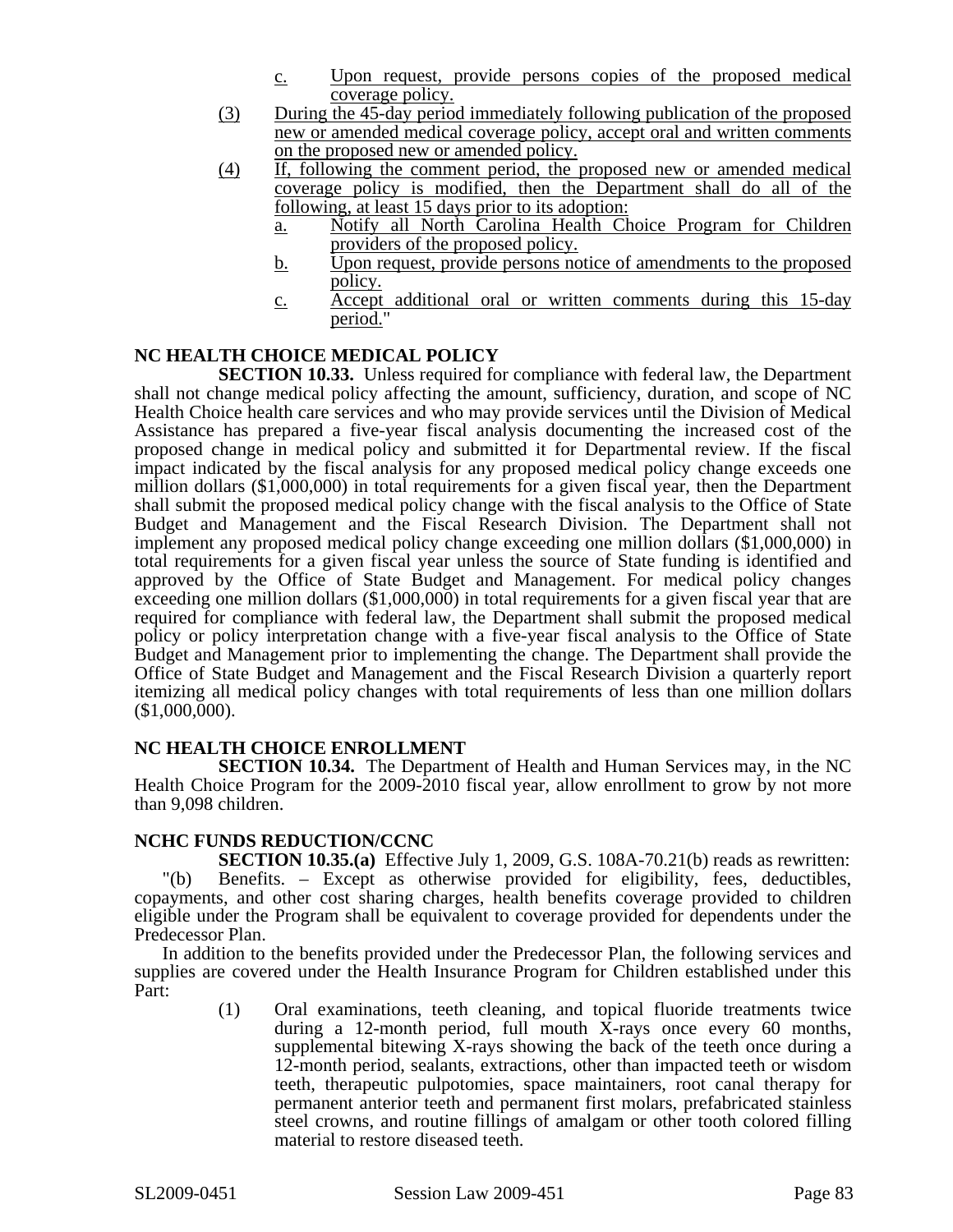- (1a) Orthognathic surgery to correct functionally impairing malocclusions when orthodontics was approved and initiated while the child was covered by Medicaid and the need for orthognathic surgery was documented in the orthodontic treatment plan.
- (2) Vision: Scheduled routine eye examinations once every 12 months, eyeglass lenses or contact lenses once every 12 months, routine replacement of eyeglass frames once every 24 months, and optical supplies and solutions when needed. Optical services, supplies, and solutions must be obtained from licensed or certified ophthalmologists, optometrists, or optical dispensing laboratories. Eyeglass lenses are limited to single vision, bifocal, trifocal, or other complex lenses necessary for a Plan enrollee's visual welfare. Coverage for oversized lenses and frames, designer frames, photosensitive lenses, tinted contact lenses, blended lenses, progressive multifocal lenses, coated lenses, and laminated lenses is limited to the coverage for single vision, bifocal, trifocal, or other complex lenses provided by this subsection. Eyeglass frames are limited to those made of zylonite, metal, or a combination of zylonite and metal. All visual aids covered by this subsection require prior approval. Upon prior approval refractions may be covered more often than once every 12 months.
- (3) Hearing: Auditory diagnostic testing services and hearing aids and accessories when provided by a licensed or certified audiologist, otolaryngologist, or other approved hearing aid specialist. Prior approval is required for hearing aids, accessories, earmolds, repairs, loaners, and rental aids.
- (4) Over the counter medications: Selected over the counter medications provided the medication is covered under the State Medical Assistance Plan. Coverage shall be subject to the same policies and approvals as required under the Medicaid program.
- (5) Routine diagnostic examinations and tests: annual routine diagnostic examinations and tests, including x-rays, blood and blood pressure checks, urine tests, tuberculosis tests, and general health check-ups that are medically necessary for the maintenance and improvement of individual health are covered.

No benefits are to be provided for services and materials under this subsection that do not meet the standards accepted by the American Dental Association.

The Department shall provide services to children enrolled in the NC Health Choice Program through Community Care of North Carolina (CCNC) and shall pay Community Care of North Carolina providers for these services as allowed under Medicaid. The Department shall pay for these services only if sufficient information is available to the Department for utilization management of the services provided through CCNC."

**SECTION 10.35.(b)** The Department of Health and Human Services, Division of Medical Assistance, shall reduce or eliminate funding for per member, per month fees paid to Community Care of North Carolina (CCNC) if sufficient information is not available to the Department for utilization management of the provider services.

# **REPORT ON DHHS POSITION ELIMINATIONS**

**SECTION 10.35A.** The Secretary of the Department of Health and Human Services may achieve the savings from position eliminations by reducing a lesser number of positions than prescribed in the money report for Department of Health and Human Services. If the Secretary determines that the designated positions targeted for elimination in the Division of Mental Health, Developmental Disabilities, and Substance Abuse Services jeopardize services, patient safety, quality of patient care, certification or accreditation, the Secretary may reduce other operating expense to meet these savings. The Secretary shall report on the number of positions eliminated in the budget for the 2009-2010 fiscal year. The report shall include the total number of positions, including positions filled and vacant positions, and savings generated through salary and fringe benefits and any severance paid out. The Secretary shall submit the report to the House of Representatives Appropriations Subcommittee on Health and Human Services, the Senate Appropriations Committee on Health and Human Services, and the Fiscal Research Division on or before March 1, 2010.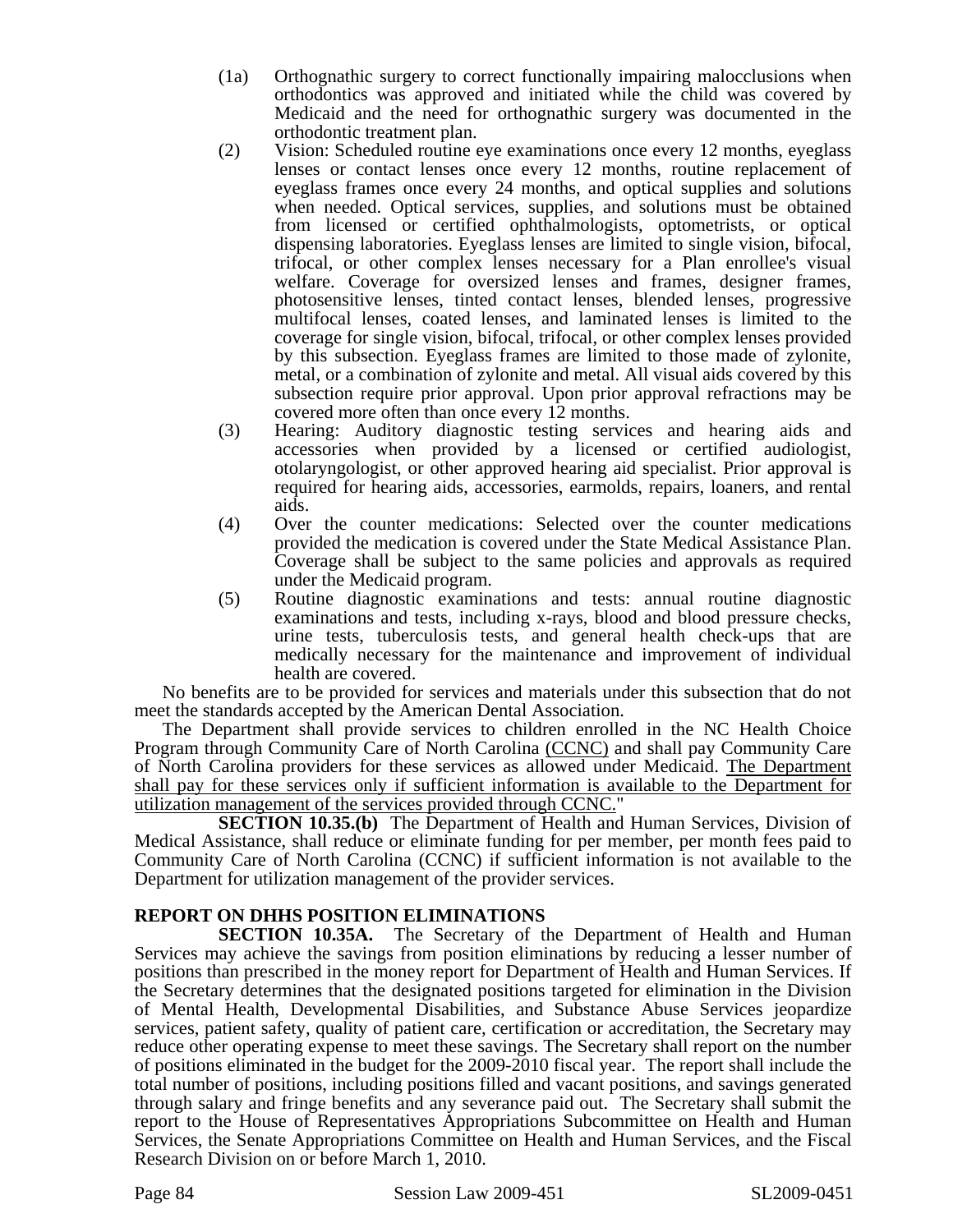# **RURAL HEALTH LOAN REPAYMENTS**

**SECTION 10.35B.** The Department of Health and Human Services, Office of Rural Health and Community Care, shall use funds appropriated in this act for loan repayment to medical, dental, and psychiatric providers in communities and State hospitals to combine all loan repayment programs in order to achieve efficient and effective management of the programs. The loan repayment programs to be combined under this section are (i) the Physician Loan Repayment Program, (ii) the Psychiatric Loan Repayment Program, and (iii) the Loan Repayment Initiative at State Facilities.

# **COMMUNITY CARE OF NORTH CAROLINA**<br>**SECTION 10.36.(a)** Given the prin

Given the primary care case management foundation established by Community Care of North Carolina (CCNC), the Department shall build upon that foundation to ensure quality care and cost control of care provided to Medicaid patients.

**SECTION 10.36.(b)** The Department shall contract with CCNC participating physicians and local CCNC networks to manage the care of Medicaid recipients through a per member per month reimbursement.

**SECTION 10.36.(c)** The Department shall ensure that, through CCNC participating physicians and networks, the Department is striving to follow tenets adapted from the National Committee of Quality Assurance's (NCQA) national measures for patient-centered Medical Homes Models. The Department shall consult with local CCNC networks to achieve all of the following:

- (1) Identify priority diseases, conditions, and patients for care management.
- (2) Develop, adopt, and implement protocols for consistent and effective care management of those diseases, conditions, and patients.
- (3) Identify data elements necessary for effective delivery and management of medical care and care management services.
- (4) Develop and implement a system to measure, analyze, and report clinical performance and service performance by physicians and networks.

**SECTION 10.36.(d)** Consistent with subdivision (1) of subsection (c) of this section, the Department shall (i) identify baseline data on priority diseases, conditions, patients, and populations, and on physicians and networks; (ii) identify patient, physician, and network performance measures, and (iii) develop and implement data systems to gather, analyze, and report on those performance measures. The Department shall begin work immediately to implement this subsection.

**SECTION 10.36.(e)** The Department shall report to the House of Representatives Appropriations Subcommittee on Health and Human Services, the Senate Appropriations Committee on Health and Human Services, and the Fiscal Research Division no later than December 31, 2009, on the performance measures adopted pursuant to subsection (d) of this section. Beginning July 1, 2010, and every six months thereafter, the Department shall submit a report to the House of Representatives Appropriations Subcommittee on Health and Human Services, the Senate Appropriations Committee on Health and Human Services, and the Fiscal Research Division evaluating the performance of each of the 14 CCNC Networks based on the performance measures adopted pursuant to subsection (d) of this section.

**SECTION 10.36.(f)** The Department shall conduct a Request for Proposal process to solicit bids from qualified outside entities with proven experience in conducting actuarial and health care studies and evaluations to annually report on the Medicaid cost savings achieved by the CCNC networks during a 12-month period. Beginning December 31, 2010, and every year thereafter, the Department shall submit a report on the Medicaid cost savings achieved by the CCNC networks, which shall include children, adults, and the aged, blind, and disabled, to the House of Representatives Appropriations Subcommittee on Health and Human Services, the Senate Appropriations Committee on Health and Human Services, and the Fiscal Research Division.

# **COMMUNITY HEALTH CENTER CHANGES**

**SECTION 10.37.** Of the funds appropriated in this act for Community Health Grants, the sum of six million eight hundred sixty thousand dollars (\$6,860,000) in recurring funds for the 2009-2010 fiscal year and the sum of six million eight hundred sixty thousand dollars (\$6,860,000) for the 2010-2011 fiscal year shall be allocated as grants on a competitive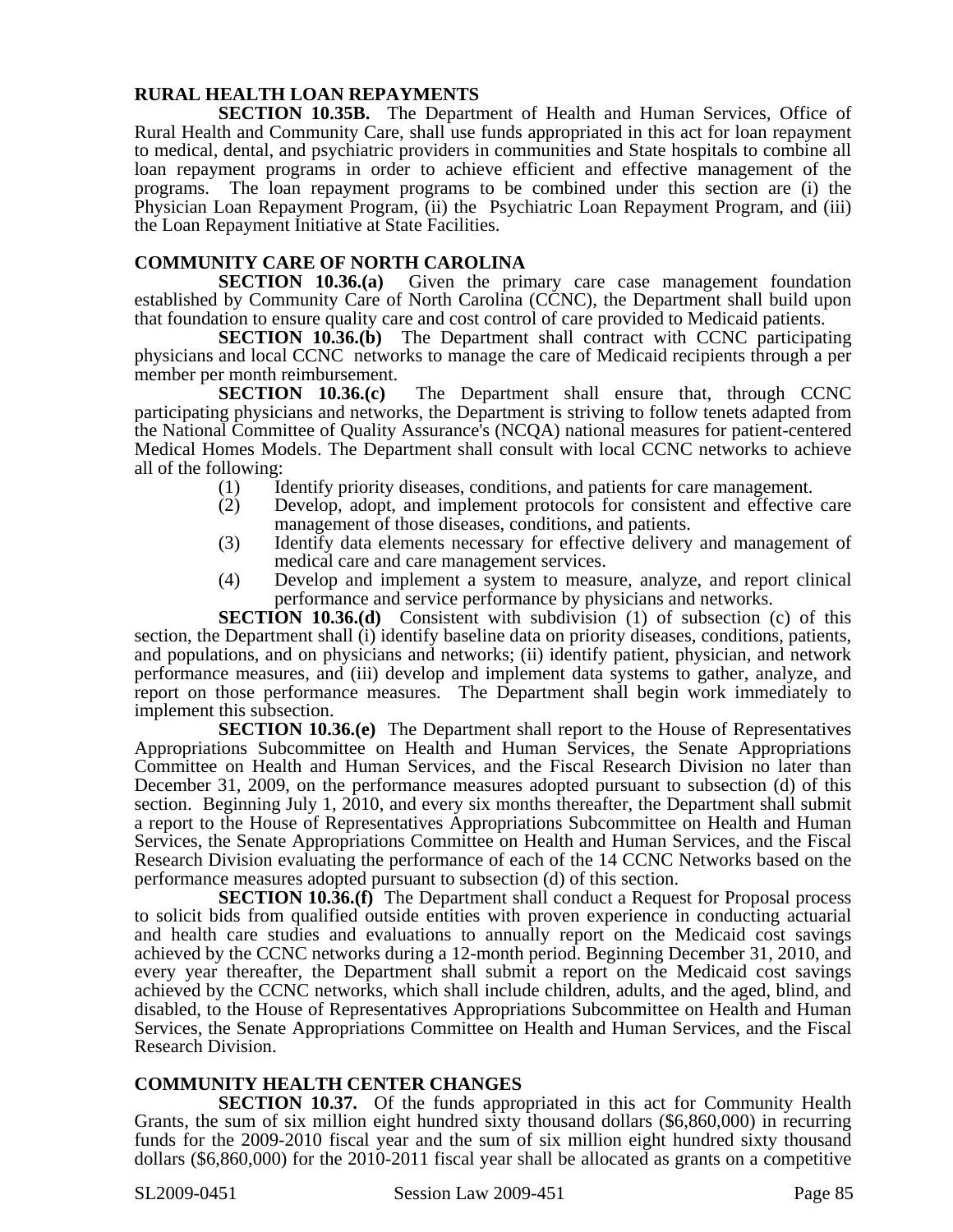basis to rural health centers, free clinics, public health departments, school-based health centers, qualified health centers, and other nonprofit organizations that provide primary care and preventive health services to uninsured and indigent persons.

# **LIABILITY INSURANCE**

**SECTION 10.38.(a)** The Secretary of the Department of Health and Human Services, the Secretary of the Department of Environment and Natural Resources, and the Secretary of the Department of Correction may provide medical liability coverage not to exceed one million dollars (\$1,000,000) per incident on behalf of employees of the Departments licensed to practice medicine or dentistry, on behalf of all licensed physicians who are faculty members of The University of North Carolina who work on contract for the Division of Mental Health, Developmental Disabilities, and Substance Abuse Services for incidents that occur in Division programs, and on behalf of physicians in all residency training programs from The University of North Carolina who are in training at institutions operated by the Department of Health and Human Services. This coverage may include commercial insurance or self-insurance and shall cover these individuals for their acts or omissions only while they are engaged in providing medical and dental services pursuant to their State employment or training.

**SECTION 10.38.(b)** The coverage provided under this section shall not cover any individual for any act or omission that the individual knows or reasonably should know constitutes a violation of the applicable criminal laws of any state or the United States or that arises out of any sexual, fraudulent, criminal, or malicious act or out of any act amounting to willful or wanton negligence.

**SECTION 10.38.(c)** The coverage provided pursuant to this section shall not require any additional appropriations and shall not apply to any individual providing contractual service to the Department of Health and Human Services, the Department of Environment and Natural Resources, or the Department of Correction, with the exception that coverage may include physicians in all residency training programs from The University of North Carolina who are in training at institutions operated by the Department of Health and Human Services and licensed physicians who are faculty members of The University of North Carolina who work for the Division of Mental Health, Developmental Disabilities, and Substance Abuse Services.

# **DHHS SPECIAL APPROPRIATIONS**

**SECTION 10.39.** Of the funds appropriated in this act to the Department of Health and Human Services:

- (1) \$100,000 for the 2009-2010 fiscal year shall be allocated to support Special Olympics; and
- (2) \$300,000 for the 2009-2010 fiscal year shall be allocated to support services provided by the Jim Catfish Hunter Chapter of the ALS Association. These funds shall be expended only for services provided within North Carolina.

# **DHHS PAYROLL DEDUCTION FOR CHILD CARE SERVICES**

**SECTION 10.40.** Subject to rules adopted by the State Controller, an employee of the Department of Health and Human Services may authorize, in writing, the periodic deduction from the employee's salary or wages for employment by the State, a designated lump sum to be paid to satisfy the cost of services received for child care provided by the Department.

# **MEDICAID MANAGEMENT INFORMATION SYSTEM (MMIS) FUNDS/IMPLEMENTATION OF MMIS**

**SECTION 10.41.(a)** Of the funds appropriated in this act to the Department of Health and Human Services (Department), the sum of ten million seven hundred sixty-five thousand one hundred fifty-three dollars (\$10,765,153) for fiscal year 2009-2010 and the sum of eight million sixty-four thousand one hundred twenty-eight dollars (\$8,064,128) for fiscal year 2010-2011 shall be (i) deposited to the Department's information technology budget code and (ii) used to match federal funds for the procurement, design, development, and implementation of the new Medicaid Management Information System (MMIS) and to fund the central management of the project. The Department shall utilize all prior year earned revenues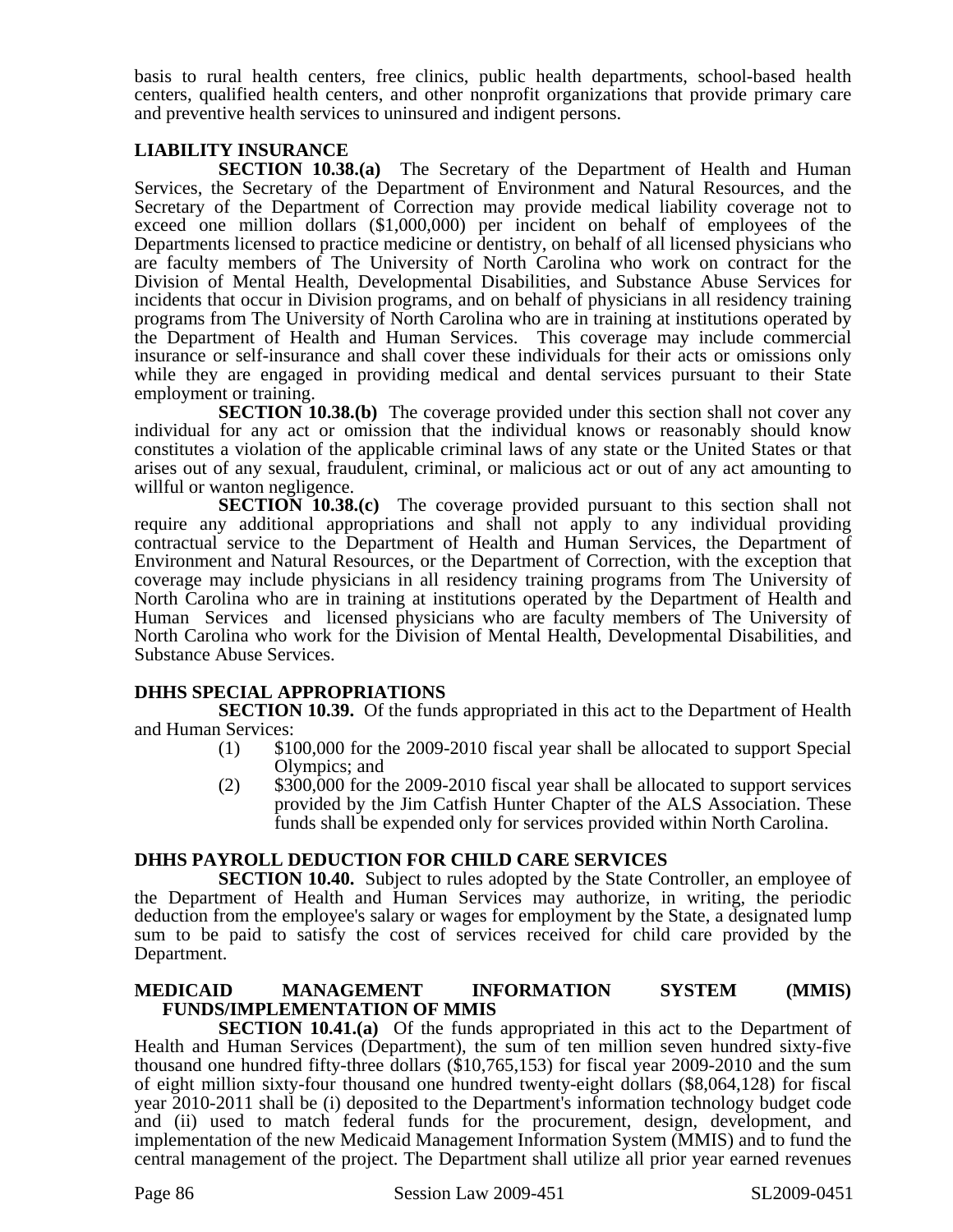received for the MMIS. In the event that the Department does not receive prior year earned revenues in the amounts authorized by this section, the Department is authorized, with approval of the Office of State Budget and Management, to utilize other overrealized receipts and funds appropriated to the Department to achieve the level of funding specified in this section for the MMIS.

**SECTION 10.41.(b)** The Department shall make full development of the replacement MMIS a top priority. During the development and implementation of MMIS, the Department shall develop plans to ensure the timely and effective implementation of enhancements to the system to provide the following capabilities:

- (1) Receiving and tracking premiums or other payments required by law.
- (2) Compatibility with the administration of the Health Information System.

The Department shall make every effort to expedite the implementation of the enhancements. The Office of Information Technology Services shall work in cooperation with the Department to ensure the timely and effective implementation of the MMIS and enhancements. The contract between the Department and the contract vendor shall contain an explicit provision requiring that the MMIS have the capability to fully implement the administration of NC Health Choice, NC Kids' Care, Ticket to Work, Families Pay Part of the Cost of Services under the CAP-MR/DD, CAP Children's Program, and all relevant Medicaid waivers and the Medicare 646 waiver as it applies to Medicaid eligibles. The Department must have detailed cost information for each requirement before signing the contract. Any contract between the Department and a vendor for the MMIS that does not contain the explicit provision required under this subsection is void on its face. Notwithstanding any other provision of law to the contrary, the Secretary of the Department does not have the authority to sign a contract for the MMIS if the contract does not contain the explicit provision required under this section.

**SECTION 10.41.(c)** Notwithstanding G.S. 114-2.3, the Department shall engage the services of private counsel with the pertinent information technology and computer law expertise to review requests for proposals and to negotiate and review contracts associated with MMIS. The counsel engaged by the Department shall review the MMIS contract between the Department and the vendor to ensure that the requirements of subsection (a) of this section are met in their entirety.

**SECTION 10.41.(d)** The Department shall develop a comprehensive schedule for the development and implementation of the MMIS that fully incorporates federal and State project management and review requirements. The Department shall ensure that the schedule is as accurate as possible. Any changes to the design, development, and implementation schedule shall be reported as part of the Department's quarterly MMIS reporting requirements. The Department shall submit the schedule to the Chairs of the House of Representatives Committee on Appropriations and the House of Representatives Subcommittee on Health and Human Services, the Chairs of the Senate Committee on Appropriations and the Senate Appropriations Committee on Health and Human Services, and the Fiscal Research Division. Any change to key milestones in either schedule shall be immediately reported to the Chairs of the House of Representatives Committee on Appropriations and the House of Representatives Subcommittee on Health and Human Services, the Chairs of the Senate Committee on Appropriations and the Senate Appropriations Committee on Health and Human Services, and the Fiscal Research Division with a full explanation of the reason for the change.

**SECTION 10.41.(e)** Beginning July 1, 2009, the Department shall make quarterly reports on changes in the functionality and projected costs of the MMIS. The first quarterly submission shall contain a final report on the contract award to include total costs and functionality of the MMIS. Each report shall be made to the Chairs of the House of Representatives Committee on Appropriations and the House of Representatives Subcommittee on Health and Human Services, the Chairs of the Senate Committee on Appropriations and the Senate Appropriations Committee on Health and Human Services, and the Fiscal Research Division. A copy of the final report on the contract award also shall be submitted to the Joint Legislative Commission on Governmental Operations.

**SECTION 10.41.(f)** Upon initiation of the NC MMIS Program Reporting and Analytics Project and the Division of Health Services Regulation Project, the Department shall submit all reports regarding functionality, schedule, and cost in the next regular cycle of reporting identified in subsections (d) and (e) of this section. The Department shall ensure that the solution developed in the Reporting and Analytics Project supports the capability, in its initial implementation, to interface with the North Carolina Teachers' and State Employees'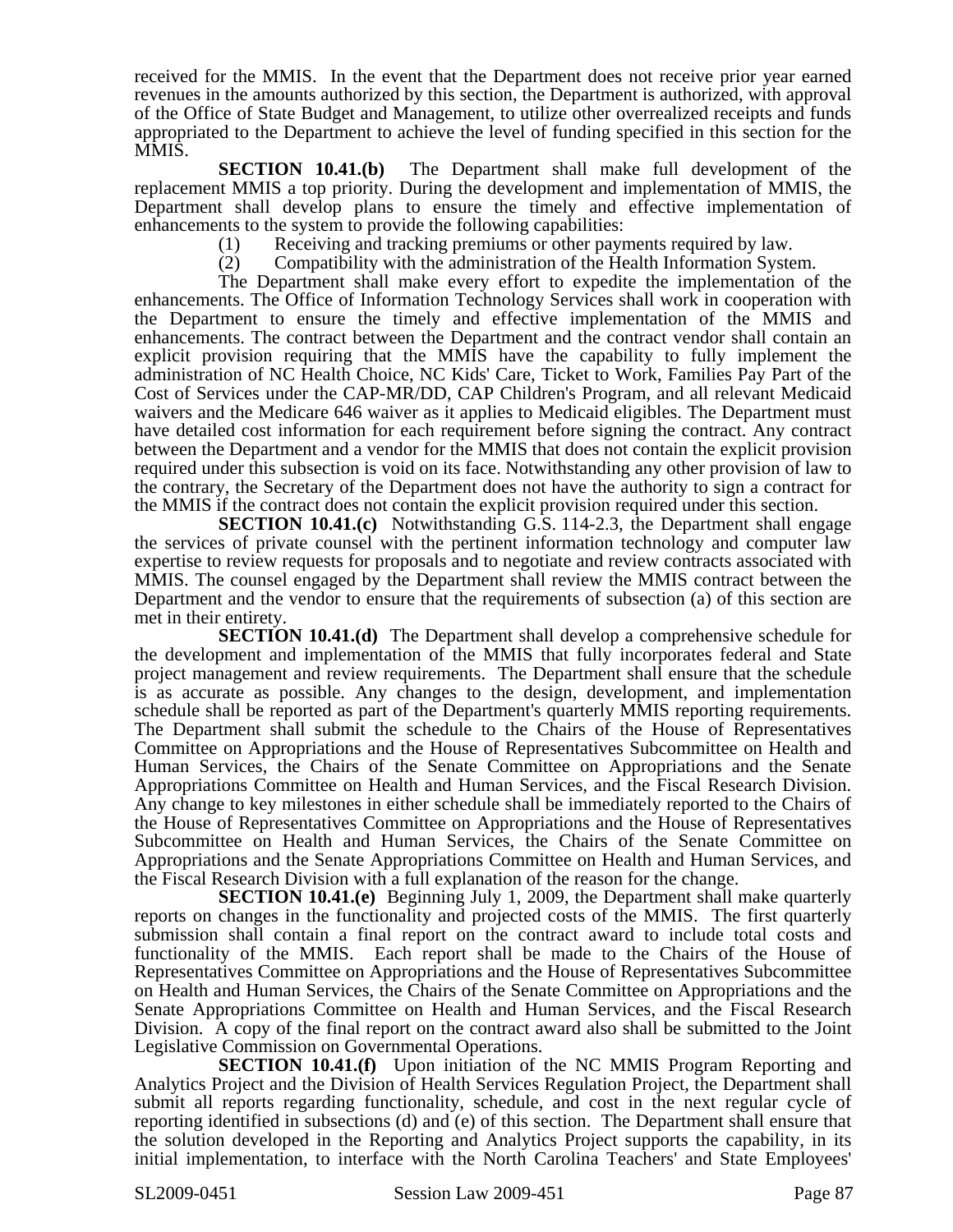Health Plan. The costs for this capability shall be negotiated prior to the award of the Reporting and Analytics Project contract. The Reporting and Analytics Project solution must be completed simultaneously with the replacement MMIS.

# **NORTH CAROLINA FAMILIES ACCESSING SERVICES THROUGH TECHNOLOGY (NC FAST) FUNDS**

**SECTION 10.42.** The sum of eighteen million three hundred twenty-seven thousand four hundred seventy-eight dollars (\$18,327,478) is appropriated from Budget Code 24441, Fund Code 2006, to the Department of Health and Human Services, Division of Central Management Services, for the 2009-2010 fiscal year. These funds shall be used for the development and implementation of North Carolina Families Accessing Services Through Technology (NC FAST). Funds will be placed in the Department's information technology budget code and will match federal funds for project implementation.

# **PROGRAM ON PREVENTION OF ABUSE AND NEGLECT**

**SECTION 10.43.(a)** The Children's Trust Fund, a program on prevention of abuse and neglect, is transferred from the Department of Public Instruction to the Division of Social Services in the Department of Health and Human Services, as if by a Type I transfer as defined in G.S. 143A-6, with all the elements of such a transfer.

**SECTION 10.43.(b)** G.S. 7B-1301 reads as rewritten:

#### "**§ 7B-1301. Program on Prevention of Abuse and Neglect.**

(a) The State Board of Education Department of Health and Human Services, through the Department of Public Instruction Division of Social Services, shall implement the Program on Prevention of Abuse and Neglect. The Department of Public Instruction Division of Social Services subject to the approval of the State Board of Education, shall provide the staff and support services for implementing this program.

(b) In order to carry out the purposes of this Article:

- (1) The Department of Public Instruction shall review applications and make recommendations to the State Board of Education concerning the awarding of contracts under this Article.
- (2) The State Board of Education Division of Social Services shall review applications and contract with public or private nonprofit organizations, agencies, schools, or with qualified individuals to operate community-based educational and service programs designed to prevent the occurrence of abuse and neglect. Every contract entered into by the State Board of Education Division of Social Services shall contain provisions that at least twenty-five percent (25%) of the total funding required for a program be provided by the administering organization in the form of in-kind or other services and that a mechanism for evaluation of services provided under the contract be included in the services to be performed. In addition, every proposal to the Department of Public Instruction Division of Social Services for funding under this Article shall include assurances that the proposal has been forwarded to the local department of social services for comment so that the Department of Public Instruction Division of Social Services may consider coordination and duplication of effort on the local level as criteria in making recommendations to the State Board of Education.level.
- (3) The State Board of Education with the assistance of the Department of Public InstructionDivision of Social Services shall develop appropriate guidelines and criteria for awarding contracts under this Article. These criteria shall include, but are not limited to: documentation of need within the proposed geographical impact area; diversity of geographical areas of programs funded under this Article; demonstrated effectiveness of the proposed strategy or program for preventing abuse and neglect; reasonableness of implementation plan for achieving stated objectives; utilization of community resources including volunteers; provision for an evaluation component that will provide outcome data; plan for dissemination of the program for implementation in other communities; and potential for future funding from private sources.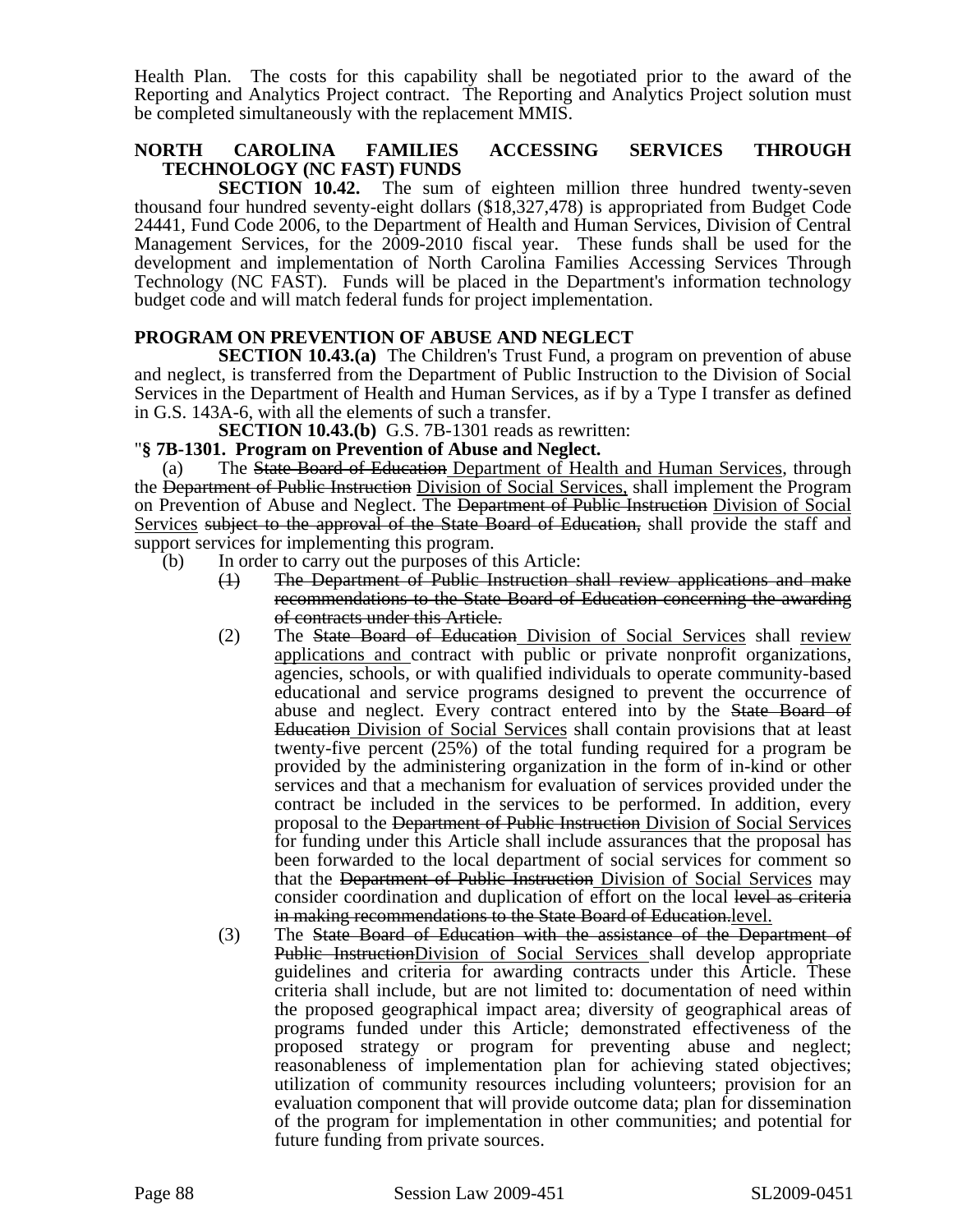- (4) The State Board of Education with the assistance of the Department of Public InstructionDivision of Social Services shall develop guidelines for regular monitoring of contracts awarded under this Article in order to maximize the investments in prevention programs by the Children's Trust Fund and to establish appropriate accountability measures for administration of contracts.
- (5) The State Board of Education Division of Social Services shall develop a State plan for the prevention of abuse and neglect for submission to the Governor, the President of the Senate, and the Speaker of the House of Representatives.

(c) To assist in implementing this Article, the State Board of Education Division of Social Services may accept contributions, grants, or gifts in cash or otherwise from persons, associations, or corporations. All monies received by the State Board of Education Division of Social Services from contributions, grants, or gifts and not through appropriation by the General Assembly shall be deposited in the Children's Trust Fund. Disbursements of the funds shall be on the authorization of the State Board of Education or that Board's duly authorized representative Department of Health and Human Services. In order to maintain an effective expenditure and revenue control, the funds are subject in all respects to State law and regulations, but no appropriation is required to permit expenditure of the funds.

(d) Programs contracted for under this Article are intended to prevent abuse and neglect of juveniles. Abuse and neglect prevention programs are defined to be those programs and services which impact on juveniles and families before any substantiated incident of abuse or neglect has occurred. These programs may include, but are not limited to:

- (1) Community-based educational programs on prenatal care, perinatal bonding, child development, basic child care, care of children with special needs, and coping with family stress; and
- (2) Community-based programs relating to crisis care, aid to parents, and support groups for parents and their children experiencing stress within the family unit.

(e) No more than twenty percent (20%) of each year's total awards may be utilized for funding State-level programs to coordinate community-based programs."

**SECTION 10.43.(c)** G.S. 7B-1302 reads as rewritten:

#### "**§ 7B-1302. Children's Trust Fund.**

(a) There is established a fund to be known as the "Children's Trust Fund," in the Department of State Treasurer, which shall be funded by a portion of the marriage license fee under G.S. 161-11.1 and a portion of the special license plate fee under G.S. 20-81.12. The money in the Fund shall be used by the State Board of Education Division of Social Services to fund abuse and neglect prevention programs so authorized by this Article.

(b) The Department of Public Instruction Health and Human Services shall report annually on revenues and expenditures of the Children's Trust Fund to the Joint Legislative Commission on Governmental Operations."

# **INTENSIVE FAMILY PRESERVATION SERVICES FUNDING AND PERFORMANCE ENHANCEMENTS**

**SECTION 10.44.(a)** Notwithstanding the provisions of G.S. 143B-150.6, the Intensive Family Preservation Services (IFPS) Program shall provide intensive services to children and families in cases of abuse, neglect, and dependency where a child is at imminent risk of removal from the home and to children and families in cases of abuse where a child is not at imminent risk of removal. The Program shall be developed and implemented statewide on a regional basis. The IFPS shall ensure the application of standardized assessment criteria for determining imminent risk and clear criteria for determining out-of-home placement.

**SECTION 10.44.(b)** The Department of Health and Human Services shall require that any program or entity that receives State, federal, or other funding for the purpose of Intensive Family Preservation Services shall provide information and data that allows for:

- (1) An established follow-up system with a minimum of six months of follow-up services.
- (2) Detailed information on the specific interventions applied, including utilization indicators and performance measurement.
- (3) Cost-benefit data.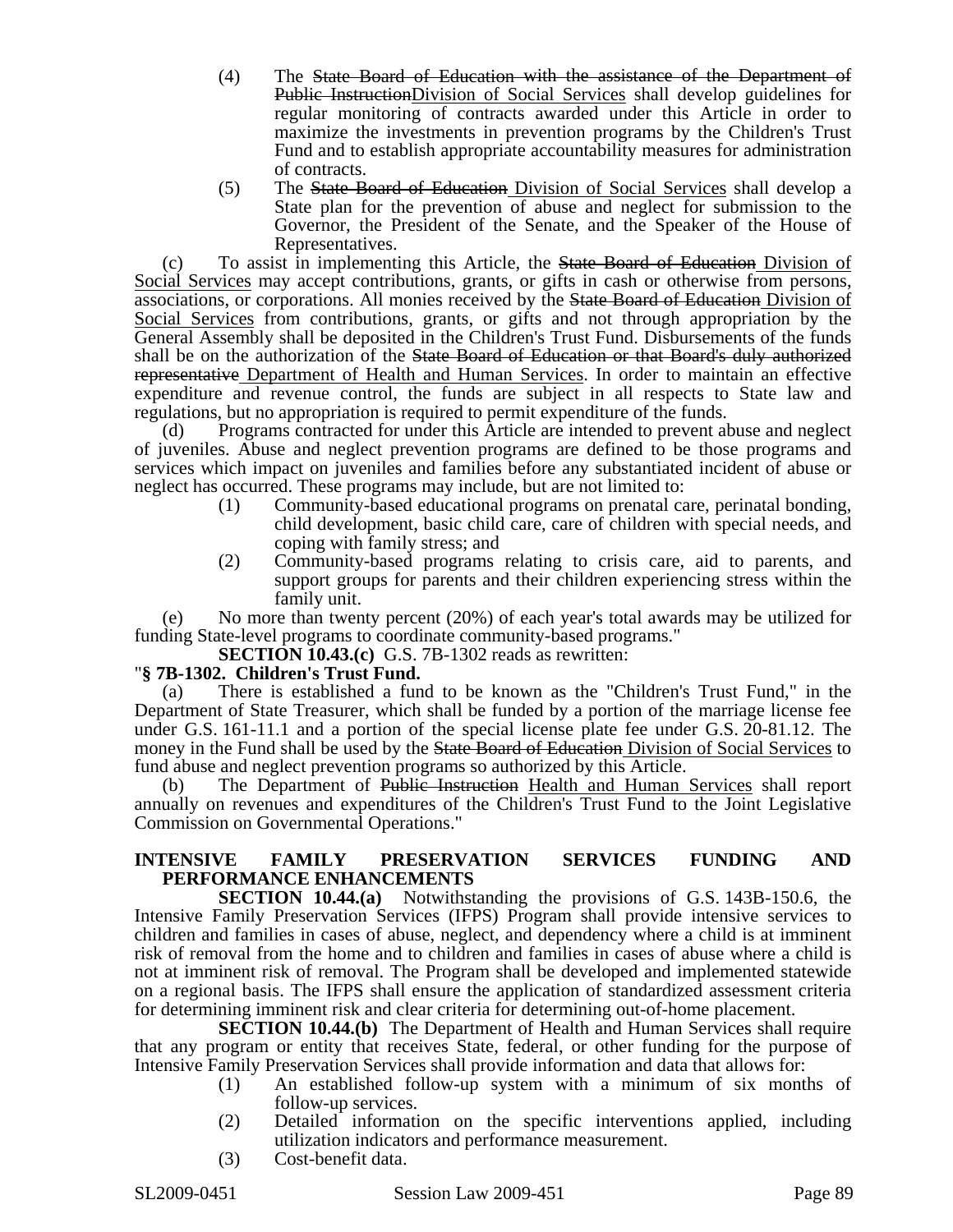- (4) Data on long-term benefits associated with Intensive Family Preservation Services. This data shall be obtained by tracking families through the intervention process.
- (5) The number of families remaining intact and the associated interventions while in IFPS and 12 months thereafter.
- (6) The number and percentage by race of children who received Intensive Family Preservation Services compared to the ratio of their distribution in the general population involved with Child Protective Services.

**SECTION 10.44.(c)** The Department shall establish performance-based funding protocol and shall only provide funding to those programs and entities providing the required information specified in subsection (b) of this section. The amount of funding shall be based on the individual performance of each program.

# **FOSTER CARE AND ADOPTION ASSISTANCE PAYMENTS**

**SECTION 10.45.(a)** The maximum rates for State participation in the foster care assistance program are established on a graduated scale as follows:

- (1) \$475.00 per child per month for children aged birth through 5;
- (2) \$581.00 per child per month for children aged 6 through 12; and
- (3) \$634.00 per child per month for children aged 13 through 18.

**SECTION 10.45.(b)** The maximum rates for the State adoption assistance program are established consistent with the foster care rates as follows:

- 
- (1)  $$475.00$  per child per month for children aged birth through 5;<br>(2)  $$581.00$  per child per month for children aged 6 through 12; an  $$581.00$  per child per month for children aged 6 through 12; and
- (3) \$634.00 per child per month for children aged 13 through 18.

**SECTION 10.45.(c)** In addition to providing board payments to foster and adoptive families of HIV-infected children, as prescribed in Section 23.28 of Chapter 324 of the 1995 Session Laws, any additional funds remaining that were appropriated for this purpose shall be used to provide medical training in avoiding HIV transmission in the home.

**SECTION 10.45.(d)** The maximum rates for the State participation in HIV foster care and adoption assistance are established on a graduated scale as follows:

- (1) \$800.00 per child per month with indeterminate HIV status;<br>(2) \$1,000 per child per month confirmed HIV-infected, asympt
- (2) \$1,000 per child per month confirmed HIV-infected, asymptomatic;
- (3) \$1,200 per child per month confirmed HIV-infected, symptomatic; and
- (4) \$1,600 per child per month terminally ill with complex care needs.

**SECTION 10.45.(e)** The State and a county participating in foster care and adoption assistance shall each contribute fifty percent (50%) of the nonfederal share of the cost of care for a child placed by a county department of social services or child placing agency in a family foster home or residential child care facility. A county shall be held harmless from contributing fifty percent (50%) of the nonfederal share of the cost for a child placed in a family foster home or residential child care facility under an agreement with that provider as of October 31, 2008, until the child leaves foster care or experiences a placement change.

**SECTION 10.45.(f)** The Department of Health and Human Services may establish foster care and adoption assistance rates based on the United States Department of Agriculture (USDA) "Expenditures on Children by Families" index subject to State appropriations for each fiscal year.

#### **CHILD SUPPORT PROGRAM/ENHANCED STANDARDS**

**SECTION 10.46.** G.S. 110-129.1(a) reads as rewritten:

"(a) In addition to other powers and duties conferred upon the Department of Health and Human Services, Child Support Enforcement Program, by this Chapter or other State law, the Department shall have the following powers and duties:

- (9) Implement and maintain performance standards for each of the State and county child support enforcement offices across the State. The performance standards shall include the following:
	- <u>a.</u> Cost per collections.<br>b. Consumer satisfaction
	-
	- <u>b.</u> Consumer satisfaction.<br>
	<u>C.</u> Paternity establishment<br>
	d. Administrative costs. Paternity establishments.
	- Administrative costs.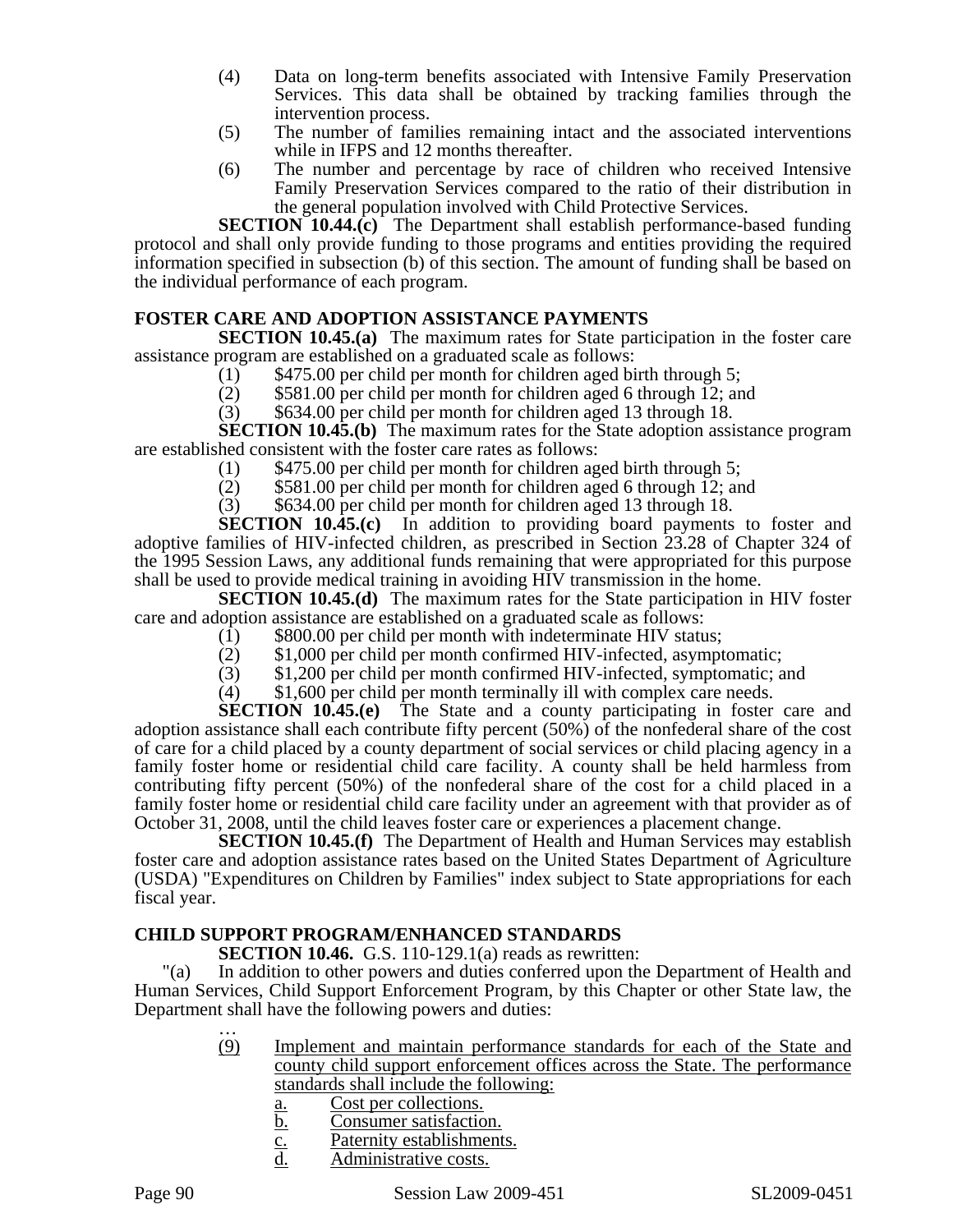- e. Orders established.<br>
<u>f.</u> Collections on arrea
- Collections on arrearages.
- g. Location of absent parents.
- h. Other related performance measures.

The Department shall monitor the performance of each office and shall implement a system of reporting that allows each local office to review its performance as well as the performance of other local offices. The Department shall publish an annual performance report that includes the statewide and local office performance of each child support office."

# **ELIMINATE STATE FUNDING FOR CHILD SUPPORT OFFICES SECTION 10.46A.(a)** G.S. 110-141 reads as rewritten: "**§ 110-141. Effectuation of intent of Article.**

The North Carolina Department of Health and Human Services shall supervise the administration of this the program in accordance with federal law and shall cause the provisions of this Article to be effectuated and to secure child support from absent, deserting, abandoning and nonsupporting parents.

Effective July 1, 1986, the entity, whether the board of county commissioners or the Department of Health and Human Services, that is administering, or providing for the administration of, this program in each county on June 30, 1986, shall continue to administer, or provide for the administration of, this program in that county, with one exception. If a county program is being administered by the Department of Health and Human Services on June 30, 1986, and if the board of county commissioners of this county desires on or after that date to assume responsibility for the administration of the program, the board of county commissioners shall notify the Department of Health and Human Services between July 1 and September 1 of the current fiscal year. The obligations of the board of county commissioners to assume responsibility for the administration of the program shall not commence prior to July 1 of the subsequent fiscal year. Until that time, it is the responsibility of the Department of Health and Human Services to administer or provide for the administration of the program in the county.

Effective July 1, 2010, each child support enforcement program being administered by the Department of Health and Human Services on behalf of counties shall be administered, or the administration provided for, by the board of county commissioners of those counties. Until July 1, 2010, it shall be the responsibility of the Department of Health and Human Services to administer or provide for the administration of the program in those counties.

A county may negotiate alternative arrangements to the procedure outlined in G.S. 110-130 for designating a local person or agency to administer the provisions of this Article in that county."

**SECTION 10.46A.(b)** Counties affected by this section shall submit plans to the Department of Health and Human Services, Division of Social Services, no later than January 1, 2010, outlining the proposed operation of child support enforcement programs. The Division shall establish the criteria to be included within county plans for operations and review submitted plans to ensure the appropriate transitioning of administrative and programmatic responsibility.

# **CHILD CARING INSTITUTIONS**

**SECTION 10.47.** Until the Social Services Commission adopts rules setting standardized rates for child caring institutions as authorized under G.S. 143B-153(8), the maximum reimbursement for child caring institutions shall not exceed the rate established for the specific child caring institution by the Department of Health and Human Services, Office of the Controller. In determining the maximum reimbursement, the State shall include county and IV-E reimbursements.

# **SPECIAL CHILDREN ADOPTION FUND**

**SECTION 10.48.** Part 4 of Article 2 of Chapter 108A of the General Statutes is amended by adding the following new section to read:

# "**§ 108A-50.2. Special Children Adoption Fund.**

Funds appropriated by the General Assembly to the Department of Health and Human Services, Division of Social Services, for the Special Children Adoption Fund shall be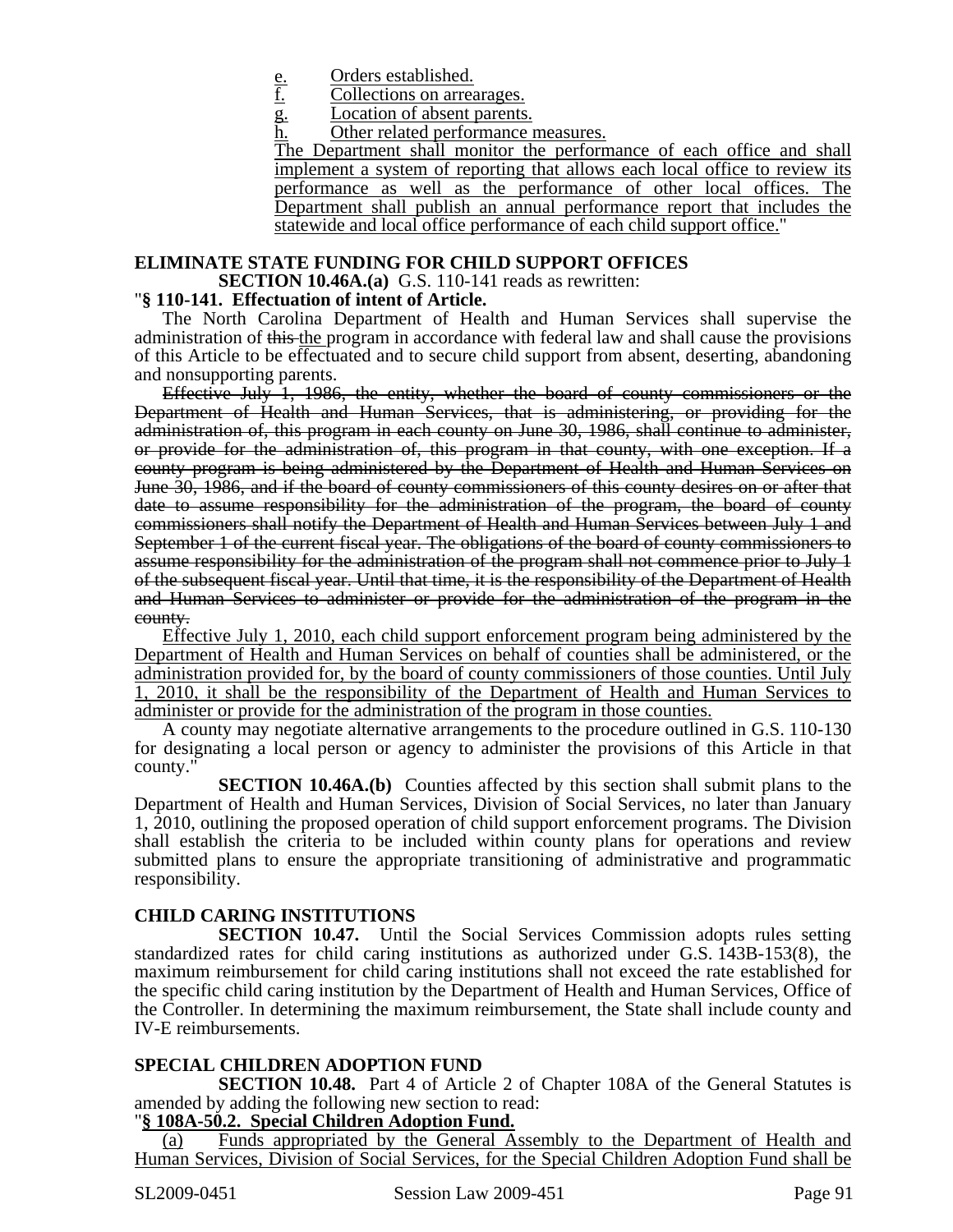used as provided in this section. The Division of Social Services of the Department of Health and Human Services, in consultation with the North Carolina Association of County Directors of Social Services and representatives of licensed private adoption agencies, shall develop guidelines for the awarding of funds to licensed public and private adoption agencies upon the adoption of children described in G.S. 108A-50 and in foster care. Payments received from the Special Children Adoption Fund by participating agencies shall be used exclusively to enhance the adoption services. No local match shall be required as a condition for receipt of these funds. In accordance with State rules for allowable costs, the Special Children Adoption Fund may be used for post-adoption services for families whose income exceeds two hundred percent (200%) of the federal poverty level.

(b) Of the total funds appropriated for the Special Children Adoption Fund each year, twenty percent (20%) of the total funds available shall be reserved for payment to participating private adoption agencies. If the funds reserved in this subsection for payments to private agencies have not been spent on or before March 31 of each State fiscal year, the Division of Social Services may reallocate those funds, in accordance with this section, to other participating adoption agencies.

(c) The Division of Social Services shall monitor the total expenditures in the Special Children Adoption Fund and redistribute unspent funds to ensure that the funds are used in accordance with the guidelines established in subsection (a) of this section."

# **LIMITATION ON STATE ABORTION FUND**

**SECTION 10.49.** The limitations on funding of the performance of abortion established in Section 23.27 of Chapter 324 of the 1995 Session Laws, as amended by Section 23.8A of Chapter 507 of the 1995 Session Laws, apply to the 2009-2010 and 2010-2011 fiscal years.

#### **CHILD WELFARE POSTSECONDARY SUPPORT PROGRAM/USE OF ESCHEAT FUND**

**SECTION 10.50.(a)** There is appropriated from the Escheat Fund income to the Department of Health and Human Services the sum of three million one hundred sixty-eight thousand two hundred fifty dollars (\$3,168,250) for the 2009-2010 fiscal year. These funds shall be used to support the child welfare postsecondary support program for the educational needs of foster youth aging out of the foster care system and special needs children adopted from foster care after age 12 by providing assistance with the "cost of attendance" as that term is defined in 20 U.S.C. § 1087ll. The Department shall collaborate with the State Education Assistance Authority to develop policies and procedures for the distribution of these funds.

If the interest income generated from the Escheat Fund is less than the amounts referenced in this section, the difference may be taken from the Escheat Fund principal to reach the appropriations referenced in this section; however, under no circumstances shall the Escheat Fund principal be reduced below the sum required in G.S. 116B-6(f).

Funds appropriated by this subsection shall be allocated by the State Education Assistance Authority.

The purpose for which funds are appropriated under this section is in addition to other purposes for which Escheat Fund income is distributed under G.S. 116B-7 and shall not be construed to otherwise affect the distribution of funds under G.S. 116B-7.

**SECTION 10.50.(a1)** Of the funds appropriated from the General Fund to the Department of Health and Human Services, the sum of three million one hundred sixty-eight thousand two hundred fifty dollars (\$3,168,250) for the 2010-2011 fiscal year shall be used to support the child welfare postsecondary support program for the educational needs of foster youth aging out of the foster care system and special needs children adopted from foster care after age 12 by providing assistance with the "cost of attendance" as that term is defined in 20 U.S.C. § 1087ll.

Funds appropriated by this subsection shall be allocated by the State Education Assistance Authority.

**SECTION 10.50.(b)** Of the funds appropriated from the General Fund to the Department of Health and Human Services the sum of fifty thousand dollars (\$50,000) for the 2009-2010 fiscal year and the sum of fifty thousand dollars (\$50,000) for the 2010-2011 fiscal year shall be allocated to the North Carolina State Education Assistance Authority (SEAA).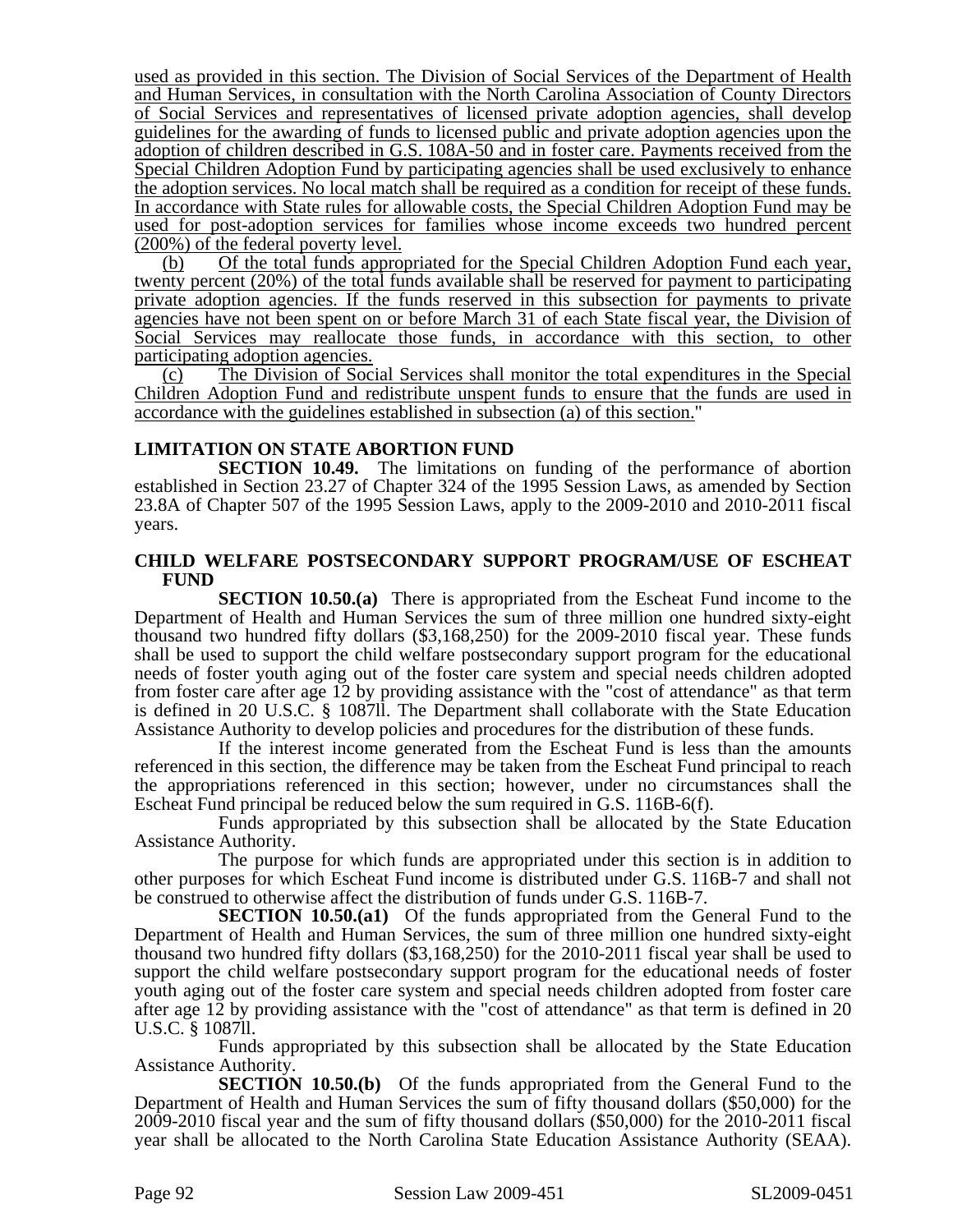The SEAA shall use these funds only to perform administrative functions necessary to manage and distribute scholarship funds under the child welfare postsecondary support program.

**SECTION 10.50.(c)** Of the funds appropriated from the General Fund to the Department of Health and Human Services the sum of five hundred thousand dollars (\$500,000) for the 2009-2010 fiscal year and the sum of five hundred thousand dollars (\$500,000) for the 2010-2011 fiscal year shall be used to contract with an entity to develop and administer the child welfare postsecondary support program described under subsection (a) of this section, which development and administration shall include the performance of case management services.

**SECTION 10.50.(d)** Funds appropriated to the Department of Health and Human Services for the child welfare postsecondary support program shall be used only for students attending public institutions of higher education in this State.

#### **TANF BENEFIT IMPLEMENTATION**

**SECTION 10.51.(a)** The General Assembly approves the plan titled "North Carolina Temporary Assistance for Needy Families State Plan FY 2009-2011," prepared by the Department of Health and Human Services and presented to the General Assembly. The North Carolina Temporary Assistance for Needy Families State Plan covers the period October 1, 2009, through September 30, 2011. The Department shall submit the State Plan, as revised in accordance with subsection (b) of this section, to the United States Department of Health and Human Services, as amended by this act or any other act of the 2009 General Assembly.

**SECTION 10.51.(b)** The counties approved as Electing Counties in the North Carolina Temporary Assistance for Needy Families State Plan FY 2009-2011, as approved by this section are: Beaufort, Caldwell, Catawba, Lenoir, Lincoln, Macon, and Wilson.

**SECTION 10.51.(c)** Counties that submitted the letter of intent to remain as an Electing County or to be redesignated as an Electing County and the accompanying county plan for fiscal years 2009 through 2011, pursuant to G.S. 108A-27(e), shall operate under the Electing County budget requirements effective July 1, 2009. For programmatic purposes, all counties referred to in this subsection shall remain under their current county designation through September 30, 2009.

**SECTION 10.51.(d)** For the 2009-2010 fiscal year, Electing Counties shall be held harmless to their Work First Family Assistance allocations for the 2008-2009 fiscal year, provided that remaining funds allocated for Work First Family Assistance and Work First Diversion Assistance are sufficient for payments made by the Department on behalf of Standard Counties pursuant to G.S. 108-27.11(b).

**SECTION 10.51.(e)** In the event that Departmental projections of Work First Family Assistance and Work First Diversion Assistance for the 2009-2010 fiscal year indicate that remaining funds are insufficient for Work First Family Assistance and Work First Diversion Assistance payments to be made on behalf of Standard Counties, the Department is authorized to deallocate funds, of those allocated to Electing Counties for Work First Family Assistance in excess of the sums set forth in G.S. 108A-27.11, up to the requisite amount for payments in Standard Counties. Prior to deallocation, the Department shall obtain approval by the Office of State Budget and Management. If the Department adjusts the allocation set forth in subsection (d) of this section, then a report shall be made to the Joint Legislative Commission on Governmental Operations, the House of Representatives Appropriations Subcommittee on Health and Human Services, the Senate Appropriations Committee on Health and Human Services, and the Fiscal Research Division.

# **OFFICE OF EDUCATION SERVICES/FUNDS TRANSFER**

**SECTION 10.51A.(a)** There is transferred from the Office of Education Services Trust Fund, Budget Code 66424, the sum of one hundred seventy-five thousand three hundred twenty-one dollars (\$175,321) to the Office of Education Services General Fund, Budget Code 14424. These funds shall be used to support the operations of the North Carolina School for the Deaf at Morganton, Eastern North Carolina School for the Deaf at Wilson, and Governor Morehead School for the Blind. Donations and bequests to these schools shall be used in accordance with their designated purpose.

**SECTION 10.51A.(b)** The Department of Health and Human Services shall, in consultation with the State Board of Education and the Department of Public Instruction, develop and recommend plans to achieve efficiencies of scale and ensure the appropriate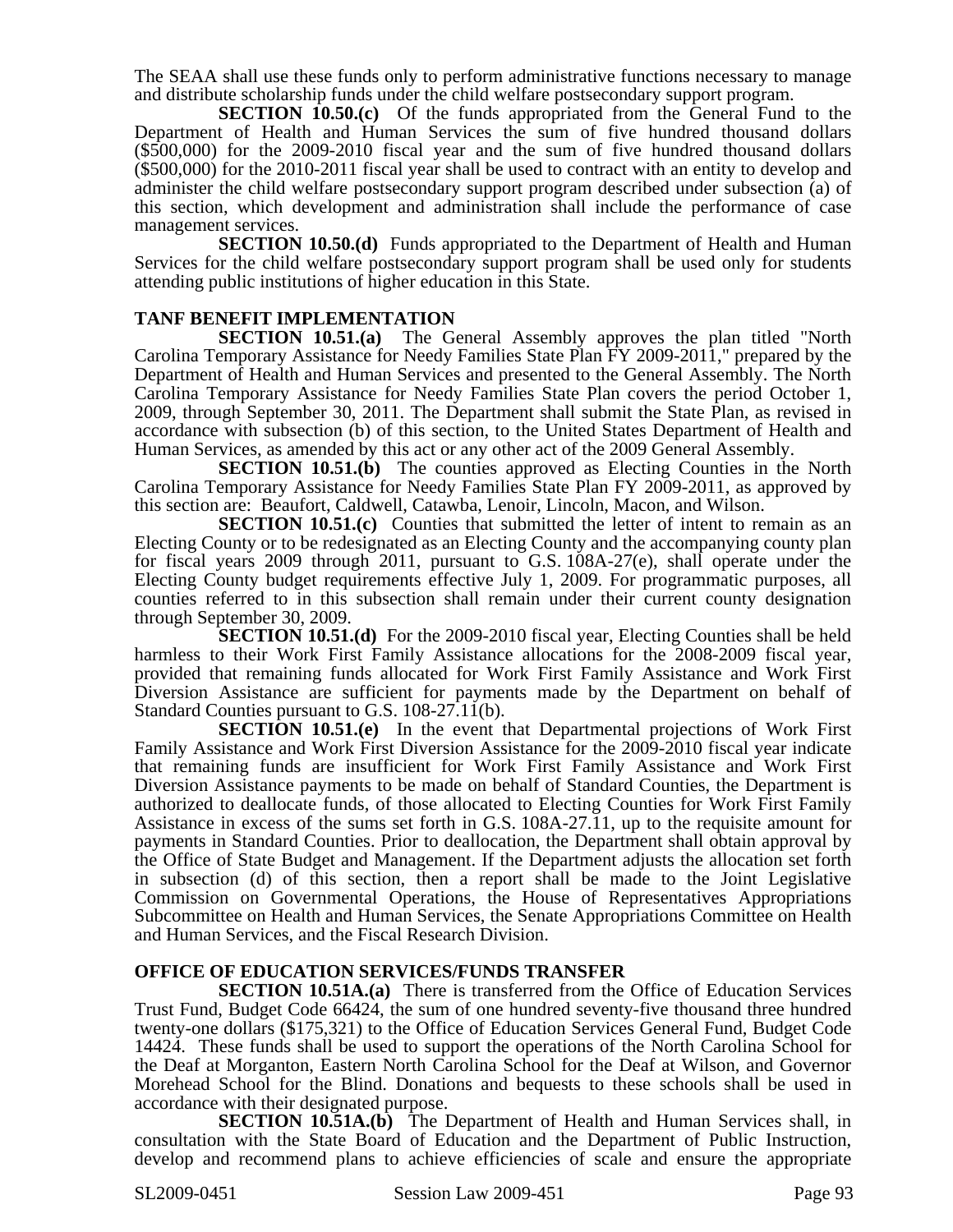education of students with visual and hearing impairments. Not later than May 1, 2010, the Department shall report to the House of Representatives Appropriations Subcommittee on Health and Human Services, the Senate Appropriations Committee on Health and Human Services, the Joint Legislative Commission on Governmental Operations, and the Fiscal Research Division.

#### **EVALUATION OF CONSOLIDATION OF ADMINISTRATIVE FUNCTIONS OF COUNTY DEPARTMENTS OF SOCIAL SERVICES**

**SECTION 10.52.(a)** The Program Evaluation Division of the North Carolina General Assembly shall study the consolidation of administrative functions among county departments of social services.

In conducting the study, the Program Evaluation Division shall identify opportunities for functional consolidation, affected administrative functions, estimated cost savings, and requisite policy changes, if applicable, to accommodate the consolidation of administrative functions among county departments of social services. The Department of Health and Human Services, Division of Social Services, shall not consolidate these administrative functions except as directed by an act of the General Assembly.

**SECTION 10.52.(b)** The Program Evaluation Division shall report its findings and recommendations to the Senate Appropriations Committee on Health and Human Services, the House of Representatives Appropriations Subcommittee on Health and Human Services, and the Fiscal Research Division by December 1, 2010.

#### **ENHANCE MARKETING OF PUBLIC ASSISTANCE AVAILABILITY**

**SECTION 10.53.** To ensure that working families are aware of the availability of assistance from Food and Nutrition Services programs and Medical Assistance, the Division of Medical Assistance, Division of Social Services, and county departments of social services shall enhance the marketing of available services, including Food and Nutrition Services and Medical Assistance for prospective recipients.

## **NON-MEDICAID REIMBURSEMENT CHANGES**

**SECTION 10.55.(a)** Providers of medical services under the various State programs, other than Medicaid, offering medical care to citizens of the State shall be reimbursed at rates no higher than those under the North Carolina Medical Assistance Program.

The Department of Health and Human Services may reimburse hospitals at the full prospective per diem rates without regard to the Medical Assistance Program's annual limits on hospital days. When the Medical Assistance Program's per diem rates for inpatient services and its interim rates for outpatient services are used to reimburse providers in non-Medicaid medical service programs, retroactive adjustments to claims already paid shall not be required.

Notwithstanding the provisions of this section, the Department of Health and Human Services may negotiate with providers of medical services under the various Department of Health and Human Services programs, other than Medicaid, for rates as close as possible to Medicaid rates for the following purposes: contracts or agreements for medical services and purchases of medical equipment and other medical supplies. These negotiated rates are allowable only to meet the medical needs of its non-Medicaid eligible patients, residents, and clients who require such services that cannot be provided when limited to the Medicaid rate.

Maximum net family annual income eligibility standards for services in these programs shall be as follows:

| <b>DSB</b> Medical Eye Care          | 125% FPL |
|--------------------------------------|----------|
| DSB Independent Living <55           | 125% FPL |
| DSB Independent Living 55>           | 200% FPL |
| <b>DSB</b> Vocational Rehabilitation | 125% FPL |
| DVR Independent Living               | 125% FPL |
| <b>DVR Vocational Rehabilitation</b> | 125% FPL |

The Department of Health and Human Services shall contract at, or as close as possible to, Medicaid rates for medical services provided to residents of State facilities of the Department.

**SECTION 10.55.(b)** Subject to the prior approval of the Office of State Budget and Management, the Secretary shall reduce provider rates for services rendered for the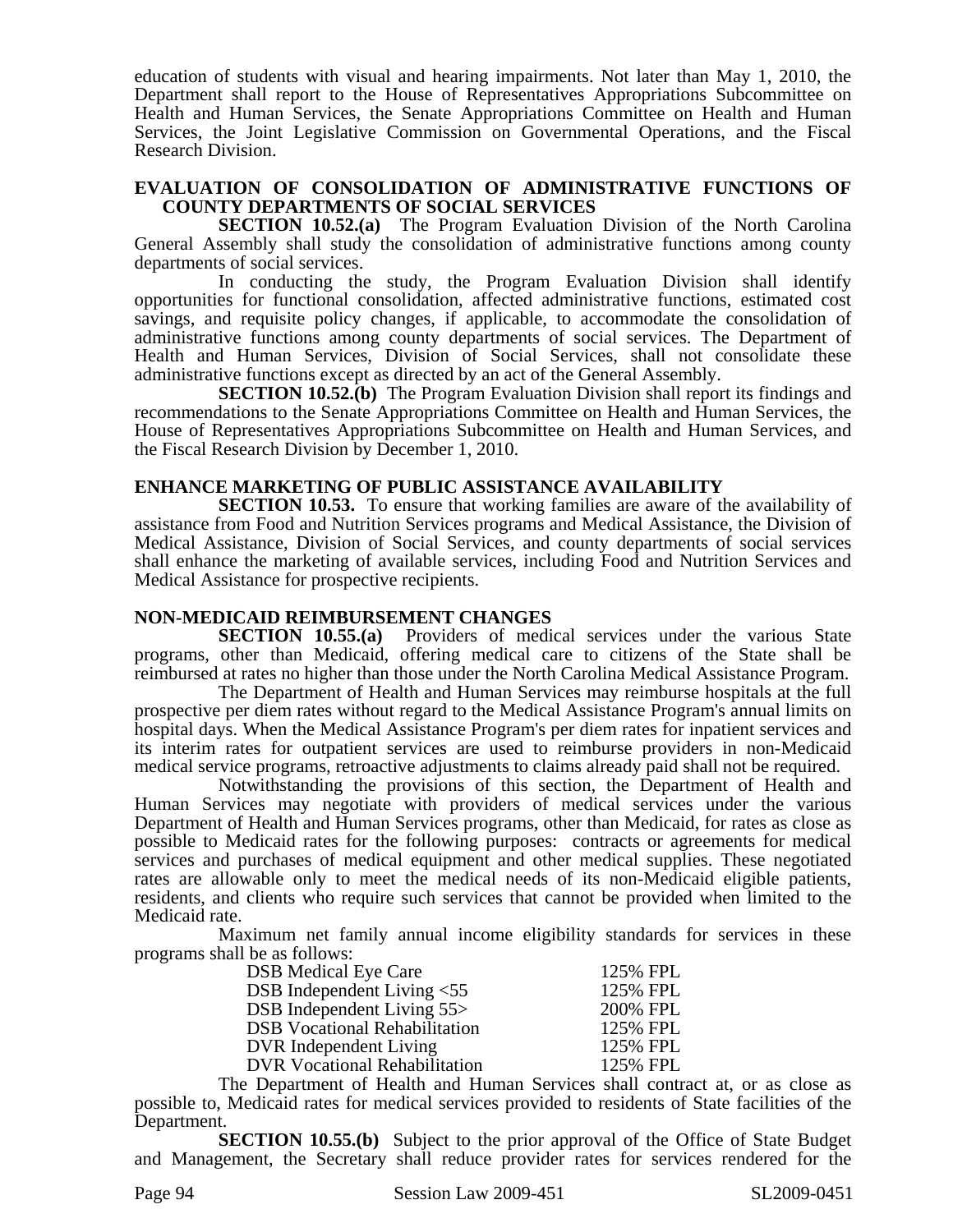Medical Eye Care, Independent Living, and Vocational Rehabilitation programs within the Division of Services for the Blind, and Independent Living and Vocational Rehabilitation programs within the Division of Vocational Rehabilitation to accomplish the reduction in funds for this purpose enacted in this act.

#### **DIVISION OF SERVICES FOR THE DEAF AND THE HARD OF HEARING/FUNDS TRANSFER AND APPROPRIATION**

**SECTION 10.56.(a)** Notwithstanding G.S. 62-157, on July 1, 2009, the State Controller shall transfer four million five hundred thousand dollars (\$4,500,000) from the Special Account for Telecommunications Relay Service to Nontax Budget Code 19978 (Intra State Transfers) to support General Fund appropriations for the 2009-2010 fiscal year.

**SECTION 10.56.(b)** Of funds available in Budget Code 67425, Fund Code 6725, and Fund Code 6726, the sum of up to one million five hundred thousand dollars (\$1,500,000) shall be transferred to Budget Code 24410 for Information Technology Projects in the Department of Health and Human Services, Division of Central Management and Support for the Data Collection and Case Management Systems initiative. This initiative shall also be supported with federal funds from the Rehabilitation Act. Funds made available under this section shall be used for the development and implementation of a data collection and case management information system to replace the current system in use by the Division of Services for the Blind, Division of Services for the Deaf and the Hard of Hearing, and the Division of Vocational Rehabilitation Services. The Department shall use federal funds first and then State funds, only as necessary, from Budget Code 67425. In accordance with G.S. 143C-1-2(b), funds appropriated for this project shall not revert to the fund from which they came until the project is complete.

**SECTION 10.56.(c)** G.S. 62-157 is amended by adding a new subsection to read:

"(d1) The Department of Health and Human Services shall utilize revenues from the wireless surcharge collected under subsection (i) of this section to fund the Regional Resource Centers within the Division of Services for the Deaf and the Hard of Hearing, in accordance with G.S. 143B-216.33, G.S. 143B-216.34, and Chapter 8B of the General Statutes."

**SECTION 10.56.(d)** G.S. 62-157(e) reads as rewritten:

"(e) Administration of Service. – The Department of Health and Human Services shall administer the statewide telecommunications relay service program, including its establishment, operation, and promotion. The Department may contract out the provision of this service for four-year periods to one or more service providers, using the provisions of G.S. 143-129. The Department shall administer the Regional Resource Centers within the Division of Services for the Deaf and the Hard of Hearing in accordance with G.S. 143B-216.33, G.S. 143B-216.34, and Chapter 8B of the General Statutes."

**SECTION 10.56.(e)** The State Controller shall transfer from the Special Account for Telecommunications Relay Service to Budget Code 14450 receipts sufficient to meet the authorized requirements for operation of the Regional Resource Centers within the Division of Services for the Deaf and the Hard of Hearing, as determined by the Office of State Budget and Management.

**SECTION 10.56.(f)** If, upon the transfer and appropriation of funds under this section, funds within the Special Account for Telecommunications Relay Service are insufficient to maintain a reasonable margin of reserve for operation of the statewide telecommunications relay service, as determined pursuant to G.S. 62-157, the Department of Health and Human Services shall petition the North Carolina Utilities Commission to reset the surcharges set forth in G.S. 62-157.

#### **STATE-COUNTY SPECIAL ASSISTANCE**

**SECTION 10.57.(a)** The eligibility of Special Assistance recipients residing in adult care homes on August 1, 1995, shall not be affected by an income reduction in the Special Assistance eligibility criteria resulting from adoption of the Rate Setting Methodology Report and Related Services, providing these recipients are otherwise eligible. The maximum monthly rate for these residents in adult care home facilities shall be one thousand two hundred thirty-one dollars (\$1,231) per month per resident.

**SECTION 10.57.(b)** Effective October 1, 2009, the maximum monthly rate for residents in adult care home facilities shall be one thousand one hundred eighty-two dollars (\$1,182) per month per resident unless adjusted by the Department in accordance with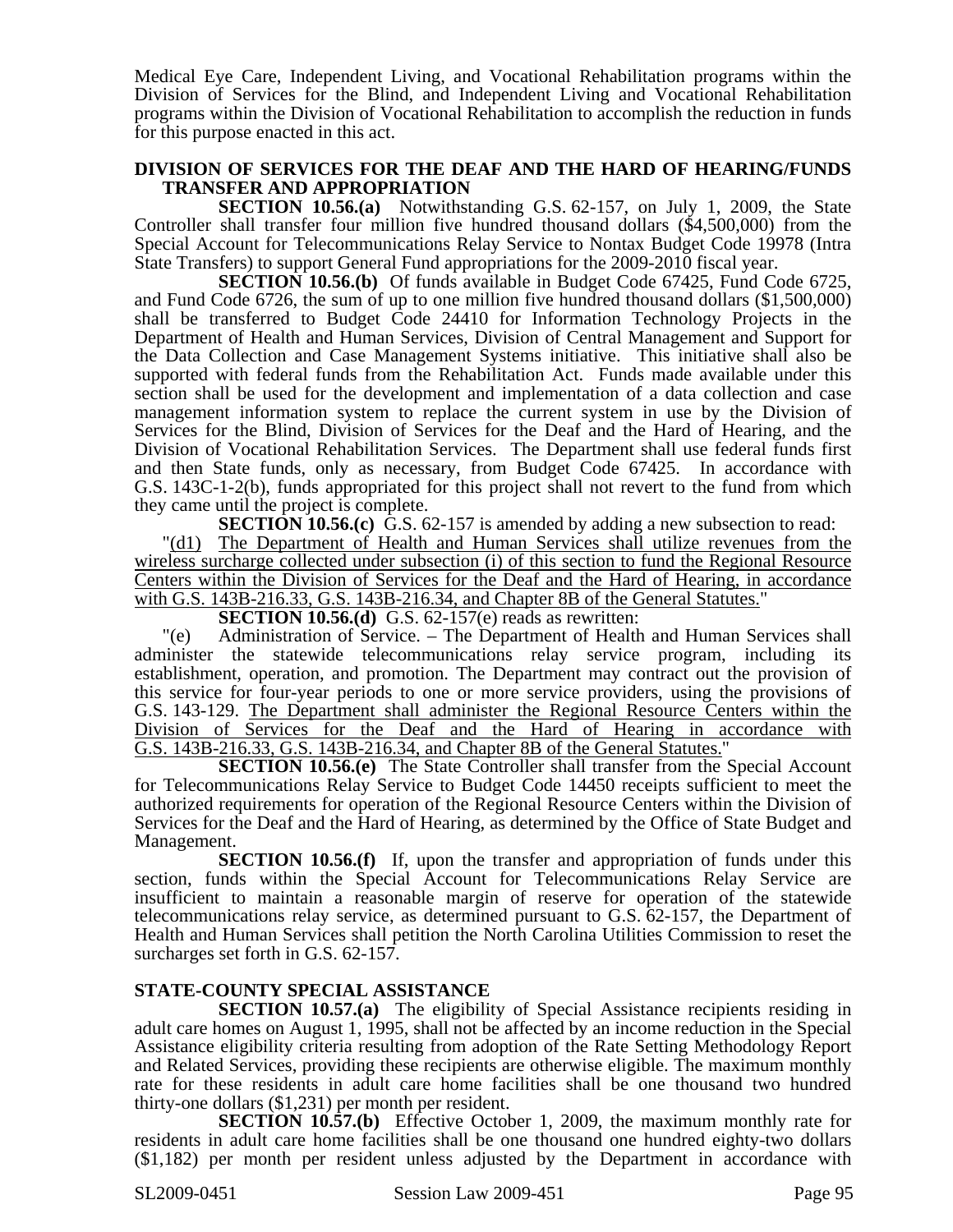subsection (d) of this section. The eligibility of Special Assistance recipients residing in adult care homes on September 30, 2009, shall not be affected by an income reduction in the Special Assistance eligibility criteria resulting from the adoption of this maximum monthly rate, provided these recipients are otherwise eligible.

**SECTION 10.57.(c)** The maximum monthly rate for residents in Alzheimer/Dementia special care units shall be one thousand five hundred fifteen dollars (\$1,515) per month per resident unless adjusted by the Department in accordance with subsection (d) of this section.

**SECTION 10.57.(d)** Notwithstanding any other provision of this section, the Department of Health and Human Services shall review activities and costs related to the provision of care in adult care homes and shall determine what costs may be considered to properly maximize allowable reimbursement available through Medicaid personal care services for adult care homes (ACH-PCS) under federal law. As determined, and with any necessary approval from the Centers for Medicare and Medicaid Services (CMS), and the approval of the Office of State Budget and Management, the Department may transfer necessary funds from the State-County Special Assistance program within the Division of Social Services to the Division of Medical Assistance and may use those funds as State match to draw down federal matching funds to pay for such activities and costs under Medicaid's personal care services for adult care homes (ACH-PCS), thus maximizing available federal funds. The established rate for State-County Special Assistance set forth in subsections (b) and (c) of this section shall be adjusted by the Department to reflect any transfer of funds from the Division of Social Services to the Division of Medical Assistance and related transfer costs and responsibilities from State-County Special Assistance to the Medicaid personal care services for adult care homes (ACH-PCS). Subject to approval by the Centers for Medicare and Medicaid Services (CMS) and prior to implementing this section, the Department may disregard a limited amount of income for individuals whose countable income exceeds the adjusted State-County Special Assistance rate. The amount of the disregard shall not exceed the difference between the Special Assistance rate prior to the adjustment and the Special Assistance rate after the adjustment and shall be used to pay a portion of the cost of the ACH-PCS and reduce the Medicaid payment for the individual's personal care services provided in an adult care home. In no event shall the reimbursement for services through the ACH-PCS exceed the average cost of the services as determined by the Department from review of cost reports as required and submitted by adult care homes. The Department shall report any transfers of funds and modifications of rates to the House of Representatives Appropriations Subcommittee on Health and Human Services, the Senate Appropriations Committee on Health and Human Services, and the Fiscal Research Division.

**SECTION 10.57.(e)** The Department of Health and Human Services shall recommend rates for State-County Special Assistance and for Adult Care Home Personal Care Services. The Department may recommend rates based on appropriate cost methodology and cost reports submitted by adult care homes that receive State-County Special Assistance funds and shall ensure that cost reporting is done for State-County Special Assistance and Adult Care Home Personal Care Services to the same standards as apply to other residential service providers.

# **MEDICAID**

**SECTION 10.58.(a)** Use of Funds, Allocation of Costs, Other Authorizations. –

- (1) Use of funds. Funds appropriated in this act for services provided in accordance with Title XIX of the Social Security Act (Medicaid) are for both the categorically needy and the medically needy.
- (2) Allocation of nonfederal cost of Medicaid. The State shall pay one hundred percent (100%) of the nonfederal costs of all applicable services listed in this section. In addition, the State shall pay one hundred percent (100%) of the federal Medicare Part D clawback payments under the Medicare Modernization Act of 2004.
- (3) Use of funds for development and acquisition of equipment and software. If first approved by the Office of State Budget and Management, the Division of Medical Assistance, Department of Health and Human Services, may use funds that are identified to support the cost of development and acquisition of equipment and software and related operational costs through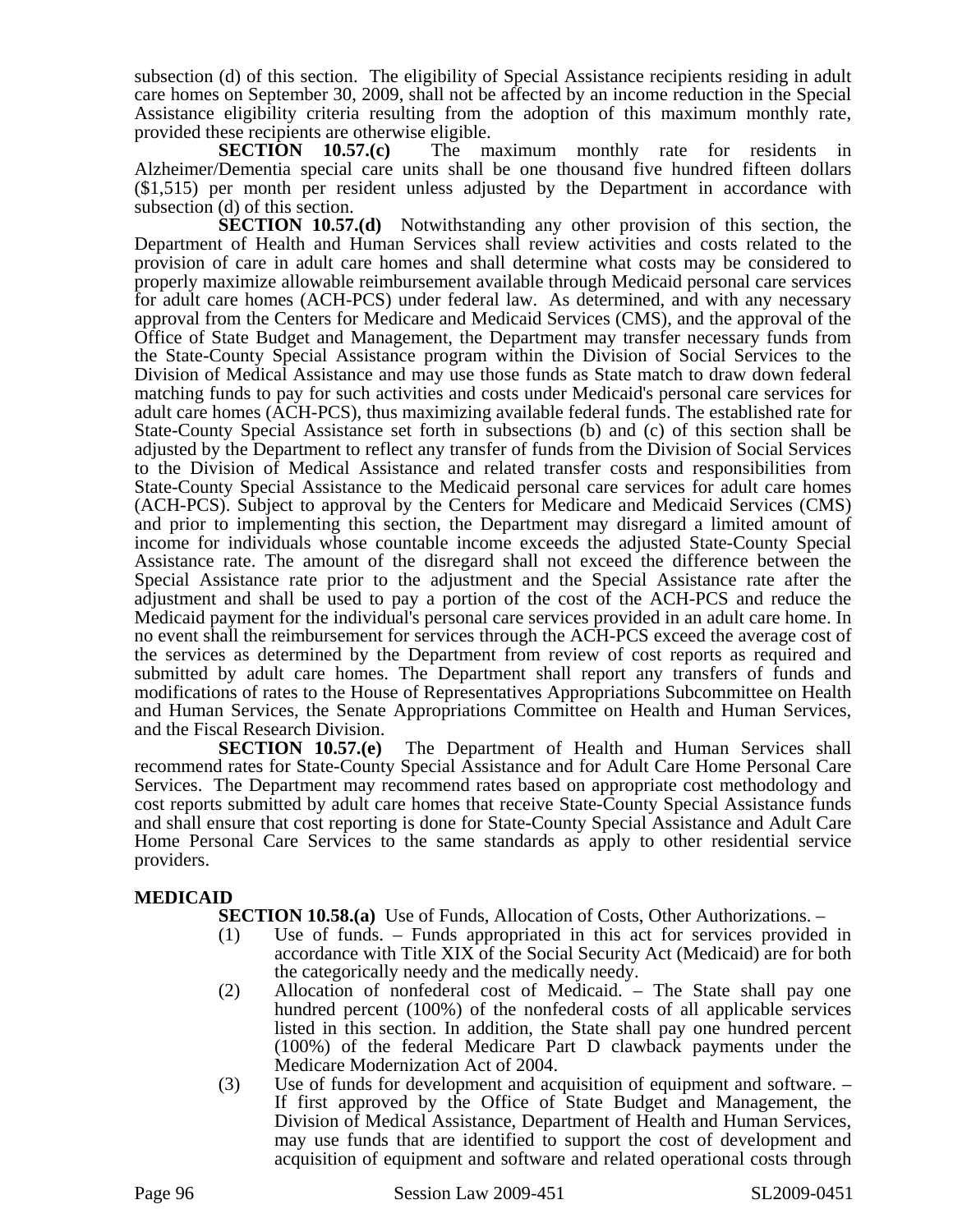contractual means to improve and enhance information systems that provide management information and claims processing. The Department of Health and Human Services shall identify adequate funds to support the implementation and first year's operational costs that exceed funds allocated for the 2009-2010 and 2010-2011 fiscal years for the new contract for the fiscal agent for the Medicaid Management Information System.

(4) Reports. – Unless otherwise provided, whenever the Department of Health and Human Services is required by this section to report to the General Assembly, the report shall be submitted to the House of Representatives Appropriations Subcommittee on Health and Human Services, the Senate Appropriations Committee on Health and Human Services, and the Fiscal Research Division of the Legislative Services Office. Reports shall be submitted on the date provided in the reporting requirement.

# **SECTION 10.58.(b)** Policy.

- (1) Volume purchase plans and single source procurement. The Department of Health and Human Services, Division of Medical Assistance, may, subject to the approval of a change in the State Medicaid Plan, contract for services, medical equipment, supplies, and appliances by implementation of volume purchase plans, single source procurement, or other contracting processes in order to improve cost containment.
- (2) Cost containment programs. The Department of Health and Human Services, Division of Medical Assistance, may undertake cost containment programs, including contracting for services, preadmissions to hospitals, and prior approval for certain outpatient surgeries before they may be performed in an inpatient setting.
- (3) Fraud and abuse. The Division of Medical Assistance, Department of Health and Human Services, shall provide incentives to counties that successfully recover fraudulently spent Medicaid funds by sharing State savings with counties responsible for the recovery of the fraudulently spent funds.
- (4) Medical policy. Unless required for compliance with federal law, the Department shall not change medical policy affecting the amount, sufficiency, duration, and scope of health care services and who may provide services until the Division of Medical Assistance has prepared a five-year fiscal analysis documenting the increased cost of the proposed change in medical policy and submitted it for Departmental review. If the fiscal impact indicated by the fiscal analysis for any proposed medical policy change exceeds three million dollars (\$3,000,000) in total requirements for a given fiscal year, then the Department shall submit the proposed medical policy change with the fiscal analysis to the Office of State Budget and Management and the Fiscal Research Division. The Department shall not implement any proposed medical policy change exceeding three million  $\Delta$ dollars (\$3,000,000) in total requirements for a given fiscal year unless the source of State funding is identified and approved by the Office of State Budget and Management. For medical policy changes exceeding three million dollars (\$3,000,000) in total requirements for a given fiscal year that are required for compliance with federal law, the Department shall submit the proposed medical policy or policy interpretation change with the five-year fiscal analysis to the Office of State Budget and Management prior to implementing the change. The Department shall provide the Office of State Budget and Management and the Fiscal Research Division a quarterly report itemizing all medical policy changes with total requirements of less than three million dollars (\$3,000,000).

**SECTION 10.58.(c)** Eligibility. – Eligibility for Medicaid shall be determined in accordance with the following:

- (1) Medicaid and Work First Family Assistance.
	- a. Income eligibility standards. The maximum net family annual income eligibility standards for Medicaid and Work First Family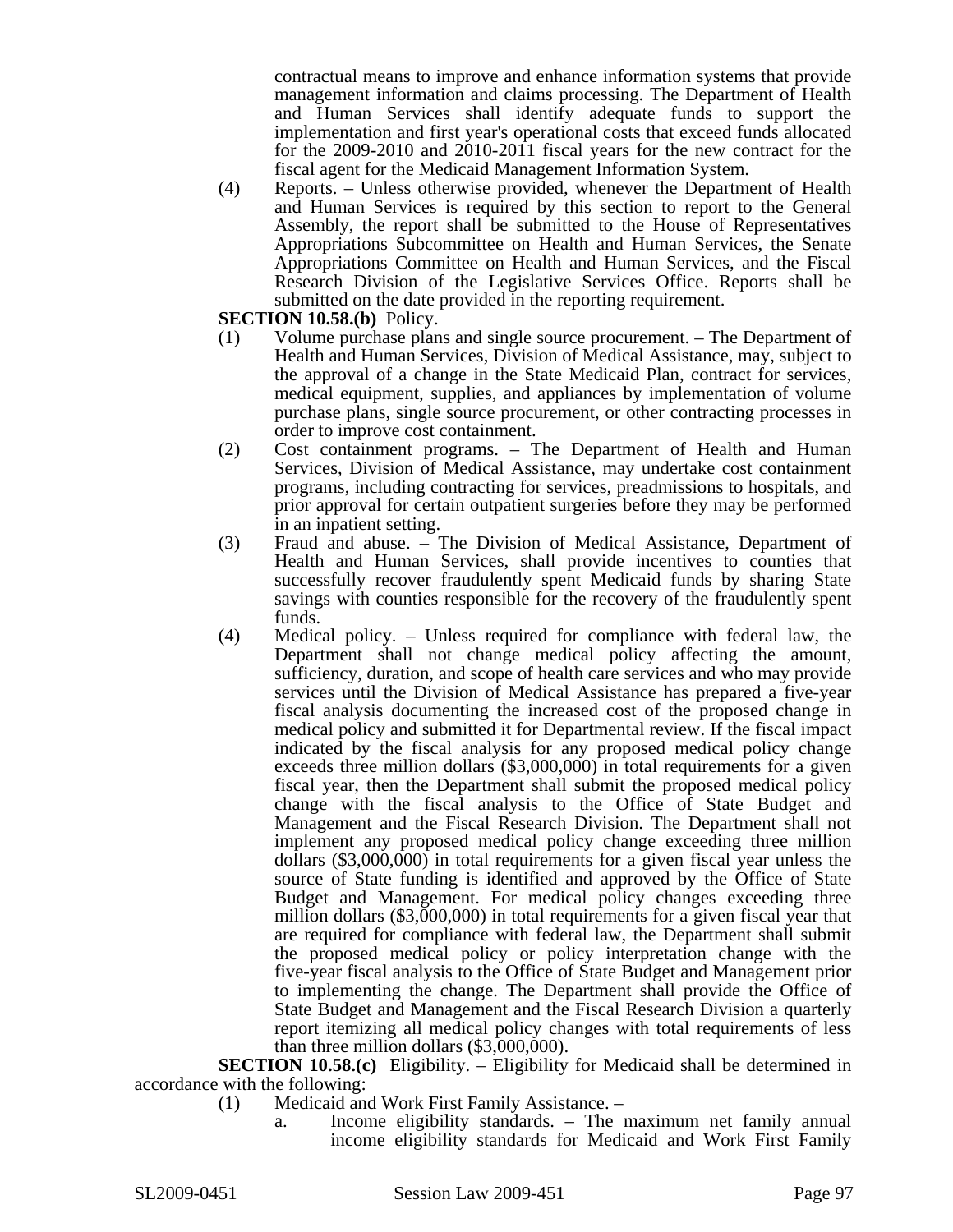Assistance and the Standard of Need for Work First Family Assistance shall be as follows:

| <b>CATEGORICALLY</b><br>NEEDY - WFFA* | <b>MEDICALLY</b><br><b>NEEDY</b> |  |
|---------------------------------------|----------------------------------|--|
| <b>Standard of Need</b>               |                                  |  |
| &                                     |                                  |  |
| Families and                          |                                  |  |
| Families and                          | WFFA*<br>Children $&$            |  |
| Children<br>Family                    | $AA, AB, AD^*$<br>Payment        |  |
| Size<br>Income Level                  | Income Level<br>Level            |  |
| \$4,344                               | \$2,172<br>\$2,900               |  |
| $\overline{2}$<br>5,664               | 2,832<br>3,800                   |  |
| 3<br>6,528                            | 3,264<br>4,400                   |  |
| 4<br>7,128                            | 4,800<br>3,564                   |  |
| 5<br>7,776                            | 3,888<br>5,200                   |  |
| 8,376<br>6                            | 4,188<br>5,600                   |  |
| 7<br>8,952                            | 6,000<br>4,476                   |  |
| 8<br>9,256                            | 6,300<br>4,680                   |  |

\*Work First Family Assistance (WFFA); Aid to the Aged (AA); Aid to the Blind (AB); and Aid to the Disabled (AD).

- b. The payment level for Work First Family Assistance shall be fifty percent (50%) of the standard of need. These standards may be changed with the approval of the Director of the Budget.
- c. The Department of Health and Human Services shall provide Medicaid coverage to 19- and 20-year-olds in accordance with federal rules and regulations.
- d. Medicaid enrollment of categorically needy families with children shall be continuous for one year without regard to changes in income or assets.
- (2) For the following Medicaid eligibility classifications for which the federal poverty guidelines are used as income limits for eligibility determinations, the income limits will be updated each April 1 immediately following publication of federal poverty guidelines. The Department of Health and Human Services, Division of Medical Assistance, shall provide Medicaid coverage to the following:
	- a. All elderly, blind, and disabled people who have incomes equal to or less than one hundred percent (100%) of the federal poverty guidelines.
	- b. Pregnant women with incomes equal to or less than one hundred eighty-five percent (185%) of the federal poverty guidelines and without regard to resources. Services to pregnant women eligible under this subsection continue throughout the pregnancy but include only those related to pregnancy and to those other conditions determined by the Department as conditions that may complicate pregnancy.
	- c. Infants under the age of one with family incomes equal to or less than two hundred percent (200%) of the federal poverty guidelines and without regard to resources.
	- d. Children aged one through five with family incomes equal to or less than two hundred percent (200%) of the federal poverty guidelines and without regard to resources.
	- e. Children aged six through 18 with family incomes equal to or less than one hundred percent (100%) of the federal poverty guidelines and without regard to resources.
	- f. Family planning services to men and women of childbearing age with family incomes equal to or less than one hundred eighty-five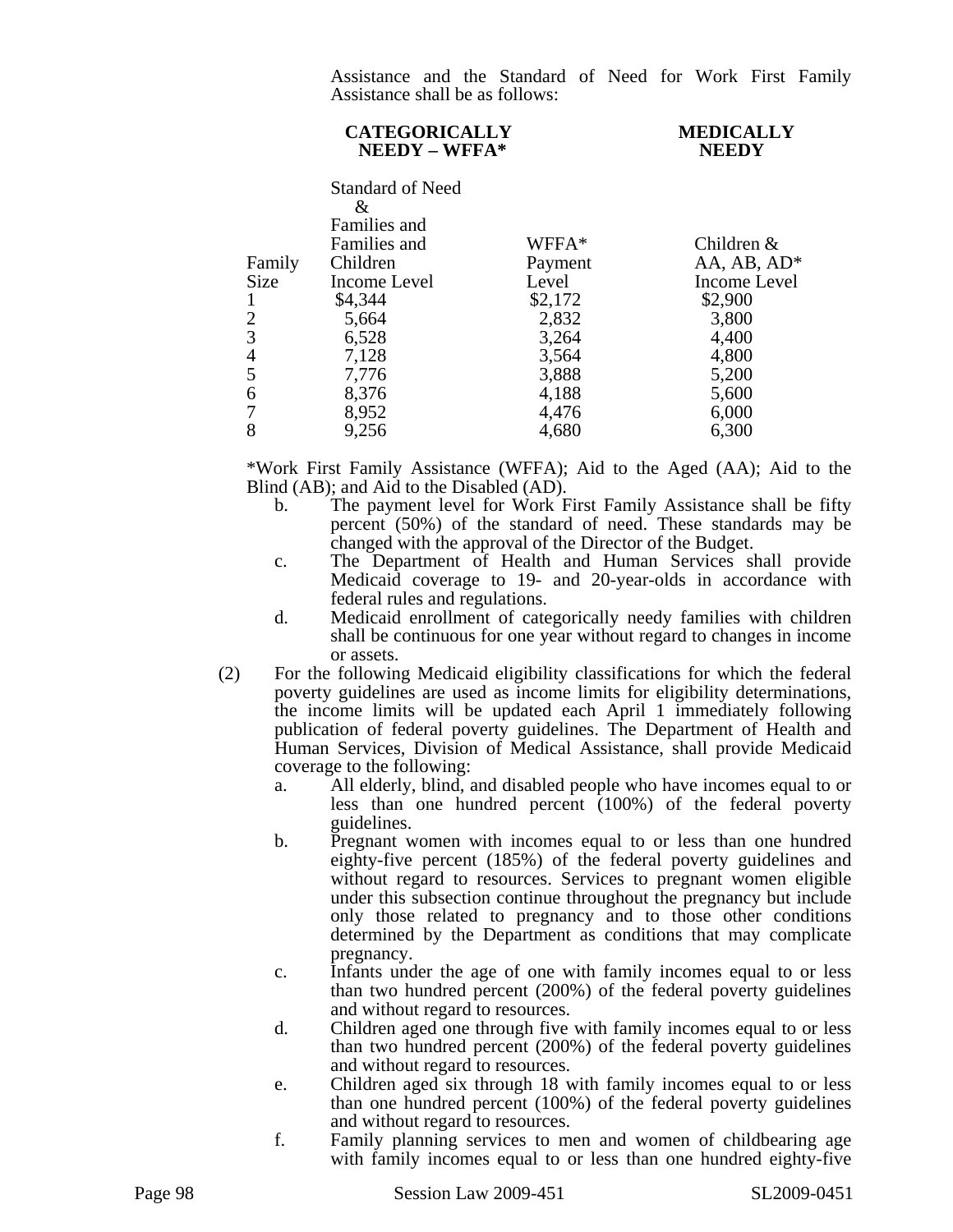percent (185%) of the federal poverty guidelines and without regard to resources.

- g. Workers with disabilities described in G.S. 108A-54.1 with unearned income equal to or less than one hundred fifty percent (150%) of the federal poverty guidelines.
- (3) The Department of Health and Human Services, Division of Medical Assistance, shall provide Medicaid coverage to adoptive children with special or rehabilitative needs regardless of the adoptive family's income.
- (4) The Department of Health and Human Services, Division of Medical Assistance, shall provide Medicaid coverage to "independent foster care adolescents," ages 18, 19, and 20, as defined in section  $1905(w)(1)$  of the Social Security Act [42 U.S.C.  $\S$  1396d(w)(1)], without regard to the adolescent's assets, resources, or income levels.
- (5) ICF and ICF/MR work incentive allowances. The Department of Health and Human Services may provide an incentive allowance to Medicaid-eligible recipients of ICF and ICF/MR services, who are regularly engaged in work activities as part of their developmental plan, and for whom retention of additional income contributes to their achievement of independence. The State funds required to match the federal funds that are required by these allowances shall be provided from savings within the Medicaid budget or from other unbudgeted funds available to the Department. The incentive allowances may be as follows: **Monthly Incentive Allowance**

| <b>Monthly Net Wages</b> | <b>Monthly Ince</b> |
|--------------------------|---------------------|
| \$1.00 to \$100.99       | Up to $$50.00$      |
| \$101.00 to \$200.99     | \$80.00             |
| \$201.00 to \$300.99     | \$130.00            |
| \$301.00 and greater     | \$212.00            |

(6) The Department of Health and Human Services, Division of Medical Assistance, shall provide Medicaid coverage to women who need treatment for breast or cervical cancer and who are defined in 42 U.S.C. § 1396a.(a)(10)(A)(ii)(XVIII).

**SECTION 10.58.(d)** Services and Payment Bases. – The Department shall spend funds appropriated for Medicaid services in accordance with the following schedule of services and payment bases. All services and payments are subject to the language at the end of this subsection. Unless otherwise provided, services and payment bases will be as prescribed in the State Plan as established by the Department of Health and Human Services and may be changed with the approval of the Director of the Budget.

- (1) Hospital inpatient. Payment for hospital inpatient services will be prescribed by the State Plan as established by the Department of Health and Human Services.
- (2) Hospital outpatient. Eighty percent (80%) of allowable costs or a prospective reimbursement plan as established by the Department of Health and Human Services.
- (3) Nursing facilities. Nursing facilities providing services to Medicaid recipients who also qualify for Medicare must be enrolled in the Medicare program as a condition of participation in the Medicaid program. State facilities are not subject to the requirement to enroll in the Medicare program. Residents of nursing facilities who are eligible for Medicare coverage of nursing facility services must be placed in a Medicare-certified bed. Medicaid shall cover facility services only after the appropriate services have been billed to Medicare.
- (4) Physicians, certified nurse midwife services, certified registered nurse anesthetists, nurse practitioners. – Fee schedules as developed by the Department of Health and Human Services.
- (5) Community Alternative Program, EPSDT Screens. Payments in accordance with rate schedule developed by the Department of Health and Human Services.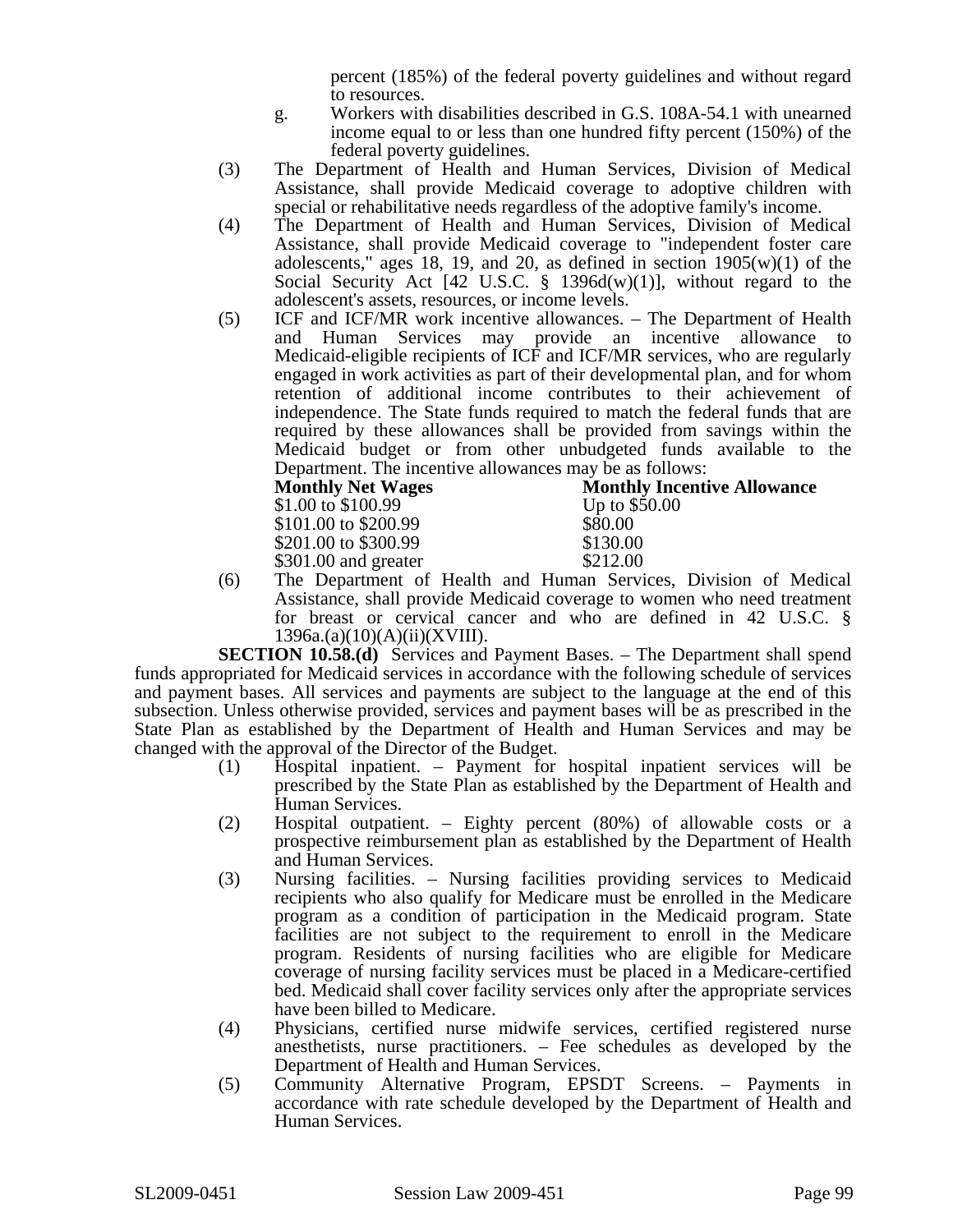- (6) Home health and related services, durable medical equipment. Payments according to reimbursement plans developed by the Department of Health and Human Services.
- (7) Hearing aids. Wholesale cost plus dispensing fee to provider.
- (8) Rural health clinical services. Provider-based, reasonable cost, nonprovider-based, single-cost reimbursement rate per clinic visit.
- (9) Family planning. Negotiated rate for local health departments. For other providers see specific services, e.g., hospitals, physicians.
- (10) Independent laboratory and X-ray services. Uniform fee schedules as developed by the Department of Health and Human Services.
- 
- (11) Ambulatory surgical centers.<br>(12) Private duty nursing, clinic se Private duty nursing, clinic services, prepaid health plans.
- (13) Intermediate care facilities for the mentally retarded.<br>(14) Chiropractors, podiatrists, optometrists, dentists.
- (14) Chiropractors, podiatrists, optometrists, dentists.
- (15) Limitations on dental coverage. Dental services shall be provided on a restricted basis in accordance with criteria adopted by the Department to implement this subsection.
- (16) Medicare Buy-In. Social Security Administration premium.
- (17) Ambulance services. Uniform fee schedules as developed by the Department of Health and Human Services. Public ambulance providers will be reimbursed at cost.
- (18) Optical supplies. Payment for materials is made to a contractor in accordance with 42 C.F.R. § 431.54(d). Fees paid to dispensing providers are negotiated fees established by the State agency based on industry charges.
- (19) Medicare crossover claims. The Department shall apply Medicaid medical policy to Medicare claims for dually eligible recipients. The Department shall pay an amount up to the actual coinsurance or deductible or both, in accordance with the State Plan, as approved by the Department of Health and Human Services. The Department may disregard application of this policy in cases where application of the policy would adversely affect patient care.
- (20) Physical therapy, occupational therapy, and speech therapy. Services for adults and EPSDT-eligible children. Payments are to be made only to qualified providers at rates negotiated by the Department of Health and Human Services.
- (21) Personal care services. Payment in accordance with the State Plan developed by the Department of Health and Human Services.
- (22) Case management services. Reimbursement in accordance with the availability of funds to be transferred within the Department of Health and Human Services.
- (23) Hospice.
- (24) Medically necessary prosthetics or orthotics. In order to be eligible for reimbursement, providers must be licensed or certified by the occupational licensing board or the certification authority having authority over the provider's license or certification. Medically necessary prosthetics and orthotics are subject to prior approval and utilization review.
- (25) Health insurance premiums.
- (26) Medical care/other remedial care. Services not covered elsewhere in this section include related services in schools; health professional services provided outside the clinic setting to meet maternal and infant health goals; and services to meet federal EPSDT mandates.
- (27) Pregnancy-related services. Covered services for pregnant women shall include nutritional counseling, psychosocial counseling, and predelivery and postpartum home visits by maternity care coordinators and public health nurses.
- (28) Drugs. Reimbursements. Reimbursements shall be available for prescription drugs as allowed by federal regulations plus a professional services fee per month, excluding refills for the same drug or generic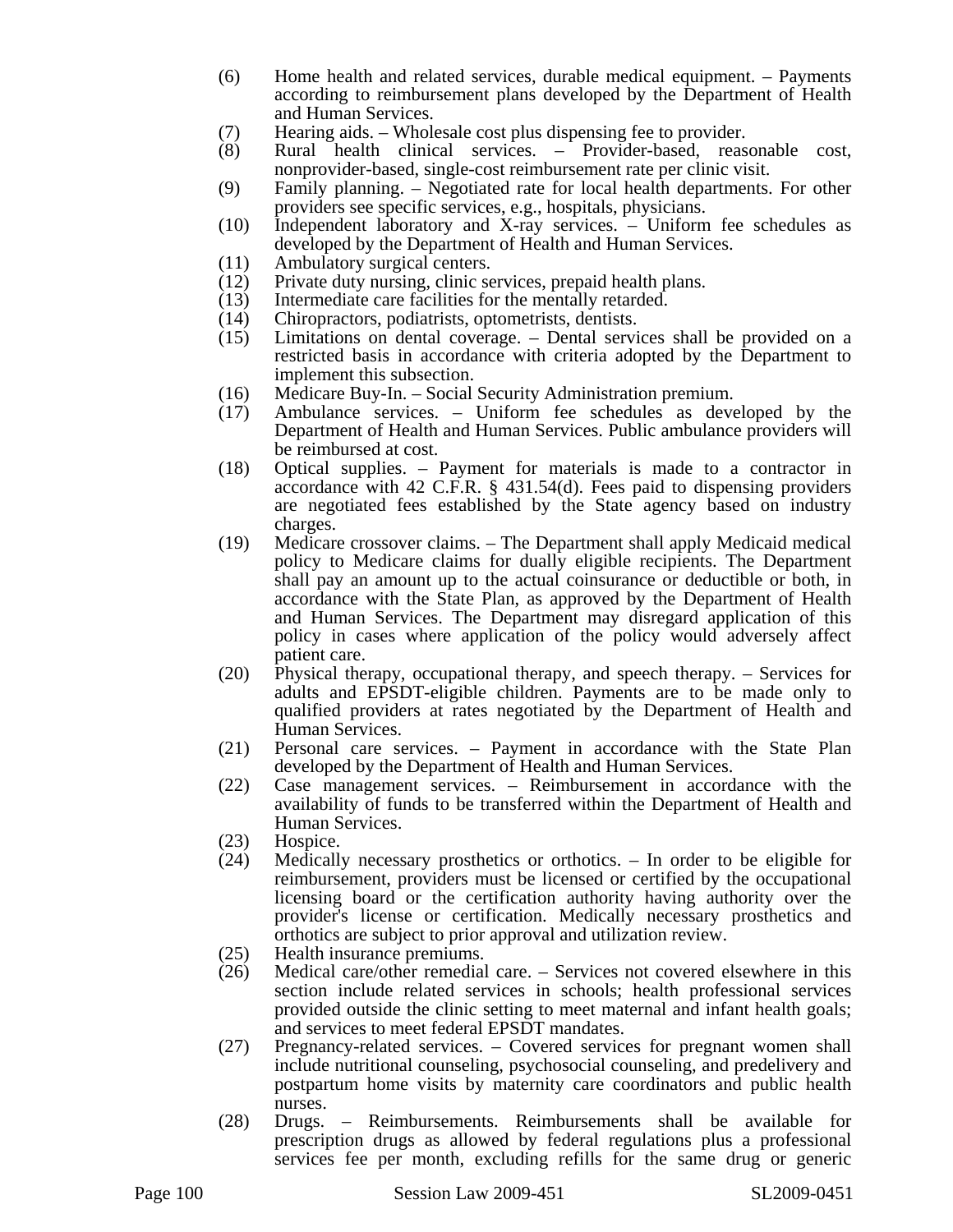equivalent during the same month. Payments for drugs are subject to the provisions of this subdivision or in accordance with the State Plan adopted by the Department of Health and Human Services, consistent with federal reimbursement regulations. Payment of the professional services fee shall be made in accordance with the State Plan adopted by the Department of Health and Human Services, consistent with federal reimbursement regulations. The professional services fee shall be five dollars and sixty cents (\$5.60) per prescription for generic drugs and four dollars (\$4.00) per prescription for brand-name drugs. Adjustments to the professional services fee shall be established by the General Assembly. In addition to the professional services fee, the Department may pay an enhanced fee for pharmacy services.

Limitations on quantity. – The Department of Health and Human Services may establish authorizations, limitations, and reviews for specific drugs, drug classes, brands, or quantities in order to manage effectively the Medicaid pharmacy program, except that the Department shall not impose limitations on brand-name medications for which there is a generic equivalent in cases where the prescriber has determined, at the time the drug is prescribed, that the brand-name drug is medically necessary and has written on the prescription order the phrase "medically necessary."

Dispensing of generic drugs. – Notwithstanding G.S. 90-85.27 through G.S. 90-85.31, or any other law to the contrary, under the Medical Assistance Program (Title XIX of the Social Security Act), and except as otherwise provided in this subsection for drugs listed in the narrow therapeutic index, a prescription order for a drug designated by a trade or brand name shall be considered to be an order for the drug by its established or generic name, except when the prescriber has determined, at the time the drug is prescribed, that the brand-name drug is medically necessary and has written on the prescription order the phrase "medically necessary." An initial prescription order for a drug listed in the narrow therapeutic drug index that does not contain the phrase "medically necessary" shall be considered an order for the drug by its established or generic name, except that a pharmacy shall not substitute a generic or established name prescription drug for subsequent brand or trade name prescription orders of the same prescription drug without explicit oral or written approval of the prescriber given at the time the order is filled. Generic drugs shall be dispensed at a lower cost to the Medical Assistance Program rather than trade or brand-name drugs. As used in this subsection, "brand name" means the proprietary name the manufacturer places upon a drug product or on its container, label, or wrapping at the time of packaging; and "established name" has the same meaning as in section 502(e)(3) of the Federal Food, Drug, and Cosmetic Act, as amended, 21 U.S.C. § 352(e)(3).

Prior authorization. – The Department of Health and Human Services shall not impose prior authorization requirements or other restrictions under the State Medical Assistance Program on medications prescribed for Medicaid recipients for the treatment of (i) mental illness, including, but not limited to, medications for schizophrenia, bipolar disorder, major depressive disorder or (ii) HIV/AIDS, except that the Department of Health and Human Services shall continually review utilization of medications under the State Medical Assistance Program prescribed for Medicaid recipients for the treatment of mental illness, including, but not limited to, medications for schizophrenia, bipolar disorder, or major depressive disorder. The Department may, however, with respect to drugs to treat mental illnesses, develop guidelines and measures to ensure appropriate usage of these medications, including FDA-approved indications and dosage levels. The Department may also require retrospective clinical justification for the use of multiple psychotropic drugs for a Medicaid patient. For individuals 18 years of age and under who are prescribed three or more psychotropic medications, the Department shall implement clinical edits that target inefficient, ineffective, or potentially harmful prescribing patterns. When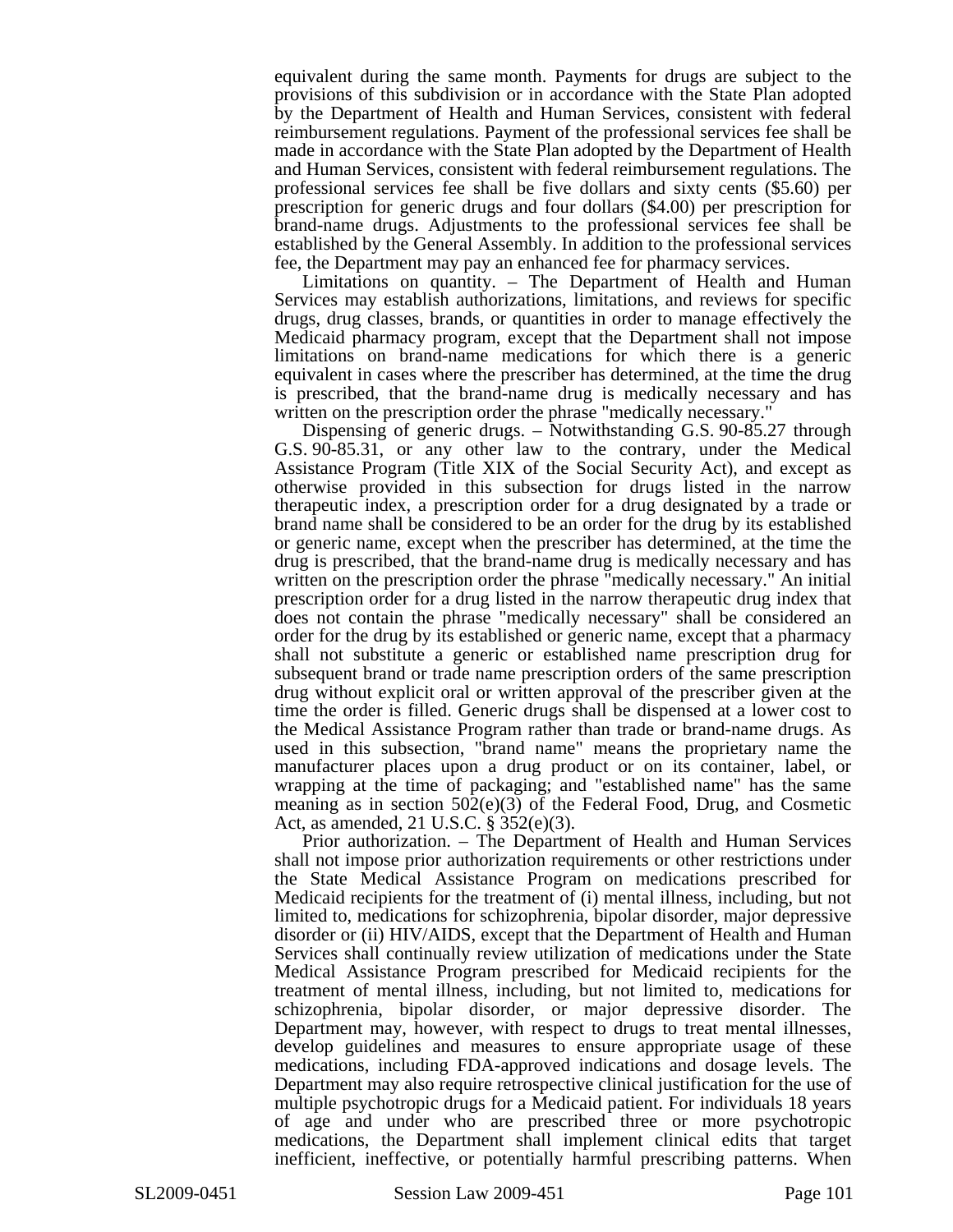such patterns are identified, the Medical Director for the Division of Medical Assistance and the Chief of Clinical Policy for the Division of Mental Health, Developmental Disabilities, and Substance Abuse Services shall require a peer-to-peer consultation with the target prescribers. Alternatives discussed during the peer-to-peer consultations shall be based upon:

- a. Evidence-based criteria available regarding efficacy or safety of the covered treatments; and
- b. Policy approval by a majority vote of the North Carolina Physicians Advisory Group (NCPAG).

The target prescriber has final decision-making authority to determine which prescription drug to prescribe or refill.

- (29) Other mental health services. Unless otherwise covered by this section, coverage is limited to:
	- a. Services as defined by the Division of Mental Health, Developmental Disabilities, and Substance Abuse Services and approved by the Centers for Medicare and Medicaid Services (CMS) when provided in agencies meeting the requirements of the rules established by the Commission for Mental Health, Developmental Disabilities, and Substance Abuse Services and reimbursement is made in accordance with a State Plan developed by the Department of Health and Human Services not to exceed the upper limits established in federal regulations, and
	- b. For children eligible for EPSDT services provided by:
		- 1. Licensed or certified psychologists, licensed clinical social workers, certified clinical nurse specialists in psychiatric mental health advanced practice, nurse practitioners certified as clinical nurse specialists in psychiatric mental health advanced practice, licensed psychological associates, licensed professional counselors, licensed marriage and family therapists, licensed clinical addictions specialists, and certified clinical supervisors, when Medicaid-eligible children are referred by the Community Care of North Carolina primary care physician, a Medicaid-enrolled psychiatrist, or the area mental health program or local management entity, and
		- 2. Institutional providers of residential services as defined by the Division of Mental Health, Developmental Disabilities, and Substance Abuse Services and approved by the Centers for Medicare and Medicaid Services (CMS) for children and Psychiatric Residential Treatment Facility services that meet federal and State requirements as defined by the Department.
	- c. For Medicaid-eligible adults, services provided by licensed or certified psychologists, licensed clinical social workers, certified clinical nurse specialists in psychiatric mental health advanced practice, and nurse practitioners certified as clinical nurse specialists in psychiatric mental health advanced practice, licensed psychological associates, licensed professional counselors, licensed marriage and family therapists, certified clinical addictions specialists, and licensed clinical supervisors, Medicaid-eligible adults may be self-referred.
	-

d. Payments made for services rendered in accordance with this subdivision shall be to qualified providers in accordance with approved policies and the State Plan. Nothing in sub-subdivision b. or c. of this subdivision shall be interpreted to modify the scope of practice of any service provider, practitioner, or licensee, nor to modify or attenuate any collaboration or supervision requirement related to the professional activities of any service provider, practitioner, or licensee. Nothing in sub-subdivision b. or c. of this subdivision shall be interpreted to require any private health insurer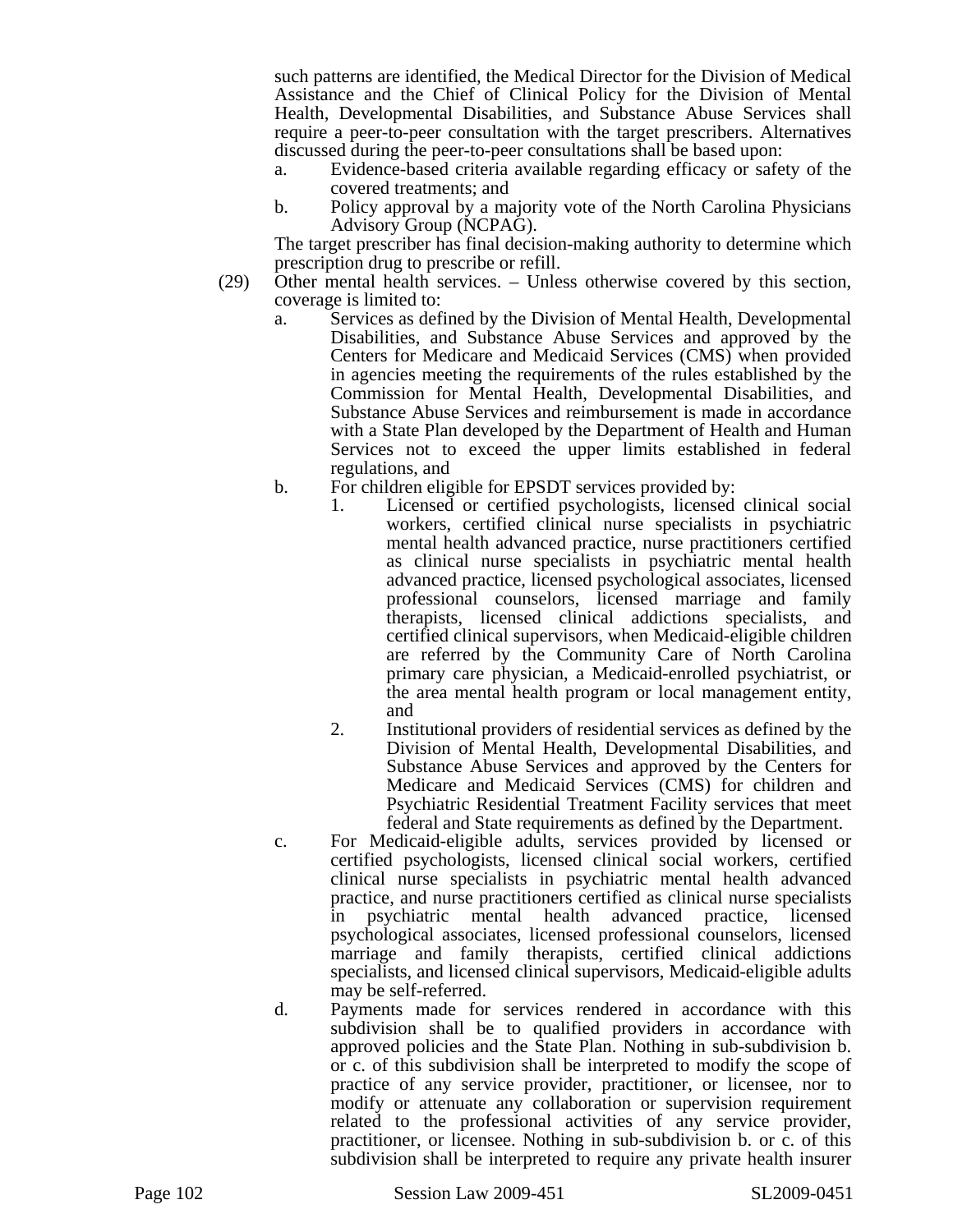or health plan to make direct third-party reimbursements or payments to any service provider, practitioner, or licensee.

Notwithstanding G.S. 150B-21.1(a), the Department of Health and Human Services may adopt temporary rules in accordance with Chapter 150B of the General Statutes further defining the qualifications of providers and referral procedures in order to implement this subdivision. Coverage policy for services defined by the Division of Mental Health, Developmental Disabilities, and Substance Abuse Services under sub-subdivisions a. and b.2. of this subdivision shall be established by the Division of Medical Assistance.

**SECTION 10.58.(e)** Provider Performance Bonds and Visits. –

- (1) Subject to the provisions of this subdivision, the Department may require Medicaid-enrolled providers to purchase a performance bond in an amount not to exceed one hundred thousand dollars (\$100,000) naming as beneficiary the Department of Health and Human Services, Division of Medical Assistance, or provide to the Department a validly executed letter of credit or other financial instrument issued by a financial institution or agency honoring a demand for payment in an equivalent amount. The Department may require the purchase of a performance bond or the submission of an executed letter of credit or financial instrument as a condition of initial enrollment, reenrollment, or reinstatement if:
	- a. The provider fails to demonstrate financial viability,
	- b. The Department determines there is significant potential for fraud and abuse,
	- c. The Department otherwise finds it is in the best interest of the Medicaid program to do so.

The Department shall specify the circumstances under which a performance bond or executed letter of credit will be required.

- (1a) The Department may waive or limit the requirements of this paragraph for individual Medicaid-enrolled providers or for one or more classes of Medicaid-enrolled providers based on the following:
	- a. The provider's or provider class's dollar amount of monthly billings to Medicaid.
	- b. The length of time an individual provider has been licensed, endorsed, certified, or accredited in this State to provide services.
	- c. The length of time an individual provider has been enrolled to provide Medicaid services in this State.
	- d. The provider's demonstrated ability to ensure adequate record keeping, staffing, and services.
	- e. The need to ensure adequate access to care.

In waiving or limiting requirements of this paragraph, the Department shall take into consideration the potential fiscal impact of the waiver or limitation on the State Medicaid Program. The Department shall provide to the affected provider written notice of the findings upon which its action is based and shall include the performance bond requirements and the conditions under which a waiver or limitation apply. The Department may adopt temporary rules in accordance with G.S. 150B-21.1 as necessary to implement this provision.

(2) Reimbursement is available for up to 30 visits per recipient per fiscal year for the following professional services: hospital outpatient providers, physicians, nurse practitioners, nurse midwives, clinics, health departments, optometrists, chiropractors, and podiatrists. The Department of Health and Human Services shall adopt medical policies in accordance with G.S. 108A-54.2 to distribute the allowable number of visits for each service or each group of services consistent with federal law. In addition, the Department shall establish a threshold of some number of visits for these services. The Department shall ensure that primary care providers or the appropriate CCNC network are notified when a patient is nearing the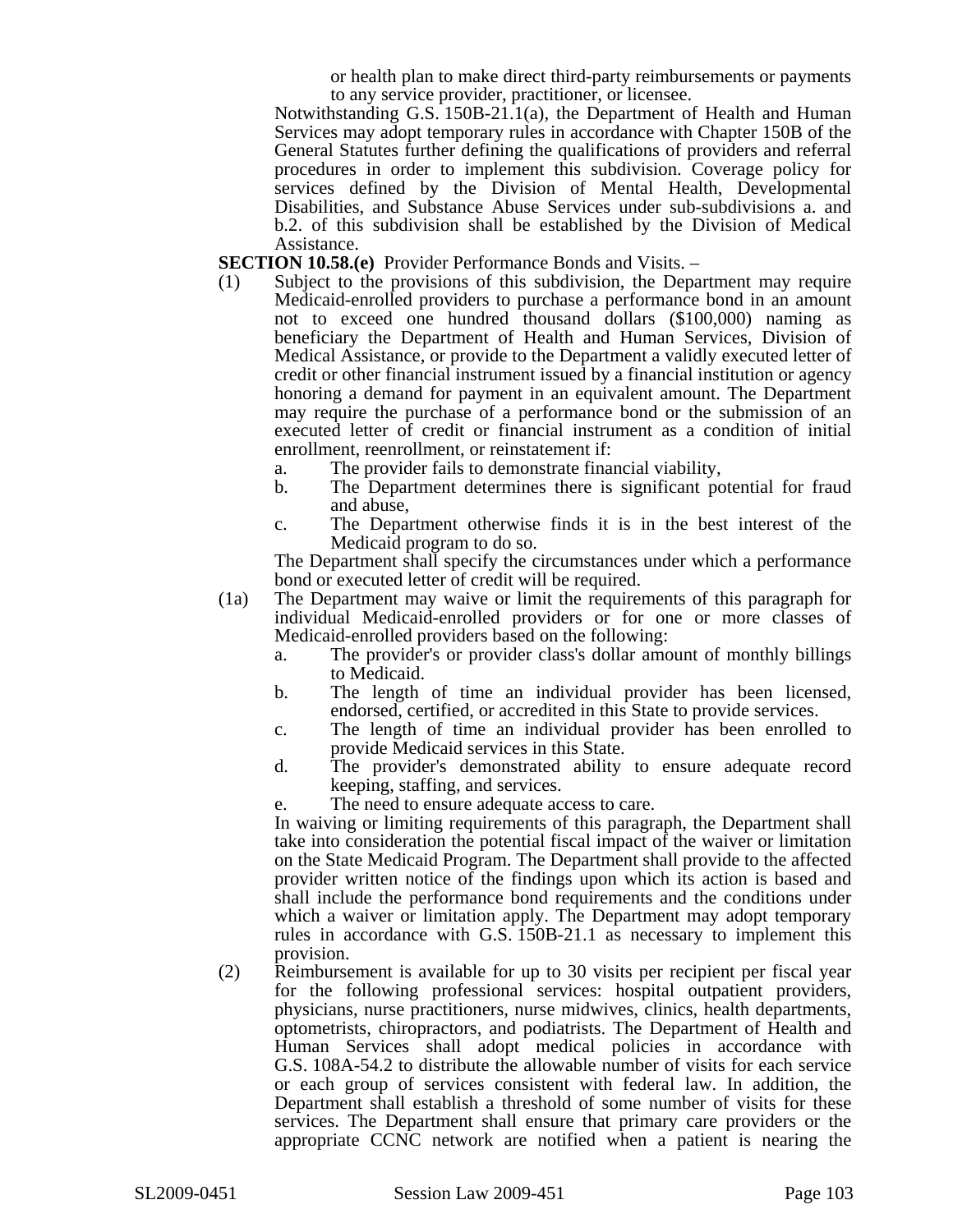established threshold to facilitate care coordination and intervention as needed.

Prenatal services, all EPSDT children, emergency room visits, and mental health visits subject to independent utilization review are exempt from the visit limitations contained in this subdivision. Subject to appropriate medical review, the Department may authorize exceptions when additional care is medically necessary. Routine or maintenance visits above the established visit limit will not be covered unless necessary to actively manage a life threatening disorder or as an alternative to more costly care options.

**SECTION 10.58.(f)** Exceptions and Limitations on Services; Authorization of Co-Payments and Other Services. –

- (1) Exceptions to service limitations, eligibility requirements, and payments. Service limitations, eligibility requirements, and payment bases in this section may be waived by the Department of Health and Human Services, with the approval of the Director of the Budget, to allow the Department to carry out pilot programs for prepaid health plans, contracting for services, managed care plans, or community-based services programs in accordance with plans approved by the United States Department of Health and Human Services or when the Department determines that such a waiver will result in a reduction in the total Medicaid costs for the recipient.
- (2) Co-payment for Medicaid services. The Department of Health and Human Services may establish co-payments up to the maximum permitted by federal law and regulation.

#### **SECTION 10.58.(g)** Rules, Reports, and Other Matters. –

(1) Rules. – The Department of Health and Human Services may adopt temporary or emergency rules according to the procedures established in G.S. 150B-21.1 and G.S. 150B-21.1A when it finds that these rules are necessary to maximize receipt of federal funds within existing State appropriations, to reduce Medicaid expenditures, and to reduce fraud and abuse. The Department of Health and Human Services shall adopt rules requiring providers to attend training as a condition of enrollment and may adopt temporary or emergency rules to implement the training requirement.

Prior to the filing of the temporary or emergency rules authorized under this subsection with the Rules Review Commission and the Office of Administrative Hearings, the Department shall consult with the Office of State Budget and Management on the possible fiscal impact of the temporary or emergency rule and its effect on State appropriations and local governments.

(2) Changes to Medicaid program; reports. – The Department shall report on any change it anticipates making in the Medicaid program that impacts the type or level of service, reimbursement methods, or waivers, any of which require a change in the State Plan or other approval by the Centers for Medicare and Medicaid Services (CMS). Except for waiver applications, the Department shall submit the report to the entities listed in subdivision (4) of subsection (a) of this section and to the Joint Legislative Health Care Oversight Committee at the same time it submits the proposed changes to CMS for approval. At the time the Department is considering or developing a waiver application, it shall inform the Fiscal Research Division of the proposed waiver and shall provide the Fiscal Research Division with information on (i) how the proposed waiver, if approved, would change or affect services and specific populations and (ii) the estimated fiscal impact of the waiver. The Department shall not submit the proposed waiver application to CMS until after it has provided the proposed waiver information specified in this subdivision to the Fiscal Research Division for its review.

#### **MEDICAID PROVIDER FEE**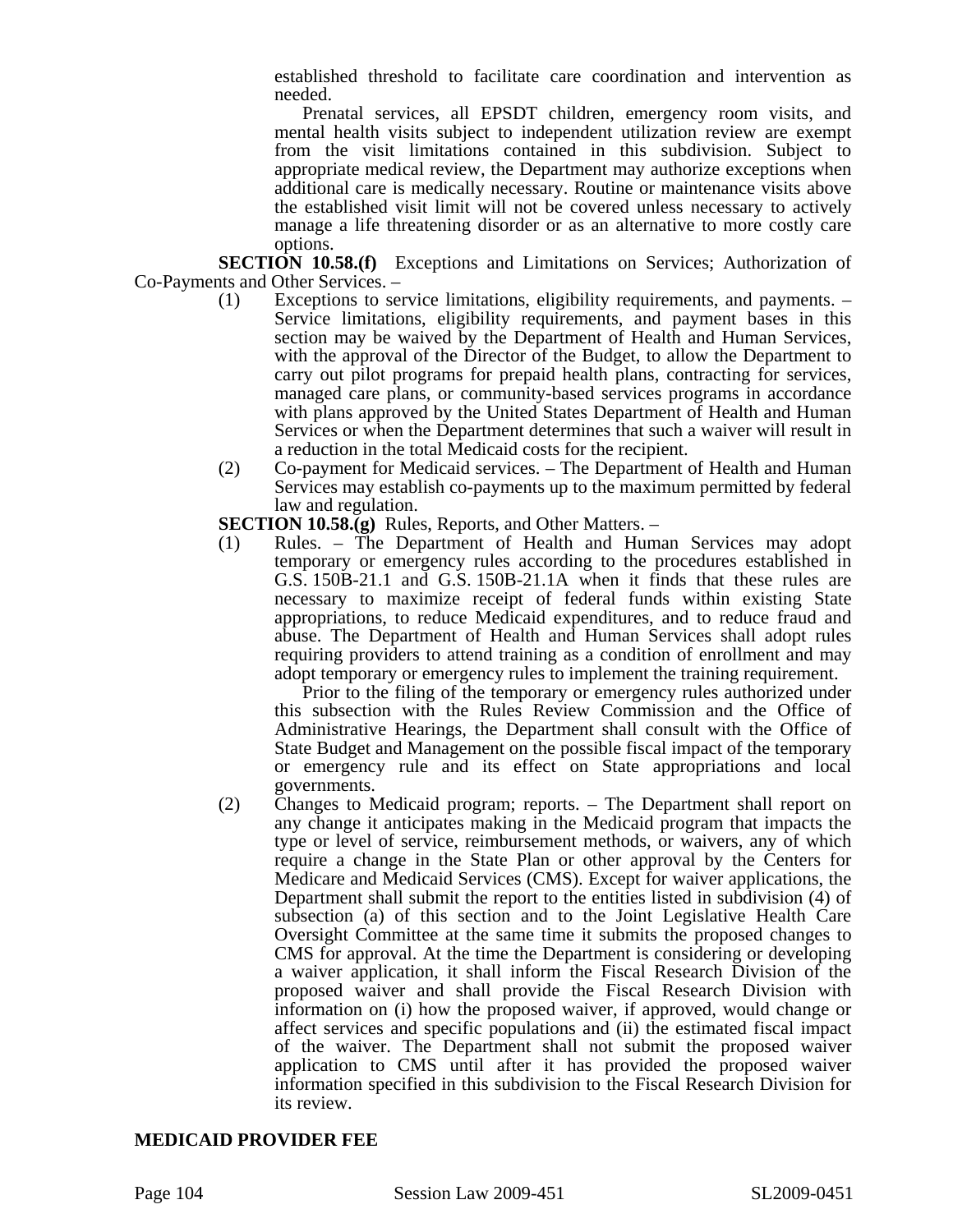**SECTION 10.58A.** Effective September 1, 2009, the Department of Health and Human Services, Division of Medical Assistance, shall charge an enrollment fee of one hundred dollars (\$100.00) to each provider enrolling in the Medicaid program for the first time. The fee shall be charged to all providers at recredentialling every three years.

## **ACCELERATED DHHS PROCUREMENT PROCESS TO ACHIEVE BUDGET REDUCTIONS**

**SECTION 10.58B.(a)** Notwithstanding any other provision of law to the contrary, the Department of Health and Human Services may modify or extend existing contracts or as necessary enter into sole source contracts to timely achieve the provisions of this act. Any such modifications or contract extensions or sole source contracts must be approved by the Secretary of the Department of Administration and reported to the Senate Appropriations Committee on Health and Human Services, the House of Representatives Appropriations Subcommittee on Health and Human Services, the Fiscal Research Division, and the Office of State Budget and Management. This subsection applies to the following activities and shall expire six months from the date of enactment of this act:

- (1) Maximizing technology to increase third-party recovery, increase cost avoidance activities, identify provider overbilling and other abuse or program integrity activities;
- (2) Implementing prior authorization efforts in imaging and other high-cost services;
- (3) Providing technical assistance to enhance care coordination, analysis, and reports to assess provider compliance and performance;
- 
- (4) Conducting independent assessments; and<br>(5) Providing technology services to esta Providing technology services to establish physician/provider online attestation reporting and assist CCNC in care management activities.

**SECTION 10.58B.(b)** The Department shall report on the activities conducted under this section to the House Appropriations Subcommittee on Health and Human Services, the Senate Appropriations Committee on Health and Human Services, and the Fiscal Research Division on or before April 1, 2010.

#### **DMA CONTRACT SHORTFALL**

**SECTION 10.59.(a)** Budget approval is required by the Office of State Budget and Management prior to the Department of Health and Human Services, Division of Medical Assistance, entering into any new contract or the renewal or amendment of existing contracts that exceed the current contract amounts.

**SECTION 10.59.(b)** The Division of Medical Assistance shall make every effort to effect savings within its operational budget and use those savings to offset its contract shortfall. Notwithstanding G.S. 143C-6-4(b)(3), the Department may use funds appropriated in this act to cover the contract shortfall in the Division of Medical Assistance if insufficient funds exist within the Division.

# **MEDICAID COST CONTAINMENT ACTIVITIES**

**SECTION 10.60.(a)** The Department of Health and Human Services may use up to five million dollars (\$5,000,000) in the 2009-2010 fiscal year and up to five million dollars (\$5,000,000) in the 2010-2011 fiscal year in Medicaid funds budgeted for program services to support the cost of administrative activities when cost-effectiveness and savings are demonstrated. The funds shall be used to support activities that will contain the cost of the Medicaid Program, including contracting for services, hiring additional staff, or providing grants through the Office of Rural Health and Community Care to plan, develop, and implement cost containment programs.

Medicaid cost containment activities may include prospective reimbursement methods, incentive-based reimbursement methods, service limits, prior authorization of services, periodic medical necessity reviews, revised medical necessity criteria, service provision in the least costly settings, plastic magnetic stripped Medicaid identification cards for issuance to Medicaid enrollees, fraud detection software or other fraud detection activities, technology that improves clinical decision making, credit balance recovery and data mining services, and other cost containment activities. Funds may be expended under this section only after the Office of State Budget and Management has approved a proposal for the expenditure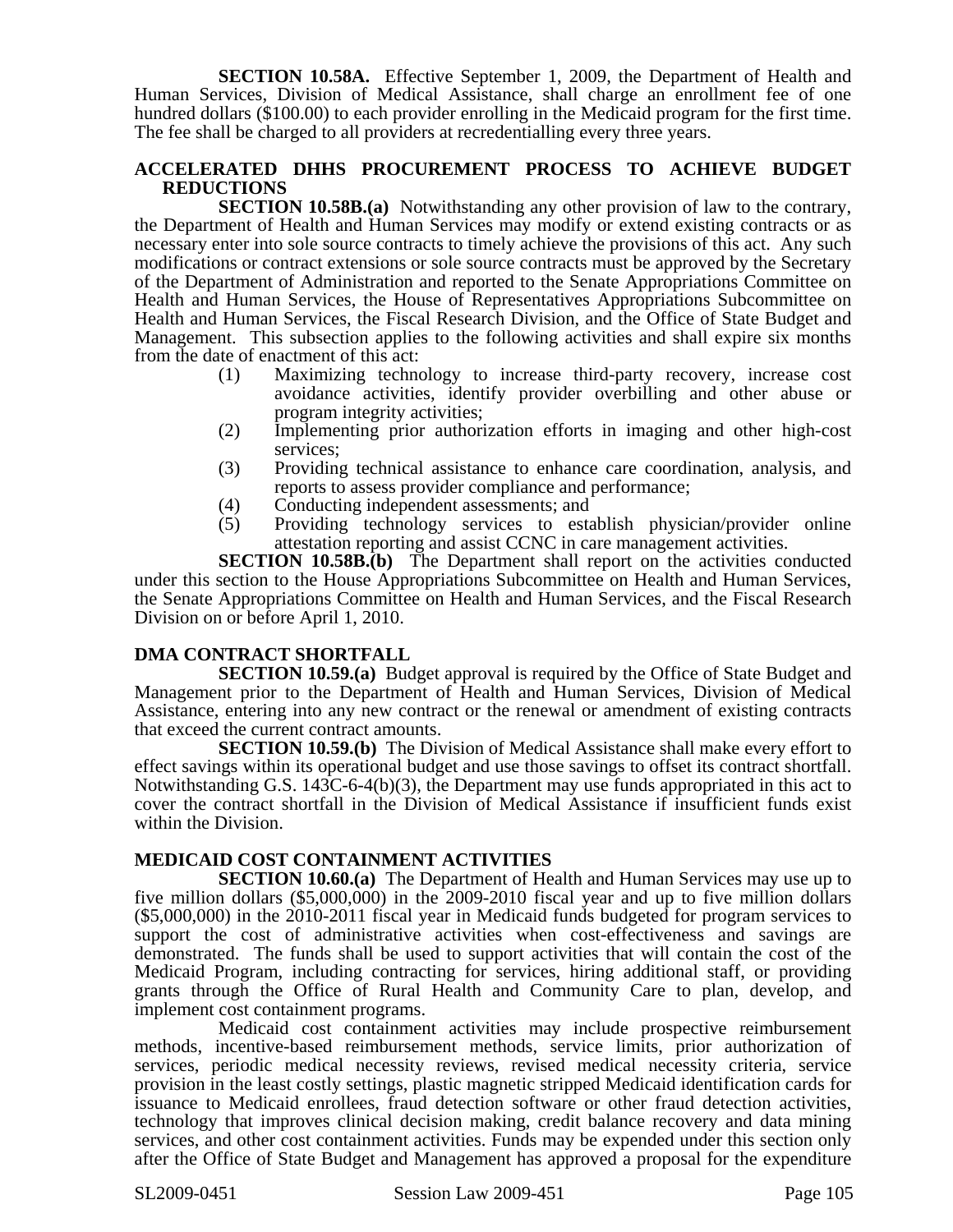submitted by the Department. Proposals for expenditure of funds under this section shall include the cost of implementing the cost containment activity and documentation of the amount of savings expected to be realized from the cost containment activity.

**SECTION 10.60.(b)** The Department shall provide a copy of proposals for expenditures under this section to the House of Representatives Appropriations Subcommittee on Health and Human Services, the Senate Appropriations Committee on Health and Human Services, and the Fiscal Research Division. On or before April 1, 2010, the Department shall report on the methods used to achieve savings and the amount saved by these methods. If the Department deploys fraud detection software, a report on the software implementation and fraud detection results shall be submitted to the House and Senate Appropriations Subcommittees on Health and Human Services and the Fiscal Research Division of the General Assembly not later than April 1, 2010.

# **MEDICAID SPECIAL FUND TRANSFER**

**SECTION 10.61.** Of the funds transferred to the Department of Health and Human Services for Medicaid programs pursuant to G.S. 143C-9-1, there is appropriated from the Medicaid Special Fund to the Department of Health and Human Services the sum of forty-three million dollars (\$43,000,000) for the 2009-2010 fiscal year and the sum of forty-three million dollars (\$43,000,000) for the 2010-2011 fiscal year. These funds shall be allocated as prescribed by G.S. 143C-9-1(b) for Medicaid programs. Notwithstanding the prescription in G.S. 143C-9-1(b) that these funds not reduce State general revenue funding, these funds shall replace the reduction in general revenue funding effected in this act. The Department may also use funds in the Medicaid Special Fund to fund the settlement of the Disproportionate Share Hospital payment audit issues between the Department of Health and Human Services and the federal government related to fiscal years 1997-2002, and funds are appropriated from the Fund for the 2009-2010 fiscal year for this purpose.

## **EXTEND IMPLEMENTATION OF COMMUNITY ALTERNATIVES PROGRAMS REIMBURSEMENT SYSTEM**

**SECTION 10.62.** Full implementation for the Community Alternatives Programs reimbursement system shall be not later than 12 months after the date on which the replacement Medicaid Management Information System becomes operational and stabilized.

#### **ACCOUNTING FOR MEDICAID RECEIVABLES AS NONTAX REVENUE**

**SECTION 10.64.(a)** Receivables reserved at the end of the 2009-2010 and 2010-2011 fiscal years shall, when received, be accounted for as nontax revenue for each of those fiscal years.

**SECTION 10.64.(b)** For the 2009-2010 fiscal year, the Department of Health and Human Services shall deposit from its revenues one hundred twenty-four million nine hundred ninety-four thousand nine hundred fifty-four dollars (\$124,994,954) with the Department of State Treasurer to be accounted for as nontax revenue. For the 2010-2011 fiscal year, the Department of Health and Human Services shall deposit from its revenues one hundred million dollars (\$100,000,000) with the Department of State Treasurer to be accounted for as nontax revenue. These deposits shall represent the return of General Fund appropriations provided to the Department of Health and Human Services to provide indigent care services at State-owned and operated mental hospitals. The treatment of any revenue derived from federal programs shall be in accordance with the requirements specified in the Code of Federal Regulations, Volume 2, Part 225.

#### **FAMILIES PAY PART OF THE COST OF SERVICES UNDER THE CAP-MR/DD PROGRAM AND THE CAP-CHILDREN'S PROGRAM BASED ON FAMILY INCOME**

**SECTION 10.65.(a)** Subject to approval from the Centers for Medicare and Medicaid Services (CMS), the Department of Health and Human Services, Division of Medical Assistance, shall, in consultation with the Division of Mental Health, Developmental Disabilities, and Substance Abuse Services, and Community Alternatives Program (CAP) stakeholders, develop a schedule of cost-sharing requirements for families of children with incomes above the Medicaid allowable limit to share in the costs of their child's Medicaid expenses under the CAP-MR/DD (Community Alternatives Program for Mental Retardation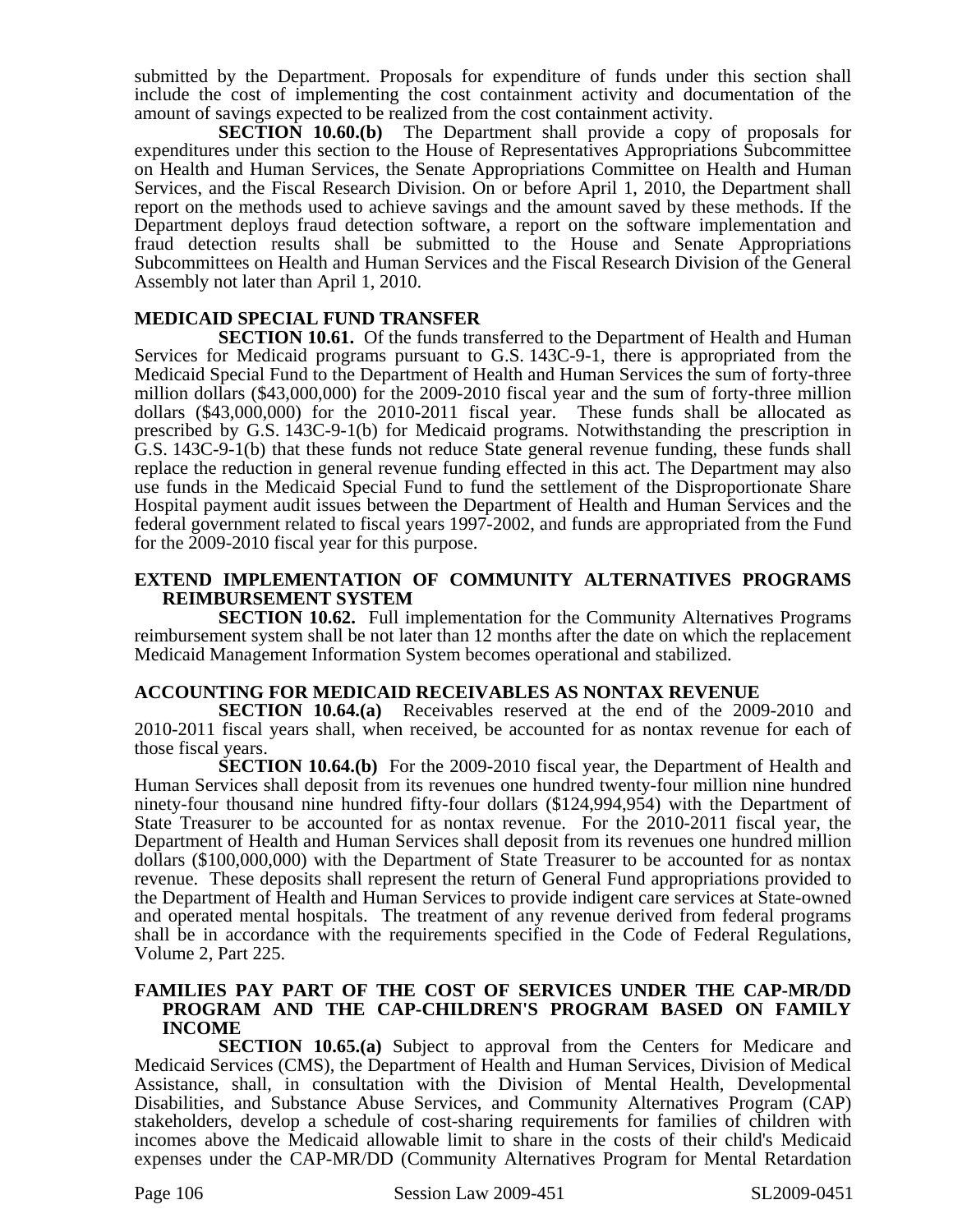and Developmentally Disabled) and the CAP-C (Community Alternatives Program for Children). The cost-sharing amounts shall be based on a sliding scale of family income and shall take into account the impact on families with more than one child in the CAP programs. In developing the schedule, the Department shall also take into consideration how other states have implemented cost-sharing in their CAP programs. The Division of Medical Assistance may establish monthly deductibles as a means of implementing this cost-sharing. The Department shall provide for at least one public hearing and other opportunities for individuals to comment on the imposition of cost-sharing under the CAP program schedule.

**SECTION 10.65.(b)** The Division of Medical Assistance shall also, in collaboration with the Controller's Office of the Department of Health and Human Services, the Division of Information Resource Management (DIRM), and the new vendor of the replacement Medicaid Management Information System, develop business rules, program policies and procedures, and define relevant technical requirements.

**SECTION 10.65.(c)** Prior to seeking approval from CMS, but not later than October 1, 2009, the Department shall report to the Joint Legislative Oversight Committee on Mental Health, Developmental Disabilities, and Substance Abuse Services and Bridge Funding Needs, and to the Senate Appropriations Committee on Health and Human Services, the House of Representatives Appropriations Subcommittee on Health and Human Services, and the Fiscal Research Division. The report shall include a summary of comments the Department has received at the public hearing, business rules, policies and procedures, and technical requirements of the initiative and shall also indicate any barriers to implementing the cost-sharing.

# **IMPLEMENTATION PLAN FOR FOUR TIERS OF CAP-MR/DD PROGRAM**

**SECTION 10.65A.(a)** For the purposes of improving efficiency in the expenditure of available funds and effectively identifying and meeting the needs of CAP-MR/DD eligible individuals, on or before April 1, 2010, the Department of Health and Human Services, Division of Medical Assistance, in conjunction with the Division of Mental Health, Developmental Disabilities, and Substance Abuse Services, shall submit to the Joint Legislative Oversight Committee on Mental Health, Developmental Disabilities, and Substance Abuse Services a plan for the implementation of Tiers 1 through 4 of the CAP-MR/DD program. The plan shall describe the implementation of Tiers 1 and 4 and the proposed implementation of Tiers 2 and 3, and revisions of Tier 4, and shall include detail on each of the following:

- (1) The array and intensity level of services that will be available under each of the four Tiers;
- (2) The range of costs for the array and intensity level of services under each of the four Tiers;
- (3) How the relative intensity of need for each current and future CAP-MR/DD eligible individual will be reliably determined; and
- (4) How the determination of intensity of need will be used to assign individuals appropriately into one of the four Tiers.

The Department may develop an application to the Centers for Medicare and Medicaid services for additional Medicaid waivers for Tiers 2 and 3 of the CAP-MR/DD program. The Department shall not submit the application until after it has submitted the plan required under this subdivision. Nothing in this subdivision obligates the General Assembly to appropriate additional funds for the CAP-MR/DD waiver.

**SECTION 10.65A.(b)** The Division of Mental Health, Developmental Disabilities, and Substance Abuse Services, in conjunction with local management entities (LMEs) shall review the services funded through the Division received by individuals with developmental disabilities who are not currently being served through the CAP-MR/DD waiver to determine (i) if those individuals could be better served through the CAP-MR/DD Tier 1 waiver, and (ii) if the State appropriations currently funding services for those individuals would be sufficient to provide the nonfederal match for those individuals if they became eligible for the CAP-MR/DD Tier 1 waiver. The Division shall report its findings by March 1, 2010, to the Joint Legislative Oversight Committee on Mental Health, Developmental Disabilities, and Substance Abuse Services, the House of Representatives Appropriations Subcommittee on Health and Human Services, the Senate Appropriations Committee on Health and Human Services, and the Fiscal Research Division.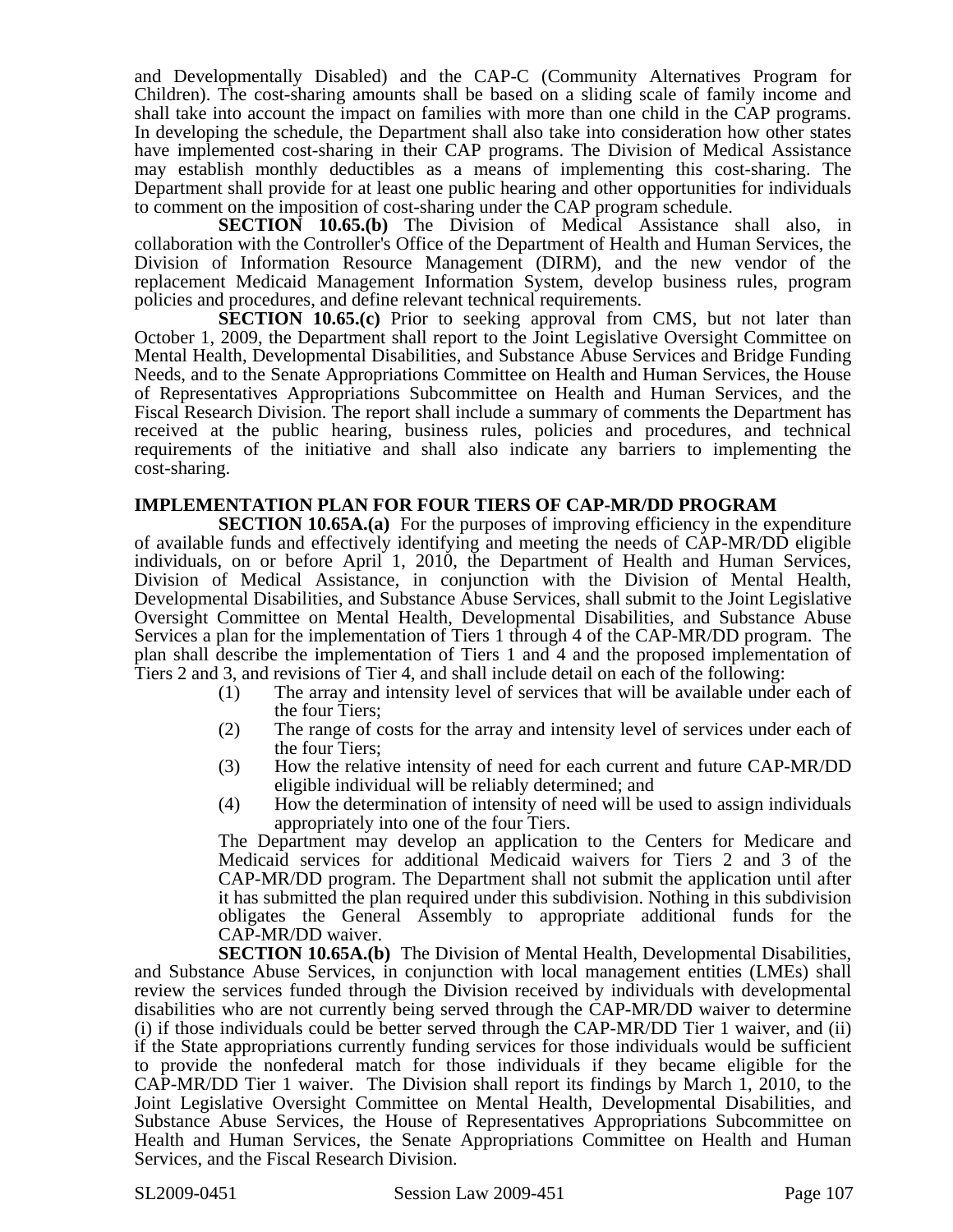**SECTION 10.65A.(c)** Of the funds appropriated to the Division of Mental Health, Developmental Disabilities, and Substance Abuse Services and currently used for State-funded services for people with CAP slots, the sum of eight million dollars (\$8,000,000) for the 2009-2010 fiscal year shall be transferred to the Division of Medical Assistance. Of these funds, the sum of four million dollars (\$4,000,000) shall be used by the Division of Medical Assistance for Tier 1 CAP-MR/DD slots, and the remaining four million dollars (\$4,000,000) shall be used by the Division of Medical Assistance to ensure that only a partial freeze of CAP slots shall be implemented for the 2009-2011 fiscal biennium. Among those individuals who are not receiving CAP slots but are receiving developmental disability services, the Division shall move these individuals into Tier 1 slots as soon as possible.

**SECTION 10.65A.(d)** The Department of Health and Human Services, Division of Mental Health, Developmental Disabilities, and Substance Abuse Services, shall report on the number and geographic distribution of CAP slots by LME by October 1, 2009. The Department shall submit the report to the Joint Legislative Oversight Committee on Mental Health, Developmental Disabilities, and Substance Abuse Services.

**SECTION 10.65A.(e)** The Department of Health and Human Services, Division of Mental Health, Developmental Disabilities, and Substance Abuse Services, shall implement a plan to equitably distribute all CAP-MR/DD slots among LMEs. The Plan shall specifically address those LMEs that, in the Department's determination, have fewer than their equitable share of CAP-MR/DD slots.

**SECTION 10.65A.(f)** The Piedmont Behavioral Health (PBH) LME shall be deemed by the Department as a demonstration model in the PBH LME catchment area. The Department shall also adopt as part of the demonstration model the PBH 1915(b) and 1915(c) Medicaid waivers, and single-stream funding for State services funds, which include funds previously transferred from State institution budgets.

# **PREFERRED DRUG LIST PROGRAM**

**SECTION 10.66.(a)** In the event insufficient savings are realized from enhancing the utilization management of the Prescription Advantage List, increasing the utilization of generic drugs in place of brand-name drugs and increasing rebate collections on generic drugs, the Department of Health and Human Services shall establish and implement a preferred drug list program under the Division of Medical Assistance. The Department shall submit a medical assistance State Plan amendment to the Centers for Medicare and Medicaid Services (CMS) of the United States Department of Health and Human Services to implement the program.

**SECTION 10.66.(b)** The pharmaceutical and therapeutics committee of the Physician's Advisory Group (PAG) shall provide ongoing review of the preferred drug list. Members of the committee shall submit conflict of interest disclosure statements to the Department and shall have an ongoing duty to disclose conflicts of interest not included in the original disclosure.

**SECTION 10.66.(c)** The Department, in consultation with the PAG, shall adopt and publish policies and procedures relating to the preferred drug list, including:

- (1) Guidelines for the presentation and review of drugs for inclusion on the preferred drug list,
- (2) The manner and frequency of audits of the preferred drug list for appropriateness of patient care and cost-effectiveness,
- (3) An appeals process for the resolution of disputes, and<br>
(4) Such other policies and procedures as the Departmen
- Such other policies and procedures as the Department deems necessary and appropriate.

The Department and the pharmaceutical and therapeutics committee shall consider all therapeutic classes of prescription drugs for inclusion on the preferred drug list, except medications for treatment of human immunodeficiency virus or acquired immune deficiency syndrome shall not be subject to consideration for inclusion on the preferred drug list.

The Department shall maintain an updated preferred drug list in electronic format and shall make the list available to the public on the Department's Internet Web site.

The Department shall: (i) enter into a multistate purchasing pool; (ii) negotiate directly with manufacturers or labelers; (iii) contract with a pharmacy benefit manager for negotiated discounts or rebates for all prescription drugs under the medical assistance program; or (iv) effectuate any combination of these options in order to achieve the lowest available price for such drugs under such program.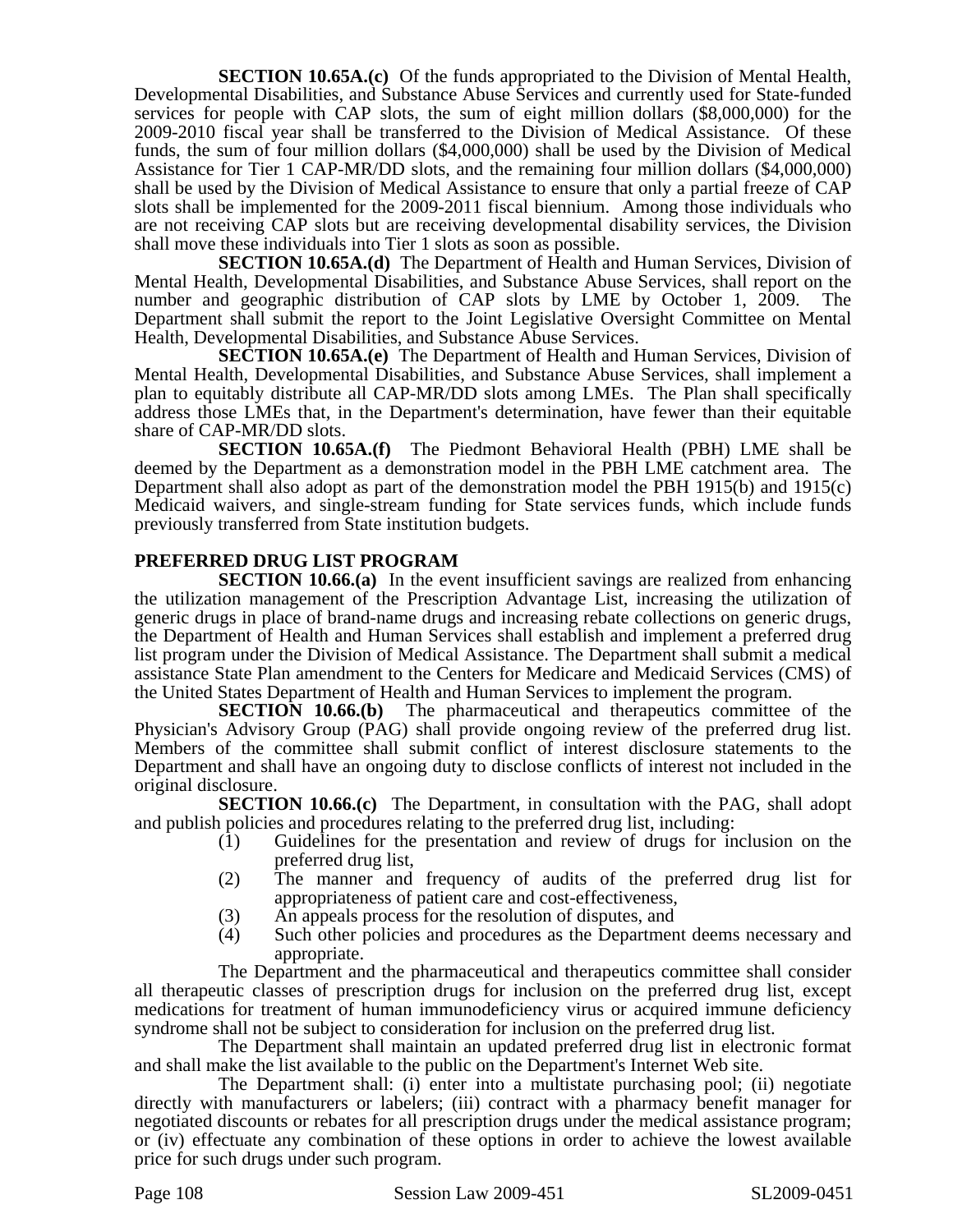The Department may negotiate supplemental rebates from manufacturers that are in addition to those required by Title XIX of the federal Social Security Act. The committee shall consider a product for inclusion on the preferred drug list if the manufacturer provides a supplemental rebate. The Department may procure a sole source contract with an outside entity or contractor to conduct negotiations for supplemental rebates.

**SECTION 10.66.(d)** This section becomes effective if the Department cannot demonstrate by June 1, 2010, that twenty-five million dollars (\$25,000,000) in prescription drug savings have been realized by employing the methods outlined in subsection (a) of this section.

#### **MEDICAID APPEALS/FUNDS DO NOT REVERT**

**SECTION 10.67.** The Office of Administrative Hearings shall enter into a Memorandum of Agreement (MOA) with the Department of Health and Human Services for the funds transferred from the Department to the Office of Administrative Hearings in the 2008-2009 fiscal year for mediation services provided for Medicaid applicants and recipient appeals and contracted services necessary to conduct the appeals process. The MOA will facilitate the Department's ability to draw down federal Medicaid funds to support this administrative function.

#### **CLARIFYING CHANGES TO STATE MEDICAID RESPONSIBILITIES**

**SECTION 10.68.** Consistent with Sections 31.16.1(c) and (d) of S.L. 2007-323 that require the State to assume responsibility for the nonfederal share of the costs of medical services provided under the Medicaid Program starting June 1, 2009, the counties shall neither bear any responsibility for settlement payments to providers nor refunds of expenditures for program service claims paid on or before June 1, 2009. Counties will continue to participate in their share of administrative costs.

#### **AUTHORIZE THE DIVISION OF MEDICAL ASSISTANCE TO TAKE CERTAIN STEPS TO EFFECTUATE COMPLIANCE WITH BUDGET REDUCTIONS IN THE MEDICAID PROGRAM**

**SECTION 10.68A.(a)** For the purpose of enabling the Department of Health and Human Services, Division of Medical Assistance, to achieve the budget reductions enacted in this act for the Medicaid program, the Department may take the following actions, notwithstanding any other provision of this act or other State law or rule to the contrary and subject to the requirements of subsection (e) of this section:

- (1) Electronic transactions.
	- a. Within 60 days of notification of its procedures via the DMA Web site, Medicaid providers shall follow the Department's established procedures for securing electronic payments. No later than September 1, 2009, the Department shall cease routine provider payments by check.
	- b. Effective September 1, 2009, all Medicaid providers shall file claims electronically to the fiscal agent. Nonelectronic claims submission may be required when it is in the best interest of the Department.
	- c. Effective September 1, 2009, enrolled Medicaid providers shall submit Preadmission Screening and Annual Resident Reviews (PASARR) through the Department's Web-based tool or through a vendor with interface capability to submit data into the Web-based PASARR.
- (2) Clinical coverage. The Department of Health and Human Services, Division of Medical Assistance, shall amend applicable clinical policies and submit applicable State Plan amendments to CMS to implement the budget reductions authorized in the following clinical coverage areas in this act:
	- a. Consolidate and reduce Targeted Case Management and case management functions bundled within other Medicaid services.
	- b. Take appropriate action to lower the cost of HIV case management, including tightening service hours and limiting administrative costs. The Department shall maintain HIV case management as a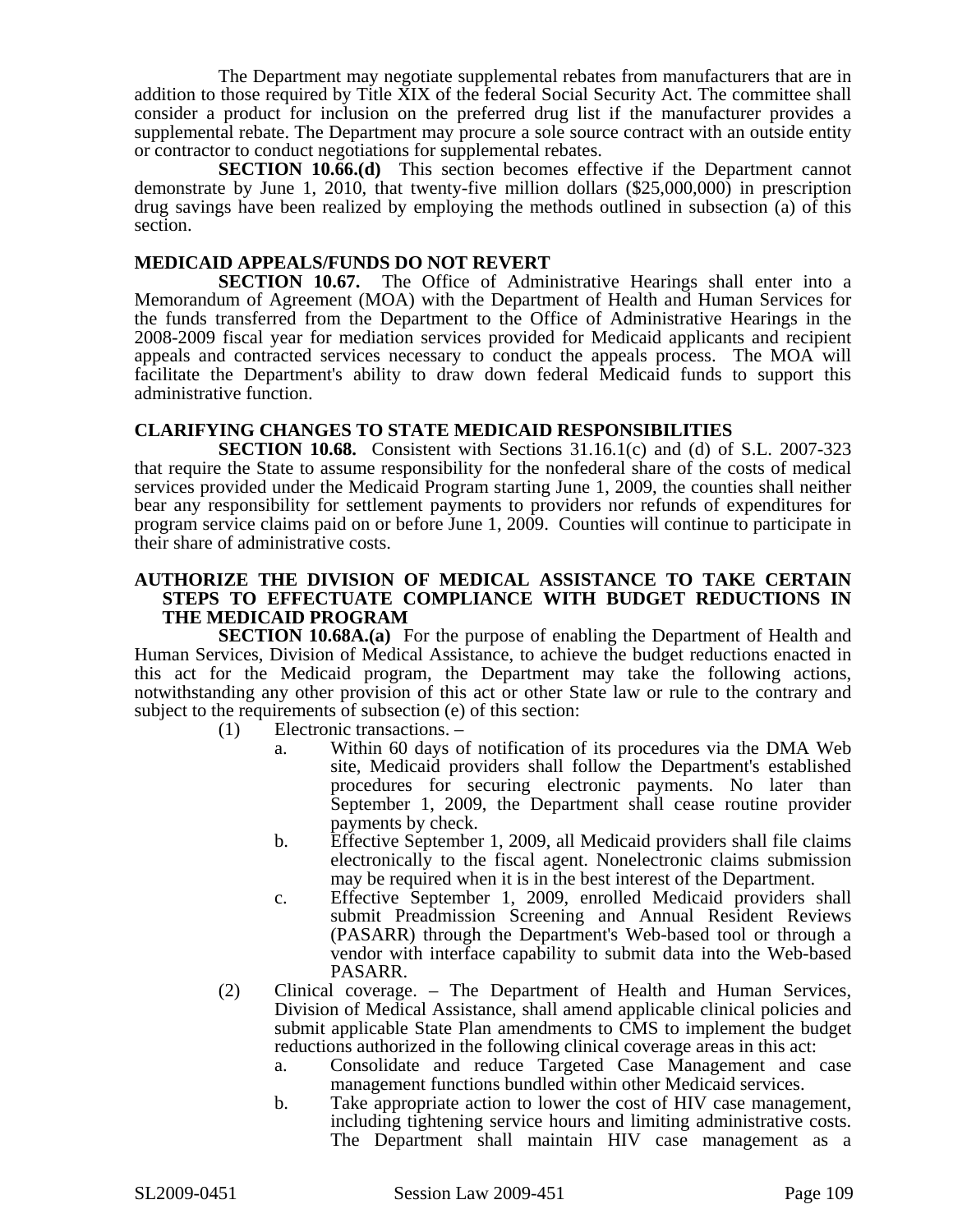stand-alone service outside of departmental efforts to consolidate case management services.

- c. Eliminate coverage of therapeutic camps. The Department shall report on or before October 1, 2009, on the plan to transition children out of mental health residential therapeutic camps. The Department shall submit the report to the Joint Legislative Oversight Committee on Mental Health, Developmental Disabilities, and Substance Abuse Services.
- (3) Medicaid Personal Care Service provision. Upon the enactment of this act, the Division of Medical Assistance shall implement the following new criteria for personal care services (PCS):
	- a. Independent assessment by an entity that does not provide direct PCS services for evaluation of the recipient prior to initiation of service. The independent assessment will determine the qualifying Activities of Daily Living (ADL), the level of assistance required, and the amount and scope of PCS to be provided, according to policy criteria.
	- b. Independent assessment or review from the assigned Community Care of North Carolina (CCNC) physician of the continued qualification for PCS services under the revised PCS policy criteria.
	- c. Establishment of time limits on physician service orders and reauthorization in accordance with the recipient's diagnosis and acuity of need.
	- d. Add the following items to the list of tasks that are not covered by this service: nonmedical transportation, errands and shopping, money management, cueing, and prompting, guiding, or coaching.
	- e. Online physician attestation of medical necessity.
	- f. If sufficient reduction in cost is not achieved with the revised policy, the Secretary shall direct the Division of Medical Assistance to further modify the policy to achieve targeted cost savings.

Recipients currently receiving PCS services shall be reviewed under the above criteria, and those recipients not meeting the new criteria shall be terminated from the service within 30 days of the review. The Department shall review usage of personal care services in adult care homes to determine if overuse is occurring and shall report its findings to the House of Representatives Appropriations Subcommittee on Health and Human Services, the Senate Appropriations Committee on Health and Human Services, and the Fiscal Research Division on or before December 1, 2009.

- (4) MH/DD/SA Personal Care and Personal Assistance Services Provision. A denial, reduction, or termination of Medicaid-funded personal care services shall result in a similar denial, reduction, or termination of State-funded MH/DD/SA personal care and personal assistance services.
- (5) Community Support and other MH/DD/SA services. The Department of Health and Human Services shall transition community support child and adult, individual and group services to other defined services on or before June 30, 2010. The Division of Medical Assistance and the Division of MH/DD/SA shall take the steps necessary for the Medicaid and the State-funded community support program to provide for transition and discharge planning to recipients currently receiving community support services. The following shall occur:
	- a. The Department shall submit to CMS: (i) revised service definitions that separate case management functions from the Community Support definition and (ii) a new service definition for peer support services for adults with mental illness and/or substance abuse disorders.
	- b. No new admissions for community support individual or group shall be allowed during this transition period unless the Department determines appropriate alternative services are not available, in which case limited community support services may be provided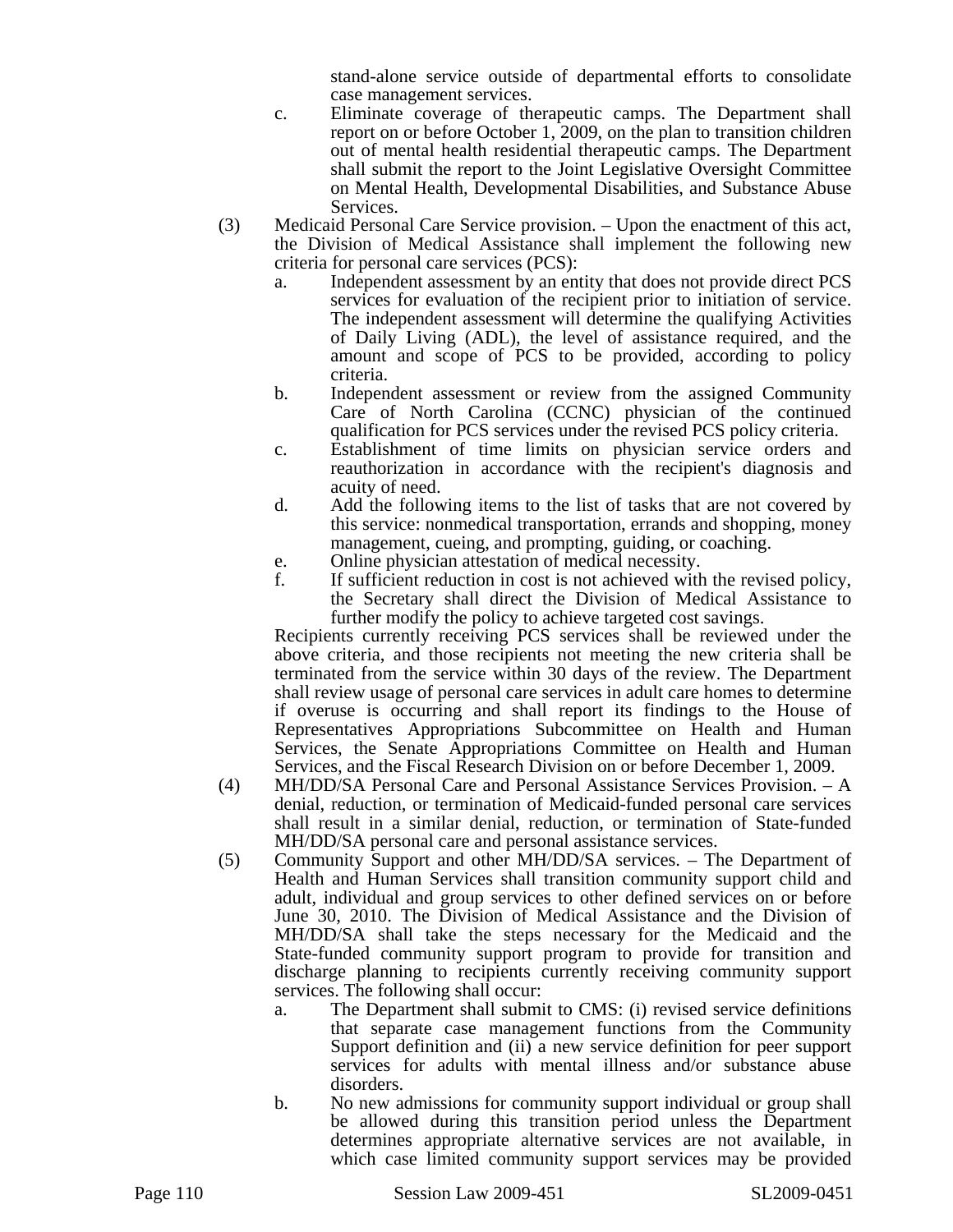during the transition period. LMEs will be responsible for referring eligible consumers to appropriate alternative services.

- c. Authorizations currently in effect as of the date of enactment of this act remain valid. Any new authorization or subsequent reauthorization is subject to the provisions of this act.
- d. No community support services shall be provided in conjunction with other enhanced services. Until CMS approves the new case management definition, professional level community support may be provided in conjunction with residential Level III and IV to assist in recipient discharge planning. Up to a maximum of 24 hours of case management (professional level) functions may be provided over a 90-day authorization period as approved by the prior authorization vendor.
- e. The current moratorium on community support provider endorsement shall remain in effect.
- f. A provider of community support services whose endorsement has been withdrawn or whose Medicaid participation has been terminated is not entitled to payment during the period the appeal is pending, and the Department shall make no payment to the provider during that period. If the final agency decision is in favor of the provider, the Department shall remove the suspension, commence payment for valid claims, and reimburse the provider for payments withheld during the period of appeal.
- g. Effective 60 days from the enactment of this act, the paraprofessional level of community support shall be eliminated, and from this date the Department shall not use any Medicaid or State funds to pay for this level of service.
- h. Thirty days after the enactment of this act, any concurrent request shall be accompanied with a discharge plan. Submission of the discharge plan will be a required document for a request to be considered complete. Failure to submit the discharge plan will result in the request being returned as "unable to process." Discharge from the service must occur within 90 days after the submission of the discharge plan.
- i. Any community support provider that ceases to function as a provider shall provide written notification to DMA, the Local Management Entity, recipients, and the prior authorization vendor 30 days prior to closing of the business.
- j. Medical and financial record retention is the responsibility of the provider and shall be in compliance with the record retention requirements of their Medicaid provider agreement or State-funded services contract. Records shall also be available to State, federal, and local agencies.
- k. Failure to comply with notification, recipient transition planning, or record maintenance shall result in suspension of further payment until such failure is corrected. In addition, failure to comply shall result in denial of enrollment as a provider for any Medicaid or State-funded service. A provider (including its officers, directors, agents, or managing employees or individuals or entities having a direct or indirect ownership interest or control interest of five percent (5%) or more as set forth in Title XI of the Social Security Act) that fails to comply with the required record retention may be subject to sanctions, including exclusion from further participation in the Medicaid program, as set forth in Title XI.
- (6) Community Support Team. Authorization for a Community Support Team shall be based upon medical necessity as defined by the Department and shall not exceed 18 hours per week. The Division of Medical Assistance shall do an immediate rate study of the Community Support Team to bring the average cost of service per recipient in line with Assertive Community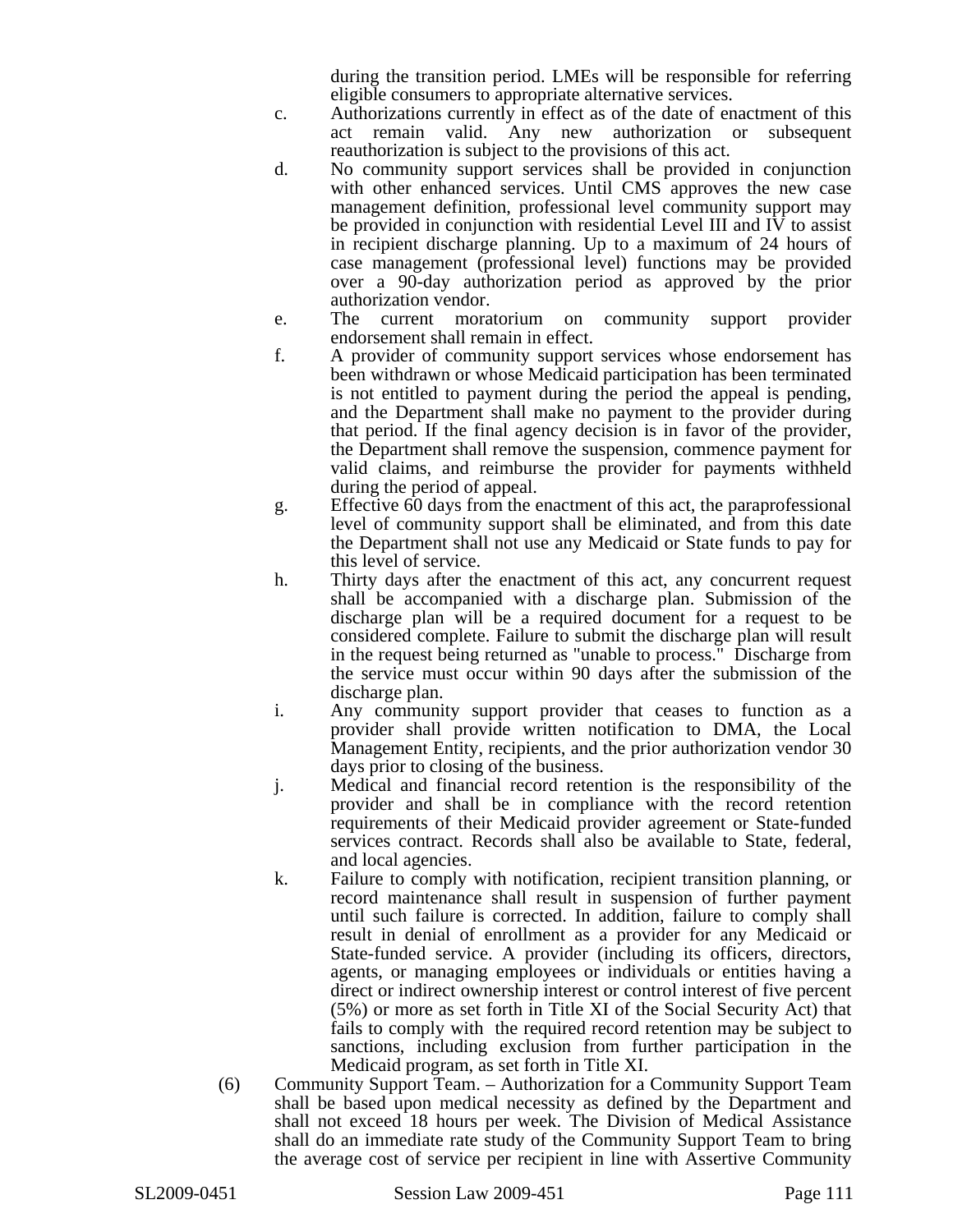Treatment Team (ACTT) services. The Division shall also revise provider qualifications and tighten the service definition to contain costs in this line item. Not later than December 1, 2009, the Division of Medical Assistance shall report its findings on the rate study and any actions it has taken to conform with this subdivision to the Joint Legislative Oversight Committee on Mental Health, Developmental Disabilities, and Substance Abuse Services.

- (7) MH Residential. The Department of Health and Human Services shall restructure the Medicaid child mental health, developmental disabilities, and substance abuse residential services to ensure that total expenditures are within budgeted levels. All restructuring activities shall be in compliance with federal and State law or rule. The Divisions of Medical Assistance and Mental Health, Developmental Disabilities, and Substance Abuse Services shall establish a team inclusive of providers, LMEs, and other stakeholders to assure effective transition of recipients to appropriate treatment options. The restructuring shall address all of the following:
	- a. Submission of the therapeutic family service definition to CMS.
	- b. The Department shall reexamine the entrance and continued stay criteria for all residential services. The revised criteria shall promote least restrictive services in the home prior to residential placement. During treatment, there must be inclusion in community activities and parent or legal guardian participation in treatment.
	- c. Require all existing residential providers or agencies to be nationally accredited within one year of enactment of this act. Any providers enrolled after the enactment of this act shall be subject to existing endorsement and nationally accrediting requirements. In the interim, providers who are nationally accredited will be preferred providers for placement considerations.
	- d. Before a child can be admitted to Level III or Level IV placement, one or more of the following shall apply:
		- 1. Placement shall be a step down from a higher level placement such as a psychiatric residential treatment facility or inpatient.
		- 2. Multisystemic therapy or intensive in-home therapy services have been unsuccessful.
		- 3. The Child and Family Team has reviewed all other alternatives and recommendations and recommends Level III or IV placement due to maintaining health and safety.
		- 4. Transition or discharge plan shall be submitted as part of the initial or concurrent request.
	- e. Length of stay is limited to no more than 120 days. Any exceptions granted will require an independent psychiatric assessment, Child and Family Team review of goals and treatment progress, family or discharge placement setting are actively engaged in treatment goals and objectives and active participation of the prior authorization of vendor.
	- f. Submission of discharge plan is required in order for the request to be considered complete. Failure to submit a complete discharge plan will result in the request being returned as unable to process.
	- g. Any residential provider that ceases to function as a provider shall provide written notification to DMA, the Local Management Entity, recipients, and the prior authorization vendor 30 days prior to closing of the business.
	- h. Record maintenance is the responsibility of the provider and must be in compliance with record retention requirements. Records shall also be available to State, federal, and local agencies.
	- i. Failure to comply with notification, recipient transition planning, or record maintenance shall be grounds for withholding payment until such activity is concluded. In addition, failure to comply shall be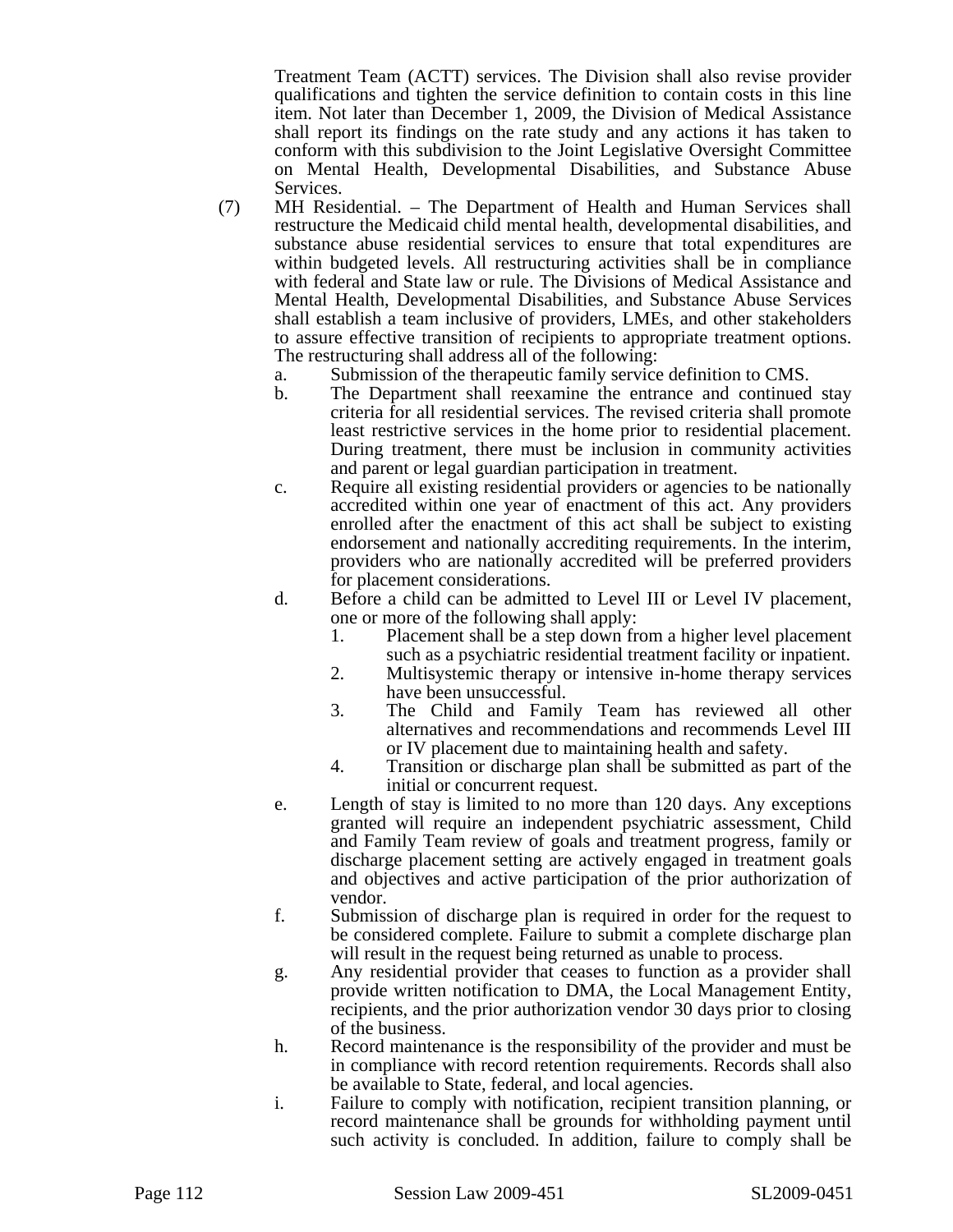conditions that prevent enrollment for any Medicaid or State-funded service.

- j. On or before October 1, 2009, the Department shall report on its plan for transitioning children out of Level III and Level IV group homes. The Department shall submit the reports to the Joint Legislative Oversight Committee on Mental Health, Developmental Disabilities, and Substance Abuse Services.
- (8) Reduce Medicaid rates. Subject to the prior approval of the Office of State Budget and Management, the Secretary shall reduce Medicaid provider rates to accomplish the reduction in funds for this purpose enacted in this act. The Secretary shall consider the impact on access to care through primary care providers and critical access hospitals and may adjust the rates accordingly. The rate reduction applies to all Medicaid private and public providers with the following exceptions: federally qualified health clinics, rural health centers, State institutions, hospital outpatient, pharmacies, and the noninflationary components of the case-mix reimbursement system for nursing facilities. Medicaid rates predicated upon Medicare fee schedules shall follow Medicare reductions but not Medicare increases unless federally required. Inflationary increases for Medicaid providers paying provider fees (private ICF-MRs and nursing facilities) can occur if the State share of the increases can be funded with provider fees.
- (9) Medicaid identification cards. The Department shall issue Medicaid identification cards to recipients on an annual basis with quarterly updates.
- (10) The Department of Health and Human Services shall develop a plan for the consolidation of case management services. The plan shall address the time line and process for implementation, the vendors involved, the identification of savings, and the Medicaid recipients affected by the consolidation. Consolidation under this subdivision does not apply to HIV case management. By December 1, 2009, the Department shall report on the plan to the House of Representatives Appropriations Subcommittee on Health and Human Services, the Senate Appropriations Committee on Health and Human Services, and the Fiscal Research Division.

**SECTION 10.68A.(b)** G.S. 108A-54.2(1) reads as rewritten:

"(1) During the development of new medical coverage policy or amendment to existing medical coverage policy, consult with and seek the advice of the Physician Advisory Group of the North Carolina Medical Society and other organizations the Secretary deems appropriate. The Secretary shall also consult with and seek the advice of officials of the professional societies or associations representing providers who are affected by the new medical coverage policy or amendments to existing medical coverage policy."

**SECTION 10.68A.(c)** At least 30 days prior to the adoption of new or amended medical coverage policies necessitated by the reductions to the Medicaid program enacted in this act, the Department shall:

- (1) Publish the proposed new or amended medical coverage policies via the Medicaid Bulletin published on the Department's Web site, which shall include an invitation to readers to send written comments on the proposed new or amended policies to the Department's mailing address, including e-mail.
- (2) Notify via direct mail the members of the Physician Advisory Group (PAG) of the proposed policies.
- (3) Update the policies published on the Web site to reflect any changes made as a result of written comments received from the PAG and others.
- (4) Provide written notice to recipients about changes in policy.

**SECTION 10.68A.(d)** The Department of Health and Human Services shall not implement any actions directed by this act if the Department determines that such actions would jeopardize the receipt of ARRA funds appropriated or allocated to the Department.

## **CO-PAYMENTS FOR TICKET TO WORK**

**SECTION 10.69.** G.S. 108A-54.1(d) reads as rewritten: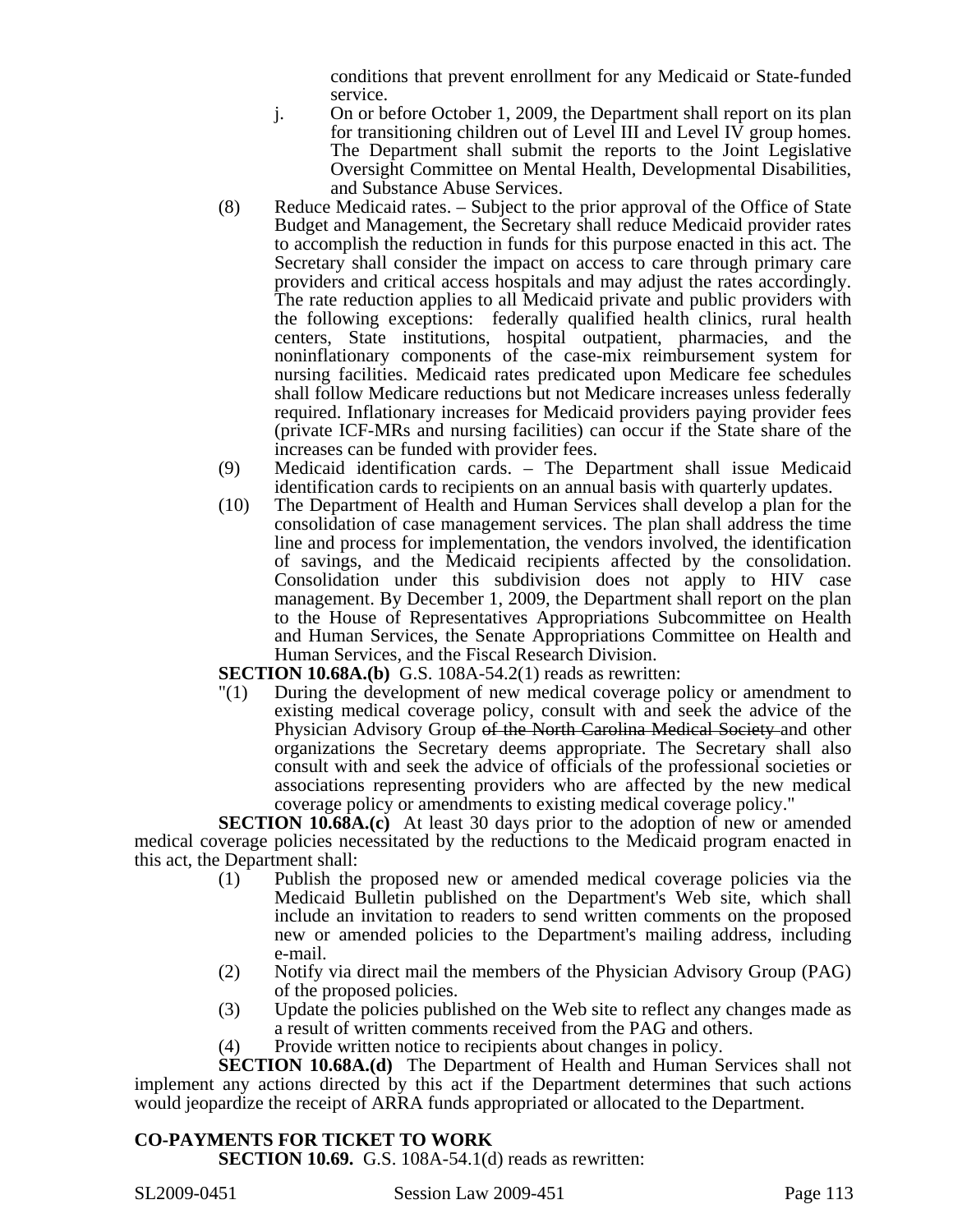#### "**§ 108A-54.1. Medicaid buy-in for workers with disabilities.**

… (d) Fees, Premiums, and Co-Payments. – Individuals who participate in HCWD and have countable income greater than one hundred fifty percent (150%) of FPG shall pay an annual enrollment fee of fifty dollars (\$50.00) to their county department of social services. Individuals who participate in HCWD and have countable income greater than or equal to two hundred percent (200%) of FPG shall pay a monthly premium in addition to the annual fee. The Department shall set a sliding scale for premiums, which is consistent with applicable federal law. An individual with countable income equal to or greater than four hundred fifty percent (450%) of FPG shall pay not less than one hundred percent (100%) of the cost of the premium, as determined by the Department. The premium shall be based on the experience of all individuals participating in the Medical Assistance Program. Individuals who participate in HCWD are subject to co-payments equal to those required under the North Carolina Health Choice Program. Medical Assistance Program."

# **INFORMATION ON MEDICAID WAIVERS**

**SECTION 10.72A.(a)** The Department of Health and Human Services, Division of Medical Assistance, in conjunction with the Division of Mental Health, Developmental Disabilities, and Substance Abuse Services, shall report on the feasibility and efficacy of applying for Medicaid waivers from the Centers for Medicare and Medicaid Services. The report shall recommend whether the following waivers should be pursued and the reasons therefore:

- (1) An 1115 waiver to permit individuals that test positive for HIV and have incomes at or below two hundred percent (200%) of the federal poverty level access to Medicaid services. The report and recommendation shall indicate the number of people that may be eligible for Medicaid services under the waiver, the resulting cost and cost savings to the State if all potentially eligible individuals applied for assistance, and the programmatic and technical impact should the waiver be implemented.
- (2) An 1115 waiver or other available Medicaid options to provide interconceptional coverage to low-income women with incomes below one hundred eighty-five percent (185%) of the federal poverty guidelines who have given birth to a high-risk infant. A high-risk infant is defined as weighing less than 1,500 grams, is born less than 34 weeks gestation, is born with a congenital anomaly, or who has died within the first 28 days of life. Interconceptional care would be limited to two years following the birth of a high-risk infant, or until a subsequent birth, whichever comes first. The report and recommendations should include estimated cost savings from improved birth outcomes that will offset the cost of providing Medicaid coverage to this targeted population.
- (3) A 1915(c) waiver to permit individuals who sustain traumatic brain injury after age 22 to access home and community-based Medicaid services. The report and recommendation shall include the estimated cost to implement the waiver.
- (4) A waiver to prevent a Medicaid recipient from losing Medicaid eligibility due to Social Security and Railroad Retirement cost-of-living adjustments and federal poverty level adjustments. The report and recommendation shall provide the cost to cover all affected persons effective April 1, 2009.

The Department shall provide for each waiver the estimated time needed to prepare the waiver application and the earliest date upon which the waiver, if approved by CMS, could be implemented.

**SECTION 10.72A.(b)** The Department shall submit its report and recommendations to the House of Representatives Appropriations Subcommittee on Health and Human Services, the Senate Appropriations Committee on Health and Human Services, the Fiscal Research Division, and the Legislative Oversight Committee on Mental Health, Developmental Disabilities, and Substance Abuse Services by March 1, 2010.

#### **MEDICAID PROVIDER PAYMENT SUSPENSION**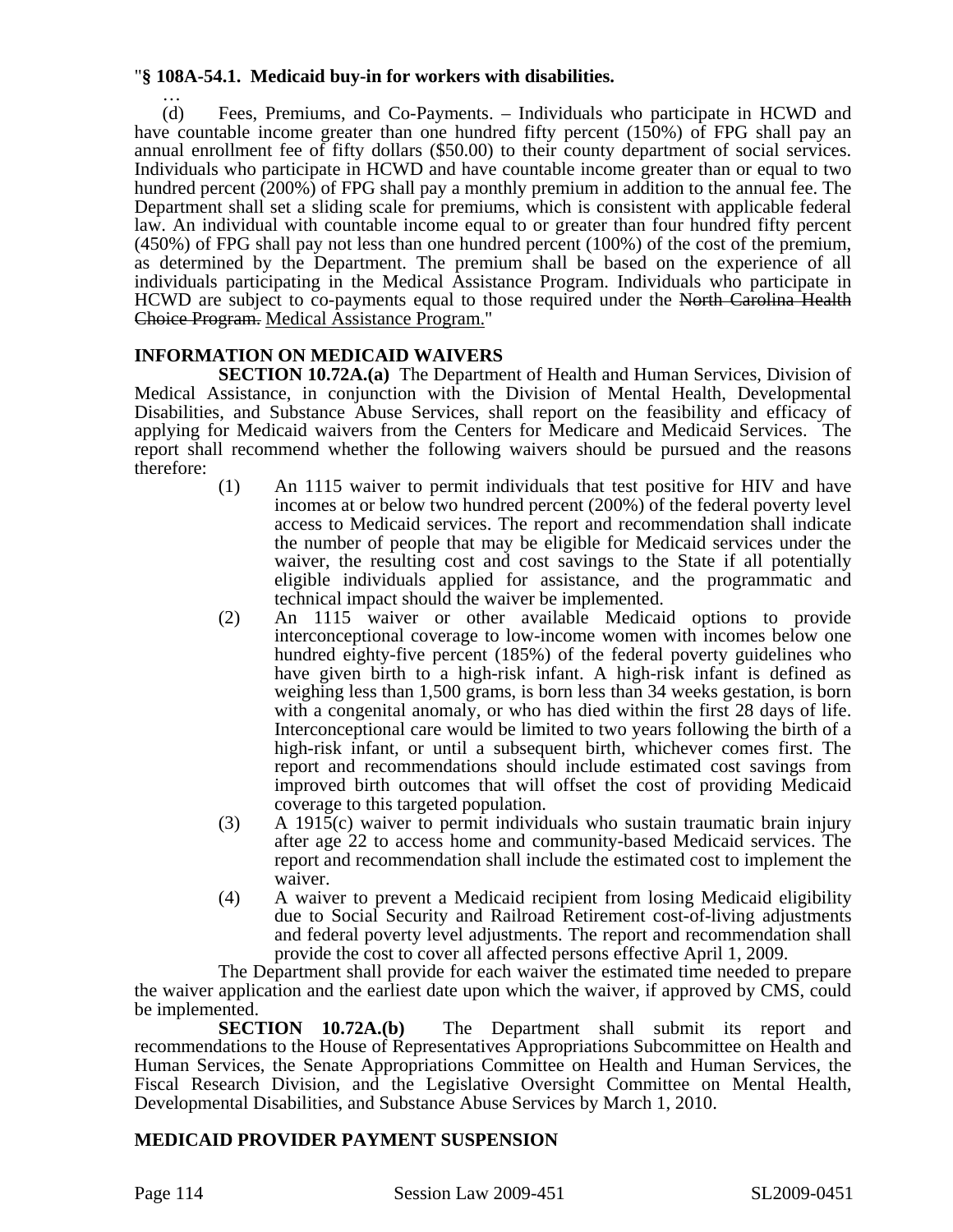**SECTION 10.73A.(a)** The Department of Health and Human Services may suspend payment to any North Carolina Medicaid provider against whom the Division of Medical Assistance has instituted a recoupment action, termination of the NC Medicaid Administrative Participation Agreement, or referral to the Medicaid Fraud Investigations Unit of the North Carolina Attorney General's Office. The suspension of payment shall be in the amount under review and shall continue during the pendency of any appeal filed at the Department, the Office of Administrative Hearings, or State or federal courts. If the provider appeals the final agency decision and the decision is in favor of the provider, the Department shall reimburse the provider for payments for all valid claims suspended during the period of appeal.

**SECTION 10.73A.(b)** Entering into a Medicaid Administrative Participation Agreement with the Department does not give rise to any property or liberty right in continued participation as a provider in the North Carolina Medicaid program.

**SECTION 10.73A.(c)** The Department shall not make any payment to a provider unless and until all outstanding Medicaid recoupments, assessments, or overpayments have been repaid in full to the Department, together with any applicable penalty and interest charges, or unless and until the provider has entered into an approved payment plan.

#### **NC NOVA**

**SECTION 10.75.** The Department of Health and Human Services, Division of Health Service Regulation, may use up to eighty-eight thousand dollars (\$88,000) for fiscal year 2009-2010 and ninety-three thousand seven hundred dollars (\$93,700) for fiscal year 2010-2011 of existing resources to continue the NC New Organizational Vision Award certification program. The Division shall use federal civil monetary penalty receipts as a source of support for this initiative, when appropriate.

#### **DHSR LICENSE FEE INCREASES**

**SECTION 10.76.(a)** G.S. 131D-2(b) reads as rewritten:

- "(b) Licensure; inspections.
	- (1) The Department of Health and Human Services shall inspect and license, under rules adopted by the Medical Care Commission, all adult care homes for persons who are aged or mentally or physically disabled except those exempt in subsection (c) of this section. Licenses issued under the authority of this section shall be valid for one year from the date of issuance unless revoked earlier by the Secretary for failure to comply with any part of this section or any rules adopted hereunder. Licenses shall be renewed annually upon filing and the Department's approval of the renewal application. The Department shall charge each adult care home with six or fewer beds a nonrefundable annual license fee in the amount of two hundred fifty dollars (\$250.00).three hundred fifteen dollars (\$315.00). The Department shall charge each adult care home with more than six beds a nonrefundable annual license fee in the amount of three hundred fifty dollars (\$350.00)three hundred sixty dollars (\$360.00) plus a nonrefundable annual per-bed fee of twelve dollars and fifty cents (\$12.50)seventeen dollars and fifty cents (\$17.50). A license shall not be renewed nor a new license issued for a change of ownership of an adult care home if outstanding fees, fines, and penalties imposed by the State against the home have not been paid. Fines and penalties for which an appeal is pending are exempt from consideration. The renewal application shall contain all necessary and reasonable information that the Department may by rule require. Except as otherwise provided in this subdivision, the Department may amend a license by reducing it from a full license to a provisional license for a period of not more than 90 days whenever the Department finds that:
		- a. The licensee has substantially failed to comply with the provisions of Articles 1 and 3 of Chapter 131D of the General Statutes and the rules adopted pursuant to these Articles;
		- b. There is a reasonable probability that the licensee can remedy the licensure deficiencies within a reasonable length of time; and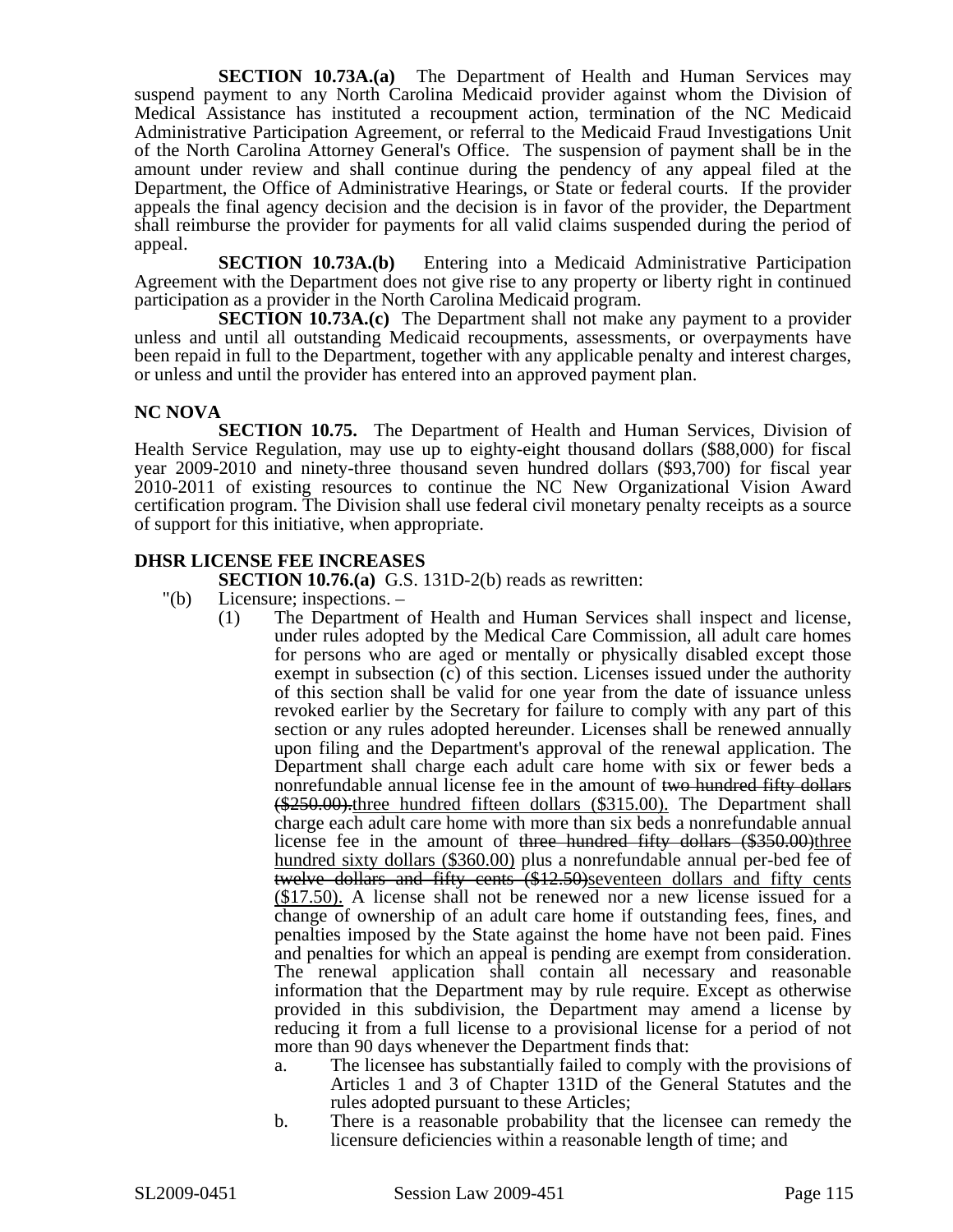c. There is a reasonable probability that the licensee will be able thereafter to remain in compliance with the licensure rules for the foreseeable future.

The Department may extend a provisional license for not more than one additional 90-day period upon finding that the licensee has made substantial progress toward remedying the licensure deficiencies that caused the license to be reduced to provisional status.

The Department may revoke a license whenever:

- a. The Department finds that:
	- 1. The licensee has substantially failed to comply with the provisions of Articles 1 and 3 of Chapter 131D of the General Statutes and the rules adopted pursuant to these Articles; and
	- 2. It is not reasonably probable that the licensee can remedy the licensure deficiencies within a reasonable length of time; or
- b. The Department finds that:
	- 1. The licensee has substantially failed to comply with the provisions of Articles 1 and 3 of Chapter 131D of the General Statutes and the rules adopted pursuant to these Articles; and
	- 2. Although the licensee may be able to remedy the deficiencies within a reasonable time, it is not reasonably probable that the licensee will be able to remain in compliance with licensure rules for the foreseeable future; or
- c. The Department finds that the licensee has failed to comply with the provisions of Articles 1 and 3 of Chapter 131D of the General Statutes and the rules adopted pursuant to these Articles, and the failure to comply endangered the health, safety, or welfare of the patients in the facility.

The Department may also issue a provisional license to a facility, pursuant to rules adopted by the Medical Care Commission, for substantial failure to comply with the provisions of this section or rules adopted pursuant to this section. Any facility wishing to contest the issuance of a provisional license shall be entitled to an administrative hearing as provided in the Administrative Procedure Act, Chapter 150B of the General Statutes. A petition for a contested case shall be filed within 30 days after the Department mails written notice of the issuance of the provisional license."

**SECTION 10.76.(a1)** If House Bill 456, 2009 Regular Session, becomes law, G.S. 131D-2.5 as enacted by that act reads as rewritten: "**§ 131D-2.5. License fees.** 

The Department shall charge each adult care home with six or fewer beds a nonrefundable annual license fee in the amount of two hundred fifty dollars (\$250.00). three hundred fifteen dollars (\$315.00). The Department shall charge each adult care home with more than six beds a nonrefundable annual license fee in the amount of three hundred fifty dollars (\$350.00) three hundred sixty dollars (\$360.00) plus a nonrefundable annual per-bed fee of twelve dollars and fifty cents  $(\$12.50)$ . seventeen dollars and fifty cents  $(\$17.50)$ .

**SECTION 10.76.(b)** G.S. 131E-147 reads as rewritten:

#### "**§ 131E-147. Licensure requirement.**

(a) No person shall operate an ambulatory surgical facility without a license obtained from the Department.

(b) Applications shall be available from the Department, and each application filed with the Department shall contain all necessary and reasonable information that the Department may by rule require. A license shall be granted to the applicant upon a determination by the Department that the applicant has complied with the provisions of this Part and the rules promulgated by the Commission under this Part. The Department shall charge the applicant a nonrefundable annual base license fee in the amount of seven hundred dollars (\$700.00)eight hundred fifty dollars (\$850.00) plus a nonrefundable annual per-operating room fee in the amount of fifty dollars (\$50.00).seventy-five dollars (\$75.00)."

**SECTION 10.76.(c)** G.S. 131E-167(a) reads as rewritten:

Applications for certification shall be available from the Department, and each application filed with the Department shall contain all necessary and reasonable information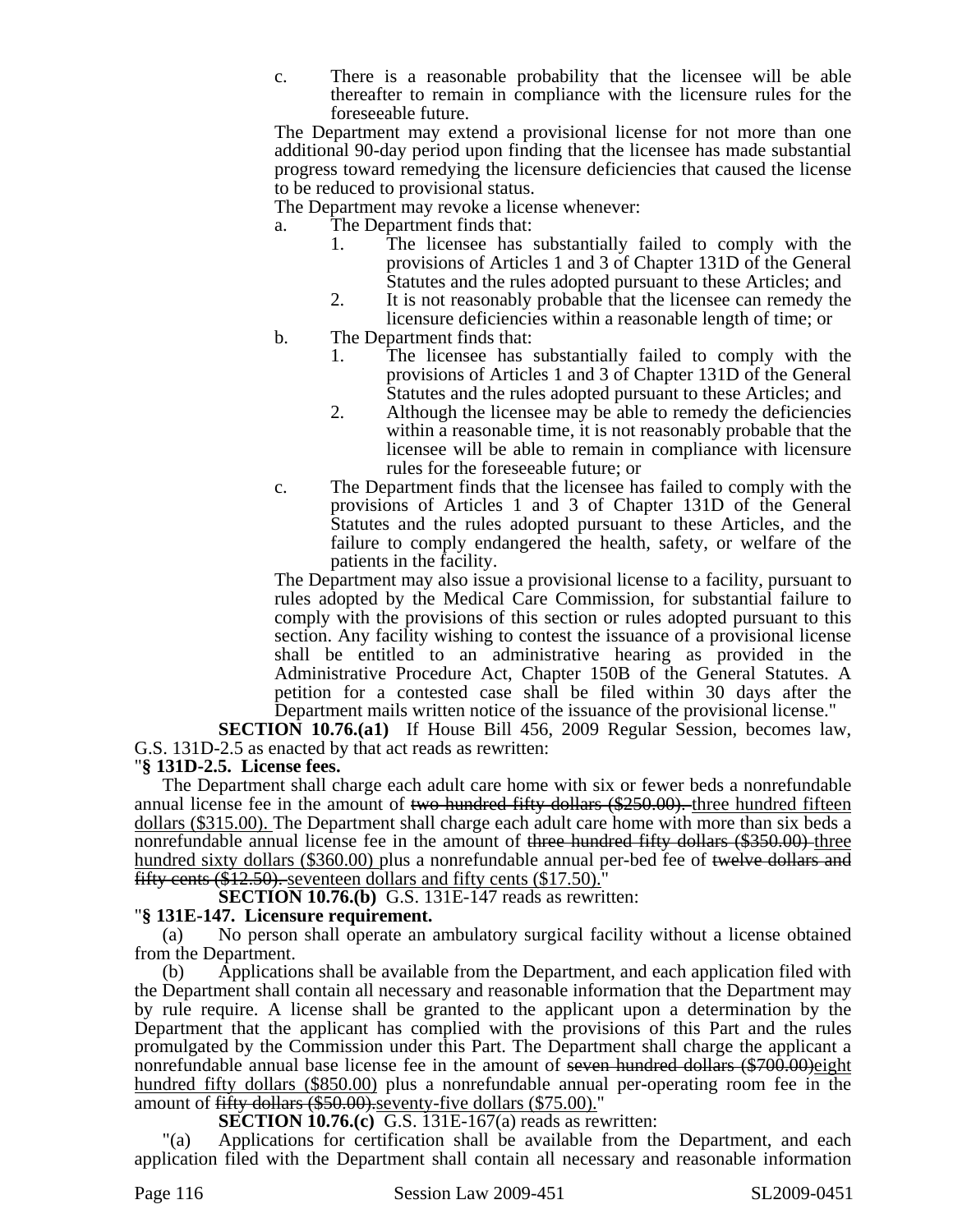that the Department may by rule require. A certificate shall be granted to the applicant for a period not to exceed one year upon a determination by the Department that the applicant has substantially complied with the provisions of this Article and the rules promulgated by the Department under this Article. The Department shall charge the applicant a nonrefundable annual certification fee in the amount of two hundred fifty dollars  $(*250.00)$ , three hundred eighty-five dollars (\$385.00)."

**SECTION 10.76.(d)** G.S. 131E-138(c) reads as rewritten:

"(c) An application for a license shall be available from the Department, and each application filed with the Department shall contain all information requested by the Department. A license shall be granted to the applicant upon a determination by the Department that the applicant has complied with the provisions of this Part and the rules promulgated by the Commission under this Part. The Department shall charge the applicant a nonrefundable annual license fee in the amount of four hundred dollars (\$400.00).five hundred ten dollars (\$510.00)."

**SECTION 10.76.(e)** G.S. 131E-77 reads as rewritten:

#### "**§ 131E-77. Licensure requirement.**

(a) No person or governmental unit shall establish or operate a hospital in this state without a license. An infirmary is not required to obtain a license under this Part.

(b) The Commission shall prescribe by rule that any licensee or prospective applicant seeking to make specified types of alteration or addition to its facilities or to construct new facilities shall submit plans and specifications before commencement to the Department for preliminary inspection and approval or recommendations with respect to compliance with the applicable rules under this Part.

(c) An applicant for licensing under this Part shall provide information related to hospital operations as requested by the Department. The required information shall be submitted by the applicant on forms provided by the Department and established by rule.

(d) The Department shall renew each license in accordance with the rules of the Commission. The Department shall charge the applicant a nonrefundable annual base license fee plus a nonrefundable annual per-bed fee as follows:

| <b>Facility Type</b>     | <b>Number of Beds</b> | <b>Base Fee</b> | <b>Per-Bed Fee</b> |
|--------------------------|-----------------------|-----------------|--------------------|
| General Acute Hospitals: | $1-49$ beds           | \$250.00        | \$12.50<br>\$17.50 |
|                          | $50-99$ beds          | \$350.00        | \$12.50<br>\$17.50 |
|                          | $100-199$ beds        | \$450.00        | \$12.50<br>\$17.50 |
|                          | 200-399 beds          | \$550.00        | \$12.50<br>\$17.50 |
|                          | $400-699$ beds        | \$750.00        | \$12.50<br>\$17.50 |
|                          | $700+$ beds           | \$950.00        | \$12.50<br>\$17.50 |
| Other Hospitals:         |                       | \$500.00        | \$12.50<br>\$17.50 |

(e) The Department shall issue the license to the operator of the hospital who shall not transfer or assign it except with the written approval of the Department. The license shall designate the number and types of inpatient beds, the number of operating rooms, and the number of gastrointestinal endoscopy rooms.

(f) The operator shall post the license on the licensed premises in an area accessible to the public."

**SECTION 10.76.(f)** G.S. 122C-23(h) reads as rewritten:

"(h) The Department shall charge facilities licensed under this Chapter a nonrefundable annual base license fee plus a nonrefundable annual per-bed fee as follows:

| <b>Type of Facility</b>  | <b>Number of Beds</b> | <b>Base Fee</b>   | <b>Per-Bed Fee</b> |
|--------------------------|-----------------------|-------------------|--------------------|
| Facilities (non-ICF/MR): | 0 beds                | \$175.00 \$215.00 | \$0                |
|                          | 1 to 6 beds           | \$250.00 \$305.00 | \$0                |
|                          | More than 6 beds      | \$350.00 \$475.00 | \$12.50 \$17.50    |
| <b>ICF/MR Only:</b>      | 1 to 6 beds           | \$650.00 \$845.00 | \$0                |
|                          | More than 6 beds      | \$650.00 \$800.00 | $$12.50$ \$17.50"  |

**SECTION 10.76.(g)** G.S. 131E-102(b) reads as rewritten:

Applications shall be available from the Department, and each application filed with the Department shall contain all necessary and reasonable information that the Department may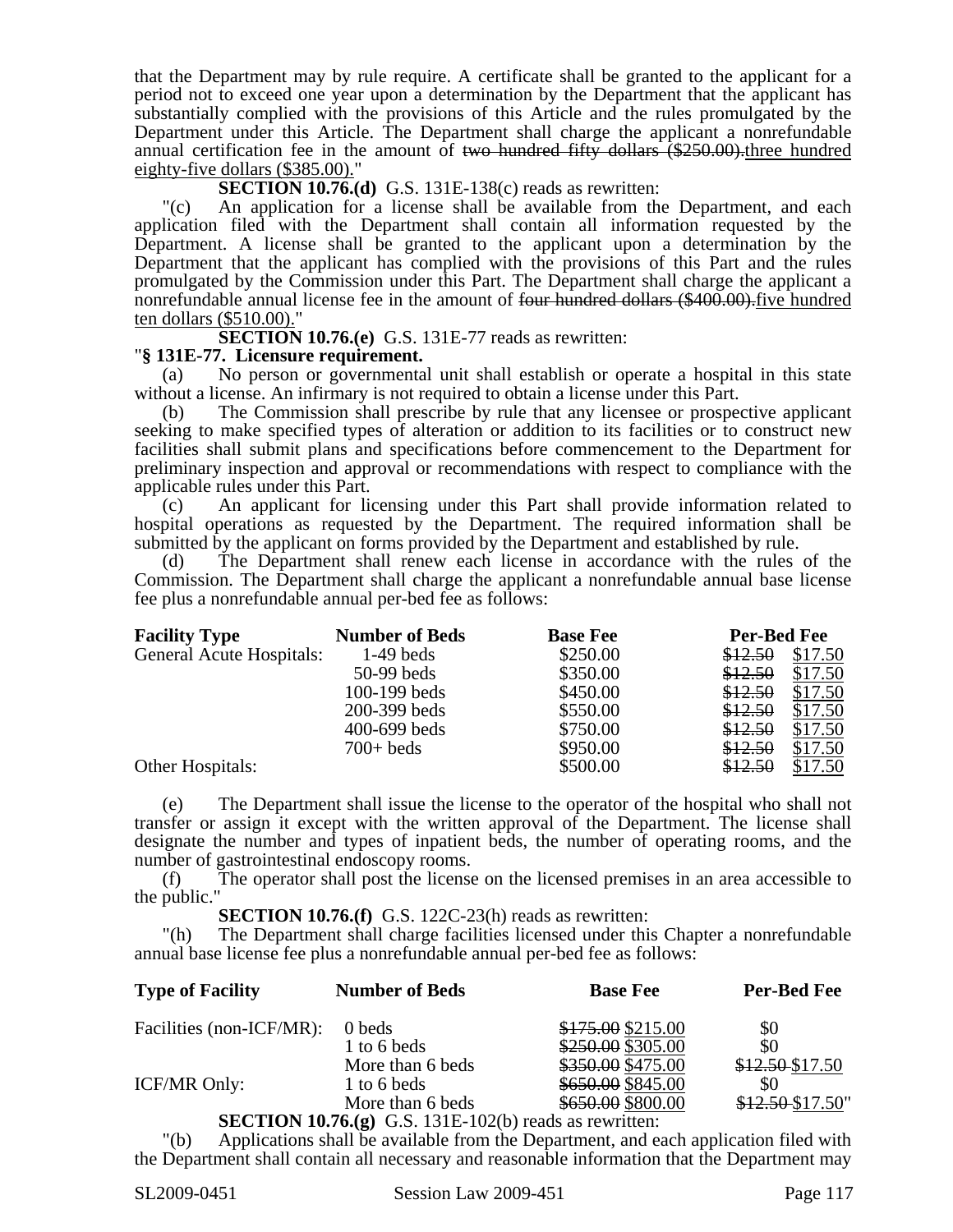by rule require. A license shall be granted to the applicant upon a determination by the Department that the applicant has complied with the provisions of this Part and the rules promulgated under this Part. The Department shall charge the applicant a nonrefundable annual license fee in the amount of <del>four hundred fifty dollars (\$450.00)</del> four hundred twenty dollars (\$420.00) plus a nonrefundable annual per-bed fee of twelve dollars and fifty cents (\$12.50).seventeen dollars and fifty cents (\$17.50)."

**SECTION 10.76.(h)** G.S. 131E-202(b) reads as rewritten:

"(b) The Department shall provide applications for hospice licensure. Each application filed with the Department shall contain all information requested therein. A license shall be granted to the applicant upon determination by the Department that the applicant has complied with the provisions of this Article and with the rules adopted by the Commission thereunder. Each license shall be issued only for the premises and persons named therein, shall not be transferable or assignable except with the written approval of the Department, and shall be posted in a conspicuous place on the licensed premises. The Department shall charge the applicant a nonrefundable annual license fee in the amount of four hundred dollars (\$400.00)."

**SECTION 10.76.(i)** This section becomes effective the seventh calendar day after the date this act becomes law.

#### **DHSR INITIAL LICENSURE FEES NEW FACILITIES**

**SECTION 10.77.** Effective the seventh calendar day after the date this act becomes law, Article 16 of Chapter 131E of the General Statutes is amended by adding the following new section to read:

#### "**§ 131E-272. Initial licensure fees for new facilities.**

The following fees are initial licensure fees for new facilities and are applicable as follows:

| <b>Facility Type</b><br><b>Adult Care Licensure</b>                                                                           | <b>Number</b><br>of Beds<br>More than 6<br>6 or Fewer      | <b>Initial</b><br><u>License Fee</u><br>\$400.00<br>\$350.00                   | <b>Initial</b><br><b>Bed Fee</b><br>\$19.00<br>$S-$                                                                                                                                                                                                                                                                                                                                                                                                                                                          |
|-------------------------------------------------------------------------------------------------------------------------------|------------------------------------------------------------|--------------------------------------------------------------------------------|--------------------------------------------------------------------------------------------------------------------------------------------------------------------------------------------------------------------------------------------------------------------------------------------------------------------------------------------------------------------------------------------------------------------------------------------------------------------------------------------------------------|
| <b>Acute and Home Care</b><br><b>General Acute Hospitals</b>                                                                  | $1-49$<br>50-99<br>100-199<br>200-399<br>400-699<br>$700+$ | \$550.00<br>\$750.00<br><u>\$950.00</u><br>\$1150.00<br>\$1550.00<br>\$1950.00 | \$19.00<br>\$19.00<br><u>\$19.00</u><br>\$19.00<br>\$19.00<br>\$19.00                                                                                                                                                                                                                                                                                                                                                                                                                                        |
| Other Hospitals                                                                                                               |                                                            | \$1050.00                                                                      | \$19.00                                                                                                                                                                                                                                                                                                                                                                                                                                                                                                      |
| Home Care<br><b>Ambulatory Surgical Ctrs.</b><br>Hospice (Free Standing)<br><b>Abortion Clinics</b><br>Cardiac Rehab. Centers | $\frac{1}{2}$<br>$\overline{a}$                            | \$560.00<br><u>\$900.00</u><br>\$450.00<br>\$750.00<br>\$425.00                | $\frac{$85.00}{$\frac{$}{$} \cdot \frac{$}{$} \cdot \frac{$}{$} \cdot \frac{$}{$} \cdot \frac{$}{$} \cdot \frac{$}{$} \cdot \frac{$}{$} \cdot \frac{$}{$} \cdot \frac{$}{$} \cdot \frac{$}{$} \cdot \frac{$}{$} \cdot \frac{$}{$} \cdot \frac{$}{$} \cdot \frac{$}{$} \cdot \frac{$}{$} \cdot \frac{$}{$} \cdot \frac{$}{$} \cdot \frac{$}{$} \cdot \frac{$}{$} \cdot \frac{$}{$} \cdot \frac{$}{$} \cdot \frac{$}{$} \cdot \frac{$}{$} \cdot \frac{$}{$} \cdot \frac{$}{$} \cdot \frac{$}{$} \cdot \frac{$$ |
| <b>Nursing Home &amp; L&amp;C</b><br><b>Nursing Homes</b><br>All Others                                                       |                                                            | \$470.00<br>\$ -                                                               | \$19.00<br>\$19.00                                                                                                                                                                                                                                                                                                                                                                                                                                                                                           |
| <b>Mental Health Facilities</b><br>Nonresidential<br>Non ICF-MR<br><b>ICF-MR</b> only<br>Non ICF-MR<br><b>ICF-MR</b> only     | 6 or fewer<br>6 or fewer<br>More than 6<br>More than 6     | \$265.00<br>\$350.00<br>\$900.00<br><u>\$525.00</u><br>\$850.00                | $\frac{\frac{6}{5}}{\frac{6}{5}}$<br>$\frac{19.00}{\frac{6}{5}}$<br>\$19.00."                                                                                                                                                                                                                                                                                                                                                                                                                                |

#### **DHHS BLOCK GRANTS**

**SECTION 10.78.(a)** Appropriations from federal block grant funds are made for the fiscal year ending June 30, 2010, according to the following schedule: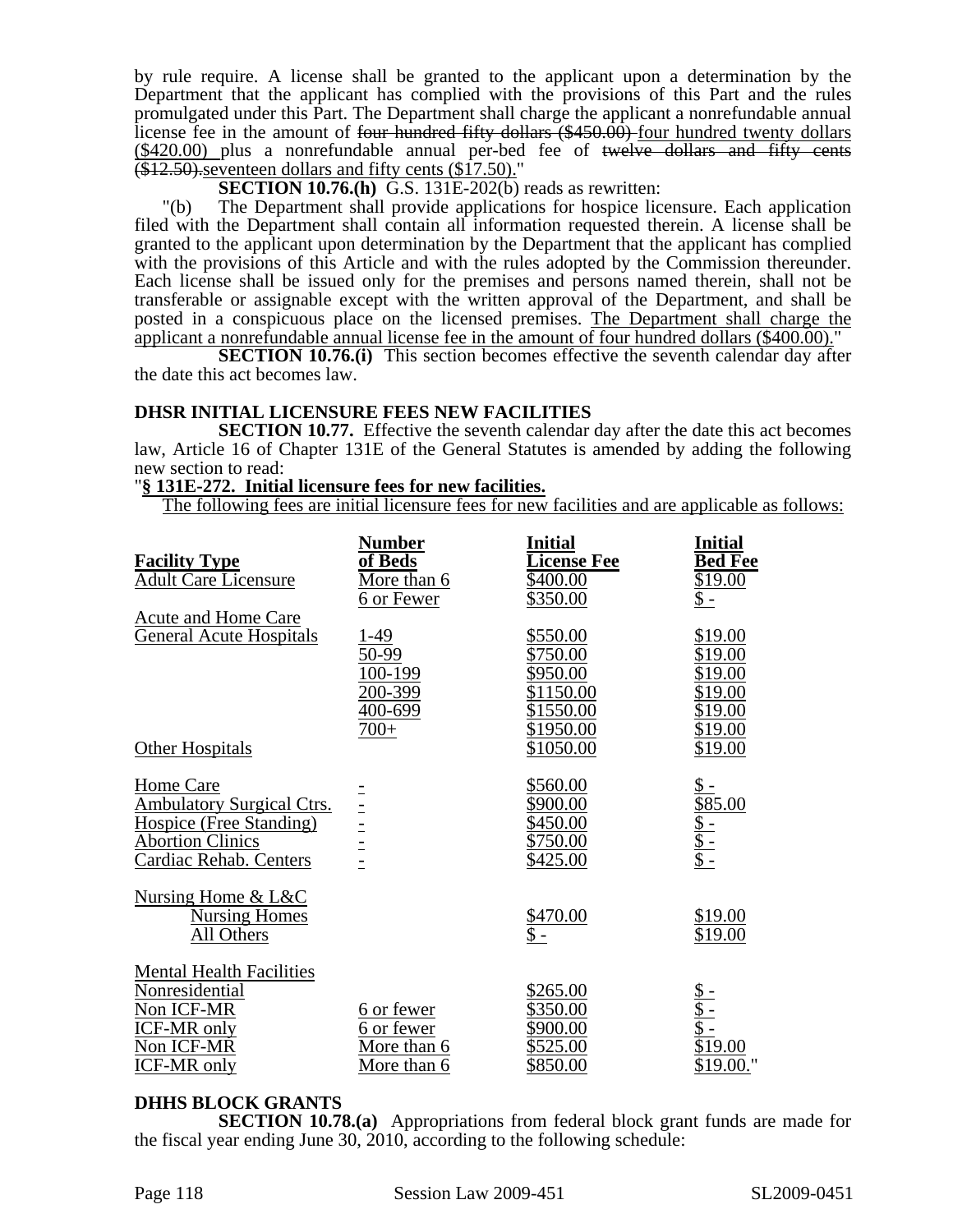#### TEMPORARY ASSISTANCE TO NEEDY FAMILIES (TANF) BLOCK GRANT

# Local Program Expenditures

|             | Division of Social Services                                                                                             |              |  |
|-------------|-------------------------------------------------------------------------------------------------------------------------|--------------|--|
| 01.         | <b>Work First Family Assistance</b>                                                                                     | \$87,036,636 |  |
| 02.         | <b>Work First County Block Grants</b>                                                                                   | 94,453,315   |  |
| 03.         | Child Protective Services – Child Welfare<br><b>Workers for Local DSS</b>                                               | 14,452,391   |  |
| 04.         | Child Welfare Collaborative                                                                                             | 1,614,484    |  |
|             | Division of Child Development                                                                                           |              |  |
| 05.         | Subsidized Child Care Program                                                                                           | 61,087,077   |  |
|             | Division of Public Health                                                                                               |              |  |
| 06.         | <b>Teen Pregnancy Initiatives</b>                                                                                       | 450,000      |  |
|             | <b>DHHS</b> Administration                                                                                              |              |  |
| 07.         | Division of Social Services                                                                                             | 1,093,176    |  |
| 08.         | Office of the Secretary                                                                                                 | 75,392       |  |
| 09.         | Office of the Secretary/DIRM – TANF<br><b>Automation Projects</b>                                                       | 720,000      |  |
| 10.         | Office of the Secretary/DIRM – NC FAST<br>Implementation                                                                | 1,200,000    |  |
|             | <b>Transfers to Other Block Grants</b>                                                                                  |              |  |
|             | Division of Child Development                                                                                           |              |  |
| 11.         | Transfer to the Child Care and<br>Development Fund                                                                      | 84,330,900   |  |
|             | Division of Social Services                                                                                             |              |  |
| 12.         | <b>Transfer to Social Services Block Grant for Child</b><br>Protective Services – Child Welfare Training in<br>Counties | 2,550,000    |  |
| 13.         | <b>Transfer to Social Services Block Grant for</b><br><b>Maternity Homes</b>                                            | 943,002      |  |
| 14.         | Transfer to Social Services Block Grant for Teen<br><b>Pregnancy Prevention Initiatives</b>                             | 2,500,000    |  |
| 15.         | Transfer to Social Services Block Grant for County<br>Departments of Social Services for Children's Services            | 4,500,000    |  |
| 16.         | Transfer to Social Services Block Grant for                                                                             |              |  |
| SL2009-0451 | Session Law 2009-451                                                                                                    | Page 119     |  |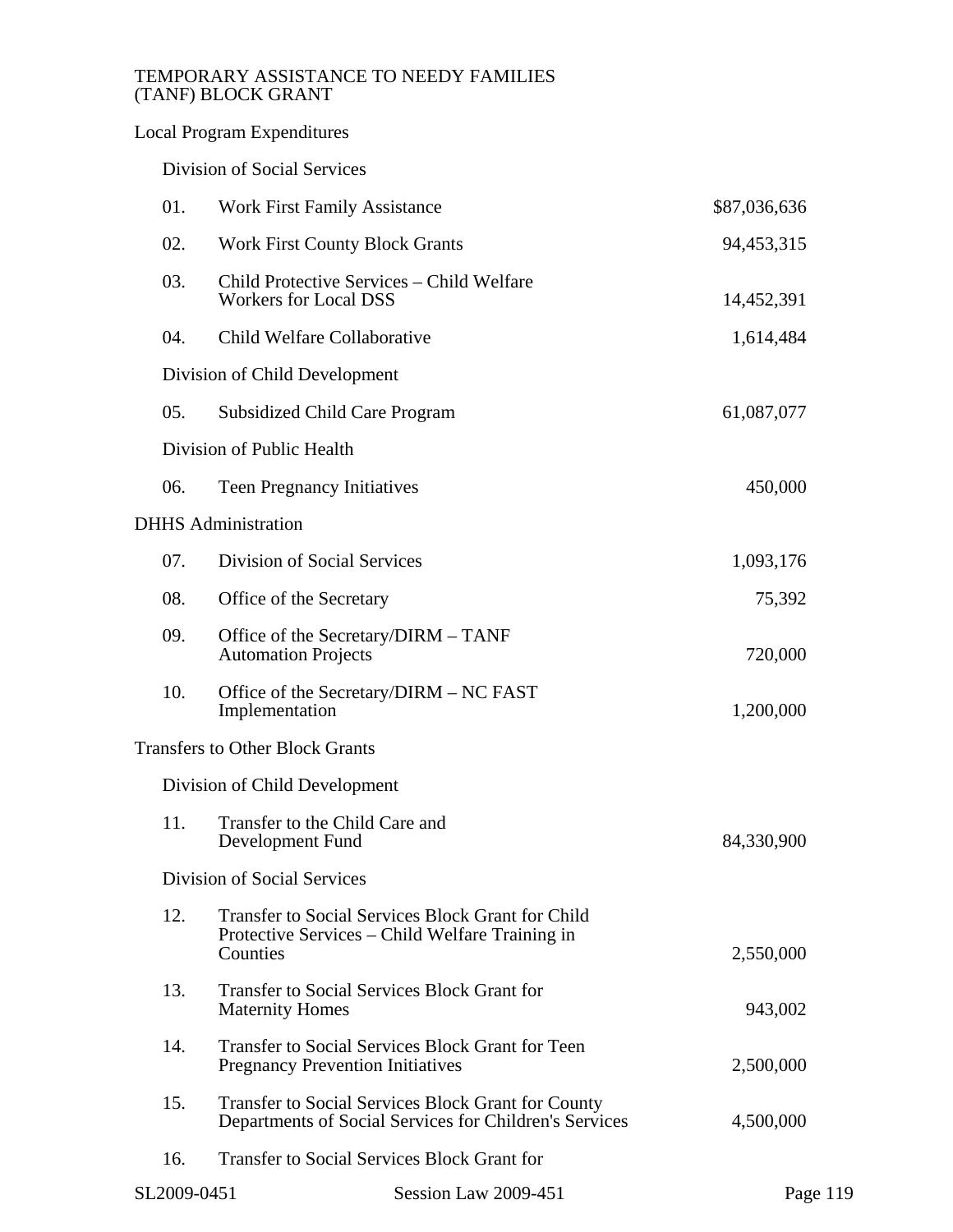|          | <b>Foster Care Services</b>                                                              | 390,000       |
|----------|------------------------------------------------------------------------------------------|---------------|
|          | TOTAL TEMPORARY ASSISTANCE TO NEEDY FAMILIES<br>(TANF) BLOCK GRANT                       | \$357,396,373 |
|          | TEMPORARY ASSISTANCE TO NEEDY FAMILIES (TANF)<br><b>CONTINGENCY FUNDS</b>                |               |
|          | <b>Local Program Expenditures</b>                                                        |               |
|          | Division of Social Services                                                              |               |
| 01.      | <b>Work First Family Assistance</b>                                                      | \$2,236,284   |
| 02.      | Work First - Boys and Girls Clubs                                                        | 1,600,000     |
| 03.      | Work First – After-school Services<br>For At-Risk Children                               | 1,639,714     |
| 04.      | Work First – After-school Programs<br>For At-Risk Youth in Middle Schools                | 400,000       |
| 05.      | Work First – Connect, Inc. (Work Central)                                                | 440,000       |
| 06.      | Work First - Citizens Schools Program                                                    | 360,000       |
| 07.      | <b>County Demonstration Grants</b>                                                       | 3,239,789     |
| 08.      | Adoption Services – Special Children's Adoption Fund                                     | 3,000,000     |
| 09.      | <b>Family Violence Prevention</b>                                                        | 1,760,000     |
| 10.      | <b>Work First Functional Assessment</b>                                                  | 600,000       |
| 11.      | Electing County State Funding Swap Out                                                   | 2,378,213     |
| 12.      | <b>State Subsidized Child Care Funding Swap</b>                                          | 12,452,484    |
|          | TOTAL TEMPORARY ASSISTANCE TO NEEDY FAMILIES (TANF)<br><b>CONTINGENCY FUNDS</b>          | \$30,106,484  |
|          | <b>SOCIAL SERVICES BLOCK GRANT</b>                                                       |               |
|          | <b>Local Program Expenditures</b>                                                        |               |
|          | Divisions of Social Services and Aging and Adult Services                                |               |
| 01.      | <b>County Departments of Social Services</b><br>(Transfer from TANF - \$4,500,000)       | \$28,868,189  |
| 02.      | <b>State In-Home Services Fund</b>                                                       | 2,101,113     |
| 03.      | <b>State Adult Day Care Fund</b>                                                         | 2,155,301     |
| 04.      | Child Protective Services/CPS Investigative<br>Services-Child Medical Evaluation Program | 609,455       |
| 05.      | <b>Foster Care Services</b><br>(Transfer from TANF - \$390,000)                          | 2,372,619     |
| Page 120 | Session Law 2009-451                                                                     | SL2009-0451   |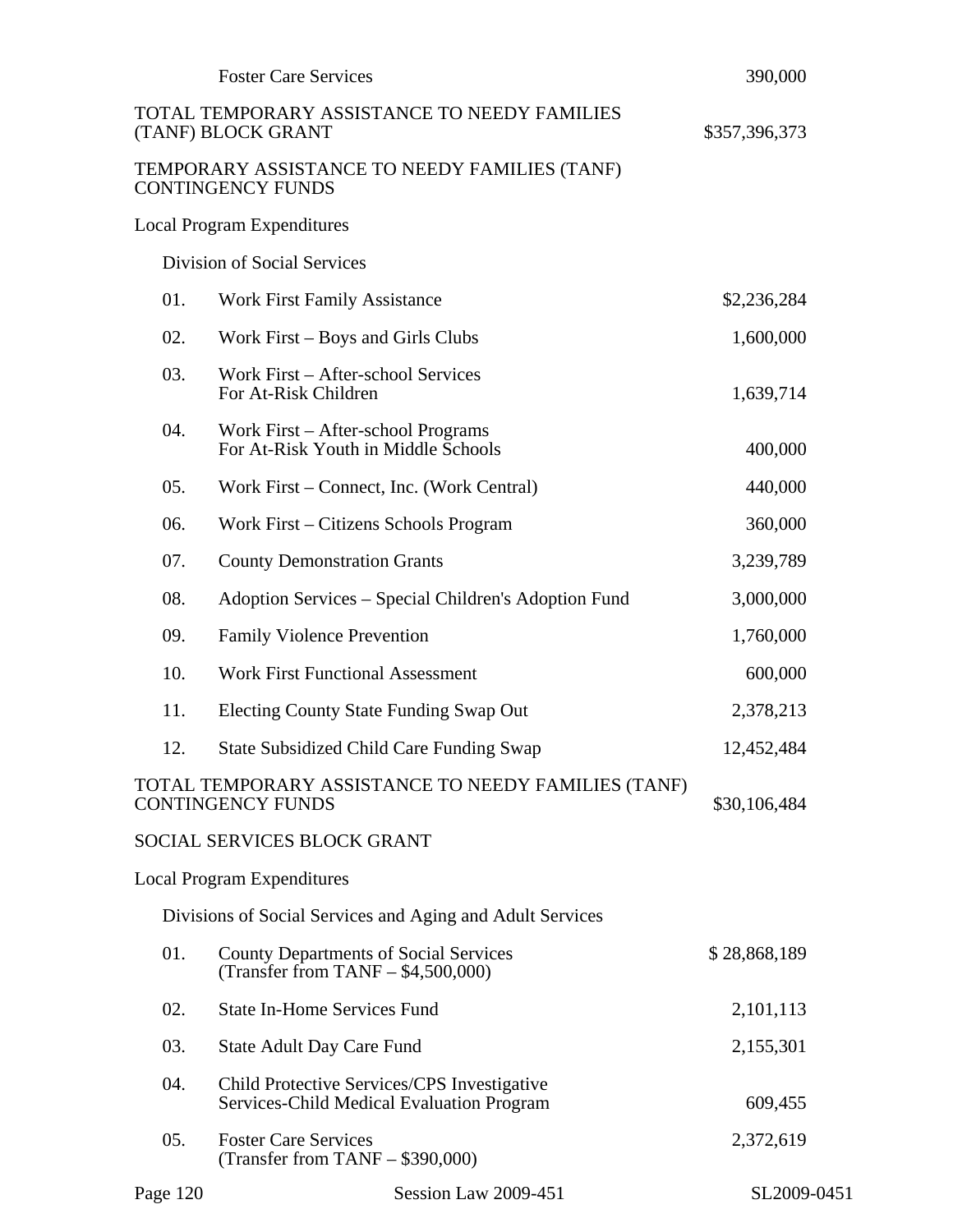| 06.         | Maternity Homes (Transfer from TANF)                                                                                   |  | 943,002   |
|-------------|------------------------------------------------------------------------------------------------------------------------|--|-----------|
| 07.         | Special Children Adoption Incentive Fund                                                                               |  | 500,000   |
| 08.         | Child Protective Services-Child Welfare Training<br>for Counties<br>(Transfer from TANF)                               |  | 2,550,000 |
| 09.         | Home and Community Care Block Grant (HCCBG)                                                                            |  | 1,834,077 |
|             | Division of Mental Health, Developmental Disabilities, and Substance<br><b>Abuse Services</b>                          |  |           |
| 10.         | <b>Mental Health Services Program</b>                                                                                  |  | 422,003   |
| 11.         | Developmental Disabilities Services Program                                                                            |  | 5,000,000 |
| 12.         | Mental Health Services-Adult and<br>Child/Developmental Disabilities Program/<br><b>Substance Abuse Services-Adult</b> |  | 3,234,601 |
|             | Division of Child Development                                                                                          |  |           |
| 13.         | Subsidized Child Care Program                                                                                          |  | 3,150,000 |
|             | Division of Vocational Rehabilitation                                                                                  |  |           |
| 14.         | Vocational Rehabilitation Services - Easter Seal Society/UCP<br><b>Community Health Program</b>                        |  | 188,263   |
|             | Division of Public Health                                                                                              |  |           |
| 15.         | <b>Teen Pregnancy Prevention Initiatives</b><br>(Transfer from TANF)                                                   |  | 2,500,000 |
|             | <b>DHHS Program Expenditures</b>                                                                                       |  |           |
|             | Division of Aging and Adult Services                                                                                   |  |           |
| 16.         | <b>UNC-CARES Training Contract</b>                                                                                     |  | 247,920   |
|             | Division of Services for the Blind                                                                                     |  |           |
| 17.         | <b>Independent Living Program</b>                                                                                      |  | 3,633,077 |
|             | Division of Health Service Regulation                                                                                  |  |           |
| 18.         | <b>Adult Care Licensure Program</b>                                                                                    |  | 411,897   |
| 19.         | Mental Health Licensure and Certification Program                                                                      |  | 205,668   |
|             | <b>DHHS</b> Administration                                                                                             |  |           |
| 20.         | Division of Aging and Adult Services                                                                                   |  | 688,436   |
| 21.         | Division of Social Services                                                                                            |  | 892,624   |
| 22.         | Office of the Secretary/Controller's Office                                                                            |  | 138,058   |
| SL2009-0451 | Session Law 2009-451                                                                                                   |  | Page 121  |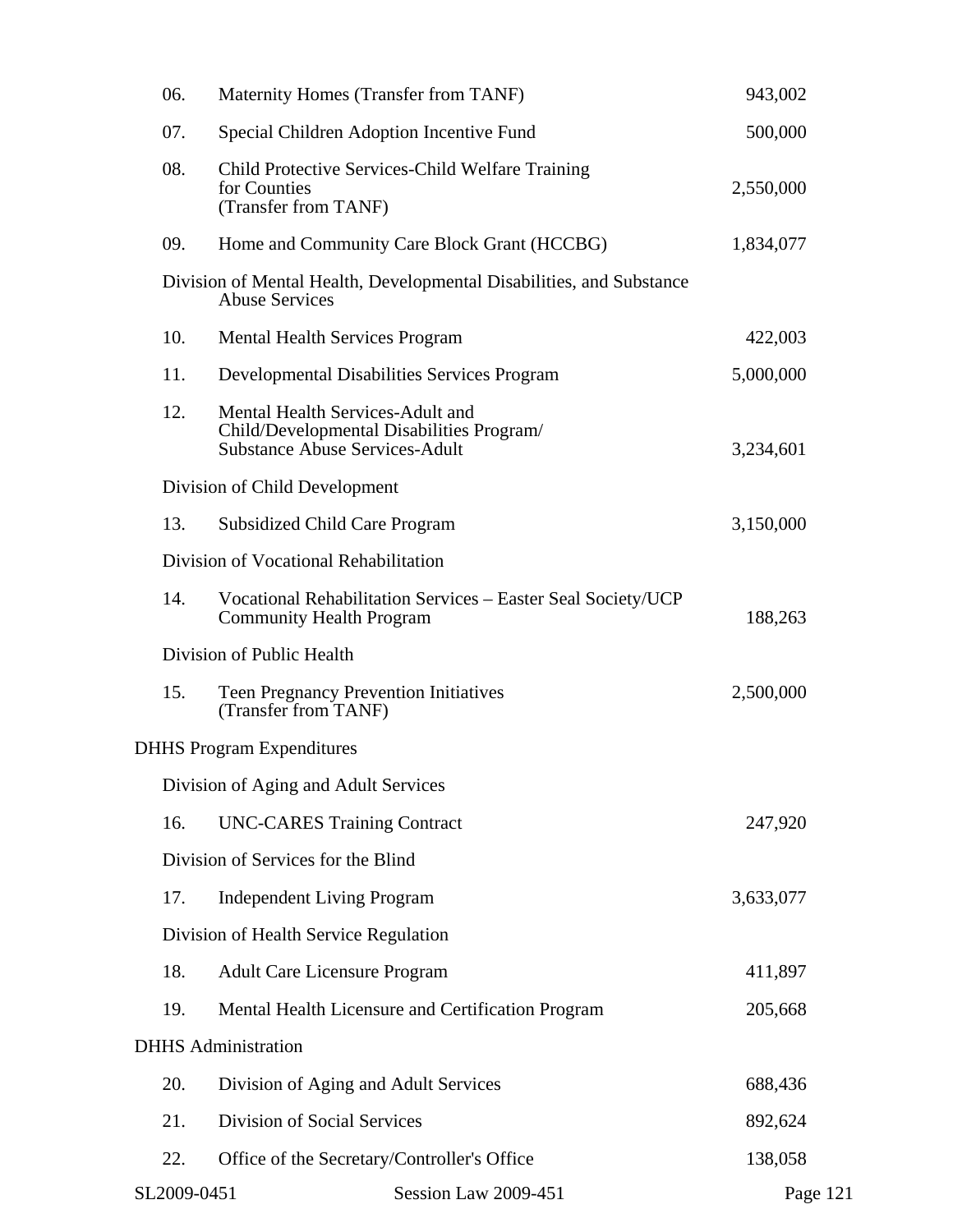| 23.      | Office of the Secretary/DIRM                                                                               | 87,483       |  |
|----------|------------------------------------------------------------------------------------------------------------|--------------|--|
| 24.      | Division of Child Development                                                                              | 15,000       |  |
| 25.      | Division of Mental Health, Developmental<br>Disabilities, and Substance Abuse Services                     | 29,665       |  |
| 26.      | Division of Health Service Regulation                                                                      | 235,625      |  |
| 27.      | Office of the Secretary-NC Inter-Agency Council<br>for Coordinating Homeless Programs                      | 250,000      |  |
| 28.      | Office of the Secretary                                                                                    | 48,053       |  |
|          | <b>Transfers to Other State Agencies</b>                                                                   |              |  |
|          | Department of Administration                                                                               |              |  |
| 29.      | NC Commission of Indian Affairs In-Home<br>Services for the Elderly                                        | 203,198      |  |
|          | <b>Transfers to Other Block Grants</b>                                                                     |              |  |
|          | Division of Public Health                                                                                  |              |  |
| 30.      | <b>Transfer to Preventive Health Services Block Grant</b><br>for HIV/STD Prevention and Community Planning | 145,819      |  |
|          | TOTAL SOCIAL SERVICES BLOCK GRANT                                                                          | \$63,661,146 |  |
|          | LOW-INCOME HOME ENERGY ASSISTANCE BLOCK GRANT                                                              |              |  |
|          | <b>Local Program Expenditures</b>                                                                          |              |  |
|          | Division of Social Services                                                                                |              |  |
| 01.      | Low-Income Energy Assistance Program (LIEAP)                                                               | \$25,909,124 |  |
| 02.      | Crisis Intervention Program (CIP)                                                                          | 20,224,269   |  |
|          | Office of the Secretary – Office of Economic Opportunity                                                   |              |  |
| 03.      | <b>Weatherization Program</b>                                                                              | 1,000,000    |  |
| 04.      | Heating Air Repair & Replacement Program (HARRP)                                                           | 3,385,583    |  |
|          | <b>Local Administration</b>                                                                                |              |  |
|          | Division of Social Services                                                                                |              |  |
| 05.      | County DSS Administration                                                                                  | 3,608,360    |  |
|          | Office of the Secretary – Office of Economic Opportunity                                                   |              |  |
| 06.      | Local Residential Energy Efficiency Service<br>Providers – Weatherization                                  | 420,035      |  |
| 07.      | Local Residential Energy Efficiency Service                                                                |              |  |
| Page 122 | Session Law 2009-451                                                                                       | SL2009-0451  |  |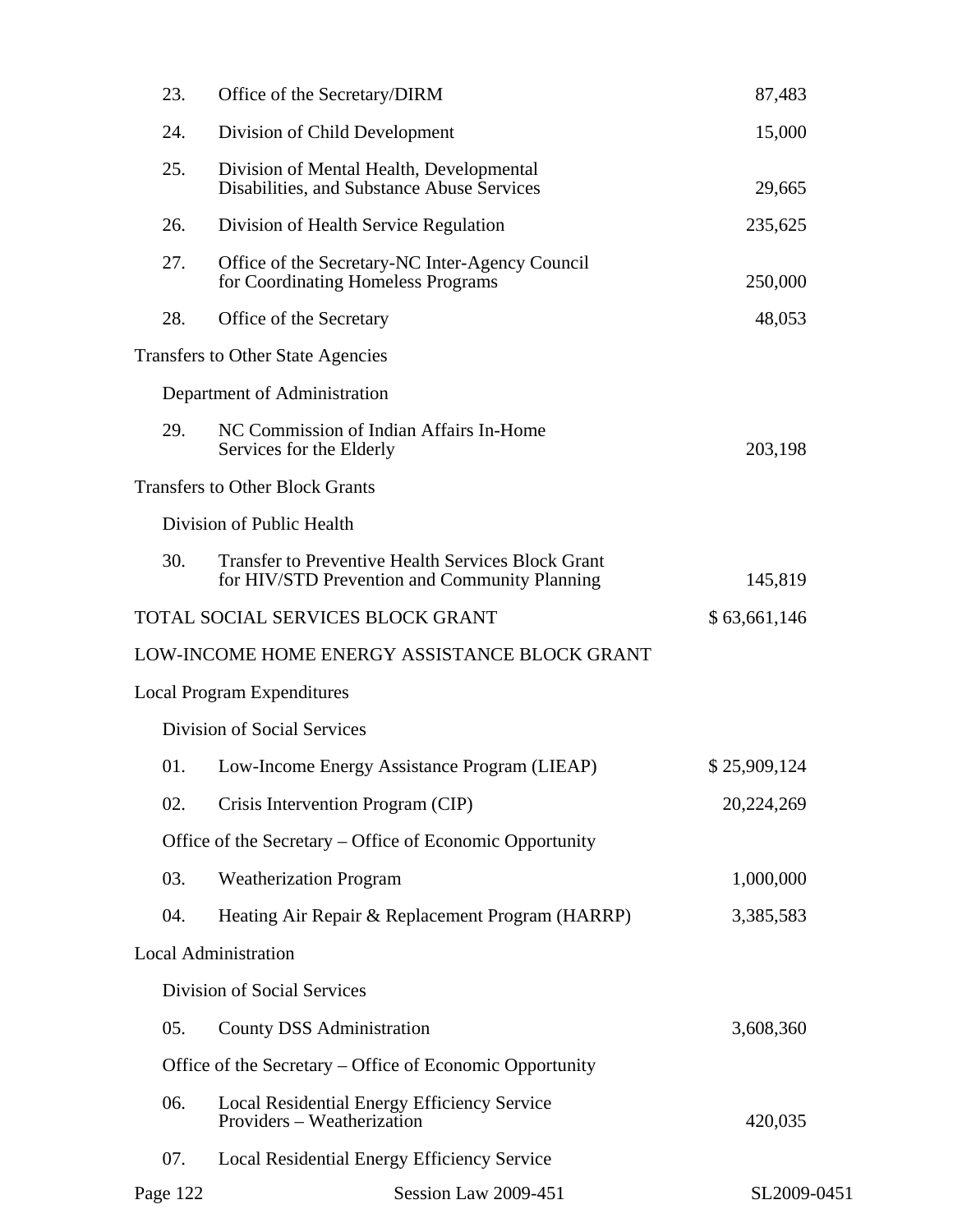|                    | Providers - HARRP                                                                      |                      | 195,910       |
|--------------------|----------------------------------------------------------------------------------------|----------------------|---------------|
|                    | <b>DHHS</b> Administration                                                             |                      |               |
| 08.                | Division of Social Services                                                            |                      | 275,000       |
| 09.                | Division of Mental Health, Developmental<br>Disabilities, and Substance Abuse Services |                      | 8,128         |
| 10.                | Office of the Secretary/DIRM                                                           |                      | 269,935       |
| 11.                | Office of the Secretary/Controller's Office                                            |                      | 12,332        |
| 12.                | Office of the Secretary/Office of Economic<br>Opportunity – Weatherization             |                      | 294,874       |
| 13.                | Office of the Secretary/Office of Economic<br><b>Opportunity – HARRP</b>               |                      | 137,574       |
|                    | <b>Transfers to Other State Agencies</b>                                               |                      |               |
| 14.                | Department of Administration -<br>N.C. State Commission of Indian Affairs              |                      | 67,042        |
| <b>BLOCK GRANT</b> | TOTAL LOW-INCOME HOME ENERGY ASSISTANCE                                                |                      | \$55,808,166  |
|                    | CHILD CARE AND DEVELOPMENT FUND BLOCK GRANT                                            |                      |               |
|                    | <b>Local Program Expenditures</b>                                                      |                      |               |
|                    | Division of Child Development                                                          |                      |               |
| 01.                | Subsidized Child Care Services (CCDF)                                                  |                      | \$144,097,307 |
| 02.                | <b>Contract Subsidized Child Care Services Support</b>                                 |                      | 507,617       |
| 03.                | <b>Subsidized Child Care Services</b><br>(Transfer from TANF)                          |                      | 84,330,900    |
| 04.                | <b>Quality and Availability Initiatives</b>                                            |                      | 23,985,876    |
| 04A.               | <b>CASTLE Program for Preschool Classes and</b><br><b>Teacher Training</b>             |                      | 575,000       |
|                    | Division of Social Services                                                            |                      |               |
| 05.                | Local Subsidized Child Care Services Support                                           |                      | \$16,594,417  |
|                    | <b>DHHS</b> Administration                                                             |                      |               |
|                    | Division of Child Development                                                          |                      |               |
| 06.                | <b>DCD</b> Administrative Expenses                                                     |                      | 6,539,277     |
|                    | Division of Central Administration                                                     |                      |               |
| 07.                | <b>DHHS Central Administration - DIRM</b><br><b>Technical Services</b>                 |                      | 763,356       |
| SL2009-0451        |                                                                                        | Session Law 2009-451 | Page 123      |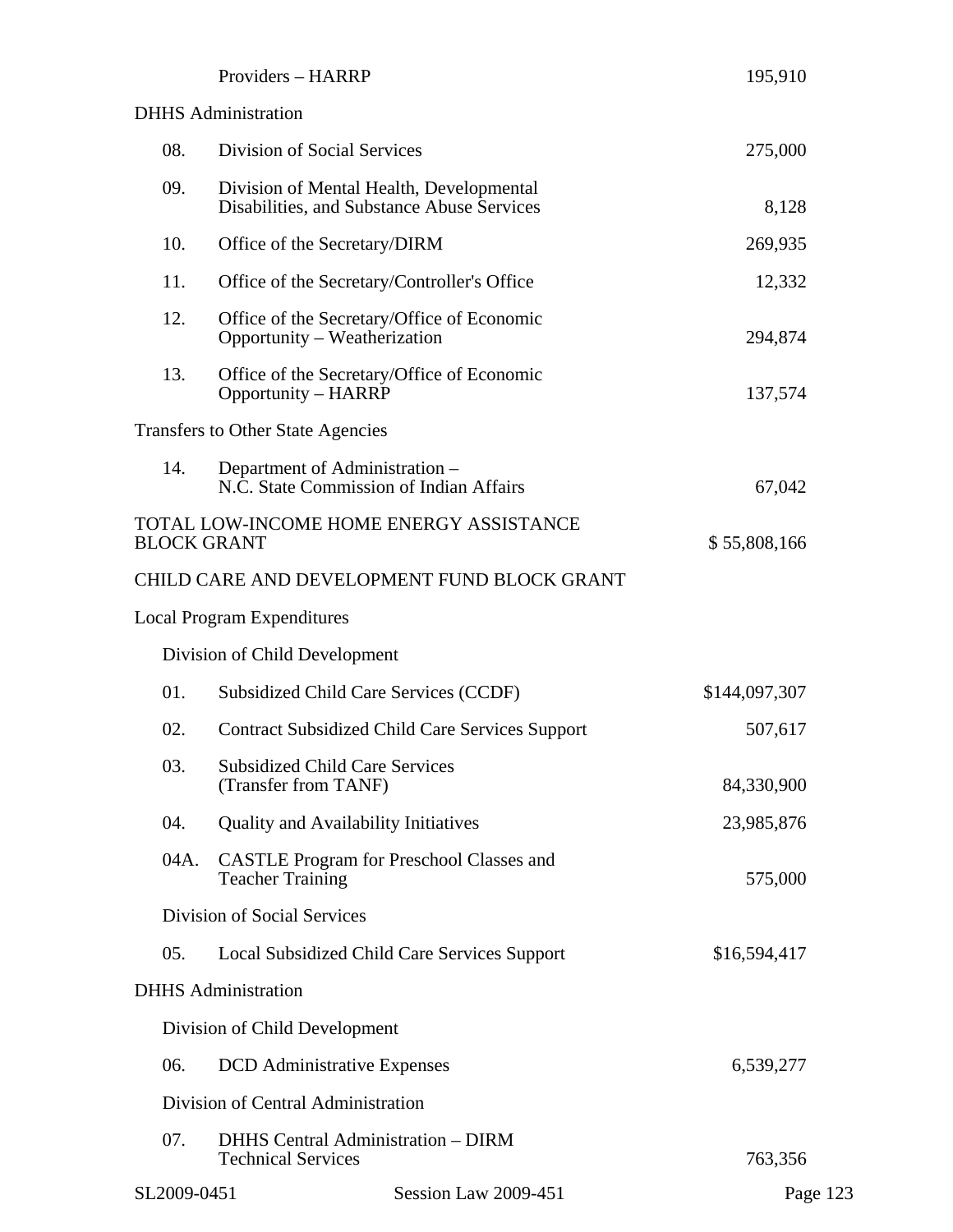### TOTAL CHILD CARE AND DEVELOPMENT FUND BLOCK GRANT \$277,393,750

#### CHILD CARE AND DEVELOPMENT FUND BLOCK GRANT RECEIVED THROUGH THE AMERICAN RECOVERY AND REINVESTMENT ACT (ARRA)

|     | <b>Local Program Expenditures</b>                                                   |                    |
|-----|-------------------------------------------------------------------------------------|--------------------|
|     | Division of Child Development                                                       |                    |
| 01. | Subsidized Child Care Services (CCDF)                                               | \$53,993,329       |
| 02. | <b>Contract Subsidized Child Care Services Support</b>                              | 29,030             |
|     | <b>DHHS</b> Program Expenditures                                                    |                    |
|     | Division of Child Development                                                       |                    |
| 03. | <b>Quality and Availability Initiatives</b>                                         | 7,719,144          |
| 04. | <b>TEACH</b>                                                                        | 3,800,000          |
|     | <b>Local Administration</b>                                                         |                    |
|     | Division of Social Services                                                         |                    |
| 05. | <b>Subsidy Services Support</b>                                                     | 2,001,631          |
|     | TOTAL CHILD CARE AND DEVELOPMENT FUND<br>BLOCK GRANT RECEIVED THROUGH ARRA          | \$67,543,143       |
|     | MENTAL HEALTH SERVICES BLOCK GRANT                                                  |                    |
|     | <b>Local Program Expenditures</b>                                                   |                    |
| 01. | Mental Health Services - Adult                                                      | \$5,877,762        |
| 02. | Mental Health Services - Child                                                      | 3,921,991          |
| 03. | <b>Comprehensive Treatment Service Program</b>                                      | 1,500,000          |
| 04. | Mental Health Services – UNC School of Medicine,<br>Department of Psychiatry        |                    |
| 05. | Administration                                                                      | 300,000<br>100,000 |
|     | TOTAL MENTAL HEALTH SERVICES BLOCK GRANT                                            | \$11,699,753       |
|     | <b>SUBSTANCE ABUSE PREVENTION</b><br>AND TREATMENT BLOCK GRANT                      |                    |
|     | <b>Local Program Expenditures</b>                                                   |                    |
|     | Division of Mental Health, Developmental Disabilities, and Substance Abuse Services |                    |
| 01. | Substance Abuse Services - Adult                                                    | \$22,008,080       |
| 02. | <b>Substance Abuse Treatment Alternative for</b><br>Women                           | 8,069,524          |

Page 124 Session Law 2009-451 SL2009-0451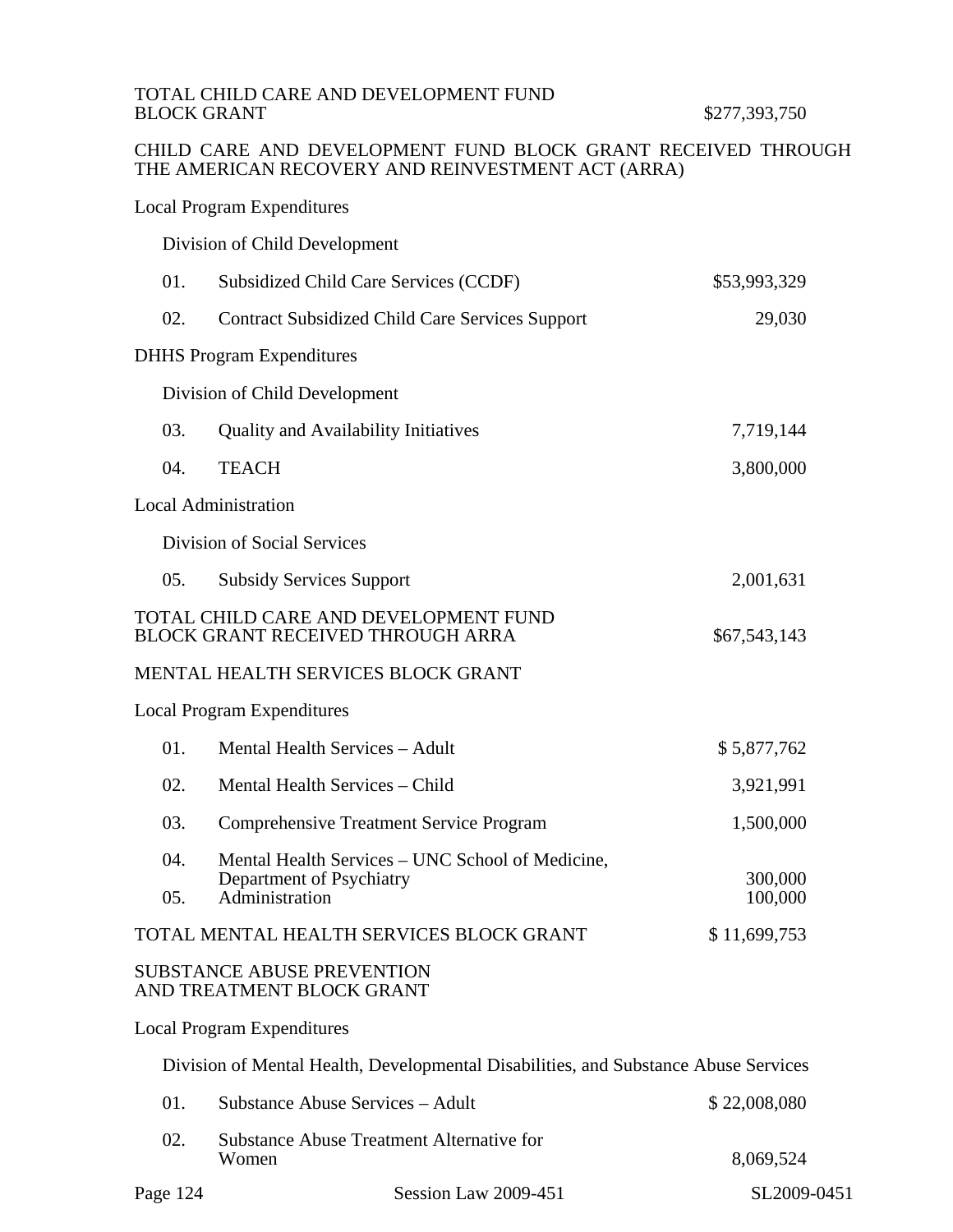| 03.         | Substance Abuse – HIV and IV Drug                             |                      | 5,116,378    |  |
|-------------|---------------------------------------------------------------|----------------------|--------------|--|
| 04.         | Substance Abuse Prevention – Child                            |                      | 7,186,857    |  |
| 05.         | Substance Abuse Services – Child                              |                      | 4,940,500    |  |
| 06.         | <b>Institute of Medicine</b>                                  |                      | 250,000      |  |
| 07.         | Administration                                                |                      | 250,000      |  |
|             | Division of Public Health                                     |                      |              |  |
| 08.         | <b>Risk Reduction Projects</b>                                |                      | 633,980      |  |
| 09.         | Aid-to-Counties                                               |                      | 209,576      |  |
| 10.         | Maternal Health                                               |                      | 37,779       |  |
|             | TOTAL SUBSTANCE ABUSE PREVENTION<br>AND TREATMENT BLOCK GRANT |                      | \$48,702,674 |  |
|             | MATERNAL AND CHILD HEALTH BLOCK GRANT                         |                      |              |  |
|             | <b>Local Program Expenditures</b>                             |                      |              |  |
|             | Division of Public Health                                     |                      |              |  |
| 01.         | <b>Children's Health Services</b>                             |                      | 7,534,865    |  |
| 02.         | Women's Health                                                |                      | 7,701,691    |  |
| 03.         | Oral Health                                                   |                      | 38,041       |  |
|             | <b>DHHS</b> Program Expenditures                              |                      |              |  |
|             | Division of Public Health                                     |                      |              |  |
| 04.         | <b>Children's Health Services</b>                             |                      | 1,359,636    |  |
| 05.         | Women's Health                                                |                      | 135,452      |  |
| 06.         | <b>State Center for Health Statistics</b>                     |                      | 179,483      |  |
| 07.         | <b>Quality Improvement in Public Health</b>                   |                      | 14,646       |  |
| 08.         | <b>Health Promotion</b>                                       |                      | 88,746       |  |
| 09.         | Office of Minority Health                                     |                      | 55,250       |  |
| 10.         | Immunization Program - Vaccine Distribution                   |                      | 382,648      |  |
|             | <b>DHHS</b> Administration                                    |                      |              |  |
|             | Division of Public Health                                     |                      |              |  |
| 11.         | Division of Public Health Administration                      |                      | 631,966      |  |
|             | TOTAL MATERNAL AND CHILD                                      |                      |              |  |
| SL2009-0451 |                                                               | Session Law 2009-451 | Page 125     |  |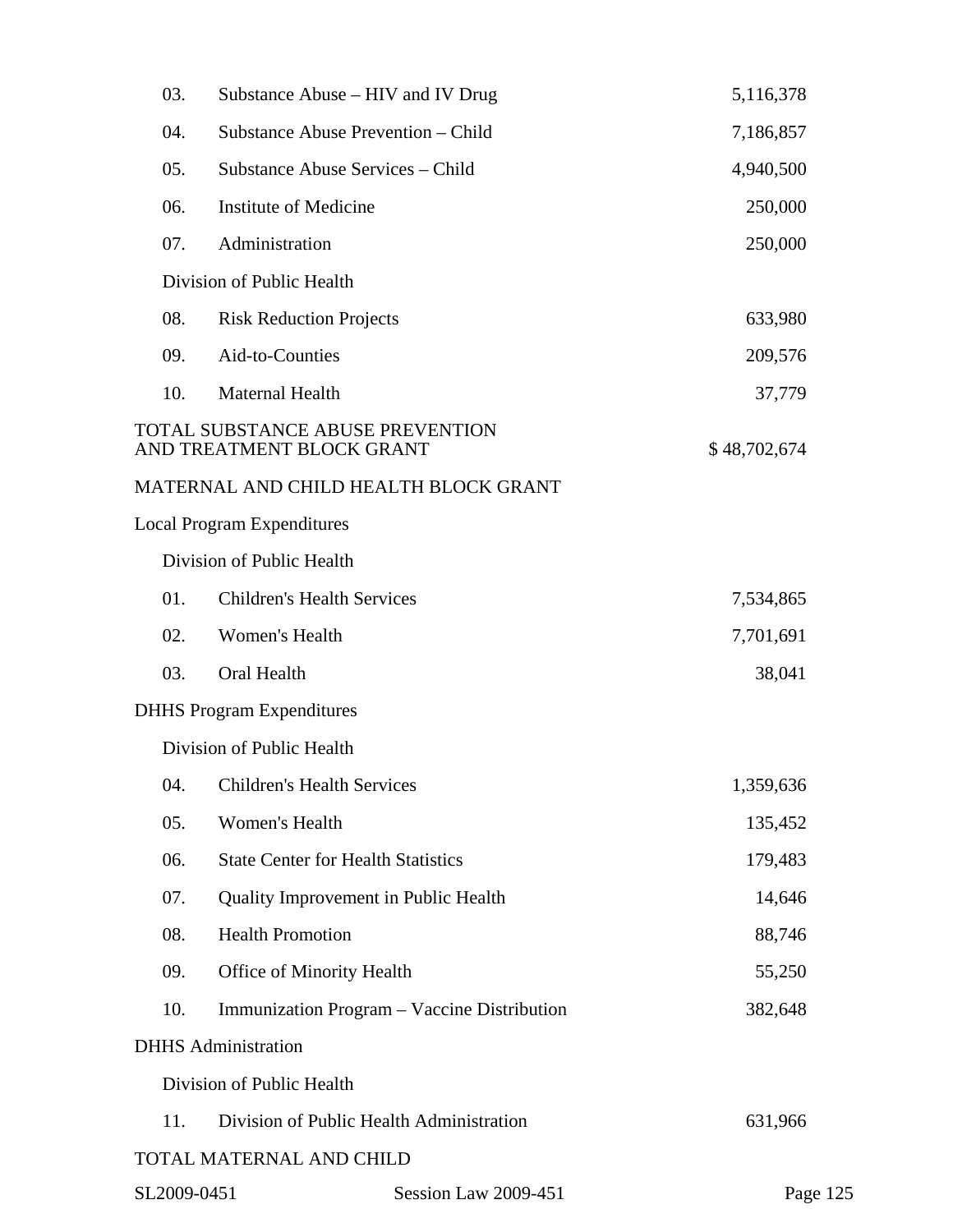# HEALTH BLOCK GRANT \$18,122,424

|          | PREVENTIVE HEALTH SERVICES BLOCK GRANT                                                                       |              |
|----------|--------------------------------------------------------------------------------------------------------------|--------------|
|          | <b>Local Program Expenditures</b>                                                                            |              |
|          | Division of Public Health                                                                                    |              |
| 01.      | NC Statewide Health Promotion                                                                                | \$1,730,653  |
| 02.      | Services to Rape Victims                                                                                     | 197,112      |
| 03.      | <b>HIV/STD Prevention and Community Planning</b><br>(Transfer from Social Services Block Grant)              | 145,819      |
|          | <b>DHHS</b> Program Expenditures                                                                             |              |
|          | Division of Public Health                                                                                    |              |
| 04.      | NC Statewide Health Promotion                                                                                | 1,699,044    |
| 05.      | Oral Health                                                                                                  | 70,000       |
| 06.      | State Laboratory of Public Health                                                                            | 16,600       |
|          | TOTAL PREVENTIVE HEALTH SERVICES BLOCK GRANT                                                                 | \$3,859,228  |
|          | <b>COMMUNITY SERVICES BLOCK GRANT</b>                                                                        |              |
|          | <b>Local Program Expenditures</b>                                                                            |              |
|          | Office of Economic Opportunity                                                                               |              |
| 01.      | <b>Community Action Agencies</b>                                                                             | \$16,673,336 |
| 02.      | <b>Limited Purpose Agencies</b>                                                                              | 926,297      |
|          | <b>DHHS</b> Administration                                                                                   |              |
| 03.      | Office of Economic Opportunity                                                                               | 926,296      |
|          | TOTAL COMMUNITY SERVICES BLOCK GRANT                                                                         | \$18,525,929 |
|          | COMMUNITY SERVICES BLOCK GRANT RECEIVED THROUGH THE AMERICAN<br>RECOVERY AND REINVESTMENT ACT OF 2009 (ARRA) |              |
|          | <b>Local Program Expenditures</b>                                                                            |              |
|          | Office of Economic Opportunity                                                                               |              |
| 01.      | <b>Community Action Agencies</b>                                                                             | \$24,668,537 |
| 02.      | <b>Limited Purpose Agencies</b>                                                                              | 1,312,156    |
|          | <b>DHHS</b> Administration Expenditures                                                                      |              |
| 03.      | Division of Social Services                                                                                  | 262,431      |
|          | TOTAL COMMUNITY SERVICES BLOCK GRANT                                                                         |              |
| Page 126 | Session Law 2009-451                                                                                         | SL2009-0451  |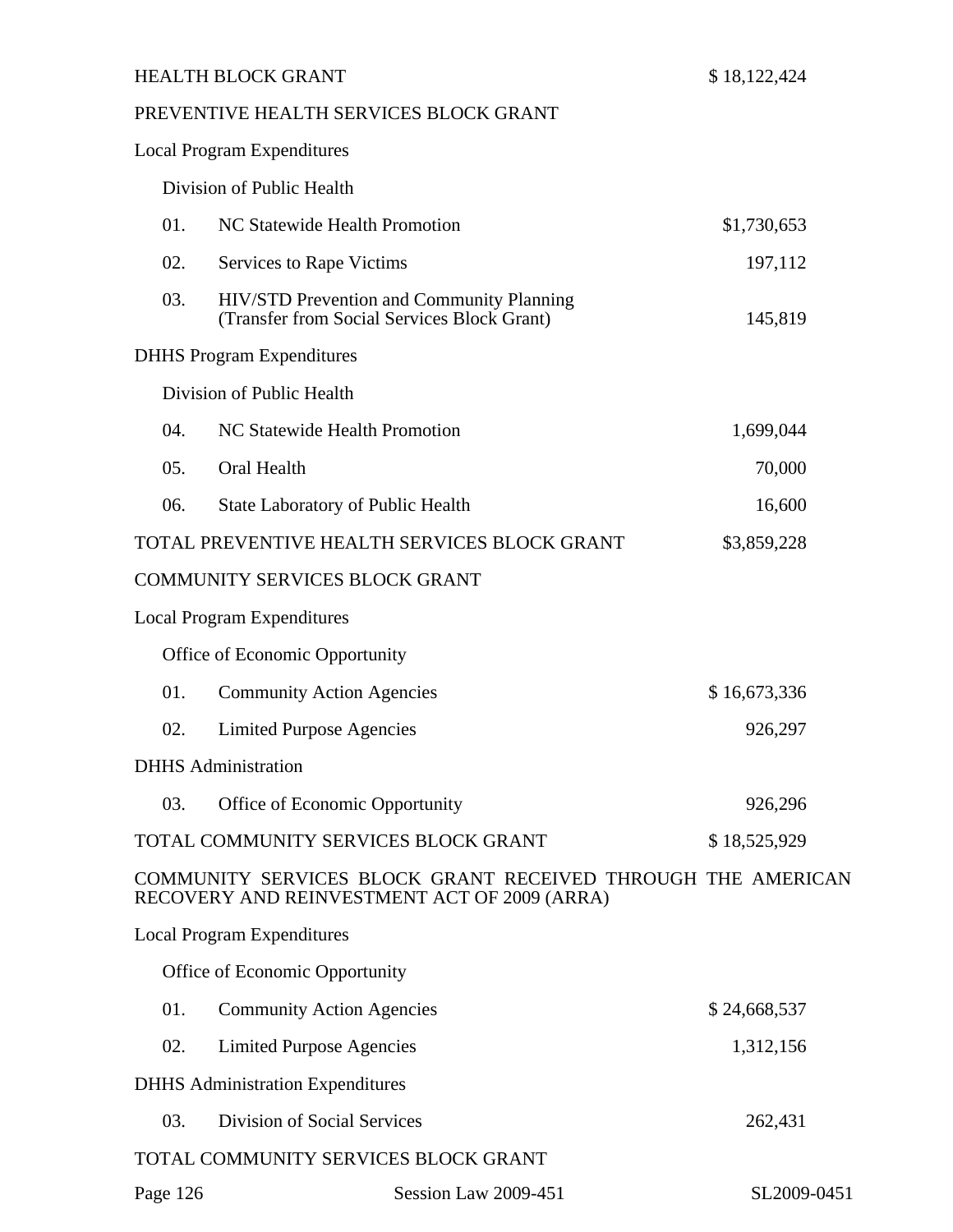#### **GENERAL PROVISIONS**

**SECTION 10.78.(b)** Information to Be Included in Block Grant Plans. – The Department of Health and Human Services shall submit a separate plan for each Block Grant received and administered by the Department, and each plan shall include the following:

- (1) A delineation of the proposed allocations by program or activity, including State and federal match requirements.
- (2) A delineation of the proposed State and local administrative expenditures.<br>
(3) An identification of all new positions to be established through the Blo
- An identification of all new positions to be established through the Block Grant, including permanent, temporary, and time-limited positions.
- (4) A comparison of the proposed allocations by program or activity with two prior years' program and activity budgets and two prior years' actual program or activity expenditures.
- (5) A projection of current year expenditures by program or activity.
- (6) A projection of federal Block Grant funds available, including unspent federal funds from the current and prior fiscal years.

**SECTION 10.78.(c)** Changes in Federal Fund Availability. – If the Congress of the United States increases the federal fund availability for any of the Block Grants administered by the Department of Health and Human Services from the amounts appropriated in this section, the Department shall allocate the increase proportionally across the program and activity appropriations identified for that Block Grant in this section. In allocating an increase in federal fund availability, the Department shall not propose funding for new programs or activities not appropriated in this section.

If the Congress of the United States decreases the federal fund availability for any of the Block Grants administered by the Department of Health and Human Services from the amounts appropriated in this section, the Department shall reduce State administration by at least the percentage of the reduction in federal funds. After determining the State administration, the remaining reductions shall be allocated proportionately across the program and activity appropriations identified for that Block Grant in this section.

Prior to allocating the change in federal fund availability, the proposed allocation must be approved by the Office of State Budget and Management. If the Department adjusts the allocation of any Block Grant due to changes in federal fund availability, then a report shall be made to the Joint Legislative Commission on Governmental Operations, the House of Representatives Appropriations Subcommittee on Health and Human Services, the Senate Appropriations Committee on Health and Human Services, and the Fiscal Research Division.

**SECTION 10.78.(d)** Appropriations from federal Block Grant funds are made for the fiscal year ending June 30, 2010, according to the schedule enacted for State fiscal year 2009-2010 or until a new schedule is enacted by the General Assembly.

**SECTION 10.78.(e)** All changes to the budgeted allocations to the Block Grants administered by the Department of Health and Human Services that are not specifically addressed in this section shall be approved by the Office of State Budget and Management, and a report shall be submitted to the Joint Legislative Commission on Governmental Operations for review prior to implementing the changes. All changes to the budgeted allocations to the Block Grants shall be reported immediately to the House of Representatives Appropriations Subcommittee on Health and Human Services, the Senate Appropriations Committee on Health and Human Services, and the Fiscal Research Division. This subsection does not apply to Block Grant changes caused by legislative salary increases and benefit adjustments.

#### **TEMPORARY ASSISTANCE FOR NEEDY FAMILIES (TANF) BLOCK GRANT AND TANF CONTINGENCY FUNDS**

**SECTION 10.78.(f)** The sum of one million ninety-three thousand one hundred seventy-six dollars (\$1,093,176) appropriated in this section in the TANF Block Grant to the Department of Health and Human Services, Division of Social Services, for the 2009-2010 fiscal year shall be used to support administration of TANF-funded programs.

**SECTION 10.78.(g)** The sum of one million seven hundred sixty thousand dollars (\$1,760,000) appropriated under this section in TANF Contingency funds to the Department of Health and Human Services, Division of Social Services, for the 2009-2010 fiscal year shall be used to provide domestic violence services to Work First recipients. These funds shall be used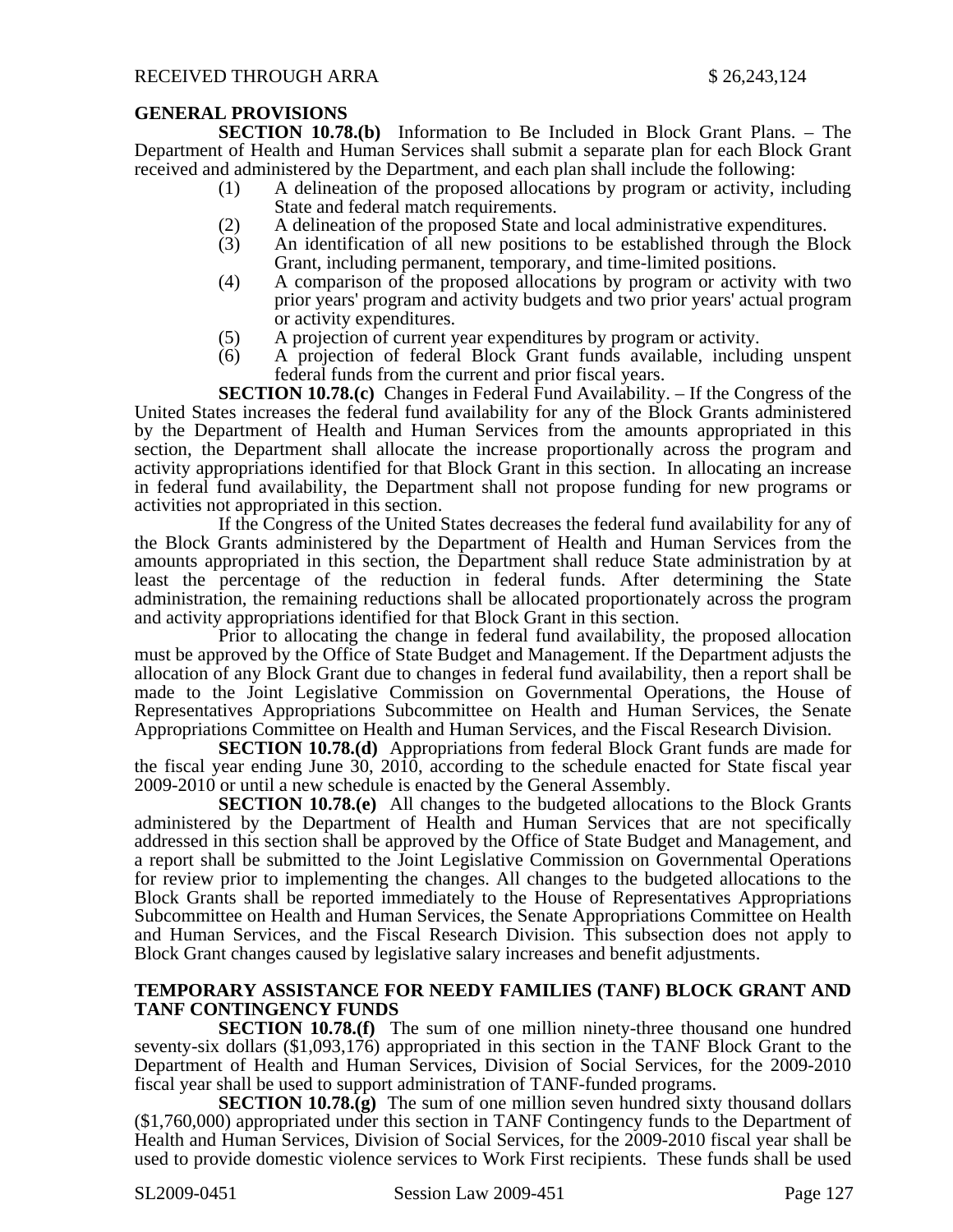to provide domestic violence counseling, support, and other direct services to clients. These funds shall not be used to establish new domestic violence shelters or to facilitate lobbying efforts. The Division of Social Services may use up to seventy-five thousand dollars (\$75,000) in TANF funds to support one administrative position within the Division of Social Services to implement this subsection.

Each county department of social services and the local domestic violence shelter program serving the county shall develop jointly a plan for utilizing these funds. The plan shall include the services to be provided and the manner in which the services shall be delivered. The county plan shall be signed by the county social services director or the director's designee and the domestic violence program director or the director's designee and submitted to the Division of Social Services by December 1, 2009. The Division of Social Services, in consultation with the Council for Women, shall review the county plans and shall provide consultation and technical assistance to the departments of social services and local domestic violence shelter programs, if needed.

The Division of Social Services shall allocate these funds to county departments of social services according to the following formula: (i) each county shall receive a base allocation of five thousand dollars (\$5,000); and (ii) each county shall receive an allocation of the remaining funds based on the county's proportion of the statewide total of the Work First caseload as of July 1, 2009, and the county's proportion of the statewide total of the individuals receiving domestic violence services from programs funded by the Council for Women as of July 1, 2009. The Division of Social Services may reallocate unspent funds to counties that submit a written request for additional funds.

**SECTION 10.78.(h)** The sum of one million six hundred thirty-nine thousand seven hundred fourteen dollars (\$1,639,714) appropriated in this section in TANF Contingency funds to the Department of Health and Human Services, Division of Social Services, for the 2009-2010 fiscal year shall be used to expand after-school programs and services for at-risk children. The Department shall develop and implement a grant program to award grants to community-based programs that demonstrate the ability to reach children at risk of teen pregnancy, school dropout, and gang participation. The Department shall award grants to community-based organizations that demonstrate the ability to develop and implement linkages with local departments of social services, area mental health programs, schools, and other human services programs in order to provide support services and assistance to the child and family. These funds may be used to fund one position within the Division of Social Services to coordinate at-risk after-school programs and shall not be used for other State administration.

**SECTION 10.78.(i)** The sum of fourteen million four hundred fifty-two thousand three hundred ninety-one dollars (\$14,452,391) appropriated in this section to the Department of Health and Human Services, Division of Social Services, in the TANF Block Grant for the 2009-2010 fiscal year for child welfare improvements shall be allocated to the county departments of social services for hiring or contracting staff to investigate and provide services in Child Protective Services cases; to provide foster care and support services; to recruit, train, license, and support prospective foster and adoptive families; and to provide interstate and postadoption services for eligible families.

**SECTION 10.78.(j)** The sum of three million dollars (\$3,000,000) appropriated in this section in TANF Contingency funds to the Department of Health and Human Services, Special Children Adoption Fund, for the 2009-2010 fiscal year shall be used in accordance with G.S. 108A-50.2, as enacted in Section 10.48 of this act. The Division of Social Services, in consultation with the North Carolina Association of County Directors of Social Services and representatives of licensed private adoption agencies, shall develop guidelines for the awarding of funds to licensed public and private adoption agencies upon the adoption of children described in G.S. 108A-50 and in foster care. Payments received from the Special Children Adoption Fund by participating agencies shall be used exclusively to enhance the adoption services program. No local match shall be required as a condition for receipt of these funds.

**SECTION 10.78.(k)** The sum of one million two hundred thousand dollars (\$1,200,000) in this section appropriated to the Department of Health and Human Services in the TANF Block Grant for the 2009-2010 fiscal year shall be used to implement N.C. FAST (North Carolina Families Accessing Services through Technology). The N.C. FAST Program involves the entire automation initiative through which families access services and local departments of social services deliver benefits, supervised by the Department of Health and Human Services, Divisions of Social Services, Aging and Adult Services, Medical Assistance,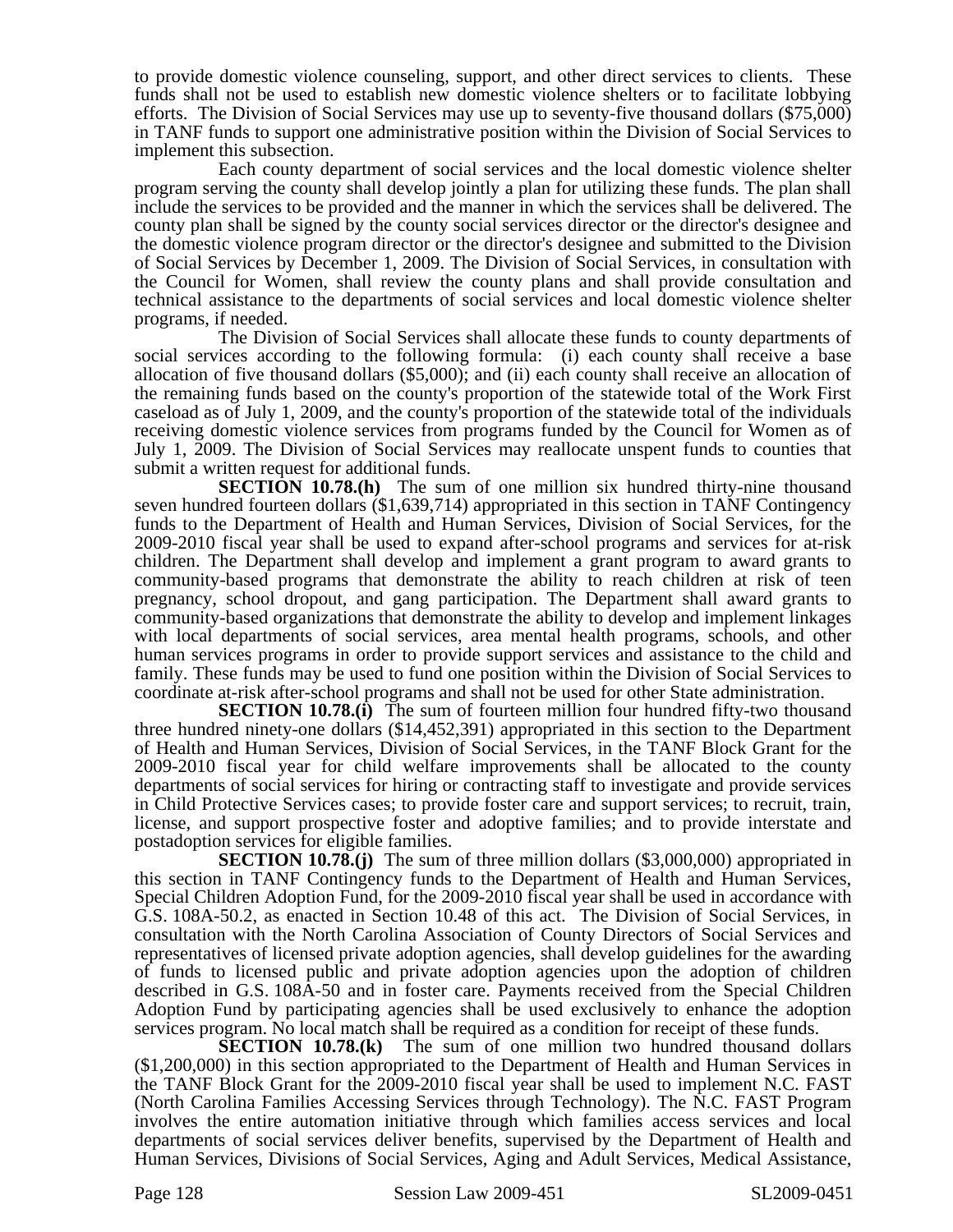and Child Development. The statewide automated initiative shall be implemented in compliance with federal regulations in order to ensure federal financial participation in the project. The Department of Health and Human Services shall report on its compliance with this subsection to the House of Representatives Appropriations Subcommittee on Health and Human Services, the Senate Appropriations Committee on Health and Human Services, and the Fiscal Research Division no later than January 1, 2010.

**SECTION 10.78.(I)** The sum of four hundred thousand dollars (\$400,000) appropriated in this section to the Department of Health and Human Services, Division of Social Services, in TANF Contingency funds for the 2009-2010 fiscal year shall be used to expand after-school programs for at-risk children attending middle school. The Department shall develop and implement a grant program to award funds to community-based programs demonstrating the capacity to reach children at risk of teen pregnancy, school dropout, and gang participation. These funds shall not be used for training or administration at the State level. All funds shall be distributed to community-based programs, focusing on those communities where similar programs do not exist in middle schools.

**SECTION 10.78.(m)** In implementing the TANF Block Grants, the Department of Health and Human Services shall review policies, programs, and initiatives to ensure that they support men in their role as fathers and strengthen fathers' involvement in their children's lives. The Department shall encourage county departments of social services to ensure their Work First programs emphasize responsible fatherhood and increased participation by noncustodial fathers.

**SECTION 10.78.(n)** The sum of four hundred forty thousand dollars (\$440,000) appropriated in this section to the Department in TANF Contingency funds for the 2009-2010 fiscal year shall be transferred to Connect, Inc. Connect, Inc., shall report on the number of people served and the services received as a result of the receipt of funds. The report shall contain expenditure data, including the amount of funds used for administration and direct training. The report shall also include the number of people who have been employed as a direct result of services provided by Connect, Inc., including the length of employment in the new position. The Department of Health and Human Services shall evaluate the program and ensure that services provided are not duplicative of local employment security commissions in the nine counties served by Connect, Inc. The evaluation report shall be submitted to the House of Representatives Appropriations Subcommittee on Health and Human Services, the Senate Appropriations Committee on Health and Human Services, and the Fiscal Research Division no later than May 1, 2010.

**SECTION 10.78.(o)** The sum of one million six hundred thousand dollars (\$1,600,000) appropriated in this section to the Department in TANF Contingency funds for Boys and Girls Clubs for the 2009-2010 fiscal year shall be used to make grants for approved programs. The Department of Health and Human Services, in accordance with federal regulations for the use of TANF Block Grant funds, shall administer a grant program to award funds to the Boys and Girls Clubs across the State in order to implement programs that improve the motivation, performance, and self-esteem of youths and to implement other initiatives that would be expected to reduce gang participation, school dropout, and teen pregnancy rates. The Department shall encourage and facilitate collaboration between the Boys and Girls Clubs and Support Our Students, Communities in Schools, and similar programs to submit joint applications for the funds if appropriate.

**SECTION 10.78.(p)** The Department of Health and Human Services, Division of Social Services, shall continue implementing county demonstration grants that began in the 2006-2007 fiscal year. The county demonstration grants may be awarded for up to three years with all projects ending no later than the end of fiscal year 2009-2010. The purpose of the county demonstration grants is to identify best practices that can be used by counties to improve the work participation rates. The Division of Social Services is authorized to establish two time-limited positions to manage the grant award process and monitor the demonstration projects through fiscal year 2009-2010.

Funding provided under the county demonstration grants shall not be used to supplant local funds, and counties shall be required to maintain the current level of effort and funding for the Work First program.

The Department of Health and Human Services, Division of Social Services, shall report on the status of county demonstration grants implemented pursuant to this subsection to the House of Representatives Appropriations Subcommittee on Health and Human Services,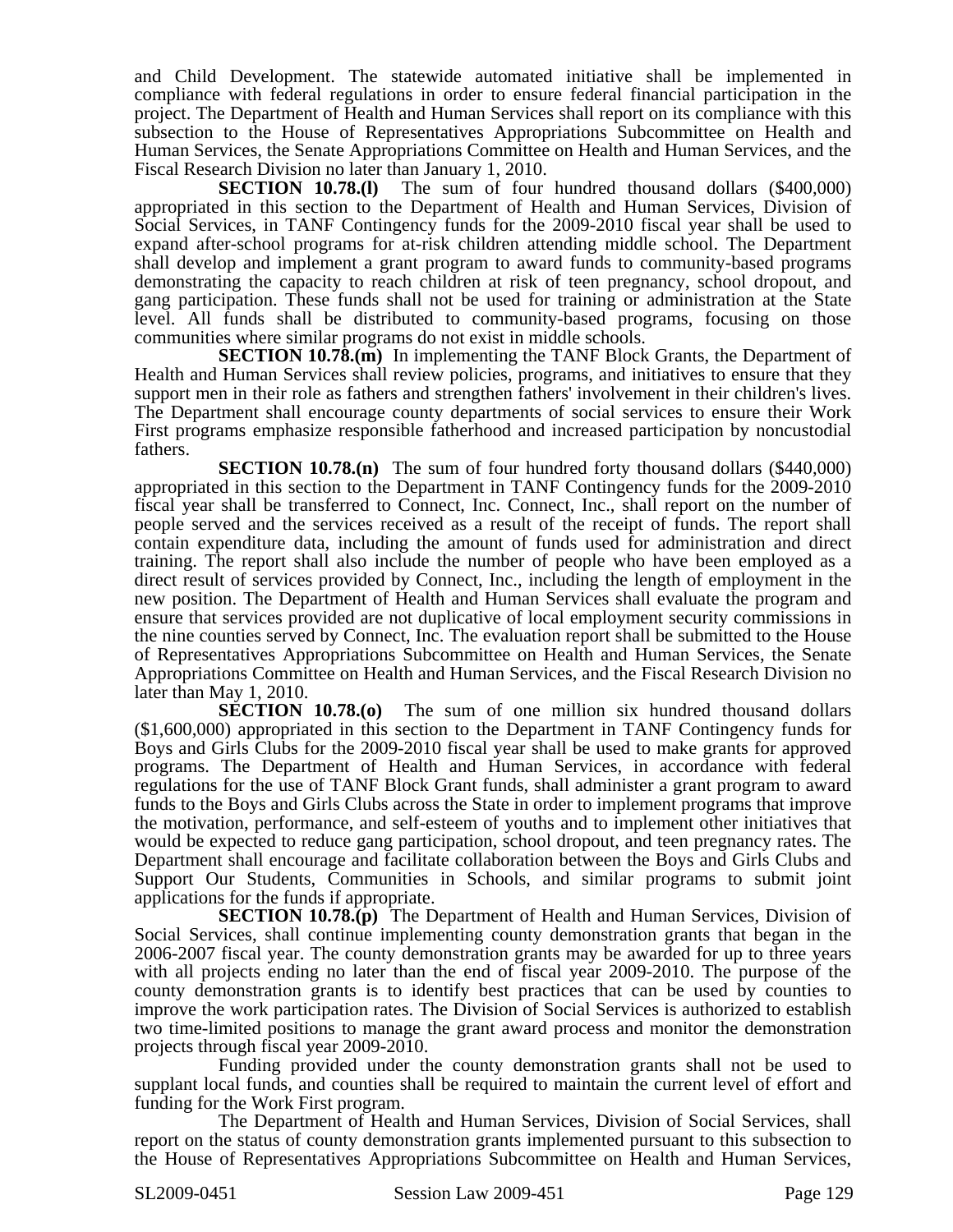the Senate Appropriations Committee on Health and Human Services, and the Fiscal Research Division no later than February 1, 2010.

**SECTION 10.78.(q)** The sum of one million six hundred fourteen thousand four hundred eighty-four dollars (\$1,614,484) appropriated in this section to the Department of Health and Human Services in the TANF Block Grant for the 2009-2010 fiscal year shall be used to continue support for the Child Welfare Collaborative.

**SECTION 10.78.(r)** The sum of three hundred sixty thousand dollars (\$360,000) appropriated to the Department of Health and Human Services, Division of Social Services, under this section in TANF Contingency funds for the 2009-2010 fiscal year shall be used to continue support for the Citizens Schools Program, a three-year urban/rural dropout prevention pilot program in the Durham and Vance county public school systems.

#### **TEMPORARY ASSISTANCE FOR NEEDY FAMILIES (TANF) EMERGENCY CONTINGENCY FUNDS RECEIVED THROUGH THE AMERICAN RECOVERY AND REINVESTMENT ACT OF 2009 (ARRA)**

**SECTION 10.78.(s)** The Department of Health and Human Services, Division of Social Services, shall demonstrate qualifying conditions and apply to the U.S. Department of Health and Human Services, Administration for Children & Families, for federal funding available through the Emergency Contingency Fund for State TANF Programs created by the American Recovery and Reinvestment Act of 2009.

Of the funds for which the Division qualifies, the sum of one million nine hundred fifty-nine thousand and twenty dollars  $(\$1,959,020)$  shall be used to implement a Conversion Pay for Performance Work First Benefits Program to improve work participation among Work First Family Assistance recipients.

If, based on increased Work First Family Assistance caseloads and payments, the Division of Social Services qualifies for funding in excess of the amount appropriated in this section, such additional Emergency Contingency Funds shall be used to support the Work First Family Assistance program.

#### **SOCIAL SERVICES BLOCK GRANT**

**SECTION 10.78.(t)** Social Services Block Grant funds appropriated to the North Carolina Inter-Agency Council for Coordinating Homeless Programs and funds appropriated for child medical evaluations are exempt from the provisions of 10A NCAC 71R .0201(3).

**SECTION 10.78.(u)** The sum of two million five hundred fifty thousand dollars (\$2,550,000) appropriated in this section in the Social Services Block Grant to the Department of Health and Human Services, Division of Social Services, for the 2009-2010 fiscal year shall be used to support various child welfare training projects as follows:

- (1) Provide a regional training center in southeastern North Carolina.
- 
- (2) Provide training for residential child caring facilities.<br>(3) Provide for various other child welfare training initiat Provide for various other child welfare training initiatives.

**SECTION 10.78.(v)** The sum of nine hundred forty-three thousand two dollars (\$943,002) appropriated in this section to the Department of Health and Human Services in the Social Services Block Grant for the 2009-2010 fiscal year shall be used to support maternity home services.

**SECTION 10.78.(w)** The sum of two million three hundred seventy-two thousand six hundred nineteen dollars (\$2,372,619) appropriated in this section in the Social Services Block Grant for child caring agencies for the 2009-2010 fiscal year shall be allocated in support of State foster home children.

**SECTION 10.78.(x)** The Department of Health and Human Services is authorized, subject to the approval of the Office of State Budget and Management, to transfer Social Services Block Grant funding allocated for departmental administration between divisions that have received administrative allocations from the Social Services Block Grant.

**SECTION 10.78.(y)** Social Services Block Grant funds appropriated for the Special Children's Adoption Incentive Fund will require fifty percent (50%) local match.

#### **LOW-INCOME HOME ENERGY ASSISTANCE BLOCK GRANT**

**SECTION 10.78.(z)** Additional emergency contingency funds received may be allocated for Energy Assistance Payments or Crisis Intervention Payments without prior consultation with the Joint Legislative Commission on Governmental Operations. Additional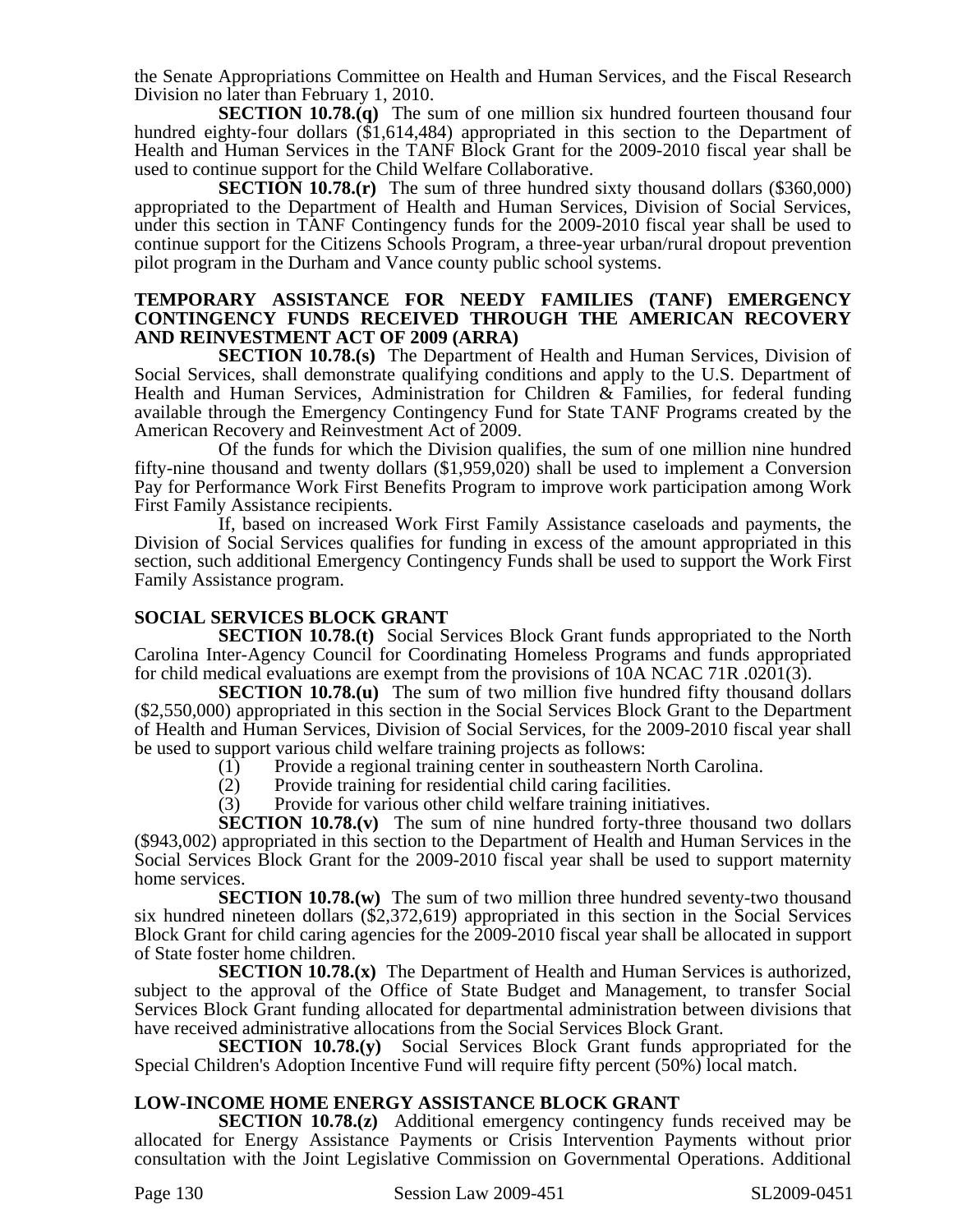funds received shall be reported to the Joint Legislative Commission on Governmental Operations and the Fiscal Research Division upon notification of the award. The Department of Health and Human Services shall not allocate funds for any activities, including increasing administration, other than assistance payments, without prior consultation with the Joint Legislative Commission on Governmental Operations.

In addition to funds available for weatherization appropriated within the Low-Income Home Energy Assistance Block Grant, funds available through the American Recovery and Reinvestment Act of 2009 shall be used to continue to enhance weatherization activities coordinated by local agencies.

#### **CHILD CARE AND DEVELOPMENT FUND BLOCK GRANT**

**SECTION 10.78.(aa)** Payment for subsidized child care services provided with federal TANF funds shall comply with all regulations and policies issued by the Division of Child Development for the subsidized child care program.

**SECTION 10.78.(bb)** If funds appropriated through the Child Care and Development Fund Block Grant for any program cannot be obligated or spent in that program within the obligation or liquidation periods allowed by the federal grants, the Department may move funds to child care subsidies, unless otherwise prohibited by federal requirements of the grant, in order to use the federal funds fully.

**SECTION 10.78.(cc)** Funds from the Child Care and Development Fund Block Grant received through the American Recovery and Reinvestment Act of 2009 shall be used to increase access to child care subsidy. To help address the economic downturn and increasing unemployment in North Carolina, the Department of Health and Human Services, Division of Child Development, shall adopt temporary policies that facilitate and expedite the prudent expenditure of these funds as follows:

- (1) Permit the local purchasing agencies to issue time-limited vouchers to assist counties in managing onetime, nonrecurring subsidy funding.
- (2) Extend the current 30/60-day job search policy to six months when a recipient experiences a loss of employment.
- (3) Provide an up-front job search period of six months for applicants who have lost employment since October 1, 2008.
- (4) Provide a job search period of six months for recipients that complete school and are entering the job market.
- (5) Notwithstanding any other provision of law, extend the 24-month education time limit for an additional 12 months for a child care recipient who has lost a job since October 1, 2008, or otherwise needs additional training to enhance his or her marketable skills for job placement due to the economic downturn and who has depleted his or her 24-month allowable education time.
- (6) Lower the number of hours a parent must be working in order to be eligible for subsidy to assist parents who are continuing to work but at reduced hours.

**SECTION 10.78.(dd)** If American Recovery and Reinvestment Act of 2009 funds appropriated through the Child Care and Development Fund Block Grant for any program cannot be obligated or spent in that program within the obligation or liquidation periods allowed by the federal grants, the Department may move funds to child care subsidies, unless otherwise prohibited by federal requirements of the grant, in order to use the federal funds fully.

#### **MENTAL HEALTH BLOCK GRANT**

**SECTION 10.78.(ee)** The sum of one million five hundred thousand dollars (\$1,500,000) appropriated in this section in the Mental Health Block Grant to the Department of Health and Human Services, Division of Mental Health, Developmental Disabilities, and Substance Abuse Services, for the 2009-2010 fiscal year and the sum of four hundred twenty-two thousand three dollars (\$422,003) appropriated in this section in the Social Services Block Grant to the Department of Health and Human Services, Division of Social Services, for the 2009-2010 fiscal year shall be used to continue a Comprehensive Treatment Services Program for Children.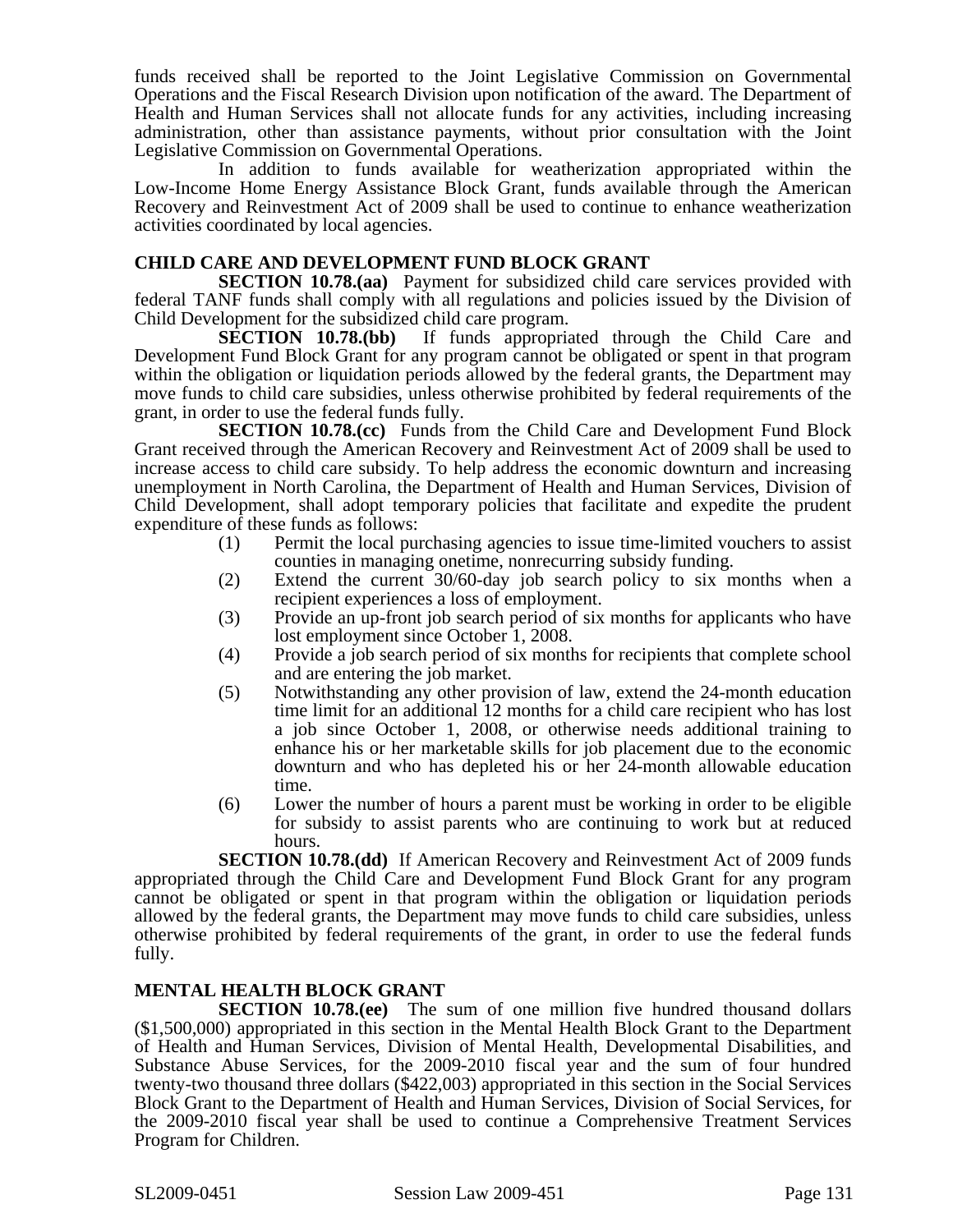**SECTION 10.78.(ee1)** Of the three hundred thousand dollars (\$300,000) appropriated for the UNC School of Medicine, Department of Psychiatry, for the 2009-2010 fiscal year, the sum of two hundred thousand dollars (\$200,000) shall be used to: (i) expand the Department of Psychiatry's Schizophrenia Treatment and Evaluation Program (STEP) into a community setting, (ii) provide training for the next generation of psychiatrists, social workers, psychologists, and nurses to address the current workforce crisis, (iii) provide statewide training and consultation in evidence-based practices, and (iv) provide ongoing support for the STEP and OASIS clinics.

Of the three hundred thousand dollars (\$300,000) appropriated for the UNC School of Medicine, Department of Psychiatry, for the 2009-2010 fiscal year, the sum of one hundred thousand dollars (\$100,000) shall be used to provide bridge funding for OASIS, a statewide program providing targeted, intense interventions to individuals in the early stages of schizophrenia when chronicity and disability may be most preventable. Funds shall be used to support OASIS as foundation support ends, allowing OASIS to transition to funding through private insurance, Medicaid, State appropriations for Mental Health, Developmental Disabilities, and Substance Abuse Services, and other funding streams.

#### **SUBSTANCE ABUSE PREVENTION AND TREATMENT BLOCK GRANT**

**SECTION 10.78.(ff)** The sum of two hundred fifty thousand dollars (\$250,000) appropriated in this section in the Substance Abuse Prevention and Treatment Block Grant to the Department of Health and Human Services, Division of Mental Health, Developmental Disabilities, and Substance Abuse Services, for the 2009-2010 fiscal year for the North Carolina Institute of Medicine (NCIOM) shall be used to study the following:

- (1) The availability of Medicaid and State-funded mental health, developmental disabilities, and substance abuse services to active duty, reserve, and veteran members of the military and National Guard. The study should discuss the current availability of services, the extent of use, and any gaps in services.
- (2) Issues related to cost, quality, and access to appropriate and affordable health care for all North Carolinians. The NC Institute of Medicine (NCIOM) may use funds appropriated for the 2007-2009 fiscal biennium to continue the work of its Health Access Study Group to study these issues. The Health Access Study Group may include in its study the matters contained in Sections 31.1, 31.2, and 31.3 of S.L. 2008-181 and also may monitor federal health-related legislation to determine how the legislation would impact costs, quality, and access to health care.
- (3) Short-term and long-term strategies to address issues within adult care homes that provide residence to persons who are frail and elderly and to persons suffering from mental illness.

The Institute shall make an interim report to the Governor's Office, the Joint Legislative Health Care Oversight Committee, and the Joint Legislative Oversight Committee on Mental Health, Developmental Disabilities, and Substance Abuse Services no later than January 15, 2010, which may include recommendations and proposed legislation, and shall issue its final report with findings, recommendations, and suggested legislation to the 2011 General Assembly upon its convening. In the event members of the General Assembly serve on the NCIOM Health Access Study Group, they shall receive per diem, subsistence, and travel allowances in accordance with G.S. 120-3.1. The Health Access Study Group may include in its study the matters contained in Sections 31.1, 31.2, and 31.3 of S.L. 2008-181 and also may monitor federal health-related legislation to determine how the legislation would impact costs, quality, and access to health care.

#### **MATERNAL AND CHILD HEALTH BLOCK GRANT**

**SECTION 10.78.(gg)** If federal funds are received under the Maternal and Child Health Block Grant for abstinence education, pursuant to section 912 of Public Law 104-193 (42 U.S.C. § 710), for the 2009-2010 fiscal year, then those funds shall be transferred to the State Board of Education to be administered by the Department of Public Instruction. The Department of Public Instruction shall use the funds to establish an abstinence until marriage education program and shall delegate to one or more persons the responsibility of implementing the program and G.S. 115C-81(e1)(4) and (4a). The Department of Public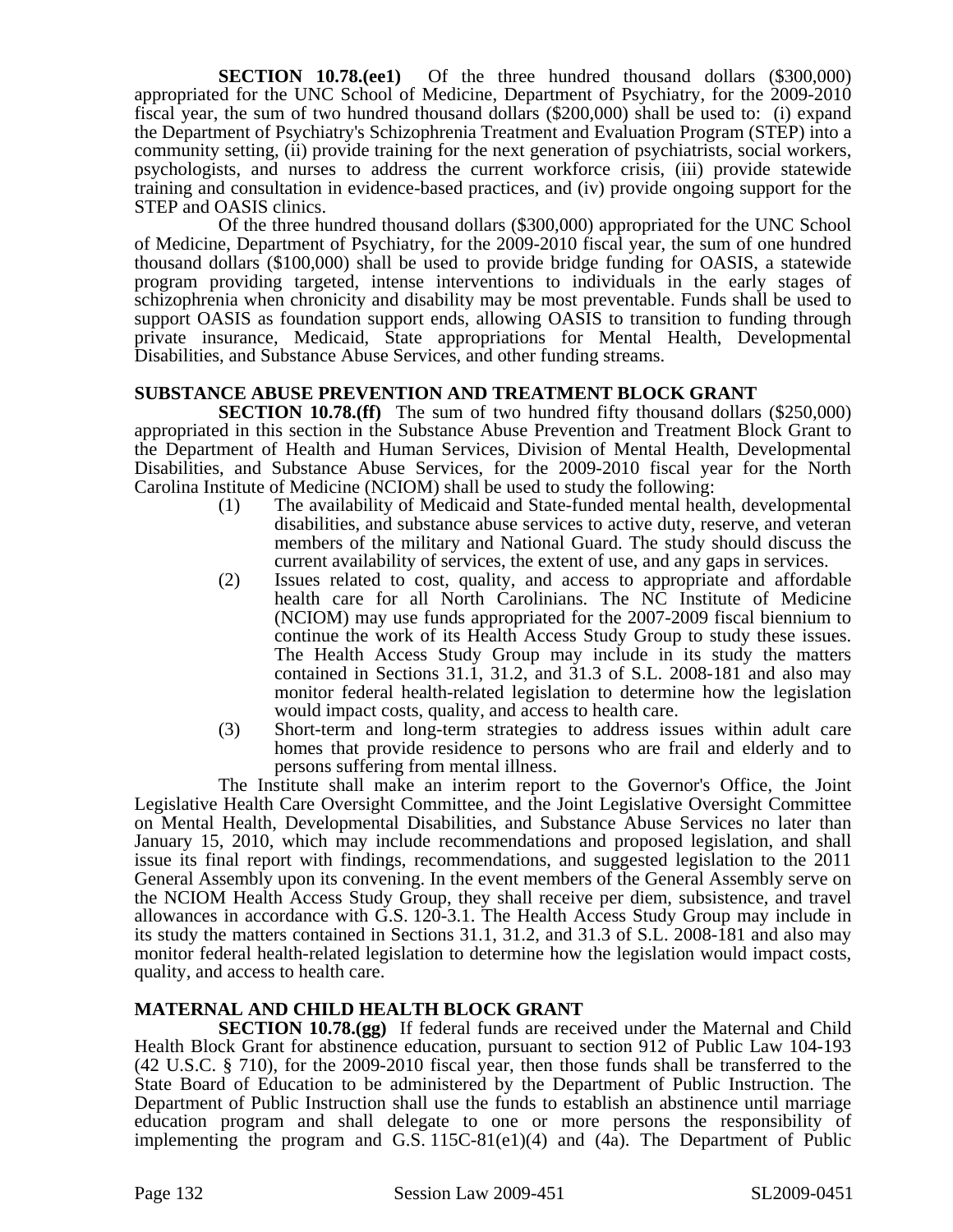Instruction shall carefully and strictly follow federal guidelines in implementing and administering the abstinence education grant funds.

The sum of three hundred ninety-one thousand six hundred forty-two dollars (\$391,642) identified for expanded activities and salaries in the Department of Health and Human Services Block Grant Plan Management Plan for the 2009-2010 fiscal year funding request shall be used for current ongoing activities only.

**SECTION 10.78.(hh)** The Department of Health and Human Services shall ensure that there will be follow-up testing in the Newborn Screening Program.

#### **COMMUNITY SERVICES BLOCK GRANT**

**SECTION 10.78.(ii)** In accordance with the intent of the American Recovery and Reinvestment Act of 2009, the North Carolina General Assembly strongly encourages recipients of Community Services Block Grant and Community Services Block Grant Recovery funds to enhance cooperation with county departments of social services and regional food banks to increase benefits enrollment for eligible persons.

**SECTION 10.78.(jj)** The sum of two hundred sixty-two thousand four hundred thirty-one dollars (\$262,431) appropriated in this section in the Community Services Block Grant, received through the American Recovery and Reinvestment Act of 2009 (ARRA), to the Department of Health and Human Services, Division of Social Services, for the 2009-2010 fiscal year shall be used for coordination activities relating to the identification and enrollment of eligible individuals and families in federal, State, and local benefit programs.

#### **PART XI. DEPARTMENT OF AGRICULTURE AND CONSUMER SERVICES**

#### **COMMERCIAL FERTILIZER FEES**

**SECTION 11.1.** Effective September 1, 2009, G.S. 106-671(a) reads as rewritten:

"(a) For the purpose of defraying expenses on the inspection and of otherwise determining the value of commercial fertilizers in this State, there shall be paid to the Department of Agriculture and Consumer Services a charge of twenty-five cents (25¢)fifty cents (50¢) per ton on all commercial fertilizers other than packages of five pounds or less. Inspection fees shall be paid on all tonnage distributed into North Carolina to any person not having a valid reporting permit. On individual packages of five pounds or less there shall be paid in lieu of the tonnage fee an annual registration fee of twenty-five dollars (\$25.00) for each brand offered for sale, sold, or distributed; provided that any per annum (fiscal) tonnage of any brand sold in excess of one hundred tons may be subject to the charge of twenty-five cents  $(25\epsilon)$  fifty cents (50 $\epsilon$ ) per ton on any amount in excess of one hundred tons as provided herein. Whenever any manufacturer of commercial fertilizer shall have paid the charges required by this section his goods shall not be liable to further tax, whether by city, town, or county; provided, this shall not exempt the commercial fertilizers from an ad valorem tax."

#### **INCREASE PESTICIDE REGISTRATION FEE**

**SECTION 11.2.** Effective August 15, 2009, G.S. 143-442(b) reads as rewritten:

"(b) The applicant shall pay an annual registration fee of one hundred dollars  $(\$100.00)$ one hundred fifty dollars (\$150.00) plus an additional annual assessment for each brand or grade of pesticide registered. The annual assessment shall be fifty dollars (\$50.00) if the applicant's gross sales of the pesticide in this State for the preceding 12 months for the period ending September 30th were more than five thousand dollars (\$5,000.00) and twenty-five dollars (\$25.00) if gross sales were less than five thousand dollars (\$5,000.00). An additional two hundred dollars (\$200.00) delinquent registration penalty shall be assessed against the registrant for each brand or grade of pesticide which is marketed in North Carolina prior to registration as required by this Article. In the case of multi-year registration, the annual fee and additional assessment for each year shall be paid at the time of the initial registration. The Board shall give a pro rata refund of the registration fee and additional assessment to the registrant in the event that registration is canceled by the Board or by the United States Environmental Protection Agency."

**BOARD OF AGRICULTURE REVIEW OF FEE SCHEDULES SECTION 11.3.** G.S. 106-6.1 reads as rewritten: "**§ 106-6.1. Fees.** 

SL2009-0451 Session Law 2009-451 Page 133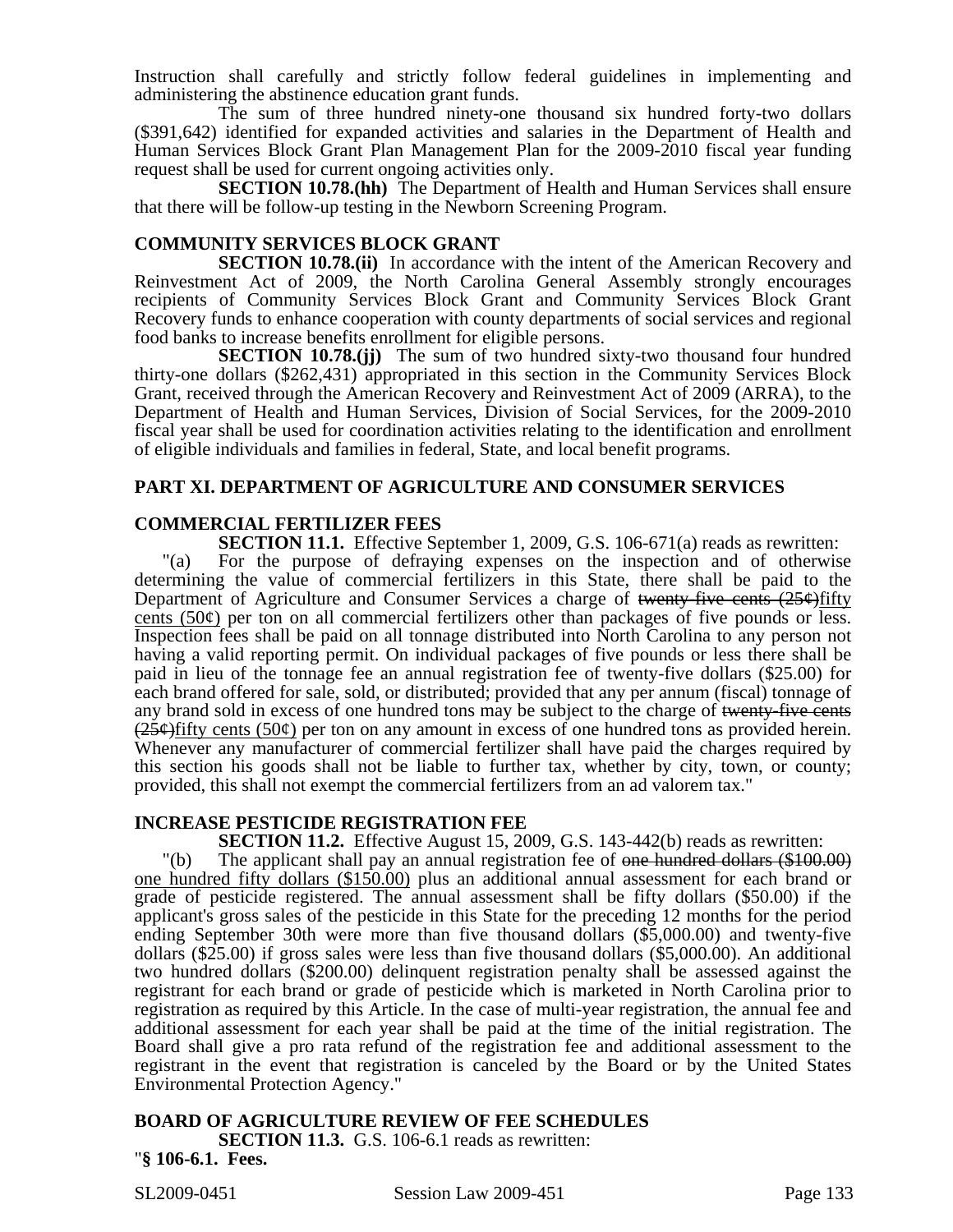(a) A board or commission within the Department of Agriculture and Consumer Services may establish fees or charges for the services it provides. The Board of Agriculture, subject to the provisions of Chapter 146 of the General Statutes, may establish a rate schedule for the use of facilities operated by the Department of Agriculture and Consumer Services.

(b) No later than February 1 of each odd-numbered year, the Board of Agriculture shall review all fees under its authority to determine whether any of these fees should be changed and report its findings to the House of Representatives and Senate Appropriations Subcommittees on Natural and Economic Resources and the Fiscal Research Division. The report required by this subsection shall include all of the information reported to the Office of State Budget and Management for its Biennial Fee Report and all of the following:<br>(1) The names of the programs or divisions supported by the fee.

- $(1)$  The names of the programs or divisions supported by the fee.<br>  $(2)$  The total expenditures of the programs or divisions.
- $\frac{1}{2}$  The total expenditures of the programs or divisions.<br>
Any recommendations for increasing or decreasing to
- 
- (3) Any recommendations for increasing or decreasing the amount of the fee.<br>  $\frac{(4)}{(5)}$  An evaluation of inflation since the last change to the amount of the fee.<br>
Any other information deemed relevant to the review." An evaluation of inflation since the last change to the amount of the fee.
- Any other information deemed relevant to the review."

#### **PART XII. DEPARTMENT OF LABOR**

#### **DEPARTMENT OF LABOR/APPRENTICESHIP PROGRAM**

**SECTION 12.1.** Effective August 15, 2009, Chapter 94 of the General Statutes is amended by adding a new section to read as follows:

#### "**§ 94-12. Fees.**

The following fees are imposed on each apprentice who is covered by a written apprenticeship agreement entered into under this Chapter: (i) a new registration fee of fifty dollars (\$50.00); and (ii) an annual fee of fifty dollars (\$50.00). Each fee authorized by this section is payable as thirty dollars (\$30.00) by the sponsor and twenty dollars (\$20.00) by the apprentice. The sponsor shall collect the fees authorized by this section from the apprentice and remit the total fees owed by the sponsor and the apprentice to the Department of Labor. The fees are departmental receipts and must be applied to the costs of administering the apprenticeship program. The Commissioner may adopt rules pursuant to Chapter 150B of the General Statutes to implement this section. The provisions of this section shall not apply to the State, a department or agency of the State, or any political subdivision of the State or an apprentice of the State, a department or agency of the State, or any political subdivision of the State."

#### **DEPARTMENT OF LABOR/REVIEW ALL FEES BIENNIALLY**

**SECTION 12.2.** Article 1 of Chapter 95 of the General Statutes is amended by adding a new section to read as follows:

#### **"§ 95-14.1. Department review fees biennially.**

No later than February 1 of each odd-numbered year, the Department of Labor shall review all fees charged under its authority to determine whether any of the fees should be changed and shall report its findings to the House of Representatives and Senate Appropriations Subcommittees on Natural and Economic Resources and the Fiscal Research Division. The report required by this section shall include all of the information reported to the Office of State Budget and Management for its Biennial Fee Report and all of the following:

- - The total expenditures of the programs or divisions.
- (1) The names of the programs or divisions supported by the fee.<br>  $\frac{12}{10}$  The total expenditures of the programs or divisions.<br>
Any recommendations for increasing or decreasing the amoun  $\overline{(3)}$  Any recommendations for increasing or decreasing the amount of the fee.<br>  $\overline{(4)}$  An evaluation of inflation since the last change to the amount of the fee.
- $\frac{1}{2}$  An evaluation of inflation since the last change to the amount of the fee.<br>
Any other information deemed relevant to the review."
- Any other information deemed relevant to the review."

#### **DEPARTMENT OF LABOR/TRANSFER SPECIAL FUNDS TO GENERAL FUND AND TO APPRENTICESHIP PROGRAM**

**SECTION 12.3.(a)** The Department of Labor shall, in consultation with the Office of State Budget and Management and the Office of the State Controller, transfer any unencumbered cash balance on June 30, 2009, in the Elevator and Amusement Device Bureau Special Fund (23800-2320) and the Boiler Bureau Special Fund (23800-2310) to a General Fund code and permanently close the Special Funds.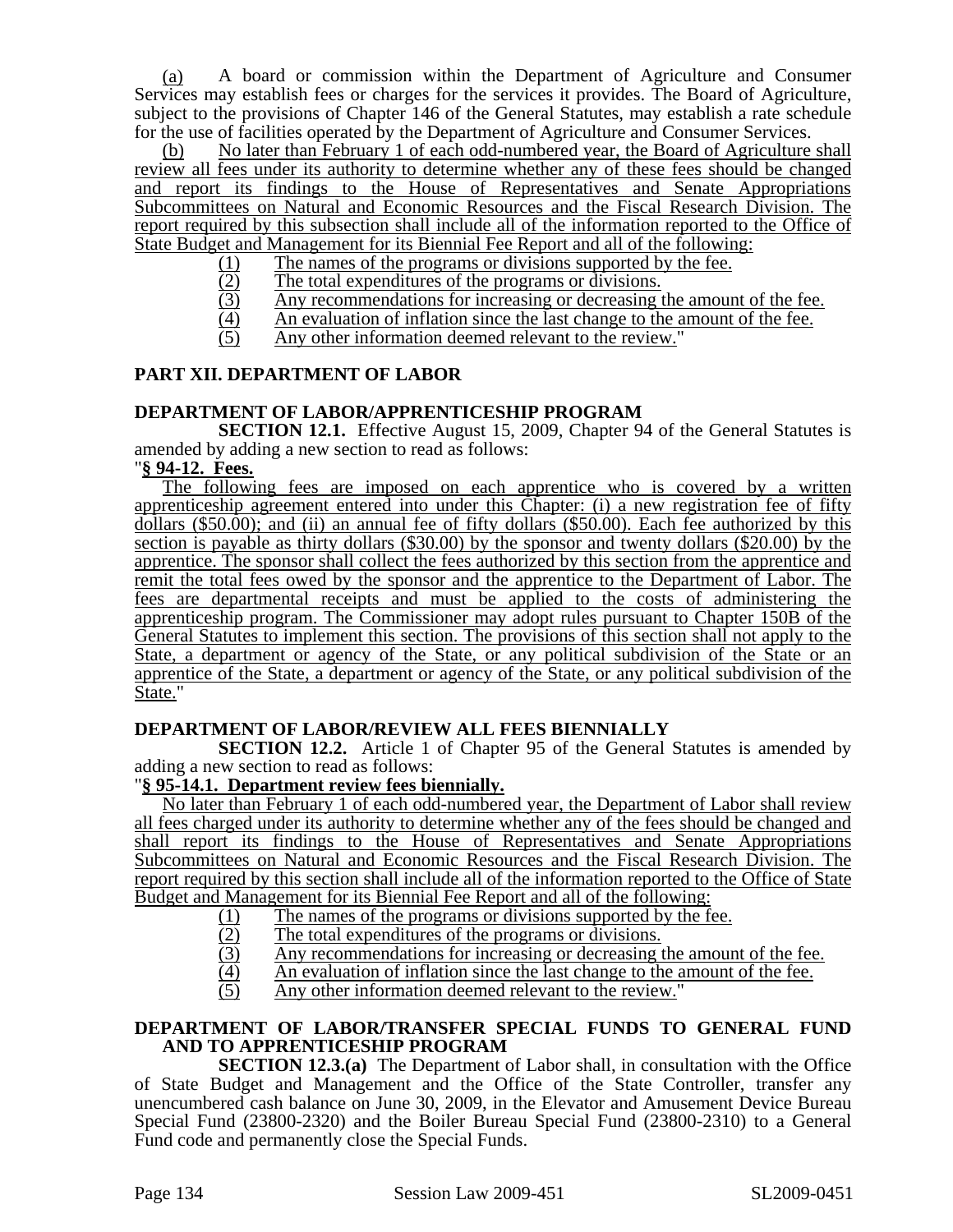**SECTION 12.3.(b)** The Department of Labor shall, in consultation with the Office of State Budget and Management and the Office of the State Controller, transfer any unencumbered cash balance on June 30, 2009, in the Pre-Apprenticeship Special Fund (23800-2422) to the Apprenticeship Program to be used for operating expenses in the 2009-2010 fiscal year and permanently close the Special Fund.

#### **PART XIII. DEPARTMENT OF ENVIRONMENT AND NATURAL RESOURCES**

#### **REVISE CLEAN WATER MANAGEMENT TRUST FUND OPERATIONS LIMIT**

**SECTION 13.1.** Notwithstanding G.S. 113A-253(d), of the funds appropriated to the Clean Water Management Trust Fund for each fiscal year of the 2009-2011 fiscal biennium, no more than two million one hundred thousand dollars (\$2,100,000) may be used for administrative and operating expenses of the Board of Trustees of the Clean Water Management Trust Fund and its staff.

#### **DEPARTMENT OF ENVIRONMENT AND NATURAL RESOURCES REVIEW OF FEE SCHEDULES**

**SECTION 13.1A.** G.S. 143B-279.2 reads as rewritten:

#### "**§ 143B-279.2. Department of Environment and Natural Resources – duties.**

It shall be the duty of the Department:

- (1) To provide for the protection of the environment;
- (1a) To administer the State Outer Continental Shelf (OCS) Task Force and coordinate State participation activities in the federal outer continental shelf resource recovery programs as provided under the OCS Lands Act Amendments of 1978 (43 USC §§ 1801 et seq.) and the OCS Lands Act Amendments of 1986 (43 USC §§ 1331 et seq.).
- (1b) To provide for the protection of the environment and public health through the regulation of solid waste and hazardous waste management and the administration of environmental health programs.
- (2) Repealed by Session Laws 1997-443, s. 11A.5.
- (2a) To provide and keep a museum or collection of the natural history of the State and to maintain the North Carolina Biological Survey; and
- (3) To provide for the management of the State's natural resources.<br>(4) No later than February 1 of each odd-numbered year, to re
- No later than February 1 of each odd-numbered year, to review all fees charged under any program under its authority to determine whether any of these fees should be changed and submit a report to the House and Senate Appropriations Subcommittees on Natural and Economic Resources and the Fiscal Research Division that includes all of the following:
	- a. The most recent Biennial Fee Report submitted by the Department to the Office of State Budget and Management.
	- b. A list of each fee charged under any program under the Department's authority that, for each fee, identifies the program, if any, and the division of the Department, if any, that is supported by the fee; the total expenditures for each program supported by fees; an evaluation of any inflationary change since the last change to the amount of the fee; and any other information deemed relevant to this review.
	- c. The Department's findings resulting from its review under this subdivision and any recommendations to increase or decrease any of these fees."

#### **DENR TO STUDY ADVISABILITY OF ELIMINATING OR CONSOLIDATING ANY ENVIRONMENTAL BOARDS, COMMISSIONS, OR COUNCILS**

**SECTION 13.1B.** The Department of Environment and Natural Resources shall, in consultation with the Fiscal Research Division, study the advisability of eliminating or consolidating any boards, commissions, or councils that are located within the Department of Environment and Natural Resources for organizational, budgetary, or administrative purposes and that are involved in environmental policy-making in North Carolina, with powers and duties ranging from advisory to rule making and quasi-judicial. In conducting this study, the Department of Environment and Natural Resources shall consider whether the number of these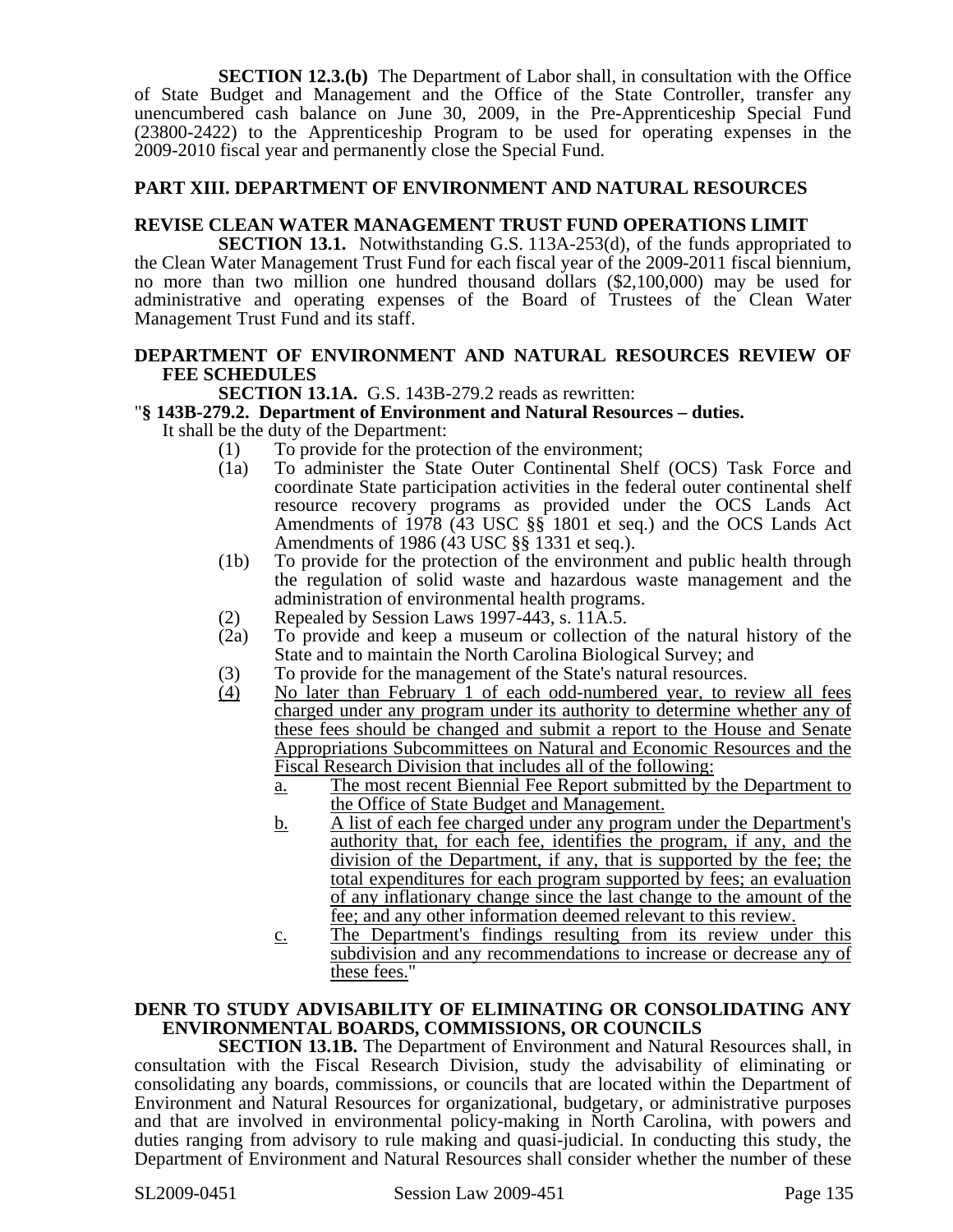environmental boards, commissions, and councils has created any inefficiency or duplication in overall environmental program delivery and whether the members that comprise an environmental board, commission, or council generally have the time and expertise necessary to address the environmental issues coming before them. No later than May 1, 2010, the Department of Environment and Natural Resources shall report its findings and any recommendations resulting from the study under this section, including any legislative or administrative proposals, to the Chairs of the House and Senate Appropriations Subcommittees on Natural and Economic Resources and the Fiscal Research Division.

#### **JOINT DEPARTMENTAL STUDY OF TRANSFERRING GRADE "A" MILK SANITATION PROGRAM**

**SECTION 13.1C.** The Department of Environment and Natural Resources and the Department of Agriculture and Consumer Services shall, in consultation with the Fiscal Research Division, jointly study the feasibility and the advisability of transferring the Grade "A" Milk Sanitation Program under Part 9 of Article 8 of Chapter 130A of the General Statutes that is currently located within the Division of Environmental Health of the Department of Environment and Natural Resources to the Department of Agriculture and Consumer Services. When conducting the study under this section, the Department of Environment and Natural Resources and the Department of Agriculture and Consumer Services may consult with entities outside the two departments, including entities regulated by either department. No later than May 1, 2010, the Department of Environment and Natural Resources and the Department of Agriculture and Consumer Services shall submit a report of their findings and any recommendations and legislative or administrative proposals to the Chairs of the House and Senate Appropriations Subcommittees on Natural and Economic Resources and the Fiscal Research Division. This report shall include all of the following:

- (1) A description and assessment of the current budget and staffing levels for the Grade "A" Milk Sanitation Program within the Department of Environment and Natural Resources.
- (2) A description and assessment of the current budget and staffing levels for the Dairy Section within the Food Program of the Food and Drug Protection Division of the Department of Agriculture and Consumer Services.
- (3) An evaluation of the advisability of transferring the Grade "A" Milk Sanitation Program to the Department of Agriculture and Consumer Services, including the fiscal impact of the transfer and any efficiency gains or losses.

#### **JOINT STUDY OF DENR SPECIAL FUNDS**

**SECTION 13.1F.** The Department of Environment and Natural Resources, the Office of State Budget and Management, the Office of the State Controller, and the Fiscal Research Division shall jointly study the special funds within the Department of Environment and Natural Resources as of July 1, 2009. When conducting the study under this section, the Department of Environment and Natural Resources, the Office of State Budget and Management, the Office of the State Controller, and the Fiscal Research Division shall jointly evaluate each of these special funds to determine whether the receipts of each of these special fund are over- or under-realized. No later than May 1, 2010, the Department of Environment and Natural Resources, the Office of State Budget and Management, the Office of the State Controller, and the Fiscal Research Division shall report the results of this study, including their findings, recommendations, and any legislative proposals, to the Environmental Review Commission and the House and Senate Appropriations Subcommittees on Natural and Economic Resources. The report under this section shall include all of the following:

- (1) A description of each of the special funds within the Department that were evaluated under this section.
- 
- (2) The sources of funds of each of these special funds.<br>
(3) A list of these special funds that should be permanent A list of these special funds that should be permanently closed.
- (4) A list of these special funds that should be transferred to the General Fund.<br>(5) A list of these special funds that should remain as special funds.
- A list of these special funds that should remain as special funds.
- (6) Any organizational or legal barriers to the creation or elimination of any of these special funds.
- (7) Any changes in statutes needed as a result of this study.

Page 136 Session Law 2009-451 SL2009-0451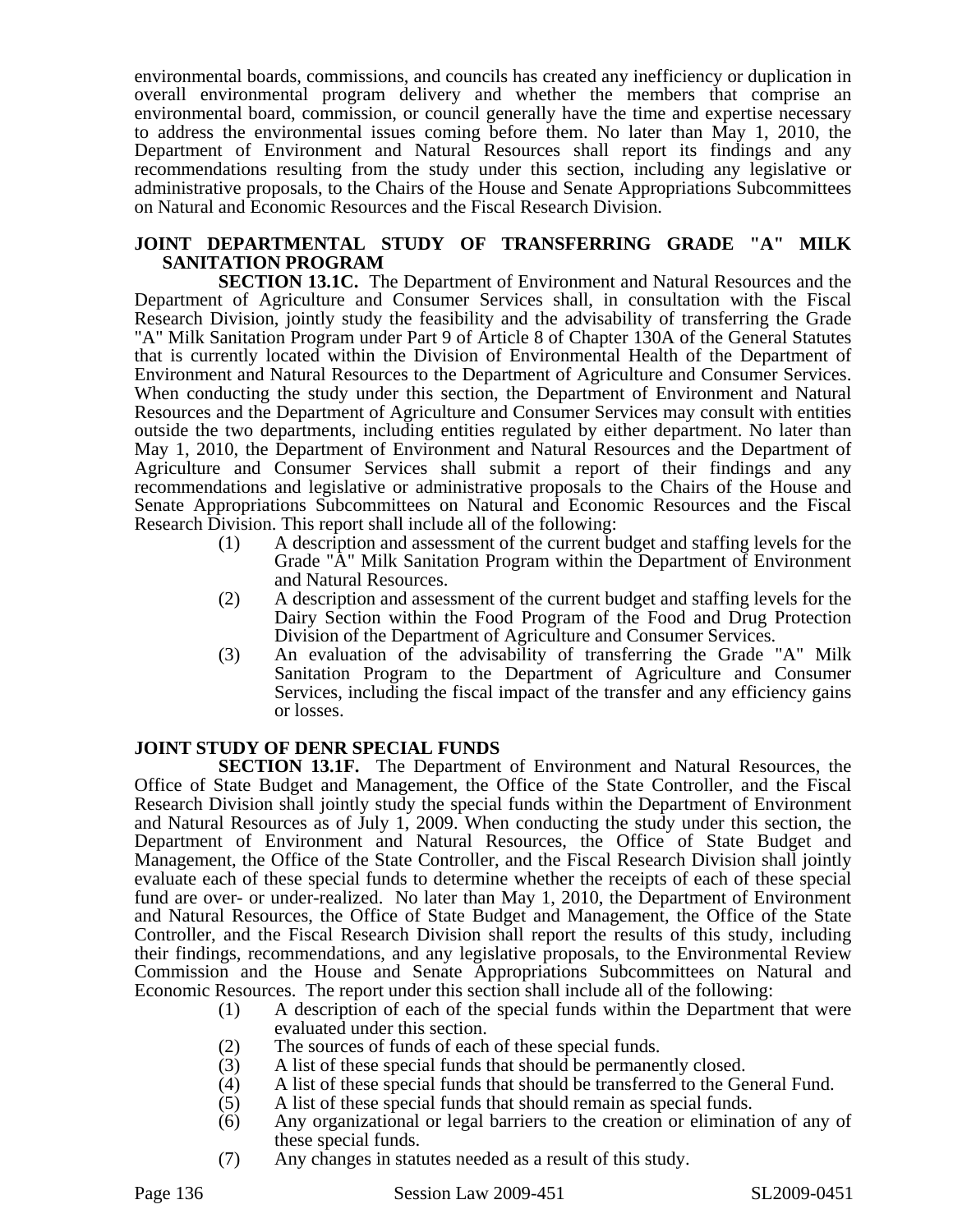#### **CLOSE/TRANSFER CERTAIN DENR SPECIAL FUNDS**

**SECTION 13.1G.(a)** The Office of State Budget and Management, in conjunction with the Office of the State Controller and the Department of Environment and Natural Resources, shall close all of the following special funds within the Department and transfer any unencumbered cash balance of each as of June 30, 2009, to the North Carolina Aquariums Fund (Special Fund code 24300-2865):

- (1) Special Activities Roanoke Island (Special Fund code 24308-2850).
- 
- (2) Events Roanoke Island (Special Fund code 24308-2851).<br>
(3) Special Activities Pine Knoll Shores (Special Fund code 2 Special Activities Pine Knoll Shores (Special Fund code 24308-2860).
- (4) Events Pine Knoll Shores (Special Fund code 24308-2861).<br>
(5) Special Activities Fort Fisher (Special Fund code 24308-289
- Special Activities Fort Fisher (Special Fund code 24308-2855).
- (6) Events Fort Fisher (Special Fund code 24308-2856).

**SECTION 13.1G.(b)** The Office of State Budget and Management, in conjunction with the Office of the State Controller and the Department of Environment and Natural Resources, shall close the Governor's Cup Trust Fund (Special Fund code 24302-2991), a special fund within the Department, and transfer any unencumbered cash balance of that fund as of June 30, 2009, to the Division of Marine Fisheries (General Fund budget code 14300-1315).

**SECTION 13.1G.(c)** The Office of State Budget and Management, in conjunction with the Office of the State Controller and the Department of Environment and Natural Resources, shall close the Environmental Education Certification special fund (Special Fund code 24308-2105) within the Department and transfer any unencumbered cash balance of that fund as of June 30, 2009, to the Office of Environmental Education (General Fund budget code 14300-1120).

**SECTION 13.1G.(d)** The Office of State Budget and Management, in conjunction with the Office of the State Controller and the Department of Environment and Natural Resources, shall transfer to the General Fund any unencumbered cash balance as of June 30, 2009, in the special fund within the Department, ADM – Fines & Penalties (Special Fund code 24317-2339); move this special fund from a Special Fund code to a General Fund code; and permanently close the special fund.

**SECTION 13.1G.(e)** The Office of State Budget and Management, in conjunction with the Office of the State Controller and the Department of Environment and Natural Resources, shall transfer to the General Fund any unencumbered cash balance as of June 30, 2009, in each of the following special funds within the Department and permanently close each of these special funds:

- (1) DWQ Groundwater Protection Permit Fees (Special Fund code 24300-2332).
- 
- (2) DLR SB7 Landslide Mapping (Special Fund code 24310-2766).<br>(3) DLR VRS Geodetic Survey & DOT (Special Fund code 24308-2 DLR – VRS Geodetic Survey & DOT (Special Fund code 24308-2815).

**SECTION 13.1G.(f)** The Office of State Budget and Management, in conjunction with the Office of the State Controller and the Department of Environment and Natural Resources, shall transfer to the Information Technology Fund (Special Fund code 24667) any unencumbered cash balance as of June 30, 2009, in each of the following special funds within the Department and permanently close each of these special funds:

- (1)  $\overrightarrow{ADM} \overrightarrow{CGIA} \overrightarrow{NGPOCS4} \overrightarrow{Urban} \overrightarrow{Special}$  Fund code 24300-2914).<br>(2)  $\overrightarrow{ADM} \overrightarrow{CGIA} \overrightarrow{Special}$  Fund code 24300-2915).
- $ADM CGIA$  (Special Fund code  $24\overline{3}00-2915$ ).
- (3) ADM CGIA GIS Conference (Special Fund code 24300-2917).

#### **FOOD AND LODGING INSPECTION FEES INCREASES**

**SECTION 13.2.(a)** Effective August 15, 2009, G.S. 130A-248(d) reads as rewritten:

"(d) The Department shall charge each establishment subject to this section, except nutrition programs for the elderly administered by the Division of Aging of the Department of Health and Human Services, establishments that prepare and sell meat food products or poultry products, and public school cafeterias, an annual fee of fifty dollars (\$50.00).seventy-five dollars (\$75.00). The Commission shall adopt rules to implement this subsection. Fees collected under this subsection shall be used for State and local food, lodging, and institution sanitation programs and activities. No more than thirty-three and one-third percent (33 1/3%) of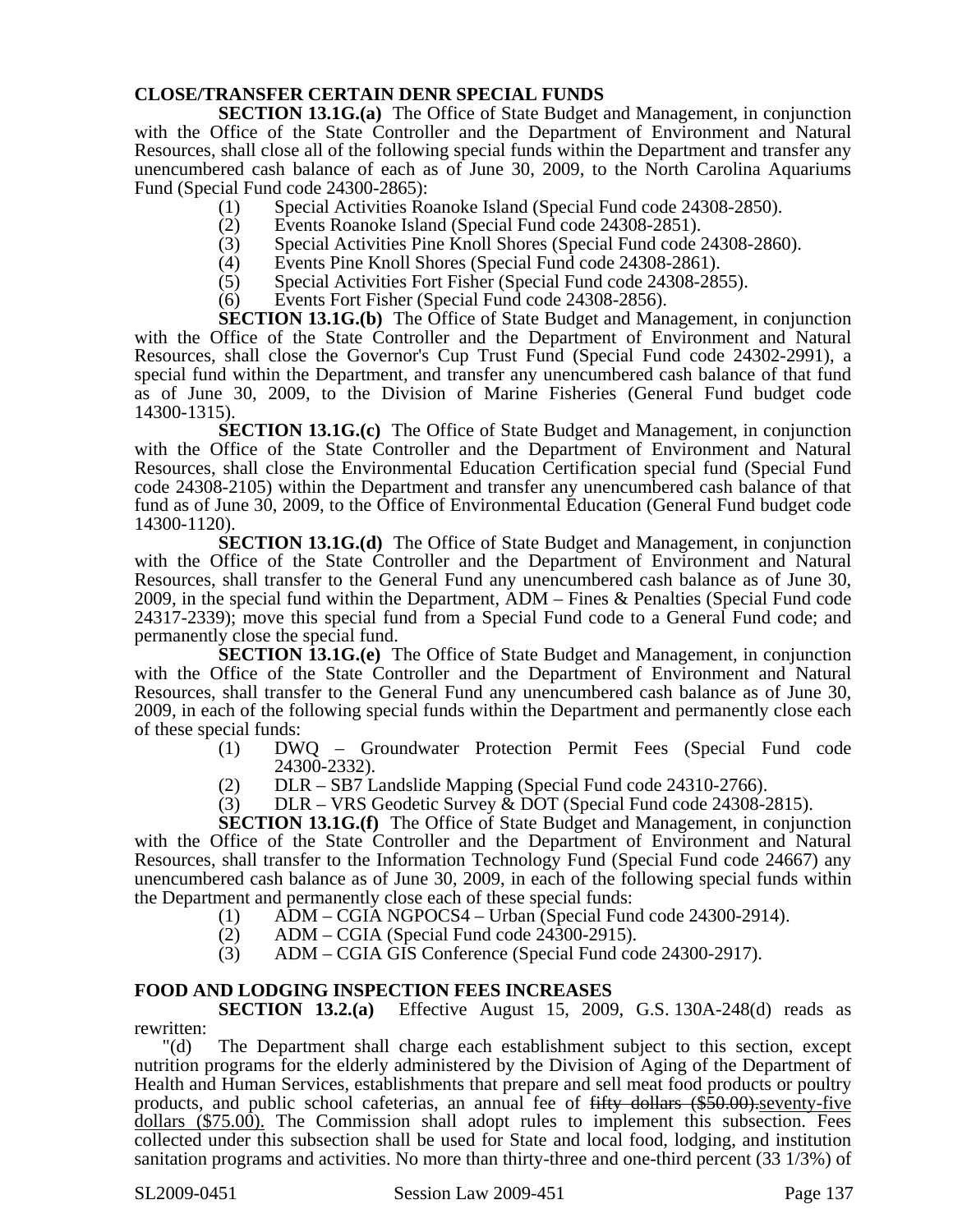the fees collected under this subsection may be used to support State health programs and activities."<br> **SECTION 13.2.(b)** 

Effective August 15, 2009, G.S. 130A-248(e) reads as rewritten:

"(e) In addition to the fees under subsection (d) of this section, the Department may charge a fee of two hundred dollars  $(\$200.00)$ two hundred fifty dollars  $(\$250.00)$  for plan review of plans for prototype franchised or chain facilities for food establishments subject to this section. All of the fees collected under this subsection may be used to support the State food, lodging, and institution sanitation programs and activities under this Part."

**SECTION 13.2.(c)** G.S. 130A-248(f) reads as rewritten:

"(f) Any local health department may charge a fee not to exceed two hundred dollars (\$200.00)two hundred fifty dollars (\$250.00) for plan review by that local health department of plans for food establishments subject to this section that are not subject to subsection (e) of this section. All of the fees collected under this subsection may be used for local food, lodging, and institution sanitation programs and activities. No food establishment that pays a fee under subsection (e) of this section is liable for a fee under this subsection."

#### **RADIATION PROTECTION SECTION SUPPORTED BY FEES/INCREASE FEES**

**SECTION 13.3.(a)** G.S. 104E-19 reads as rewritten:

"**§ 104E-19. Fees.** 

 $(a)$  In order to meet the anticipated costs of administering the educational and training programs in G.S. 104E-11(c), of enforcing and carrying out the inspection provisions in  $\overline{G.S.}$  104E-7(a)(7) and  $\overline{G.S.}$  104E-11(a), and of administering the licensing program in G.S. 104E-10.3, the Department is authorized to charge and collect such reasonable fees as it may by rule establish. An annual fee in the amount set by the Department is imposed on a person who is required to be registered or licensed under this Chapter. The Department must set the fees at amounts that provide revenue to offset its costs in performing its duties under this Chapter.

(b) Repealed by Session Laws 1987, c. 850, s. 13.

(c) The annual fees under subsection (a) of this section shall not exceed the maximum amounts as follows:

- (1) For tanning facilities: two hundred dollars (\$200.00) for the first piece of tanning equipment and thirty dollars (\$30.00) for each additional piece of tanning equipment.
- (2) For the following categories of facilities registered to use X-ray tubes or X-ray equipment: clinics, chiropractors, dentists, educational, government, podiatrists, industrial, physicians, veterinarians, and other; two hundred dollars (\$200.00) for the first X-ray tube or piece of X-ray equipment and thirty dollars (\$30.00) for each additional X-ray tube or piece of X-ray equipment.
- (3) For the following categories of facilities registered to use X-ray tubes or X-ray equipment: industrial medical, health departments, and service; three hundred dollars (\$300.00) for the first X-ray tube or piece of X-ray equipment and forty dollars (\$40.00) for each additional X-ray tube or piece of X-ray equipment.
- (4) For the following categories of facilities registered to use X-ray tubes or X-ray equipment: hospitals and industrial radiography; four hundred dollars  $($400.00)$  for the first X-ray tube or piece of X-ray equipment and fifty dollars (\$50.00) for each additional X-ray tube or piece of X-ray equipment."

**SECTION 13.3.(b)** G.S. 104E-9(a)(8) reads as rewritten:

"(8) To establish annual fees for activities under this Chapter based on actual administrative costs to be applied to training, enforcement, and inspection pursuant to the provisions of this Chapter and to charge and collect fees from operators and users of low-level radioactive waste facilities pursuant to the provisions of this Chapter. To establish fees in accordance with G.S. 104E-19."

**SECTION 13.3.(c)** Notwithstanding G.S. 104E-19, as amended by this section, the Department of Environment and Natural Resources shall impose the following annual fees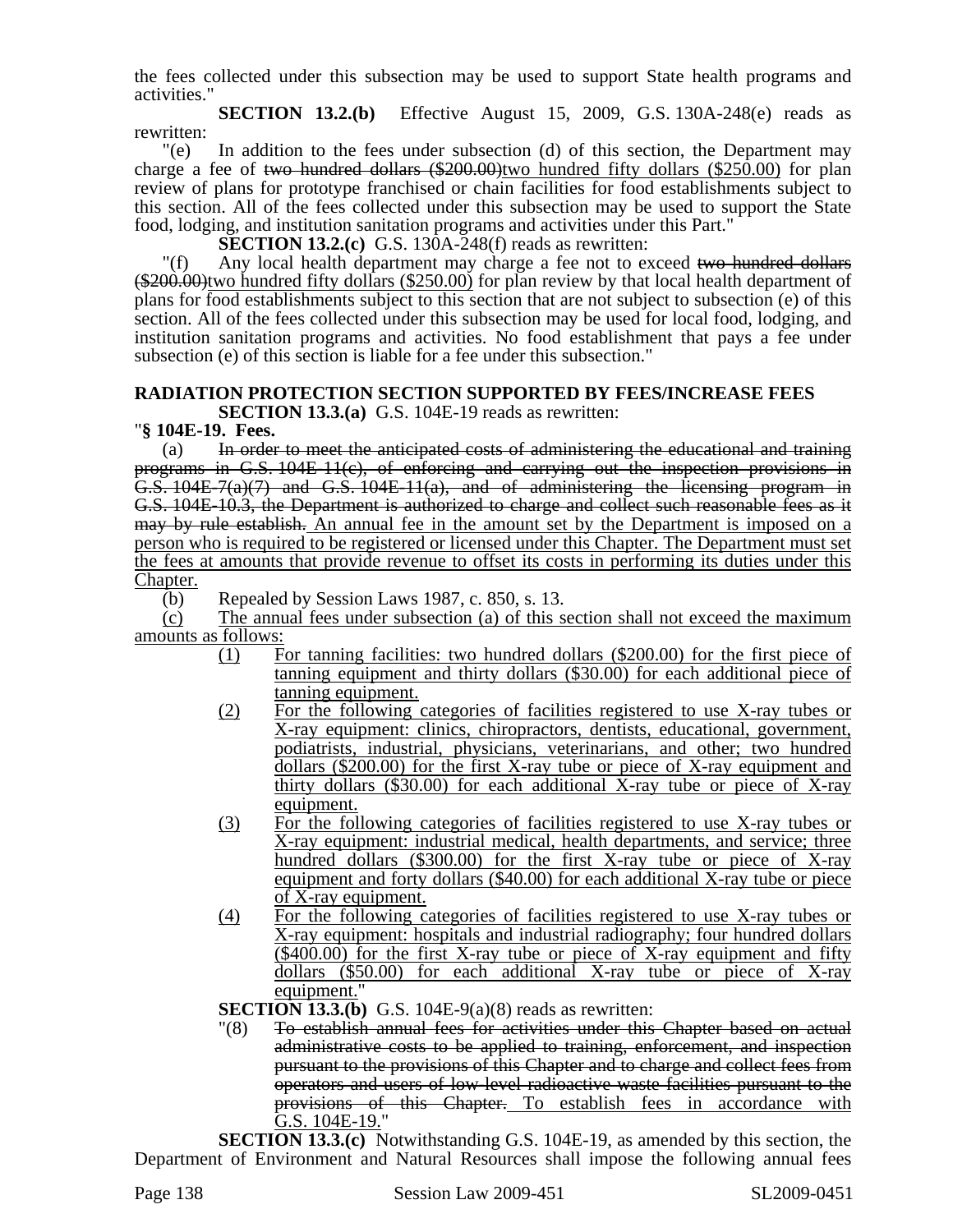during the 2009-2010 fiscal year on a person who is required to be registered or licensed to use sources of radiation under Chapter 104E of the General Statutes:

- (1) For tanning facilities: one hundred thirty-five dollars (\$135.00) for the first piece of tanning equipment and twenty-two dollars (\$22.00) for each additional piece of tanning equipment.
- (2) For the following categories of facilities registered to use X-ray tubes or X-ray equipment: educational, government, and veterinarians; ninety dollars (\$90.00) for the first X-ray tube or piece of X-ray equipment and sixteen dollars (\$16.00) for each additional X-ray tube or piece of X-ray equipment.
- (3) For the following categories of facilities registered to use X-ray tubes or X-ray equipment: chiropractors, dentists, podiatrists, industrial, physicians, and other; one hundred twenty-five dollars (\$125.00) for the first X-ray tube or piece of X-ray equipment and twenty dollars (\$20.00) for each additional X-ray tube or piece of X-ray equipment.
- (4) For the following categories of facilities registered to use X-ray tubes or X-ray equipment: industrial medical, health departments, and service; one hundred eighty dollars (\$180.00) for the first X-ray tube or piece of X-ray equipment and, for industrial medical and health departments, twenty-five dollars (\$25.00) for each additional X-ray tube or piece of X-ray equipment.
- (5) For the following categories of facilities registered to use X-ray tubes or X-ray equipment: hospitals and industrial radiography; two hundred seventy-five dollars (\$275.00) for the first X-ray tube or piece of X-ray equipment and thirty-five dollars (\$35.00) for each additional X-ray tube or piece of X-ray equipment.

**SECTION 13.3.(d)** Notwithstanding G.S. 104E-19, as amended by this section, the Department of Environment and Natural Resources shall impose the following annual fees during the 2010-2011 fiscal year on a person who is required to be registered or licensed to use sources of radiation under Chapter 104E of the General Statutes:

- (1) For tanning facilities: one hundred sixty-five dollars (\$165.00) for the first piece of tanning equipment and twenty-five dollars (\$25.00) for each additional piece of tanning equipment.
- (2) For the following categories of facilities registered to use X-ray tubes or X-ray equipment: educational, government, and veterinarians; one hundred twenty dollars (\$120.00) for the first X-ray tube or piece of X-ray equipment and twenty dollars (\$20.00) for each additional X-ray tube or piece of X-ray equipment.
- (3) For the following categories of facilities registered to use X-ray tubes or X-ray equipment: chiropractors, dentists, podiatrists, industrial, physicians, and other; one hundred sixty-five dollars (\$165.00) for the first X-ray tube or piece of X-ray equipment and twenty-two dollars (\$22.00) for each additional X-ray tube or piece of X-ray equipment.
- (4) For the following categories of facilities registered to use X-ray tubes or X-ray equipment: industrial medical, health departments, and service; two hundred forty dollars (\$240.00) for the first X-ray tube or piece of X-ray equipment and, for industrial medical and health departments, thirty dollars (\$30.00) for each additional X-ray tube or piece of X-ray equipment.
- (5) For the following categories of facilities registered to use X-ray tubes or X-ray equipment: hospitals and industrial radiography; three hundred sixty dollars (\$360.00) for the first X-ray tube or piece of X-ray equipment and forty dollars (\$40.00) for each additional X-ray tube or piece of X-ray equipment.

**SECTION 13.3.(e)** The annual fees under subsection (c) and subsection (d) of this section shall provide revenue to offset the Department's costs in performing its duties under Chapter 104E of the General Statutes during the 2009-2011 fiscal biennium. Subsection (c) of this section is effective July 1, 2009, but the Department of Environment and Natural Resources shall delay collecting the annual fees under subsection (c) of this section until August 15, 2009. Subsections (a), (b), and (d) of this section are effective when this act becomes law.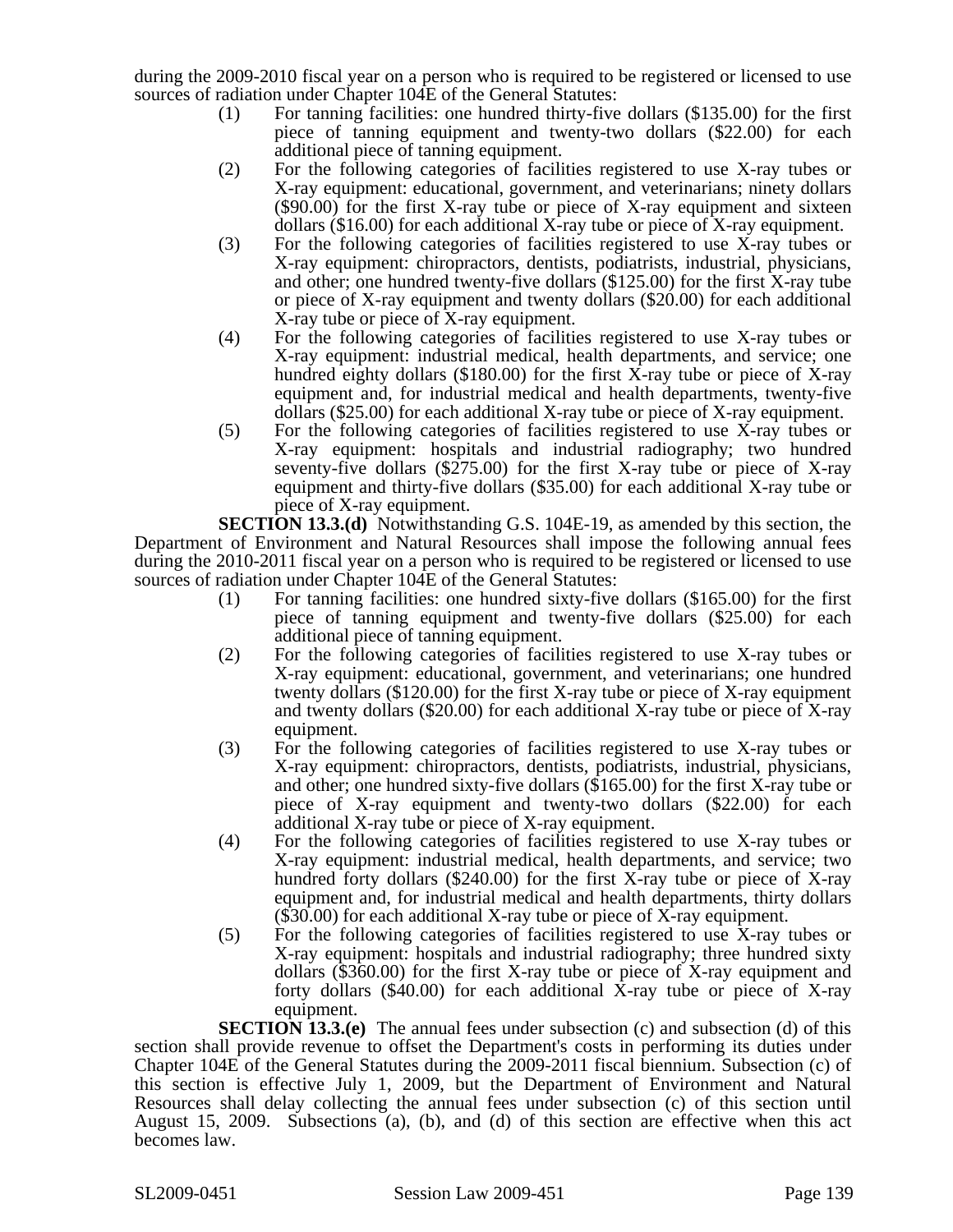#### **EXPAND PERMISSIBLE USES OF THE SOLID WASTE MANAGEMENT TRUST FUND**

**SECTION 13.3A.** G.S.130A-309.12(a) is amended by adding a new subdivision to

read:

"(6) Providing funding for the activities of the Division of Pollution Prevention and Environmental Assistance."

# **CHANGE DISTRIBUTION OF SCRAP TIRE NET TAX PROCEEDS**

**SECTION 13.3B.(a)** G.S. 105-187.19(b) reads as rewritten:

"(b) Each quarter, the Secretary shall credit eight percent (8%) of the net tax proceeds to the Solid Waste Management Trust Fund and shall credit twenty-two percent (22%) of the net tax proceeds to the Scrap Tire Disposal Account.Fund, seventeen percent (17%) of the net tax proceeds to the Scrap Tire Disposal Account, two and one-half percent (2.5%) of the net tax proceeds to the Inactive Hazardous Sites Cleanup Fund, and two and one-half percent (2.5%) of the net tax proceeds to the Bernard Allen Memorial Emergency Drinking Water Fund. The Secretary shall distribute the remaining seventy percent (70%) of the net tax proceeds among the counties on a per capita basis according to the most recent annual population estimates certified to the Secretary by the State Budget Officer."

**SECTION 13.3B.(b)** G.S. 130A-309.54 reads as rewritten:

#### "**§ 130A-309.54. Use of scrap tire tax proceeds.**

Article 5B of Chapter 105 imposes a tax on new tires to provide funds for the disposal of scrap tires, tires, for the cleanup of inactive hazardous waste sites under Part 3 of this Article, and for all the purposes for which the Bernard Allen Memorial Emergency Drinking Water Fund may be used under G.S. 87-98. A county may use proceeds of the tax distributed to it under that Article only for the disposal of scrap tires pursuant to the provisions of this Part or for the abatement of a nuisance pursuant to G.S. 130A-309.60."

#### **INCREASE CAP FOR VOLUNTARY REMEDIAL ACTIONS AT INACTIVE HAZARDOUS DISPOSAL SITES/DENR MONITORING FEE**

**SECTION 13.3C.(a)** G.S. 130A-310.9(a) reads as rewritten:

"(a) No one owner, operator, or other responsible party who voluntarily participates in the implementation of a remedial action program under G.S. 130A-310.3 or G.S. 130A-310.5 may be required to pay in excess of three million dollars (\$3,000,000)five million dollars (\$5,000,000) for the cost of implementing a remedial action program at a single inactive hazardous substance or waste disposal site. The owner, operator, or other responsible party who voluntarily participates in the implementation of a remedial action program under G.S. 130A-310.3 or G.S. 130A-310.5 shall be required to pay in addition to the cost of implementing the remedial action program a fee of one thousand dollars (\$1,000) to be used for the Department's cost of monitoring and enforcing the remedial action program. The limitation of liability contained in this section subsection applies only to the cost of implementation of implementing the program and does not apply to the cost of the development of the remedial action plan. to the fee under this subsection. The limitation of liability contained in this subsection does not apply to the cost of developing the remedial action plan."

**SECTION 13.3C.(b)** This section applies to any voluntary remedial action program that is developed or implemented on or after the effective date of this section and also applies to any voluntary remedial action program that is pending as of the effective date of this section.

#### **USE OF SOLID WASTE DISPOSAL TAX PROCEEDS**

**SECTION 13.3E.** G.S. 130A-295.9 reads as rewritten:

#### "**§ 130A-295.9. Solid waste disposal tax; use of proceeds.**

It is the intent that the proceeds of the solid waste disposal tax imposed by Article 5G of Chapter 105 of the General Statutes shall be used only for the following purposes:

(1) Funds credited pursuant to G.S. 105-187.63(1) to the Inactive Hazardous Sites Cleanup Fund shall be used by the Department of Environment and Natural Resources to fund the assessment and remediation of pre-1983 landfills. Uplandfills, except up to seven percent (7%) of the funds credited under this subdivision may be used to fund staff to administer contracts for the assessment and remediation of pre-1983 landfills.administrative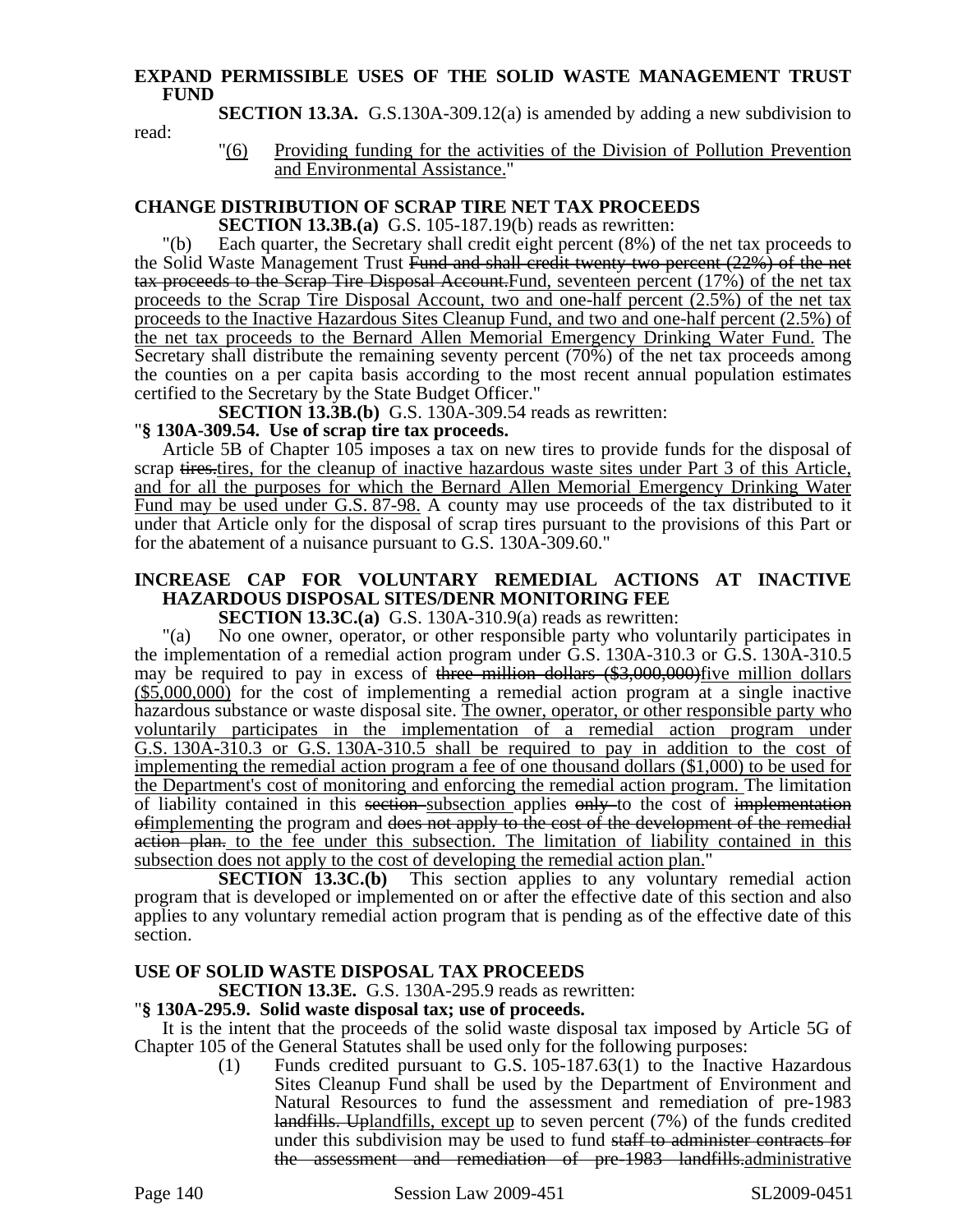expenses related to the assessment and remediation of inactive hazardous waste sites.

(2) Funds credited pursuant to G.S. 105-187.63(3) to the Solid Waste Management Trust Fund shall be used by the Department of Environment and Natural Resources to fund grants to State agencies and units of local government to initiate or enhance local recycling programs and to provide for the management of difficult to manage solid waste, including abandoned mobile homes and household hazardous waste. Up to seven percent (7%) of the funds credited under this subdivision may be used by the Department to administer this Part."

#### **NEW LEASE PURCHASE/INSTALLMENT CONTRACTS FOR FORESTRY EQUIPMENT**

**SECTION 13.6.** Prior to the Division of Forest Resources of the Department of Environment and Natural Resources entering into either a new lease purchase contract for the purchase of forestry equipment or a new installment contract for the purchase of forestry equipment, the Division of Forest Resources shall submit a detailed list of the forestry equipment to be purchased under the contract to the Joint Legislative Commission on Governmental Operations and the Fiscal Research Division. Prior to the Department of Administration entering into either a new lease purchase contract for the purchase of forestry equipment or a new installment contract for the purchase of forestry equipment on behalf of the Division of Forest Resources, the Department of Administration shall submit a detailed list of the forestry equipment to be purchased under the contract to the Joint Legislative Commission on Governmental Operations and the Fiscal Research Division. If a list is modified after it is submitted under this section, the modified list shall be submitted to the Joint Legislative Commission on Governmental Operations and the Fiscal Research Division prior to entering into the contract.

#### **GRASSROOTS SCIENCE PROGRAM**

**SECTION 13.7.(a)** Of the funds appropriated in this act to the Department of Environment and Natural Resources for the Grassroots Science Program, the sum of three million four hundred eleven thousand seven hundred thirteen dollars (\$3,411,713) for the 2009-2010 fiscal year and the sum of three million four hundred eleven thousand seven hundred thirteen dollars (\$3,411,713) for the 2010-2011 fiscal year is allocated as grants-in-aid for each fiscal year as follows:

|                                     | 2009-2010 | 2010-2011 |
|-------------------------------------|-----------|-----------|
| Aurora Fossil Museum                | \$57,875  | \$57,875  |
| Cape Fear Museum                    | \$157,787 | \$157,787 |
| Carolina Raptor Center              | \$109,931 | \$109,931 |
| Catawba Science Center              | \$143,429 | \$143,429 |
| Colburn Earth Science Museum, Inc.  | \$73,054  | \$73,054  |
| <b>Core Sound Waterfowl Museum</b>  | \$49,000  | \$49,000  |
| Discovery Place                     | \$649,608 | \$649,608 |
| Eastern NC Regional Science Center  | \$49,000  | \$49,000  |
| Fascinate-U                         | \$79,451  | \$79,451  |
| Granville County Museum Commission, |           |           |
| Inc.–Harris Gallery                 | \$55,294  | \$55,294  |
| Greensboro Children's Museum        | \$132,374 | \$132,374 |
| The Health Adventure Museum of Pack |           |           |
| Place Education, Arts and           |           |           |
| Science Center, Inc.                | \$152,499 | \$152,499 |
| <b>Highlands Nature Center</b>      | \$77,683  | \$77,683  |
| <b>Imagination Station</b>          | \$84,313  | \$84,313  |
| The Iredell Museums, Inc.           | \$60,080  | \$60,080  |
| Kidsenses                           | \$79,656  | \$79,656  |
| <b>Museum of Coastal Carolina</b>   | \$76,460  | \$76,460  |
| The Natural Science Center          |           |           |
| of Greensboro, Inc.                 | \$182,627 | \$182,627 |
|                                     |           |           |

SL2009-0451 Session Law 2009-451 Page 141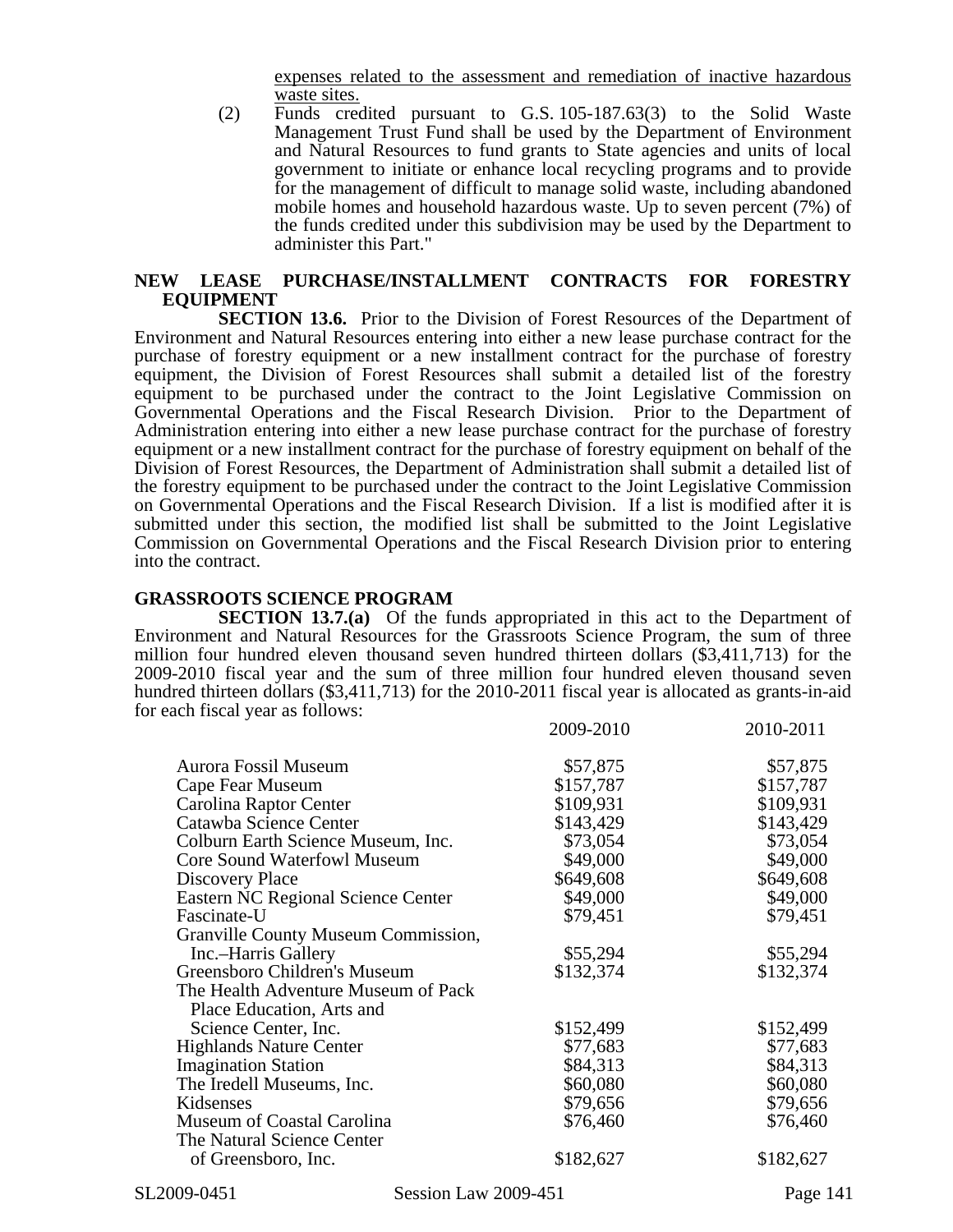| North Carolina Museum of Life               |           |           |
|---------------------------------------------|-----------|-----------|
| and Science                                 | \$372,229 | \$372,229 |
| Pisgah Astronomical Research Institute      | \$49,000  | \$49,000  |
| Port Discover: Northeastern                 |           |           |
| North Carolina's Center for                 |           |           |
| Hands-On Science, Inc.                      | \$49,000  | \$49,000  |
| Rocky Mount Children's Museum               | \$70,809  | \$70,809  |
| Schiele Museum of Natural History           |           |           |
| and Planetarium, Inc.                       | \$224,956 | \$224,956 |
| Sci Works Science Center and                |           |           |
| <b>Environmental Park of Forsyth County</b> | \$143,569 | \$143,569 |
| <b>Sylvan Heights Waterfowl Park</b>        |           |           |
| and Eco-Center                              | \$49,000  | \$49,000  |
| Western North Carolina Nature Center        | \$110,621 | \$110,621 |
| Wilmington Children's Museum                | \$72,408  | \$72,408  |
|                                             |           |           |

Total \$3,411,713 \$3,411,713

**SECTION 13.7.(b)** No later than March 1, 2010, the Department of Environment and Natural Resources shall report to the Fiscal Research Division all of the following information for each museum that receives funds under this section:

- (1) The actual operating budget for the 2008-2009 fiscal year.
- (2) The proposed operating budget for the 2009-2010 fiscal year.<br>(3) The total attendance at the museum during the 2009 calendar
- The total attendance at the museum during the 2009 calendar year.

**SECTION 13.7.(c)** No later than March 1, 2011, the Department of Environment and Natural Resources shall report to the Fiscal Research Division all of the following information for each museum that receives funds under this section:

- (1) The actual operating budget for the 2009-2010 fiscal year.
- (2) The proposed operating budget for the 2010-2011 fiscal year.<br>
(3) The total attendance at the museum during the 2010 calendar
- The total attendance at the museum during the 2010 calendar year.

**SECTION 13.7.(d)** As a condition for qualifying to receive funding under this section, all of the following documentation shall, no later than November 1 of each year of the 2009-2011 fiscal biennium, be submitted for each museum under this section to the Department of Environment and Natural Resources for fiscal years ending between July 1, 2007, and June 30, 2008, and only those costs that are properly documented under this subsection are allowed by the Department in calculating the distribution of funds under this section:

- (1) Each museum under this section shall submit its IRS (Internal Revenue Service) Form 990 to show its annual operating expenses, its annual report, and a reconciliation that explains any differences between expenses as shown on the IRS Form 990 and the annual report.
- (2) Each friends association of a museum under this section shall submit its IRS Form 990 to show its reported expenses for the museum, its annual report, and a reconciliation that explains any differences between expenses as shown on the IRS Form 990 and the annual report, unless the association does not have both an IRS Form 990 and an annual report available; in which case, it shall submit either an IRS Form 990 or an annual report.
- (3) The chief financial officer of each county or municipal government that provides funds for the benefit of the museum shall submit a detailed signed statement of documented costs spent for the benefit of the museum that includes documentation of the name, address, title, and telephone number of the person making the assertion that the museum receives funds from the county or municipality for the benefit of the museum.
- (4) The chief financial officer of each county or municipal government or each friends association that provides indirect or allocable costs that are not directly charged to a museum under this section but that benefit the museum shall submit in the form of a detailed statement enumerating each cost by type and amount that is verified by the financial officer responsible for the completion of the documentation and that includes the name, address, title, and telephone number of the person making the assertion that the county,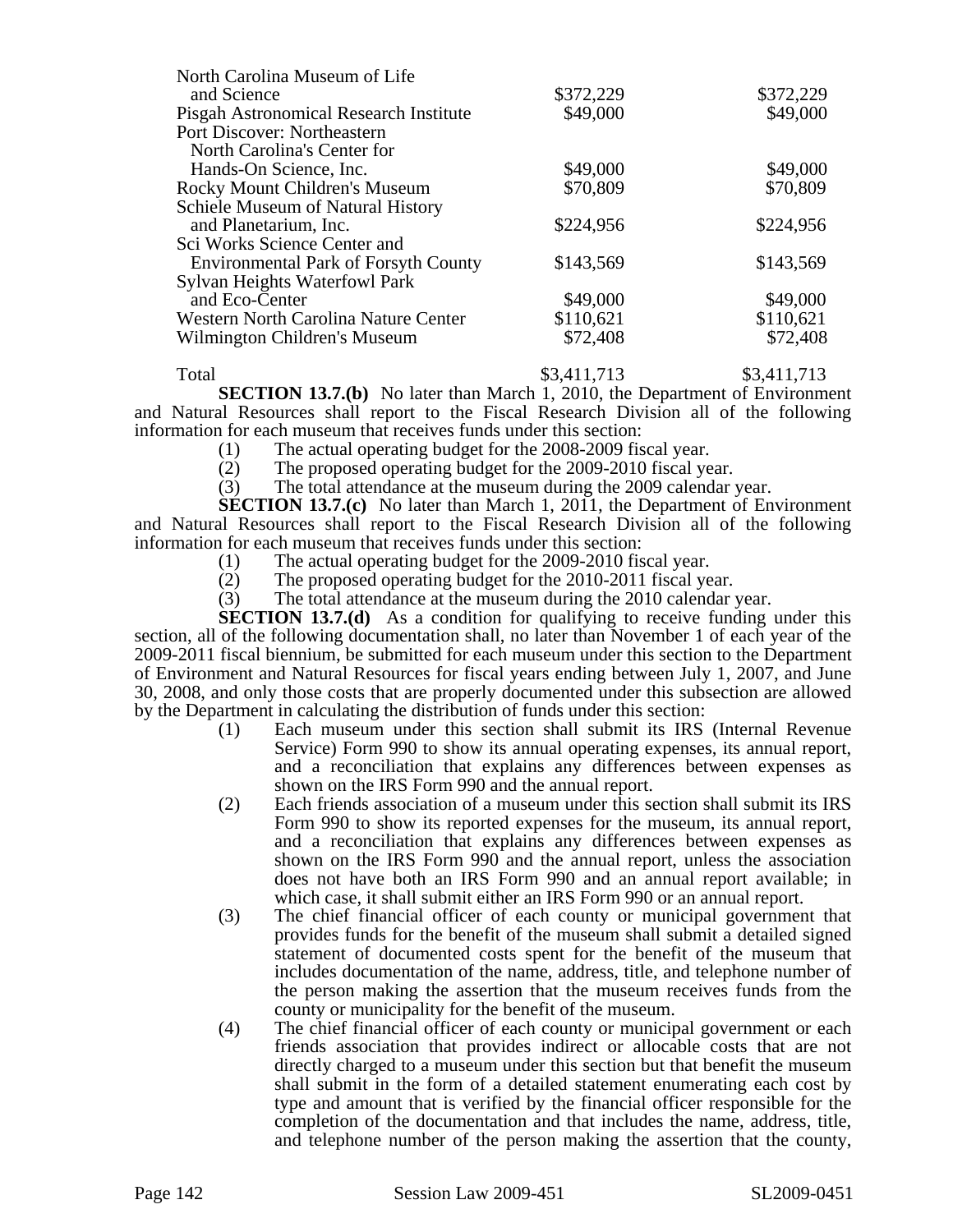municipality, or association provides indirect or allocable costs to the museum.

**SECTION 13.7.(e)** As used in subsection (d) of this section, "friends association" means a nonprofit corporation established for the purpose of supporting and assisting a museum that receives funding under this section.

**SECTION 13.7.(f)** The Department of Environment and Natural Resources shall study the advisability of the Department developing for museums that are members of the Grassroots collaborative, a competitive and need-based grant program for operating expense support, to be implemented and administered by the Office of Environmental Education within the Department, and shall study the advisability of using this competitive and need-based grant program for the 2011-2012 fiscal year and thereafter for specific museums that are members of the Grassroots collaborative in lieu of the allocations provided in subsection (a) of this section. In conducting this study, the Department shall, in consultation with the Fiscal Research Division and the Grassroots collaborative, consider establishing a process for applying for these grants, criteria for evaluating applications, and a process for allocating grants. The process and criteria should include giving special consideration to small museums and to the variation in access to development staff. No later than May 1, 2010, the Department shall submit a report to the Joint Legislative Commission on Governmental Operations, the House of Representatives and Senate Appropriations Subcommittees on Natural and Economic Resources, and the Fiscal Research Division on the results of its study under this section, including its findings, recommendations, and any legislative or administrative proposals.

#### **FOREST DEVELOPMENT FUND**

**SECTION 13.9.** G.S. 113A-192(c) through G.S. 113A-192(e) are repealed.

#### **STUDY ACCESS TO STATE PARKS**

**SECTION 13.9B.** The Division of Parks and Recreation of the Department of Environment and Natural Resources, in consultation with the Fiscal Research Division, shall study the costs and benefits of charging parking fees for parking at any or all State parks within the State Parks System. In the study, the Division shall consider each State park separately when determining the advisability of charging parking fees and the amount of any such parking fees. The Division also shall consider charging a separate parking fee for parking on a daily, weekly, monthly, and annual basis. The Division shall evaluate various mechanisms for collecting the parking fees and determine the collection method that is most reliable, efficient, and convenient to the public for each parking fee. No later than March 1, 2010, the Division shall report the results of the study to the Joint Legislative Commission on Governmental Operations, the House and Senate Appropriations Subcommittees on Natural and Economic Resources, and the Fiscal Research Division. This report shall include the date by which the Division should begin to collect parking fees under this section, the amount of revenue that the Division expects to raise on average in parking fees for any fiscal year, and the expected cost of collecting this revenue.

#### **BEAVER DAMAGE CONTROL PROGRAM FUNDS**

#### **SECTION 13.10.** G.S. 113-291.10(f) reads as rewritten:

"(f) Each county that volunteers to participate in this program for a given fiscal year shall provide written notification of its wish to participate no later than September 30 of that year and shall commit the sum of four thousand dollars (\$4,000) in local funds no later than September 30 of that year. At least three hundred forty-nine thousand dollars (\$349,000) each fiscal year of the biennium shall be paid from funds available to the Wildlife Resources Commission to provide the State share necessary to support this program, provided the sum of at least twenty-five thousand dollars (\$25,000) in federal funds is available each fiscal year of the biennium to provide the federal share."

#### **CAP WILDLIFE RESOURCES FUND ANNUAL SALES TAX RECEIPTS**

**SECTION 13.11.** Notwithstanding G.S. 105-164.44B, during the 2009-2010 fiscal year and the 2010-2011 fiscal year, the Secretary of Revenue shall transfer at the end of each quarter from the State sales and use tax net collections received by the Department of Revenue under Article 5 of Chapter 105 of the General Statutes to the State Treasurer for the Wildlife Resources Fund one-fourth of the amount transferred the preceding fiscal year plus or minus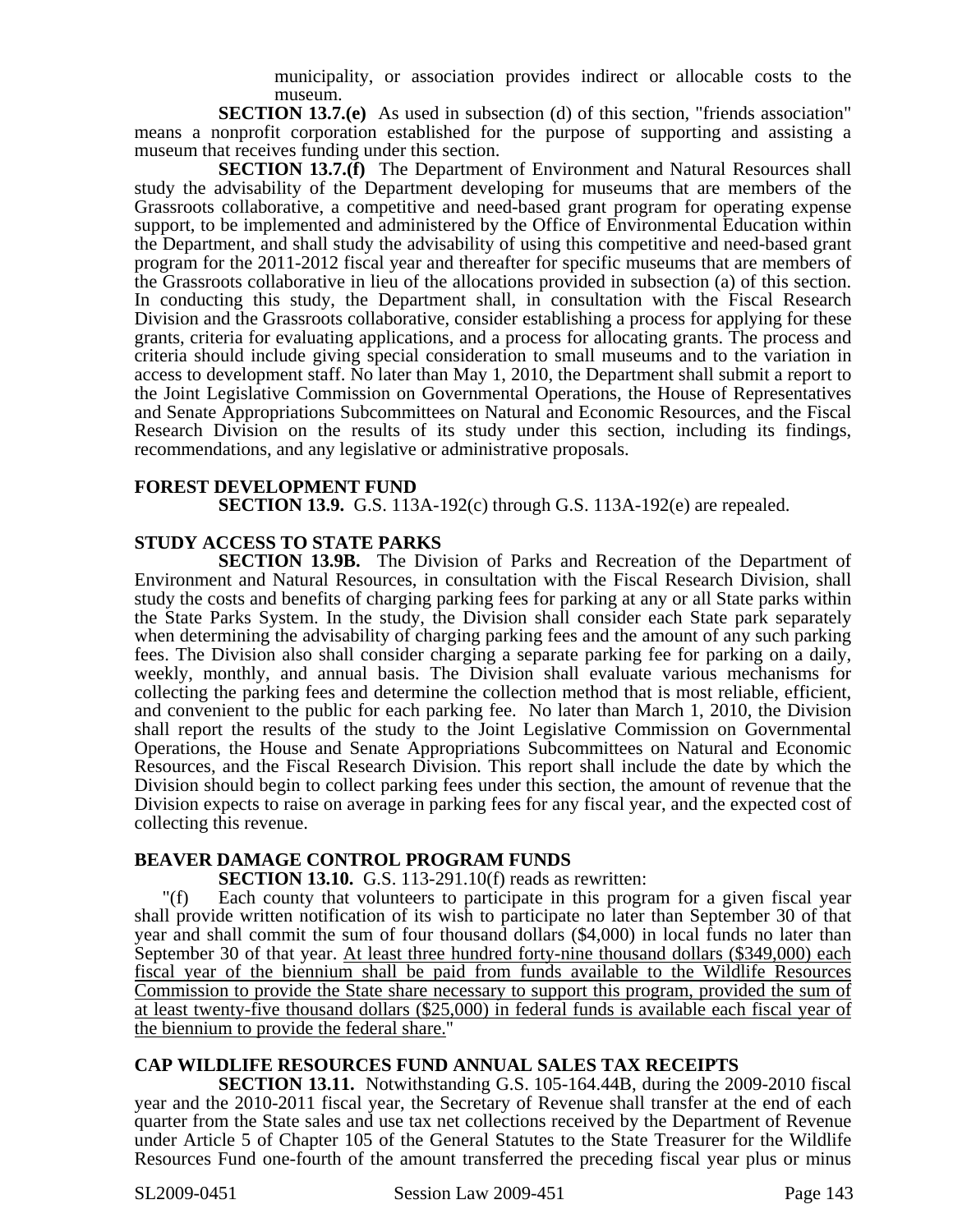the percentage of that amount by which the total collection of State sales and use taxes increased or decreased during the preceding fiscal year, not to exceed twenty-one million five hundred thousand dollars (\$21,500,000).

#### **PART XIV. DEPARTMENT OF COMMERCE**

#### **ONE NORTH CAROLINA FUND**

**SECTION 14.1.** Of the funds appropriated in this act to the One North Carolina Fund for the 2009-2010 fiscal year, the Department of Commerce may use up to three hundred thousand dollars (\$300,000) to cover its expenses in administering the One North Carolina Fund and other economic development incentive grant programs during the 2009-2010 fiscal year.

#### **ONE NORTH CAROLINA FUNDS/USE OF CASH BALANCE**

**SECTION 14.2.** Of the funds appropriated to the One North Carolina Fund in prior fiscal years that are unencumbered and unexpended as of June 30, 2009, or that become unencumbered or unexpended thereafter, the sum of one million dollars (\$1,000,000) shall be transferred for the 2009-2010 fiscal year to the North Carolina Minority Support Center.

#### **SMALL BUSINESS ASSISTANCE FUND**

**SECTION 14.3.(a)** Part 2I of Article 10 of Chapter 143B of the General Statutes reads as rewritten:

"Part 2I. One-North Carolina Small Business Program.Assistance.

"Subpart A. One North Carolina Small Business Program."

**SECTION 14.3.(b)** Part 2I of Article 10 of Chapter 143B of the General Statutes is amended by adding a new Subpart to read:

"Subpart B. Small Business Assistance Fund.

#### "**§ 143B-437.89. Establishment of fund; use of moneys; application for moneys from the fund; disbursal; repayment; inspections; rules; reports.**

(a) Fund Established. – A revolving, special revenue fund to be known as the Small Business Jobs Preservation and Emergency Assistance Fund is established in the Department of Commerce. This Fund shall be administered by the Department. The Department shall be responsible for receipt and disbursement of all moneys as provided in this section. Interest earnings shall be credited to the Fund. The Fund consists of revenue resulting from funds appropriated by the State, repayments of principal of and interest on loans, fees, and other amounts received by the Department with respect to financial assistance provided by the Department, and any other public or private funds made available to the Fund.

(b) Department Authority; Loan Terms. – The Department may approve for disbursements of moneys in the Fund to small businesses in accordance with the provisions of this section. The Department shall develop criteria, technical specifications, policies, and procedures to be used in determining whether the conditions of this section are satisfied and whether the activities described in the application are otherwise consistent with the purposes of this section. As used in this section, "moneys" means a disbursement from the Fund in the form of a loan, and "small business" means a business whose annual receipts and number of full-time employees, combined with the annual receipts and full-time employees of all related persons, did not exceed one million dollars  $(\$1,000,000)$  or 100 full-time employees. A small business may apply for a loan for:

- (1) Up to eighty percent (80%) of the projected cost of the proposed activities, subject to repayment within five years at the prime rate plus four percent  $(4\%)$ .
- $\overline{Up}$  to eighty percent (80%) of the projected cost of the proposed activities, subject to repayment within 10 years at the prime rate plus six percent (6%).
- (3) Up to eighty percent (80%) of the projected cost of the proposed activities, subject to repayment within 15 years at the prime rate plus eight percent  $(8\%)$ .

(c) Eligible Purposes. – Moneys in the Fund shall be used for any of the following eligible purposes:

 $(1)$  To provide emergency bridge loans where clear and apparent ability to repay has been established but credit remains unavailable.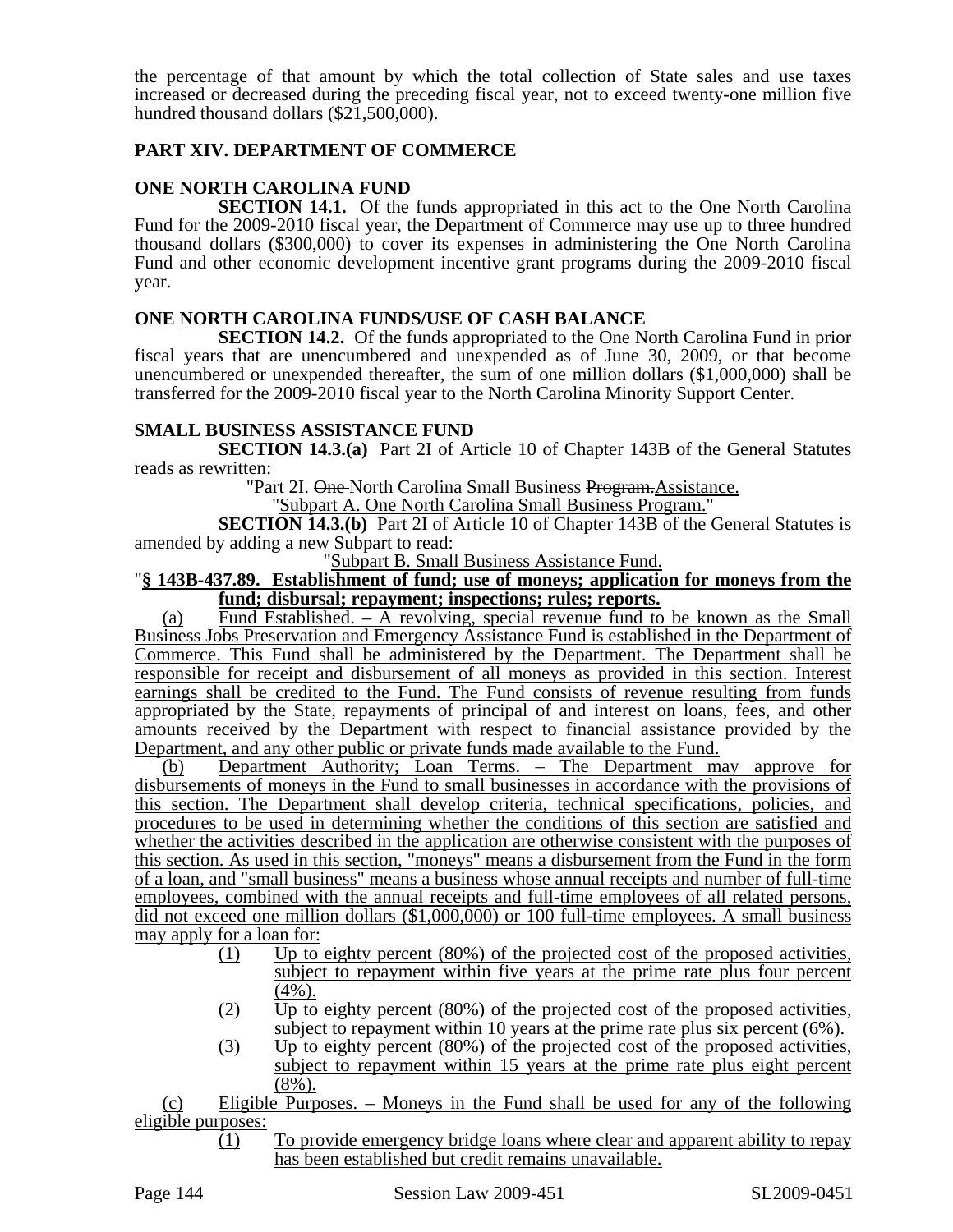(2) To lend for other purposes related to small business job preservation as approved or recommended by the Department.

(d) Application. – Any small business may apply for moneys from the Fund by submitting an application to the Department. The application shall list each of the following:

- (1) The proposed activities for which the moneys are to be used.<br>(2) The amount of moneys requested for these activities.
- $\frac{12}{2}$  The amount of moneys requested for these activities.<br>(3) Projections of the dollar amount of private investment
- Projections of the dollar amount of private investment that is expected to occur as a direct result of the proposed activities.
- (4) An explanation of the nature of the private investment that will result from the proposed activities.
- (5) A requirement for any reports, disclosures, or information required by this section or necessary for the Department to fulfill its duties under this section.
- (6) The total compensation received for the previous year from the small business and all related persons for each of the five highest-compensated employees of the small business.
- (7) Any additional or supplemental information required by the Department upon written request.

(e) Determination. – The Department shall review an application submitted by a small business, determine whether the activities listed in the application are activities that are eligible for moneys from the Fund, and determine which applicants are selected to receive moneys from the Fund. A small business whose application is denied may file a new or amended application.

(f) Limitation. – A small business that is selected may not receive moneys from the Fund pursuant to this section with an aggregate total of more than thirty-five thousand dollars (\$35,000).

(g) Disbursements of Moneys. – The Department shall not disburse moneys for any loans until the small business has confirmed a method of repayment for the loan. The terms for repayment established for a given loan shall apply through the period of that loan. A small business that has been selected to receive moneys shall use the full amount of the moneys for the activities that were approved pursuant to subsection (b) of this section. Moneys are deemed used if the small business is legally committed to spend the moneys on the approved activities. For purposes of this section, approved activities do not include an increase in the total compensation of any employee identified in the application under subdivision  $(d)(6)$  of this section. A small business shall lose any moneys that have not been used within three years of being selected. These unused moneys shall be credited to the Fund. A small business that loses moneys pursuant to this subsection may file a new application. Any moneys repaid or credited to the Fund pursuant to this subsection shall be available to other applicants as long as the Fund exists.

(h) Cost Report. – After activities financed in whole or in part pursuant to this section have been completed, the small business shall report the actual cost of the project to the Department. If the actual costs of the activities exceed the projected cost upon which the moneys were based, the small business may submit an application to the Department for additional moneys for the difference. If the actual costs of the activities are less than the projected cost, the small business shall arrange to pay the difference to the Fund according to terms set by the Department.

(i) Inspection. – Inspection of a project for which moneys have been awarded may be performed by personnel of the Department. No person may be approved to perform inspections who is an officer or employee of the small business to which the moneys were disbursed or who is an owner, officer, employee, or agent of a contractor or subcontractor engaged in the activities for which the moneys were disbursed.

(j) Administration. – The Department may adopt, modify, and repeal rules establishing the procedures to be followed in the administration of this section and interpreting and applying the provisions of this section, as provided in the Administrative Procedure Act.

(k) Legislative Reports. – The Department shall prepare and file on or before September 1 of each year with the Joint Legislative Commission on Governmental Operations and the Fiscal Research Division a consolidated report for the preceding fiscal year concerning the allocation of moneys authorized by this section, including a separate listing of the moneys disbursed to historically underutilized businesses. The report shall set forth for the preceding fiscal year itemized and total allocations from the Fund. The Department also shall prepare a summary report of all allocations made from the Fund for each fiscal year; the total funds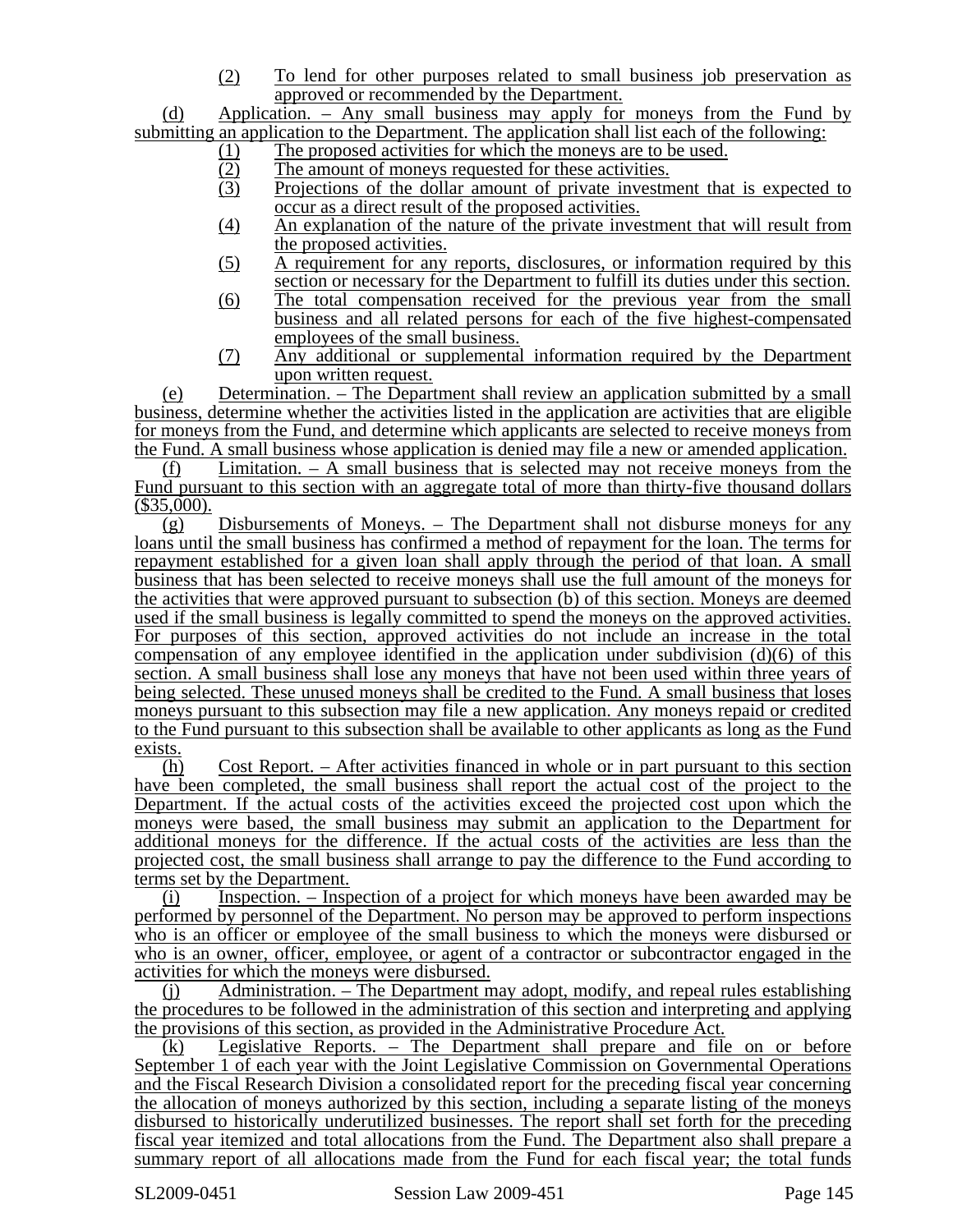received and allocations made; the total amount of moneys repaid to the Fund; and the total unallocated funds in the Fund.

Small businesses that have been selected to receive moneys from the Fund shall prepare and file a report that shall include the following information:

- (1) The total amount of private funds that was committed and the amount that was invested in activities for which moneys from the Fund were made available during the preceding fiscal year.
- (2) The total amount and character of moneys received from the Fund during the preceding fiscal year.
- (3) The total amount of moneys repaid to the Fund during the preceding fiscal year.
- (4) A description of how moneys from the Fund and funds from private investors were used during the preceding fiscal year.
- (5) Details regarding the types of private investment created or stimulated, the dates of this activity, the amount of public money involved, and any other pertinent information, including any jobs created, businesses started, and number of jobs retained due to the approved activities.

(m) Administrative Expenses. – The Department may use up to fifty thousand dollars (\$50,000) of the funds in the Small Business Jobs Preservation and Emergency Assistance Fund for expenses related to the administration of the Fund."

# **WANCHESE SEAFOOD INDUSTRIAL PARK/OREGON INLET FUNDS**

**SECTION 14.4.(a)** Funds appropriated to the Department of Commerce for the 2009-2010 fiscal year for the Wanchese Seafood Industrial Park that are unexpended and unencumbered as of June 30, 2009, shall not revert to the General Fund on June 30, 2009, but shall remain available to the Department to be expended by the Wanchese Seafood Industrial Park for operations, maintenance, repair, and capital improvements in accordance with Article 23C of Chapter 113 of the General Statutes. These funds shall be in addition to funds available to the North Carolina Seafood Industrial Park Authority for operations, maintenance, repair, and capital improvements under Article 23C of Chapter 113 of the General Statutes.

**SECTION 14.4.(b)** Funds appropriated to the Department of Commerce for the 2009-2010 fiscal year for the Oregon Inlet Project that are unexpended and unencumbered as of June 30, 2009, shall not revert to the General Fund on June 30, 2009, but shall remain available to the Department to be expended by the Wanchese Seafood Industrial Park for securing adequate channel maintenance of the Oregon Inlet and for operations, maintenance, repair, and capital improvements in accordance with Article 23C of Chapter 113 of the General Statutes. These funds shall be in addition to funds available to the North Carolina Seafood Industrial Park Authority for operations, maintenance, repair, and capital improvements under Article 23C of Chapter 113 of the General Statutes.

**SECTION 14.4.(c)** This section becomes effective June 30, 2009.

#### **ECONOMIC DEVELOPMENT FUNDS/REPORTING REQUIREMENTS**

**SECTION 14.5.(a)** G.S. 143B-437.02(k) reads as rewritten:

"(k) Monitoring and Reports. – The Department is responsible for monitoring compliance with the performance criteria under each site development agreement and for administering the repayment in case of default. The Department shall pay for the cost of this monitoring from funds appropriated to it for that purpose or for other economic development purposes.

Within two months after the end of each calendar quarter. On September 1 of each year until all funds have been expended, the Department shall report to the Joint Legislative Commission on Governmental Operations regarding the Site Infrastructure Development Program. This report shall include a listing of each agreement negotiated and entered into during the preceding quarter,year, including the name of the business, the cost/benefit analysis conducted by the Committee during the application process, a description of the project, and the amount of the site development incentive expected to be paid under the agreement during the current fiscal year. The report shall also include detailed information about any defaults and repayment during the preceding <del>quarter.</del>year. The Department shall publish this report on its web site and shall make printed copies available upon request."

**SECTION 14.5.(b)** G.S. 143B-437.012(m) reads as rewritten: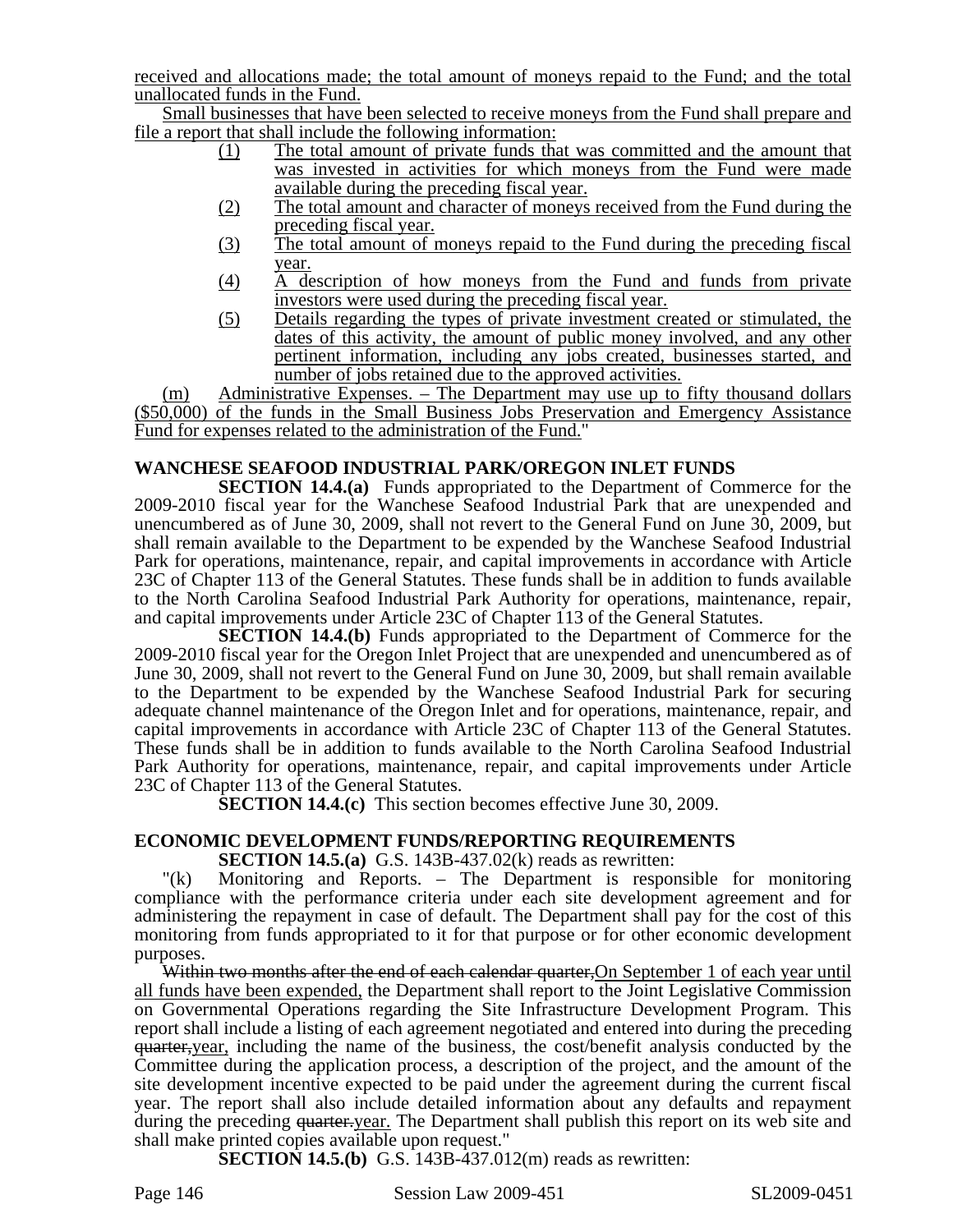"(m) Monitoring and Reports. – The Department is responsible for monitoring compliance with the performance criteria under each grant agreement and for administering the repayment in case of default. The Department shall pay for the cost of this monitoring from funds appropriated to it for that purpose or for other economic development purposes.

Within two months after the end of each calendar quarter, On September 1 of each year until all funds have been expended, the Department shall report to the Joint Legislative Commission on Governmental Operations regarding the Job Maintenance and Capital Development Fund. This report shall include a listing of each grant awarded and each agreement entered into under this section during the preceding quarter, year, including the name of the business, the cost/benefit analysis conducted by the Committee during the application process, a description of the project, and the amount of the grant expected to be paid under the agreement during the current fiscal year. The report shall also include detailed information about any defaults and repayment during the preceding quarter-year. The Department shall publish this report on its Web site and shall make printed copies available upon request."

**SECTION 14.5.(c)** G.S. 143B-437.83 reads as rewritten:

#### "**§ 143B-437.83. Reports.**

The Department of Commerce shall publish a report on the use of funds in the One North Carolina Small Business Account at the end of each fiscal quarter.on September 1 of each year until all funds have been expended. The report shall contain information on the disbursement and use of funds allocated under the One North Carolina Small Business Program. The report is due no later than one month after the end of the fiscal quarter and must be submitted to the following:

- (1) The Joint Legislative Commission on Governmental Operations.
- (2) The chairs of the House of Representatives and Senate Finance Committees.
- (3) The chairs of the House of Representatives and Senate Appropriations Committees.
- (4) The Fiscal Research Division of the General Assembly."
- **SECTION 14.5.(d)** G.S. 143B-438.13(d) is repealed.
- **SECTION 14.5.(e)** G.S. 143B-438.17 reads as rewritten:

#### "**§ 143B-438.17. Reporting.**

(a) Beginning July 1, 2005, the Department of Commerce, in conjunction with the Employment Security Commission and the Community Colleges System Office, shall publish a monthly written report on the Trade Jobs for Success (TJS) initiative. The monthly report shall provide information on the commitment, disbursement, and use of funds and the status of any grant proposals or waivers requested on behalf of the Trade Jobs for Success initiative. The monthly report shall be submitted to the Governor and to the Fiscal Research Division of the General Assembly.

(b) Beginning October 1, 2005, the Department of Commerce, in conjunction with the Employment Security Commission and the Community Colleges System Office, shall publish a quarterly written report on the Trade Jobs for Success initiative. The quarterly report shall include legislative proposals and recommendations regarding statutory changes needed to maximize the effectiveness and flexibility of the TJS initiative. Copies of the quarterly report shall be provided to the Joint Legislative Commission on Governmental Operations, to the chairs of the Senate and House of Representatives Appropriations Committees, and to the Fiscal Research Division of the General Assembly.

(c) Beginning January 1, 2006, the Department of Commerce, in conjunction with the Employment Security Commission and the Community Colleges System Office, shall publish a comprehensive annual written report on the Trade Jobs for Success initiative. The annual report shall include a detailed explanation of outcomes and future planning for the TJS initiative. initiative and legislative proposals and recommendations regarding statutory changes needed to maximize the effectiveness and flexibility of the TJS initiative. Copies of the annual report shall be provided to the Governor, to the Joint Legislative Commission on Governmental Operations, to the chairs of the Senate and House of Representatives Appropriations Committees, and to the Fiscal Research Division of the General Assembly."

**SECTION 14.5.(g)** G.S. 143B-472.80(5) is repealed.

#### **STUDY STATE AIRCRAFT FLEETS**

**SECTION 14.6.** The Program Evaluation Division of the General Assembly (Division) shall study the number, use, and effectiveness of the State's aircraft fleets. The study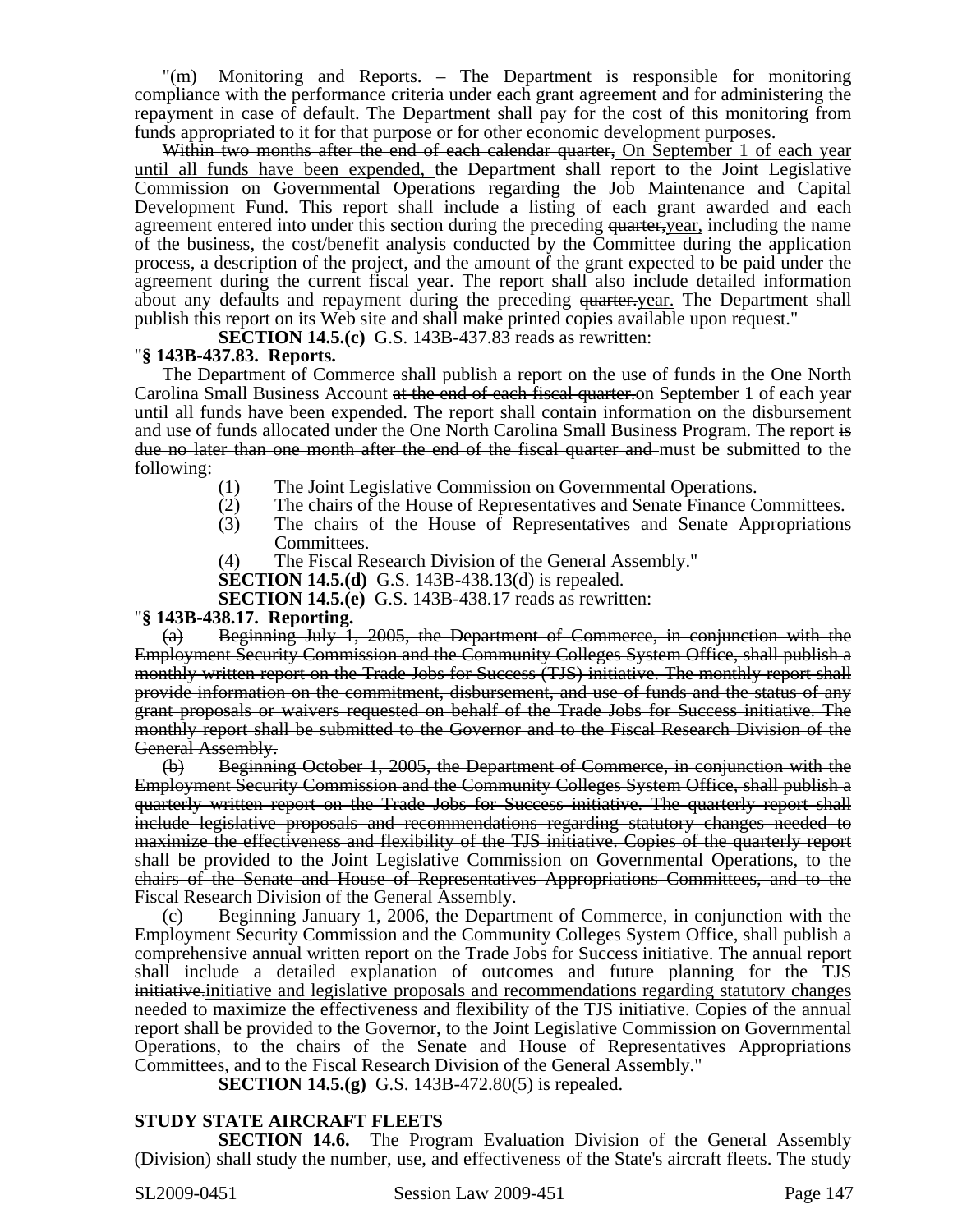shall consider ways to achieve efficiency savings and whether it is desirable or feasible to sell any of the aircraft or to transfer any of the aircraft to another State agency. No later than May 1, 2010, the Division shall prepare a report of the findings and recommendations of the study and submit it to the House of Representatives and Senate Appropriations Committees and the Fiscal Research Division.

# **EXECUTIVE AIRCRAFT/USE FOR ECONOMIC DEVELOPMENT PRIORITY SECTION 14.7.** G.S. 143B-437.011 reads as rewritten:

# "**§ 143B-437.011. Executive aircraft used for economic development; other uses.**

The use of executive aircraft by the Department of Commerce for economic development purposes shall take precedence over all other uses. The Department of Commerce shall annually review the rates charged for the use of executive aircraft and shall adjust the rates, as necessary, to account for upgraded aircraft and inflationary increases in operating costs, including jet fuel prices. If an executive aircraft is not being used by the Department of Commerce for economic development purposes, priority of use shall be given first to the Governor, second to the Council of State, and third to other State officialspurposes, the aircraft may be used by the Governor or a State official who is employed by an agency that does not have its own aircraft and is traveling on State business. If an executive aircraft is used to attend athletic events or for any other purpose related to collegiate athletics, the rate charged shall be equal to the direct cost of operating the aircraft as established by the aircraft's manufacturer, adjusted for inflation."

# **NER BLOCK GRANTS**

**SECTION 14.8.(a)** Appropriations from federal block grant funds are made for the fiscal year ending June 30, 2010, according to the following schedule:

### COMMUNITY DEVELOPMENT BLOCK GRANT

| $01_{-}$ | <b>State Administration</b>                                    | \$<br>1,000,000  |
|----------|----------------------------------------------------------------|------------------|
| 02.      | <b>Urgent Needs and Contingency</b>                            | 1,000,000        |
| 03.      | <b>Scattered Site Housing</b>                                  | 13,200,000       |
| 04.      | Economic Development                                           | 8,710,000        |
| 05.      | <b>Small Business/Entrepreneurship</b>                         | 1,000,000        |
| 06.      | <b>Community Revitalization</b>                                | 13,000,000       |
| 07.      | <b>State Technical Assistance</b>                              | 450,000          |
| 08.      | <b>Housing Development</b>                                     | 1,500,000        |
| 09.      | Infrastructure                                                 | 5,140,000        |
|          | TOTAL COMMUNITY DEVELOPMENT<br>BLOCK GRANT – 2009 Program Year | \$<br>45,000,000 |

**SECTION 14.8.(b)** Decreases in Federal Fund Availability. – If federal funds are reduced below the amounts specified above after the effective date of this act, then every program in each of these federal block grants shall be reduced by the same percentage as the reduction in federal funds.

**SECTION 14.8.(c)** Increases in Federal Fund Availability for Community Development Block Grant. – Any block grant funds appropriated by the Congress of the United States in addition to the funds specified in this section shall be expended as follows: each program category under the Community Development Block Grant shall be increased by the same percentage as the increase in federal funds.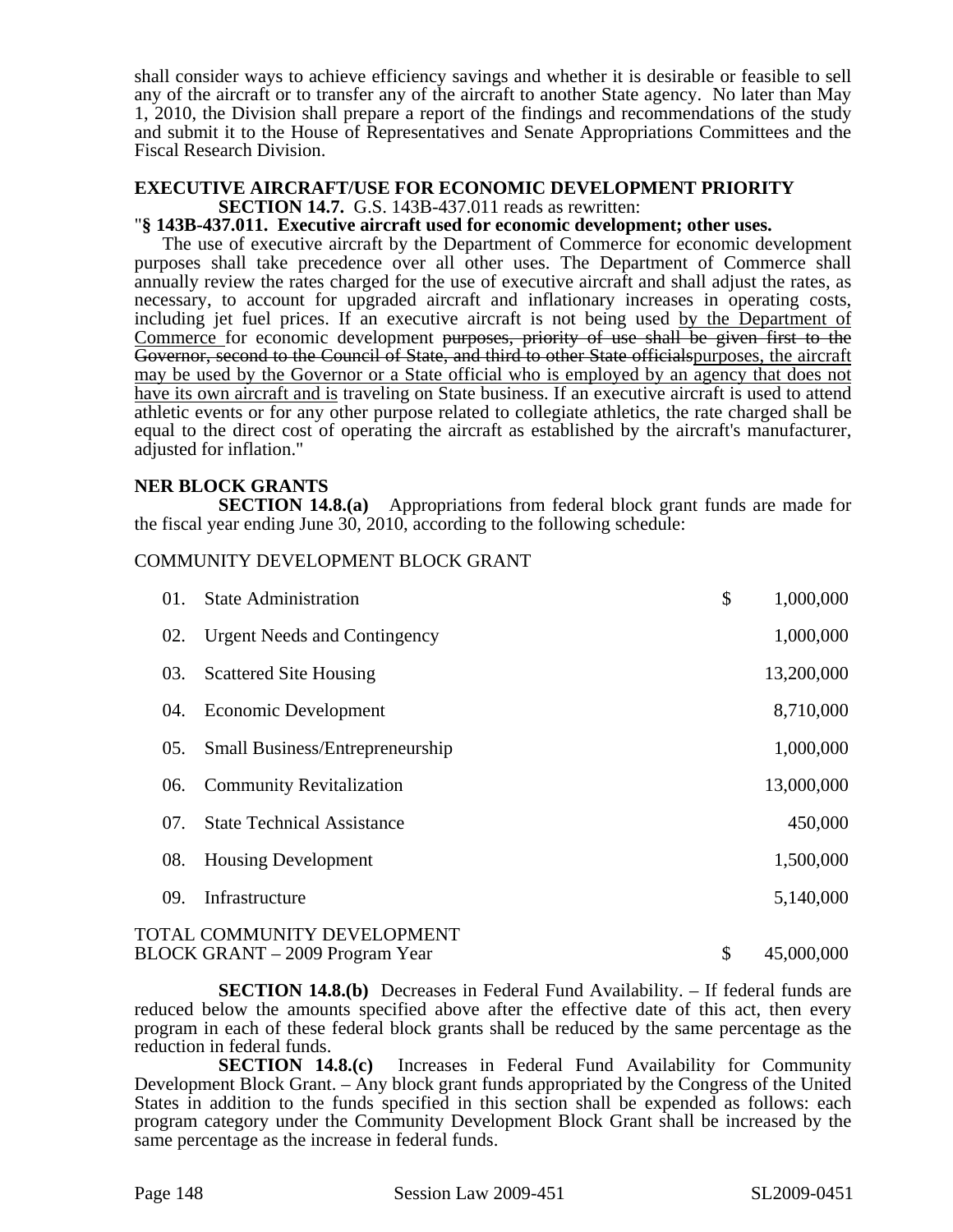**SECTION 14.8.(d)** Limitations on Community Development Block Grant Funds. – Of the funds appropriated in this section for the Community Development Block Grant, the following shall be allocated in each category for each program year: up to one million dollars (\$1,000,000) may be used for State Administration; not less than one million dollars (\$1,000,000) may be used for Urgent Needs and Contingency; up to thirteen million two hundred thousand dollars (\$13,200,000) may be used for Scattered Site Housing; eight million seven hundred ten thousand dollars (\$8,710,000) may be used for Economic Development; up to one million dollars (\$1,000,000) may be used for Small Business/Entrepreneurship; not less than thirteen million dollars (\$13,000,000) shall be used for Community Revitalization; up to four hundred fifty thousand dollars (\$450,000) may be used for State Technical Assistance; up to one million five hundred thousand dollars (\$1,500,000) may be used for Housing Development; up to five million one hundred forty thousand dollars (\$5,140,000) may be used for Infrastructure. If federal block grant funds are reduced or increased by the Congress of the United States after the effective date of this act, then these reductions or increases shall be allocated in accordance with subsection (b) or (c) of this section, as applicable.

**SECTION 14.8.(e)** Increase Capacity for Nonprofit Organizations. – Assistance to nonprofit organizations to increase their capacity to carry out CDBG-eligible activities in partnership with units of local government is an eligible activity under any program category in accordance with federal regulations. Capacity building grants may be made from funds available within program categories, program income, or unobligated funds.

**SECTION 14.8.(f)** The Department of Commerce shall consult with the Joint Legislative Commission on Governmental Operations prior to reallocating Community Development Block Grant Funds. Notwithstanding the provisions of this subsection, whenever the Director of the Budget finds that:

- (1) A reallocation is required because of an emergency that poses an imminent threat to public health or public safety, the Director of the Budget may authorize the reallocation without consulting the Commission. The Department of Commerce shall report to the Commission on the reallocation no later than 30 days after it was authorized and shall identify in the report the emergency, the type of action taken, and how it was related to the emergency.
- (2) The State will lose federal block grant funds or receive less federal block grant funds in the next fiscal year unless a reallocation is made. The Department of Commerce shall provide a written report to the Commission on the proposed reallocation and shall identify the reason that failure to take action will result in the loss of federal funds. If the Commission does not hear the issue within 30 days of receipt of the report, the Department may take the action without consulting the Commission.

**SECTION 14.8.(g)** By September 1, 2009, the Division of Community Assistance, Department of Commerce, shall report to the Joint Legislative Commission on Governmental Operations and the Fiscal Research Division on the use of Community Development Block Grant Funds appropriated in the prior fiscal year.

# **NER CDBG/AMERICAN RECOVERY AND REINVESTMENT ACT 2009**

**SECTION 14.9.(a)** Appropriations from federal block grant funds are made for the 2009-2010 fiscal year, according to the following schedule:

| COMMUNITY DEVELOPMENT BLOCK GRANT |  |  |  |
|-----------------------------------|--|--|--|
|                                   |  |  |  |

| 01. | Administration:<br><b>State</b><br><b>Local Governments</b> | \$<br>604,030.50<br>604,030.50 |
|-----|-------------------------------------------------------------|--------------------------------|
| 02. | Infrastructure                                              | 5,872,553                      |
| 03. | Housing                                                     | 3,000,000                      |
|     | 04. Special Projects                                        | 2,000,000                      |
|     |                                                             |                                |

TOTAL COMMUNITY DEVELOPMENT

SL2009-0451 Session Law 2009-451 Page 149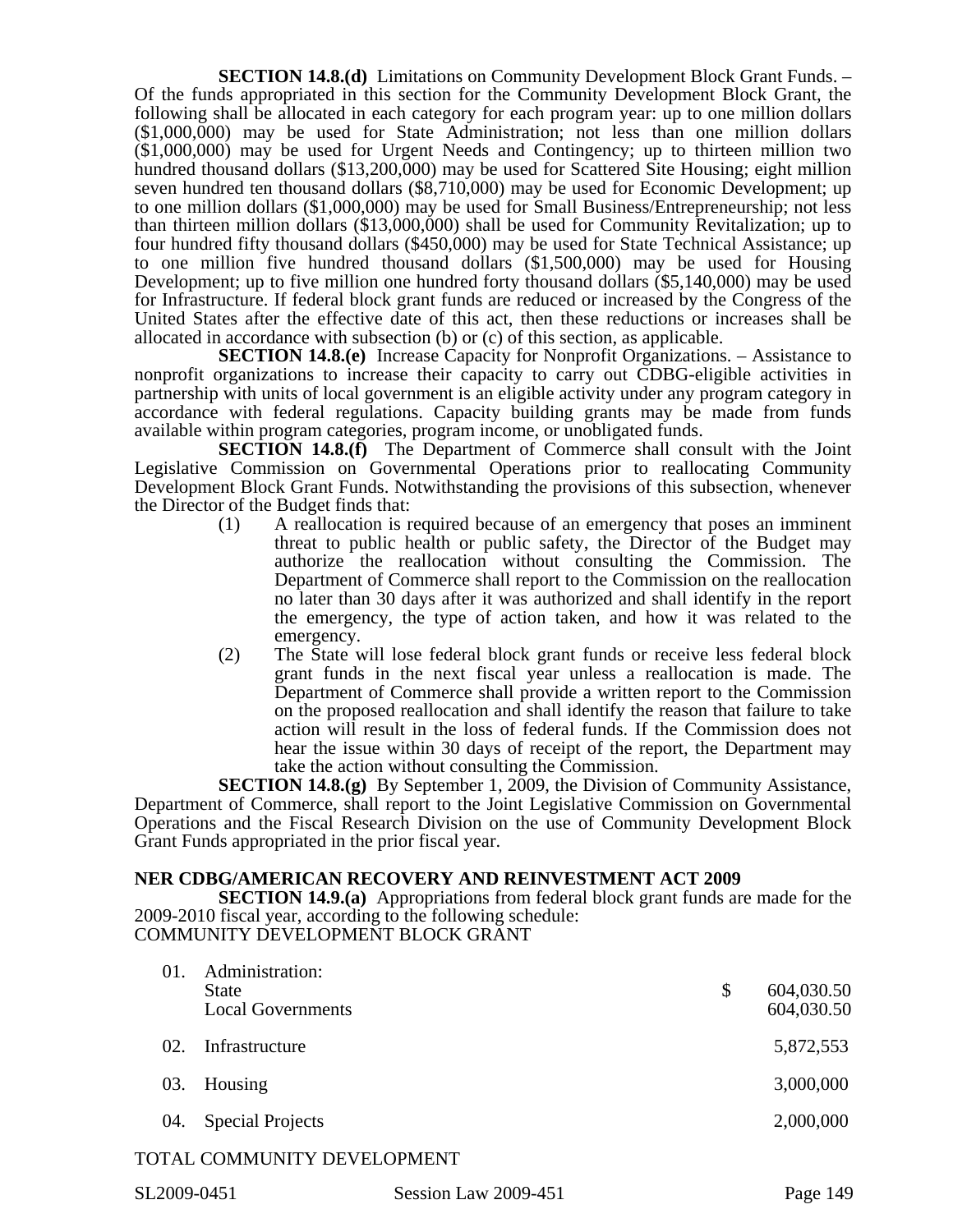**SECTION 14.9.(b)** Limitations on Community Development Block Grant Funds. – Of the funds appropriated in this section for the Community Development Block Grant, the following shall be allocated: up to one million two hundred eight thousand and sixty-one dollars (\$1,208,061) may be used for Administration; up to five million eight hundred seventy-two thousand five hundred fifty-three dollars (\$5,872,553) may be used for Infrastructure; up to three million dollars (\$3,000,000) may be used for Housing; and up to two million dollars (\$2,000,000) may be used for Special Projects.

**SECTION 14.9.(c)** The Department of Commerce shall consult with the Joint Legislative Commission on Governmental Operations prior to reallocating Community Development Block Grant Recovery Funds appropriated under this section.

# **MAIN STREET GRANT FUNDS**

**SECTION 14.10.** Part 15 of Article 10 of Chapter 143B of the General Statutes reads as rewritten:

"Part 15. Main Street Financial Incentive Fund. Solutions.

# "**§ 143B-472.35. Establishment of fund; use of moneys;funds; application for grants and loans;grants; disbursal; repayment; inspections; rules; reports.**

(a) A revolving fund to be known as the Main Street Financial IncentiveSolutions Fund is established in the Department of Commerce. This Fund shall be administered by the Department of Commerce. The Department of Commerce shall be responsible for receipt and disbursement of all moneysfunds as provided in this section. Interest earnings shall be credited to the Main Street Financial IncentiveSolutions Fund.

(b) MoneysFunds in the Main Street Financial IncentiveSolutions Fund shall be available to the North Carolina cities affiliated with the North Carolina Main Street Center Program.micropolitan cities in development tier two and three counties in the State. For purposes of this section, a "micropolitan city" is a city located within the State with a population, according to the most recent U.S. census, of between 10,000 and 50,000 people. MoneysFunds in the Main Street Financial IncentiveSolutions Fund shall be used for any of the following eligible activities:

- (1) The acquisition or rehabilitation of properties in connection with private investment in a designated downtown area; area.
- (2) The establishment of revolving loan programs for private investment in a designated downtown area; area.
- (3) The subsidization of interest rates for these revolving loan programs;programs.
- (4) The establishment of facade incentive grants in connection with private investment in a designated downtown area; area.
- (5) Market studies, design studies, design assistance, or strategic planning efforts, provided the activity can be shown to lead directly to private investment in a designated downtown area; area.
- (6) Any approved project that provides construction or rehabilitation in a designated downtown area and can be shown to lead directly to private investment in the designated downtown area; and area.
- (7) Public improvements and public infrastructure within a designated downtown area, provided these improvements are necessary to create or stimulate private investment in the designated downtown area.

(c) Any North Carolinamicropolitan city affiliated with the North Carolina Main Street Center Program located within a development tier two or three county may apply for moneys assistance from the Main Street Financial IncentiveSolutions Fund by submitting an application to the Main Street Center in the Division of Community Assistance, Department of Commerce. Any city affiliated with the North Carolina Main Street Center Program may apply for a grant equal to ten percent (10%) of the projected cost of thefor a proposed project. A city may apply for additional moneys as one or more loans from the Fund. Specifically, a city may apply for a loan for:

(1) Up to fifteen percent (15%) of the projected cost of the proposed project in excess of the amount to be received as a grant, subject to repayment within fifteen years at five percent (5%) interest;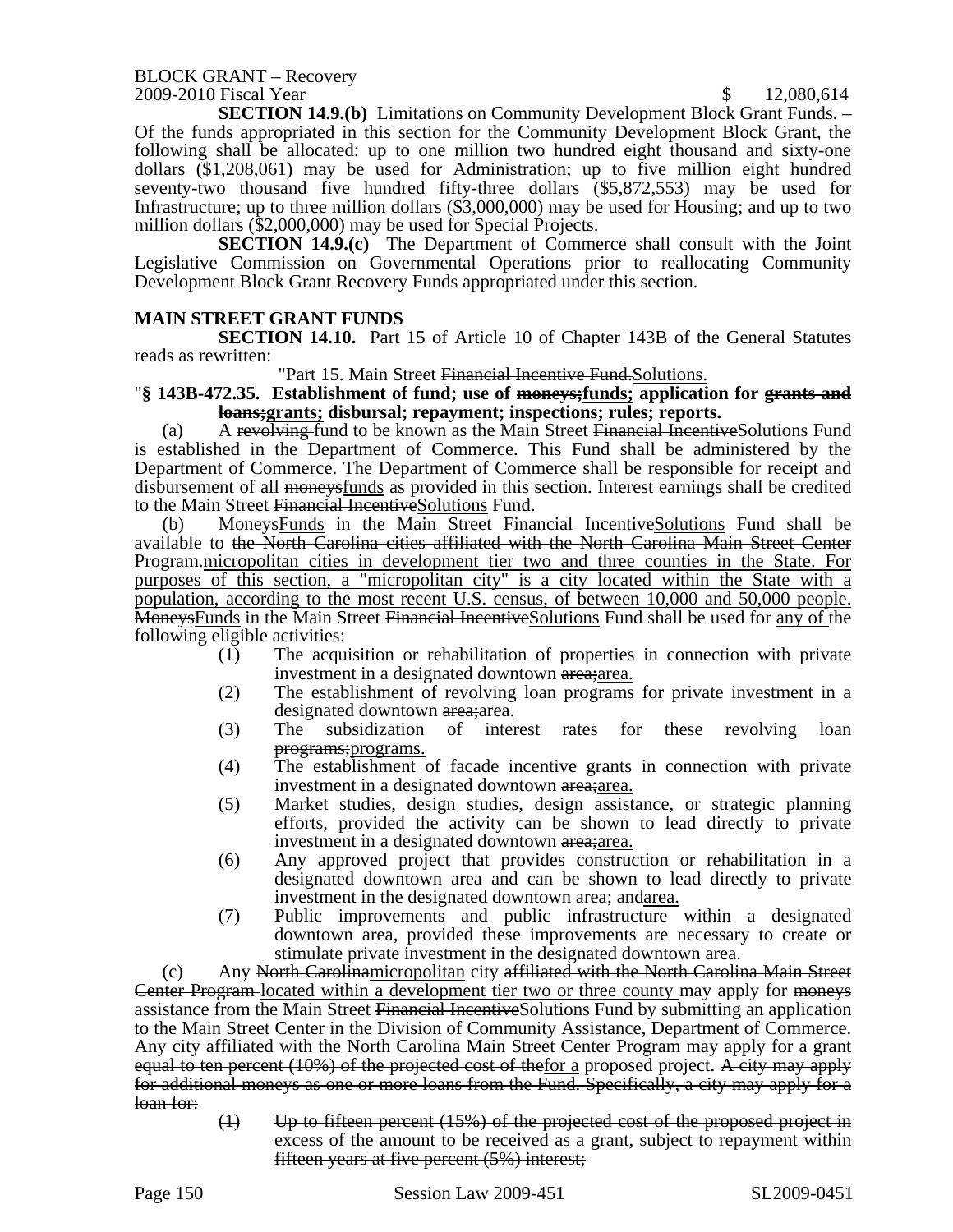- (2) Up to twenty percent (20%) of the projected cost of the proposed project in excess of the amount to be received as a grant, subject to repayment within ten years at eight percent (8%) interest; and
- (3) Up to thirty-five percent (35%) of the projected cost of the proposed project in excess of the amount to be received as a grant, subject to repayment within seven years at ten percent (10%) interest.
- $(c1)$  The application shall  $\overline{list}$ : include each of the following:
	- (1) A copy of the consensus local economic development plan developed by the micropolitan city in conjunction with the Department's Main Street Program and the city's regional economic development commission or its local council of government or both.
	- (1a) The proposed activities for which the moneys funds are to be used and the projected cost of the project; project.
	- (2) The amount of grant moneys and any loansfunds requested for these activities;activities.
	- (3) Projections of the dollar amount of private investment that is expected to occur in the designated downtown area as a direct result of the city's proposed activities;activities.
	- $(4)$  Whether local public dollars are required to match any grant plus any loan moneysfunds according to the provisions of subdivision  $(g)(2)$  of this section, and if so, the amount of local public dollars required; funds required.
	- (5) An explanation of the nature of the private investment in the designated downtown area that will result from the city's proposed activities; activities.
	- (6) Projections of the time needed to complete the city's proposed activities;activities.
	- (7) Projections of the time needed to realize the private investment that is expected to result from the city's proposed activities; and activities.
	- (8) Identification of the proposed source of funds to be used for repayment of any loan obligations.
	- (9) Any additional or supplemental information requested by the Division.

The applicant shall furnish additional or supplemental information upon written request.

(d) A committee, comprised of representatives of: the Division of Community Assistance of the Department of Commerce, the North Carolina Main Street Program, the Local Government Commission, and the League of Municipalities shall: shall do each of the following:

- (1) Review a city's application, application.
- (2) Determine whether the activities listed in the application are activities that are eligible for a loan, and grant.
- (3) Determine which applicants are selected to receive moneys-funds from the Main Street Financial IncentiveSolutions Fund.

A city whose application is denied may file a new or amended application.

A Main Street City that is selected may not receive a grant plus any loans-pursuant to this section totaling less than twenty thousand dollars (\$20,000) or more than three hundred thousand dollars (\$300,000).

(f) The Department of Commerce may not disburse moneys for any loans until the city has confirmed a method of repayment of the loan. The terms for repayment established for a given loan shall apply throughout the period of that loan.

The Department of Commerce shall establish an account in the amount of the grant plus any loans for each city that is selected. These moneys shall be disbursed as expended through warrants drawn on the Department of Commerce.

- $(g)$  (1) A city that has been selected to receive a grant plus any loans shall use the full amount of the grant plus any loans for the activities that were approved pursuant to subsection (d) of this section. Moneys Funds are deemed used if the city is legally committed to spend the moneys funds on the approved activities.
	- $(2)$  If a city has received approval to use the grant  $\frac{\partial u}{\partial x}$  being lead to  $\frac{\partial u}{\partial y}$  if a city has received approval to use the grant  $\frac{\partial u}{\partial y}$  being improvements or public infrastructure, that city shall be required to raise, before moneys funds for these public improvements may be drawn from the city's account, local public funds to match the amount of the grant plus any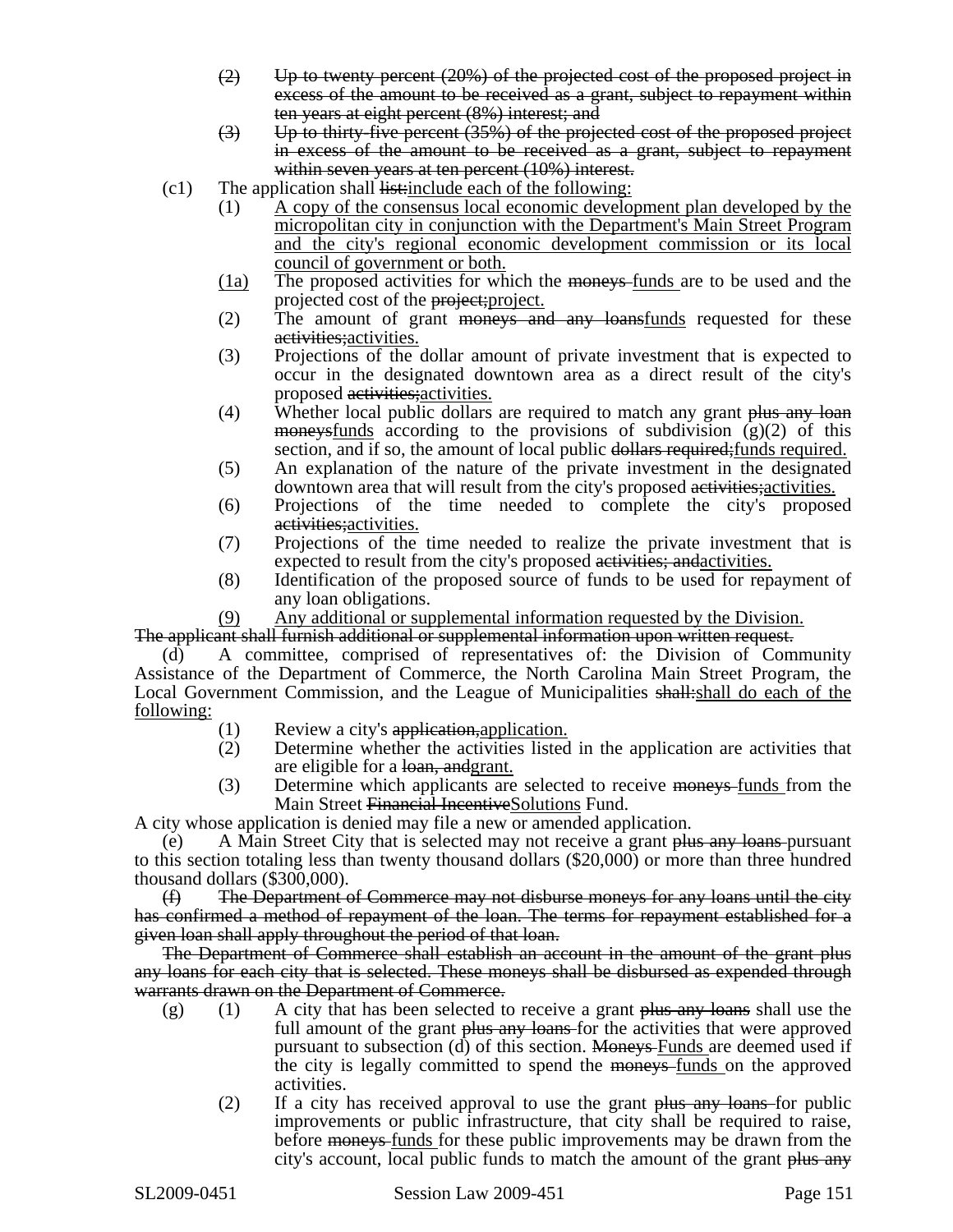loans from the Main Street Financial IncentiveSolutions Fund on the basis of at least one local public dollar (\$1.00) for every one dollar (\$1.00) from the Main Street Financial IncentiveSolutions Fund. This match requirement applies only to those moneys-funds received for public improvements or public infrastructure and is in addition to the requirement set forth in subdivision (1) of this subsection.

- (3) A city that fails to satisfy the condition set forth in subdivision (1) of this subsection shall lose any moneysfunds that have not been used within three years of being selected. These unused moneysfunds shall be credited to the Main Street Financial IncentiveSolutions Fund. A city that fails to satisfy the conditions set forth in subdivisions (1) and (2) of this subsection may file a new application.
- (4) Any moneysfunds repaid or credited to the Main Street Financial IncentiveSolutions Fund pursuant to subdivision (3) of this subsection shall be available to other applicants as long as the Main Street Financial IncentiveSolutions Fund is in effect.

(h) Each city is authorized to agree to apply any available revenues of that city to the repayment of a loan obligation to the extent the generation of these revenues is within the power of that city to enter into covenants to take action in order to generate these revenues; provided:

- (1) The agreement to use this source of funds to make repayment or the covenant to generate these revenues does not constitute a pledge of the city's taxing power; and
- (2) The repayment agreement specifically identifies the source of funds to be pledged.

(i) After a project financed in whole or in part pursuant to this section has been completed, the city shall report the actual cost of the project to the Department of Commerce. If the actual cost of the project exceeds the projected cost upon which the grant plus any loans were was based, the city may submit an application to the Department of Commerce for a grant or loans for the difference. If the actual cost of the project is less than the projected cost, the city shall arrange to pay the difference to the Main Street Financial IncentiveSolutions Fund according to terms set by the Department.

 $(i)$  Inspection of a project for which a grant  $\theta$  plus any loans have has been awarded may be performed by personnel of the Department of Commerce. No person may be approved to perform inspections who is an officer or employee of the unit of local government to which the grant plus any loans werewas made or who is an owner, officer, employee, or agent of a contractor or subcontractor engaged in the construction of any project for which the grant plus any loans werewas made.

(k) The Department of Commerce may adopt, modify, and repeal rules establishing the procedures to be followed in the administration of this section and regulations interpreting and applying the provisions of this section, as provided in the Administrative Procedure Act.

The Department of Commerce and cities that have been selected to receive a grant plus any loans from the Main Street Financial IncentiveSolutions Fund shall prepare and file on or before July 31 September 1 of each year with the Joint Legislative Commission on Governmental Operations and the Fiscal Research Division a consolidated report for the preceding fiscal year concerning the allocation of grants plus any loans authorized by this section.

The portion of the annual report prepared by the Department of Commerce shall set forth for the preceding fiscal year itemized and total allocations from the Main Street Financial IncentiveSolutions Fund for grants and loans.grants. The Department of Commerce shall also prepare a summary report of all allocations made from the fund for each fiscal year; the total funds received and allocations made; the total amount of loan moneys repaid to the Fund, made and the total unallocated funds in the Fund.

The portion of the report prepared by the city shall include: include each of the following:

- (1) The total amount of private funds that was committed and the amount that was invested in the designated downtown area during the preceding fiscal year;year.
- (2) The total amount of local public matching funds that was raised, if required by subdivision  $(g)(2)$  of this section; section.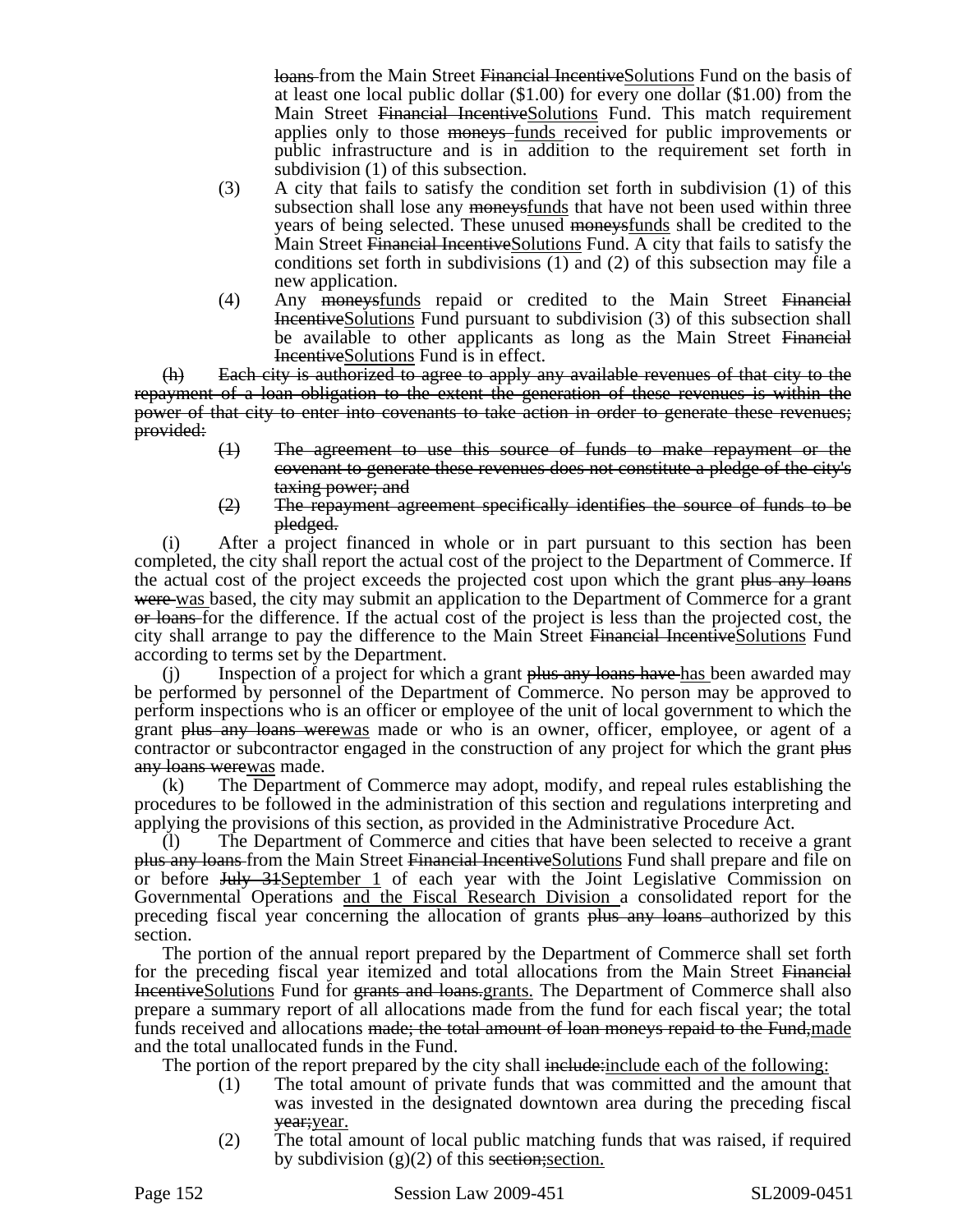- (3) The total amount of grant plus any loans-grants received from the Main Street Financial IncentiveSolutions Fund during the preceding fiscal year;year.
- (4) The total amount of loan moneys repaid to the Main Street Financial Incentive Fund during the preceding fiscal year;
- (5) A description of how the grant and loan moneysfunds and funds from private investors were used during the preceding fiscal year; year.
- (6) Details regarding the types of private investment created or stimulated, the dates of this activity, the amount of public money involved, and any other pertinent information, including any jobs created, businesses started, and number of jobs retained due to the approved activities.

(m) The Department of Commerce may use up to fifty thousand dollars (\$50,000) of the funds in the Main Street Solutions Fund for expenses related to the administration of the Fund."

#### **TOURIST DESTINATION MARKETING**

**SECTION 14.11.** The Department of Commerce shall promote historically underutilized businesses and supplier diversity within the State when marketing the State of North Carolina. Promotional efforts may include advertising with minority media outlets and with minorities in the motorsports industry. The Department and businesses that contract with the Department to promote historically underutilized businesses and supplier diversity shall make a good-faith effort to achieve diversity in the bidding and awarding of marketing and advertising contracts.

#### **NC GREEN BUSINESS FUND/FUNDS**

**SECTION 14.12.** Of the funds received by the State under the American Recovery and Reinvestment Act of 2009 and appropriated in this act to the State Energy Office, Department of Commerce, for the 2009-2010 fiscal year, the sum of five million dollars (\$5,000,000) in nonrecurring funds shall be allocated to the North Carolina Green Business Fund in the Department of Commerce.

#### **BIOFUELS CENTER OF NORTH CAROLINA**

**SECTION 14.13.** Of the funds received by the State under the American Recovery and Reinvestment Act of 2009 and appropriated in this act to the State Energy Office, Department of Commerce, for the 2009-2010 fiscal year, the sum of four million dollars (\$4,000,000) in nonrecurring funds shall be allocated to the Biofuels Center of North Carolina. These funds shall be used for costs related to implementing the North Carolina Strategic Plan for Biofuels Leadership developed under S.L. 2006-206.

# **EXTEND DEADLINE FOR TWENTY PERCENT REDUCTION OF PETROLEUM PRODUCTS USE FOR STATE FLEETS/CLARIFY REPORT REQUIREMENT**<br>**SECTION 14.14.(a)** Section 19.5(a) of S.L. 2005-276 reads as rewritten:

**SECTION 19.5.(a)** All State agencies, universities, and community colleges that have State-owned vehicle fleets shall develop and implement plans to improve the State's use of alternative fuels, synthetic lubricants, and efficient vehicles. The plans shall achieve a twenty percent (20%) reduction or displacement of the current petroleum products consumed by January 1, 2010.July 1, 2011. Before implementation of any plan, all affected agencies shall report their plan to the <del>Department of Administration. The Department of Administration</del>State Energy Office within the Department of Commerce. The State Energy Office shall compile a report on the plans submitted and report to the Joint Legislative Commission on Governmental Operations. Agencies shall implement their plans by January 1, 2006. Reductions may be met by petroleum or oils displaced through the use of biodiesel, ethanol, synthetic oils or lubricants, other alternative fuels, the use of hybrid electric vehicles, other fuel-efficient or low-emission vehicles, or additional methods as may be approved by the State Energy Office, thereby reducing the amount of harmful emissions. The plan shall not impede mission fulfillment of the agency and shall specifically address a long-term cost-benefit analysis, allowances for changes in vehicle usage, total miles driven, and exceptions due to technology, budgetary limitations, and emergencies."

**SECTION 14.14.(b)** Section 19.5(c) of S.L. 2005-276 reads as rewritten: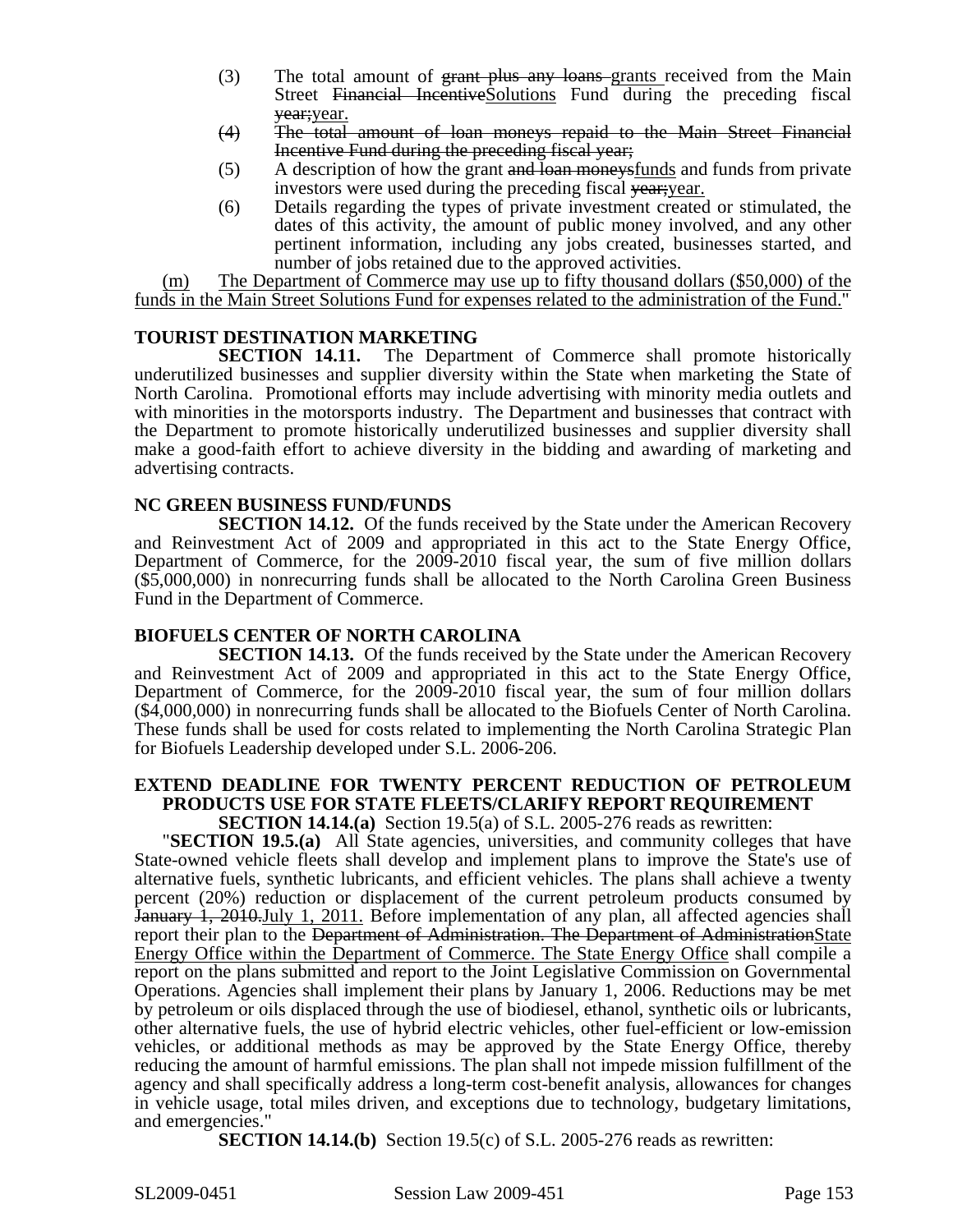"**SECTION 19.5.(c)** Agencies shall report by September 1, 2006, and annually thereafter on September 1,through September 1, 2011, to the Department of AdministrationState Energy Office within the Department of Commerce on the efforts undertaken to achieve the reductions. The Department of AdministrationState Energy Office shall compile and forward a report to the Joint Legislative Commission on Governmental Operations by November 1, 2006, and annually thereafter on November 1, through November 1, 2011, on the agencies' progress in meeting their plans."

# **INDUSTRIAL COMMISSION FEES/COMPUTER SYSTEM REPLACEMENT**

**SECTION 14.15.** The North Carolina Industrial Commission may retain the additional revenue generated as a result of an increase in the fee charged to parties for the filing of compromised settlements. These funds shall be used for the purpose of replacing existing computer hardware and software used for the operations of the Commission. These funds may also be used to prepare any assessment of hardware and software needs prior to purchase and to develop and administer the needed databases and new Electronic Case Management System, including the establishment of two time-limited positions for application development and support and mainframe migration. The Commission may not retain any fees under this section unless they are in excess of the former two-hundred-dollar (\$200.00) fee charged by the Commission for filing a compromised settlement.

# **INDUSTRIAL COMMISSION/SAFETY EDUCATION SECTION**

**SECTION 14.16.(a)** G.S. 97-73 reads as rewritten:

"**§ 97-73. Fees.** 

(a) Claims. – The Industrial Commission may establish by rule a schedule of fees for examinations conducted, reports made, documents filed, and agreements reviewed under this Article. The fees shall be collected in accordance with rules adopted by the Industrial Commission.

(b), (c) Repealed by Session Laws 2003-284, s. 10.33(d), effective July 1, 2003.

(d) Safety. – A fee in the amount set by the Industrial Commission is imposed on an employer for whom the Industrial Commission provides an educational training program on how to prevent or reduce accidents or injuries that result in workers' compensation claims or a person for whom the Industrial Commission provides other educational services. The fees are departmental receipts."

**SECTION 14.16.(b)** The Industrial Commission shall report the fees established pursuant to this section to the Joint Legislative Commission on Governmental Operations by September 1, 2009.

# **EMPLOYMENT SECURITY COMMISSION FUNDS**

**SECTION 14.17.(a)** Funds from the Employment Security Commission Reserve Fund shall be available to the Employment Security Commission of North Carolina to use as collateral to secure federal funds and to pay the administrative costs associated with the collection of the Employment Security Commission Reserve Fund surcharge. The total administrative costs paid with funds from the Reserve in the 2009-2010 fiscal year shall not

exceed two million five hundred thousand dollars (\$2,500,000).<br>**SECTION 14.17.(b)** There is appropriated free There is appropriated from the Employment Security Commission Reserve Fund to the Employment Security Commission of North Carolina the sum of twenty million dollars (\$20,000,000) for the 2009-2010 fiscal year to be used for the following purposes:

- (1) Nineteen million five hundred thousand dollars (\$19,500,000) for the operation and support of local Employment Security Commission offices.
- (2) Two hundred thousand dollars (\$200,000) for the State Occupational Information Coordinating Committee to develop and operate an interagency system to track former participants in State education and training programs.
- (3) Three hundred thousand dollars (\$300,000) to maintain compliance with Chapter 96 of the General Statutes, which directs the Commission to employ the Common Follow-Up Management Information System to evaluate the effectiveness of the State's job training, education, and placement programs.

**SECTION 14.17.(c)** There is appropriated from the Employment Security Commission Reserve Fund to the Employment Security Commission of North Carolina an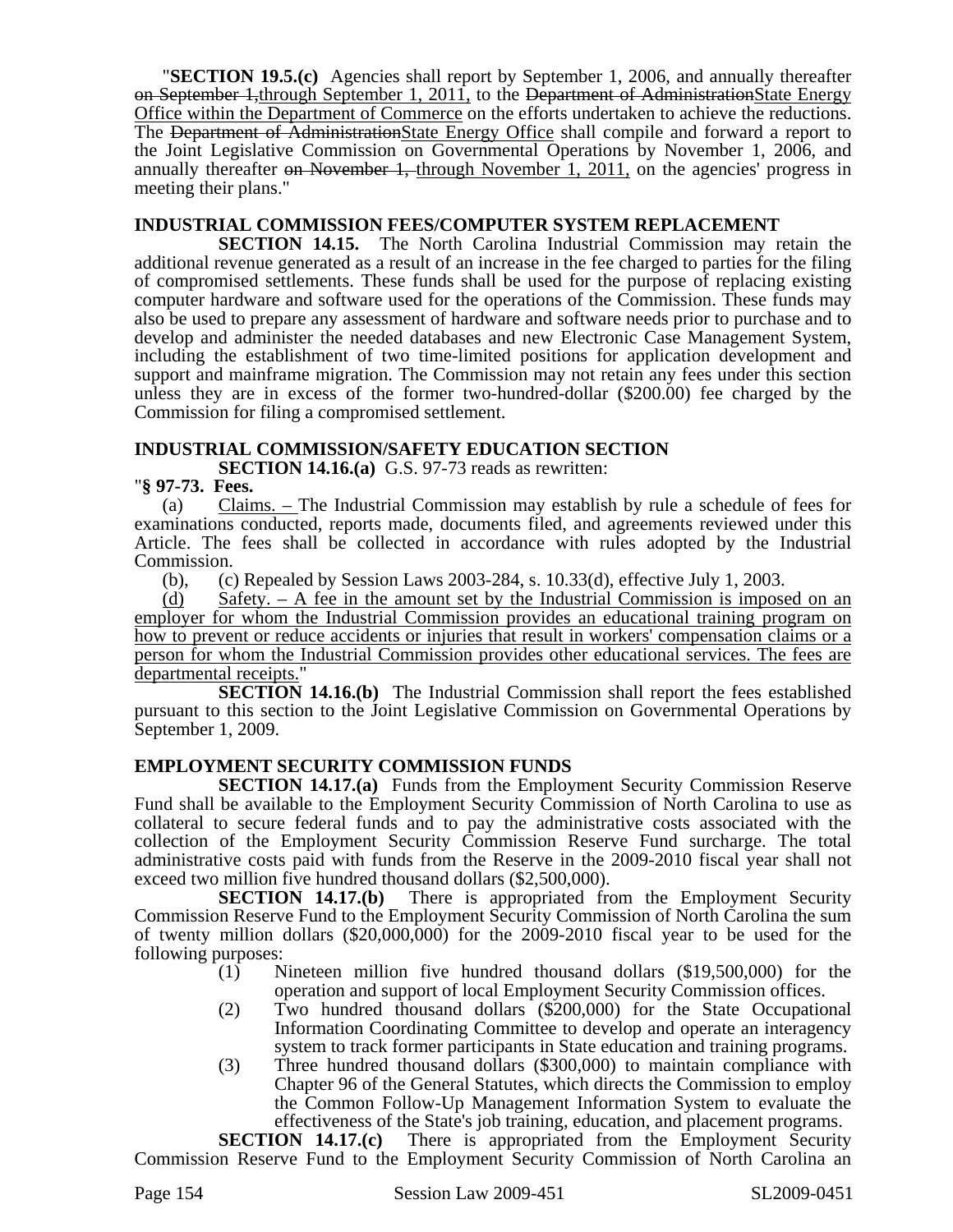amount not to exceed one million dollars (\$1,000,000) for the 2009-2010 fiscal year to fund State initiatives not currently funded through federal grants.

**SECTION 14.17.(d)** There is appropriated from the Employment Security Commission Reserve Fund to the Employment Security Commission of North Carolina an amount not to exceed one million five hundred thousand dollars (\$1,500,000) for the 2009-2010 fiscal year to fund a system upgrade to the Common Follow-Up Management Information System.

**SECTION 14.17.(e)** The Employment Security Commission of North Carolina may use funds in the Employment Security Commission Reserve Fund to contract with nonprofit organizations to provide dislocated workers with assistance in obtaining health care benefits, receiving vocational training, and securing employment.

# **EMPLOYMENT SECURITY COMMISSION/AMERICAN RECOVERY AND REINVESTMENT ACT OF 2009**

**SECTION 14.18.** Of the funds credited to and held in the State of North Carolina's account in the Unemployment Trust Fund by the Secretary of the Treasury of the United States pursuant to and in accordance with section 903 of the Social Security Act, the Employment Security Commission of North Carolina may expend the sum of fourteen million six hundred forty-seven thousand three hundred ninety-seven dollars (\$14,647,397) for the 2009-2011 fiscal biennium for the following purposes:

- (1) Implementing and administering the provisions of State law that qualify the State for the incentive payments.
- (2) Improved outreach to individuals who might be eligible by virtue of these provisions.
- (3) The improvement of unemployment benefits and tax operations, including responding to increased demand for unemployment benefits.
- (4) Staff-assisted reemployment services for unemployment claimants.

# **COMMERCE/ENTERPRISE FUNDS AND SPECIAL FUNDS**

**SECTION 14.19.(a)** The Office of State Budget and Management, in conjunction with the Office of the State Controller and the Department of Commerce, shall close the North Carolina Grape Growers Council Fund (Budget Code 24600-2553) and transfer the remaining fund balances to the General Fund.

**SECTION 14.19.(b)** The Office of State Budget and Management, in conjunction with the Office of the State Controller and the Department of Commerce, shall transfer the cash balances remaining in the following funds as of June 30, 2009, to the General Fund:

- (1) 24600-2241 Rural Electrification Authority Administration
- (2) 24600-2553 North Carolina Grape Growers Council
- (3)  $24600-2821$  Credit Union Supervision<br>(4)  $24600-2851$  Cemetery Commission
- (4)  $24600-2851$  Cemetery Commission<br>(5)  $54600-5211$  Utilities Commission
- (5) 54600-5211 Utilities Commission Staff
- (6)  $54600-5217 Utilities Gas Pipeline Safety  
(7) 54600-5221 Utilities Public Staff$
- $54600-5221$  Utilities Public Staff
- (8)  $54600-5811$  State Banking Commission<br>(9)  $54600-5881$  ABC Commission
- (9) 54600-5881 ABC Commission
- (10) 54600-5882 ABC Warehouse
- (11) 64605 Commerce Utilities Commission Public Staff
- (12) 64612 Commerce North Carolina Rural Electrification Authority

**SECTION 14.19.(c)** The Office of State Budget and Management, in conjunction with the Office of the State Controller and the Department of Commerce, shall transfer the following fund codes from Budget Code  $24600 - \tilde{C}$ ommerce Special Funds to Budget Code 24609 – Commerce Special Fund General Fund:

- 
- (1) 2533 One North Carolina Fund (2) 2534 – One North Carolina Small Business Account
- 
- (3)  $2581 JDIG Fees$ <br>(4)  $2582 JDIG Spec$ (4)  $2582 - JDIG Special Revenue Fund$ <br>(5)  $2711 - Industrial Development Fund$
- (5)  $2711$  Industrial Development Fund<br>(6)  $2712$  Industrial Development Utility
- (6) 2712 Industrial Development Utility Account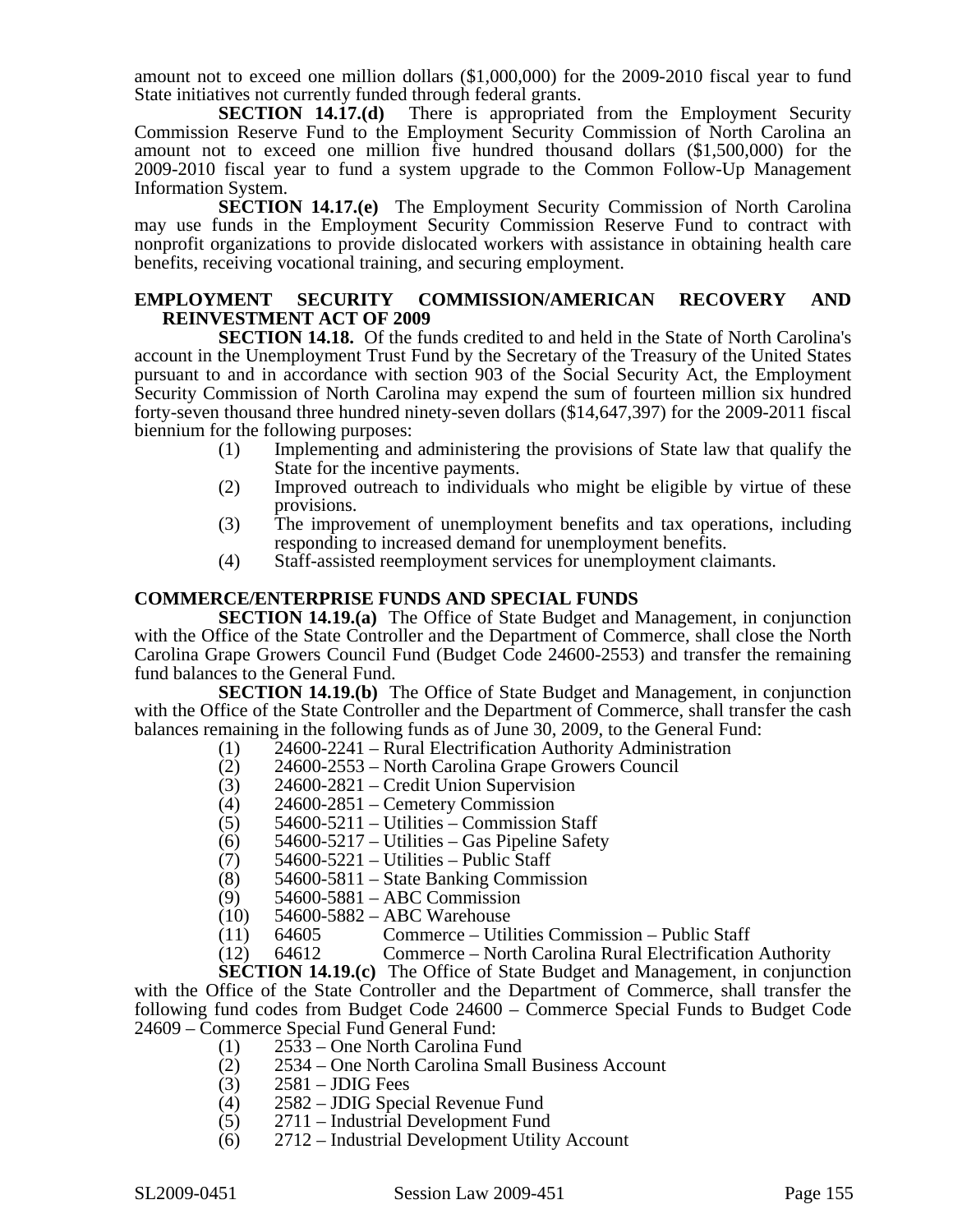**SECTION 14.19.(d)** The Office of State Budget and Management, in conjunction with the Office of the State Controller and the Department of Commerce, shall transfer the following fund codes from Budget Code 24600 – Commerce Special Funds to Budget Code 54600 – Commerce Enterprise Funds:

- (1) 24600-2241 Rural Electrification Authority Administration
- (2)  $24600-2821$  Credit Union Supervision<br>(3)  $24600-2851$  Cemetery Commission
- (3) 24600-2851 Cemetery Commission

**SECTION 14.19.(e1)** Notwithstanding any other provision of law, beginning in the 2009-2010 fiscal year, the cash balances remaining in the following Fund codes on June 30 of each fiscal year that are greater than twenty percent (20%) of the operating budget for each Fund shall revert to the General Fund:

- (1) 24600-2241 Rural Electrification Authority Administration
- (2)  $24600-2821$  Credit Union Supervision<br>(3)  $24600-2851$  Cemetery Commission
- (3) 24600-2851 Cemetery Commission
- 
- (4)  $54600-5211$  Utilities Commission Staff<br>(5)  $54600-5217$  Utilities Gas Pipeline Safet  $54600-5217$  – Utilities – Gas Pipeline Safety
- $(6)$  54600-5221 Utilities Public Staff
- (7)  $54600-5811$  State Banking Commission<br>(8)  $54600-5881$  ABC Commission
- (8) 54600-5881 ABC Commission
- (9) 54600-5882 ABC Warehouse
- (10) 64605 Commerce Utilities Commission Public Staff
- (11) 64612 Commerce North Carolina

**SECTION 14.19.(e2)** Prior to the expenditure of any of the cash balance that does not revert to the General Fund as required by subsection (e1) of this section, the agency responsible for administering the Fund shall report on the planned expenditure of the cash balance to the Joint Legislative Oversight Committee on Governmental Operations.

**SECTION 14.19.(f)** G.S. 105-113.81A is repealed.

#### **STATE BANKING COMMISSION/FEES & ASSESSMENT CHANGES EFFECTIVE JULY 1**

#### **SECTION 14.20.** G.S. 53-122(e) reads as rewritten:

"(e) In the first half of each calendar year, the State Banking Commission shall review the estimated cost of maintaining the office of the Commissioner of Banks for the next fiscal year. If the estimated fees and assessments provided for under this section shall exceed the estimated cost of maintaining the office of the Commissioner of Banks for the next fiscal year, then the State Banking Commission may reduce by uniform percentage the fees and assessments provided for in this section. If the estimated fees and assessments provided for under this section shall be less than the estimated cost of maintaining the office of the Commissioner of Banks for the next fiscal year, then the State Banking Commission may increase by uniform percentage the fees and assessments provided for in this section to an amount which will increase the amount of the fees and assessments to be collected to an amount at least equal to the estimated cost of maintaining the office of the Commissioner of Banks for the next fiscal year. In no event shall any surplus at the end of any fiscal year resulting from the collection of fees and assessments pursuant to this section revert to the general fund. The State Banking Commission shall report to the Joint Legislative Commission on Governmental Operations its conclusion that the estimated fees and assessments should be reduced or increased. Any reduction or increase of estimated fees and assessments provided for under this section shall become effective July 1 of the next fiscal year."

#### **COUNCIL OF GOVERNMENT FUNDS**

**SECTION 14.21.(a)** Of the funds appropriated in this act to the Department of Commerce, the sum of four hundred twenty-five thousand dollars (\$425,000) for the 2009-2010 fiscal year and the sum of four hundred twenty-five thousand dollars (\$425,000) for the 2010-2011 fiscal year shall only be used as provided by this section. Each regional council of government or lead regional organization is allocated up to twenty-five thousand dollars (\$25,000) for the 2009-2010 and the 2010-2011 fiscal years.

**SECTION 14.21.(b)** A regional council of government may use funds allocated to it by this section only to assist local governments in grant applications, economic development,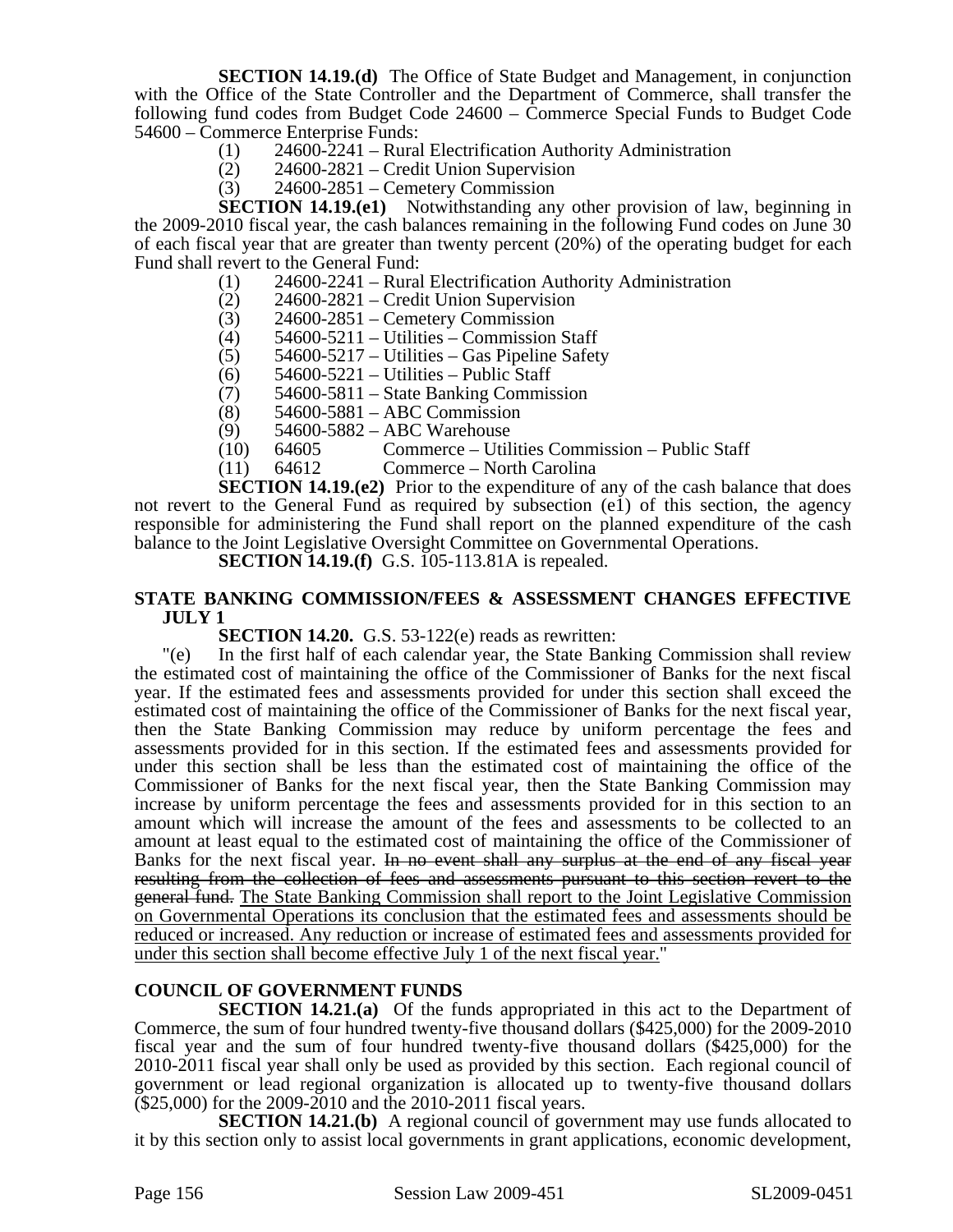community development, support of local industrial development activities, and other activities as deemed appropriate by the member governments.

**SECTION 14.21.(c)** Funds allocated by this section shall be paid by electronic transfer in two equal installments each fiscal year. Upon receipt of the report required by subsection (e) of this section, the first installment shall be paid no later than September 15 of each year.

**SECTION 14.21.(d)** Funds allocated by this section shall not be used for payment of dues or assessments by the member governments and shall not supplant funds appropriated by the member governments.

**SECTION 14.21.(e)** By September 1 of each year, and more frequently as requested, each council of government or lead regional organization shall report to the Joint Legislative Commission on Governmental Operations and the Fiscal Research Division of the General Assembly on prior State fiscal year program activities, objectives, and accomplishments, and prior State fiscal year itemized expenditures and fund sources. Each council of government or lead regional organization shall provide to the Fiscal Research Division of the General Assembly a copy of the organization's annual audited financial statement within 30 days of issuance of the statement.

# **STATE-AID REPORTING REQUIREMENTS**<br>**SECTION 14.22.(a)** The North

The North Carolina Institute of Minority Economic Development, Inc., Land Loss Prevention Project, North Carolina Minority Support Center, North Carolina Community Development Initiative, Inc., North Carolina Association of Community Development Corporations, Inc., North Carolina Biotechnology Center, North Carolina Center for Automotive Research, Inc., Biofuels Center of North Carolina, High Point Market Authority, and Partnership for the Sounds, Inc., shall do the following:

- (1) By September 1 of each year, and more frequently as requested, report to the Joint Legislative Commission on Governmental Operations and the Fiscal Research Division on prior State fiscal year program activities, objectives, and accomplishments, and prior State fiscal year itemized expenditures and fund sources.
- (2) Provide to the Fiscal Research Division a copy of the organization's annual audited financial statement within 30 days of issuance of the statement.

**SECTION 14.22.(b)** Remaining allotments after September 1 shall not be released to any nonprofit organization that does not satisfy the reporting requirements provided in subsection (a) of this section.

# **DEFENSE AND SECURITY TECHNOLOGY ACCELERATOR**

**SECTION 14.23.** All funds appropriated by this act for the Defense and Security Technology Accelerator project shall be used to advance and support the facilitation of federal appropriations and grants allocated for federal contracts and laboratory facilities designed to support and facilitate projects related to the United States Department of Defense.

# **NORTH CAROLINA INDIAN ECONOMIC DEVELOPMENT INITIATIVE**

**SECTION 14.24.** Of the funds appropriated in this act for the 2009-2010 fiscal year to the Department of Commerce, Budget Code 14600, the sum of one hundred thousand dollars (\$100,000) shall be transferred to Budget Code 14601, Commerce State-Aid, for the North Carolina Indian Economic Development Initiative.

# **REGIONAL ECONOMIC DEVELOPMENT COMMISSION ALLOCATIONS**

**SECTION 14.25.(a)** Funds appropriated in this act to the Department of Commerce for regional economic development commissions shall be allocated to the following commissions in accordance with subsection (b) of this section: Western North Carolina Regional Economic Development Commission, Research Triangle Regional Partnership, Southeastern North Carolina Regional Economic Development Commission, Piedmont Triad Partnership, Northeastern North Carolina Regional Economic Development Commission, North Carolina's Eastern Region Economic Development Partnership, and Carolinas Partnership, Inc.

**SECTION 14.25.(b)** Funds appropriated pursuant to subsection (a) of this section shall be allocated to each regional economic development commission as follows: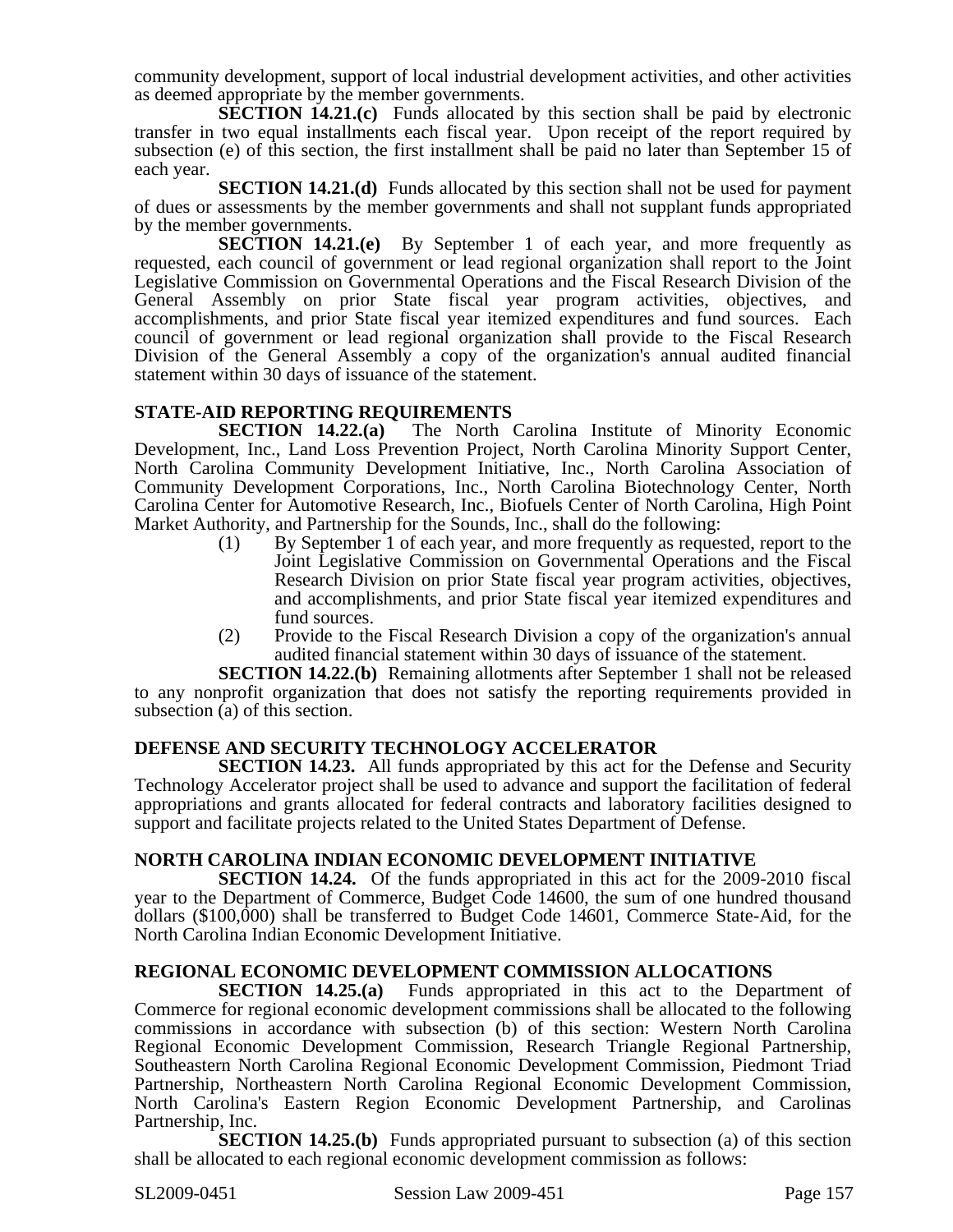- (1) First, the Department shall establish each commission's allocation by determining the sum of allocations to each county that is a member of that commission. Each county's allocation shall be determined by dividing the county's development factor by the sum of the development factors for eligible counties and multiplying the resulting percentage by the amount of the appropriation. As used in this subdivision, the term "development factor" means a county's development factor as calculated under G.S. 143B-437.08; and
- (2) Next, the Department shall subtract from funds allocated to the North Carolina's Eastern Region Economic Development Partnership the sum of three hundred eight thousand six hundred sixty-six dollars (\$308,666) in the 2009-2010 fiscal year, which sum represents: (i) the total interest earnings in the prior fiscal year on the estimated balance of seven million five hundred thousand dollars (\$7,500,000) appropriated to the Global TransPark Development Zone in Section 6 of Chapter 561 of the 1993 Session Laws; and (ii) the total interest earnings in the prior fiscal year on loans made from the seven million five hundred thousand dollars (\$7,500,000) appropriated to the Global TransPark Development Zone in Section 6 of Chapter 561 of the 1993 Session Laws; and
- (3) Next, the Department shall redistribute the sum of three hundred eight thousand six hundred sixty-six dollars (\$308,666) in the 2009-2010 fiscal year to the seven regional economic development commissions named in subsection (a) of this section. Each commission's share of this redistribution shall be determined according to the development factor formula set out in subdivision (1) of this subsection. This redistribution shall be in addition to each commission's allocation determined under subdivision (1) of this subsection.

**SECTION 14.25.(c)** No more than one hundred twenty thousand dollars (\$120,000) in State funds shall be used for the annual salary of any one employee of a regional economic development commission.

**SECTION 14.25.(d)** The General Assembly finds that successful economic development requires the collaboration of the State, regions of the State, counties, and municipalities. Therefore, the regional economic development commissions are encouraged to seek supplemental funding from their county and municipal partners to continue and enhance their efforts to attract and retain business in the State.

# **SET REGULATORY FEE FOR UTILITIES COMMISSION**

**SECTION 14.26.(a)** The percentage rate to be used in calculating the public utility regulatory fee under G.S.  $62-302(b)(2)$  is twelve one-hundredths of one percent  $(0.12\%)$  for each public utility's North Carolina jurisdictional revenues earned during each quarter that begins on or after July 1, 2009.

**SECTION 14.26.(b)** The electric membership corporation regulatory fee imposed under G.S. 62-302(b1) for the 2009-2010 fiscal year is two hundred thousand dollars (\$200,000).

**SECTION 14.26.(c)** This section becomes effective July 1, 2009.

# **RURAL ECONOMIC DEVELOPMENT CENTER**

**SECTION 14.27.(a)** Of the funds appropriated in this act to the North Carolina Rural Economic Development Center, Inc. (Rural Center), the sum of four million six hundred two thousand four hundred thirty-six dollars (\$4,602,436) for the 2009-2010 fiscal year and the sum of four million five hundred twenty-seven thousand four hundred thirty-six dollars (\$4,527,436) for the 2010-2011 fiscal year shall be allocated as follows:

|                                              | 2009-2010   | 2010-2011   |
|----------------------------------------------|-------------|-------------|
| Center Administration, Technical Assistance, |             |             |
| & Oversight                                  | \$1,555,000 | \$1,523,000 |
| <b>Research and Demonstration Grants</b>     | \$351,000   | \$344,000   |
| Institute for Rural Entrepreneurship         | \$136,000   | \$134,000   |
| <b>Community Development Grants</b>          | \$987,436   | \$987,436   |
| Microenterprise Loan Program                 | \$185,000   | \$182,000   |

Page 158 Session Law 2009-451 SL2009-0451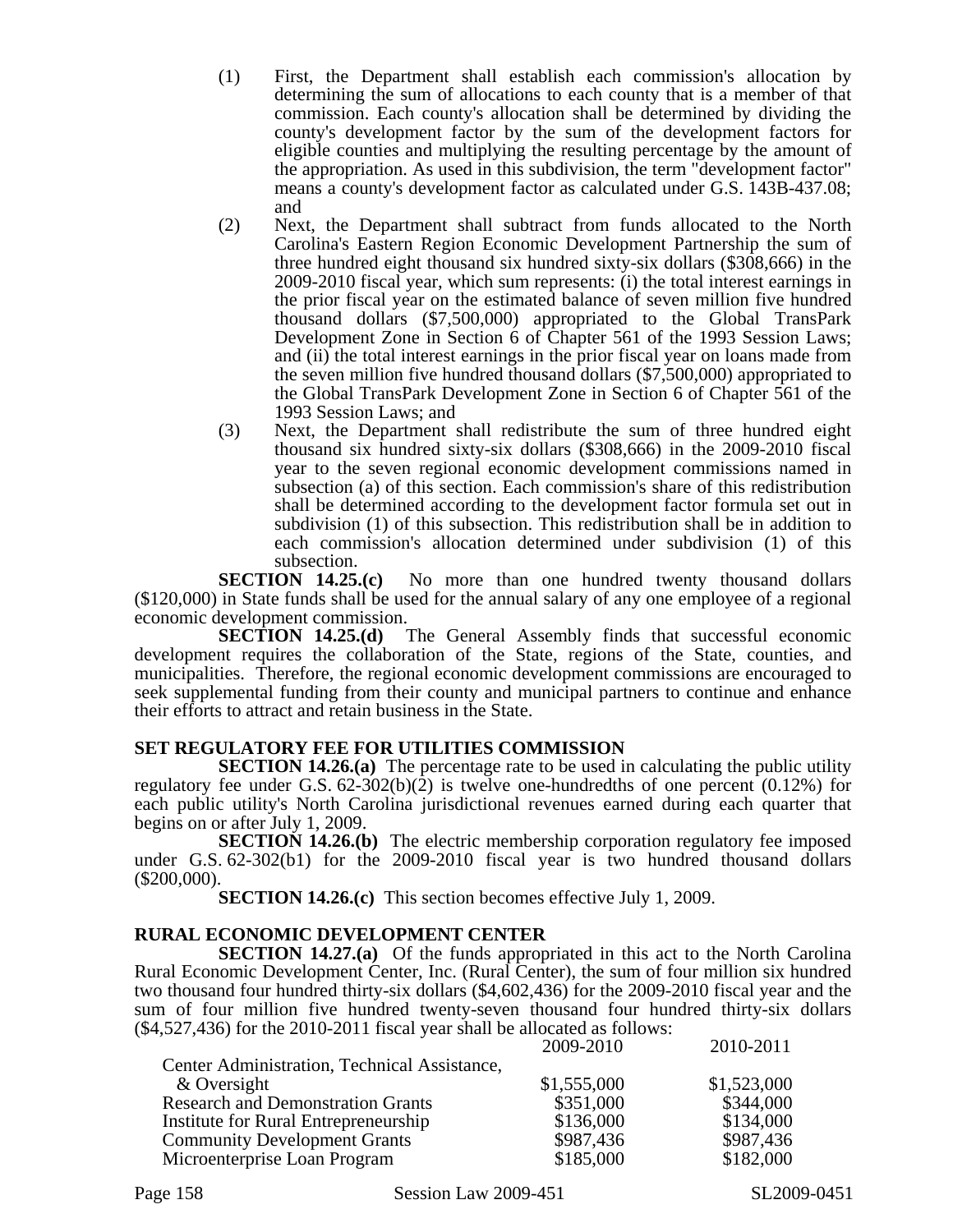| Water/Sewer/Business Development           |           |           |
|--------------------------------------------|-----------|-----------|
| <b>Matching Grants</b>                     | \$840,000 | \$821,000 |
| <b>Statewide Water/Sewer Database</b>      | \$95,000  | \$93,000  |
| <b>Agricultural Advancement Consortium</b> | \$110,000 | \$107,000 |
|                                            |           |           |

**SECTION 14.27.(b)** Funds allocated in subsection (a) of this section for community development grants shall support development projects and activities within the State's minority communities. Any new or previously funded community development corporation, as that term is defined in subsection (c) of this section, is eligible to apply for community development grant funds. However, no community development grant funds shall be released to a community development corporation unless the corporation can demonstrate that there are no outstanding or proposed assessments or other collection actions against the corporation for any State or federal taxes, including related penalties, interest, and fees.

**SECTION 14.27.(c)** For purposes of this section, the term "community" development corporation" means a nonprofit corporation:

- (1) Chartered pursuant to Chapter 55A of the General Statutes;
- (2) Tax-exempt pursuant to section 501(c)(3) of the Internal Revenue Code of 1986;
- (3) Whose primary mission is to develop and improve low-income communities and neighborhoods through economic and related development;
- (4) Whose activities and decisions are initiated, managed, and controlled by the constituents of those local communities; and
- (5) Whose primary function is to act as deal maker and packager of projects and activities that will increase their constituencies' opportunities to become owners, managers, and producers of small businesses, affordable housing, and jobs designed to produce positive cash flow and curb blight in the targeted community.

**SECTION 14.27.(d)** The Rural Center shall provide a report containing detailed budget, personnel, and salary information to the Office of State Budget and Management in the same manner as State departments and agencies in preparation for biennium budget requests.

**SECTION 14.27.(e)** By September 1 of each year, and more frequently as requested, the Rural Center shall report to the Joint Legislative Commission on Governmental Operations and the Fiscal Research Division on prior State fiscal year program activities, objectives, and accomplishments and prior State fiscal year itemized expenditures and fund sources.

# **RURAL ECONOMIC DEVELOPMENT CENTER/INFRASTRUCTURE PROGRAM**

**SECTION 14.28.(a)** Of the funds appropriated in this act to the North Carolina Rural Economic Development Center, Inc. (Rural Center), the sum of nineteen million three hundred five thousand dollars (\$19,305,000) for the 2009-2010 fiscal year and the sum of nineteen million three hundred five thousand dollars (\$19,305,000) for the 2010-2011 fiscal year shall be allocated as follows:

- (1) To continue the North Carolina Infrastructure Program. The purpose of the Program is to provide grants to local governments to construct critical water and wastewater facilities and to provide other infrastructure needs, including technology needs, to sites where these facilities will generate private job-creating investment. At least fifteen million dollars (\$15,000,000) of the funds appropriated in this act for each year of the biennium must be used to provide grants under this Program.
- (2) To provide matching grants to local governments in distressed areas and equity investments in public-private ventures that will productively reuse vacant buildings and properties, with priority given to towns or communities with populations of less than 5,000.
- (3) To provide economic development research and demonstration grants.

**SECTION 14.28.(b)** The Rural Center may contract with other State agencies, constituent institutions of The University of North Carolina, and colleges within the North Carolina Community College System for certain aspects of the North Carolina Infrastructure Program, including design of Program guidelines and evaluation of Program results.

**SECTION 14.28.(c)** During each year of the 2009-2011 biennium, the Rural Center may use up to three hundred eighty-five thousand dollars (\$385,000) of the funds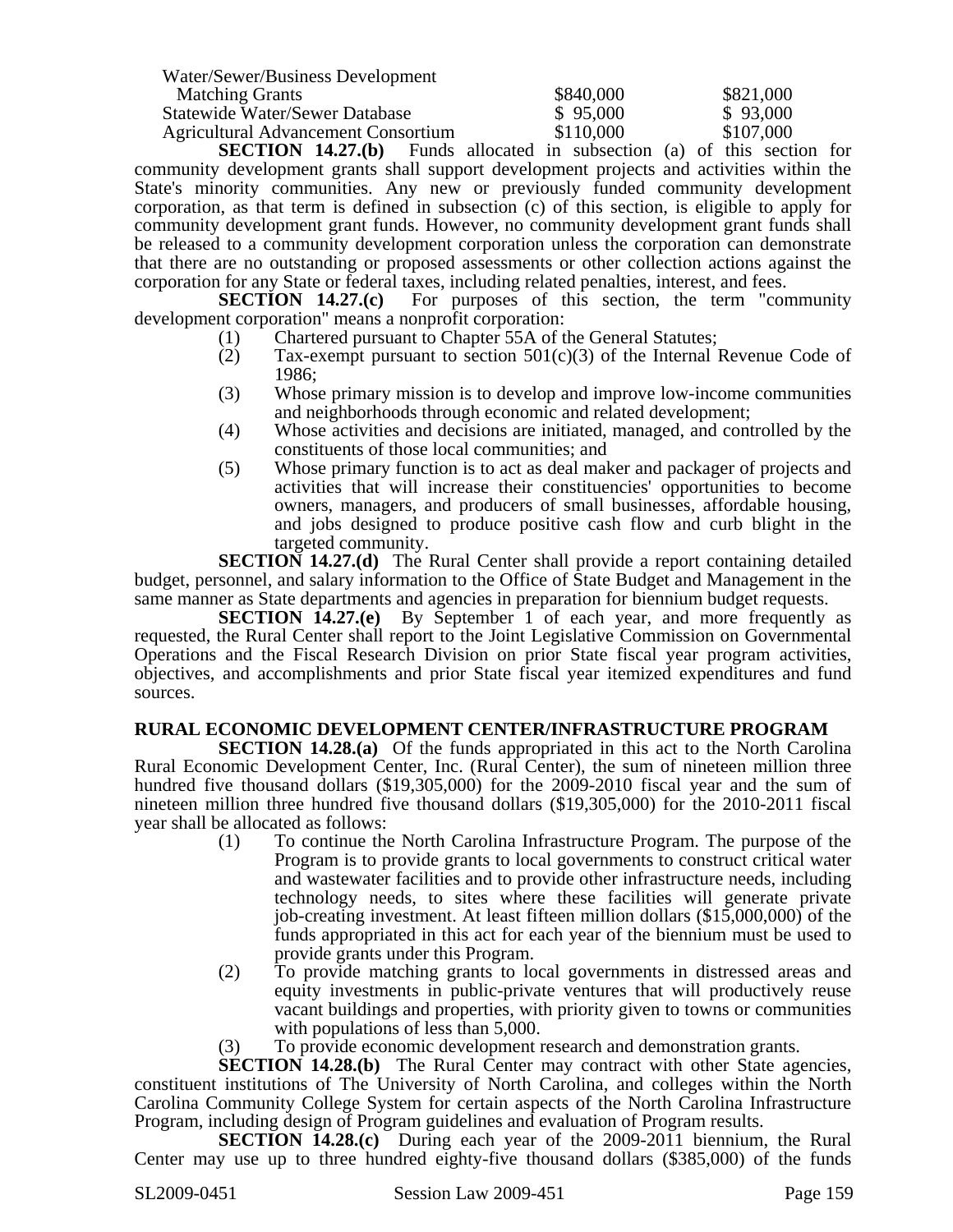appropriated in this act to cover its expenses in administering the North Carolina Economic Infrastructure Program.

**SECTION 14.28.(d)** Of the funds appropriated in subsection (a) of this section to the Rural Center for the 2009-2010 fiscal year, the sum of one million five hundred forty-four thousand four hundred dollars (\$1,544,400) shall be transferred to the Department of Environment and Natural Resources to be used to provide the State match to draw down maximum federal funds for the Clean Water State Revolving Loan Fund.

**SECTION 14.28.(e)** By September 1 of each year, and more frequently as requested, the Rural Center shall report to the Joint Legislative Commission on Governmental Operations and the Fiscal Research Division concerning the progress of the North Carolina Economic Infrastructure Program in the prior State fiscal year.

# **OPPORTUNITIES INDUSTRIALIZATION CENTERS FUNDS**

**SECTION 14.30.(a)** Of the funds appropriated in this act to the North Carolina Rural Economic Development Center, Inc. (Rural Center), the sum of three hundred forty-three thousand dollars (\$343,000) for the 2009-2010 fiscal year and the sum of three hundred thirty-six thousand dollars (\$336,000) for the 2010-2011 fiscal year shall be equally distributed among the certified Opportunities Industrialization Centers (OI Centers).

**SECTION 14.30.(b)** By September 1 of each year, and more frequently as requested, the Rural Center shall report to the Joint Legislative Commission on Governmental Operations and the Fiscal Research Division on OI Centers receiving funds pursuant to subsection (a) of this section. The report shall include data for each OI Center on all itemized expenditures and all fund sources for the prior State fiscal year. The report shall also contain a written narrative on prior fiscal year program activities, objectives, and accomplishments that were funded with funds appropriated in subsection (a) of this section.

**SECTION 14.30.(c)** The Rural Center shall ensure that each OI Center files annually with the State Auditor a financial statement in the form and on the schedule prescribed by the State Auditor.

**SECTION 14.30.(d)** No funds appropriated under this act shall be released to an OI Center listed in subsection (a) of this section if the OI Center has any overdue tax debts, as that term is defined in G.S. 105-243.1, at the federal or State level.

# **RURAL ECONOMIC DEVELOPMENT CENTER/CLEAN WATER PARTNERS FUNDING**

**SECTION 14.31.** By September 1 of each year, and more frequently as requested, the North Carolina Rural Economic Development Center, Inc., shall report to the Joint Legislative Commission on Governmental Operations and the Fiscal Research Division concerning the progress of the water/sewer improvement grants (commonly referred to as funding for Clean Water Partners) as appropriated in Section 13.13A of S.L. 2007-323 and Section 13.8 of S.L. 2008-107. Each report shall include a list of grants made since the last report, the total amount contracted, and the amount of funds remaining. This reporting requirement shall replace all previous reporting requirements and shall remain in effect until all funds from this program are expended.

#### **RURAL ECONOMIC DEVELOPMENT CENTER/AMERICAN RECOVERY AND REINVESTMENT ACT FUNDS**

**SECTION 14.32.** If the North Carolina Rural Economic Development Center, Inc., (Rural Center) finds that North Carolina will not maximize the amount of funding for water and wastewater projects the State could receive under the American Recovery and Reinvestment Act of 2009, the Rural Center shall use funds appropriated to the Rural Center in this act to maximize such funding.

# **RURAL CENTER/PROVIDE ASSISTANCE TO RURAL COMMUNITIES TO ACCESS FEDERAL FUNDS**

**SECTION 14.33.** The North Carolina Rural Economic Development Center, Inc. (Rural Center), shall provide assistance to rural communities in applying for funds under the American Recovery and Reinvestment Act of 2009. The assistance shall include, but not be limited to, advice on writing grants, applying for funds, and reviewing grant proposals.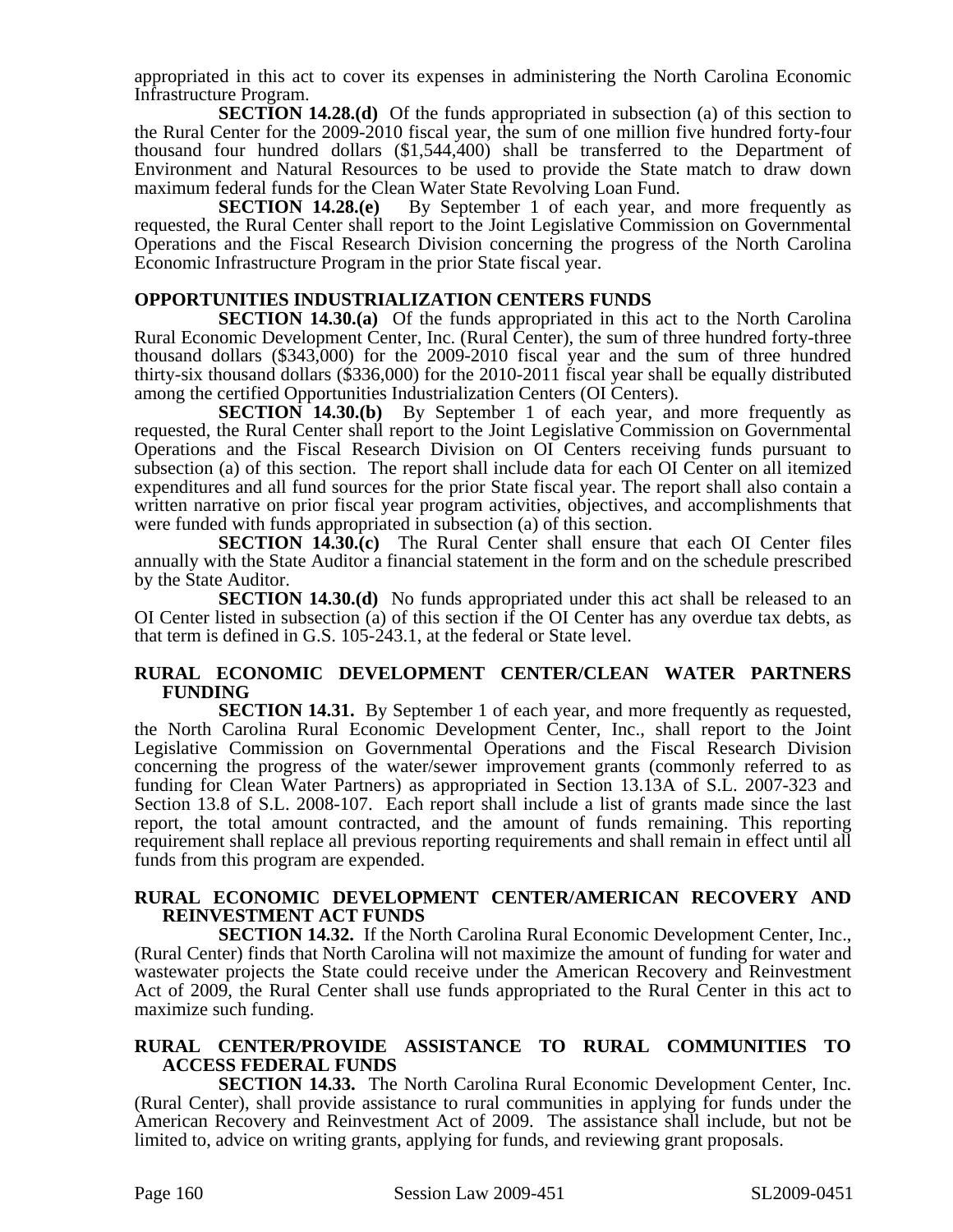# **PART XV. JUDICIAL DEPARTMENT**

# **TRANSFER OF EQUIPMENT AND SUPPLY FUNDS**

**SECTION 15.1.** Funds appropriated to the Judicial Department in the 2009-2011 fiscal biennium for equipment and supplies shall be certified in a reserve account. The Administrative Office of the Courts may transfer these funds to the appropriate programs and between programs as the equipment priorities and supply consumptions occur during the operating year. These funds shall not be expended for any other purpose.

# **GRANT FUNDS**

**SECTION 15.2.** Notwithstanding G.S. 143C-6-9, the Administrative Office of the Courts may use up to the sum of one million five hundred thousand dollars (\$1,500,000) from funds available to the Department to provide the State match needed in order to receive grant funds. Prior to using funds for this purpose, the Department shall report to the Chairs of the House of Representatives and Senate Appropriations Subcommittees on Justice and Public Safety and to the Joint Legislative Commission on Governmental Operations on the grants to be matched using these funds.

# **DEATH PENALTY LITIGATION FUNDS**

**SECTION 15.3.** Of the funds appropriated in this act to the Office of Indigent Defense Services for the 2009-2011 fiscal biennium, the Office may use up to the sum of three hundred seventy-six thousand one hundred twenty-five dollars (\$376,125) for the 2009-2010 fiscal year and up to the sum of three hundred seventy-six thousand one hundred twenty-five dollars (\$376,125) for the 2010-2011 fiscal year to contract with the Center for Death Penalty Litigation to provide training, consultation, brief banking, and other assistance to attorneys representing indigent capital defendants. The Office of Indigent Defense Services shall report by February 1 of each year in the biennium to the Chairs of the House of Representatives and Senate Appropriations Subcommittees on Justice and Public Safety on the activities funded by this section.

#### **REPORT ON BUSINESS COURTS**

**SECTION 15.4.** The Administrative Office of the Courts shall report to the Chairs of the House of Representatives and Senate Appropriations Committees and the Chairs of the House of Representatives and Senate Appropriations Subcommittees on Justice and Public Safety by March 1 of each year on the activities of each North Carolina Business Court site, including the number of new, closed, and pending cases, average age of pending cases, and annual expenditures for the prior fiscal year.

#### **COLLECTION OF WORTHLESS CHECK FUNDS**

**SECTION 15.5.** Notwithstanding the provisions of G.S. 7A-308(c), the Judicial Department may use any balance remaining in the Collection of Worthless Checks Fund on June 30, 2009, for the purchase or repair of office or information technology equipment during the 2009-2010 fiscal year. Prior to using any funds under this section, the Judicial Department shall report to the Joint Legislative Commission on Governmental Operations and the Chairs of the House of Representatives and Senate Appropriations Subcommittees on Justice and Public Safety on the equipment to be purchased or repaired and the reasons for the purchases.

# **DISPUTE RESOLUTION FEES**

**SECTION 15.6.** Notwithstanding the provisions of G.S. 143C-1-2(b), certification and renewal fees collected by the Dispute Resolution Commission are nonreverting and are only to be used at the direction of the Commission.

#### **REIMBURSEMENT FOR USE OF PERSONAL VEHICLES**

**SECTION 15.7.** Notwithstanding the provisions of G.S. 138-6(a)(1), the Judicial Department, during the 2009-2011 fiscal biennium, may elect to establish a per-mile reimbursement rate for transportation by privately owned vehicles at a rate less than the business standard mileage rate set by the Internal Revenue Service.

# **GUIDELINES FOR MAXIMIZING EFFICIENCY OF PROCEEDINGS**

SL2009-0451 Session Law 2009-451 Page 161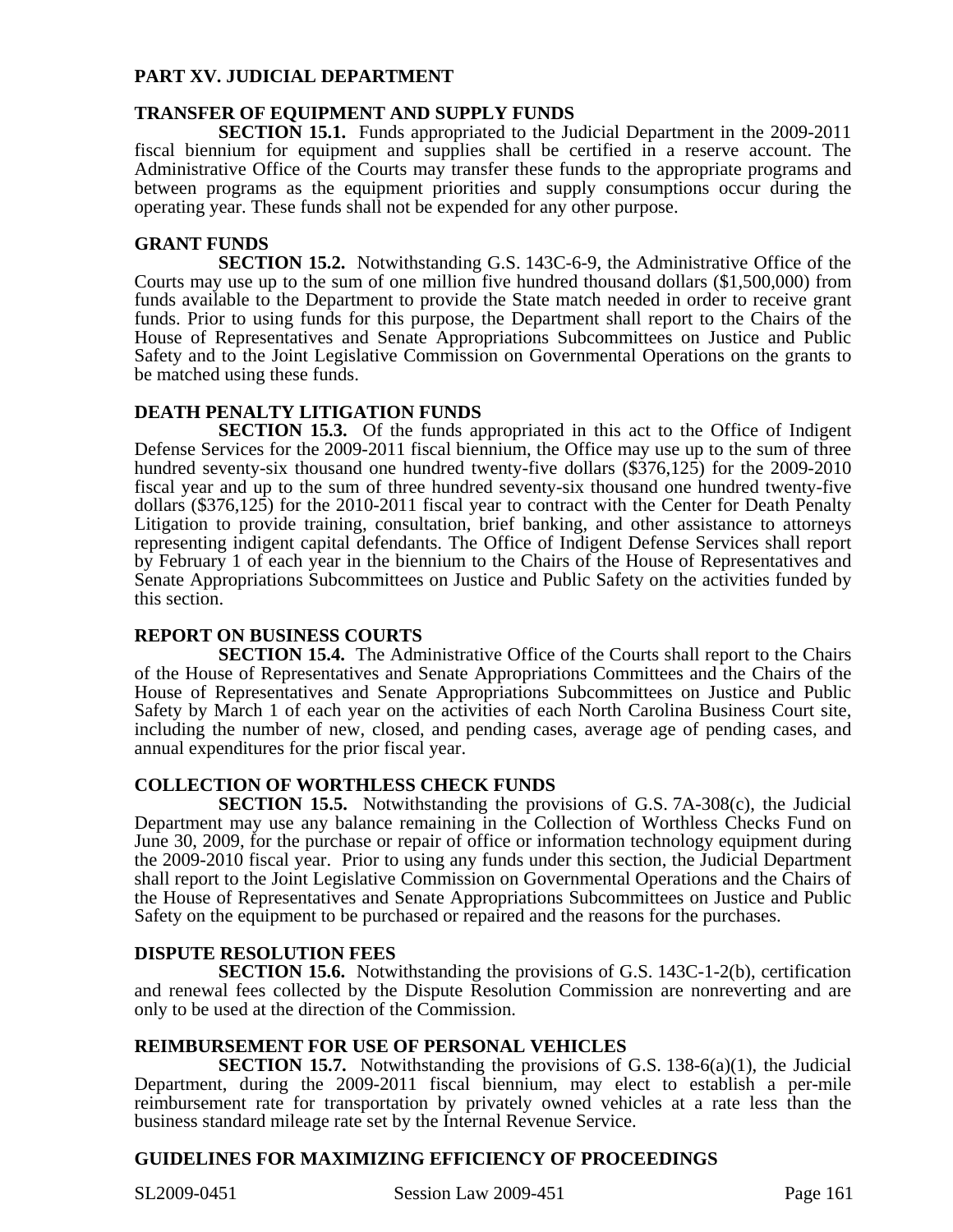**SECTION 15.9.** By December 1, 2009, the Administrative Office of the Courts shall develop guidelines to be applied to maximize efficient use of the time of probation officers and court personnel participating in probation revocation proceedings. The Administrative Office of the Courts may also adopt guidelines for maximizing the efficient use of the time of law enforcement personnel participating in the Criminal District Courts.

# **ELIMINATE SPECIAL ALLOWANCE FOR SUPERIOR COURT JUDGES**

**SECTION 15.10.** G.S. 7A-44(a) reads as rewritten:

"(a) A judge of the superior court, regular or special, shall receive the annual salary set forth in the Current Operations Appropriations Act, and in addition shall be paid the same travel allowance as State employees generally by G.S. 138-6(a)(1) and (2), provided that no travel allowance be paid for travel within his county of residence. In addition, a judge of the superior court shall be allowed seven thousand dollars (\$7,000) per year, payable monthly, in lieu of necessary subsistence expenses while attending court or transacting official business at a place other than in the county of his residence and in lieu of other professional expenses incurred in the discharge of his official duties. The Administrative Officer of the Courts may also reimburse superior court judges, in addition to the above funds for travel and subsistence, travel, for travel and subsistence expenses incurred for professional education."

# **CLARIFY THAT DWI TREATMENT COURTS ARE A TYPE OF DRUG TREATMENT COURT UNDER THE DRUG TREATMENT COURT ACT**

**SECTION 15.11.** G.S. 7A-791 reads as rewritten:

# "**§ 7A-791. Purpose.**

The General Assembly recognizes that a critical need exists in this State for judicial programs that will reduce the incidence of alcohol and other drug abuse or dependence and crimes, including the offense of driving while impaired, delinquent acts, and child abuse and neglect committed as a result of alcohol and other drug abuse or dependence, and child abuse and neglect where alcohol and other drug abuse or dependence are significant factors in the child abuse and neglect. It is the intent of the General Assembly by this Article to create a program to facilitate the creation of local drug treatment court programs. programs and driving while impaired (DWI) treatment court programs."

# **OFFICE OF INDIGENT DEFENSE SERVICES EXPANSION FUNDS**

**SECTION 15.12.** The Judicial Department, Office of Indigent Defense Services, may use up to the sum of two million five hundred one thousand one hundred fifty dollars (\$2,501,150) in appropriated funds during the 2009-2010 fiscal year and up to the sum of two million four hundred thirty-three thousand seven hundred dollars (\$2,433,700) in appropriated funds during the 2010-2011 fiscal year for the expansion of existing public defender offices currently providing legal services to the indigent population under the oversight of the Office of Indigent Defense Services, or for the creation of new public defender offices within existing public defender districts currently providing those services, by creating up to 20 new attorney positions and 10 new support staff positions. These funds may be used for salaries, benefits, equipment, and related expenses. Prior to using funds for this purpose, the Office of Indigent Defense Services shall report to the Chairs of the House of Representatives and the Senate Appropriations Subcommittees on Justice and Public Safety on the proposed expansion.

# **OFFICE OF INDIGENT DEFENSE SERVICES REPORT**

**SECTION 15.13.(a)** The Office of Indigent Defense Services shall report to the Chairs of the House of Representatives and Senate Appropriations Committees and the Chairs of the House of Representatives and Senate Appropriations Subcommittees on Justice and Public Safety by March 1 of each year on:

- (1) The volume and cost of cases handled in each district by assigned counsel or public defenders;
- (2) Actions taken by the Office to improve the cost-effectiveness and quality of indigent defense, including the capital case program;
- (3) Plans for changes in rules, standards, or regulations in the upcoming year; and
- (4) Any recommended changes in law or funding procedures that would assist the Office in improving the management of funds expended for indigent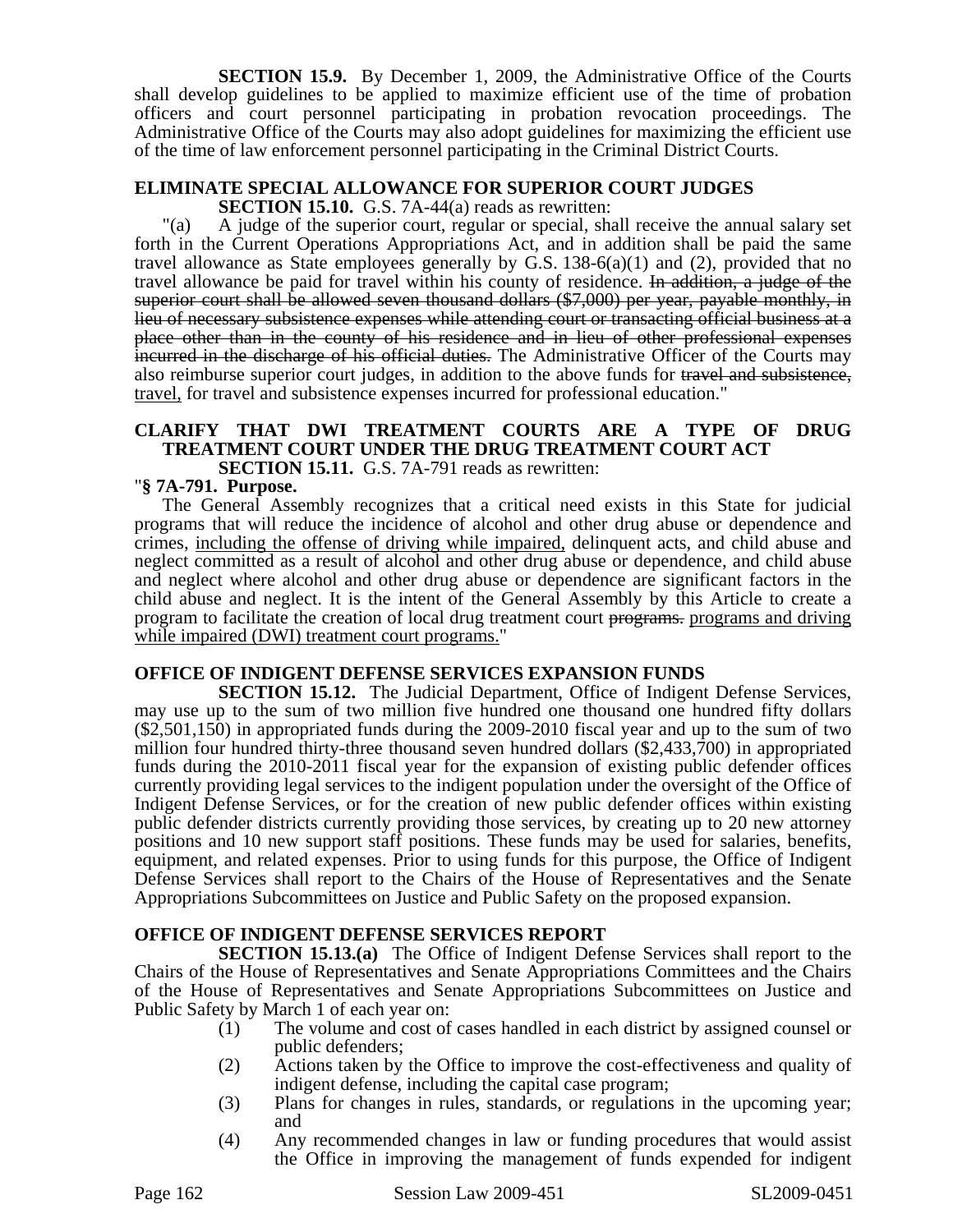defense services, including any recommendations concerning the feasibility and desirability of establishing regional public defender offices.

**SECTION 15.13.(b)** In its March 1, 2010, report, the Office of Indigent Defense Services shall provide a progress report on the pilot program for alternative scheduling authorized by Section 14.1 of S.L. 2008-107. In its March 1, 2011, report, the Office of Indigent Defense Services shall provide a final report on that pilot program.

**SECTION 15.13.(c)** In its March 1, 2010, report, the Office of Indigent Defense Services shall provide a progress report on the feasibility study directed by Section 14.7 of S.L. 2008-107 on developing a statewide system for obtaining indigent case information when counsel is first appointed. In its March 1, 2011, report, the Office of Indigent Defense Services shall provide a final report on that feasibility study.

# **INDIGENT DEFENSE SERVICES/STATE MATCH FOR GRANTS**

**SECTION 15.14.** Notwithstanding G.S. 143C-6-9, the Office of Indigent Defense Services may use the sum of up to fifty thousand dollars (\$50,000) from funds available to provide the State matching funds needed to receive grant funds. Prior to using funds for this purpose, the Office shall report to the Chairs of the House of Representatives and Senate Appropriations Subcommittees on Justice and Public Safety and the Joint Legislative Commission on Governmental Operations on the grants to be matched using these funds.

# **OFFICE OF INDIGENT DEFENSE SERVICES FLEXIBILITY<br>SECTION 15.15.** Notwithstanding the provisions

Notwithstanding the provisions of G.S. 143C-6-9, in implementing reductions to the 2009-2011 budget for legal training and resources, the Office of Indigent Defense Services may use available funds as needed for registration fees, academic services, travel, and book purchases.

#### **SENTENCING SERVICES FLEXIBILITY**

**SECTION 15.16.** In implementing the reduction to Sentencing Services' budget, the Director of the Office of Indigent Defense Services may close programs in certain districts in the State based on current and historical performance, local support and interest, the amount of funding to be saved, and other relevant factors. The Director may choose not to contract with certain nonprofit programs or to eliminate certain State-funded programs and associated positions.

#### **STUDY STRATEGIES TO REDUCE DEMAND FOR SERVICES OF OFFICE OF INDIGENT DEFENSE SERVICES**

**SECTION 15.17.** The Office of Indigent Defense Services shall consult with the Administrative Office of the Courts, the Conference of District Attorneys, the North Carolina Sentencing and Policy Advisory Commission, and other court system actors in formulating proposals aimed at reducing future costs, including the possibility of decriminalizing minor misdemeanor offenses for which jail sentences are rarely or never imposed and improving the manner in which potentially capital cases are screened and processed. The Office shall include any proposals in its reports during the 2009-2011 fiscal biennium.

# **TRAVEL EXPENSES FOR DISTRICT COURT JUDGES, DISTRICT ATTORNEYS, ASSISTANT DISTRICT ATTORNEYS, PUBLIC DEFENDERS, AND ASSISTANT PUBLIC DEFENDERS**

**SECTION 15.17B.(a)** G.S. 7A-144(a) reads as rewritten:

"(a) Each judge shall receive the annual salary provided in the Current Operations Appropriations Act, and reimbursement on the same basis as State employees generally, for his or her necessary travel and subsistence expenses. expenses and for travel expenses when on official business outside the judge's county of residence. For purposes of this subsection, the term "official business" does not include regular, daily commuting between a judge's home and the court. Travel distances, for purposes of reimbursement for mileage, shall be determined according to the travel policy of the Administrative Office of the Courts."

**SECTION 15.17B.(b)** G.S. 7A-65 $\overline{(a)}$  reads as rewritten:

- "(a) The annual salary of:
	- (1) District attorneys shall be as provided in the Current Operations Appropriations Act.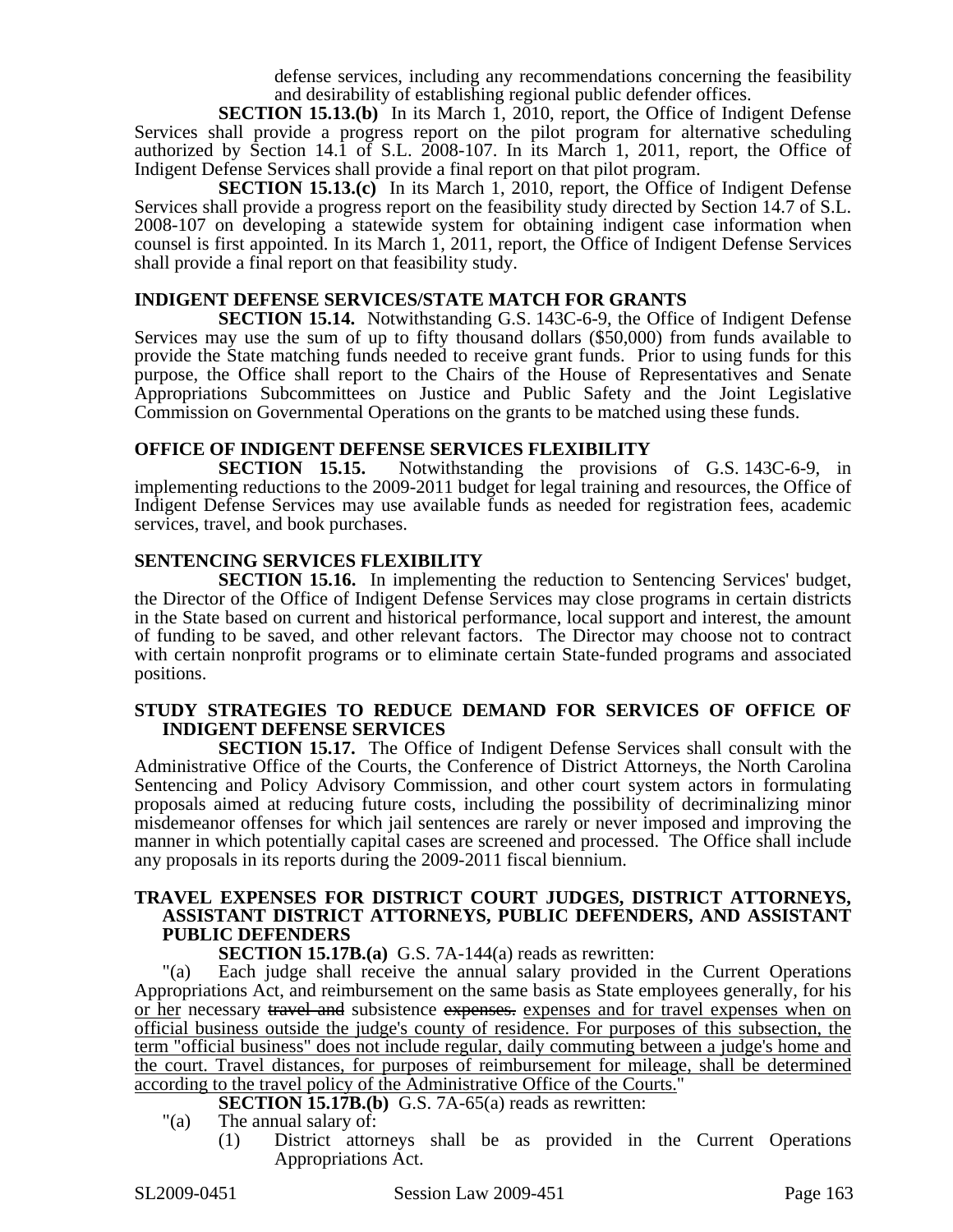(2) Full-time assistant district attorneys shall be as provided in the Current Operations Appropriations Act.

When traveling on official business, each district attorney and assistant district attorney is entitled to reimbursement for his or her subsistence and travel expenses to the same extent as State employees generally. When traveling on official business outside his or her county of residence, each district attorney and assistant district attorney is entitled to reimbursement for travel expenses to the same extent as State employees generally. For purposes of this subsection, the term "official business" does not include regular, daily commuting between a person's home and the district attorney's office. Travel distances, for purposes of reimbursement for mileage, shall be determined according to the travel policy of the Administrative Office of the Courts."

**SECTION 15.17B.(c)** G.S. 7A-498.7 is amended by adding a new subsection to read:

"(c1) When traveling on official business, each public defender and assistant public defender is entitled to reimbursement for his or her subsistence expenses to the same extent as State employees generally. When traveling on official business outside his or her county of residence, each public defender and assistant public defender is entitled to reimbursement for travel expenses to the same extent as State employees generally. For purposes of this subsection, the term "official business" does not include regular, daily commuting between a person's home and the public defender's office. Travel distances, for purposes of reimbursement for mileage, shall be determined according to the travel policy of the Administrative Office of the Courts."

# **DIVIDE PROSECUTORIAL DISTRICT 11 INTO DISTRICTS 11A AND 11B**

**SECTION 15.17E.(a)** G.S. 7A-60(a1) reads as rewritten:

"(a1) The counties of the State are organized into prosecutorial districts, and each district has the counties and the number of full-time assistant district attorneys set forth in the following table:

| Prosecutorial<br>District                 | Counties                           | No. of Full-Time<br>Asst. District<br>Attorneys |
|-------------------------------------------|------------------------------------|-------------------------------------------------|
| $\cdots$<br>H11A<br>11 B<br>"<br>$\cdots$ | Harnett, Johnston, Lee<br>Johnston | <del>19</del> -9                                |

**SECTION 15.17E.(b)** The district attorney position established for District 11B by subsection (a) of this section shall be filled by the district attorney currently serving District 11 who resides in Johnston County. The district attorney position established for District 11A by subsection (a) of this act shall be filled by appointment of the Governor for the remainder of the term expiring January 1, 2013. A district attorney for District 11A shall be elected in 2012 for a four-year term commencing January 1, 2013.

**SECTION 15.17E.(c)** This section becomes effective January 15, 2011, or the date of preclearance under Section 5 of the Voting Rights Act of 1965, whichever is later.

# **MANDATORY APPOINTMENT FEE IN CRIMINAL CASES/REPORT ON COLLECTION OF INDIGENT APPOINTMENT FEES**

**SECTION 15.17I.(a)** G.S 7A-455.1 reads as rewritten:

"**§ 7A-455.1. Appointment fee in criminal cases.** 

(a) Each person for whom In every criminal case in which counsel is appointed  $\frac{d}{dx}$ criminal case at the trial level shall at the trial level, the judge shall order the defendant to pay to the clerk of court an appointment fee of fifty dollars (\$50.00). No fee shall be due unless the person is convicted.

(b) The mandatory fifty-dollar (\$50.00) fee may not be remitted or revoked by the court and shall be added to any amounts the court determines to be owed for the value of legal services rendered to the defendant and shall be collected in the same manner as attorneys' fees are collected for such representation.

(c) Repealed by Session Laws 2005-250 s. 3, effective August 4, 2005.

(d) Inability, failure, or refusal to pay the appointment fee shall not be grounds for denying appointment of counsel, for withdrawal of counsel, or for contempt.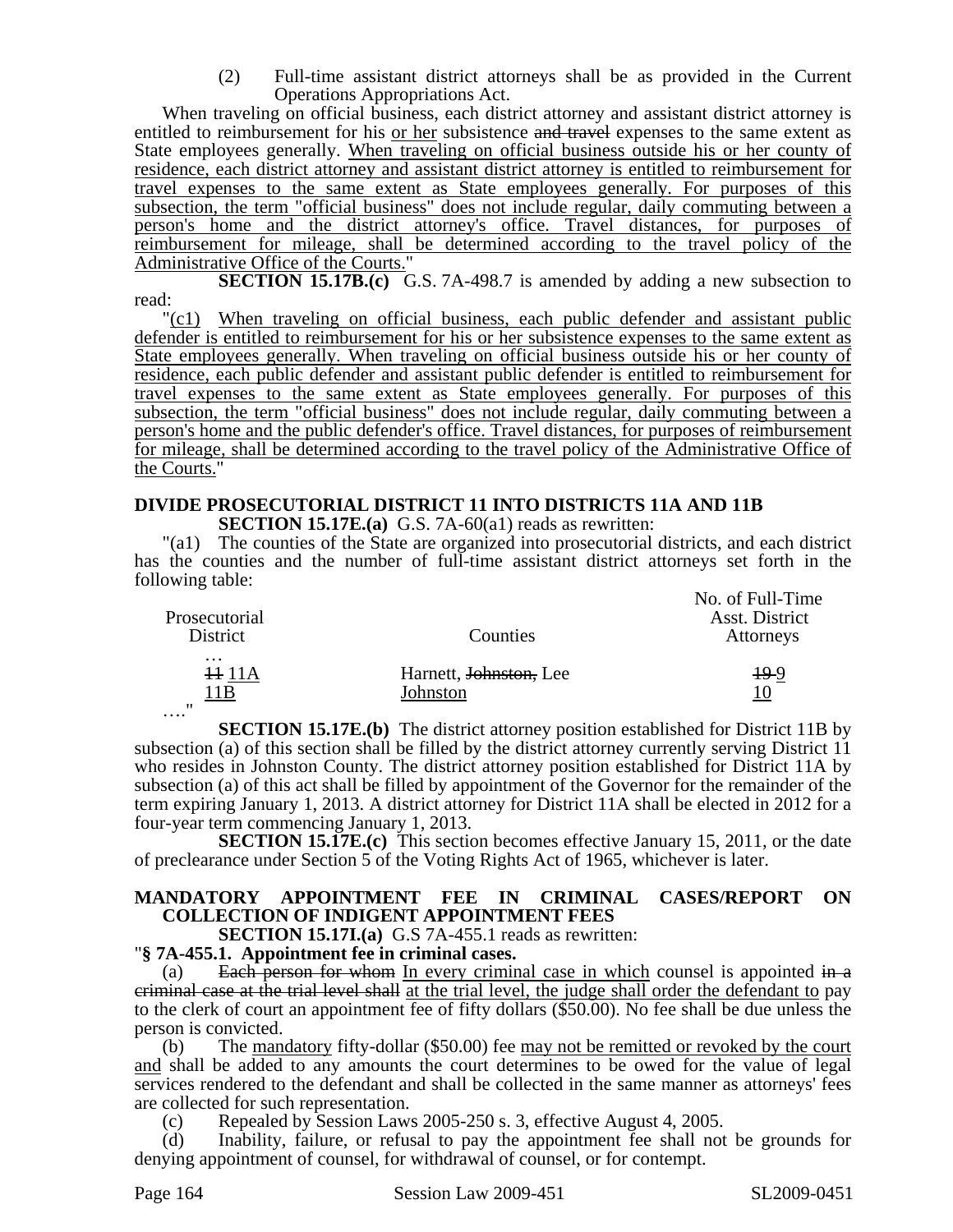(e) The appointment fee required by this section shall be assessed only once for each attorney appointment, regardless of the number of cases to which the attorney was assigned. An additional appointment fee shall not be assessed if the charges for which an attorney was appointed were reassigned to a different attorney.

(f) Of each appointment fee collected under this section, the sum of forty-five dollars (\$45.00) shall be credited to the Indigent Persons' Attorney Fee Fund and the sum of five dollars (\$5.00) shall be credited to the Court Information Technology Fund under G.S. 7A-343.2. These fees shall not revert.

(g) The Office of Indigent Defense Services shall adopt rules and develop forms to govern implementation of this section."

**SECTION 15.17I.(b)** The Administrative Office of the Courts shall monitor the collection of indigent appointment fees under G.S. 7A-455.1 and the recoupment rates for each office of the clerk of superior court and shall report quarterly on its findings to the Joint Legislative Commission on Governmental Operations.

#### **BIENNIAL REPORT ON EFFECTIVENESS OF PROGRAMS RECEIVING JUVENILE CRIME PREVENTION COUNCIL (JCPC) GRANTS**

**SECTION 15.17J.** Article 4 of Chapter 164 of the General Statutes is amended by adding a new section to read:

#### "**§ 164-49. Biennial report on effectiveness of JCPC grant recipients.**

The Judicial Department, through the North Carolina Sentencing and Policy Advisory Commission, shall conduct biennial studies on the effectiveness of programs receiving Juvenile Crime Prevention Council grant funding in North Carolina. Each study shall be based upon a sample of juveniles admitted to programs funded with JCPC grants and document subsequent involvement in both the juvenile justice system and criminal justice system for at least two years following the sample admittance. All State agencies shall provide data as requested by the Commission.

The Sentencing and Policy Advisory Commission shall report the results of the first effectiveness study to the Chairs of the Senate and House of Representatives Appropriations Committees and the Chairs of the Senate and House of Representatives Appropriations Subcommittees on Justice and Public Safety by May 1, 2011, and future reports shall be made by May 1 of each odd-numbered year."

# **INCREASE CERTAIN COURT FEES**

**SECTION 15.20.(a)** G.S. 7A-304(a) reads as rewritten:

"(a) In every criminal case in the superior or district court, wherein the defendant is convicted, or enters a plea of guilty or nolo contendere, or when costs are assessed against the prosecuting witness, the following costs shall be assessed and collected, except that when the judgment imposes an active prison sentence, costs shall be assessed and collected only when the judgment specifically so provides, and that no costs may be assessed when a case is dismissed. …

- (2a) For the upgrade, maintenance, and operation of the judicial and county courthouse phone systems, the sum of one dollar  $(\$1.00)$ , three dollars (\$3.00), to be credited to the Court Information Technology Fund.
- … (3b) For the services, staffing, and operations of the Criminal Justice Education and Standards Commission and the Sheriffs' Education and Training Standards Commission, the sum of two dollars (\$2.00) to be remitted to the Department of Justice. One dollar and thirty cents (\$1.30) of this sum shall be used exclusively for the Criminal Justice Education and Standards Commission, and seventy cents  $(70¢)$  shall be used exclusively for the Sheriffs' Education and Training Standards Commission. …
- (4a) For support of the General Court of Justice, the sum of five dollars (\$5.00) for all offenses arising under Chapter 20 of the General Statutes, to be remitted to the State Treasurer.

…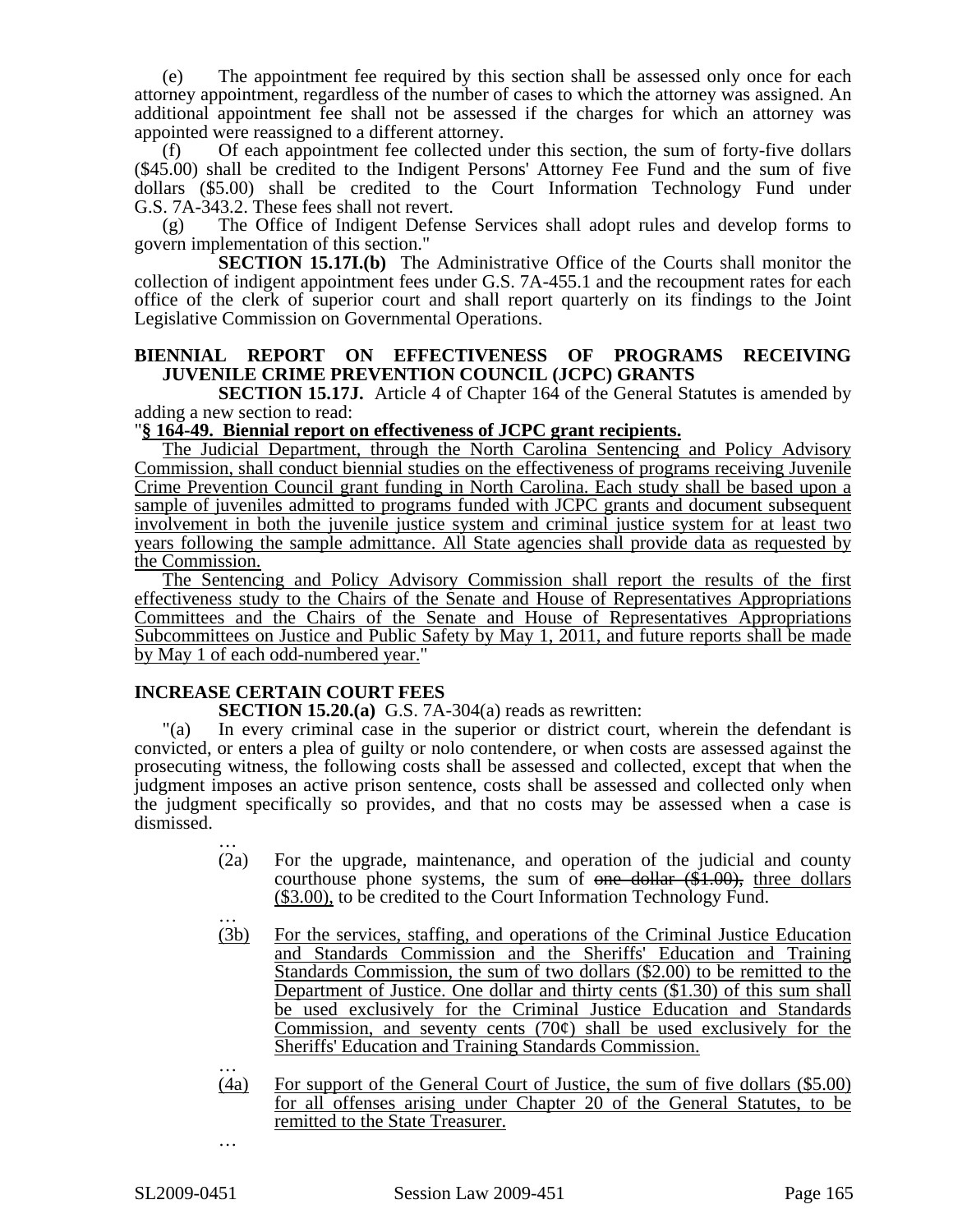- (6) For support of the General Court of Justice, the sum of one hundred dollars (\$100.00) two hundred dollars (\$200.00) is payable by a defendant who fails to appear to answer the charge as scheduled, unless within 20 days after the scheduled appearance, the person either appears in court to answer the charge or disposes of the charge pursuant to G.S. 7A-146.G.S. 7A-146, and the sum of twenty-five dollars (\$25.00) is payable by a defendant who fails to pay a fine, penalty, or costs within 20 days of the date specified in the court's judgment. Upon a showing to the court that the defendant failed to appear because of an error or omission of a judicial official, a prosecutor, or a law-enforcement officer, the court shall waive this fee. This feethe fee for failure to appear. These fees shall be remitted to the State Treasurer.
- (7) For the services of the State Bureau of Investigation laboratory facilities, the district or superior court judge shall, upon conviction, order payment of the sum of three hundred dollars (\$300.00)six hundred dollars (\$600.00) to be remitted to the Department of Justice for support of the State Bureau of Investigation. This cost shall be assessed only in cases in which, as part of the investigation leading to the defendant's conviction, the laboratories have performed DNA analysis of the crime, tests of bodily fluids of the defendant for the presence of alcohol or controlled substances, or analysis of any controlled substance possessed by the defendant or the defendant's agent. The court may waive or reduce the amount of the payment required by this subdivision upon a finding of just cause to grant such a waiver or reduction.
- (8) For the services of any crime laboratory facility operated by a local government or group of local governments, the district or superior court judge shall, upon conviction, order payment of the sum of three hundred dollars (\$300.00)six hundred dollars (\$600.00) to be remitted to the general fund of the local governmental unit that operates the laboratory to be used for law enforcement purposes. The cost shall be assessed only in cases in which, as part of the investigation leading to the defendant's conviction, the laboratory has performed DNA analysis of the crime, test of bodily fluids of the defendant for the presence of alcohol or controlled substances, or analysis of any controlled substance possessed by the defendant or the defendant's agent. The costs shall be assessed only if the court finds that the work performed at the local government's laboratory is the equivalent of the same kind of work performed by the State Bureau of Investigation under subdivision (7) of this subsection. The court may waive or reduce the amount of the payment required by this subdivision upon a finding of just cause to grant such a waiver or reduction."

**SECTION 15.20.(b)** Effective July 1, 2010, G.S. 7A-304(a), as rewritten by subsection (a) of this section, reads as rewritten:

"(a) In every criminal case in the superior or district court, wherein the defendant is convicted, or enters a plea of guilty or nolo contendere, or when costs are assessed against the prosecuting witness, the following costs shall be assessed and collected, except that when the judgment imposes an active prison sentence, costs shall be assessed and collected only when the judgment specifically so provides, and that no costs may be assessed when a case is dismissed. …

- (2a) For the upgrade, maintenance, and operation of the judicial and county courthouse phone systems, the sum of three dollars  $(\$3.00)$ , four dollars (\$4.00), to be credited to the Court Information Technology Fund. …
- (4a) For support of the General Court of Justice, the sum of  $f^2$  ive dollars (\$5.00) ten dollars (\$10.00) for all offenses arising under Chapter 20 of the General Statutes, to be remitted to the State Treasurer. …."

**SECTION 15.20.(c)** G.S. 7A-304 is amended by adding a new subsection to read: "(f) The court may allow a defendant owing costs under this section to either make payment in full when costs are assessed or make payment on an installment plan arranged with

the court. Defendants making use of an installment plan shall pay a onetime setup fee of twenty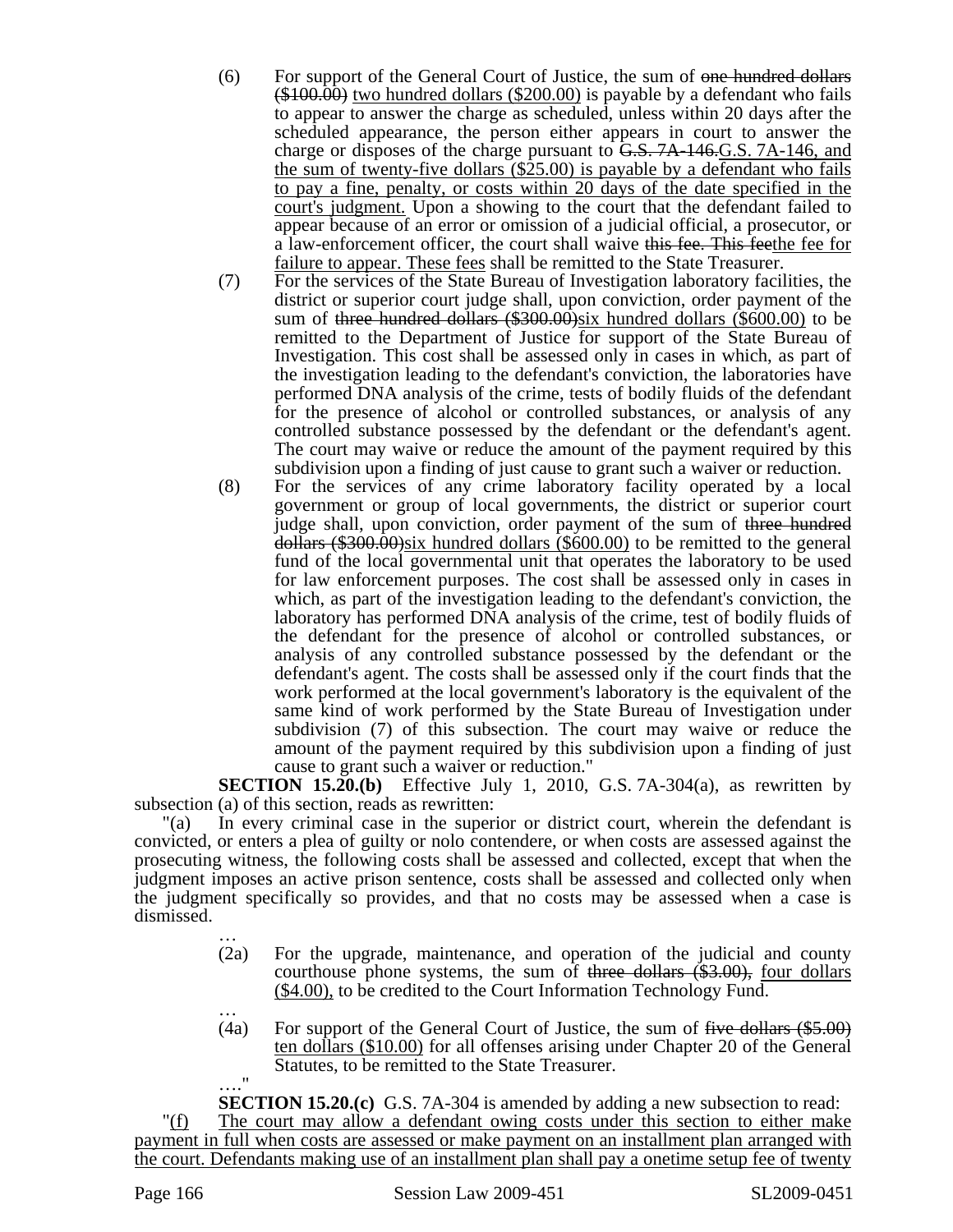dollars (\$20.00) to cover the additional costs to the court of receiving and disbursing installment payments. Fees collected under this section shall be remitted to the State Treasurer for support of the General Court of Justice."

**SECTION 15.20.(d)** G.S. 7A-305(a) reads as rewritten:

"(a) In every civil action in the superior or district court, except for actions brought under Chapter 50B of the General Statutes, shall be assessed:

- $(1)$  For the use of the courtroom and related judicial facilities, the sum of twelve dollars (\$12.00) in cases heard before a magistrate, and the sum of sixteen dollars (\$16.00) in district and superior court, to be remitted to the county in which the judgment is rendered, except that in all cases in which the judgment is rendered in facilities provided by a municipality, the facilities fee shall be paid to the municipality. Funds derived from the facilities fees shall be used in the same manner, for the same purposes, and subject to the same restrictions, as facilities fees assessed in criminal actions.
- (1a) For the upgrade, maintenance, and operation of the judicial and county courthouse phone systems, the sum of  $\theta$  one dollar (\$1.00), three dollars (\$3.00), to be credited to the Court Information Technology Fund.
- (2) For support of the General Court of Justice, the sum of ninety-three dollars (\$93.00) in the superior court, except that if a case is assigned to a special superior court judge as a complex business case under G.S. 7A-45.3, an additional two hundred dollars (\$200.00)one thousand dollars (\$1,000) shall be paid upon its assignment, and the sum of seventy-three dollars (\$73.00) in the district court except that if the case is assigned to a magistrate the sum shall be sixty-three dollars (\$63.00). fifty-five dollars (\$55.00). Sums collected under this subdivision shall be remitted to the State Treasurer. The State Treasurer shall remit the sum of two dollars and five cents (\$2.05) of each fee collected under this subdivision to the North Carolina State Bar for the provision of services described in G.S. 7A-474.4, and ninety-five cents (\$.95) of each fee collected under this subdivision to the North Carolina State Bar for the provision of services described in G.S. 7A-474.19."

…." **SECTION 15.20.(e)** Effective July 1, 2010, G.S. 7A-305(a), as rewritten by subsection (d) of this section, reads as rewritten:

"(a) In every civil action in the superior or district court, except for actions brought under Chapter 50B of the General Statutes, shall be assessed:

- (1) For the use of the courtroom and related judicial facilities, the sum of twelve dollars (\$12.00) in cases heard before a magistrate, and the sum of sixteen dollars (\$16.00) in district and superior court, to be remitted to the county in which the judgment is rendered, except that in all cases in which the judgment is rendered in facilities provided by a municipality, the facilities fee shall be paid to the municipality. Funds derived from the facilities fees shall be used in the same manner, for the same purposes, and subject to the same restrictions, as facilities fees assessed in criminal actions.
- (1a) For the upgrade, maintenance, and operation of the judicial and county courthouse phone systems, the sum of three dollars  $(*3.00)$ , four dollars (\$4.00), to be credited to the Court Information Technology Fund. …."

**SECTION 15.20.(f)** G.S. 7A-306(a) reads as rewritten:

"(a) In every special proceeding in the superior court, the following costs shall be assessed:

- … (1a) For the upgrade, maintenance, and operation of the judicial and county courthouse phone systems, the sum of  $\theta$  one dollar (\$1.00), three dollars (\$3.00), to be credited to the Court Information Technology Fund.
- (2) For support of the General Court of Justice the sum of forty dollars (\$40.00). seventy-five dollars (\$75.00). In addition, in proceedings involving land, except boundary disputes, if the fair market value of the land involved is over one hundred dollars (\$100.00), there shall be an additional sum of thirty cents (30¢) per one hundred dollars (\$100.00) of value, or major fraction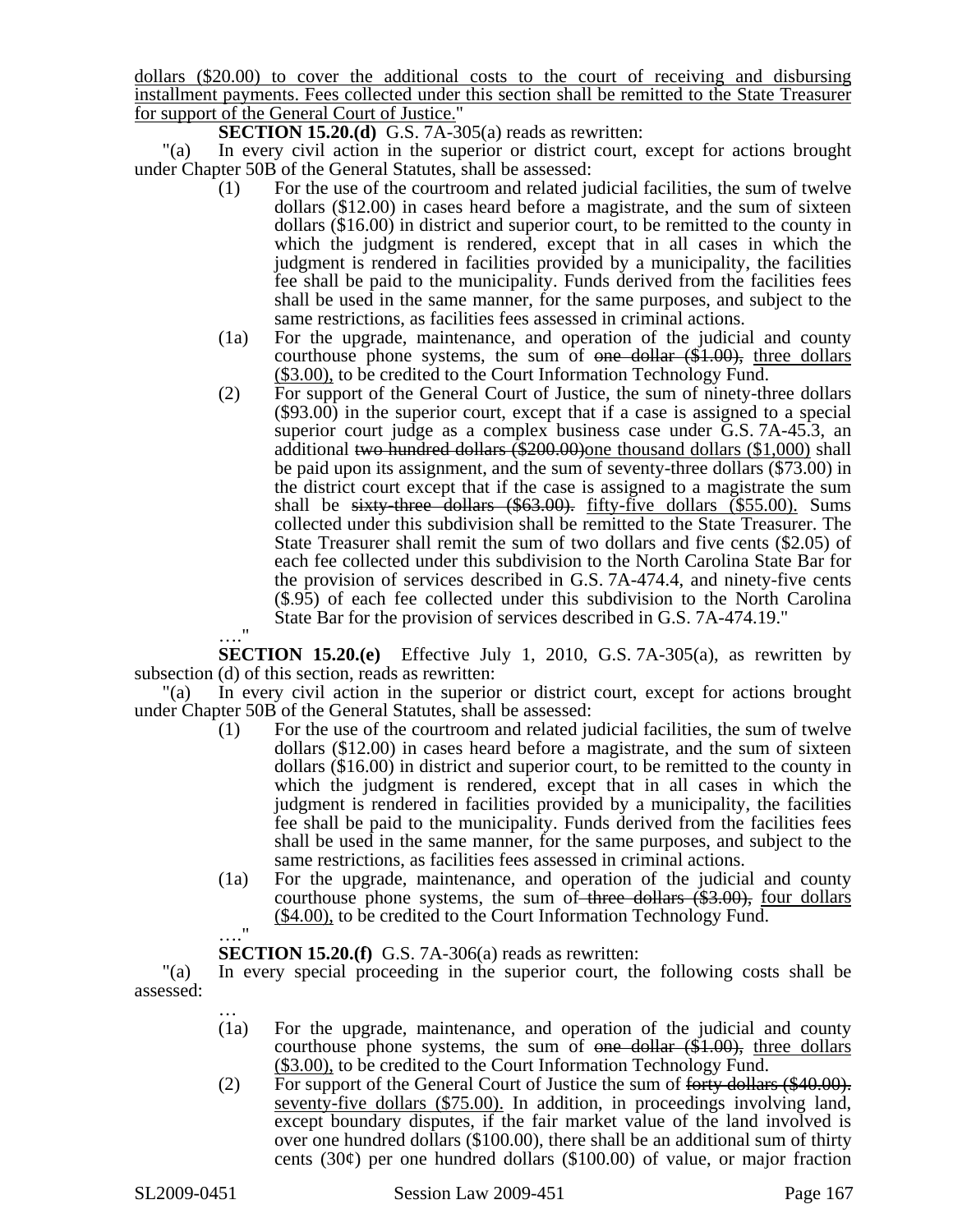thereof, not to exceed a maximum additional sum of two hundred dollars (\$200.00). Fair market value is determined by the sale price if there is a sale, the appraiser's valuation if there is no sale, or the appraised value from the property tax records if there is neither a sale nor an appraiser's valuation. Sums collected under this subdivision shall be remitted to the State Treasurer. The State Treasurer shall remit the sum of two dollars and five cents (\$2.05) of each forty-dollar (\$40.00)seventy-five-dollar (\$75.00) General Court of Justice fee collected under this subdivision to the North Carolina State Bar for the provision of services described in G.S. 7A-474.4."

**SECTION 15.20.(g)** Effective July 1, 2010, G.S. 7A-306(a)(1a), as amended by subsection (f) of this section, reads as rewritten:

- "(1a) For the upgrade, maintenance, and operation of the judicial and county courthouse phone systems, the sum of three dollars (\$3.00), four dollars (\$4.00), to be credited to the Court Information Technology Fund."
- **SECTION 15.20.(h)** G.S. 7A-307 reads as rewritten:

#### "**§ 7A-307. Costs in administration of estates.**

(a) In the administration of the estates of decedents, minors, incompetents, of missing persons, and of trusts under wills and under powers of attorney, in trust proceedings under G.S. 36A-23.1, and in collections of personal property by affidavit, the following costs shall be assessed:

- … (1a) For the upgrade, maintenance, and operation of the judicial and county courthouse phone systems, the sum of one dollar  $(\$1.00)$ , three dollars (\$3.00), to be credited to the Court Information Technology Fund.
- (2) For support of the General Court of Justice, the sum of fifty dollars  $(*50.00)$ , seventy-five dollars  $(*75.00)$ , plus an additional forty cents  $(40¢)$ per one hundred dollars (\$100.00), or major fraction thereof, of the gross estate, not to exceed six thousand dollars (\$6,000). Gross estate shall include the fair market value of all personalty when received, and all proceeds from the sale of realty coming into the hands of the fiduciary, but shall not include the value of realty. In collections of personal property by affidavit, the fee based on the gross estate shall be computed from the information in the final affidavit of collection made pursuant to G.S. 28A-25-3 and shall be paid when that affidavit is filed. In all other cases, this fee shall be computed from the information reported in the inventory and shall be paid when the inventory is filed with the clerk. If additional gross estate, including income, comes into the hands of the fiduciary after the filing of the inventory, the fee for such additional value shall be assessed and paid upon the filing of any account or report disclosing such additional value. For each filing the minimum fee shall be fifteen dollars (\$15.00). Sums collected under this subdivision shall be remitted to the State Treasurer. The State Treasurer shall remit the sum of two dollars and five cents (\$2.05) of each fifty-dollar (\$50.00)seventy-five-dollar (\$75.00) General Court of Justice fee collected under this subdivision to the North Carolina State Bar for the provision of services described in G.S. 7A-474.4.

…." **SECTION 15.20.(i)** Effective July 1, 2010, G.S. 7A-307(a)(1a), as amended by subsection (h) of this section, reads as rewritten:

"(1a) For the upgrade, maintenance, and operation of the judicial and county courthouse phone systems, the sum of three dollars (\$3.00), four dollars (\$4.00), to be credited to the Court Information Technology Fund."

**SECTION 15.20.(j)** G.S. 20-135.2A(e) reads as rewritten:

"(e) Any driver or front seat passenger who fails to wear a seat belt as required by this section shall have committed an infraction and shall pay a penalty of twenty-five dollars and fifty cents  $(\$25.00)(\$25.50)$  plus the following court eosts in the sum of seventy-five dollars  $(*75.00)$ . costs: the General Court of Justice fee provided for in G.S. 7A-304(a)(4), the telephone facilities fee provided for in G.S.  $7A-304(a)(2a)$ , and the law enforcement training and certification fee provided for in G.S. 7A-304(a)(3b). Any rear seat occupant of a vehicle who fails to wear a seat belt as required by this section shall have committed an infraction and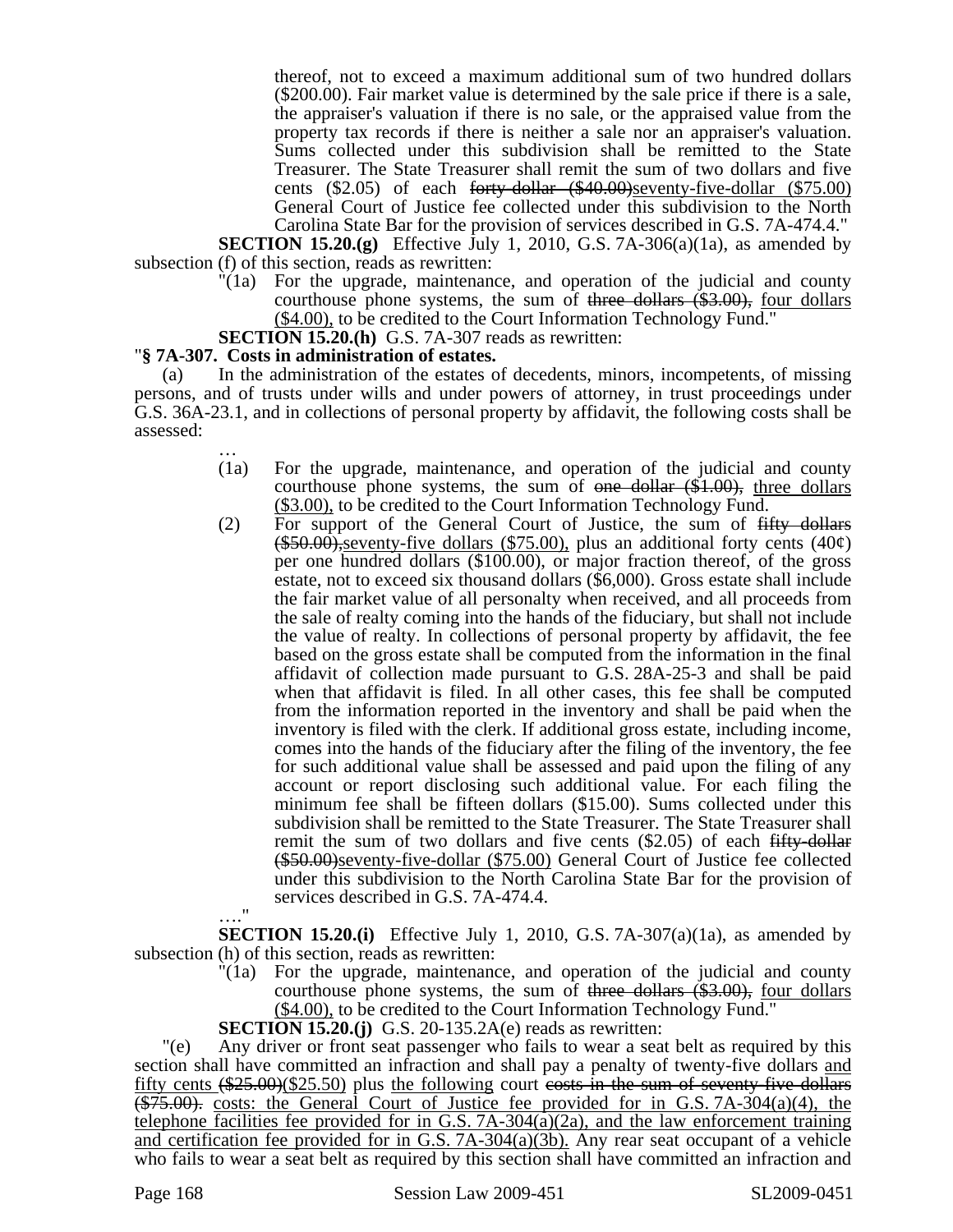shall pay a penalty of ten dollars (\$10.00) and no court costs. Court costs assessed under this section are for the support of the General Court of Justice and shall be remitted to the State Treasurer. Conviction of an infraction under this section has no other consequence."

**SECTION 15.20.(k)** G.S. 20-140.4 reads as rewritten:

#### "**§ 20-140.4. Special provisions for motorcycles and mopeds.**

(a) No person shall operate a motorcycle or moped upon a highway or public vehicular area:

- (1) When the number of persons upon such motorcycle or moped, including the operator, shall exceed the number of persons which it was designed to carry.
- (2) Unless the operator and all passengers thereon wear on their heads, with a retention strap properly secured, safety helmets of a type that complies with Federal Motor Vehicle Safety Standard (FMVSS) 218.

(b) Violation of any provision of this section shall not be considered negligence per se or contributory negligence per se in any civil action.

(c) Any person convicted of violating this section shall have committed an infraction and shall be fined according to G.S.  $20-135.\overline{2}A(e)$  and (f). pay a penalty of twenty-five dollars and fifty cents (\$25.50) plus the following court costs: the General Court of Justice fee provided for in G.S.  $7A-304(a)(4)$ , the telephone facilities fee provided for in G.S. 7A-304(a)(2a), and the law enforcement training and certification fee provided for in G.S. 7A-304(a)(3b). Conviction of an infraction under this section has no other consequence.

(d) No drivers license points or insurance surcharge shall be assessed on account of violation of this section."

**SECTION 15.20.(1)** G.S. 7A-308(a) reads as rewritten:

"(a) The following miscellaneous fees and commissions shall be collected by the clerk of superior court and remitted to the State for the support of the General Court of Justice:

- (1) Foreclosure under power of sale in deed of trust or mortgage..\$75.00\$150.00 If the property is sold under the power of sale, an additional amount will be charged, determined by the following formula: forty-five cents (.45) per one hundred dollars (\$100.00), or major fraction thereof, of the final sale price. If the amount determined by the formula is less than ten dollars (\$10.00), a minimum ten dollar (\$10.00) fee will be collected. If the amount determined by the formula is more than five hundred dollars (\$500.00), a maximum five hundred-dollar (\$500.00) fee will be collected.
- … (3) Confession of judgment ...........................................................................25.00
- … (17) Criminal record search except if search is requested by an agency of the State or any of its political subdivisions or by an agency of the United States or by a petitioner in a proceeding under Article 2 of General Statutes Chapter 20 .......................................................15.0025.00 …."

**SECTION 15.20.(m)** G.S. 7A-321 reads as rewritten:

# "7A-321. Collection of offender fines and fees assessed by the eourt.court; collection **assistance fee.**

… (c) Should the Judicial Department use any method listed in subdivision  $(b)(1)$  or  $(2)$  of this section to collect fines, fees, and costs fines owed by offenders not sentenced to supervised probation, the department Department may not charge any additional cost of collection pursuant to G.S. 115C-437.G.S. 115C-437 or G.S. 7A-304(f).

(d) The court shall retain a collection assistance fee in the amount of ten percent (10%) of any cost or fee collected by the Department pursuant to this Article or Chapter 20 of the General Statutes and remitted to an agency of the State or any of its political subdivisions, other than a cost or fee listed in this subsection. The court shall remit the collection assistance fee to the State Treasurer for the support of the General Court of Justice.

The collection assistance fee shall not be retained from the following:

(1) Costs and fees designated by law for remission to or use by an agency or program of the Judicial Department or for support of the General Court of Justice.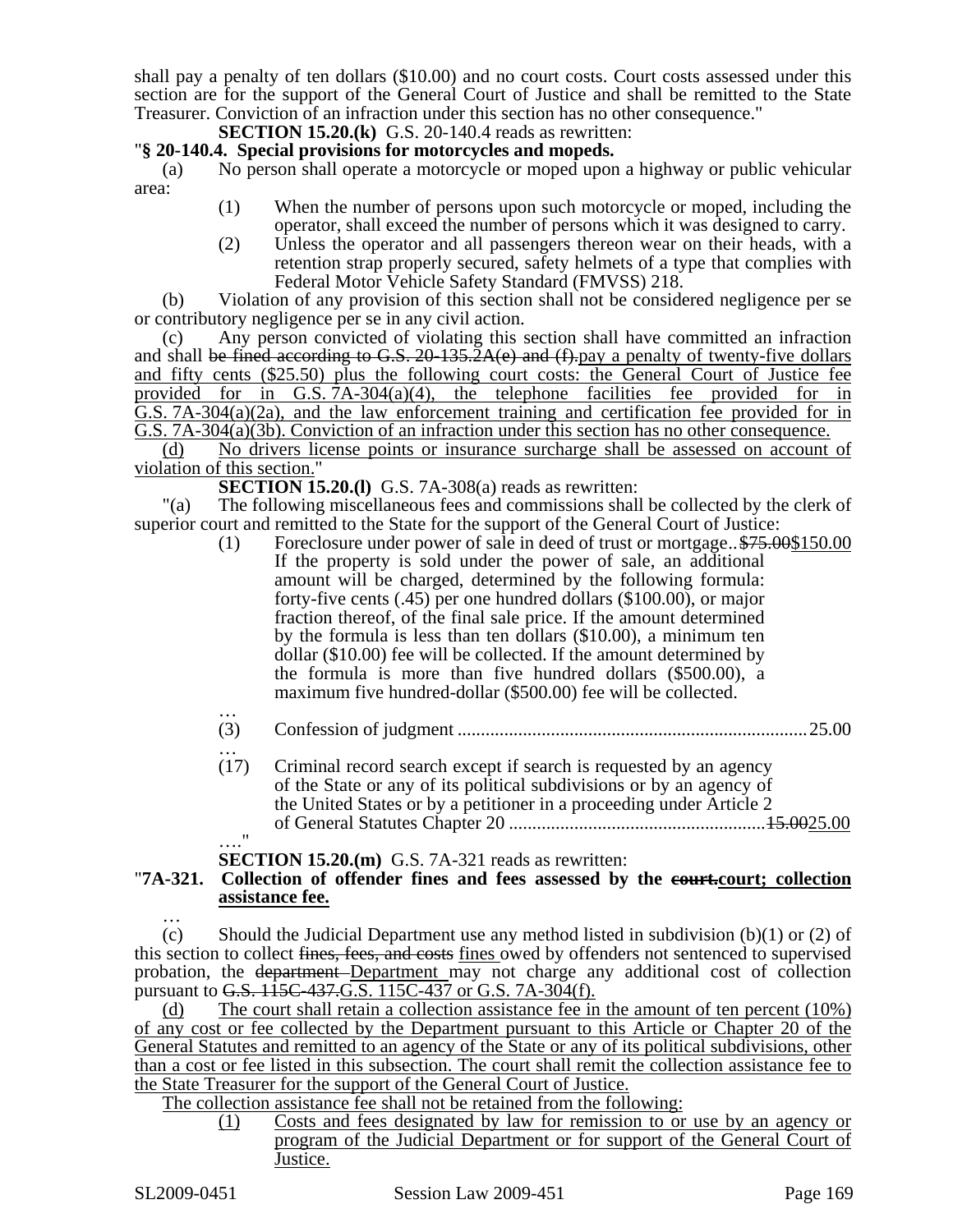(2) Costs and fees designated by law for remission to the General Fund."

**SECTION 15.20.(n)** Subsections (a), (j), and (k) of this section become effective September 1, 2009, and apply to all costs assessed or collected on or after that date, except that in misdemeanor or infraction cases disposed of on or after that date by written appearance, waiver of trial or hearing, and plea of guilt or admission of responsibility pursuant to G.S. 7A-180(4) or G.S. 7A-273(2), in which the citation or other criminal process was issued before that date, the cost shall be the lesser of those specified in G.S. 7A-30 $\tilde{A}$ (a), as amended by subsection (a) of this section, or those specified in the notice portion of the defendant's or respondent's copy of the citation or other criminal process, if any costs are specified in that notice.

Subsection (b) of this section becomes effective July 1, 2010, and applies to all costs assessed or collected on or after that date, except that in misdemeanor or infraction cases disposed of on or after that date by written appearance, waiver of trial or hearing, and plea of guilt or admission of responsibility pursuant to G.S. 7A-180(4) or G.S. 7A-273(2), in which the citation or other criminal process was issued before that date, the cost shall be the lesser of those specified in G.S.  $7\overline{A}$ -304(a), as amended by subsection (b) of this section, or those specified in the notice portion of the defendant's or respondent's copy of the citation or other criminal process, if any costs are specified in that notice.

Subsections (e), (g), and (i) of this section become effective July 1, 2010, and apply to fees assessed or collected on or after that date. Subsection (m) becomes effective July 1, 2009. The remainder of this section becomes effective September 1, 2009, and applies to fees assessed or collected on or after that date.

# **PART XVI. DEPARTMENT OF JUSTICE**

# **PRIVATE PROTECTIVE SERVICES AND ALARM SYSTEMS LICENSING BOARDS PAY FOR USE OF STATE FACILITIES AND SERVICES**

**SECTION 16.1.** The Private Protective Services and Alarm Systems Licensing Boards shall pay the appropriate State agency for the use of physical facilities and services provided to those Boards by the State.

# **USE OF SEIZED AND FORFEITED PROPERTY TRANSFERRED TO STATE LAW ENFORCEMENT AGENCIES BY THE FEDERAL GOVERNMENT**

**SECTION 16.2.(a)** Assets transferred to the Departments of Justice, Correction, and Crime Control and Public Safety during the 2009-2011 fiscal biennium pursuant to applicable federal law shall be credited to the budgets of the respective departments and shall result in an increase of law enforcement resources for those departments. The Departments of Justice, Correction, and Crime Control and Public Safety shall report to the Joint Legislative Commission on Governmental Operations upon receipt of the assets and, before using the assets, shall report on the intended use of the assets and the departmental priorities on which the assets may be expended.

**SECTION 16.2.(b)** The General Assembly finds that the use of assets transferred pursuant to federal law for new personnel positions, new projects, acquisition of real property, repair of buildings where the repair includes structural change, and construction of or additions to buildings may result in additional expenses for the State in future fiscal periods. Therefore, the Department of Justice, the Department of Correction, and the Department of Crime Control and Public Safety are prohibited from using these assets for such purposes without the prior approval of the General Assembly.

**SECTION 16.2.(c)** Nothing in this section prohibits North Carolina law enforcement agencies from receiving funds from the United States Department of Justice, the United States Department of the Treasury, and the United States Department of Health and Human Services.

# **CERTAIN LITIGATION EXPENSES TO BE PAID BY CLIENTS**

**SECTION 16.3.** Client departments, agencies, and boards shall reimburse the Department of Justice for reasonable court fees, attorney travel and subsistence costs, and other costs directly related to litigation in which the Department of Justice is representing the department, agency, or board.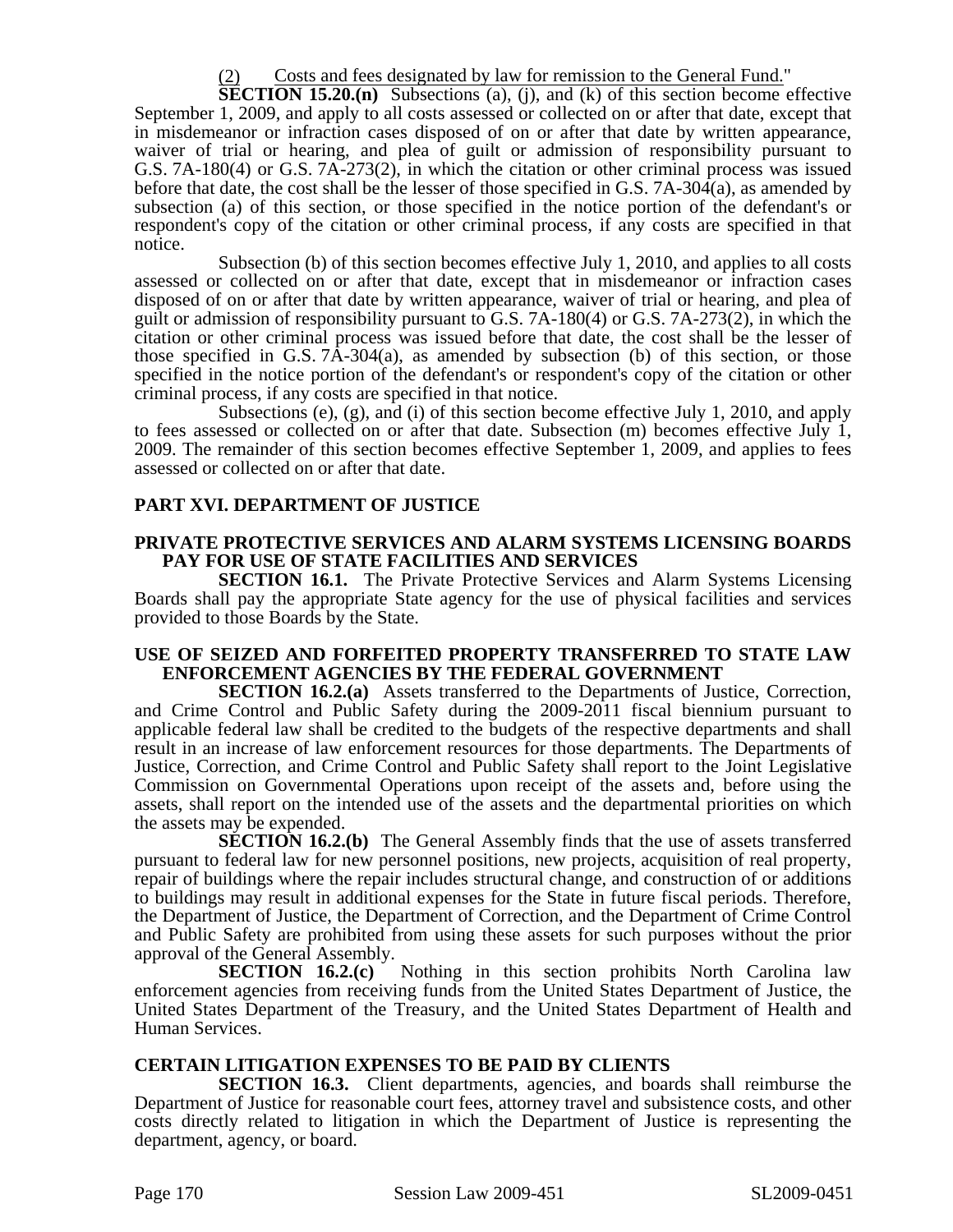# **NC LEGAL EDUCATION ASSISTANCE FOUNDATION REPORT ON FUNDS DISBURSED**

**SECTION 16.4.** The North Carolina Legal Education Assistance Foundation shall report by March 1 of each year to the Joint Legislative Commission on Governmental Operations and the Chairs of the House of Representatives and Senate Appropriations Subcommittees on Justice and Public Safety on the expenditure of State funds, the purpose of the expenditures, the number of attorneys receiving funds, the average award amount, the average student loan amount, the number of attorneys on the waiting list, and the average number of years for which attorneys receive loan assistance.

# **HIRING OF SWORN STAFF POSITIONS FOR THE STATE BUREAU OF INVESTIGATION**

**SECTION 16.5.** The Department of Justice may hire sworn personnel to fill vacant positions in the State Bureau of Investigation only in the following circumstances: (i) the position's regular responsibilities involve warrant executions, property searches, criminal investigations, or arrest activities that are consistent in frequency with the responsibilities of other sworn agents; (ii) the position is a promotion for a sworn agent who was employed at the State Bureau of Investigation prior to July 1, 2007; (iii) the position is a forensic drug chemist position which requires "responding to clandestine methamphetamine laboratories" as a primary duty; (iv) the position is a forensic impressions analyst position which requires "responding to clandestine methamphetamine laboratories" as a primary duty; or (v) the position primarily involves supervising sworn personnel.

# **PART XVII. DEPARTMENT OF CRIME CONTROL AND PUBLIC SAFETY**

#### **REPORT ON THE USE OF ILLEGAL IMMIGRATION PROJECT FUNDS**

**SECTION 17.1.** No later than March 1, 2010, the North Carolina Sheriffs' Association, Inc., shall submit a report to the Chairs of the House and Senate Appropriations Committees and the Chairs of the House and Senate Appropriations Subcommittees on Justice and Public Safety on the operations and effectiveness of the Illegal Immigration Project. The report shall include all of the following:

- (1) An overview of the program.
- (2) The program budget.<br>(3) A summary of work
- A summary of work done with funds received, which shall include the following information:
	- a. The total number of law enforcement agencies that received funding from the program for officer training and technical assistance.
	- b. The total number of officers trained and provided with technical assistance.
	- c. The total number of training and technical assistance sessions administered.
	- d. Copies of educational/informational materials distributed.
- (4) Recommendations on ways that federal, State, and local resources can be used to further improve the effectiveness of the Illegal Immigration Project and other immigration enforcement initiatives.

#### **TRANSFER OF STATE CAPITOL POLICE TO THE DEPARTMENT OF CRIME CONTROL AND PUBLIC SAFETY**

**SECTION 17.3.(a)** The State Capitol Police is hereby transferred by a Type I transfer, as defined in G.S. 143A-6, from the Department of Administration to the Department of Crime Control and Public Safety.

**SECTION 17.3.(b)** G.S. 143-340(21) and (22) are repealed.

**SECTION 17.3.(c)** G.S. 143-341.1 is repealed.

**SECTION 17.3.(d)** G.S. 143B-475(a), as amended by S.L. 2009-397, reads as rewritten:

"(a) All functions, powers, duties and obligations heretofore vested in the following subunits of the following departments are hereby transferred to and vested in the Department of Crime Control and Public Safety:

(1) The National Guard, Department of Military and Veterans Affairs;Affairs.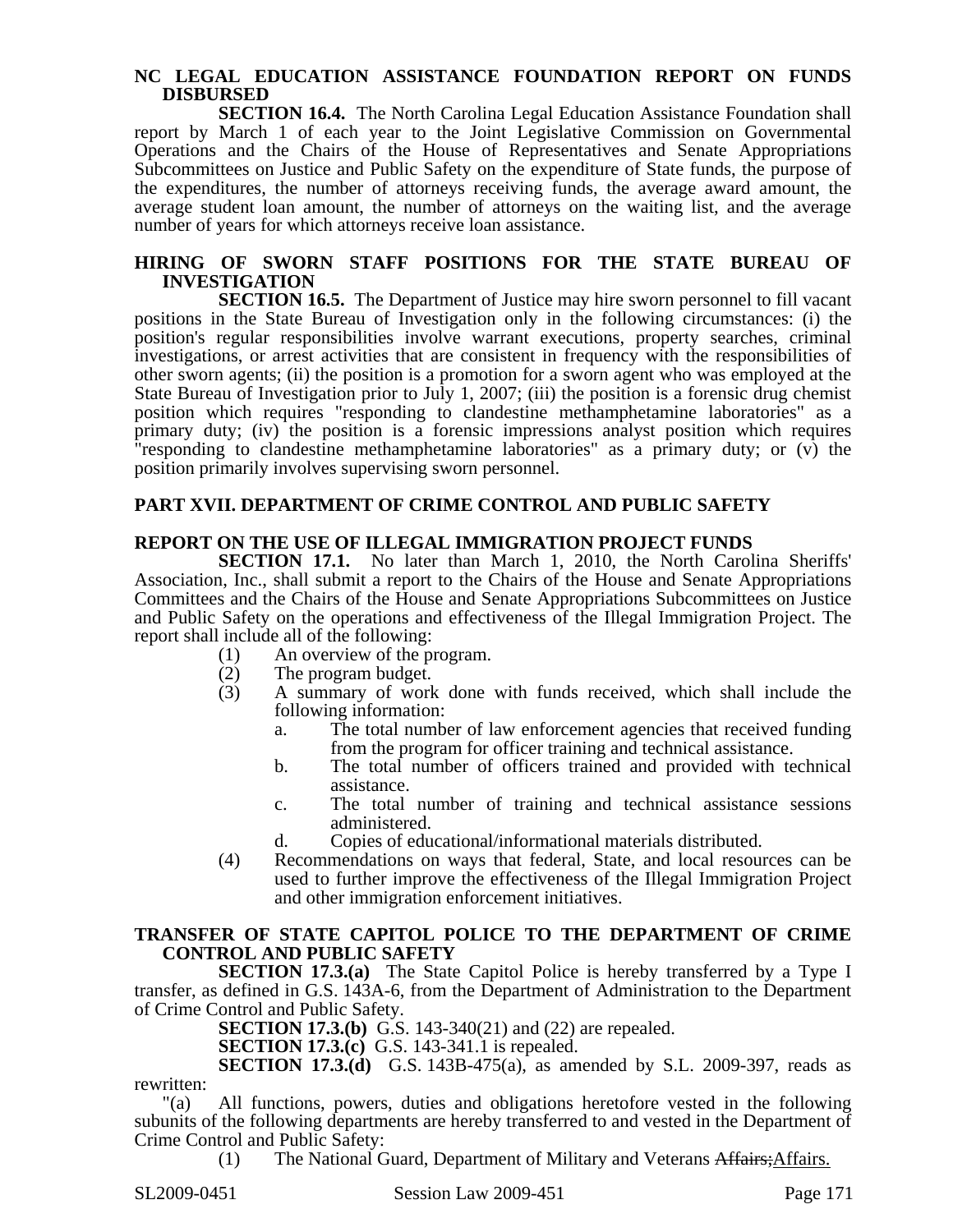- (2) Civil Preparedness, Department of Military and Veterans Affairs;Affairs.
- (3) State Civil Air Patrol, Department of Military and Veterans Affairs; Affairs.<br>(4) State Highway Patrol, Department of <del>Transportation;</del> Transportation.
- State Highway Patrol, Department of Transportation;Transportation.
- (5) State Board of Alcoholic Control Enforcement Division, Department of Commerce;Commerce.
- (6) Governor's Crime Commission, Department of Natural and Economic Resources; Resources.
- (7) Crime Control Division, Department of Natural and Economic Resources: Resources.
- (8) Criminal Justice Information System Board, Department of Natural and Economic Resources; and Resources.
- (9) Criminal Justice Information System Security and Privacy Board, Department of Natural and Economic Resources.
- (10) The Commercial Vehicle, Oversize/Overweight, Motor Carrier Safety Regulation and Mobile Home and Manufactured Housing regulatory and enforcement functions of the Department of Transportation, Division of Motor Vehicles Enforcement Section.
- (11) Emergency Management Division, Department of Crime Control and Public Safety. The purpose of this subdivision is to statutorily vest in the Department the powers previously conferred on the Division by executive order or otherwise.

(12) State Capitol Police, Department of Administration."

**SECTION 17.3.(e)** G.S. 143B-476(a) reads as rewritten:

"(a) The head of the Department of Crime Control and Public Safety is the Secretary of Crime Control and Public Safety, who shall be known as the Secretary. The Secretary shall have such powers and duties as are conferred on him by this Chapter, delegated to him by the Governor, and conferred on him by the Constitution and laws of this State. These powers and duties include:

- (1) Accepting gifts, bequests, devises, grants, matching funds and other considerations from private or governmental sources for use in promoting the work of the Governor's Crime Commission;Commission.
- (2) Making grants for use in pursuing the objectives of the Governor's Crime Commission;Commission.
- (3) Adopting rules as may be required by the federal government for federal grants-in-aid for criminal justice purposes and to implement and carry out the regulatory and enforcement duties assigned to the Department of Crime Control and Public Safety as provided by the various commercial vehicle, oversize/overweight, motor carrier safety, motor fuel, and mobile and manufactured home statutes.
- (4) Ascertaining the State's duties concerning grants to the State by the Law Enforcement Assistance Administration of the United States Department of Justice, and developing and administering a plan to ensure that the State fulfills its duties; and duties.
- (5) Administering the Assistance Program for Victims of Rape and Sex Offenses.
- (6) Appointing, with the Governor's approval, a special police officer to serve as Director of the State Capitol Police Division."

**SECTION 17.3.(f)** Article 11 of Chapter 143B of the General Statutes is amended by adding a new Part to read:

# "Part 9. State Capitol Police Division. "**§ 143B-509.1. State Capitol Police Division – powers and duties.**

(a) Division Established. – There is hereby established, within the Department of Crime Control and Public Safety, the State Capitol Police Division, which shall be organized and staffed in accordance with applicable laws and regulations and within the limits of authorized appropriations.

(b) Purpose. – The State Capitol Police Division shall serve as a special police agency of the Department of Crime Control and Public Safety. The Director of the State Capitol Police, appointed by the Secretary pursuant to G.S. 143B-476(6), with the approval of the Governor, may appoint as special police officers such reliable persons as he may deem necessary.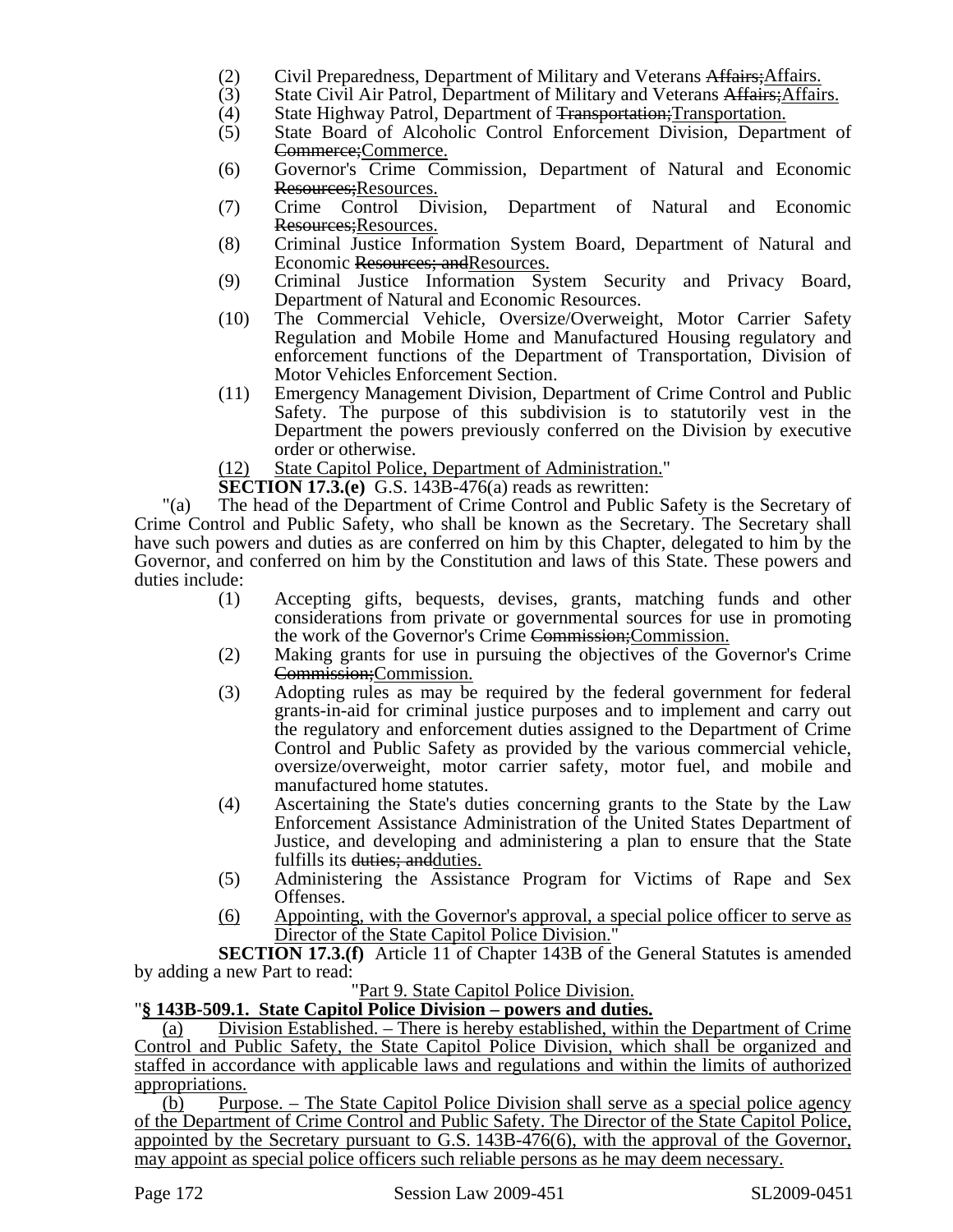(c) Appointment of Officers. – Special police officers appointed pursuant to this section may not exercise the power of arrest until they shall take an oath, to be administered by any person authorized to administer oaths, as required by law.

(d) Jurisdiction of Officers. – Each special police officer of the State Capitol Police shall have the same power of arrest as the police officers of the City of Raleigh. Such authority may be exercised within the same territorial jurisdiction as exercised by the police officers of the City of Raleigh, and in addition thereto the authority of a deputy sheriff may be exercised on property owned, leased, or maintained by the State located in the County of Wake.

(f) Public Safety. – The Director of the State Capitol Police, or the Director's designee, shall exercise at all times those means that, in the opinion of the Director or the designee, may be effective in protecting all State buildings and grounds, except for the State legislative buildings and grounds as defined in G.S. 120-32.1(d), and the persons within those buildings and grounds from fire, bombs, bomb threats, or any other emergency or potentially hazardous conditions, including both the ordering and control of the evacuation of those buildings and grounds. The Director, or the Director's designee, may employ the assistance of other available law enforcement agencies and emergency agencies to aid and assist in evacuations of those buildings and grounds."

# **STUDY CONSOLIDATION OF LAW ENFORCEMENT AGENCIES**

**SECTION 17.4.** The Office of State Budget and Management shall study the feasibility of consolidating the law enforcement agencies in the executive branch of State government for the purpose of coordinating the activities of these agencies, and reducing duplication and overlapping of law enforcement responsibilities, training, and technical assistance among State law enforcement agencies. The Office of State Budget and Management shall report its findings and recommendations by February 1, 2010, to the Joint Legislative Corrections, Crime Control, and Juvenile Justice Oversight Committee.

# **ASSIST SHERIFFS' ENFORCEMENT OF SEX OFFENDER REGISTRATION LAWS**

**SECTION 17.4A.** Subsection 11(a) of S.L. 2008-220 reads as rewritten:

"**SECTION 11.(a)** Funds are authorized to be allocated to the Governor's Crime Commission for award as grants to eligible sheriffs' offices to assist with the enforcement of the State's sex offender laws. The grants shall be awarded specifically to enhance and support law efforts by sheriffs to do the following: (i) process and conduct in-person sex offender registrations, (ii) monitor compliance of sex offenders as required under Article 27A of Chapter 14 of the General Statutes, and (iii) conduct activities to investigate and apprehend persons who commit reportable offenses as defined under Article 27A of Chapter 14 of the General Statutes. Eligible sheriffs' offices are required to provide non-State matching funds equal to fifty percent  $(50\%)$  twenty-five percent (25%) of the grant amount awarded under this section, one-half of which may be in in-kind contributions."

# **LAW ENFORCEMENT SUPPORT SERVICES FEES**

**SECTION 17.5.** Effective September 1, 2009, Article 11 of Chapter 143B of the General Statutes is amended by adding a new section to read:

# "**§ 143B-475.2. Fees for services.**

A fee in the amount set by the Department is imposed on the entities listed in this section. The fees are departmental receipts and are applied to the Department's costs in providing services to these entities. The fees apply to the following:

- (1) A local law enforcement agency that employs more than 25 officers and that receives equipment from the Department, whether by transfer, loan, or procurement under an agreement with the United States Department of Defense.
- (2) A person for whom the Department stores evidence."

# **INCREASE CHARITABLE BINGO LICENSING FEE**

**SECTION 17.6.** Effective September 1, 2009, G.S. 14-309.7(a) reads as rewritten:

"(a) An exempt organization may not operate a bingo game at a location without a license. Application for a bingo license shall be made to the Department of Crime Control and Public Safety on a form prescribed by the Department. The Department shall charge an annual application fee of one hundred dollars (\$100.00)two hundred dollars (\$200.00) to defray the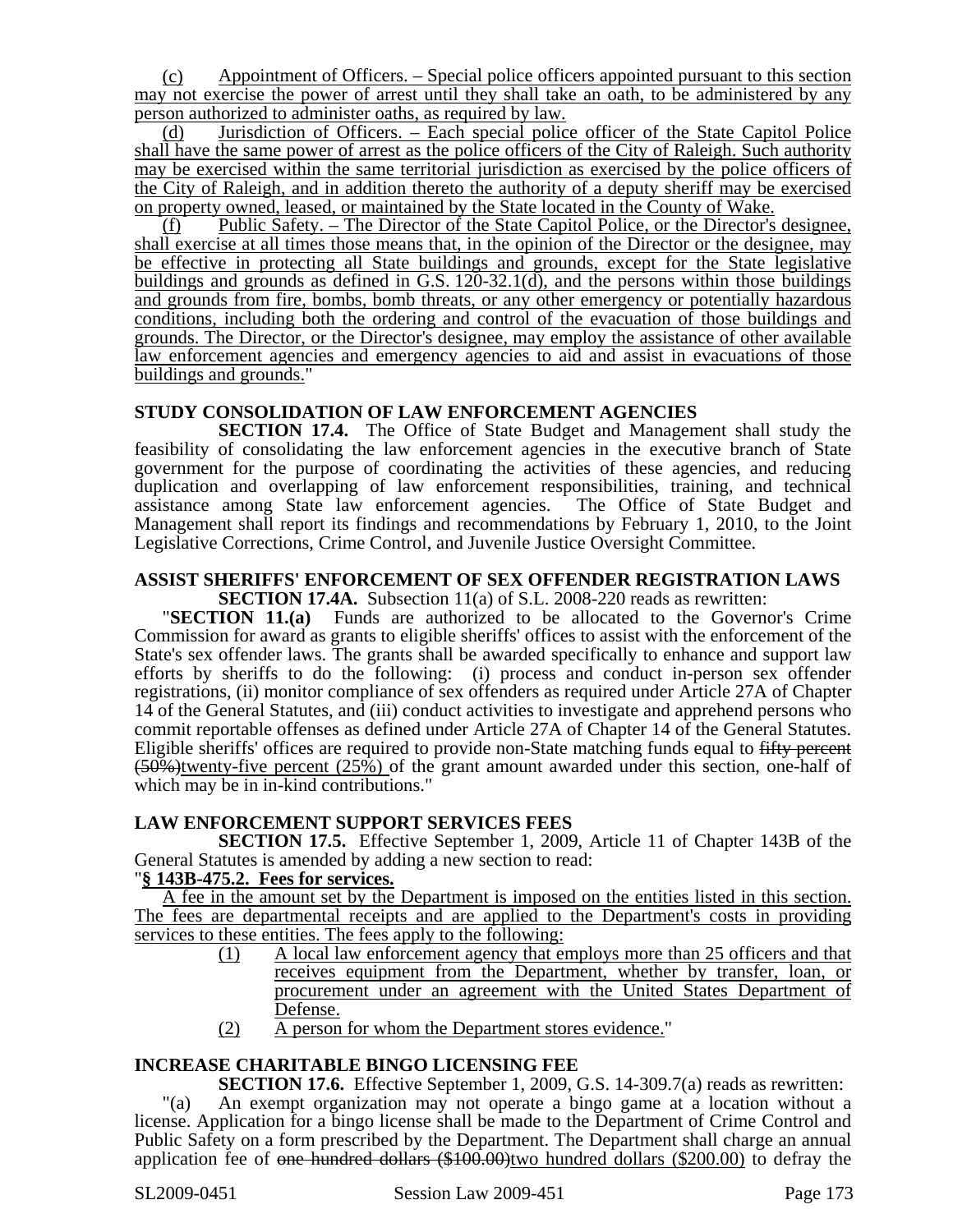cost of issuing bingo licenses and handling bingo audit reports. The fees collected shall be deposited in the General Fund of the State. This license shall expire one year after the granting of the license. This license may be renewed yearly, if the applicant pays the application fee and files an audit with the Department pursuant to G.S. 14-309.11. A copy of the application and license shall be furnished to the local law-enforcement agency in the county or municipality in which the licensee intends to operate before bingo is conducted by the licensee."

# **INCREASE FEES FOR LICENSING BOXERS AND FOR TICKETS SOLD AT BOXING EVENTS**

**SECTION 17.7.(a)** G.S. 143-655(a) reads as rewritten:

"(a) License Fees. – The Division shall collect the following license fees:

| Announcer  | \$75.00           |
|------------|-------------------|
| Contestant | \$37.50\$50.00    |
| Judge      | \$75.00           |
| Manager    | \$150.00          |
| Matchmaker | \$300.00          |
| Promoter   | \$450.00          |
| Referee    | \$75.00           |
| Timekeeper | \$75.00           |
| Second     | \$37.50.\$50.00." |

**SECTION 17.7.(b)** G.S. 143-655(b1) reads as rewritten:

 $\Gamma(b1)$  Admission Fees. – The Division shall collect a fee in the amount of one dollar and fifty cents (\$1.50) two dollars (\$2.00) per each ticket sold to attend events regulated in this Article."

**SECTION 17.7.(c)** This section becomes effective September 1, 2009.

# **INCREASE REGISTRATION FEE FOR DEEDS OF TRUST AND MORTGAGES**

**SECTION 17.8.(a)** G.S. 161-10(a)(1a) reads as rewritten:

"(1a) Deeds of Trust, Mortgages, and Cancellation of Deeds of Trust and Mortgages. – For registering or filing any deed of trust or mortgage, whether written, printed, or typewritten, the fee shall be twenty-two dollars (\$22.00)twenty-eight dollars (\$28.00) for the first page plus three dollars (\$3.00) for each additional page or fraction thereof.

When a deed of trust or mortgage is presented for registration that contains one or more additional instruments, the fee shall be ten dollars (\$10.00) for each additional instrument. A deed of trust or mortgage contains one or more additional instruments if such additional instrument or instruments has or have different legal consequences or intent, each of which is separately executed and acknowledged and could be recorded alone.

For recording records of satisfaction, or the cancellation of record by any other means, of deeds of trust or mortgages, there shall be no fee."

**SECTION 17.8.(b)** Article 1 of Chapter 161 of the General Statutes is amended by adding a new section to read:

# "**§ 161-11.5. Fees for General Fund support.**

Five dollars (\$5.00) of each fee collected by the register of deeds for registering or filing a deed of trust or mortgage pursuant to G.S.  $161-10(a)(1a)$  shall be remitted by the register of deeds to the county finance officer, who shall remit the funds to the State Treasurer to be credited to the General Fund as nontax revenue. The county finance officer shall remit the funds to the State Treasurer on a monthly basis.'

# **SECTION 17.8.(c)** G.S. 161-11.3 reads as rewritten: "**§ 161-11.3. Automation Enhancement and Preservation Fund.**

Ten percent (10%) of the fees collected pursuant to G.S. 161-10 and retained by the eounty county, or three dollars and twenty cents (\$3.20) in the case of a fee collected pursuant to G.S.  $161-10(a)(1a)$  for the first page of a deed of trust or mortgage, shall be set aside annually and placed in a nonreverting Automation Enhancement and Preservation Fund, the proceeds of which shall be expended on computer or imaging technology and needs associated with the preservation and storage of public records in the office of the register of deeds. Nothing in this section shall be construed to affect the duty of the board of county commissioners to furnish supplies and equipment to the office of the register of deeds."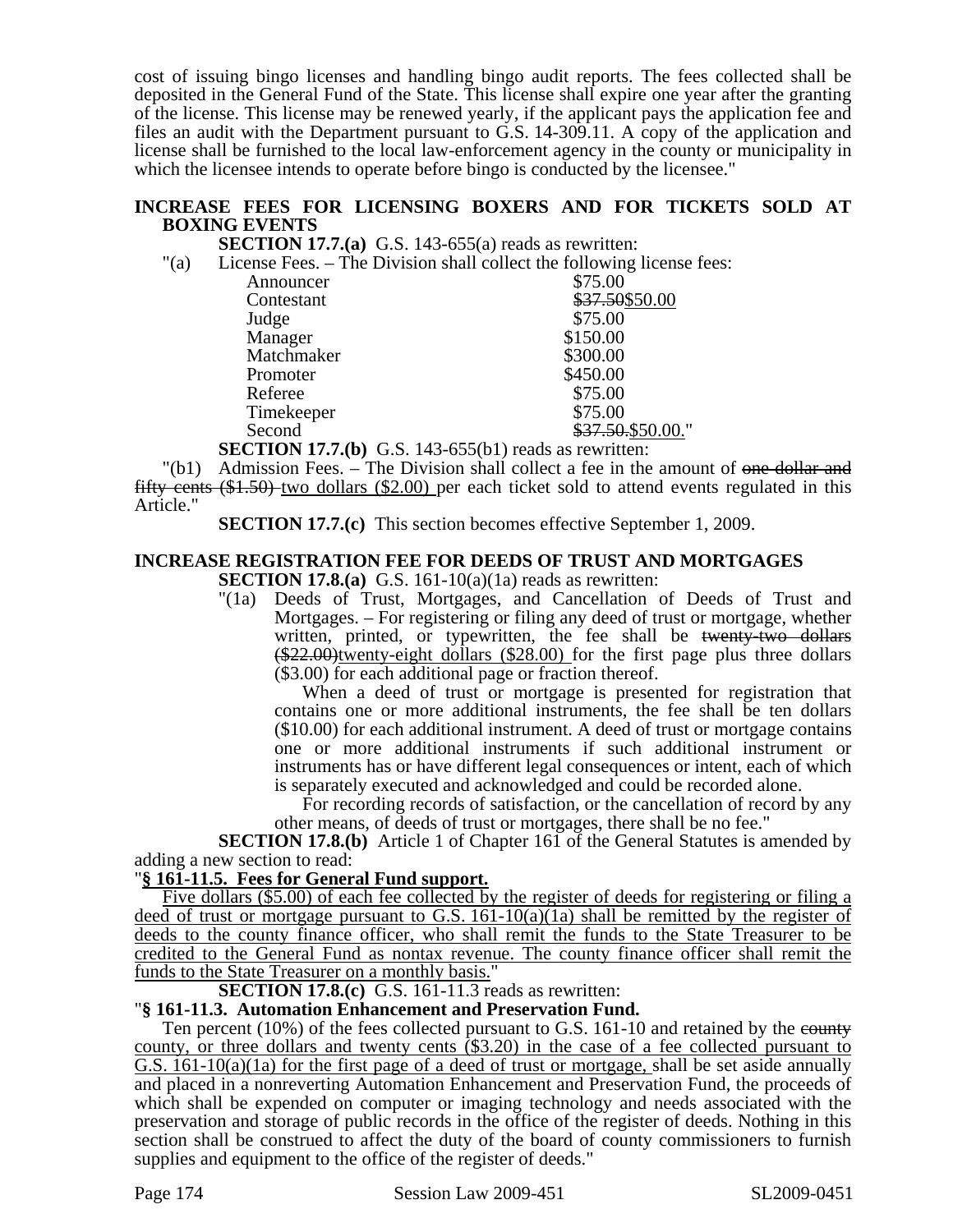**SECTION 17.8.(d)** This section becomes effective October 1, 2009, and applies to deeds of trust and mortgages registered or filed on or after that date.

# **PART XVIII. DEPARTMENT OF JUVENILE JUSTICE AND DELINQUENCY PREVENTION**

#### **ANNUAL EVALUATION OF COMMUNITY PROGRAMS**

**SECTION 18.1.** The Department of Juvenile Justice and Delinquency Prevention shall conduct an evaluation of the Eckerd and Camp Woodson wilderness camp programs and of multipurpose group homes.

In conducting the evaluation of each of these programs, the Department shall consider whether participation in each program results in a reduction of court involvement among juveniles. The Department also shall identify whether the programs are achieving the goals and objectives of the Juvenile Justice Reform Act, S.L. 1998-202. The Department shall report the results of the evaluation to the Joint Legislative Corrections, Crime Control, and Juvenile Justice Oversight Committee, the chairs of the Senate and House of Representatives Appropriations Committees and the chairs of the Subcommittees on Justice and Public Safety of the Senate and House of Representatives Appropriations Committees by March 1 of each year.

#### **REPORTS ON CERTAIN PROGRAMS**

**SECTION 18.2.(a)** Project Challenge North Carolina, Inc., shall report to the Department of Juvenile Justice and Delinquency Prevention and the Chairs of the Senate and House of Representatives Appropriations Subcommittees on Justice and Public Safety by April 1 each year on the operation and the effectiveness of its program in providing alternative dispositions and services to juveniles who have been adjudicated delinquent or undisciplined. The report shall include information on:

- (1) The source of referrals for juveniles.<br>(2) The types of offenses committed by
- (2) The types of offenses committed by juveniles participating in the program.<br>
(3) The amount of time those juveniles spend in the program.
- The amount of time those juveniles spend in the program.
- (4) The number of juveniles who successfully complete the program.<br>
(5) The number of juveniles who commit additional offenses after
- The number of juveniles who commit additional offenses after completing the program.
- (6) The program's budget and expenditures, including all funding sources.

**SECTION 18.2.(b)** The Juvenile Assessment Center shall report to the Chairs of the Senate and House of Representatives Appropriations Subcommittees on Justice and Public Safety and the Joint Legislative Corrections, Crime Control, and Juvenile Justice Oversight Committee on the effectiveness of the Center by April 1 each year. The report shall include information on the number of juveniles served and an evaluation of the effectiveness of juvenile assessment plans and services provided as a result of these plans. In addition, the report shall include information on the Center's budget and expenditures, including all funding sources.

#### **STATE FUNDS MAY BE USED AS FEDERAL MATCHING FUNDS**

**SECTION 18.3.** Funds appropriated in this act to the Department of Juvenile Justice and Delinquency Prevention for the 2009-2010 fiscal year may be used as matching funds for the Juvenile Accountability Incentive Block Grants. If North Carolina receives Juvenile Accountability Incentive Block Grants or a notice of funds to be awarded, the Office of State Budget and Management and the Governor's Crime Commission shall consult with the Department of Juvenile Justice and Delinquency Prevention regarding the criteria for awarding federal funds. The Office of State Budget and Management, the Governor's Crime Commission, and the Department of Juvenile Justice and Delinquency Prevention shall report to the Appropriations Committees of the Senate and House of Representatives and the Joint Legislative Commission on Governmental Operations prior to allocation of the federal funds. The report shall identify the amount of funds to be received for the 2009-2010 fiscal year, the amount of funds anticipated for the 2009-2010 fiscal year, and the allocation of funds by program and purpose.

#### **TREATMENT STAFFING MODEL AT YOUTH DEVELOPMENT CENTERS**

SL2009-0451 Session Law 2009-451 Page 175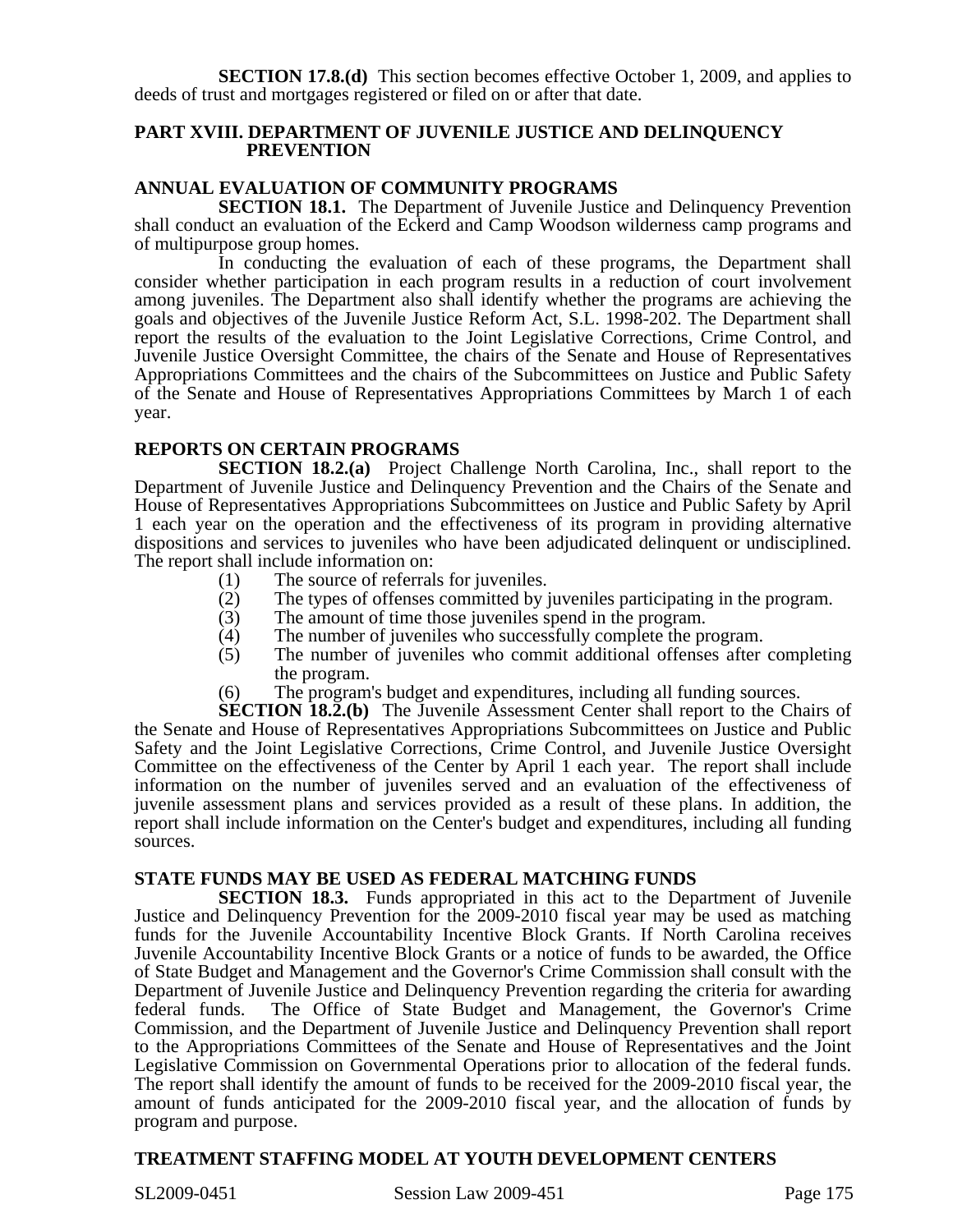**SECTION 18.4.** The Department shall implement the staffing treatment model presented to the Joint Legislative Corrections, Crime Control, and Juvenile Justice Oversight Committee as part of the Department's November 14, 2006, report regarding the joint use with the Department of Correction of the Swannanoa Youth Development Center campus.

The staffing levels of the new youth development centers shall be capped at 66 staff for a 32-bed facility and 198 staff for the 96-bed facility for the 2009-2011 fiscal biennium. Staffing ratios shall be no more than 2.1 staff per every juvenile committed at every other existing youth development center.

# **ESTABLISHMENT OF A GANG PREVENTION AND INTERVENTION PILOT PROGRAM**

**SECTION 18.5.(a)** As part of the Governor's Comprehensive Gang Initiative, the Department of Juvenile Justice and Delinquency Prevention shall establish a two-year Gang Prevention and Intervention Pilot Program that will focus on youth at risk for gang involvement and those who are already associated with gangs and gang activity. The Department of Juvenile Justice and Delinquency Prevention shall:

- (1) Ensure that measurable performance indicators and systems are put in place to evaluate the effectiveness of the pilot program, and
- (2) Conduct both process- and outcome-focused evaluations of the pilot program to determine community and institutional impacts of the pilot program pertaining to gang behavior, desistance, and activities. These evaluations may consider the degree of successful implementation of the program and measurable changes in gang-related and gang-affiliated behaviors noted in institutional, court system, communities, and related

programs.<br>SECTION 18.5.(b) The Department of Juvenile Justice and Delinquency Prevention shall report to the Chairs of the Senate and House of Representatives Appropriations Subcommittees on Justice and Public Safety and the Joint Legislative Corrections, Crime Control, and Juvenile Justice Oversight Committee on the implementation and continuing operation of the pilot program by April 1 each year. The report shall include information on the number of juveniles served and an evaluation of the effectiveness of the pilot program. In addition, the report shall include the information set out in subsection (a) of this section.

# **ELIMINATE SUPPORT OUR STUDENTS PROGRAM**

**SECTION 18.6.** Part 5A of Article 3 of Chapter 143B of the General Statutes is repealed.

# **JUVENILE CRIME PREVENTION COUNCIL (JCPC) GRANT REPORTING AND CERTIFICATION**

**SECTION 18.7.** On or before October 1 of each year, the Department of Juvenile Justice and Delinquency Prevention shall submit to the Joint Legislative Commission on Governmental Operations and the Appropriations Committees of the Senate and House of Representatives a list of the recipients of the grants awarded, or preapproved for award, from funds appropriated to the Department for local Juvenile Crime Prevention Council grants, including:

- (1) The amount of the grant awarded.
- (2) The membership of the local committee or council administering the award funds on the local level.
- (3) The type of program funded.<br>(4) A short description of the 1
- (4) A short description of the local services, programs, or projects that will receive funds.
- (5) Identification of any programs that received grant funds at one time but for which funding has been eliminated by the Department.
- (6) The number of at-risk, diverted, and adjudicated juveniles served by each county.
- (7) The Department's actions to ensure that county JCPCs prioritize funding for dispositions of intermediate and community-level sanctions for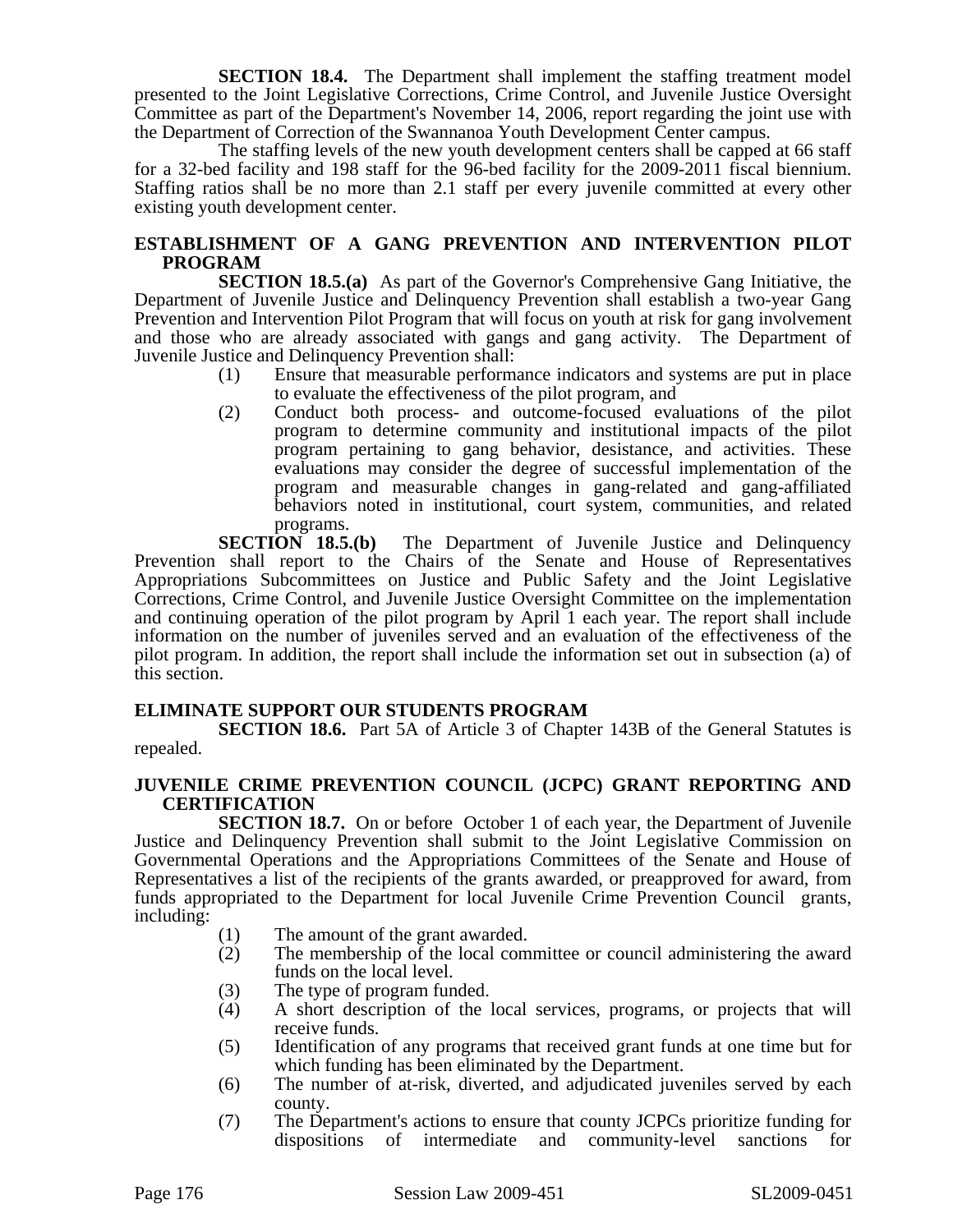court-adjudicated juveniles under minimum standards adopted by the Department.

(8) The total cost for each funded program, including the cost per juvenile and the essential elements of the program.

A written copy of the list and other information regarding the projects shall also be sent to the Fiscal Research Division of the General Assembly.

# **ESTABLISH YOUTH ACCOUNTABILITY PLANNING TASK FORCE**

**SECTION 18.9.(a)** Task Force Established. – There is established within the Department of Juvenile Justice and Delinquency Prevention the Youth Accountability Planning Task Force. The Department of Juvenile Justice and Delinquency Prevention shall provide professional and clerical staff and other services and supplies, including meeting space, as needed for the Task Force to carry out its duties in an effective manner.

**SECTION 18.9.(b)** Membership. – The Task Force shall consist of 21 members. The following members or their designees shall serve as ex officio members:

- (1) The Secretary of the Department of Juvenile Justice and Delinquency Prevention.
- (2) The Director of the Administrative Office of the Courts.
- (3) The Secretary of the Department of Health and Human Services.
- (4) The Secretary of the Department of Correction.<br>
(5) The Secretary of the Department of Crime Cont
- The Secretary of the Department of Crime Control and Public Safety.
- (6) The Superintendent of Public Instruction.<br>(7) The Secretary of the Department of Ad
- The Secretary of the Department of Administration, or a designee having knowledge of programs and services for youth and young adults.
- (8) The Juvenile Defender in the Office of Indigent Defense.
- (9) One representative from the Governor's Crime Commission, appointed by the Governor.
- (10) One representative from the North Carolina Sentencing and Policy Advisory Commission, appointed by the Governor.

The remaining members shall be appointed as follows:

- (11) Three members of the House of Representatives appointed by the Speaker of the House of Representatives.
- (12) Three members of the Senate appointed by the President Pro Tempore of the Senate.
- (13) Two chief court counselors, appointed by the Governor, one to be from a rural county and one from an urban county.
- (14) One present or former chief district court judge or superior court judge appointed by the Chief Justice of the North Carolina Supreme Court.
- (15) One police chief appointed by the President Pro Tempore of the Senate.
- (16) One district attorney appointed by the Speaker of the House of Representatives.

Appointments to the Task Force shall be made no later than October 1, 2009. A vacancy in the Task Force or a vacancy as chair of the Task Force resulting from the resignation of a member or otherwise shall be filled in the same manner in which the original appointment was made.

**SECTION 18.9.(c)** Chair; Meetings. – The President Pro Tempore of the Senate and the Speaker of the House of Representatives shall each designate one member to serve as cochair of the Task Force.

The cochairs shall call the initial meeting of the Task Force on or before November 1, 2009. The Task Force shall subsequently meet upon such notice and in such manner as its members determine. A majority of the members of the Task Force shall constitute a quorum.

**SECTION 18.9.(d)** The Office of the Governor shall provide staff to the Task Force at the request of the Task Force.

**SECTION 18.9.(e)** Cooperation by Government Agencies. – The Task Force may call upon any department, agency, institution, or officer of the State or any political subdivision thereof for facilities, data, or other assistance.

**SECTION 18.9.(f)** Duties of Task Force. – The Task Force shall determine whether the State should amend the laws concerning persons 16 and 17 years of age who commit crimes or infractions, including a determination of whether the Juvenile Code or the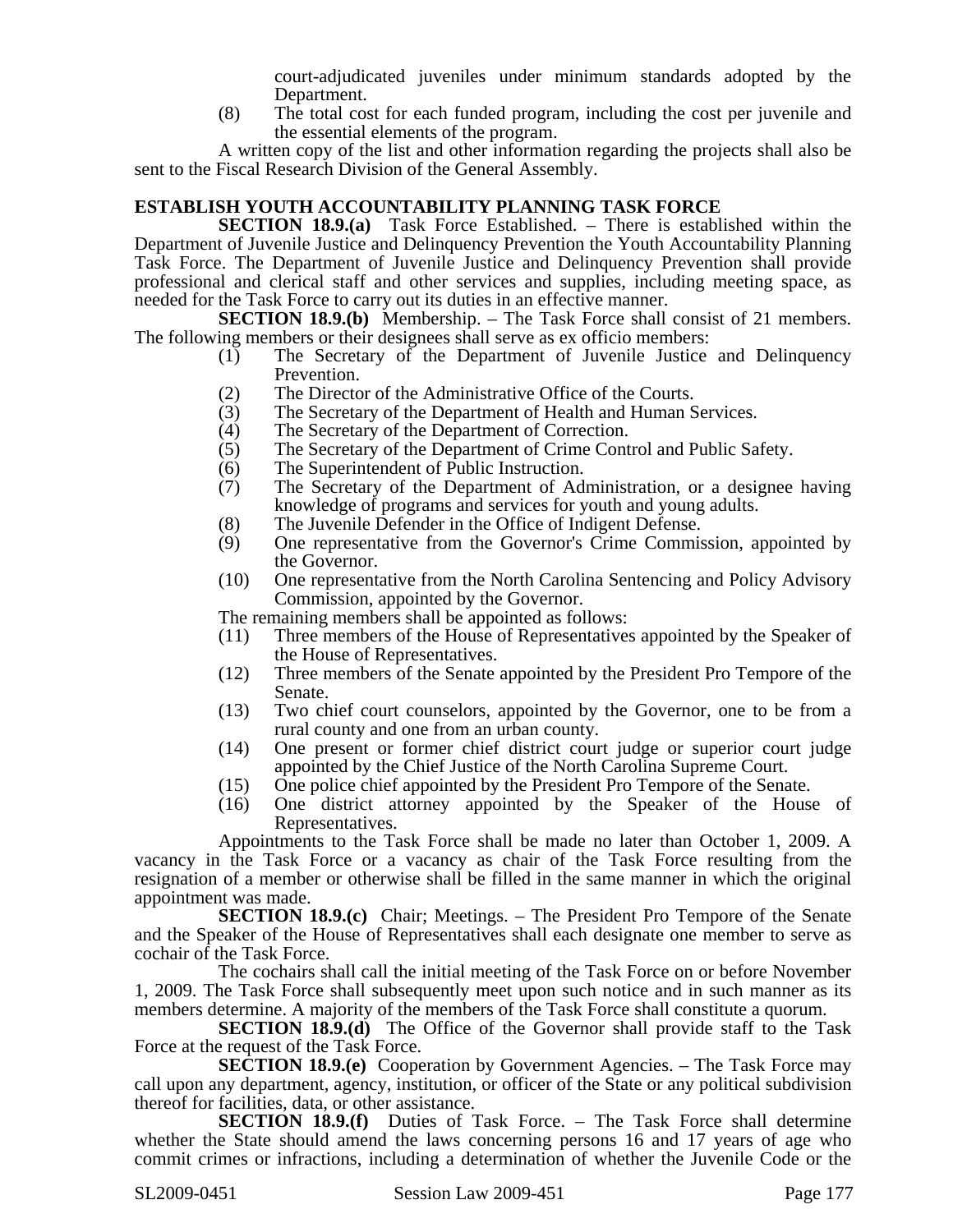Criminal Procedure Act should be revised to provide appropriate sanctions, services, and treatment for those offenders and a study of expanding the jurisdiction of the Department of Juvenile Justice and Delinquency Prevention to include persons 16 and 17 years of age who commit crimes or infractions. As part of its study, the Task Force shall also develop an implementation plan that may be used if it is determined that it is appropriate to expand the jurisdiction of the Department of Juvenile Justice and Delinquency Prevention to include persons 16 and 17 years of age who commit crimes or infractions. In particular, the Task Force shall consider all of the following:

- (1) The costs to the State court system and State and local law enforcement.<br>
(2) The relevant State laws that should be conformed or amended as a resu
- The relevant State laws that should be conformed or amended as a result of revising the definition of delinquent juvenile to include 16- and 17-year-old persons, including the motor vehicle and criminal laws, the laws regarding expunction of criminal records, and other juvenile laws. The Task Force shall make recommendations to the General Assembly regarding proposed legislative amendments.
- (3) Proposals to eliminate the racial disparity in complaints, commitments, community program availability, utilization and success rates, and other key decision and impact points in the juvenile justice process.
- (4) Proposals regarding community programs that would provide rehabilitative services to juveniles in a treatment-oriented environment and incorporate best practices as recommended in subdivision (3) of this subsection.
- (5) The total cost of expanding the jurisdiction of the Department of Juvenile Justice and Delinquency Prevention to include persons who are 16 and 17 years of age who commit crimes or infractions under State law or under an ordinance of local government.
- (6) The implications of revising the definition of delinquent juvenile to include 16- and 17-year-olds, as it relates to other laws based on age, including laws requiring school attendance and drivers license laws.
- (7) Whether standards should be established for determining when a juvenile should be transferred to superior court, including whether there should be presumptions that certain offenses should or should not result in a transfer to superior court.
- (8) Whether a 16- or 17-year-old who is alleged to have committed a felony motor vehicle offense should be considered a juvenile or an adult.
- (9) Any other related issues that the Task Force considers necessary.

**SECTION 18.9.(g)** Consultation. – The Task Force shall consult with appropriate State departments, agencies, and board representatives on issues related to juvenile justice administration.

**SECTION 18.9.(h)** Report. – The Task Force shall submit an interim report to the 2010 Regular Session of the 2009 General Assembly, with copies to the Joint Legislative Corrections, Crime Control, and Juvenile Justice Oversight Committee and to the Appropriations Subcommittees on Justice and Public Safety of both houses and shall submit a final report of its findings and recommendations, including legislative, administrative, and funding recommendations, by January 15, 2011, to the General Assembly, the Governor, and the citizens of the State. The Task Force shall terminate upon filing its final report.

**SECTION 18.9.(i)** Funding. – The Task Force may apply for, receive, and accept grants of non-State funds or other contributions as appropriate to assist in the performance of its duties. The Department of Juvenile Justice and Delinquency Prevention may also use funds appropriated to it to carry out the study and devise the implementation plan.

# **PART XIX. DEPARTMENT OF CORRECTION**

# **INMATE ROAD SQUADS AND LITTER CREWS**

**SECTION 19.1.** Of the funds appropriated to the Department of Transportation in this act, the sum of nine million forty thousand dollars (\$9,040,000) per year shall be transferred by the Department to the Department of Correction during the 2009-2010 and 2010-2011 fiscal years for the cost of operating medium custody inmate road squads, as authorized by G.S. 148-26.5, and minimum custody inmate litter crews. This transfer shall be made quarterly in the amount of two million two hundred sixty thousand dollars (\$2,260,000).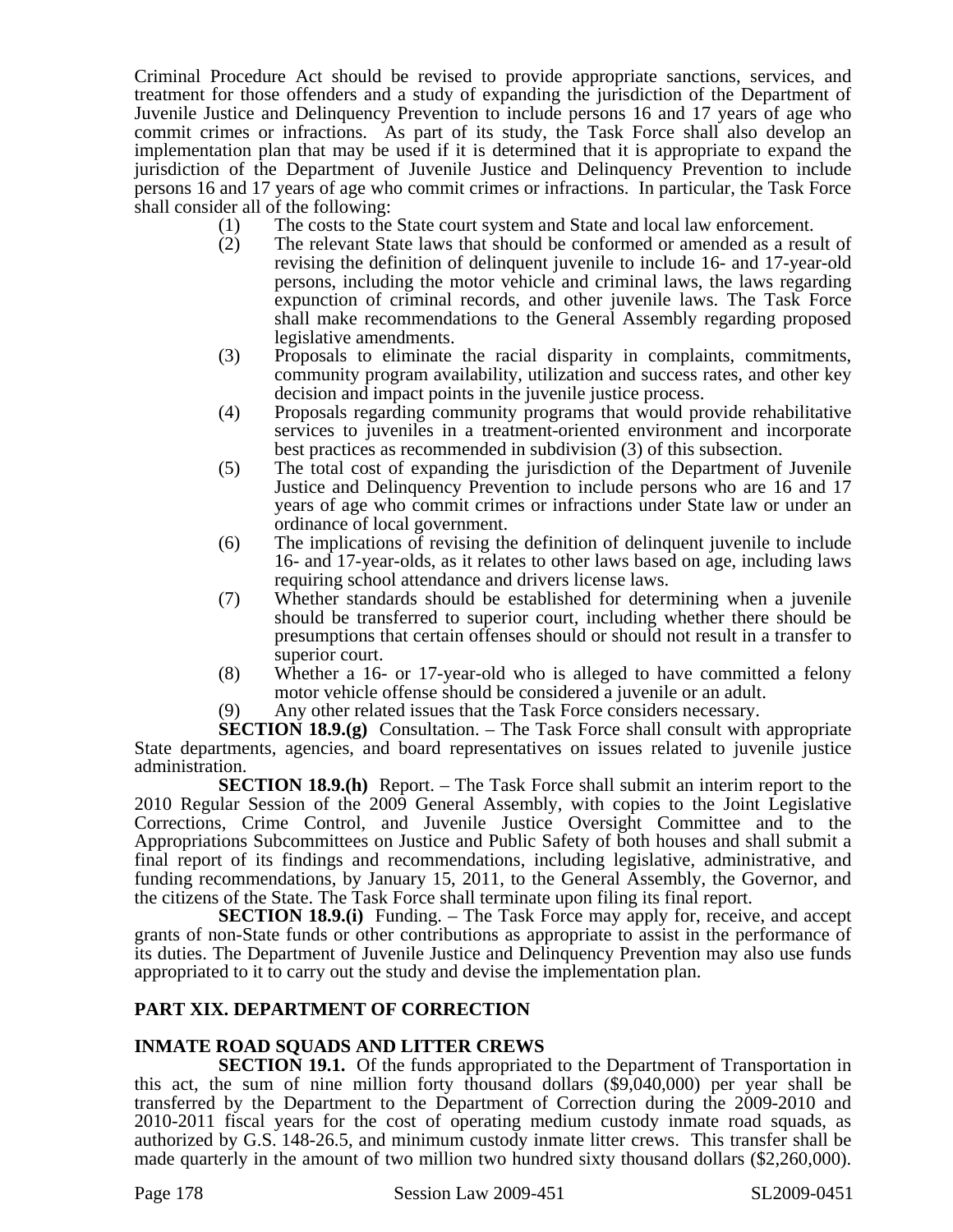The Department of Transportation may use funds appropriated in this act to pay an additional amount exceeding the nine million forty thousand dollars (\$9,040,000), but those payments shall be subject to negotiations among the Department of Transportation, the Department of Correction, and the Office of State Budget and Management prior to payment by the Department of Transportation.

The Office of State Budget and Management shall conduct a study, in consultation with the Department of Correction and the Department of Transportation, to determine the actual cost and cost/benefit of operating medium custody road squads and minimum custody litter crews. The Office of State Budget and Management shall report the results of this study to the Joint Legislative Corrections, Crime Control, and Juvenile Justice Oversight Committee and to the Joint Legislative Transportation Oversight Committee by March 1, 2010. The study shall include a recommendation on whether or not the amount transferred from the Department of Transportation to the Department of Correction for this work is adequate.

# **FEDERAL GRANT REPORTING**

**SECTION 19.2.** The Department of Correction, the Department of Justice, the Department of Crime Control and Public Safety, the Judicial Department, and the Department of Juvenile Justice and Delinquency Prevention shall report by May 1 of each year to the Joint Legislative Commission on Governmental Operations, the Chairs of the House of Representatives and Senate Appropriations Committees, and the Chairs of the House of Representatives and Senate Appropriations Subcommittees on Justice and Public Safety on federal grant funds received or preapproved for receipt by those departments. The report shall include information on the amount of grant funds received or preapproved for receipt by each department, the use of the funds, the State match expended to receive the funds, and the period to be covered by each grant. If the department intends to continue the program beyond the end of the grant period, the department shall report on the proposed method for continuing the funding of the program at the end of the grant period. Each department shall also report on any information it may have indicating that the State will be requested to provide future funding for a program presently supported by a local grant.

#### **REIMBURSE COUNTIES FOR HOUSING AND EXTRAORDINARY MEDICAL COSTS FOR INMATES, PAROLEES, AND POST-RELEASE SUPERVISEES AWAITING TRANSFER TO STATE PRISON SYSTEM**

**SECTION 19.3.** Notwithstanding G.S. 143C-6-9, the Department of Correction may use funds available to the Department for the 2009-2011 biennium to pay the sum of forty dollars (\$40.00) per day as reimbursement to counties for the cost of housing convicted inmates, parolees, and post-release supervisees awaiting transfer to the State prison system, as provided in G.S. 148-29. The Department shall report quarterly to the Joint Legislative Commission on Governmental Operations, the Joint Legislative Corrections, Crime Control, and Juvenile Justice Oversight Committee, the Chairs of the House of Representatives and Senate Appropriations Committees, and the Chairs of the House of Representatives and Senate Appropriations Subcommittees on Justice and Public Safety on the expenditure of funds to reimburse counties for prisoners awaiting transfer and on its progress in reducing the jail backlog.

#### **USE OF CLOSED PRISON FACILITIES**

**SECTION 19.4.(a)** In conjunction with the closing of prison facilities, including small expensive prison units recommended for consolidation by the Government Performance Audit Committee, the Department of Correction shall consult with the county or municipality in which the unit is located, with the elected State and local officials, and with State and federal agencies about the possibility of converting that unit to other use. The Department may also consult with any private for-profit or nonprofit firm about the possibility of converting the unit to other use. In developing a proposal for future use of each unit, the Department shall give priority to converting the unit to other criminal justice use. Consistent with existing law and the future needs of the Department of Correction, the State may provide for the transfer or the lease of any of these units to counties, municipalities, State agencies, or private firms wishing to convert them to other use. The Department of Correction may also consider converting some of the units recommended for closing from one security custody level to another, where that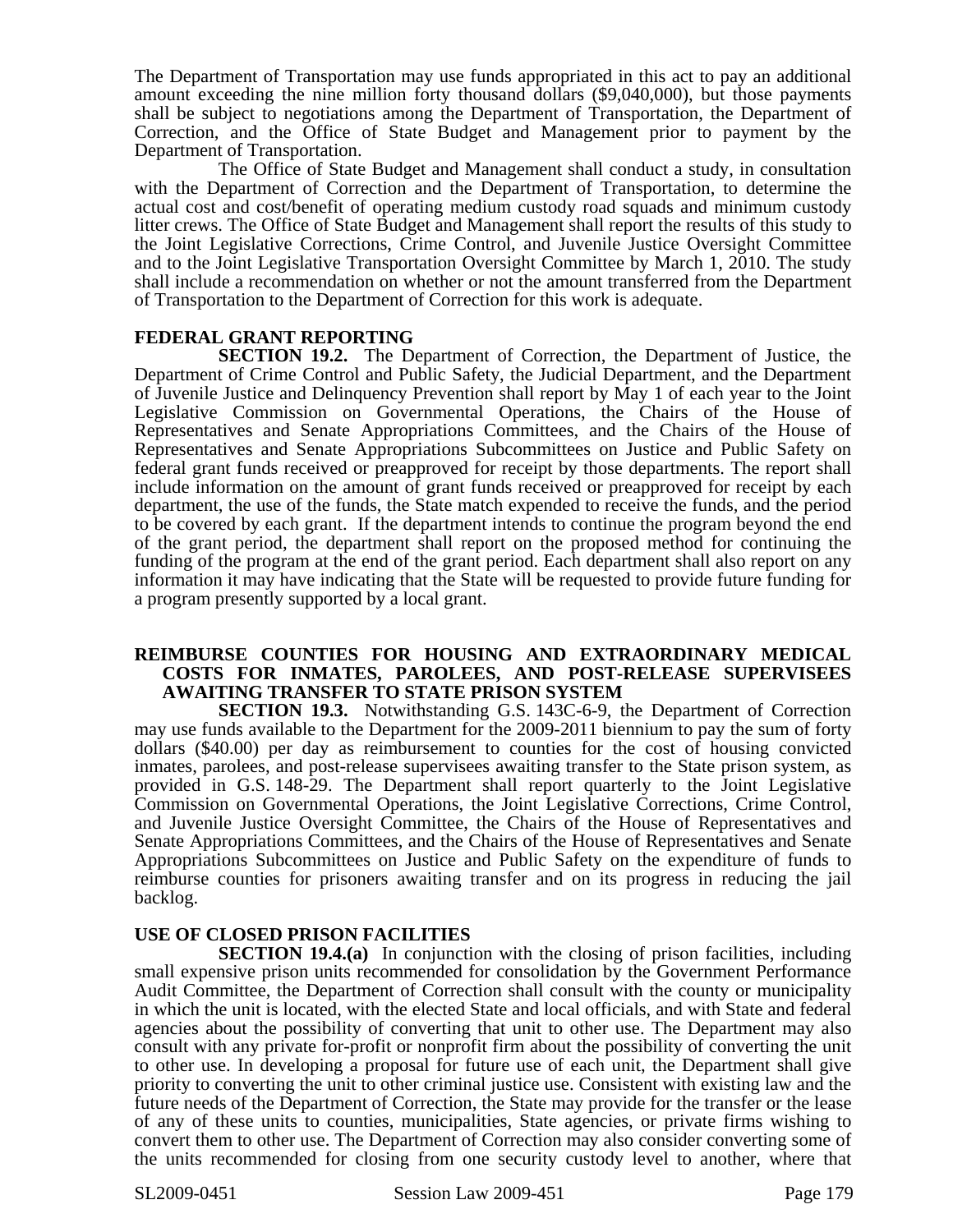conversion would be cost-effective. A prison unit under lease to a county pursuant to the provisions of this section for use as a jail is exempt for the period of the lease from any of the minimum standards adopted by the Secretary of Health and Human Services pursuant to G.S. 153A-221 for the housing of adult prisoners that would subject the unit to greater standards than those required of a unit of the State prison system.

Prior to any transfer or lease of these units, the Department of Correction shall report on the terms of the proposed transfer or lease to the Joint Legislative Commission on Governmental Operations and the Joint Legislative Corrections, Crime Control, and Juvenile Justice Oversight Committee. The Department of Correction also shall provide annual summary reports to the Joint Legislative Commission on Governmental Operations and the Joint Legislative Corrections, Crime Control, and Juvenile Justice Oversight Committee on the conversion of these units to other use and on all leases or transfers entered into pursuant to this section.

**SECTION 19.4.(b)** The Department of Correction shall study the feasibility of establishing probation revocation centers at closed prison facilities. The Department shall consult with counties to explore cost-sharing of these facilities. The Department shall report its findings to the Chairs of the Appropriations Subcommittees on Justice and Public Safety by February 1, 2010.

# **LIMIT USE OF OPERATIONAL FUNDS**

**SECTION 19.5.** Funds appropriated in this act to the Department of Correction for operational costs for additional facilities shall be used for personnel and operating expenses set forth in the budget approved by the General Assembly in this act. These funds shall not be expended for any other purpose, except as provided for in this act, and shall not be expended for additional prison personnel positions until the new facilities are within 120 days of projected completion, except that the Department may establish critical positions prior to 120 days of completion representing no more than twenty percent (20%) of the total estimated number of positions.

#### **CENTER FOR COMMUNITY TRANSITIONS/CONTRACT AND REPORT**

**SECTION 19.6.** The Department of Correction may continue to contract with The Center for Community Transitions, Inc., a nonprofit corporation, for the purchase of prison beds for minimum security female inmates during the 2009-2011 biennium. The Center for Community Transitions, Inc., shall report by February 1 of each year to the Joint Legislative Commission on Governmental Operations on the annual cost per inmate and the average daily inmate population compared to bed capacity using the same methodology as that used by the Department of Correction.

#### **PAROLE ELIGIBILITY REPORT/MUTUAL AGREEMENT PAROLE PROGRAM/MEDICAL RELEASE PROGRAM**

**SECTION 19.8.(a)** The Post-Release Supervision and Parole Commission shall, with the assistance of the North Carolina Sentencing and Policy Advisory Commission and the Department of Correction, analyze the amount of time each inmate who is eligible for parole on or before July 1, 2010, has served compared to the time served by offenders under Structured Sentencing for comparable crimes. The Commission shall determine if the person has served more time in custody than the person would have served if sentenced to the maximum sentence under the provisions of Article 81B of Chapter 15A of the General Statutes. The "maximum sentence," for the purposes of this section, shall be calculated as set forth in subsection (b) of this section.

**SECTION 19.8.(b)** For the purposes of this section, the following rules apply for the calculation of the maximum sentence:

- (1) The offense upon which the person was convicted shall be classified as the same felony class as the offense would have been classified if committed after the effective date of Article 81B of Chapter 15A of the General Statutes.
- (2) The minimum sentence shall be the maximum number of months in the presumptive range of minimum durations in Prior Record Level VI of G.S. 15A-1340.17(c) for the felony class determined under subdivision (1)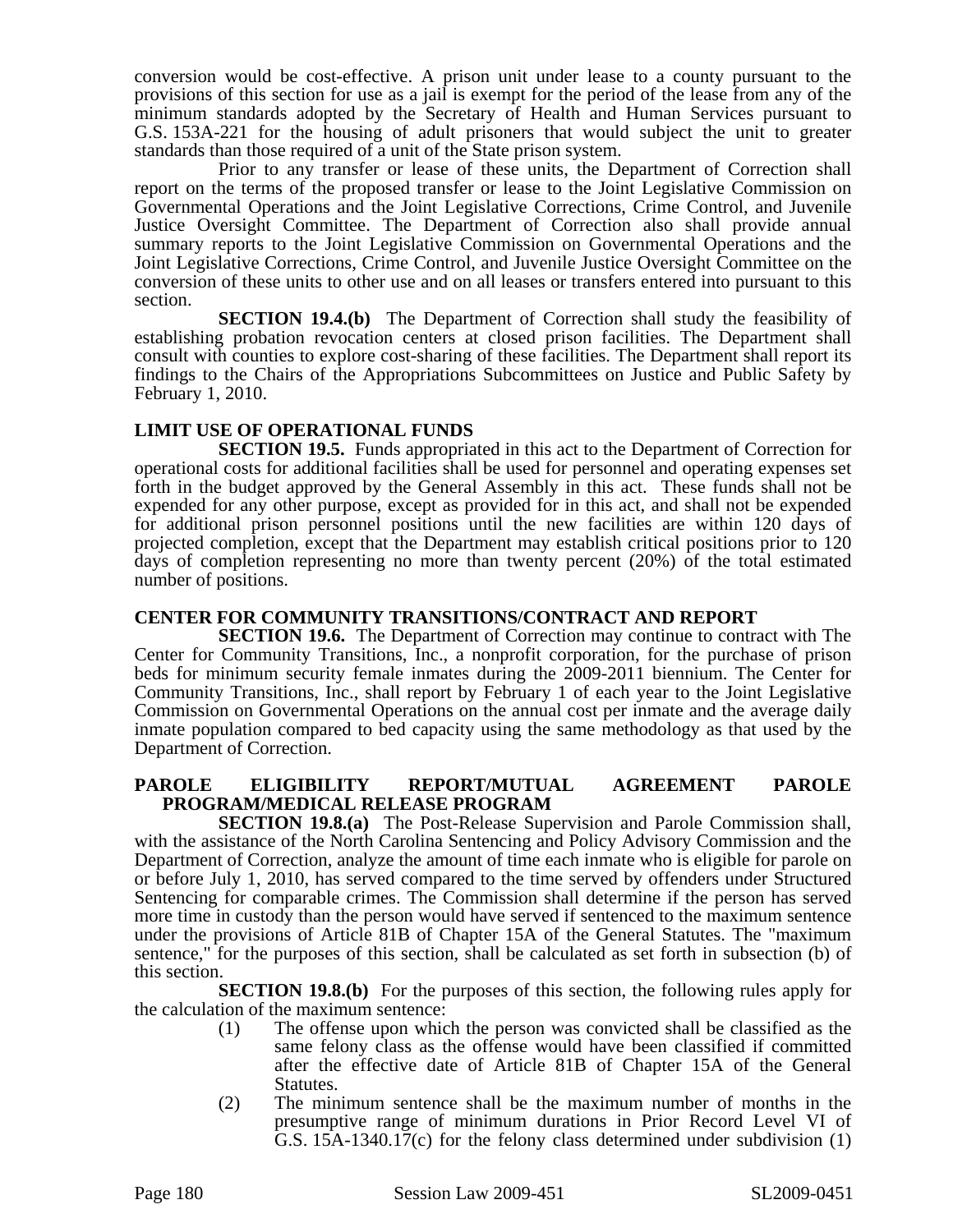of this subsection. The maximum sentence shall be calculated using G.S. 15A-1340.17(d), (e), or (e1).

(3) If a person is serving sentences for two or more offenses that are concurrent in any respect, then the offense with the greater classification shall be used to determine a single maximum sentence for the concurrent offenses. The fact that the person has been convicted of multiple offenses may be considered by the Commission in making its determinations under subsection (a) of this section.

**SECTION 19.8.(c)** The Post-Release Supervision and Parole Commission shall report to the Joint Legislative Corrections, Crime Control, and Juvenile Justice Oversight Committee and to the Chairs of the House of Representatives and Senate Appropriations Committees, and the Chairs of the House of Representatives and Senate Appropriations Subcommittees on Justice and Public Safety by April 1, 2010. The report shall include the following: the class of the offense for which each parole-eligible inmate was convicted and whether an inmate had multiple criminal convictions. The Commission shall reinitiate the parole review process for each offender who has served more time than that person would have under Structured Sentencing as provided by subsections (a) and (b) of this section.

The Commission shall also report on the number of parole-eligible inmates reconsidered in compliance with this section and the number who were actually paroled.

**SECTION 19.8.(d)** The Department of Correction and the Post-Release Supervision and Parole Commission shall report by March 1 of each year to the Chairs of the House of Representatives and Senate Appropriations Subcommittees on Justice and Public Safety and to the Joint Legislative Corrections, Crime Control, and Juvenile Justice Oversight Committee on the number of inmates enrolled in the mutual agreement parole program, the number completing the program and being paroled, and the number who enrolled but were terminated from the program. The information should be based on the previous calendar year.

**SECTION 19.8.(e)** The Department of Correction and the Post-Release Supervision and Parole Commission shall report by March 1 of each year to the Chairs of the House of Representatives and Senate Appropriations Subcommittees on Justice and Public Safety and to the Joint Legislative Corrections, Crime Control, and Juvenile Justice Oversight Committee on the number of inmates proposed for release, considered for release, and granted release under Chapter 84B of Chapter 15A of the General Statutes, providing for the medical release of inmates who are either permanently and totally disabled, terminally ill, or geriatric.

# **FEDERAL GRANT MATCHING FUNDS**

**SECTION 19.9.** Notwithstanding the provisions of G.S. 143C-6-9, the Department of Correction may use up to the sum of one million two hundred thousand dollars (\$1,200,000) during the 2009-2010 fiscal year from funds available to the Department to provide the State match needed in order to receive federal grant funds. Prior to using funds for this purpose, the Department shall report to the Chairs of the House of Representatives and Senate Appropriations Subcommittees on Justice and Public Safety and the Joint Legislative Commission on Governmental Operations on the grants to be matched using these funds.

# **REPORTS ON NONPROFIT PROGRAMS**

**SECTION 19.10.(a)** Funds appropriated in this act to the Department of Correction to support the programs of Harriet's House may be used for program operating costs, the purchase of equipment, and the rental of real property to serve women released from prison with children in their custody. Harriet's House shall report by February 1 of each year to the Joint Legislative Corrections, Crime Control, and Juvenile Justice Oversight Committee and the Chairs of the House of Representatives and Senate Appropriations Subcommittees on Justice and Public Safety on the expenditure of State appropriations and on the effectiveness of the program, including information on the number of clients served, the number of clients who successfully complete the Harriet's House program, and the number of clients who have been rearrested within three years of successfully completing the program. The report shall provide financial and program data for the complete fiscal year prior to the year in which the report is submitted. The financial report shall identify all funding sources and amounts.

**SECTION 19.10.(b)** Summit House shall report by February 1 of each year to the Joint Legislative Corrections, Crime Control, and Juvenile Justice Oversight Committee and the Chairs of the House of Representatives and Senate Appropriations Subcommittees on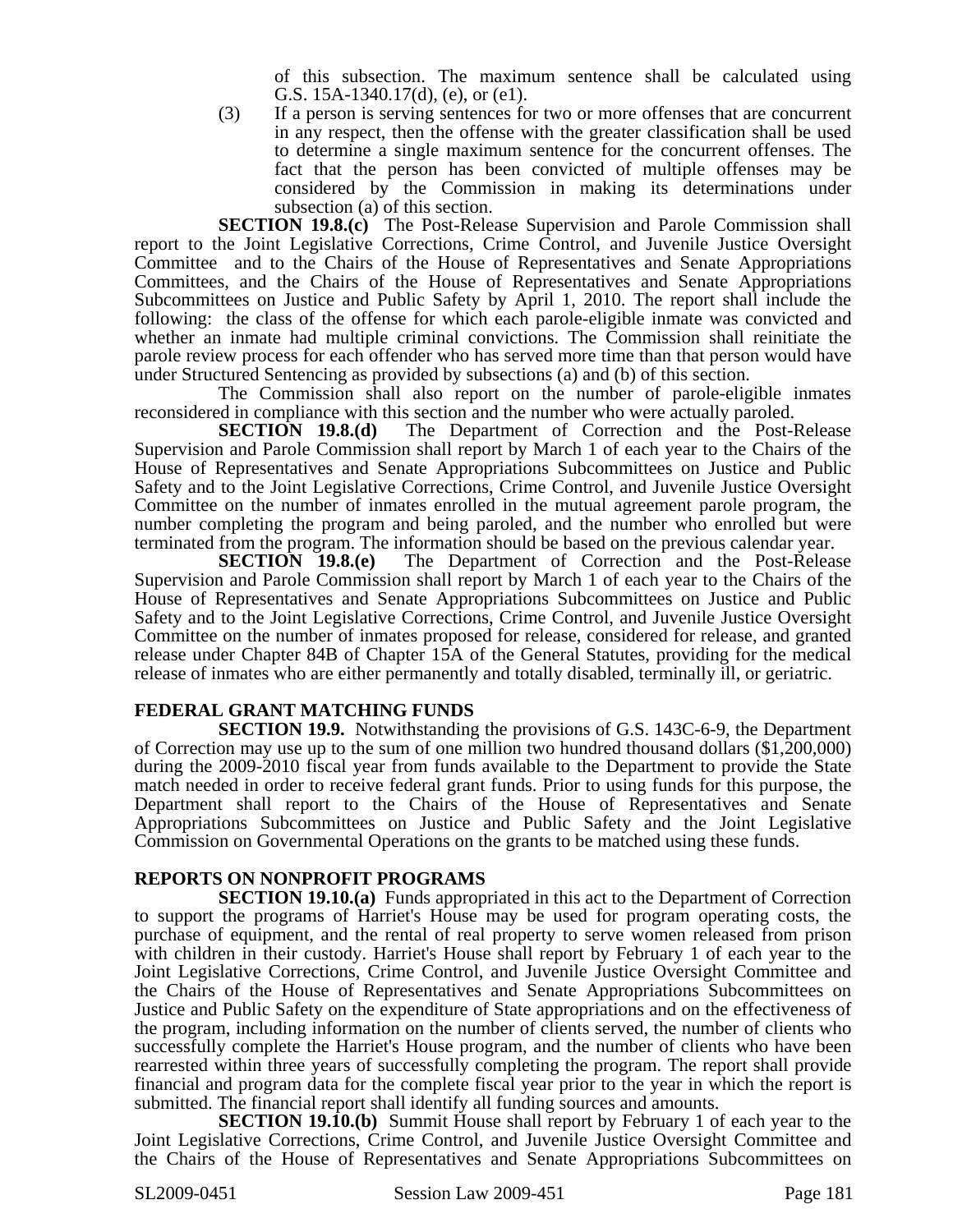Justice and Public Safety on the expenditure of State appropriations and on the effectiveness of the program, including information on the number of clients served, the number of clients who have had their probation revoked, the number of clients who successfully complete the program while housed at Summit House, Inc., and the number of clients who have been rearrested within three years of successfully completing the program. The report shall provide financial and program data for the complete fiscal year prior to the year in which the report is submitted. The financial report shall identify all funding sources and amounts.

**SECTION 19.10.(c)** Women at Risk shall report by February 1 of each year to the Joint Legislative Corrections, Crime Control, and Juvenile Justice Oversight Committee and the Chairs of the House of Representatives and Senate Appropriations Subcommittees on Justice and Public Safety on the expenditure of State funds and on the effectiveness of the program, including information on the number of clients served, the number of clients who have had their probation revoked, the number of clients who have successfully completed the program, and the number of clients who have been rearrested within three years of successfully completing the program. The report shall provide financial and program data for the complete fiscal year prior to the year in which the report is submitted. The financial report shall identify all funding sources and amounts.

**SECTION 19.10.(d)** Our Children's Place shall report by February 1 of each year to the Joint Legislative Corrections, Crime Control, and Juvenile Justice Oversight Committee and the Chairs of the House of Representatives and Senate Appropriations Subcommittees on Justice and Public Safety on the status of the planning, design, and construction of Our Children's Place, the proposed program components and evaluation measures, and on the projected number of inmates and their children to be served. The report shall also provide financial data, including the expenditure of State funds and all funding sources and amounts.

# **CRIMINAL JUSTICE PARTNERSHIP**

**SECTION 19.11.(a)** Notwithstanding any other provision of law, a county may use funds appropriated pursuant to the Criminal Justice Partnership Act, Article 6A of Chapter 143B of the General Statutes, to provide more than one community-based corrections program.

**SECTION 19.11.(b)** Effective July 1, 2009, the Department of Correction shall recalculate the county allocation funding formula mandated under G.S. 143B-273.15 using updated data.

**SECTION 19.11.(c)** Notwithstanding the provisions of G.S. 143B-273.15 specifying that grants to participating counties are for the full fiscal year and that unobligated funds are returned to the State-County Criminal Justice Partnership Account at the end of the grant period, the Department of Correction may reallocate unspent or unclaimed funds distributed to counties participating in the State-County Criminal Justice Partnership Program in an effort to maintain the level of services realized in previous fiscal years.

**SECTION 19.11.(d)** The Department of Correction may not deny funds to a county to support both a residential program and a day reporting center if the Department of Correction determines that the county has a demonstrated need and a fully developed plan for each type of sanction.

**SECTION 19.11.(e)** The Department of Correction shall report by March 1 of each year to the Chairs of the House of Representatives and Senate Appropriations Committees, the House of Representatives and Senate Appropriations Subcommittees on Justice and Public Safety, and the Joint Legislative Corrections, Crime Control, and Juvenile Justice Oversight Committee on the status of the State-County Criminal Justice Partnership Program. The report shall include the following information:

- (1) The amount of funds carried over from the prior fiscal year;
- (2) The dollar amount and purpose of grants awarded to counties as discretionary grants for the current fiscal year;
- (3) Any counties the Department anticipates will submit requests for new implementation grants;
- (4) An update on efforts to ensure that all counties make use of the electronic reporting system, including the number of counties submitting offender participation data via the system;
- (5) An analysis of offender participation data received, including data on each program's utilization and capacity;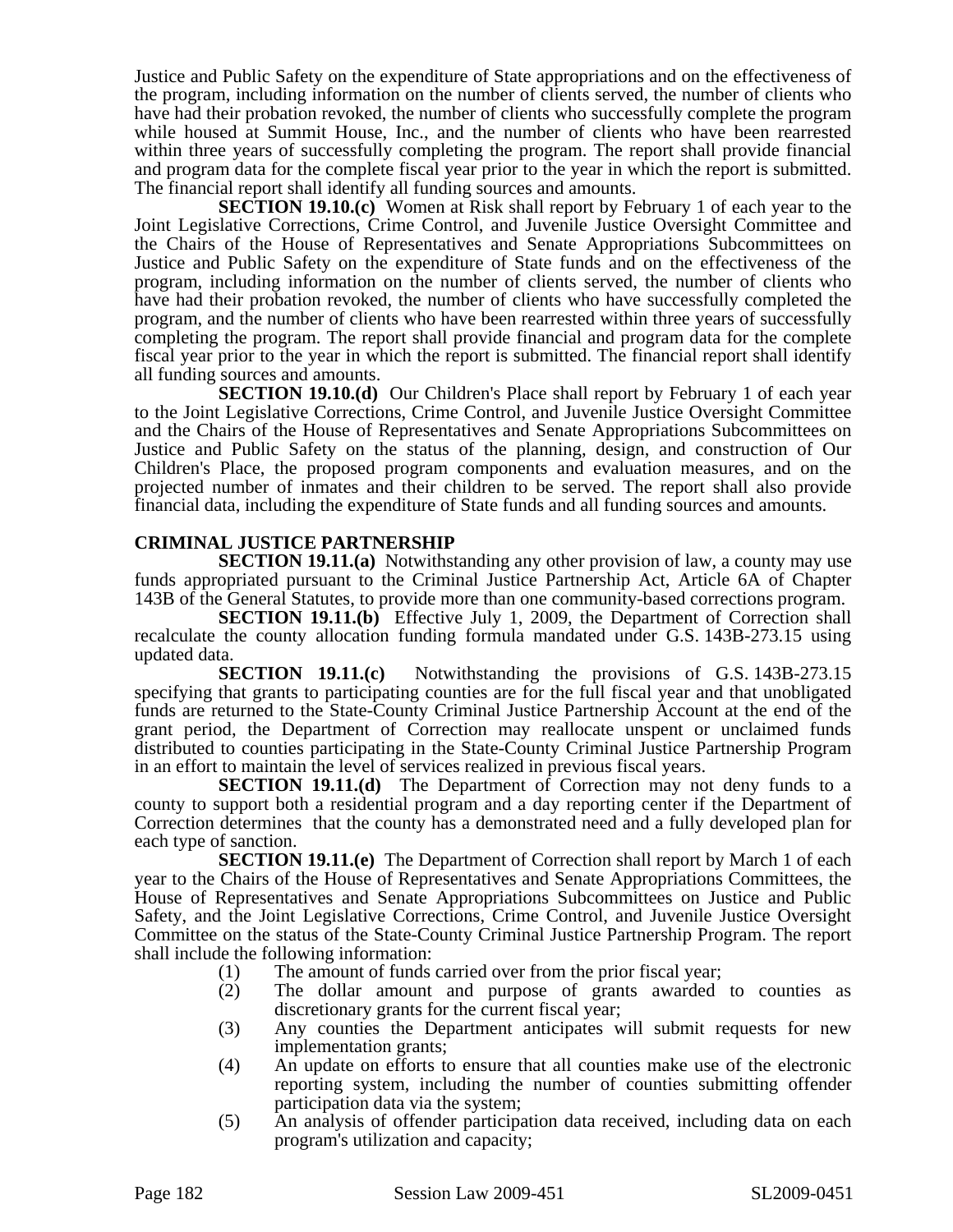- (6) An analysis of comparable programs prepared by the Division of Research and Planning, Department of Correction, including a comparison of programs in each program type on selected outcome measures developed by the Division of Community Corrections in consultation with the Fiscal Research Division and the Division of Research and Planning, and a summary of the reports prepared by county Criminal Justice Partnerships Advisory Boards;
- (7) A review of whether each sentenced offender program is meeting established program goals developed by the Division of Community Corrections in consultation with the Division of Research and Planning and the State Criminal Justice Partnership Advisory Board;
- (8) The number of community offenders and intermediate offenders served by each county program;
- (9) The amount of Criminal Justice Partnership funds spent on community offenders and intermediate offenders; and
- (10) A short description of the services and programs provided by each partnership, including who the service providers are and the amount of funds each service provider receives.

# **REPORT ON PROBATION AND PAROLE CASELOADS**

**SECTION 19.12.(a)** The Department of Correction shall report by March 1 of each year to the chairs of the House of Representatives and Senate Appropriations Subcommittees on Justice and Public Safety and the Joint Legislative Corrections, Crime Control, and Juvenile Justice Oversight Committee on caseload averages for probation and parole officers. The report shall include:

- (1) Data on current caseload averages and district averages for probation/parole officer positions;
- (2) Data on current span of control for chief probation officers;<br>(3) An analysis of the optimal caseloads for these officer classif
- (3) An analysis of the optimal caseloads for these officer classifications;<br>(4) An assessment of the role of surveillance officers;
- An assessment of the role of surveillance officers;
- (5) The number and role of paraprofessionals in supervising low-risk caseloads;
- (6) An update on the Department's implementation of the recommendations contained in the National Institute of Correction study conducted on the Division of Community Corrections in 2004 and 2008;
- (7) The process of assigning offenders to an appropriate supervision level based on a risk assessment and an examination of other existing resources for assessment and case planning, including the Sentencing Services Program in the Office of Indigent Defense Services and the range of screening and assessment services provided by the Division of Mental Health, Developmental Disability, and Substance Abuse Services in the Department of Health and Human Services; and

(8) Data on cases supervised solely for the collection of court-ordered payments.

**SECTION 19.12.(b)** The Department of Correction shall conduct a study of probation/parole officer workload. The study shall include analysis of the type of offenders supervised, the distribution of the probation/parole officers' time by type of activity, the caseload carried by the officers, and comparisons to practices in other states. The study shall be used to determine whether the caseload goals established by the Structured Sentencing Act are still appropriate, based on the nature of the offenders supervised and the time required to supervise those offenders.

**SECTION 19.12.(c)** The Department of Correction shall report the results of the study and recommendations for any adjustments to caseload goals to the House of Representatives and Senate Appropriations Subcommittees on Justice and Public Safety by January 1, 2011.

**SECTION 19.12.(d)** The Department of Correction shall report by March 1 of each year to the Chairs of the House and Senate Appropriations Committees, the Chairs of the House of Representatives and Senate Appropriations Subcommittees on Justice and Public Safety, and the Joint Legislative Corrections, Crime Control, and Juvenile Justice Oversight Committee on the following:

(1) The number of sex offenders enrolled on active and passive GPS monitoring.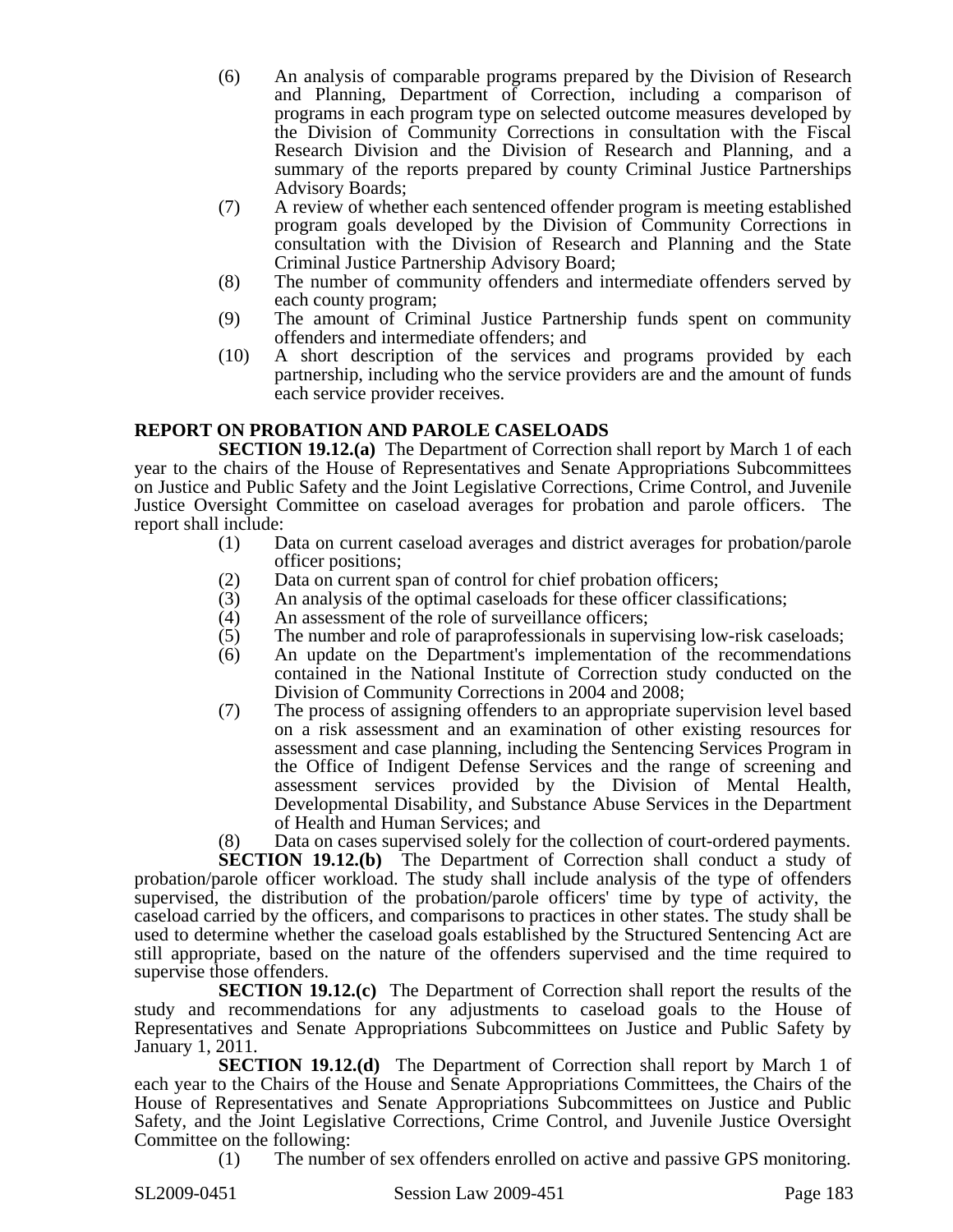- (2) The caseloads of probation officers assigned to GPS-monitored sex offenders.
- (3) The number of violations.
- (4) The number of absconders.
- (5) The projected number of offenders to be enrolled by the end of the 2009-2010 fiscal year and the end of the 2010-2011 fiscal year.
- (6) The total cost of the program, including a per-offender cost.

# **REPORT ON INMATE WELFARE AND CORRECTION ENTERPRISES**

**SECTION 19.13.** The Department of Correction, in consultation with the Office of State Budget and Management, shall study the feasibility of budgeting positions currently funded from the Inmate Welfare Fund and the Correction Enterprise Fund from the General Fund instead. The Department shall report its findings by April 1, 2010, to the chairs of the House of Representatives and Senate Appropriations Subcommittees on Justice and Public Safety and to the Joint Legislative Corrections, Crime Control, and Juvenile Justice Oversight Committee.

# **PRE-SENTENCE INVESTIGATIONS FEASIBILITY STUDY**

**SECTION 19.14.** The Department of Correction and the Administrative Office of the Courts shall conduct a feasibility study of conducting pre-sentence investigations on all offenders convicted of felonies for which the sentencing judge has the option of intermediate or active punishments. This feasibility study shall be conducted as a pilot implementation, incorporating a variety of districts across the State reflecting both rural and urban settings, as well as diversity of programming available within the district.

The Department of Correction and the Administrative Office of the Courts shall report the results of the study by May 1, 2010, to the Chairs of the House of Representatives and Senate Appropriations Committees, the House of Representatives and Senate Appropriations Subcommittees on Justice and Public Safety, and the Joint Legislative Corrections, Crime Control, and Juvenile Justice Oversight Committee.

# **STUDY INCARCERATED MOTHERS PROGRAM**

**SECTION 19.15.(a)** Our Children's Place, Inc., a nonprofit corporation, shall submit to the Joint Legislative Corrections, Crime Control, and Juvenile Justice Oversight Committee by October 1, 2009, a comprehensive plan for the implementation of a contractual program to house incarcerated women with their children. This plan shall include criteria for placement, minimum standards for custody and security, and projections of costs for implementation, including presumptive funding sources and memoranda of intent from affected agencies.

**SECTION 19.15.(b)** The Joint Legislative Corrections, Crime Control, and Juvenile Justice Oversight Committee shall make recommendations to the 2010 Session of the 2009 General Assembly concerning the establishment of a program to house incarcerated women with their children. These recommendations shall address legal issues related to the custody of the children while in the program.

### **AUTHORIZE STATE RETIREES AND LOCAL GOVERNMENTAL EMPLOYEES TO PURCHASE FROM CORRECTION ENTERPRISES**

**SECTION 19.16.** G.S. 148-132 reads as rewritten:

### "**§ 148-132. Distribution of products and services.**

The Division of Correction Enterprises is empowered and authorized to market and sell products and services produced by Correction Enterprises to any of the following entities:

- (1) Any public agency or institution owned, managed, or controlled by the State.
- (2) Any county, city, or town in this State.
- (3) Any federal, state, or local public agency or institution in any other state of the union.
- (4) An entity or organization that has tax-exempt status pursuant to section  $501(c)(3)$  of the Internal Revenue Code and also receives local, state, or federal grant funding.
- (5) Any current employee or retiree of the State of North Carolina, Carolina or of a unit of local government of this State, verified through State-issued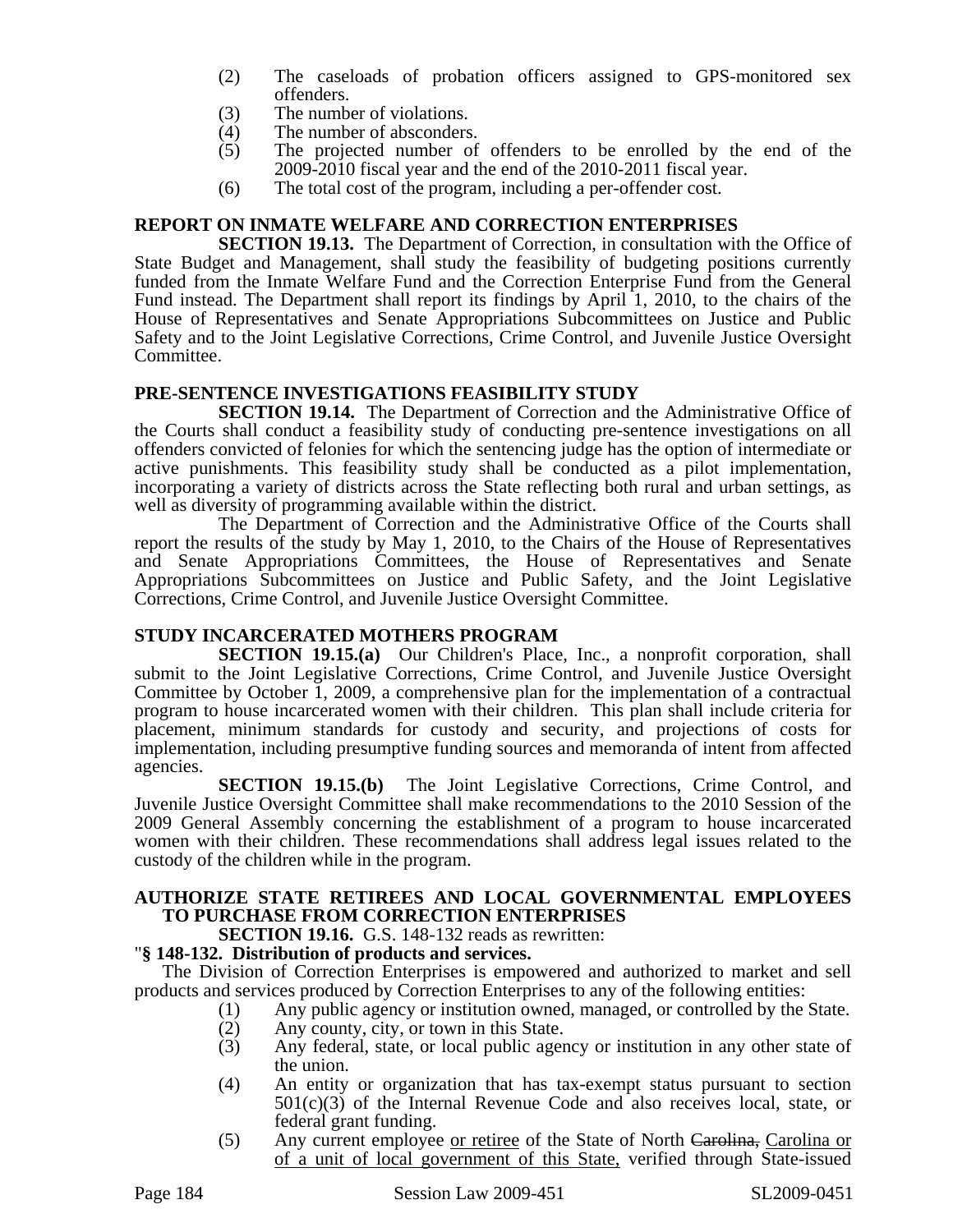identification, or through proof of retirement status, but a State employee's purchases by a State or local governmental employee or retiree may not exceed two thousand five hundred dollars (\$2,500) during any calendar year. Products purchased by State and local governmental employees and retirees under this section may not be resold."

# **ACCOMMODATIONS FOR PROBATION OFFICES**

**SECTION 19.19.** G.S. 15-209 reads as rewritten:

# "**§ 15-209. Accommodations for probation officers.offices.**

(a) The county commissioners in each county in which a probation officer serves office exists shall provide, in or near the courthouse, suitable office space for such officer-those probation officers assigned to the county who have probationary caseloads and their administrative support. This requirement does not include management staff of the Department of Correction, nonprobation staff, or other Department of Correction employees.

(b) If a county is unable to provide the space required under subsection (a) of this section for any reason, it may elect to request that the Department of Correction lease space for the probation office and receive reimbursement from the county for the leased space. If a county fails to reimburse the Department for such leased space, the Secretary of Correction may request that the Administrative Office of the Courts transfer the unpaid amount to the Department from the county's court and jail facility fee remittances."

**INMATE MEDICAL SERVICES/REQUEST FOR PROPOSALS<br>SECTION 19.20.(a)** The Department of Correction The Department of Correction shall obtain medically necessary services for inmates committed to its custody from providers and medical facilities that participate in the provider network of the claims processing contractor for the State Health Plan for Teachers and State Employees (Plan). Providers and facilities under contract with the Plan's claims processor to provide services to covered members of the Plan shall provide medically necessary services to inmates in the Department's custody and shall be paid by the Department through the Plan's claims processor for services provided in an amount equal to the rate paid by the claims processor for Plan beneficiaries for medically necessary services. If the medically necessary services provided are not included in the Plan's reimbursement schedule, the Department may pay the reasonable and customary rate for the services. The requirements of this subsection apply to all medical and facility services provided outside the correctional facility, including hospitalizations, professional services, medical supplies, and other medications provided to any inmate confined in a correctional facility.

**SECTION 19.20.(b)** The Department of Correction, in consultation with the State Health Plan, shall issue a Request for Proposals (RFP) for a contractor to process claims for medical services provided to inmates in the custody of the Department, to provide medical management services to the Department, and to develop and manage a medical professional and facility provider network to serve the medical needs of inmates. The State Health Plan shall provide the Department with any technical and consultative assistance in developing and evaluating the RFP. The Department shall issue the RFP by April 1, 2010. The Department shall not enter into any long-term contracts for claims processing or health care services before or during the pendency of the RFP process.

**SECTION 19.20.(c)** The Department of Correction shall consult with the Division of Medical Assistance in the Department of Health and Human Services to develop protocols for prisoners who would otherwise be eligible for Medicaid if they were not incarcerated to access Medicaid while in custody or under extended limits of confinement. The Department may make recommendations to the 2010 Regular Session of the 2009 General Assembly for special purpose facilities designed to house inmates but preserve Medicaid eligibility.

**SECTION 19.20.(d)** The Department of Correction shall, whenever possible, seek to make use of its own hospitals and health care facilities to provide health care services to inmates. To the extent that the Department of Correction must utilize other facilities and services to provide health care services to inmates, the Department shall, to the extent possible, use community hospitals with unused available capacity or other health care facilities in a region to accomplish that goal. The Department shall work to ensure that care usage is distributed equitably among all hospitals or other appropriate health care facilities in a region, unless doing so would jeopardize the health of the inmate.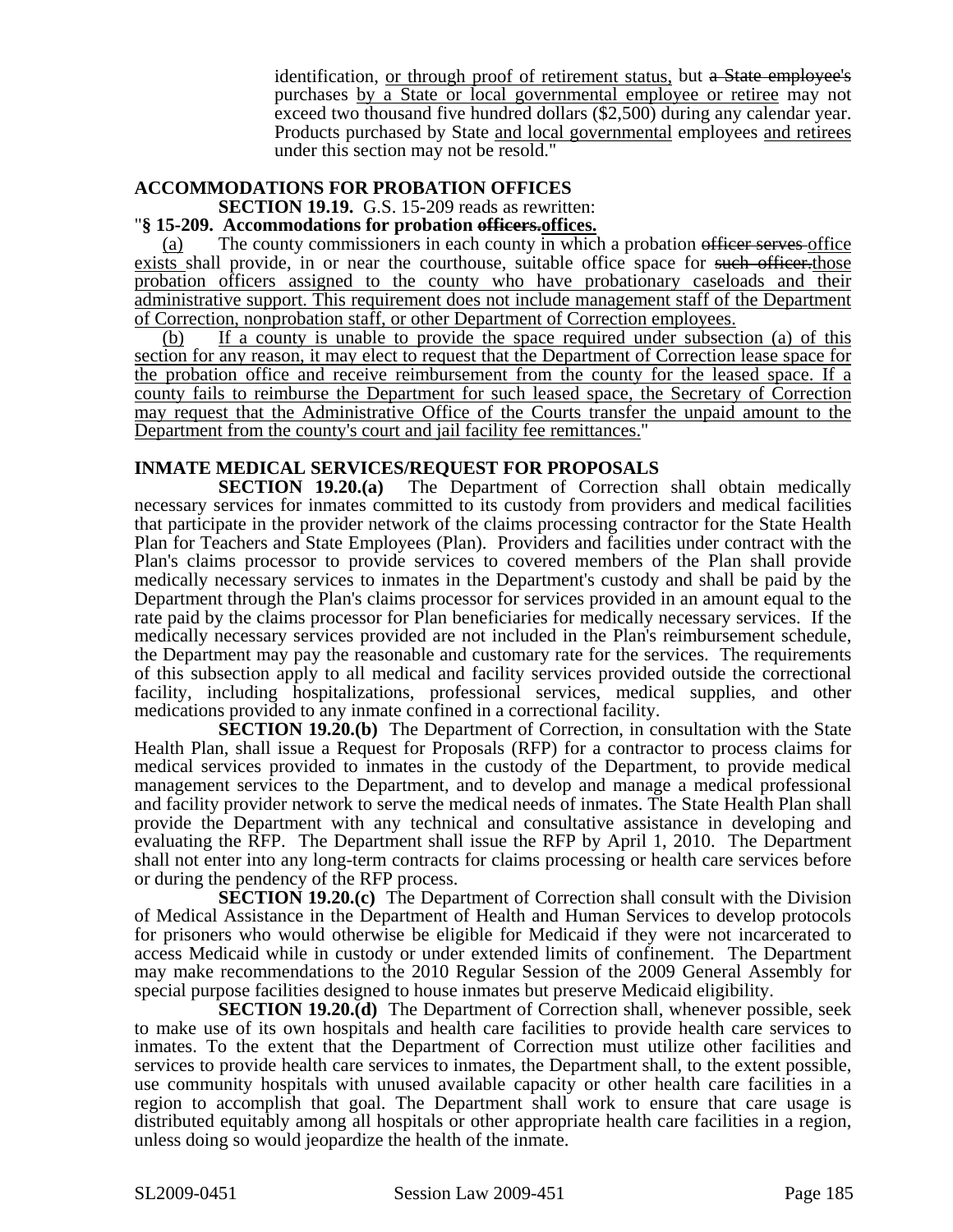**SECTION 19.20.(e)** Subsection (a) of this section becomes effective October 1, 2009, and applies to provider contracts executed or renewed with the claims processing contractor for the State Health Plan on and after that date. Subsection (a) of this section expires upon the effective date of the execution of a contract authorized under subsection (b) of this section.

# **JUSTICE REINVESTMENT PROJECT**

**SECTION 19.22.** Of the funds appropriated to the Department of Correction for the 2009-2010 fiscal year, the Department may use up to the sum of one hundred thousand dollars (\$100,000) in nonrecurring funds if necessary to secure technical assistance from the Council of State Governments to participate in the national Justice Reinvestment Project. This technical assistance will support the work of the Justice Reinvestment Project to develop policies and recommendations to reduce prison overcrowding and to manage the offender population. The North Carolina Sentencing and Policy Advisory Commission shall provide any data or other support requested by the Justice Reinvestment Project in the process of developing these policies and recommendations.

#### **REPEAL JAILED MISDEMEANANT PAYMENTS SECTION 19.22A.** G.S. 148-32.1(a) is repealed.

# **GATES COUNTY CORRECTIONAL INSTITUTE WASTEWATER FACILITY TRANSFER**

**SECTION 19.22B.(a)** Section 120 of Chapter 1066 of the 1989 Session Laws, as amended by Section 109(c) of Chapter 900 of the 1991 Session Laws, reads as rewritten:

"Sec. 120. The Department of Correction shall permit the Gates County Board of Education to tie the wastewater treatment systems of the Gates County Junior High School and the Gates County High School into the wastewater treatment system of the Gates County Correctional Center. The Department of Correction shall continue to operate the wastewater treatment system for at least six months after closing of the Gates County Correctional Center, and then shall transfer the facility to Gates County for operation by that county or another unit of local government designated by Gates County. The transfer may be in accordance with G.S. 160A-274 or other applicable law."

**SECTION 19.22B.(b)** The Department of Correction shall continue to fund the operation of the wastewater treatment system for the six-month period from funds available to the Department.

### **COMMUNITY WORK CREW FEE**

**SECTION 19.24.** Article 3 of Chapter 148 of the General Statutes is amended by adding a new section to read:

# "**§ 148-32.2. Community work crew fee.**

The Department of Correction may charge a fee to any unit of local government to which it provides, upon request, a community work crew. The amount of the fee shall be no more than the cost to the Department to provide the crew to the unit of local government, not to exceed a daily rate of one hundred fifty dollars (\$150.00) per work crew."

# **INCREASE FEE FOR COMMUNITY SERVICE WORK PROGRAM**

**SECTION 19.26.(a)** G.S. 15A-1371(i) reads as rewritten:

"(i) A fee of two hundred twenty-five dollars  $(\frac{200.00}{225.00})$  shall be paid by all persons who participate in the Community Service Parole Program. That fee must be paid to the clerk of court in the county in which the parolee is released. The fee must be paid in full within two weeks unless the Post-Release Supervision and Parole Commission, upon a showing of hardship by the person, allows the person additional time to pay the fee. The parolee may not be required to pay the fee before the person begins the community service unless the Post-Release Supervision and Parole Commission specifically orders that the person do so. Fees collected under this subsection shall be deposited in the General Fund. The fee imposed under this subsection may be paid as prescribed by the supervising parole officer."

**SECTION 19.26.(b)** G.S. 20-179.4(c) reads as rewritten:

A fee of two hundred twenty-five dollars  $(*200.00)$  (\$225.00) shall be paid by all persons serving a community service sentence. That fee shall be paid to the clerk of court in the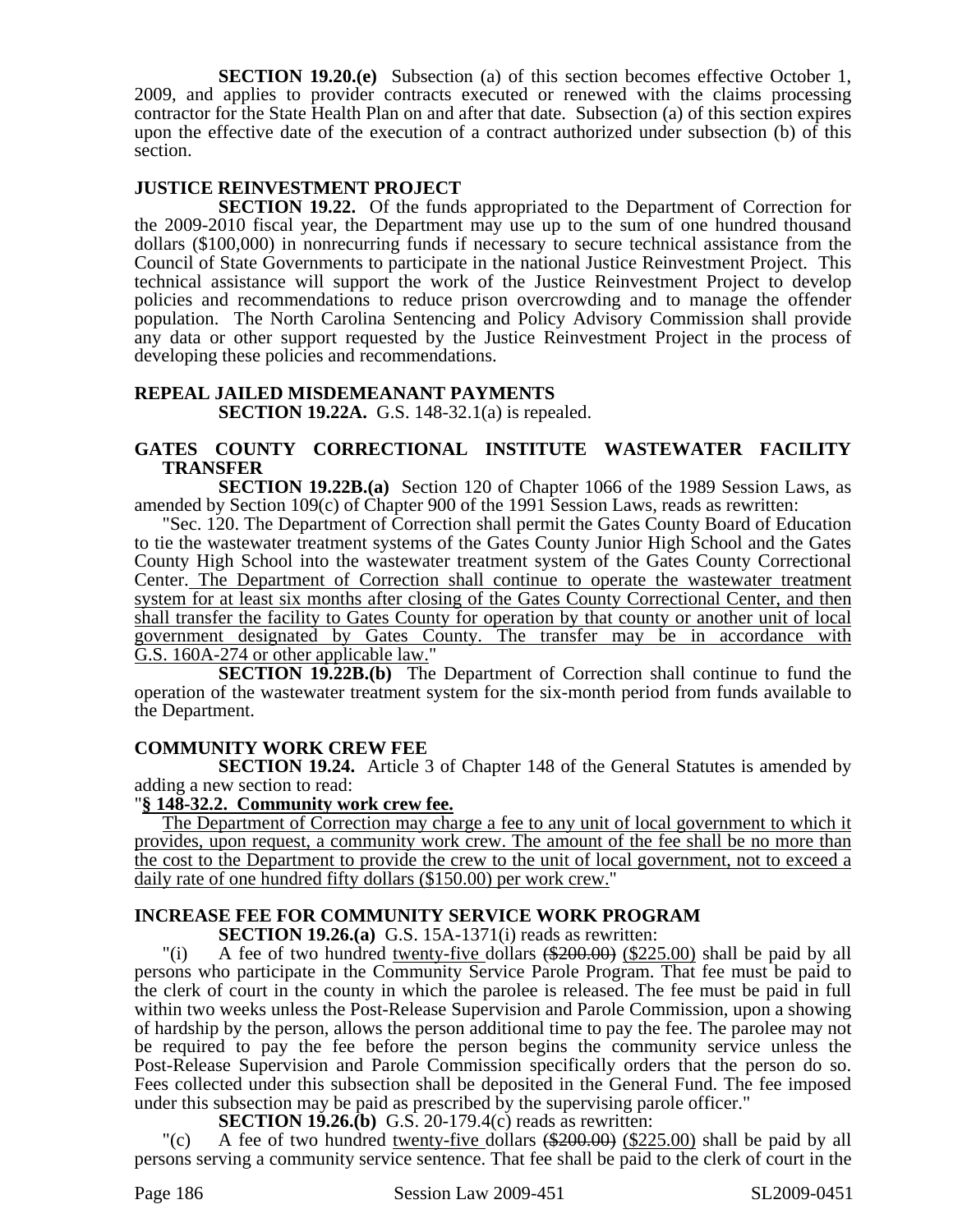county in which the person is convicted. The fee shall be paid in full within two weeks unless the court, upon a showing of hardship by the person, allows additional time to pay the fee. The person may not be required to pay the fee before beginning the community service unless the court specifically orders the person to do so."

**SECTION 19.26.(c)** G.S. 143B-262.4(b) reads as rewritten:

"(b) Unless a fee is assessed pursuant to G.S. 20-179.4 or G.S. 15A-1371(i), a fee of two hundred twenty-five dollars  $(\frac{$200.00}{0})$  (\$225.00) shall be paid by all persons who participate in the program or receive services from the program staff. Fees collected pursuant to this subsection shall be deposited in the General Fund. If the person is convicted in a court in this State, the fee shall be paid to the clerk of court in the county in which the person is convicted. If the person is participating in the program as a result of a deferred prosecution or similar program, the fee shall be paid to the clerk of court in the county in which the agreement is filed. Persons participating in the program for any other reason shall pay the fee to the clerk of court in the county in which the services are provided by the program staff. The fee shall be paid in full within two weeks from the date the person is ordered to perform the community service, and before the person may participate in the community service program, except that:

- (1) A person convicted in a court in this State may be given an extension of time or allowed to begin the community service before the person pays the fee by the court in which the person is convicted; or
- (2) A person performing community service pursuant to a deferred prosecution or similar agreement may be given an extension of time or allowed to begin community service before the fee is paid by the official or agency representing the State in the agreement."

**SECTION 19.26.(d)** Effective December 1, 2009, Section 13(b) of S.L. 2009-372 is amended by deleting "two hundred dollars  $(\$200.00)$ " in the first sentence of G.S. 15A-1371(i) and substituting "two hundred twenty-five (\$225.00) dollars".

**SECTION 19.26.(e)** Effective December 1, 2009, Section 17 of S.L. 2009-372 is amended by deleting "two hundred dollars (\$200.00)" in the first sentence of G.S. 143B-262.4(b) and substituting "two hundred twenty-five dollars (\$225.00)".

**SECTION 19.26.(f)** This section becomes effective September 1, 2009.

# **PART XXA. DEPARTMENT OF ADMINISTRATION**

# **INCREASE MARRIAGE LICENSE FEE**

**SECTION 20A.4.(a)** G.S. 161-10(a)(2) reads as rewritten:

 $\text{M}$  Marriage Licenses. – For issuing a license fifty dollars (\$50.00); sixty dollars (\$60.00); for issuing a delayed certificate with one certified copy twenty dollars (\$20.00); and for a proceeding for correction of an application, license or certificate, with one certified copy ten dollars (\$10.00)."

**SECTION 20A.4.(b)** G.S. 161-11.2 reads as rewritten:

"Twenty dollars (\$20.00)Thirty dollars (\$30.00) of each fee collected by a register of deeds for issuance of a marriage license pursuant to G.S.  $161-10(a)(2)$  shall be forwarded by the register of deeds to the county finance officer, who shall forward the funds to the Department of Administration to be credited to the Domestic Violence Center Fund established under G.S. 50B-9. The register of deeds shall forward the fees to the county finance officer as soon as practical. The county finance officer shall forward the fees to the Department of Administration within 60 days after receiving the fees. The Register of Deeds shall inform the applicants that twenty dollars (\$20.00)thirty dollars (\$30.00) of the fee for a marriage license shall be used for Domestic Violence programs."

**SECTION 20A.4.(c)** This section becomes effective September 1, 2009, and applies to licenses issued on or after that date.

# **ALLOW DOMESTIC VIOLENCE TASK FORCE OF PAMLICO COUNTY TO ESTABLISH ITS OWN DOMESTIC VIOLENCE CENTER**

**SECTION 20A.6.** For program year 2009-2010, the provisions of G.S. 50B-9(1) and any other protocol, policy, or guideline related to the timing of any grant application shall not exclude the Domestic Violence Task Force of Pamlico County as an eligible domestic violence center pursuant to G.S. 50B-9.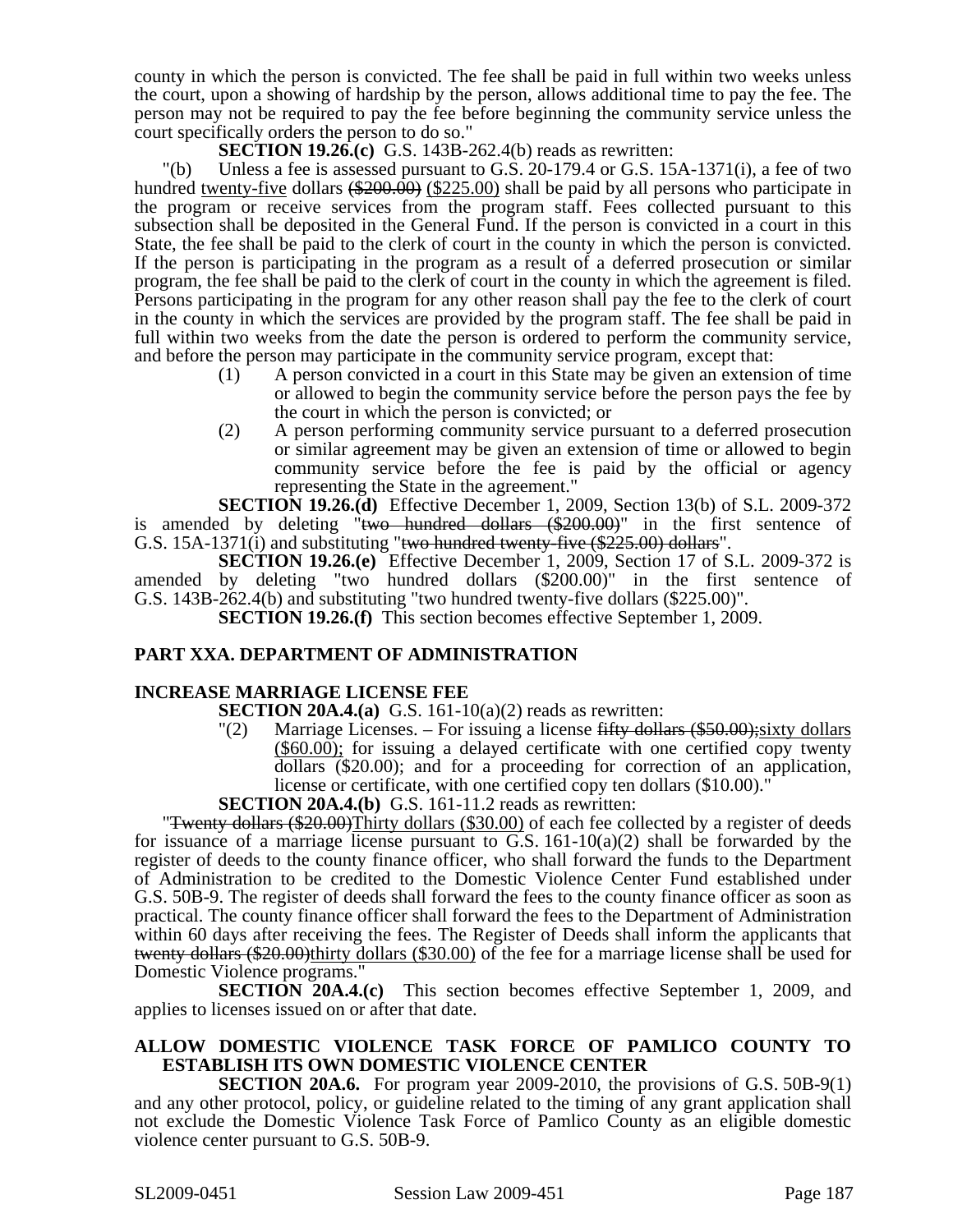# **PART XXB. DEPARTMENT OF CULTURAL RESOURCES**

# **ARCHIVES AND RECORDS MANAGEMENT PROGRAM FEE**

**SECTION 20B.3.(a)** Article 1 of Chapter 161 of the General Statutes is amended by adding a new section to read:

# "**§ 161-11.6. Fees for archival of records.**

In addition to any other fees collected pursuant to this Article, the register of deeds shall collect a fee of five dollars (\$5.00) for each deed filed, registered, or recorded. The register of deeds shall forward the fees collected to the county finance officer. The county finance officer shall, on a monthly basis, remit the fees to the Department of Cultural Resources for the purpose of offsetting the costs of the Archives and Records Management Program less two percent (2%) of the amount of the fees collected to cover the county's administrative costs."

**SECTION 20B.3.(b)** G.S. 121-5 is amended by adding a new subsection to read: "(e) Program Funding. – Fees credited to the Department under G.S. 161-11.6 shall be used to offset the Department's costs in providing essential records management and archival services for public records pursuant to Chapter 121 and Chapter 132 of the General Statutes."

**SECTION 20B.3.(c)** This section becomes effective October 1, 2009, and applies to all deeds filed, registered, or recorded on or after that date.

# **PART XXC. OFFICE OF THE STATE AUDITOR**

# **NORTH CAROLINA PARTNERSHIP FOR CHILDREN, INC., TO CONDUCT AUDITS OF LOCAL PARTNERSHIPS**

**SECTION 20C.1.(a)** G.S. 143B-168.12(c) reads as rewritten:

"(c) The North Carolina Partnership shall require each local partnership to place in each of its contracts a statement that the contract is subject to monitoring by the local partnership and North Carolina Partnership, that contractors and subcontractors shall be fidelity bonded, unless the contractors or subcontractors receive less than one hundred thousand dollars (\$100,000) or unless the contract is for child care subsidy services, that contractors and subcontractors are subject to audit oversight by the State Auditor, and that contractors and subcontractors shall be subject to the requirements of G.S. 143C-6.14.G.S. 143C-6-22. Organizations subject to G.S. 159-34 shall be exempt from this requirement."

**SECTION 20C.1.(b)** G.S. 143B-168.14(b) reads as rewritten:

"(b) Each local partnership shall be subject to audit and review by the State Auditor under Article 5A of Chapter 147 of the General Statutes. The State AuditorNorth Carolina Partnership. The North Carolina Partnership shall conduct-contract for annual financial and compliance audits of local partnerships that are rated "needs improvement" in performance assessments authorized in G.S. 143B-168.12(a)(7). Local partnerships that are rated "superior" or "satisfactory" in performance assessments authorized in G.S.  $143B-168.12(a)(7)$  shall undergo biennial financial and compliance audits as contracted for by the State Auditor. North Carolina Partnership. The North Carolina Partnership shall provide the State Auditor with a copy of each audit conducted pursuant to this subsection."

# **PART XXI. DEPARTMENT OF INSURANCE**

# **SET INSURANCE REGULATORY CHARGE**

**SECTION 21.1.(a)** The percentage rate to be used in calculating the insurance regulatory charge under G.S. 58-6-25 is five and one-half percent (5.5%) for the 2009 calendar year.

**SECTION 21.1.(b)** The percentage rate to be used in calculating the insurance regulatory charge under G.S. 58-6-25 is six percent (6%) for the 2010 calendar year.

**SECTION 21.1.(c)** This section is effective when it becomes law.

# **PREMIUM FINANCE COMPANY LICENSE FEE REVISIONS**

**SECTION 21.2.(a)** G.S. 58-35-5(e) reads as rewritten:

"(e) There shall be two types of licenses issued to an insurance premium finance company:

(1) An "A" type license shall be issued to insurance premium finance companies whose business of insurance premium financing is limited to the financing of

Page 188 Session Law 2009-451 SL2009-0451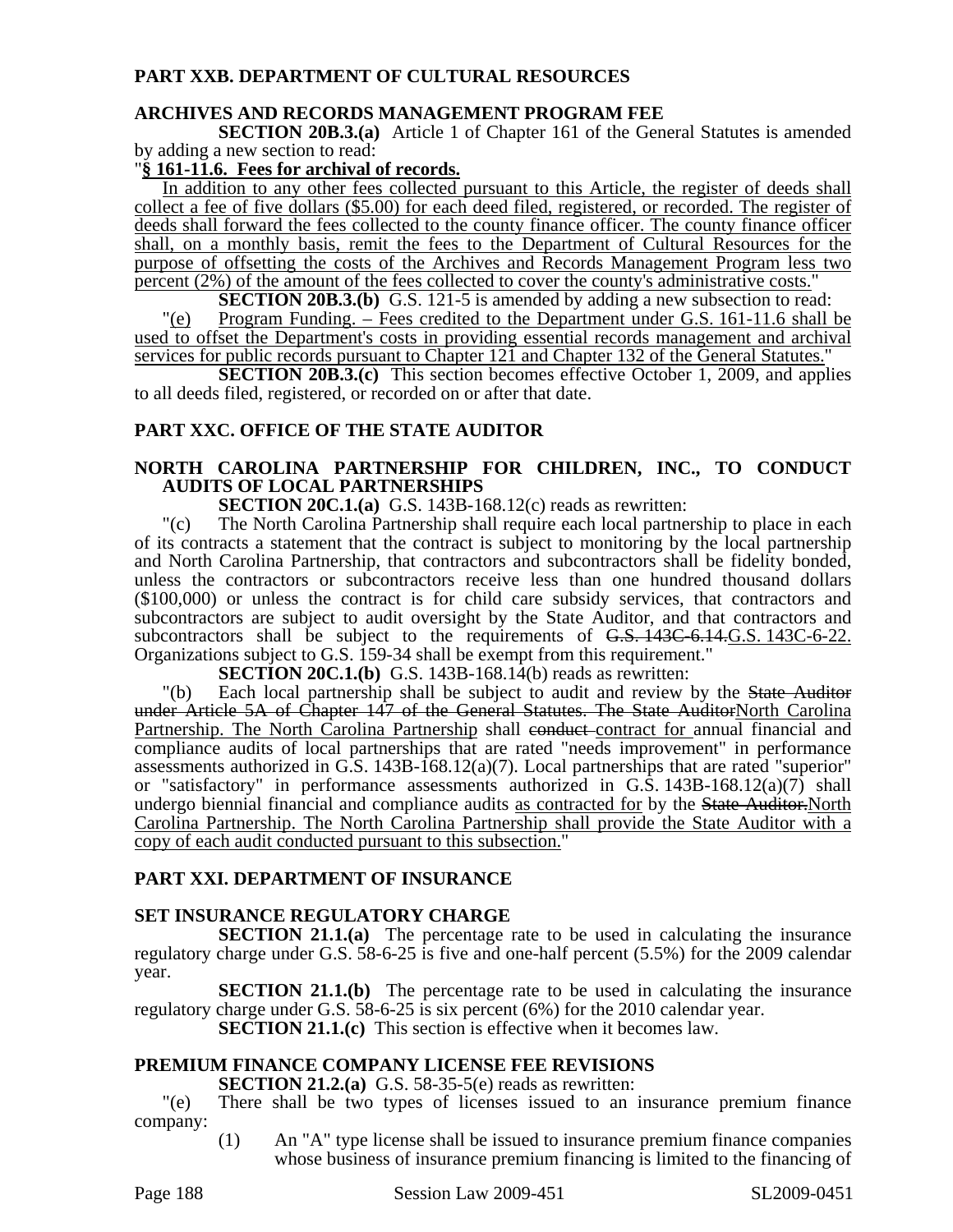insurance premiums of one insurance agent or agency and whose primary function is to finance only the insurance premium of such agent or agency. The license fee for an "A" type license shall be three hundred dollars (\$300.00) six hundred dollars (\$600.00) for each license year or part thereof.

(2) A "B" type license shall be issued to an insurance premium finance company whose business of insurance premium financing is not limited to the financing of insurance premiums of one insurance agent or agency and whose primary function is to finance the insurance premiums of more than one insurance agent or agency. The license fee for a "B" type license shall be one thousand two hundred dollars (\$1,200) two thousand four hundred dollars (\$2,400) for each license year or part thereof.

A branch office license may be issued for either an "A" type or "B" type license to the second and any subsequent locations where the company operates an office. The fee for the branch office license shall be  $fifty$  dollars  $(\$50.00)$  one hundred dollars  $(\$100.00)$  for each license year or part thereof. The examination fee when required by this section shall be two hundred fifty dollars (\$250.00) per application."

**SECTION 21.2.(b)** This section becomes effective August 15, 2009.

# **BUILDING CODE OFFICIALS CERTIFICATION RENEWAL LATE FEE INCREASE SECTION 21.3.** G.S. 143-151.16 reads as rewritten:

#### "**§ 143-151.16. Certification fees; renewal of certificates; examination fees.**

(a) The Board shall establish a schedule of fees to be paid by each applicant for certification as a qualified Code-enforcement official. Such fee shall not exceed twenty dollars (\$20.00) for each applicant.

(b) A certificate, other than a probationary certificate, as a qualified Code-enforcement official issued pursuant to the provisions of this Article must be renewed annually on or before the first day of July. Each application for renewal must be accompanied by a renewal fee to be determined by the Board, but not to exceed ten dollars (\$10.00). The Board is authorized to charge an extra two dollar (\$2.00) four dollar (\$4.00) late renewal fee for renewals made after the first day of July each year. …"

# **MANUFACTURING HOUSING BOARD LICENSE FEE REVISIONS**

# **SECTION 21.4.** G.S. 143-143.11 reads as rewritten:

# "**§ 143-143.11. License required; application for license.**

(a) It shall be unlawful for any manufactured home manufacturer, dealer, salesperson, or set-up contractor to engage in business as such in this State without first obtaining a license from the Board for each place of business operated by the licensee, as provided in this Part. The fact that a person is licensed by the Board as a set-up contractor or a dealer does not preempt any other licensing boards' applicable requirements for that person.

(b) Application for the license shall be made to the Board at such time, in such form, and contain information the Board requires, and shall be accompanied by the fee established by the Board. The fee shall not exceed three hundred dollars (\$300.00) three hundred fifty dollars (\$350.00) for each license issued. In addition to the license fee, the Board may also charge an applicant a fee to cover the cost of the criminal history record check required by G.S. 143-143.10A.

(c) In the application, the Board shall require information relating to the matters set forth in G.S. 143-143.13 as grounds for refusal of a license, and information relating to other pertinent matters consistent with safeguarding the public interest. All of this information shall be considered by the Board in determining the fitness of the applicant. Once the Board has determined that an applicant is fit, the Board must provide the applicant a license for each place of business operated by the applicant.

(d) All licenses shall expire, unless revoked or suspended, on June 30 of each year following the date of issue.

(e) Every licensee shall, on or before the first day of July of each year, obtain a renewal of a license for the next year by applying to the Board, completing the necessary hours of continuing education required under G.S. 143-143.11B, and paying the required renewal fee for each place of business operated by the licensee. The renewal fee shall not exceed three hundred dollars (\$300.00) three hundred fifty dollars (\$350.00) for each license issued. Upon failure to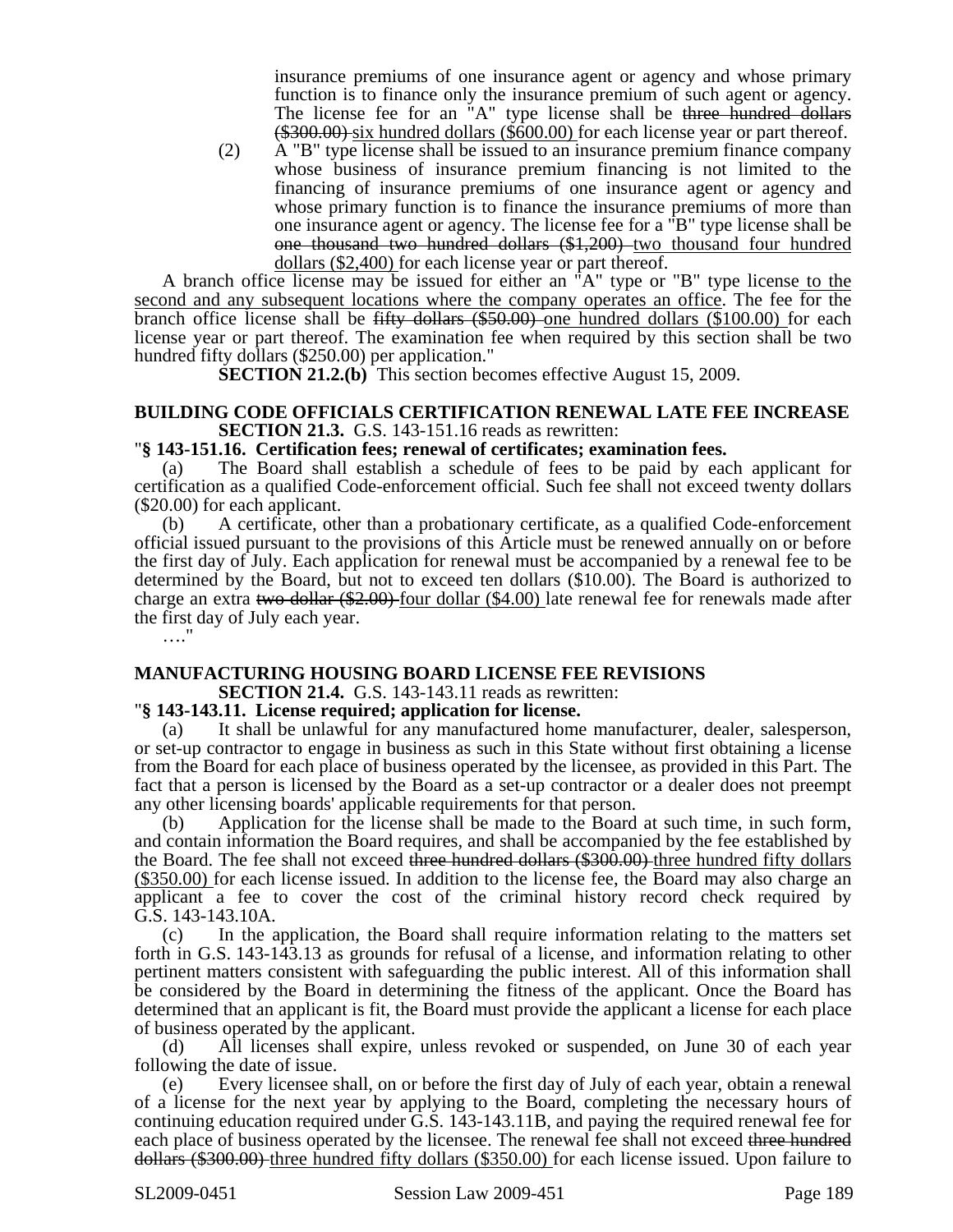renew by the first day of July, a license automatically expires. The license may be renewed at any time within one year after its lapse upon payment of the renewal fee and a late filing fee. The late filing fee shall not exceed three hundred dollars (\$300.00). three hundred fifty dollars (\$350.00).

(f) Repealed by Session Laws 2005-297, s. 1, effective August 22, 2005.

(g) Notwithstanding the provisions of subsection (a), the Board may provide by rule that a manufactured home salesperson will be allowed to engage in business during the time period after making application for a license but before such license is granted.

As a prerequisite to obtaining a license under this Part, a person may be required to pass an examination prescribed by the Board that is based on the Code, this Part, and any other subject matter considered relevant by the Board."

# **COLLECTION AGENCY LICENSE FEE INCREASE**

**SECTION 21.5.(a)** G.S. 58-70-35 reads as rewritten:

#### "**§ 58-70-35. Application fee; issuance of permit; contents and duration.**

Upon the filing of the application and information required by this Article, the applicant shall pay a nonrefundable fee of five hundred dollars  $(\$500.00)$ , one thousand dollars (\$1,000), and no permit may be issued until this fee is paid. Fees collected under this subsection shall be used in paying the expenses incurred in connection with the consideration of such applications and the issuance of such permits. …."

**SECTION 21.5.(b)** This section becomes effective August 15, 2009.

### **MOTOR CLUB LICENSE FEE INCREASE**

**SECTION 21.6.(a)** G.S. 58-69-10 reads as rewritten:

"**§ 58-69-10. Applications for licenses; fees; bonds or deposits.** 

Licenses hereunder shall be obtained by filing written application therefora written application with the Commissioner in such form and manner as the Commissioner shall require. As a prerequisite to issuance of a license:

- (1) The applicant shall furnish to the Commissioner such data and information as the Commissioner may deem reasonably necessary to enable him to determine, in accordance with the provisions of G.S. 58-69-15, whether or not a license should be issued to the applicant.
- (1a) If the applicant has never been issued a motor club license it shall be required to submit an audited financial statement. If the applicant has previously been licensed the Commissioner may require that the financial statement be audited if it is reasonably necessary to determine whether or not a license should be issued to the applicant.
- (2) If the applicant is a motor club it shall be required to pay to the Commissioner a nonrefundable annual license fee of three hundred dollars (\$300.00) six hundred dollars (\$600.00) and to deposit or file with the Commissioner a bond, in favor of the State of North Carolina and executed by a surety company duly authorized to transact business in this State, in the amount of fifty thousand dollars (\$50,000), or securities of the type hereinafter specified in the amount of fifty thousand dollars (\$50,000), pledged to or made payable to the State of North Carolina and conditioned upon the full compliance by the applicant with the provisions of this Article and the regulations and orders issued by the Commissioner pursuant thereto, and upon the good faith performance by the applicant of its contracts for motor club services.
- (3) If the applicant is a branch or district office of a motor club licensed under this Article it shall pay to the Commissioner a nonrefundable license fee of  $fifty$  dollars (\$50.00). one hundred dollars (\$100.00).
- (4) If the applicant is a franchise motor club it shall pay to the Commissioner a nonrefundable annual license fee of <del>one hundred dollars (\$100.00)</del> two hundred dollars (\$200.00) and shall deposit or file with the Commissioner a bond, in favor of the State of North Carolina and executed by a surety company duly authorized to transact business in this State, in the amount of fifty thousand dollars (\$50,000), or securities of the type hereinafter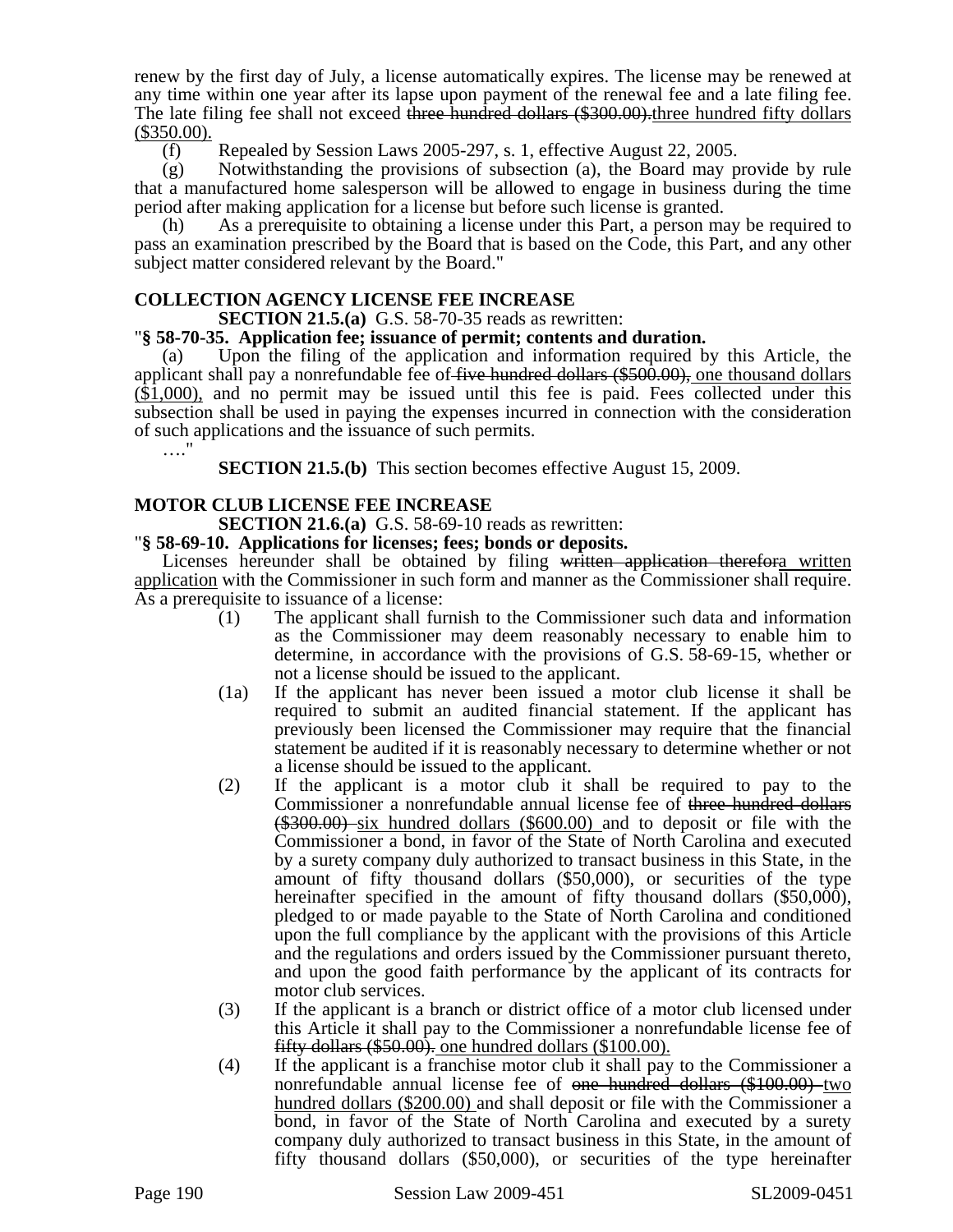specified in the amount of fifty thousand dollars (\$50,000), pledged to or made payable to the State of North Carolina and conditioned upon the full compliance by the applicant with the provisions of this Article and the regulations and orders issued by the Commissioner pursuant thereto and upon the good faith performance by the applicant of its contracts for motor club services.

(5) Any applicant depositing securities under this section shall do so in the form and manner as prescribed in Article 5 of this Chapter, and the provisions of Article 5 of this Chapter, shall be applicable to securities pledged under this Article."

**SECTION 21.6.(b)** This section becomes effective August 15, 2009.

# **BAIL BONDSMEN AND RUNNERS FEE INCREASES**

**SECTION 21.7.(a)** G.S. 58-71-55 reads as rewritten:

#### "**§ 58-71-55. License fees.**

A nonrefundable license fee of <del>one hundred dollars (\$100.00)</del> two hundred dollars (\$200.00) shall be paid to the Commissioner with each application for license as a bail bondsman and a license fee of sixty dollars (\$60.00) one hundred twenty dollars (\$120.00) shall be paid to the Commissioner with each application for license as a runner."

**SECTION 21.7.(b)** This section becomes effective August 15, 2009.

# **HOME INSPECTOR LICENSE FEE INCREASES**

**SECTION 21.8.** G.S. 143-151.57 reads as rewritten:

"**§ 143-151.57. Fees.** 

(a) Maximum Fees. – The Board may adopt fees that do not exceed the amounts set in the following table for administering this Article:

| Item                                                    | Maximum Fee                      |
|---------------------------------------------------------|----------------------------------|
| Application for home inspector license                  | $$25.00$ 35.00                   |
| Application for associate home inspector                | 15.00 20.00                      |
| Home inspector examination                              | 75.00 80.00                      |
| Issuance or renewal of home inspector license           | 150.00 160.00                    |
| Issuance or renewal of associate home inspector license | 100.00 110.00                    |
| Late renewal of home inspector license                  | 25.00 30.00                      |
| Late renewal of associate home inspector license        | 15.00 20.00                      |
| Application for course approval                         | 150.00                           |
| Renewal of course approval                              | 75.00                            |
| Course fee, per credit hour per license                 | 5.00                             |
| Credit for unapproved continuing education course       | 50.00                            |
| Copies of Board rules or licensure standards            | Cost of printing<br>and mailing. |

(b) Subsequent Application. – An individual who applied for a license as a home inspector and who failed the home inspector examination is not required to pay an additional application fee if the individual submits another application for a license as a home inspector. The individual must pay the examination fee, however, to be eligible to take the examination again."

# **CCRC APPLICATION AND ANNUAL DISCLOSURE FILING FEE INCREASES**

**SECTION 21.9.(a)** G.S. 58-64-5 reads as rewritten:

### "**§ 58-64-5. License.**

(a) No provider shall engage in the business of offering or providing continuing care in this State without a license to do so obtained from the Commissioner as provided in this Article. It is a Class 1 misdemeanor for any person, other than a provider licensed under this Article, to advertise or market to the general public any product similar to continuing care through the use of such terms as "life care", "continuing care", or "guaranteed care for life", or similar terms, words, or phrases. The licensing process may involve a series of steps pursuant to rules adopted by the Commissioner under this Article.

(b) The application for a license shall be filed with the Department by the provider on forms prescribed by the Department and within a period of time prescribed by the Department; and shall include all information required by the Department pursuant to rules adopted by it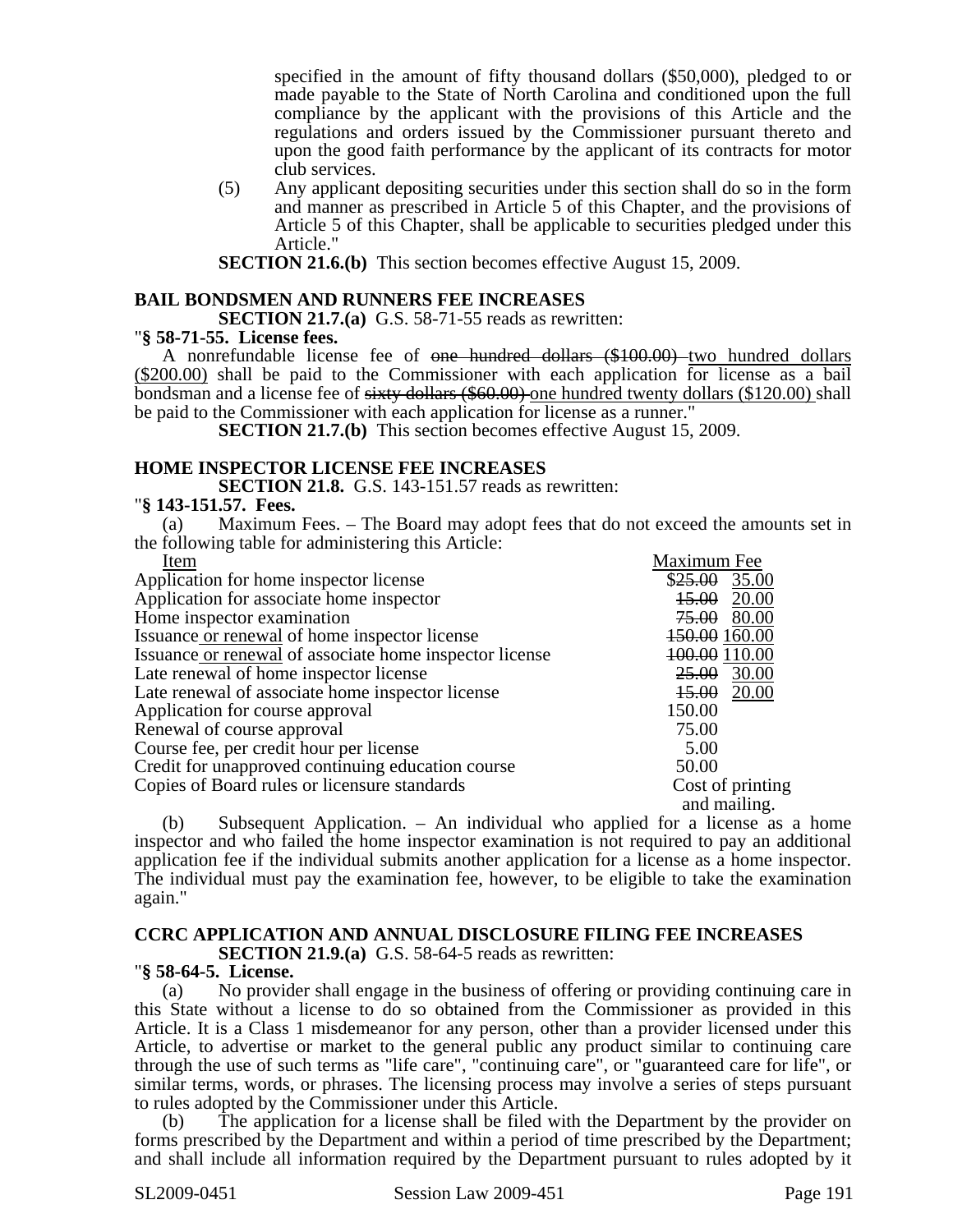under this Article including, but not limited to, the disclosure statement meeting the requirements of this Article and other financial and facility development information required by the Department. The application for a license must be accompanied by an application fee of two hundred dollars (\$200.00).five hundred dollars (\$500.00).

.…"

#### **SECTION 21.9.(b)** G.S. 58-64-30 reads as rewritten:

#### "**§ 58-64-30. Annual disclosure statement revision.**

(a) Within 150 days following the end of each fiscal year, the provider shall file with the Commissioner a revised disclosure statement setting forth current information required pursuant to G.S. 58-64-20. The provider shall also make this revised disclosure statement available to all the residents of the facility. This revised disclosure statement shall include a narrative describing any material differences between (i) the forecasted statements of revenues and expenses and cash flows or other forecasted financial data filed pursuant to G.S. 58-64-20 as a part of the disclosure statement recorded most immediately subsequent to the start of the provider's most recently completed fiscal year and (ii) the actual results of operations during that fiscal year, together with the revised forecasted statements of revenues and expenses and cash flows or other forecasted financial data being filed as a part of the revised disclosure statement. A provider may also revise its disclosure statement and have the revised disclosure statement recorded at any other time if, in the opinion of the provider, revision is necessary to prevent an otherwise current disclosure statement from containing a material misstatement of fact or omitting a material fact required to be stated therein. Only the most recently recorded disclosure statement, with respect to a facility, and in any event, only a disclosure statement dated within one year plus 150 days prior to the date of delivery, shall be considered current for purposes of this Article or delivered pursuant to G.S. 58-64-20.

(b) The annual disclosure statement required to be filed with the Commissioner under this section shall be accompanied by an annual filing fee of <del>one hundred dollars (\$100.00).</del>one thousand dollars (\$1,000)."

**SECTION 21.9.(c)** This section becomes effective August 15, 2009.

# **HEALTH MAINTENANCE ORGANIZATION FEE INCREASES**

#### **SECTION 21.10.(a)** G.S. 58-67-160 reads as rewritten:

#### "**§ 58-67-160. Fees.**

Every health maintenance organization subject to this Article shall pay to the Commissioner a fee of two hundred fifty dollars  $(\$250.00)$  five hundred dollars  $(\$500.00)$  for filing an application for a license and an annual license continuation fee of one thousand five hundred  $\frac{1}{\sqrt{1-\frac{1}{\sqrt{1-\frac{1}{\sqrt{1-\frac{1}{\sqrt{1-\frac{1}{\sqrt{1-\frac{1}{\sqrt{1-\frac{1}{\sqrt{1-\frac{1}{\sqrt{1-\frac{1}{\sqrt{1-\frac{1}{\sqrt{1-\frac{1}{\sqrt{1-\frac{1}{\sqrt{1-\frac{1}{\sqrt{1-\frac{1}{\sqrt{1-\frac{1}{\sqrt{1-\frac{1}{\sqrt{1-\frac{1}{\sqrt{1-\frac{1}{\sqrt{1-\frac{1}{\sqrt{1-\frac{1}{\sqrt{1-\frac{1}{\sqrt{1-\frac{1}{\sqrt{1-\frac{1}{\sqrt{1-\frac{1}{\sqrt{1-\frac{1$ full force and effect, subject to timely payment of the annual license continuation fee in accordance with G.S. 58-6-7 and subject to any other applicable provisions of the insurance laws of this State."

**SECTION 21.10.(b)** This section becomes effective August 15, 2009.

# **INSURANCE COMPANY APPLICATION AND LICENSING FEE INCREASES**

**SECTION 21.11.(a)** G.S. 58-6-5(1) reads as rewritten:

"(1) For filing and examining an insurance company application for admission, a nonrefundable fee of two hundred fifty dollars (\$250.00), one thousand dollars (\$1,000), to be submitted with the filing; for each certification or confirmation of an insurance company deposit held by the Commissioner pursuant to this Chapter, twenty-five dollars (\$25.00)."

**SECTION 21.11.(b)** G.S. 58-6-7(a) reads as rewritten:

"(a) In order to do business in this State, an insurance company shall apply for and obtain a license from the Commissioner. The license shall be perpetual and shall continue in full force and effect, subject to timely payment of the annual license continuation fee in accordance with this Chapter and subject to any other applicable provision of the insurance laws of this State. The insurance company shall pay a fee for each year the license is in effect, as follows:

| For each domestic farmer's mutual assessment fire insurance company\$ 25.00 |  |
|-----------------------------------------------------------------------------|--|
|                                                                             |  |
| For each of all other insurance companies, except                           |  |
|                                                                             |  |

Page 192 Session Law 2009-451 SL2009-0451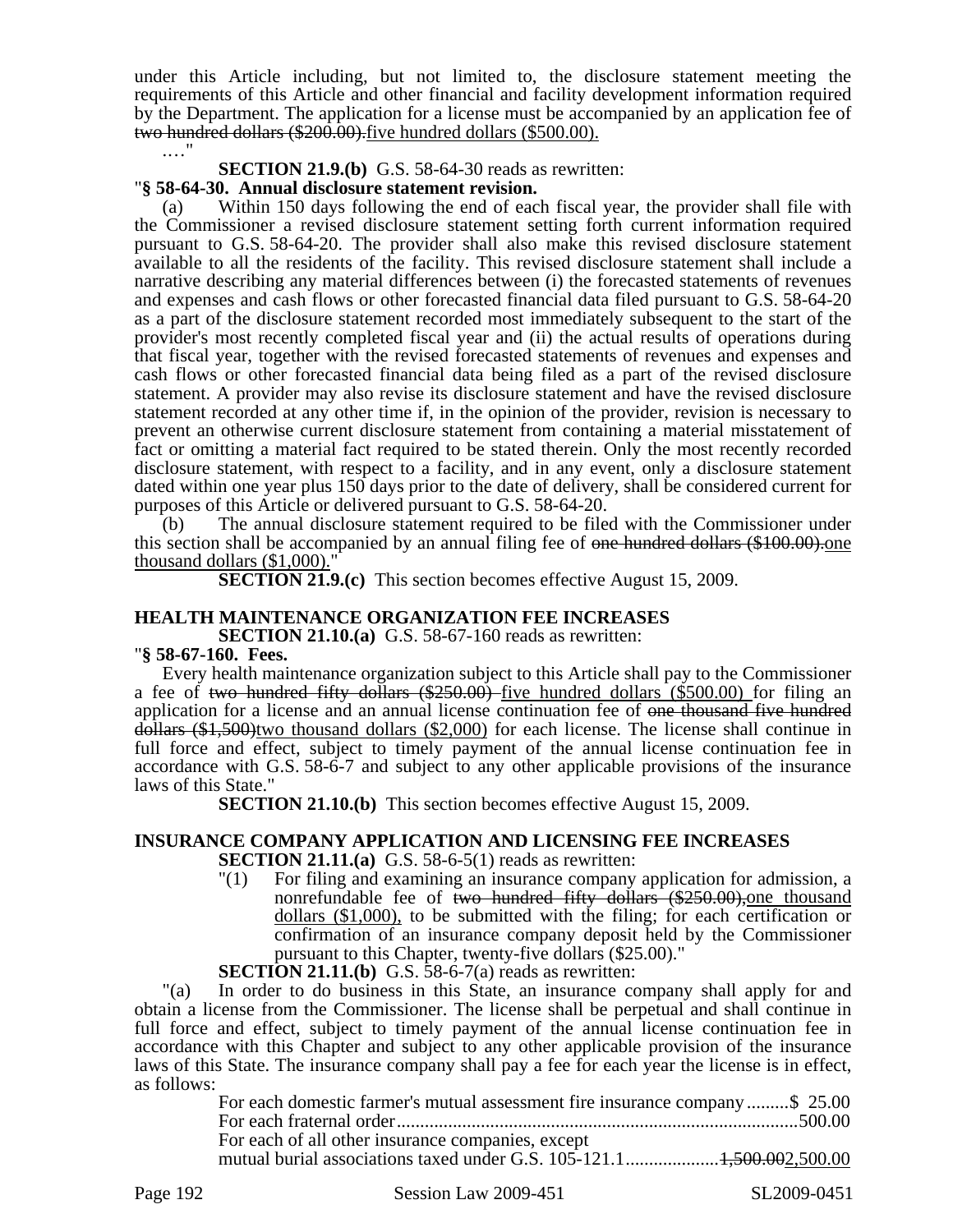# **LIABILITY RISK RETENTION AND PURCHASING GROUP FEE INCREASES**

**SECTION 21.12.(a)** G.S. 58-22-70 reads as rewritten:

#### "**§ 58-22-70. Registration and renewal fees.**

Every risk retention group and purchasing group that registers with the Commissioner under this Article shall pay the following fees:

Risk retention group registration<br>
Purchasing group registration<br>  $\frac{$250.00}{$0.00}$ <br>  $\frac{$60.00}{$0.00}$ Purchasing group registration<br>
Risk retention group renewal<br>  $\frac{50.00}{1,500.00}$ <br>  $\frac{500.00}{1,500.00}$ Risk retention group renewal  $\frac{1,000.00}{50.00}$   $\frac{1,500.00}{100.00}$ Purchasing group renewal

Registration fees shall not be prorated and must be submitted with the application for registration. Renewal fees shall not be prorated and shall be paid on or before January 1 of each year."

**SECTION 21.12.(b)** This section becomes effective August 15, 2009.

### **MEDICAL SERVICE CORPORATION FEE INCREASES**

**SECTION 21.13.(a)** G.S. 58-65-1 reads as rewritten:

#### "**§ 58-65-1. Regulation and definitions; application of other laws; profit and foreign corporations prohibited.**

(a) Any corporation organized under the general corporation laws of the State of North Carolina for the purpose of maintaining and operating a nonprofit hospital or medical or dental service plan whereby hospital care or medical or dental service may be provided in whole or in part by the corporation or by hospitals, physicians, or dentists participating in the plan, or plans, shall be governed by this Article and Article 66 of this Chapter and shall be exempt from all other provisions of the insurance laws of this State, unless otherwise provided.

The term "hospital service plan" as used in this Article includes the contracting for certain fees for, or furnishing of, hospital care, laboratory facilities, X-ray facilities, drugs, appliances, anesthesia, nursing care, operating and obstetrical equipment, accommodations or any other services authorized or permitted to be furnished by a hospital under the laws of the State of North Carolina and approved by the North Carolina Hospital Association or the American Medical Association.

The term "medical service plan" as used in this Article includes the contracting for the payment of fees toward, or furnishing of, medical, obstetrical, surgical or any other professional services authorized or permitted to be furnished by a duly licensed physician or other provider listed in G.S. 58-50-30. The term "medical services plan" also includes the contracting for the payment of fees toward, or furnishing of, professional medical services authorized or permitted to be furnished by a duly licensed provider of health services licensed under Chapter 90 of the General Statutes.

The term "dental service plan" as used in this Article includes contracting for the payment of fees toward, or furnishing of dental or any other professional services authorized or permitted to be furnished by a duly licensed dentist.

The term "hospital service corporation" as used in this Article is intended to mean any nonprofit corporation operating a hospital or medical or dental service plan, as defined in this section. Any corporation organized and subject to the provisions of this Article, the certificate of incorporation of which authorizes the operation of either a hospital or medical or dental service plan, or any or all of them, may, with the approval of the Commissioner, issue subscribers' contracts or certificates approved by the Commissioner of Insurance, for the payment of either hospital or medical or dental fees, or the furnishing of such services, or any or all of them, and may enter into contracts with hospitals for physicians or dentists, or any or all of them, for the furnishing of fees or services respectively under a hospital or medical or dental service plan, or any or all of them.

The term "preferred provider" as used in this Article with respect to contracts, organizations, policies or otherwise means a health care service provider who has agreed to accept, from a corporation organized for the purposes authorized by this Article or other applicable law, special reimbursement terms in exchange for providing services to beneficiaries of a plan administered pursuant to this Article. Except to the extent prohibited either by G.S. 58-65-140 or by rules adopted by the Commissioner not inconsistent with this Article, the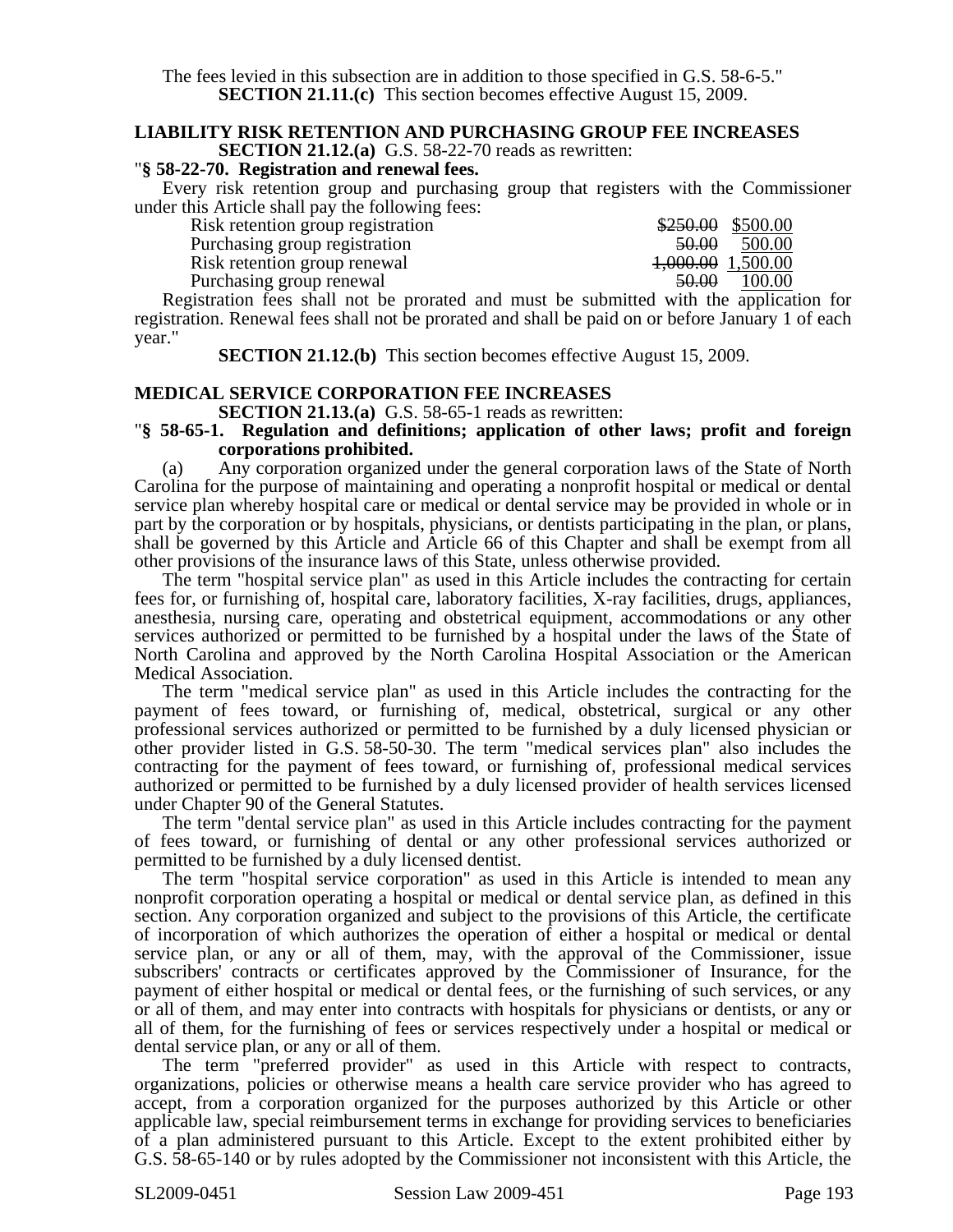contractual terms and conditions for special reimbursement shall be those which the corporation and preferred provider find to be mutually agreeable.

The term "full service corporation" as used in this Article means any corporation organized under the provisions of this Article that offers a medical service plan or a hospital service plan.

The term "single service corporation" as used in this Article means any corporation organized under the provisions of this Article that offers only a dental service plan.

#### …"

# **SECTION 21.13.(b)** G.S. 58-65-55 reads as rewritten:

# "**§ 58-65-55. Issuance and continuation of license.**

(a) Every corporation subject to this Article shall pay to the Commissioner a fee of two hundred fifty dollars (\$250.00) for filing an application for a license. Fee payment shall be contemporaneous with the filing. Before issuing or continuing any such license or certificate the Commissioner may make such an examination or investigation as the Commissioner deems expedient. The Commissioner shall issue a license upon the payment of a fee of one thousand five hundred dollars (\$1,500) for a single service corporation or two thousand five hundred dollars (\$2,500) for a full service corporation and upon being satisfied on the following points:

- (1) The applicant is established as a bona fide nonprofit hospital service corporation as defined by this Article and Article 66 of this Chapter.
- (2) The rates charged and benefits to be provided are fair and reasonable.
- (3) The amounts provided as working capital of the corporation are repayable only out of earned income in excess of amounts paid and payable for operating expenses and hospital and medical and/or dental expenses and such reserve as the Department deems adequate, as provided hereinafter.
- (4) That the amount of money actually available for working capital be sufficient to carry all acquisition costs and operating expenses for a reasonable period of time from the date of the issuance of the certificate.

(b) The license shall continue in full force and effect, subject to payment of an annual license continuation fee of one thousand five hundred dollars  $(*1,500)$  one thousand five hundred dollars (\$1,500) for a single service corporation or two thousand five hundred dollars (\$2,500), subject to all other provisions of subsection (a) of this section and subject to any other applicable provisions of the insurance laws of this State."

**SECTION 21.13.(c)** This section becomes effective August 15, 2009.

#### **SURPLUS INSURANCE LINES APPLICATION AND LICENSE FEE INCREASES SECTION 21.14.(a)** G.S. 58-21-20(c) reads as rewritten:

"(c) Every surplus lines insurer that applies for eligibility under this section shall pay a nonrefundable fee of two hundred fifty dollars (\$250.00). five hundred dollars (\$500.00). In order to renew eligibility, such insurer shall pay a nonrefundable renewal fee of <del>five hundred</del> dollars (\$500.00) one thousand dollars (\$1,000) on or before January 1 of each year thereafter. Such fees shall not be prorated."

**SECTION 21.14.(b)** This section becomes effective August 15, 2009.

### **ACCREDITED REINSURANCE LICENSE FEE INCREASE**

**SECTION 21.15.(a)** G.S. 58-7-21(b) reads as rewritten:

"(b) Credit for reinsurance shall be allowed a domestic ceding insurer as either an asset or a reduction from liability on account of reinsurance ceded only when the reinsurer meets the requirements of subdivisions  $(1)$ ,  $(2)$ ,  $(3)$ ,  $(4)$ , or  $(5)$  of this subsection. Credit shall be allowed under subdivision  $(1)$ ,  $(2)$ , or  $(3)$  of this subsection only with regard to cessions of those kinds or classes of business in which the assuming insurer is licensed or otherwise permitted to write or assume in its state of domicile or, in the case of a United States branch of an alien assuming insurer, in the state through which it is entered and licensed to transact insurance or reinsurance. Credit shall be allowed under subdivision (3) or (4) of this subsection only if the applicable requirements of subdivision (6) of this section have been satisfied.

- (1) Credit shall be allowed when the reinsurance is ceded to an assuming insurer that is licensed to transact insurance or reinsurance in this State.
- (2) Credit shall be allowed when the reinsurance is ceded to an assuming insurer that is accredited as a reinsurer in this State. An accredited reinsurer is one that: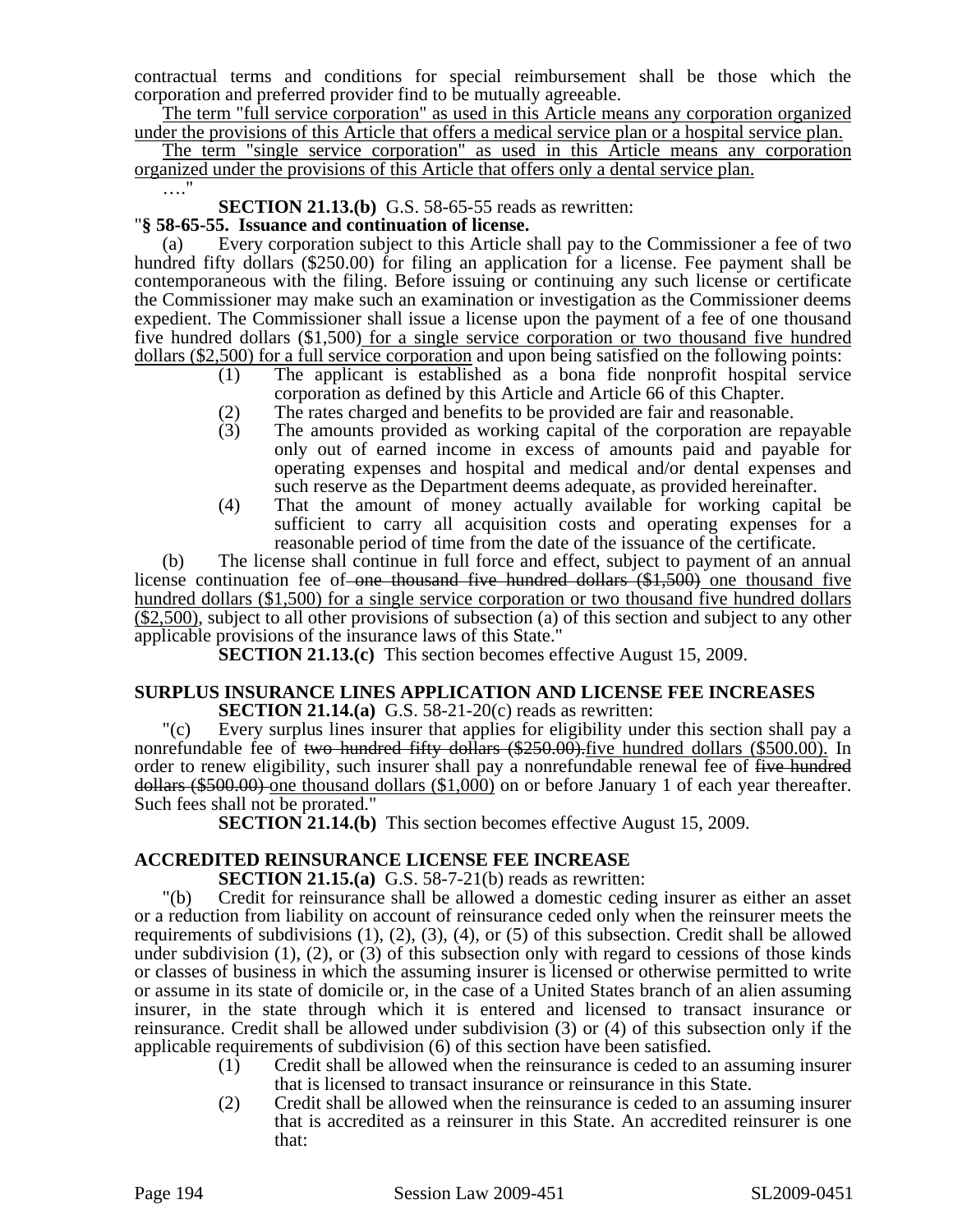- a. Files with the Commissioner evidence of its submission to this State's jurisdiction;
- b. Submits to this State's authority to examine its books and records;
- c. Is licensed to transact insurance or reinsurance in at least one state, or in the case of a United States branch of an alien assuming insurer is entered through and licensed to transact insurance or reinsurance in at least one state;
- d. Files annually with the Commissioner a copy of its annual statement filed with the insurance regulator of its state of domicile, a copy of its most recent audited financial statement, and a fee of five hundred dollars (\$500.00); seven hundred fifty dollars (\$750.00) and either
	- 1. Maintains a policyholders' surplus in an amount that is not less than twenty million dollars (\$20,000,000) and whose accreditation has not been denied by the Commissioner within 90 days after its submission; or
	- 2. Maintains a policyholders' surplus in an amount less than twenty million dollars (\$20,000,000) and whose accreditation has been approved by the Commissioner.

Credit shall not be allowed a domestic ceding insurer if the assuming insurer's accreditation has been revoked by the Commissioner after notice and opportunity for a hearing.

.…" **SECTION 21.15.(b)** This section becomes effective August 15, 2009.

# **THIRD-PARTY INSURANCE ADMINISTRATOR LICENSE FEE INCREASE**

**SECTION 21.16.(a)** G.S. 58-56-51 reads as rewritten:

#### "**§ 58-56-51. License required.**

(a) No person shall act as, offer to act as, or hold himself or herself out as a TPA in this State without a valid TPA license issued by the Commissioner. Licenses shall be renewed annually. Failure to submit a complete renewal application shall result in the expiration of the license of the TPA as a matter of law; provided, however, the Commissioner may grant the TPA an extension of time for good cause.

(b) Each application for the issuance or renewal of a license shall be made upon a form prescribed by the Commissioner and shall be accompanied by a nonrefundable filing fee of one hundred dollars (\$100.00)three hundred dollars (\$300.00) and evidence of maintenance of a fidelity bond, errors and omissions liability insurance, or other security, of a type and in an amount to be determined by rules of the Commissioner. Applications for issuance of licenses shall include or be accompanied by the following information and documents:

(1) All organizational documents of the TPA, including any articles of incorporation, articles of association, partnership agreement, trade name certificate, or trust agreement, any other applicable documents, and all

amendments to these documents.<br>
…<br>
The information required by subdivisions (1) through (7) of this subsection, including any trade secrets, shall be kept confidential; provided that the Commissioner may use that information in any judicial or administrative proceeding instituted against the TPA. Applications for renewals of licenses shall include or be accompanied by any changes in the information required by subdivisions (1) through (7) of this subsection. …."

**SECTION 21.16.(b)** This section becomes effective August 15, 2009.

#### **VIATICAL SETTLEMENT PROVIDER AND BROKER LICENSE FEE INCREASES SECTION 21.17.(a)** G.S. 58-58-210 reads as rewritten: "**§ 58-58-210. License requirements.**

(b) Application for a provider or broker license shall be made to the Commissioner by the applicant on a form prescribed by the Commissioner, and these applications shall be accompanied by a fee of one hundred dollars (\$100.00). five hundred dollars (\$500.00).

…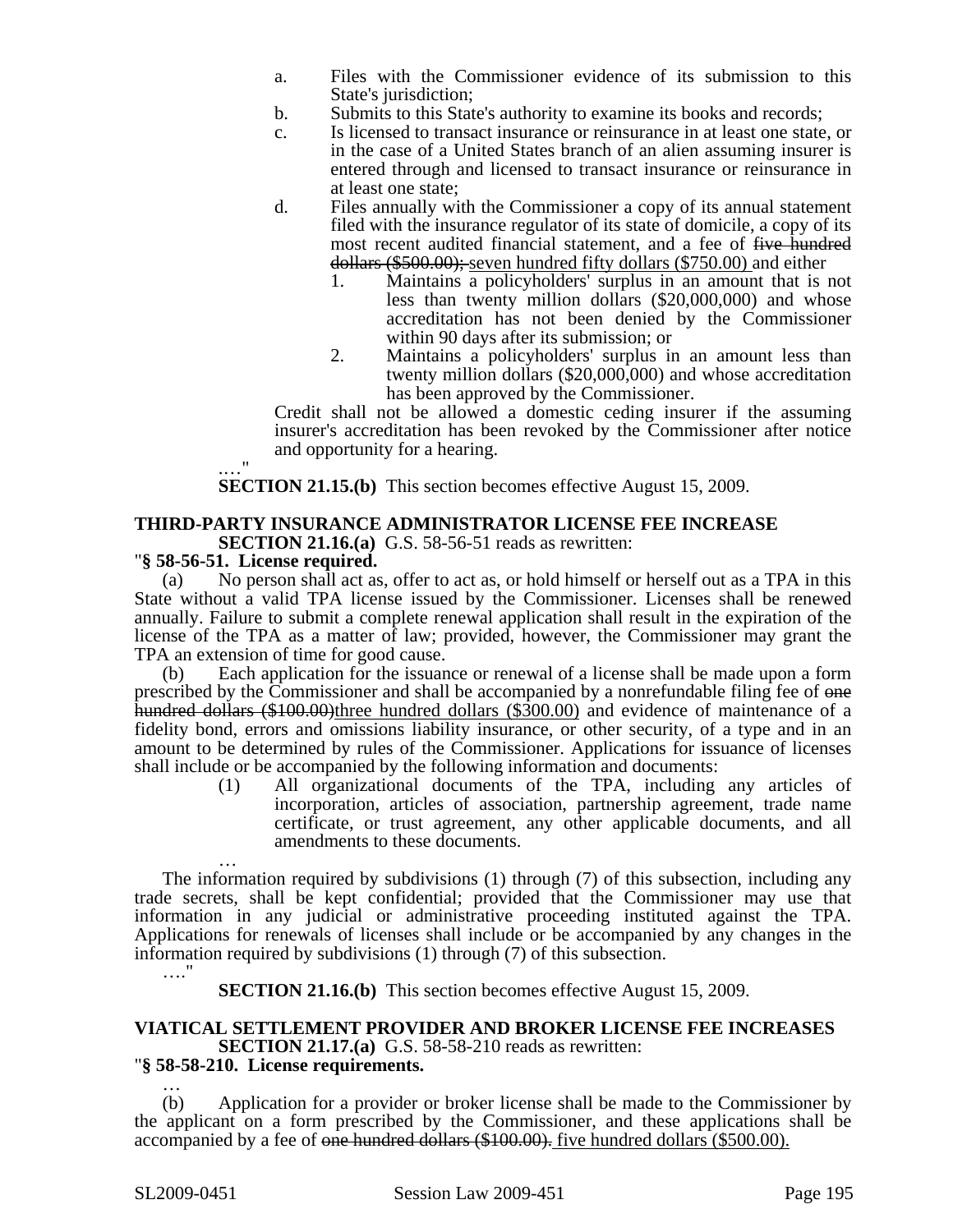(c) Licenses may be renewed from year to year on the anniversary date upon payment of the annual renewal fee of one hundred dollars (\$100.00). five hundred dollars (\$500.00). Failure to pay the fees by the renewal date results in expiration of the license. .…"

**SECTION 21.17.(b)** This section becomes effective August 15, 2009.

# **PART XXIA. OFFICE OF ADMINISTRATIVE HEARINGS**

# **FEES FOR FILING CONTESTED CASE HEARINGS BEFORE THE OFFICE OF ADMINISTRATIVE HEARINGS**

**SECTION 21A.1.(a)** G.S. 150B-23(a) reads as rewritten:

"(a) A contested case shall be commenced by paying a fee in an amount established in G.S. 150B-23.2 and by filing a petition with the Office of Administrative Hearings and, except as provided in Article 3A of this Chapter, shall be conducted by that Office. The party who files the petition shall serve a copy of the petition on all other parties and, if the dispute concerns a license, the person who holds the license. A party who files a petition shall file a certificate of service together with the petition. A petition shall be signed by a party or a representative of the party and, if filed by a party other than an agency, shall state facts tending to establish that the agency named as the respondent has deprived the petitioner of property, has ordered the petitioner to pay a fine or civil penalty, or has otherwise substantially prejudiced the petitioner's rights and that the agency:

- (1) Exceeded its authority or jurisdiction;<br>(2) Acted erroneously;
- Acted erroneously;
- (3) Failed to use proper procedure;<br>(4) Acted arbitrarily or capriciously
- Acted arbitrarily or capriciously; or
- (5) Failed to act as required by law or rule.

The parties in a contested case shall be given an opportunity for a hearing without undue delay. Any person aggrieved may commence a contested case hereunder.

A local government employee, applicant for employment, or former employee to whom Chapter 126 of the General Statutes applies may commence a contested case under this Article in the same manner as any other petitioner. The case shall be conducted in the same manner as other contested cases under this Article, except that the State Personnel Commission shall enter final decisions only in cases in which it is found that the employee, applicant, or former employee has been subjected to discrimination prohibited by Article 6 of Chapter 126 of the General Statutes or in any case where a binding decision is required by applicable federal standards. In these cases, the State Personnel Commission's decision shall be binding on the local appointing authority. In all other cases, the final decision shall be made by the applicable appointing authority."

**SECTION 21A.1.(b)** Chapter 150B of the General Statutes is amended by adding a new section to read:

"**§ 150B-23.2. Fee for filing a contested case hearing.**

(a) Filing Fee. – In every contested case commenced in the Office of Administrative Hearings by a person aggrieved, the petitioner shall pay a filing fee, and the administrative law judge shall have the authority to assess that filing fee against the losing party, in the amount of one hundred twenty-five dollars (\$125.00), unless the Office of Administrative Hearings establishes a lesser filing fee by rule.

(b) Time of Collection. – All fees that are required to be assessed, collected, and remitted under subsection (a) of this section shall be collected by the Office of Administrative Hearings at the time of commencement of the contested case (except in suits in forma pauperis).

(c) Forms of Payment. – The Office of Administrative Hearings may by rule provide for the acceptable forms for payment and transmission of the filing fee.

(d) Wavier or Refund. – The Office of Administrative Hearings shall by rule provide for the fee to be waived in a contested case in which the petition is filed in forma pauperis and supported by such proofs as are required in G.S. 1-110 and in a contested case involving a mandated federal cause of action. The Office of Administrative Hearings shall by rule provide for the fee to be refunded in a contested case in which the losing party is the State."

**SECTION 21A.1.(c)** This section becomes effective October 1, 2009, and applies to contested cases filed on or after that date.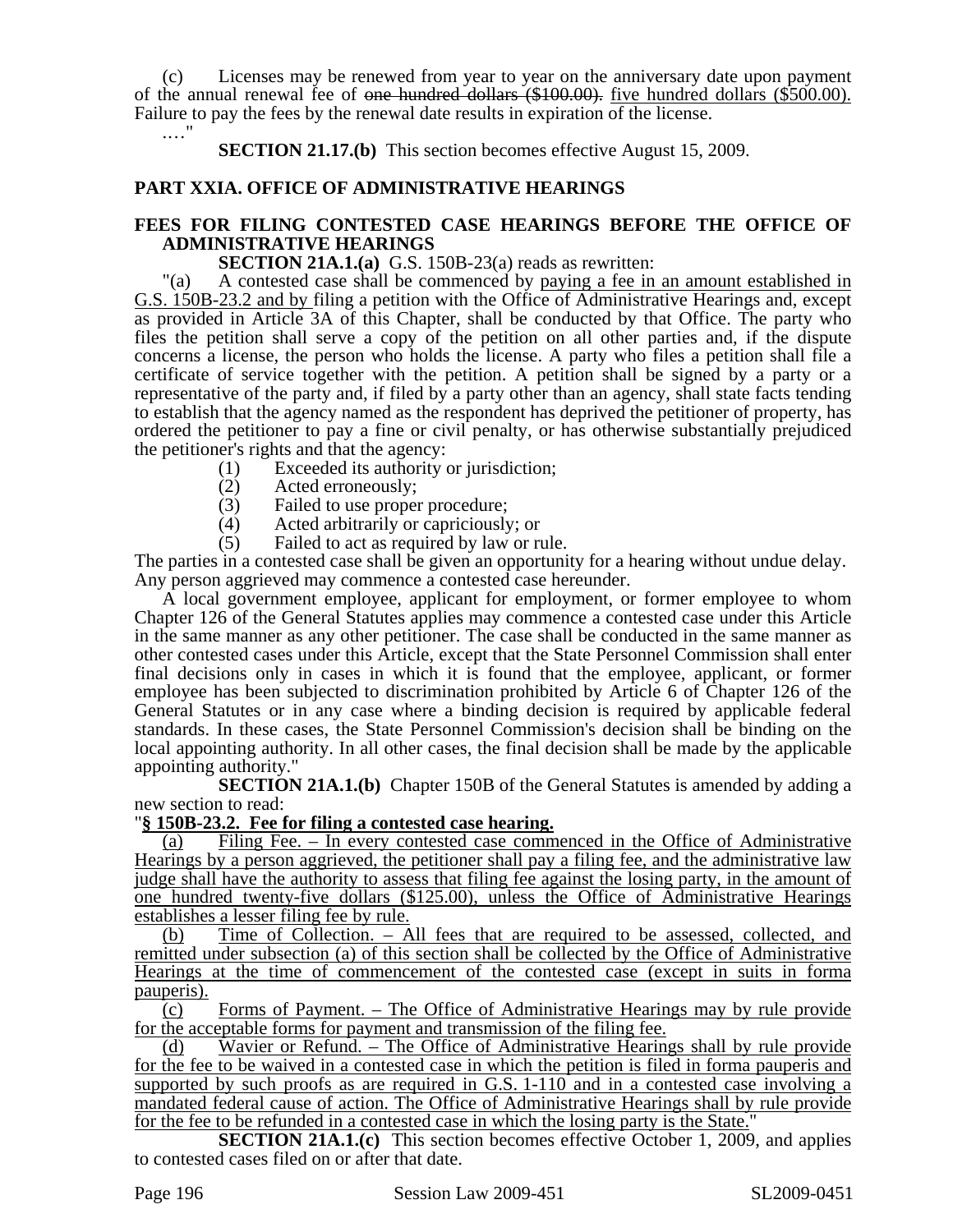# **REDUCE COMPENSATION FOR RULES REVIEW COMMISSION MEMBERS**

**SECTION 21A.2.** G.S 143B-30.1(d) reads as rewritten:

"(d) Members of the Commission who are not officers or employees of the State shall receive compensation of two hundred dollars  $(\$200.00)$  one hundred fifty dollars  $(\$150.00)$  for each day or part of a day of service plus reimbursement for travel and subsistence expenses at the rates specified in G.S. 138-5. Members of the Commission who are officers or employees of the State shall receive reimbursement for travel and subsistence at the rate set out in G.S. 138-6."

# **PART XXII. OFFICE OF STATE BUDGET AND MANAGEMENT**

# **STUDY OSBM, OSC, AND TREASURER CONSOLIDATION**

**SECTION 22.1.** The Program Evaluation Division, after reviewing the constitutional duties of the Governor in preparing and executing the budget and the constitutional status of the duties of the office of State Treasurer, shall study the feasibility of consolidating the Office of State Controller, the Office of State Budget and Management, and some of the functions of the State Treasurer, or reallocating functions of those State agencies, all with the goal of achieving economies or improving management.

The Program Evaluation Division, no later than April 1, 2010, shall report to the full chairs of the Senate and House Appropriations Committees and to the Fiscal Research Division its findings and recommendations from the study required by the previous paragraph.

# **FUNDS FOR NC SYMPHONY**

**SECTION 22.2.(a)** Of the funds appropriated in this act to the Office of State Budget and Management-Special Appropriations, the sum of one million five hundred thousand dollars (\$1,500,000) in nonrecurring funds for the 2009-2010 fiscal year shall be allocated to the North Carolina Symphony in accordance with this section.

**SECTION 22.2.(b)** It is the intent of the General Assembly that the NC Symphony achieve its goal of raising the sum of eight million dollars (\$8,000,000) in non-State funding to support the operations of the Symphony. To that end, upon demonstrating to the Office of State Budget and Management that the NC Symphony has reached fund-raising targets in the amounts set forth in this subsection, the NC Symphony shall receive allocations from the Office of State Budget and Management as follows:

- (1) Upon raising the initial sum of four million dollars  $(\$4,000,000)$  in non-State funding, the NC Symphony shall receive the sum of five hundred thousand dollars (\$500,000).
- (2) Upon raising an additional sum of two million dollars (\$2,000,000) in non-State funding for a total amount of six million dollars (\$6,000,000) in non-State funds, the NC Symphony shall receive the sum of five hundred thousand dollars (\$500,000).
- (3) Upon raising an additional sum of two million dollars (\$2,000,000) in non-State funding for a total sum of eight million dollars (\$8,000,000) in non-State funds, the NC Symphony shall receive the final sum of five hundred thousand dollars (\$500,000) for the 2009-2010 fiscal year.

**SECTION 22.2.(c)** Funds allocated pursuant to this section are in addition to any other funds allocated to the NC Symphony in this act.

### **PART XXIII. OFFICE OF THE STATE CONTROLLER**

### **OVERPAYMENTS AUDIT**

**SECTION 23.1.(a)** During the 2009-2011 biennium, receipts generated by the collection of inadvertent overpayments by State agencies to vendors as a result of pricing errors, neglected rebates and discounts, miscalculated freight charges, unclaimed refunds, erroneously paid excise taxes, and related errors as required by G.S. 147-86.22(c) are to be deposited in the Special Reserve Account 24172.

**SECTION 23.1.(b)** For each year of the 2009-2011 biennium, five hundred thousand dollars (\$500,000) of the funds transferred from the Special Reserve Account 24172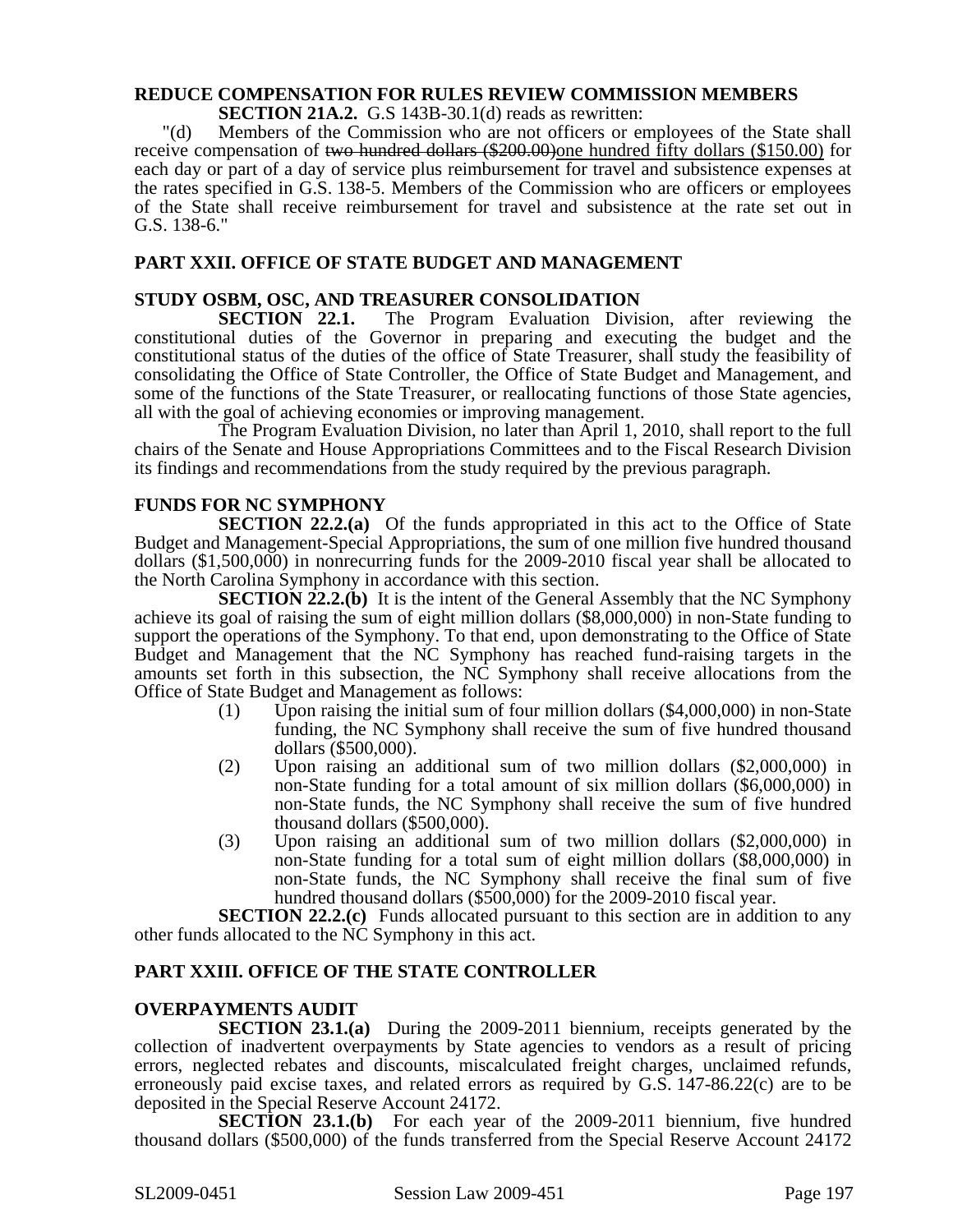shall be used by the Office of the State Controller for data processing, debt collection, or e-commerce costs.

**SECTION 23.1.(c)** All funds available in the Special Reserve Account 24172 on July 1 of each year of the 2009-2011 biennium are transferred to the General Fund on that date.

**SECTION 23.1.(d)** Any unobligated funds in the Special Reserve Account 24172 that are realized above the allowance in subsection (b) of this section are subject to appropriation by the General Assembly.

**SECTION 23.1.(e)** The State Controller shall report quarterly to the Joint Legislative Commission on Governmental Operations and the Fiscal Research Division on the revenue deposited into the Special Reserve Account 24172 and the disbursement of that revenue.

# **BEACON STAFF TO SUPPORT STATEWIDE ENTERPRISE TRAINING PROGRAM**

**SECTION 23.2.(a)** For the 2009-2011 fiscal biennium, the Office of the State Controller shall use three hundred sixty-four thousand four hundred thirty-eight dollars (\$364,438) of existing BEACON funds to continue the following six full-time, time-limited training positions that are effective July 1, 2009, and that support the statewide enterprise training program established by Section 20.1 of S.L. 2008-107:

- $(1)$  Two Staff Development Specialists II (\$112,525).
- 
- (2) One BEACON University Trainer (\$70,928).<br>
(3) One Technical Support Technician (\$64,708).
- (3) One Technical Support Technician (\$64,708).<br>
(4) One Administrative Support Specialist (\$45.34)
- (4) One Administrative Support Specialist (\$45,347).<br>
(5) One Business and Technology Application Techni One Business and Technology Application Technician (\$70,928).

**SECTION 23.2.(b)** Each agency that utilizes BEACON for payroll or personnel purposes shall participate in the BEACON training program offered by the Office of State Controller.

# **PART XXIV. DEPARTMENT OF THE SECRETARY OF STATE**

# **INCREASE REGISTRATION FEE RENEWAL FOR SECURITIES SALESMEN**

**SECTION 24.1.(a)** G.S. 78A-37(b) reads as rewritten:

"(b) Every applicant for initial or renewal registration shall pay a filing fee of three hundred dollars (\$300.00) in the case of a dealer and seventy-five dollars (\$75.00) one hundred twenty-five dollars (\$125.00) in the case of a salesman. The Administrator may by rule reduce the registration fee proportionately when the registration will be in effect for less than a full year."

**SECTION 24.1.(b)** This section becomes effective August 15, 2009.

### **CREATE SPECIAL FUND FOR AUCTION RATE SECURITIES INVESTIGATIONS COSTS**

**SECTION 24.2.(a)** There is established the Auction Rate Securities Investigation Special Fund, which is a special fund created with the unexpended funds from the existing Auction Rate Securities (ARS) fund from fiscal year 2008-2009 for reimbursement of the costs of investigations arising from the Department of the Secretary of State's administration of Chapters 78A, 78C, and 78D of the General Statutes. The Auction Rate Securities Investigation Special Fund shall be used to continue the Department's active participation in the North American Securities Administrators Association (NASAA) ARS Task Force investigation into the marketing of Auction Rate Securities by the regulated community to investors as well as the remedies for harm arising from such marketing. Reimbursements paid by investment banks and firms to the Department as part of the Department's involvement in the NASAA ARS Task Force shall be deposited into the Auction Rate Securities Investigation Special Fund.<br>SECTION 24.2.(b) The maximum balance of the Auction Rate

The maximum balance of the Auction Rate Securities Investigation Special Fund shall be limited to three million two hundred thousand dollars (\$3,200,000). If deposits from investment banks and firms paid as reimbursements for investigation costs cause the fund to exceed three million two hundred thousand dollars  $(*3,200,000)$ , then the amount exceeding three million two hundred thousand dollars (\$3,200,000) shall immediately be transferred to the General Fund.

**SECTION 24.2.(c)** In the event that the Department of the Secretary of State receives other monies as reimbursement for the costs of investigations into activities which are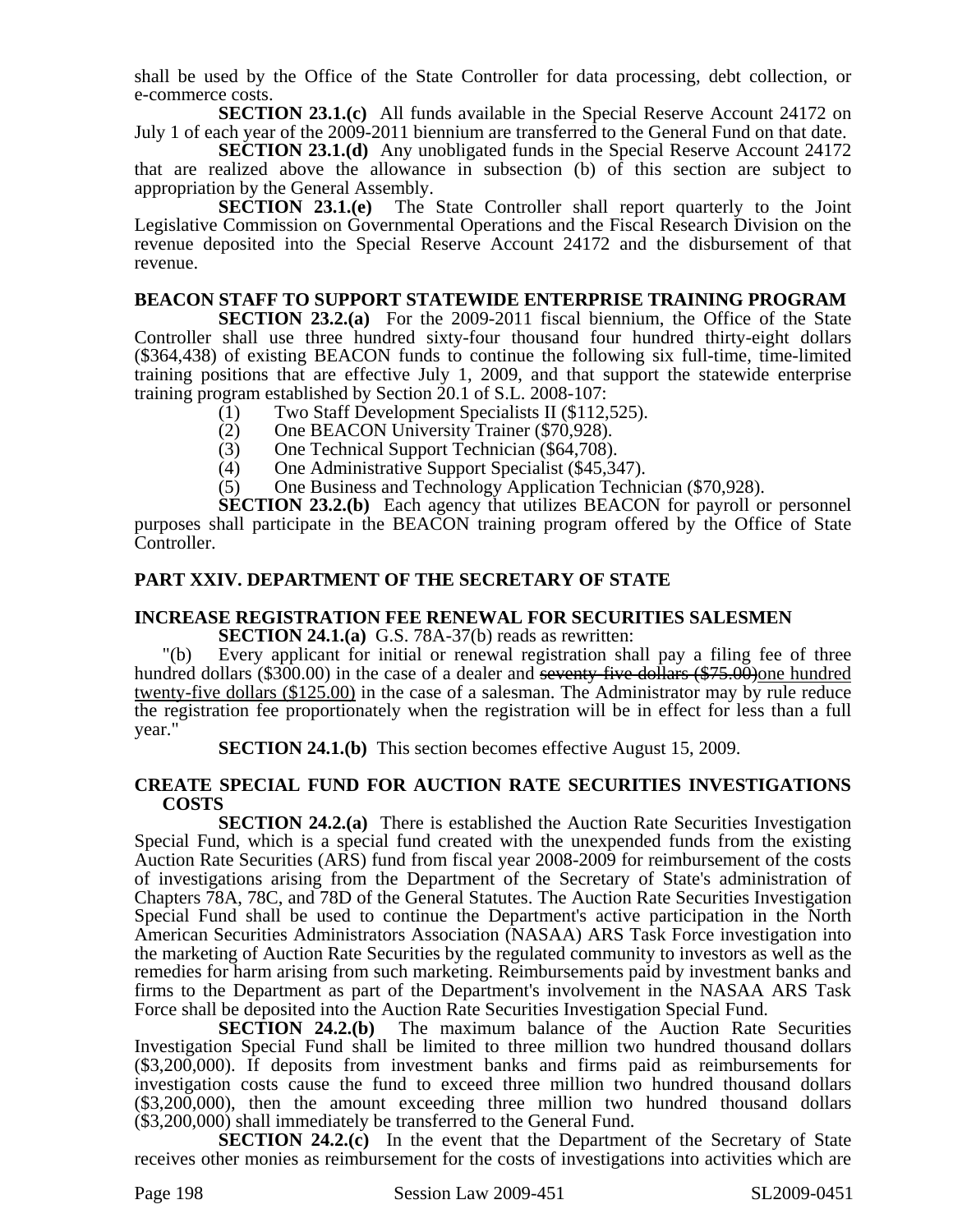not a part of the NASAA ARS Task Force, these monies shall also be deposited into the Auction Rate Securities Special Fund and shall remain available to the Department for the administration of Chapters 78A, 78C, and 78D of the General Statutes, subject to the limitations on the Auction Rate Securities Investigation Special Fund's maximum balance in subsection (b) of this section.

# **PART XXV. DEPARTMENT OF TRANSPORTATION**

# **CASH FLOW HIGHWAY FUNDS AND HIGHWAY TRUST FUND APPROPRIATIONS**

**SECTION 25.1.(a)** The General Assembly authorizes and certifies anticipated revenues of the Highway Fund as follows:

| For Fiscal Year 2011-2012 | \$1,762.0 million  |
|---------------------------|--------------------|
| For Fiscal Year 2012-2013 | $$1,861.8$ million |
| For Fiscal Year 2013-2014 | $$1,966.2$ million |
| For Fiscal Year 2014-2015 | $$2,026.0$ million |

**SECTION 25.1.(b)** The General Assembly authorizes and certifies anticipated revenues of the Highway Trust Fund as follows:

For Fiscal Year 2011-2012 \$ 972.1 million For Fiscal Year 2012-2013 \$ 1,036.0 million For Fiscal Year 2013-2014 \$ 1,104.0 million For Fiscal Year 2014-2015 \$ 1,158.8 million

# **MODIFY GLOBAL TRANSPARK DEBT AND REQUIRE GLOBAL TRANSPARK TO REPORT ON ANTICIPATED REPAYMENT SCHEDULE**

**SECTION 25.2.(a)** G.S. 147-69.2(b)(11), as amended by Section 7 of S.L. 2005-144, Section 2 of S.L. 2005-201, Section 28.17 of S.L. 2005-276, and Section 27.7 of S.L. 2007-323 reads as rewritten:

"(b) It shall be the duty of the State Treasurer to invest the cash of the funds enumerated in subsection (a) of this section in excess of the amount required to meet the current needs and demands on such funds, selecting from among the following:

> … (11) With respect to assets of the Escheat Fund, obligations of the North Carolina Global TransPark Authority authorized by G.S. 63A-4(a)(22), not to exceed twenty-five million dollars (\$25,000,000), that have a final maturity not later than October 1, 2009.2011. The obligations shall bear interest at the rate set by the State Treasurer. No commitment to purchase obligations may be made pursuant to this subdivision after September 1, 1993, and no obligations may be purchased after September 1, 1994. In the event of a loss to the Escheat Fund by reason of an investment made pursuant to this subdivision, it is the intention of the General Assembly to hold the Escheat Fund harmless from the loss by appropriating to the Escheat Fund funds equivalent to the loss.

If any part of the property owned by the North Carolina Global TransPark Authority now or in the future is divested, proceeds of the divestment shall be used to fulfill any unmet obligations on an investment made pursuant to this subdivision."

**SECTION 25.2.(b)** The Global TransPark Authority shall report on or before May 15, 2010, to the House and Senate Appropriations Subcommittees on Transportation on its strategic, business, and financial plans. The report shall include the Authority's proposed schedule to achieve financial self-sufficiency and proposed schedule to repay to the Escheat Fund the investment authorized under G.S.  $147-69.2(b)(11)$  and any accumulated interest, both of which totaled thirty-five million six hundred twenty-six thousand one hundred thirty-eight dollars and seventy cents (\$35,626,138.70) as of April 30, 2009.

### **SMALL CONSTRUCTION AND CONTINGENCY FUNDS**

**SECTION 25.3.** Of the funds appropriated in this act to the Department of Transportation: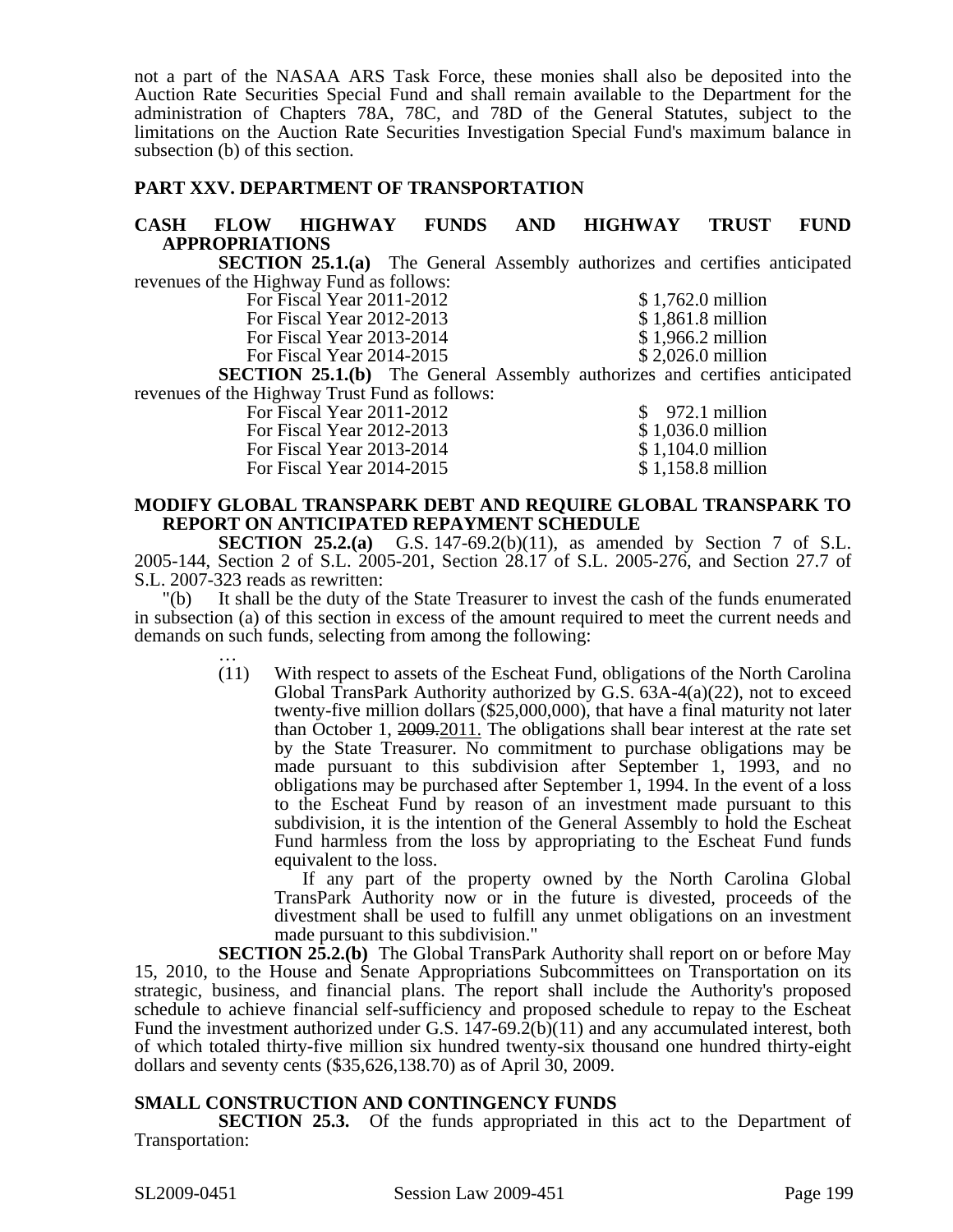- (1) Seven million dollars (\$7,000,000) shall be allocated in each fiscal year for small construction projects recommended by the member of the Board of Transportation representing the Division in which the project is to be constructed in consultation with the Division Engineer and approved by the Secretary of the Department of Transportation. These funds shall be allocated equally in each fiscal year of the biennium among the 14 Highway Divisions for small construction projects.
- (2) Twelve million dollars  $(\$12,000,000)$  in fiscal year 2009-2010 and twelve million dollars (\$12,000,000) in fiscal year 2010-2011 shall be used statewide for rural or small urban highway improvements and related transportation enhancements to public roads and public facilities, industrial access roads, and spot safety projects, including pedestrian walkways that enhance highway safety. Projects funded pursuant to this subdivision shall be approved by the Secretary of Transportation.

None of these funds used for rural secondary road construction are subject to the county allocation formulas in G.S. 136-44.5(b) and (c).

These funds are not subject to G.S. 136-44.7.

The Department of Transportation shall report to the members of the General Assembly on projects funded pursuant to this section in each member's district prior to construction. The Department shall make a quarterly comprehensive report on the use of these funds to the Joint Legislative Transportation Oversight Committee and the Fiscal Research Division.

# **USE PORTION OF SECONDARY ROAD IMPROVEMENT FUNDS FOR HIGHWAY MAINTENANCE IN FISCAL YEARS 2009-2010 AND 2010-2011**

**SECTION 25.4.(a)** Notwithstanding the provisions of G.S. 136-44.2A regarding the annual allocation of funds from the Highway Fund to the Department of Transportation for secondary road improvement programs, fifty million four hundred ninety-seven thousand six hundred seventy-one dollars  $(\$50,497,671)$  of the funds required to be allocated for the secondary road improvement programs, established pursuant to G.S. 136-44.7 and G.S. 136-44.8, for fiscal year 2009-2010, shall remain in the Highway Fund for highway maintenance.

**SECTION 25.4.(b)** Notwithstanding the provisions of G.S. 136-44.2A regarding the annual allocation of funds from the Highway Fund to the Department of Transportation for secondary road improvement programs, thirty-one million five hundred ninety-three thousand three hundred fifty-nine dollars (\$31,593,359) of the funds required to be allocated for the secondary road improvement programs, established pursuant to G.S. 136-44.7 and G.S. 136-44.8, for fiscal year 2010-2011, shall remain in the Highway Fund for highway maintenance.

### **ALLOW THE DEPARTMENT OF TRANSPORTATION TO REQUIRE FACILITIES CONSTRUCTED WITHIN RIGHTS-OF-WAY TO BE CONSTRUCTED FROM PERMEABLE PAVEMENT**

**SECTION 25.6.(a)** G.S. 136-18 is amended by adding a new subdivision to read:

"(41) The Department shall, prior to the beginning of construction, determine whether all sidewalks and other facilities primarily intended for the use of pedestrians and bicycles that are to be constructed within the right-of-way of a public street or highway that is a part of the State highway system or an urban highway system must be constructed of permeable pavement. "Permeable pavement" means paving material that absorbs water or allows water to infiltrate through the paving material. Permeable pavement materials include porous concrete, permeable interlocking concrete pavers, concrete grid pavers, porous asphalt, and any other material with similar characteristics. Compacted gravel shall not be considered permeable pavement."

**SECTION 25.6.(b)** This section becomes effective October 1, 2009, and applies to facilities constructed on or after that date.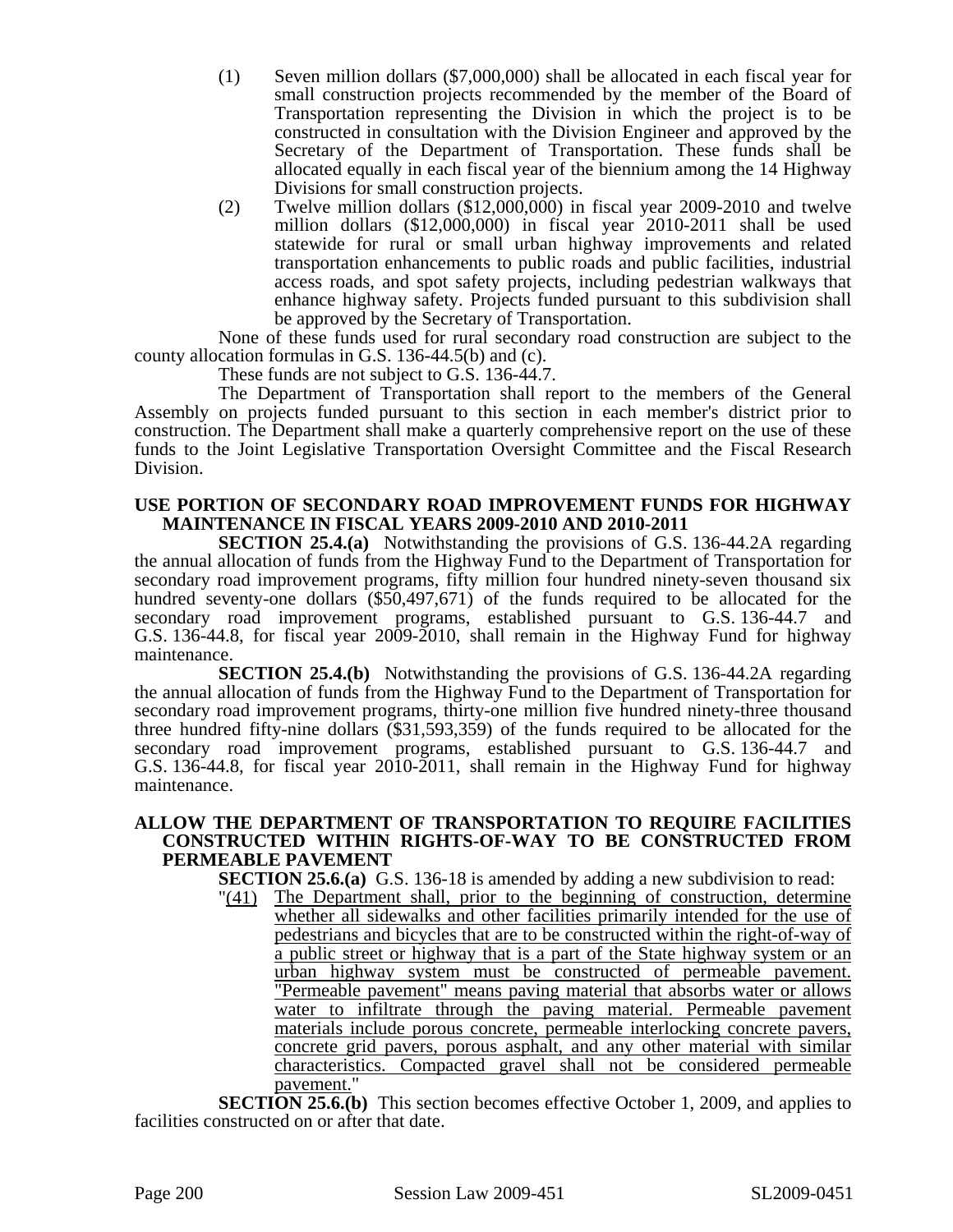# **FLEXIBLE USE OF FUNDS FOR RURAL PUBLIC TRANSPORTATION FOR FISCAL YEARS 2009-2010 AND 2010-2011**

**SECTION 25.7.** In order to ensure maximum receipts of funding and to facilitate the use of funds available to the Department under the American Recovery and Reinvestment Act of 2009, P.L. 111-5, the Department of Transportation, Public Transportation Division, shall have the flexibility to transfer funding from the consolidated capital program of its rural funding programs for vehicles, technology, and facilities to the operating programs, based on the Department's ability to leverage all additional federal funds to meet the capital needs of rural transportation systems. This section applies only to fiscal years 2009-2010 and 2010-2011.

#### **DEPARTMENT OF TRANSPORTATION MAY TAKE REQUIRED ADMINISTRATIVE REDUCTION FROM ADDITIONAL ADMINISTRATIVE BUDGETS**

**SECTION 25.8.** The Department of Transportation may take the twelve million dollar (\$12,000,000) reduction to the central administration budget, as required by S.L. 2008-107, from the central administration, Highway Division administration, and Division of Motor Vehicles administration budgets.

# **STUDY THE FEASIBILITY OF ASSESSING A FEE FOR PROVIDING TRAFFIC CONTROL BY THE STATE HIGHWAY PATROL OR THE DEPARTMENT OF TRANSPORTATION AT SPECIAL EVENTS**

**SECTION 25.9.(a)** The Joint Legislative Transportation Oversight Committee shall study the feasibility of assessing a fee for services provided by the State Highway Patrol or the Department of Transportation for certain special events. In conducting this study, the Committee shall determine the costs associated with providing traffic control devices and personnel to provide traffic control and direction at special functions and events. The Committee shall also develop criteria to determine events, if any, for which a fee will be assessed and criteria to determine the amount of the fee, if any, that should be assessed.

**SECTION 25.9.(b)** The Joint Legislative Transportation Oversight Committee shall make a report to the 2010 Regular Session of the 2009 General Assembly not later than April 1, 2010 detailing the information required by this Section and shall provide any recommended changes in current legislation or proposed new legislation if required.

# **PART XXVI. SALARIES AND BENEFITS**

# **PUBLIC EMPLOYEE SALARIES**

**SECTION 26.1A.(a)** The salaries of those officers and employees, whose salaries for the 2008-2009 fiscal year were set or increased in Sections 26.1, 26.2, 26.3, 26.4, 26.5, 26.6, 26.7, 26.8, 26.9, 26.10, 26.11, 26.11A, 26.12, 26.12D, 26.13, 26.14, 26.18, and 26.19 of Session Law 2008-107, and in effect on June 30, 2009, or the last date in pay status during the 2008-2009 fiscal year if earlier, shall remain in effect and shall not increase for the 2009-2010 and 2010-2011 fiscal years, except:

- 
- (1) As provided for by Section 29.20A of S.L. 2005-276.<br>(2) For Community College faculty as otherwise provide For Community College faculty as otherwise provided in Section 8.1 of this act.
- (3) For University of North Carolina faculty as otherwise provided by the Faculty Recruiting and Retention Fund or the Distinguished Professors Endowment Fund.
- (4) Salaries may be increased for reallocations or promotions, in-range adjustments for job change, career progression adjustments for demonstrated competencies, or any other adjustment related to an increase in job duties or responsibilities, none of which are subject to the salary freeze otherwise provided by this subsection. All other salary increases are prohibited.

**SECTION 26.1A.(b)** The automatic salary step increases for assistant and deputy clerks of superior court and magistrates are suspended for the 2009-2010 and 2010-2011 fiscal years.

**SECTION 26.1A.(c)** The salary increase provisions of G.S. 20-187.3 are suspended for the 2009-2010 and 2010-2011 fiscal years.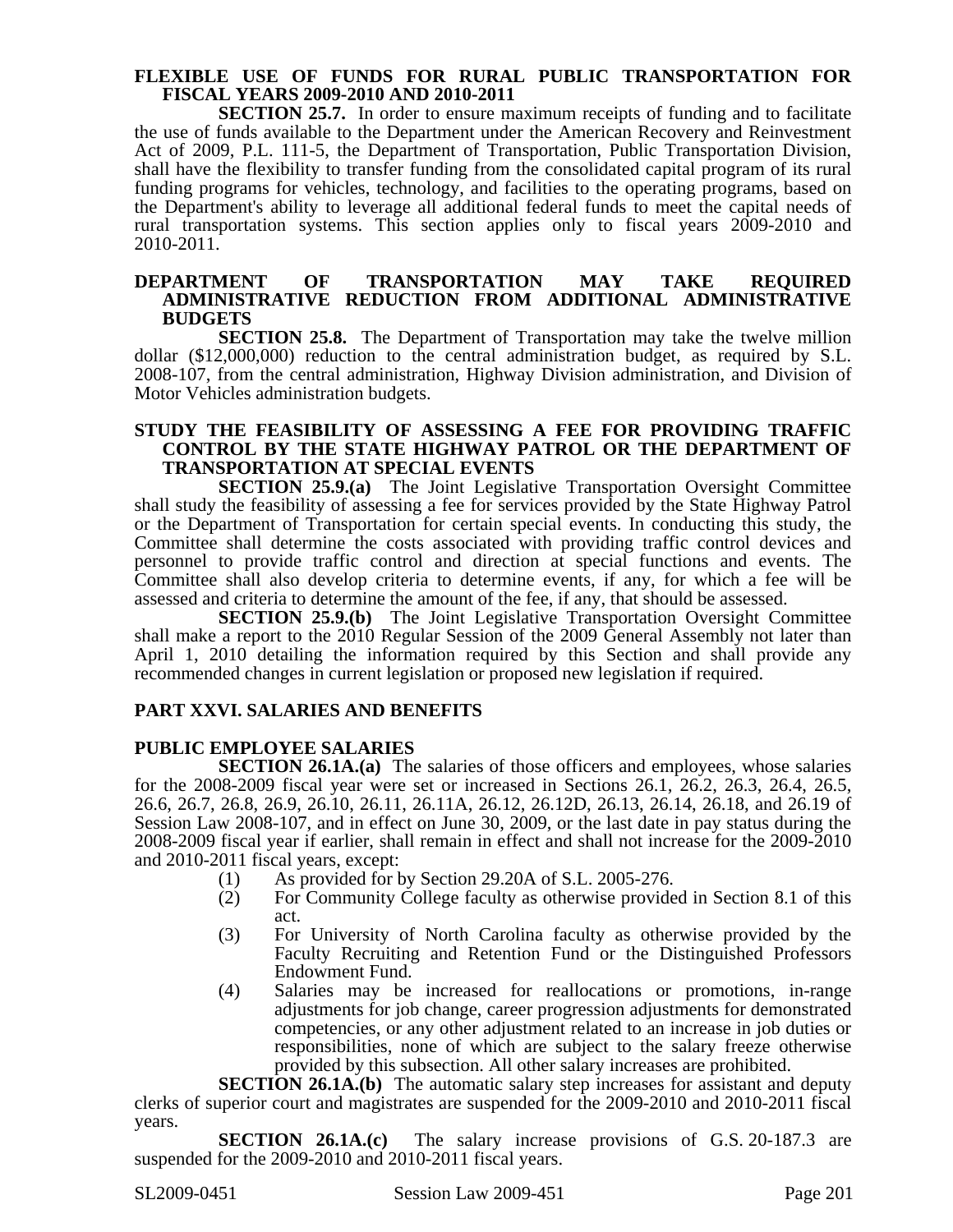**SECTION 26.1A.(d)** For the 2009-2010 and 2010-2011 fiscal years, the salaries of members and officers of the General Assembly shall remain the amounts set under G.S. 120-3 in 1994 by the 1993 General Assembly.

# **LIMIT BANKING COMMISSION EMPLOYEE BONUSES**

**SECTION 26.14A.** Notwithstanding G.S. 53-96.1, employees of the Office of the Commissioner of Banks shall not be awarded compensation bonuses during the 2009-2011 fiscal biennium.

# **REDUCTIONS IN FORCE NECESSITATED BY THE EXTREME FISCAL CRISIS**

**SECTION 26.14B.** Findings. – The General Assembly finds that:

- (1) The extreme fiscal crisis affecting North Carolina's economy, the national economy, and global economic markets has substantially reduced the State's revenue projections for the 2009-2011 fiscal biennium.
- (2) Economies in State expenditures and maximized efficiencies in State operations must be effected immediately and systematically in order to meet the compelling State interest of enacting a balanced budget in accordance with the State Constitution and to protect the interests of the people of North Carolina.
- (3) Given the broad scope and depth of the budget reduction and efficiency measures required by this act, the elimination through reductions in force of positions, both filled and vacant, including contract positions, is necessary to preserve the public health, safety, and welfare and to continue the effective administration of important governmental functions in the interest of the people of North Carolina.

# **REDUCTION IN FORCE/EXTEND STATE EMPLOYEE PRIORITY RIGHTS**

**SECTION 26.14D.** For the 2009-2011 fiscal biennium, the priority consideration afforded to State employees pursuant to G.S. 126-7.1(c1) shall remain in effect for an additional 12-month period.

# **BENEFITS PROTECTION FOR FURLOUGHED STATE GOVERNMENT EMPLOYEES AND PUBLIC SCHOOL PERSONNEL**

**SECTION 26.14E.(a)** The following definitions apply in this section:

- (1) Furlough. A temporary period of leave from employment without pay that (i) is ordered or authorized by the Governor, the Chief Justice, the Legislative Services Commission, the Board of Governors of The University of North Carolina, the Board of the North Carolina Community College System, or a local school board and (ii) is not in connection with a demotion or any other disciplinary action.
- (2) Public agency. A State agency, department, or institution in the executive, legislative, or judicial branches of State government; The University of North Carolina; the North Carolina Community College System; and a local school administrative unit.
- (3) Public employee. An employee employed by a public agency.

**SECTION 26.14E.(b)** Notwithstanding any law to the contrary, if necessary economies in public agency expenditures must be effected by a furlough of public employees, then a public employee on a furlough who is:

(1) A member of any of the State-supported retirement plans administered by the Retirement Systems Division of the Department of State Treasurer, or an Optional Retirement Program (ORP) administered under G.S. 135-5.1 or G.S. 135-5.4, shall be considered in active service during any period of furlough and shall be entitled to all of the same benefits to which the employee was entitled on the workday immediately preceding the furlough. The member shall suffer no diminution of retirement average final compensation based on being on furlough, and the retirement average final compensation shall be calculated based on the undiminished compensation. During a furlough period, the employer shall pay both employee and employer contributions to the Retirement Systems Division or ORP on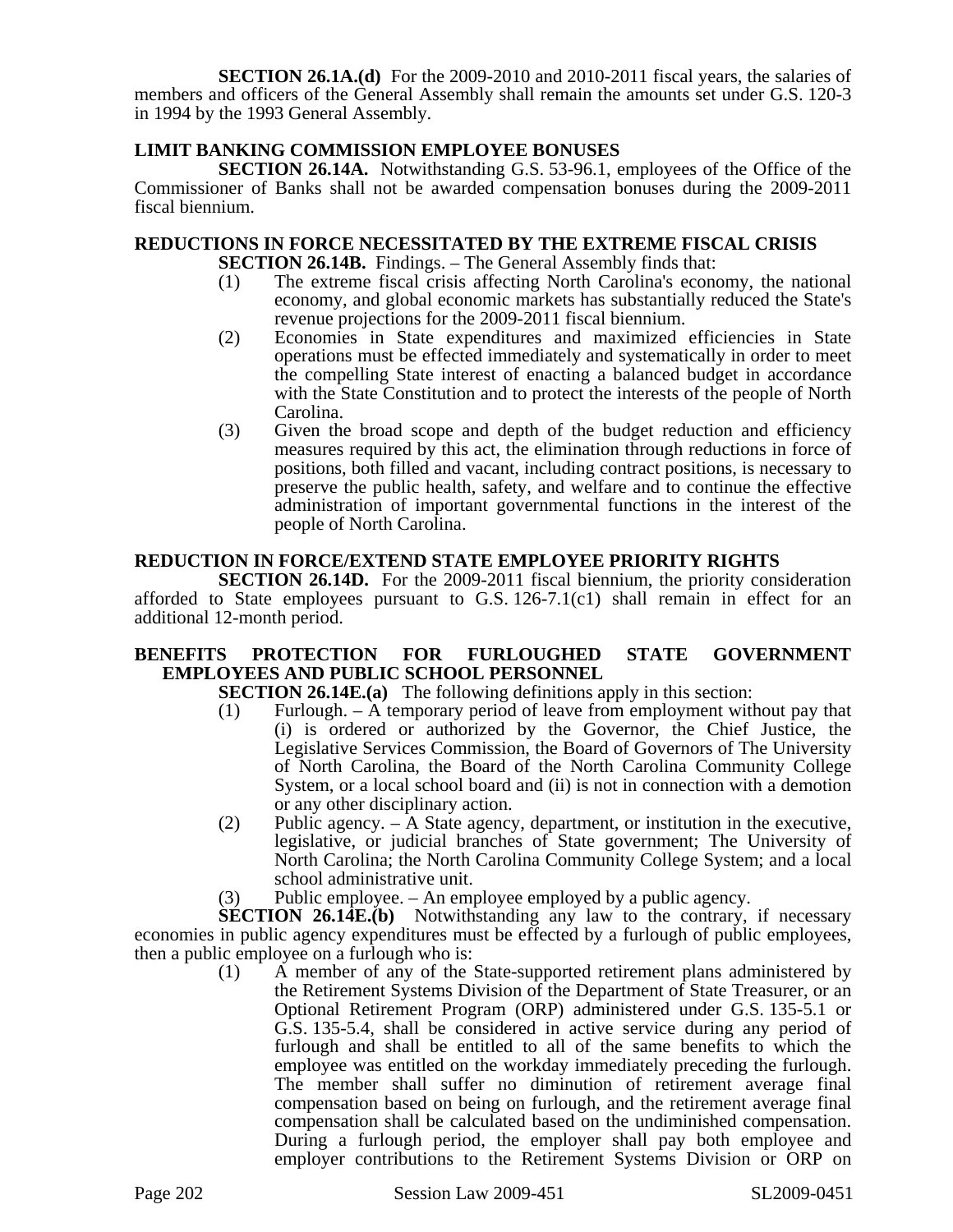behalf of the furloughed employee as though the employee were in active service.

(2) A member of the State Health Plan for Teachers and State Employees shall be considered eligible for coverage under the Plan on the same basis as on the workday immediately preceding the furlough. The public employer shall pay contributions on behalf of the furloughed public employee as though the employee were in active service.

**SECTION 26.14E.(c)** This section holds harmless employees who are subject to furloughs to accomplish economies required by this act as to their retirement and other benefits that normally accrue as a result of employment. This section does not apply to a furlough within a public agency that is designed:

- (1) To solely and selectively provide benefits to a public employee or a subset of public employees, or to extend or enhance benefits beyond those that normally accrue to a public employee as a result of employment.
- (2) To allow the public agency to settle any claim against the public agency or to gain additional economies not specifically required by this act.

**SECTION 26.14E.**(d) This section shall not be construed as authorizing furloughs.

**SECTION 26.14E.(e)** Whenever the Governor, the Chief Justice, the Legislative Services Commission, the Board of Governors of The University of North Carolina, the Board of the North Carolina Community College System, or a local school board authorizes a furlough of public agency employees, the respective authorizing officer or entity shall report to the State Treasurer, the Director of the Retirement Systems Division, and the Executive Administrator of the State Health Plan the following:

- (1) The specifics of the authorized furlough including the applicable reduction in salary and the date the reduction in salary will occur. Examples of other furlough specifics include one-day furlough per month for the next three months, five furlough days during the remainder of the fiscal year, etc.
- (2) The positions affected, i.e. all full-time, part-time, temporary and contractual positions, all nonessential personnel, all nonteaching positions, etc.
- (3) The individual employees affected, including the applicable reduction in salary and whether the employee is subject to or exempt from the Fair Labor Standards Act.
- (4) Certification that the furlough is not in connection with a demotion or any other disciplinary action.
- (5) Certification that the furlough is to accomplish economies specifically required by this act, including the specific budget provision or reduction the furlough is intended to address.
- (6) Certification that the furlough is not related to the settlement of any claim against a public agency.

**SECTION 26.14E.**(f) This section is effective when it becomes law.

# **TEACHER SALARY SCHEDULES**

**SECTION 26.15.(a)** The following monthly salary schedules shall apply for the 2009-2010 fiscal year to certified personnel of the public schools who are classified as teachers. The schedule contains 33 steps with each step corresponding to one year of teaching experience. Public school employees paid according to this salary schedule and receiving NBPTS certification or obtaining a masters degree shall not be prohibited from receiving the appropriate increase in salary. Provided, however, teachers employed during the 2008-2009 school year who did not work the required number of months to acquire an additional year of experience shall not receive a decrease in salary as otherwise would be required by the salary schedule below.

| 2009-2010 Monthly Salary Schedule |              |                            |  |  |
|-----------------------------------|--------------|----------------------------|--|--|
|                                   | "A" Teachers |                            |  |  |
| Years of Experience               | "A" Teachers | <b>NBPTS</b> Certification |  |  |
|                                   | \$3,043      | N/A                        |  |  |
|                                   | \$3,043      | N/A                        |  |  |
|                                   | \$3,085      | N/A                        |  |  |
|                                   | \$3,129      | \$3.504                    |  |  |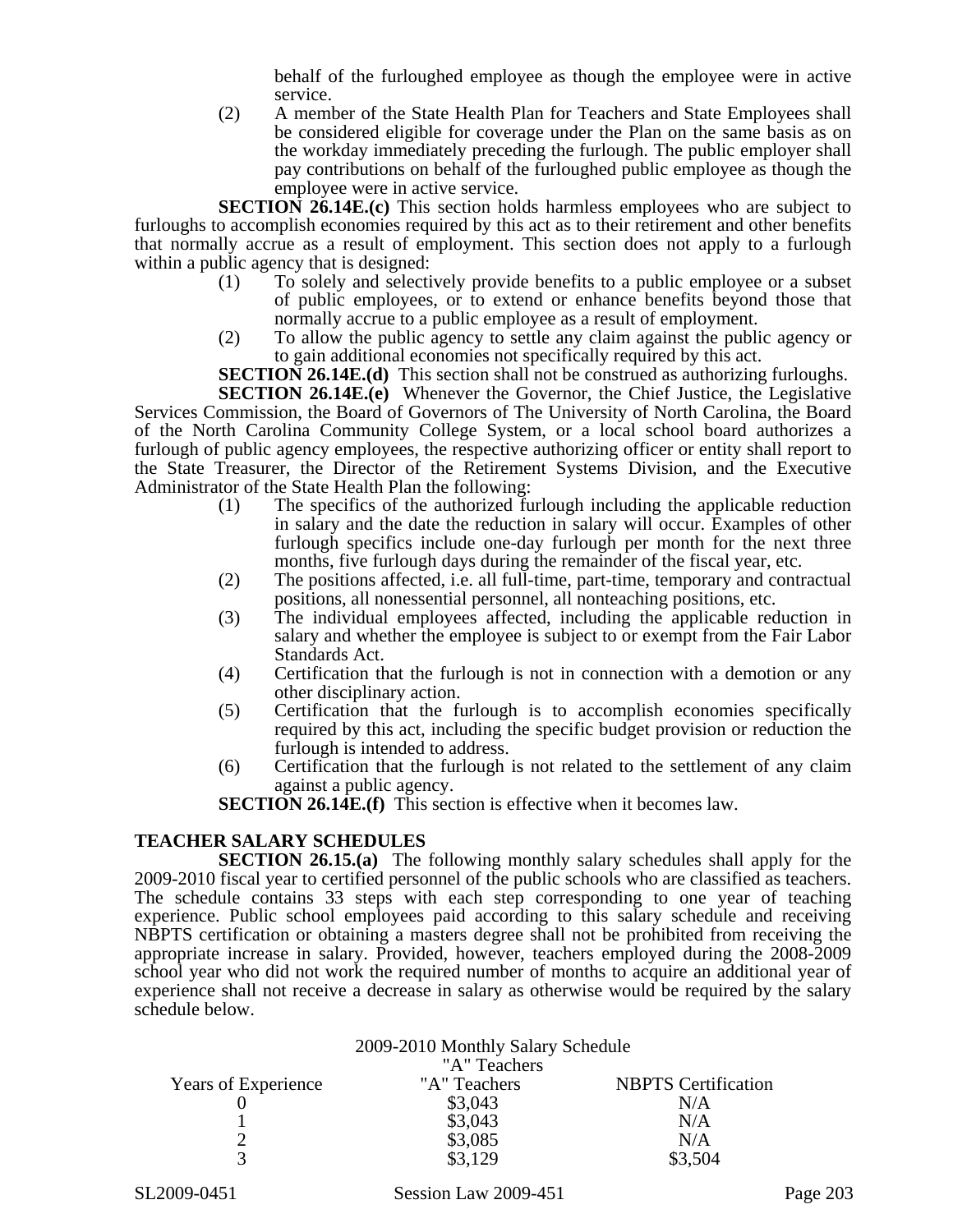| 4     | \$3,264 | \$3,656 |
|-------|---------|---------|
| 5     | \$3,404 | \$3,812 |
| 6     | \$3,538 | \$3,963 |
| 7     | \$3,667 | \$4,107 |
| 8     | \$3,771 | \$4,224 |
| 9     | \$3,819 | \$4,277 |
| 10    | \$3,868 | \$4,332 |
| 11    | \$3,918 | \$4,388 |
| 12    | \$3,967 | \$4,443 |
| 13    | \$4,018 | \$4,500 |
| 14    | \$4,069 | \$4,557 |
| 15    | \$4,122 | \$4,617 |
| 16    | \$4,176 | \$4,677 |
| 17    | \$4,231 | \$4,739 |
| 18    | \$4,286 | \$4,800 |
| 19    | \$4,345 | \$4,866 |
| 20    | \$4,403 | \$4,931 |
| 21    | \$4,461 | \$4,996 |
| 22    | \$4,523 | \$5,066 |
| 23    | \$4,584 | \$5,134 |
| 24    | \$4,650 | \$5,208 |
| 25    | \$4,714 | \$5,280 |
| 26    | \$4,779 | \$5,352 |
| 27    | \$4,845 | \$5,426 |
| 28    | \$4,913 | \$5,503 |
| 29    | \$4,984 | \$5,582 |
| 30    | \$5,055 | \$5,662 |
| 31    | \$5,153 | \$5,771 |
| $32+$ | \$5,255 | \$5,886 |
|       |         |         |

#### 2009-2010 Monthly Salary Schedule

|                                           | "M" Teachers |                            |
|-------------------------------------------|--------------|----------------------------|
| Years of Experience                       | "M" Teachers | <b>NBPTS</b> Certification |
| 0                                         | \$3,347      | N/A                        |
|                                           | \$3,347      | N/A                        |
|                                           | \$3,394      | N/A                        |
|                                           | \$3,442      | \$3,855                    |
| $\frac{1}{2}$ $\frac{2}{3}$ $\frac{4}{5}$ | \$3,590      | \$4,021                    |
|                                           | \$3,744      | \$4,193                    |
|                                           | \$3,892      | \$4,359                    |
|                                           | \$4,034      | \$4,518                    |
| 6789                                      | \$4,148      | \$4,646                    |
|                                           | \$4,201      | \$4,705                    |
| 10                                        | \$4,255      | \$4,766                    |
| 11                                        | \$4,310      | \$4,827                    |
| 12                                        | \$4,364      | \$4,888                    |
| 13                                        | \$4,420      | \$4,950                    |
| 14                                        | \$4,476      | \$5,013                    |
| 15                                        | \$4,534      | \$5,078                    |
| 16                                        | \$4,594      | \$5,145                    |
| 17                                        | \$4,654      | \$5,212                    |
| 18                                        | \$4,715      | \$5,281                    |
| 19                                        | \$4,780      | \$5,354                    |
| 20                                        | \$4,843      | \$5,424                    |
| 21                                        | \$4,907      | \$5,496                    |
| 22                                        | \$4,975      | \$5,572                    |
| 23                                        | \$5,042      | \$5,647                    |
| 24                                        | \$5,115      | \$5,729                    |
| 25                                        | \$5,185      | \$5,807                    |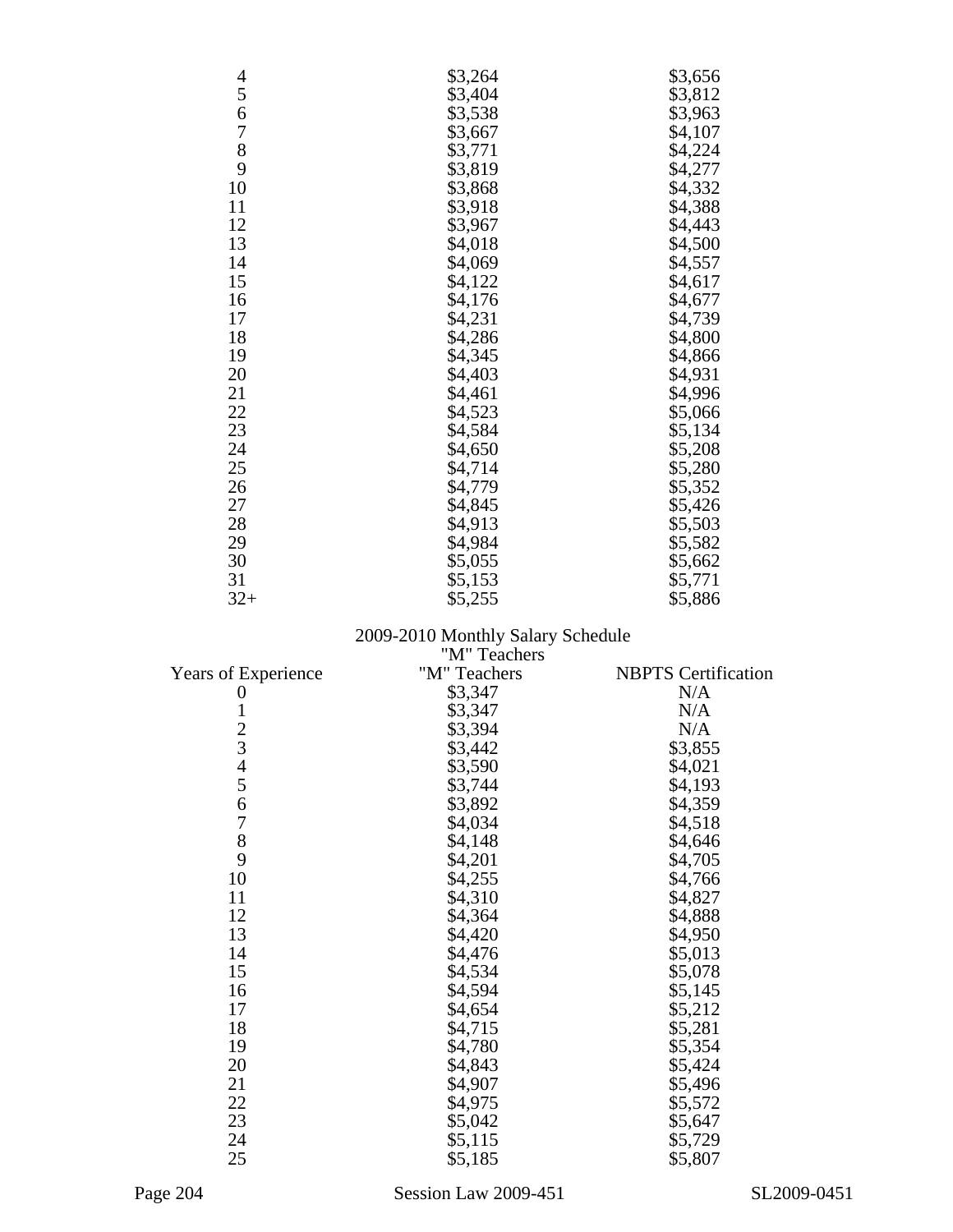| 26    | \$5,257 | \$5,888 |
|-------|---------|---------|
| 27    | \$5,330 | \$5,970 |
| 28    | \$5,404 | \$6,052 |
| 29    | \$5,482 | \$6,140 |
| 30    | \$5,561 | \$6,228 |
| 31    | \$5,668 | \$6,348 |
| $32+$ | \$5,781 | \$6,475 |

**SECTION 26.15.(b)** Annual longevity payments for teachers shall be at the rate of one and one-half percent (1.5%) of base salary for 10 to 14 years of State service, two and twenty-five hundredths percent (2.25%) of base salary for 15 to 19 years of State service, three and twenty-five hundredths percent (3.25%) of base salary for 20 to 24 years of State service, and four and one-half percent (4.5%) of base salary for 25 or more years of State service. The longevity payment shall be paid in a lump sum once a year.

**SECTION 26.15.(c)** Certified public schoolteachers with certification based on academic preparation at the six-year degree level shall receive a salary supplement of one hundred twenty-six dollars (\$126.00) per month in addition to the compensation provided for certified personnel of the public schools who are classified as "M" teachers. Certified public schoolteachers with certification based on academic preparation at the doctoral degree level shall receive a salary supplement of two hundred fifty-three dollars (\$253.00) per month in addition to the compensation provided for certified personnel of the public schools who are classified as "M" teachers.

**SECTION 26.15.(d)** The first step of the salary schedule for school psychologists shall be equivalent to Step 5, corresponding to five years of experience, on the salary schedule established in this section for certified personnel of the public schools who are classified as "M" teachers. Certified psychologists shall be placed on the salary schedule at an appropriate step based on their years of experience. Certified psychologists shall receive longevity payments based on years of State service in the same manner as teachers.

Certified psychologists with certification based on academic preparation at the six-year degree level shall receive a salary supplement of one hundred twenty-six dollars (\$126.00) per month in addition to the compensation provided for certified psychologists. Certified psychologists with certification based on academic preparation at the doctoral degree level shall receive a salary supplement of two hundred fifty-three dollars (\$253.00) per month in addition to the compensation provided for certified psychologists.

**SECTION 26.15.(e)** Speech pathologists who are certified as speech pathologists at the master's degree level and audiologists who are certified as audiologists at the master's degree level and who are employed in the public schools as speech and language specialists and audiologists shall be paid on the school psychologist salary schedule.

Speech pathologists and audiologists with certification based on academic preparation at the six-year degree level shall receive a salary supplement of one hundred twenty-six dollars (\$126.00) per month in addition to the compensation provided for speech pathologists and audiologists. Speech pathologists and audiologists with certification based on academic preparation at the doctoral degree level shall receive a salary supplement of two hundred fifty-three dollars (\$253.00) per month in addition to the compensation provided for speech pathologists and audiologists.

**SECTION 26.15.(f)** Certified school nurses who are employed in the public schools as nurses shall be paid on the "M" salary schedule.

**SECTION 26.15.(g)** As used in this section, the term "teacher" shall also include instructional support personnel.

### **SCHOOL BASED ADMINISTRATOR SALARY SCHEDULE**

**SECTION 26.16.(a)** The base salary schedule for school-based administrators shall apply only to principals and assistant principals. The base salary schedule for the 2009-2010 fiscal year, commencing July 1, 2009, is as follows:

2009-2010 Principal and Assistant Principal Salary Schedules

| Classification |           |          |           |           |           |
|----------------|-----------|----------|-----------|-----------|-----------|
| Years of Exp   | Assistant | Prin I   | Prin II   | Prin III  | Prin IV   |
|                | Principal | $(0-10)$ | $(11-21)$ | $(22-32)$ | $(33-43)$ |

SL2009-0451 Session Law 2009-451 Page 205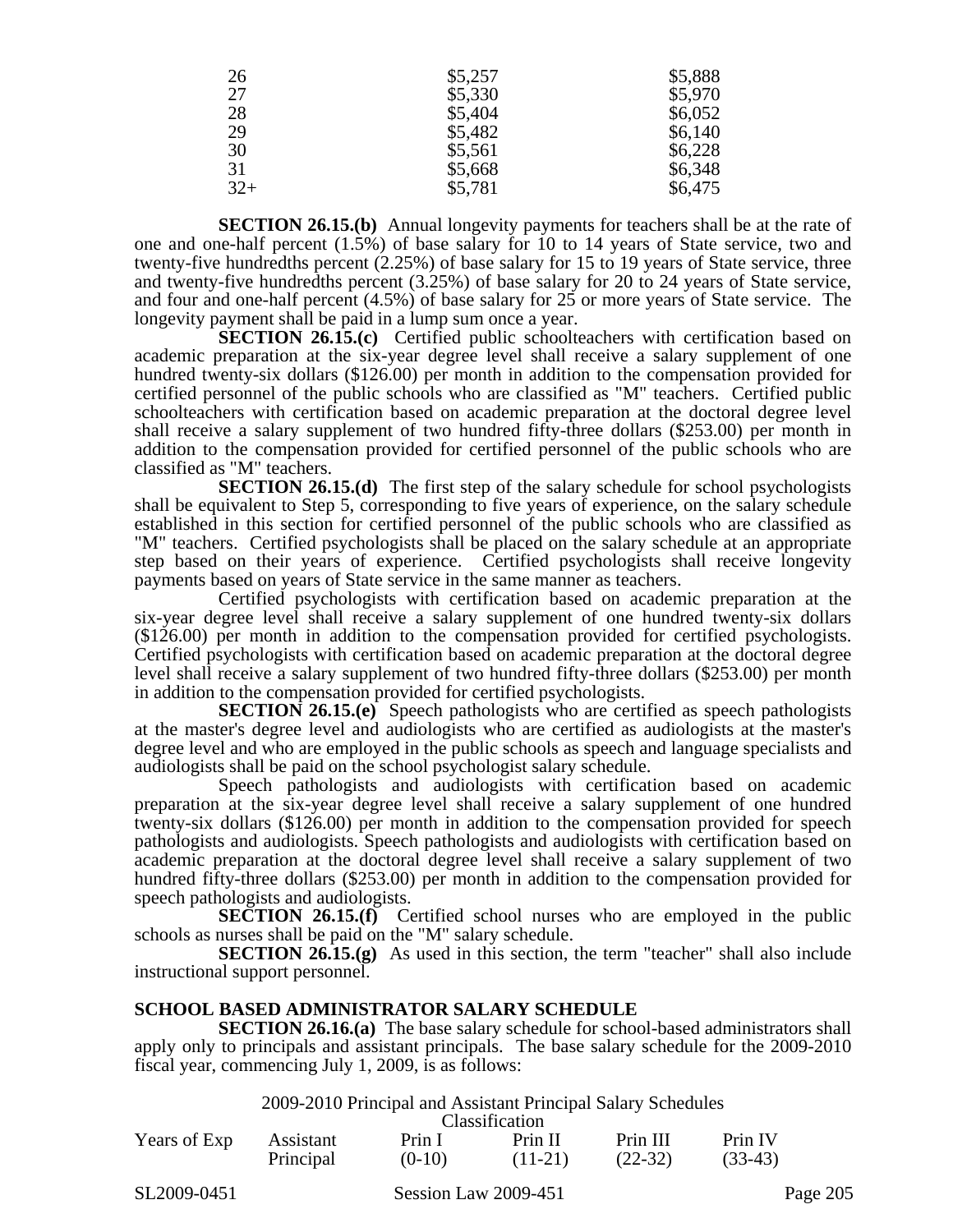| $0 - 4$       | \$3,781 |         |         |         |         |
|---------------|---------|---------|---------|---------|---------|
| 5             | \$3,931 |         |         |         |         |
| $\frac{6}{7}$ | \$4,074 |         |         |         |         |
|               | \$4,189 |         |         |         |         |
| 8             | \$4,243 | \$4,243 |         |         |         |
| 9             | \$4,298 | \$4,298 |         |         |         |
| 10            | \$4,353 | \$4,353 | \$4,408 |         |         |
| 11            | \$4,408 | \$4,408 | \$4,464 |         |         |
| 12            | \$4,464 | \$4,464 | \$4,521 | \$4,579 |         |
| 13            | \$4,521 | \$4,521 | \$4,579 | \$4,640 | \$4,701 |
| 14            | \$4,579 | \$4,579 | \$4,640 | \$4,701 | \$4,762 |
| 15            | \$4,640 | \$4,640 | \$4,701 | \$4,762 | \$4,828 |
| 16            | \$4,701 | \$4,701 | \$4,762 | \$4,828 | \$4,891 |
| 17            | \$4,762 | \$4,762 | \$4,828 | \$4,891 | \$4,956 |
| 18            | \$4,828 | \$4,828 | \$4,891 | \$4,956 | \$5,025 |
| 19            | \$4,891 | \$4,891 | \$4,956 | \$5,025 | \$5,092 |
| 20            | \$4,956 | \$4,956 | \$5,025 | \$5,092 | \$5,166 |
| 21            | \$5,025 | \$5,025 | \$5,092 | \$5,166 | \$5,237 |
| 22            | \$5,092 | \$5,092 | \$5,166 | \$5,237 | \$5,310 |
| 23            | \$5,166 | \$5,166 | \$5,237 | \$5,310 | \$5,383 |
| 24            | \$5,237 | \$5,237 | \$5,310 | \$5,383 | \$5,458 |
| 25            | \$5,310 | \$5,310 | \$5,383 | \$5,458 | \$5,537 |
| 26            | \$5,383 | \$5,383 | \$5,458 | \$5,537 | \$5,617 |
| 27            | \$5,458 | \$5,458 | \$5,537 | \$5,617 | \$5,725 |
| 28            | \$5,537 | \$5,537 | \$5,617 | \$5,725 | \$5,839 |
| 29            | \$5,617 | \$5,617 | \$5,725 | \$5,839 | \$5,956 |
| 30            | \$5,725 | \$5,725 | \$5,839 | \$5,956 | \$6,075 |
| 31            | \$5,839 | \$5,839 | \$5,956 | \$6,075 | \$6,197 |
| 32            |         | \$5,956 | \$6,075 | \$6,197 | \$6,321 |
| 33            |         |         | \$6,197 | \$6,321 | \$6,447 |
| 34            |         |         | \$6,321 | \$6,447 | \$6,576 |
| 35            |         |         |         | \$6,576 | \$6,708 |
| 36            |         |         |         | \$6,708 | \$6,842 |
| 37            |         |         |         |         | \$6,979 |

# 2009-2010 Principal and Assistant Principal Salary Schedules

|              |           | Classification |            |           |  |
|--------------|-----------|----------------|------------|-----------|--|
| Years of Exp | Prin V    | Prin VI        | Prin VII   | Prin VIII |  |
|              | $(44-54)$ | $(55-65)$      | $(66-100)$ | $(101+)$  |  |
| $0 - 14$     | \$4,828   |                |            |           |  |
| 15           | \$4,891   |                |            |           |  |
| 16           | \$4,956   | \$5,025        |            |           |  |
| 17           | \$5,025   | \$5,092        | \$5,237    |           |  |
| 18           | \$5,092   | \$5,166        | \$5,310    | \$5,383   |  |
| 19           | \$5,166   | \$5,237        | \$5,383    | \$5,458   |  |
| 20           | \$5,237   | \$5,310        | \$5,458    | \$5,537   |  |
| 21           | \$5,310   | \$5,383        | \$5,537    | \$5,617   |  |
| 22           | \$5,383   | \$5,458        | \$5,617    | \$5,725   |  |
| 23           | \$5,458   | \$5,537        | \$5,725    | \$5,839   |  |
| 24           | \$5,537   | \$5,617        | \$5,839    | \$5,956   |  |
| 25           | \$5,617   | \$5,725        | \$5,956    | \$6,075   |  |
| 26           | \$5,725   | \$5,839        | \$6,075    | \$6,197   |  |
| 27           | \$5,839   | \$5,956        | \$6,197    | \$6,321   |  |
| 28           | \$5,956   | \$6,075        | \$6,321    | \$6,447   |  |
| 29           | \$6,075   | \$6,197        | \$6,447    | \$6,576   |  |
| 30           | \$6,197   | \$6,321        | \$6,576    | \$6,708   |  |
| 31           | \$6,321   | \$6,447        | \$6,708    | \$6,842   |  |
| 32           | \$6,447   | \$6,576        | \$6,842    | \$6,979   |  |
| 33           | \$6,576   | \$6,708        | \$6,979    | \$7,119   |  |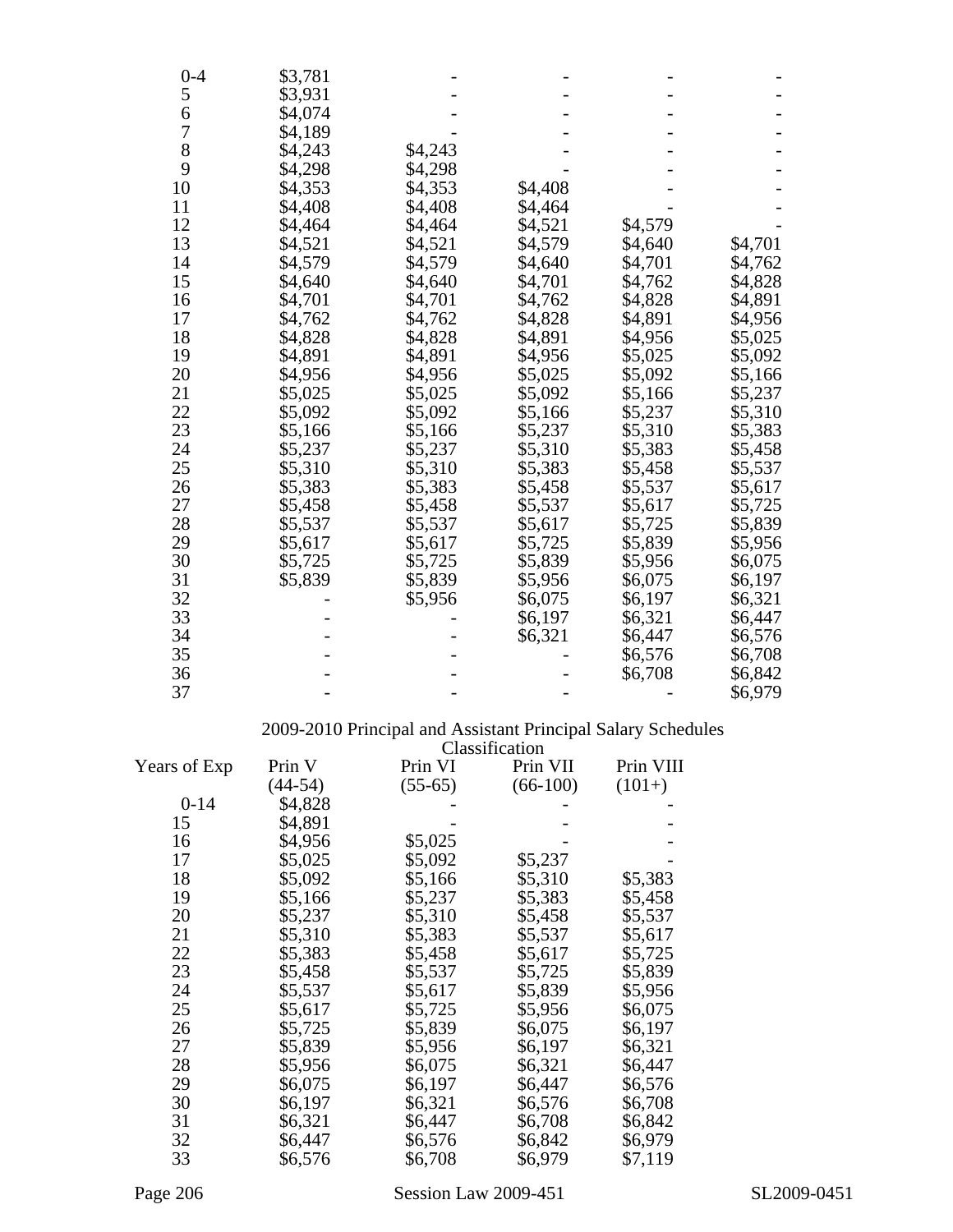| 34 | \$6,708 | \$6,842 | \$7,119 | \$7,261 |
|----|---------|---------|---------|---------|
| 35 | \$6,842 | \$6,979 | \$7,261 | \$7,406 |
| 36 | \$6,979 | \$7,119 | \$7,406 | \$7,554 |
| 37 | \$7,119 | \$7,261 | \$7,554 | \$7,705 |
| 38 | \$7,261 | \$7,406 | \$7,705 | \$7,859 |
| 39 |         | \$7,554 | \$7,859 | \$8,016 |
| 40 |         | \$7,705 | \$8,016 | \$8,176 |
| 41 |         |         | \$8,176 | \$8,340 |

**SECTION 26.16.(b)** The appropriate classification for placement of principals and assistant principals on the salary schedule, except for principals in alternative schools and in cooperative innovative high schools, shall be determined in accordance with the following schedule: Number of Teachers

| Classification             | INUIIIDEI OI TEACHEIS<br>Supervised |
|----------------------------|-------------------------------------|
| <b>Assistant Principal</b> |                                     |
| Principal I                | Fewer than 11 Teachers              |
| Principal II               | 11-21 Teachers                      |
| Principal III              | 22-32 Teachers                      |
| Principal IV               | 33-43 Teachers                      |
| Principal V                | 44-54 Teachers                      |
| Principal VI               | 55-65 Teachers                      |
| Principal VII              | 66-100 Teachers                     |
| Principal VIII             | More than 100 Teachers              |

The number of teachers supervised includes teachers and assistant principals paid from State funds only; it does not include teachers or assistant principals paid from non-State funds or the principal or teacher assistants.

The beginning classification for principals in alternative schools and in cooperative innovative high school programs shall be the Principal III level. Principals in alternative schools who supervise 33 or more teachers shall be classified according to the number of teachers supervised.

**SECTION 26.16.(c)** A principal shall be placed on the step on the salary schedule that reflects total number of years of experience as a certificated employee of the public schools and an additional step for every three years of experience as a principal. Provided, however, a principal who acquires an additional step during the 2009-2010 or 2010-2011 fiscal years shall not receive a corresponding increase in salary during the 2009-2011 fiscal biennium. A principal or assistant principal shall also continue to receive any additional State-funded percentage increases earned for the 1997-1998, 1998-1999, and 1999-2000 school years for improvement in student performance or maintaining a safe and orderly school.

**SECTION 26.16.(d)** Principals and assistant principals with certification based on academic preparation at the six-year degree level shall be paid a salary supplement of one hundred twenty-six dollars (\$126.00) per month and at the doctoral degree level shall be paid a salary supplement of two hundred fifty-three dollars (\$253.00) per month.

**SECTION 26.16.(e)** Longevity pay for principals and assistant principals shall be as provided for State employees under the State Personnel Act.

**SECTION 26.16.(f)** If a principal is reassigned to a higher job classification because the principal is transferred to a school within a local school administrative unit with a larger number of State-allotted teachers, the principal shall be placed on the salary schedule as if the principal had served the principal's entire career as a principal at the higher job classification.

If a principal is reassigned to a lower job classification because the principal is transferred to a school within a local school administrative unit with a smaller number of State-allotted teachers, the principal shall be placed on the salary schedule as if the principal had served the principal's entire career as a principal at the lower job classification.

This subsection applies to all transfers on or after the effective date of this section, except transfers in school systems that have been created, or will be created, by merging two or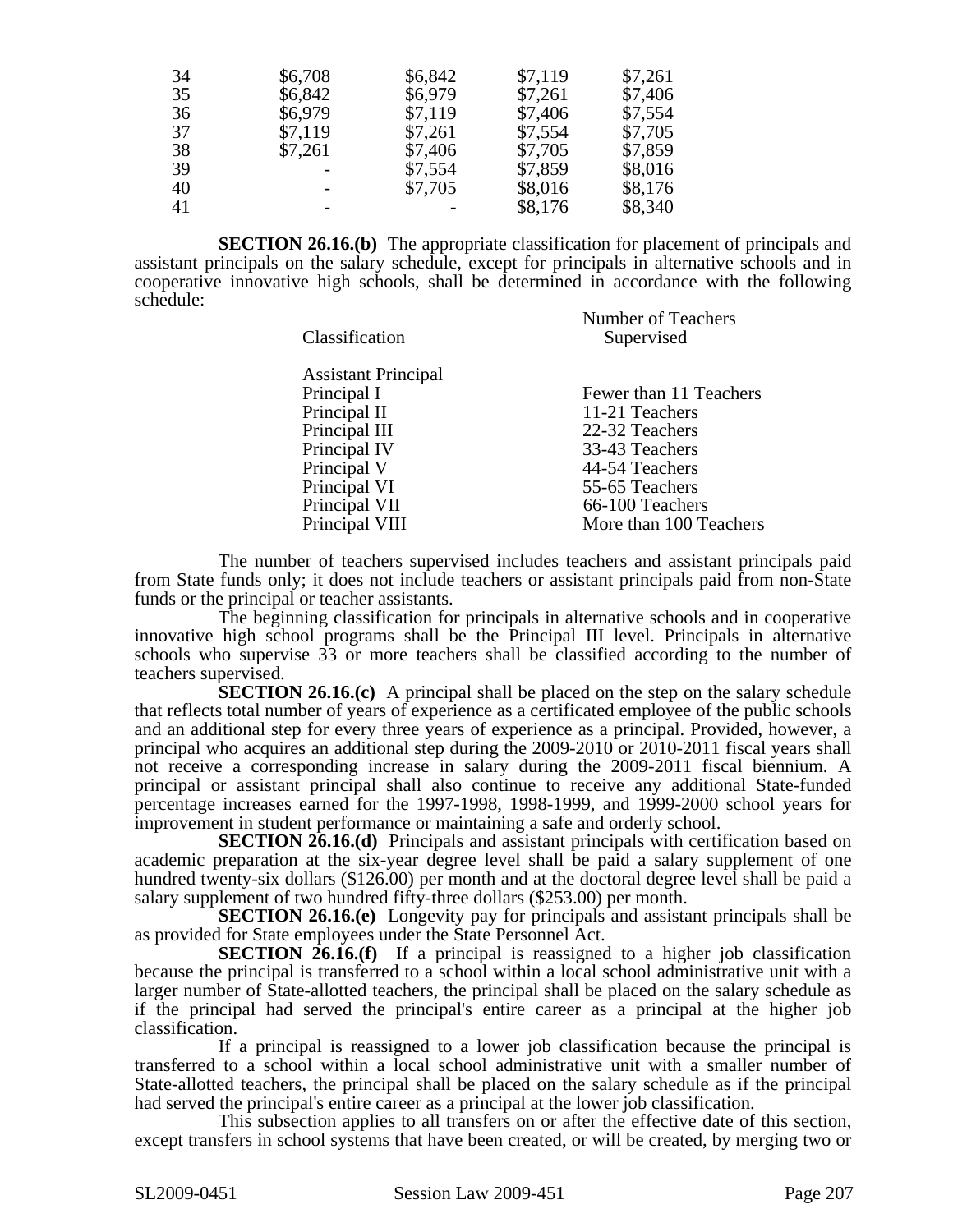more school systems. Transfers in these merged systems are exempt from the provisions of this subsection for one calendar year following the date of the merger.

**SECTION 26.16.(g)** Participants in an approved full-time master's in school administration program shall receive up to a 10-month stipend at the beginning salary of an assistant principal during the internship period of the master's program. For the 2006-2007 fiscal year and subsequent fiscal years, the stipend shall not exceed the difference between the beginning salary of an assistant principal plus the cost of tuition, fees, and books and any fellowship funds received by the intern as a full-time student, including awards of the Principal Fellows Program. The Principal Fellows Program or the school of education where the intern participates in a full-time master's in school administration program shall supply the Department of Public Instruction with certification of eligible full-time interns.

**SECTION 26.16.(h)** During the 2009-2010 fiscal year, the placement on the salary schedule of an administrator with a one-year provisional assistant principal's certificate shall be at the entry-level salary for an assistant principal or the appropriate step on the teacher salary schedule, whichever is higher.

# **ALL COUNTIES TO COMPLY WITH THE "SEND-IN" PAYROLL ARRANGEMENT PROVISIONS FOR THE PAYMENT OF THE LOCAL SALARIES OF NORTH CAROLINA COOPERATIVE EXTENSION PERSONNEL**

**SECTION 26.16A.(a)** Effective January 1, 2011, notwithstanding any prior agreement, memorandum of understanding, or individual election of North Carolina Cooperative Extension personnel, all counties employing North Carolina Cooperative Extension personnel in conjunction with the North Carolina Cooperative Extension Service at North Carolina State University (NCSU) or the North Carolina Cooperative Extension Program at North Carolina Agricultural and Technical State University (North Carolina A & T) shall comply with the "send-in" payroll arrangement provisions established by NCSU and North Carolina A & T.

**SECTION 26.16A.(b)** Effective January 1, 2011, in order to comply with subsection (a) of this section, all affected counties:

- (1) Shall adhere to the "send-in" payroll arrangement provisions relative to the local portion of salaries paid to all current and future North Carolina Cooperative Extension personnel.
- (2) Shall not furlough, or reduce the local portion of salaries paid to, North Carolina Cooperative Extension personnel.

# **SALARY-RELATED CONTRIBUTIONS/EMPLOYER**

**SECTION 26.20.(a)** Section 6(b) of S.L. 2009-16 reads as rewritten: "**SECTION 6.(b)** Effective July 1, 2009, the State's employer contribution rates budgeted for retirement and related benefits as percentage of covered salaries for the 2009-2010 fiscal year are: (i) eight and fifty-four hundredths percent (8.54%) eight and seventy-five hundredths percent  $(8.75\%)$  – Teachers and State Employees; (ii) thirteen and fifty-four hundredths percent  $(13.54\%)$  thirteen and seventy-five hundredths percent (13.75%) – State Law Enforcement Officers; (iii) eleven and eighty-six hundredths percent (11.86%) – University Employees' Optional Retirement System; (iv) eleven and eighty-six hundredths percent (11.86%) – Community College Optional Retirement Program; (v) seventeen and seventy-one hundredths percent  $(17.71%)$  nineteen and sixty-one hundredths percent  $(19.61%)$  – Consolidated Judicial Retirement System; and (vi) four and fifty hundredths percent (4.50%) – Legislative Retirement System. Each of the foregoing contribution rates includes four and fifty hundredths percent (4.50%) for hospital and medical benefits. The rate for Teachers and State Employees, State Law Enforcement Officers, Community College Optional Retirement Program, and for the University Employees' Optional Retirement Program includes fifty-two hundredths percent (0.52%) for the Disability Income Plan. The rates for Teachers and State Employees and State Law Enforcement Officers include sixteen-hundredths percent (0.16%) for the Death Benefits Plan. The rate for State Law Enforcement Officers includes five percent (5%) for Supplemental Retirement Income."<br>
SECTION 26.20.(b) Section 6(c) of S.L. 2009-16 reads as rewritten:

**SECTION 6.(c)** Effective July 1, 2010, the State's employer contribution rates budgeted for retirement and related benefits as percentage of covered salaries for the 2010-2011 fiscal year are: (i) eight and ninety-four hundredths percent  $(8.94%)$  ten and fifty-one hundredths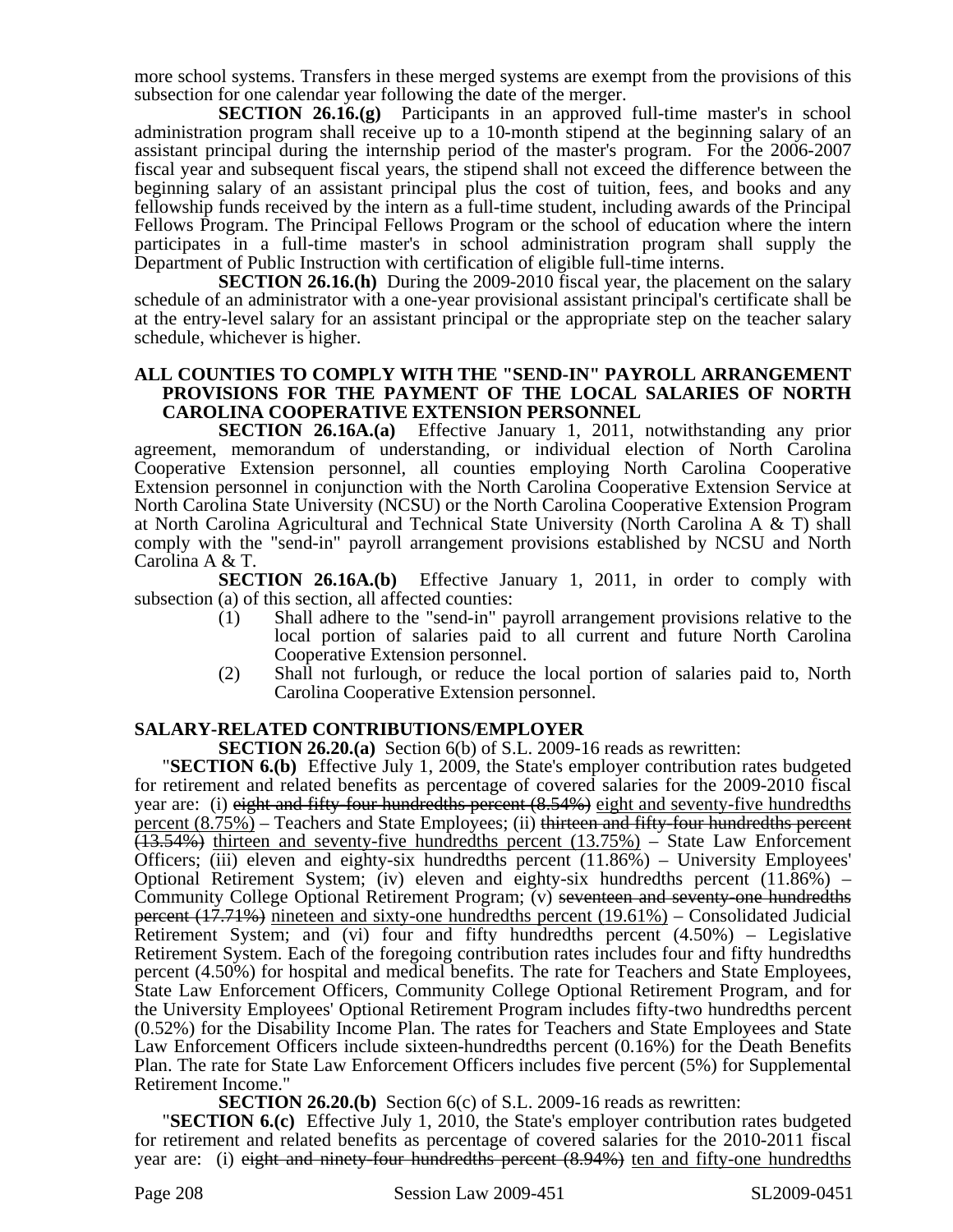percent (10.51%) – Teachers and State Employees; (ii) thirteen and ninety-four hundredths  $\frac{\text{percent}(13.94\%)}{\text{bercent}(13.94\%)}$  fifteen and fifty-one hundredths percent (15.51%) – State Law Enforcement Officers; (iii) twelve and twenty-six hundredths percent  $(12.26\%)$  – University Employees' Optional Retirement System; (iv) twelve and twenty-six hundredths percent (12.26%) – Community College Optional Retirement Program; (v) eighteen and eleven hundredths percent  $(18.11\%)$  twenty and one hundredths percent  $(20.01\%)$  – Consolidated Judicial Retirement System; and (vi) four and ninety hundredths percent (4.90%) – Legislative Retirement System. Each of the foregoing contribution rates includes four and ninety hundredths percent (4.90%) for hospital and medical benefits. The rate for Teachers and State Employees, State Law Enforcement Officers, Community College Optional Retirement Program, and for the University Employees' Optional Retirement Program includes fifty-two hundredths percent (0.52%) for the Disability Income Plan. The rates for Teachers and State Employees and State Law Enforcement Officers include sixteen-hundredths percent (0.16%) for the Death Benefits Plan. The rate for State Law Enforcement Officers includes five percent (5%) for Supplemental Retirement Income."

# **NATIONAL GUARD PENSION FUND**

**SECTION 26.21.** G.S. 127A-40(f) reads as rewritten:

"(f) The Secretary of Crime Control and Public Safety shall determine the eligibility of guard members for the benefits herein provided and shall certify those eligible to the State Treasurer. In addition, the Department of Crime Control and Public Safety shall, on and after July 1, 1983, provide the Department of State Treasurer with an annual census population, by age and the number of years of creditable service, for all former members of the National Guard in receipt of a pension as well as for all active members of the National Guard who are not in receipt of a pension and who have seven and more years of creditable service. The Department of Crime Control and Public Safety shall also provide the State Treasurer a census population of all former members of the National Guard who are not in receipt of a pension and who have 15 and more years of creditable service. The Department of State Treasurer shall make pension payments to those persons certified from the North Carolina National Guard Pension Fund, which shall include general fund appropriations made to and transferred from the Department of Crime Control and Public Safety. the Department of State Treasurer. The Department of State Treasurer shall have performed an annual actuarial valuation of the fund and shall have the financial responsibility for maintaining the fund on a generally accepted actuarial basis. The Department of Crime Control and Public Safety shall provide the Department of State Treasurer with whatever assistance is required by the State Treasurer in carrying out his financial responsibilities."

# **EXTEND PHASED RETIREMENT PROGRAM EXEMPTION**

**SECTION 26.22.** Section 29.28(f) of S.L. 2005-276, as amended by Section 22.21 of S.L. 2006-66, reads as rewritten:

**SECTION 29.28.(f)** Subsections (a) and (b) of this section become effective August 1, 2005. Subsection (e) of this section becomes effective November 1, 2005, but does not apply to participants in The University of North Carolina Phased Retirement Program until the earlier of  $\bar{J}$ une  $\bar{30}$ , 2010, August 31, 2013, or 12 months after the issuance of final phased retirement regulations by the Internal Revenue Service. The remainder of this section becomes effective June 30, 2005."

# **PART XXVII. CAPITAL APPROPRIATIONS**

### **GENERAL FUND CAPITAL APPROPRIATIONS/INTRODUCTION**

**SECTION 27.1.** The appropriations made by the 2009 General Assembly for capital improvements are for constructing, repairing, or renovating State buildings, utilities, and other capital facilities, for acquiring sites for them where necessary, and for acquiring buildings and land for State government purposes.

### **CAPITAL APPROPRIATIONS/GENERAL FUND**

**SECTION 27.2.** There is appropriated from the General Fund for the 2009-2010 fiscal year the following amounts for capital improvements: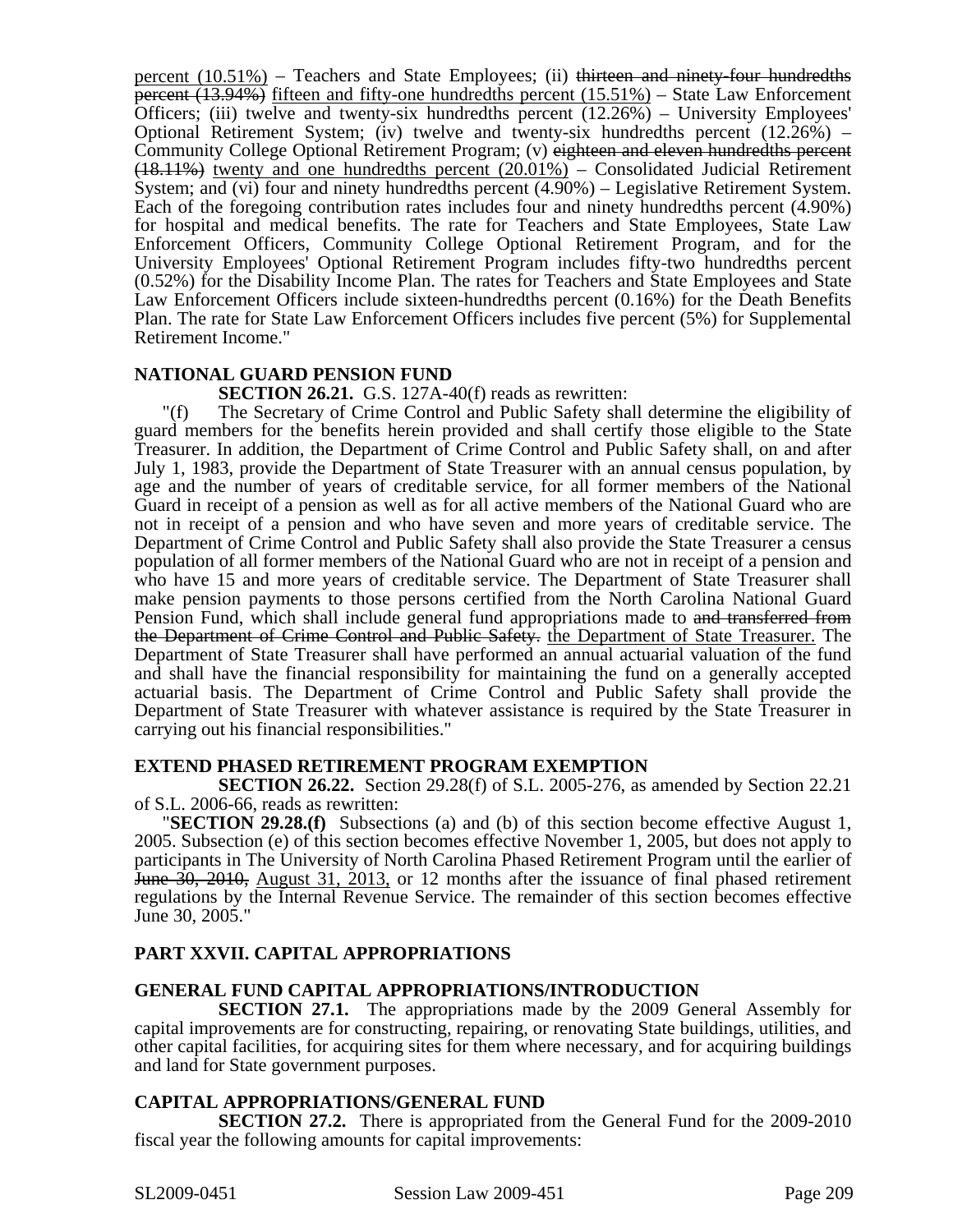### **Capital Improvements – General Fund 2009-2010**

Department of Environment and Natural Resources Water Resources Development Projects  $\frac{1}{2}$  1.875,000

# **TOTAL CAPITAL IMPROVEMENTS – GENERAL FUND \$ 4,875,000**

# **WATER RESOURCES DEVELOPMENT PROJECTS/REQUIRED TO DRAW DOWN \$57,700,000 FEDERAL FUNDS**

**SECTION 27.3.(a)** The Department of Environment and Natural Resources shall allocate the funds appropriated in this act for water resources development projects in accordance with the schedule that follows. These funds will provide a State match for an estimated fifty-seven million seven hundred thousand dollars (\$57,700,000) in federal funds.

# **Name of Project** 2009-2010

| (1)  | Wilmington Harbor Deepening                                  |           |
|------|--------------------------------------------------------------|-----------|
| (2)  | B. Everett Jordan Lake Water Supply Storage                  |           |
| (3)  | Carolina Beach Renourishment                                 | \$605,769 |
| (4)  | Carolina Beach South (Kure Beach) Renourishment              | 336,538   |
| (5)  | Wrightsville Beach Renourishment                             | 844,308   |
| (6)  | Ocean Isle Beach Renourishment                               | 673,077   |
| (7)  | <b>Beaufort Harbor Maintenance</b>                           | 50,000    |
| (8)  | Princeville Flood Control                                    |           |
| (9)  | <b>Currituck Sound Environmental Restoration</b>             |           |
| (10) | West Onslow Beach (Topsail Beach, Pender County)             |           |
| (11) | Aquatic Plant Control (State, L. Gaston & Roanoke Rapids L.) |           |
| (12) | <b>Planning Assistance to Communities</b>                    | 75,000    |
| (13) | Concord Stream Restoration (Cabarrus County) (Sec. 206)      | 262,500   |
| (14) | Wilson Bay Restoration (Sec. 206), Onslow County             | 250,000   |
| (15) | <b>AIWW</b> Dredging                                         |           |
| (16) | <b>Belhaven Harbor Feasibility</b>                           |           |
| (17) | Dredging Contingency Fund                                    |           |
| (18) | John H. Kerr Dam and Reservoir (Sec. 216)                    |           |
| (19) | Morehead City Harbor Maintenance                             |           |
| (20) | <b>Neuse River Basin Restoration</b>                         |           |
| (21) | Wilmington Harbor Maintenance                                |           |
| (22) | Water Resources Development Projects Reserve                 | 1,777,808 |

**TOTALS \$ 4,875,000** 

**SECTION 27.3.(b)** Where the actual costs are different from the estimated costs under subsection (a) of this section, the Department may adjust the allocations among projects as needed. If any projects funded under subsection (a) of this section are delayed, and the budgeted State funds cannot be used during the 2009-2010 fiscal year, or if the projects funded under subsection (a) of this section are accomplished at a lower cost, the Department may use the resulting fund availability to fund any of the following:

- $(1)$  U.S. Army Corps of Engineers project feasibility studies.
- (2) U.S. Army Corps of Engineers projects whose schedules have advanced and require State-matching funds in fiscal year 2009-2010.
- (3) State-local water resources development projects.

Funds subject to this subsection that are not expended or encumbered for the purposes set forth in subdivisions (1) through (3) of this subsection shall revert to the General Fund at the end of the 2010-2011 fiscal year.

**SECTION 27.3.(c)** The Department shall make semiannual reports on the use of these funds to the Joint Legislative Commission on Governmental Operations, the Fiscal Research Division, and the Office of State Budget and Management. Each report shall include all of the following:

(1) All projects listed in this section.

Page 210 Session Law 2009-451 SL2009-0451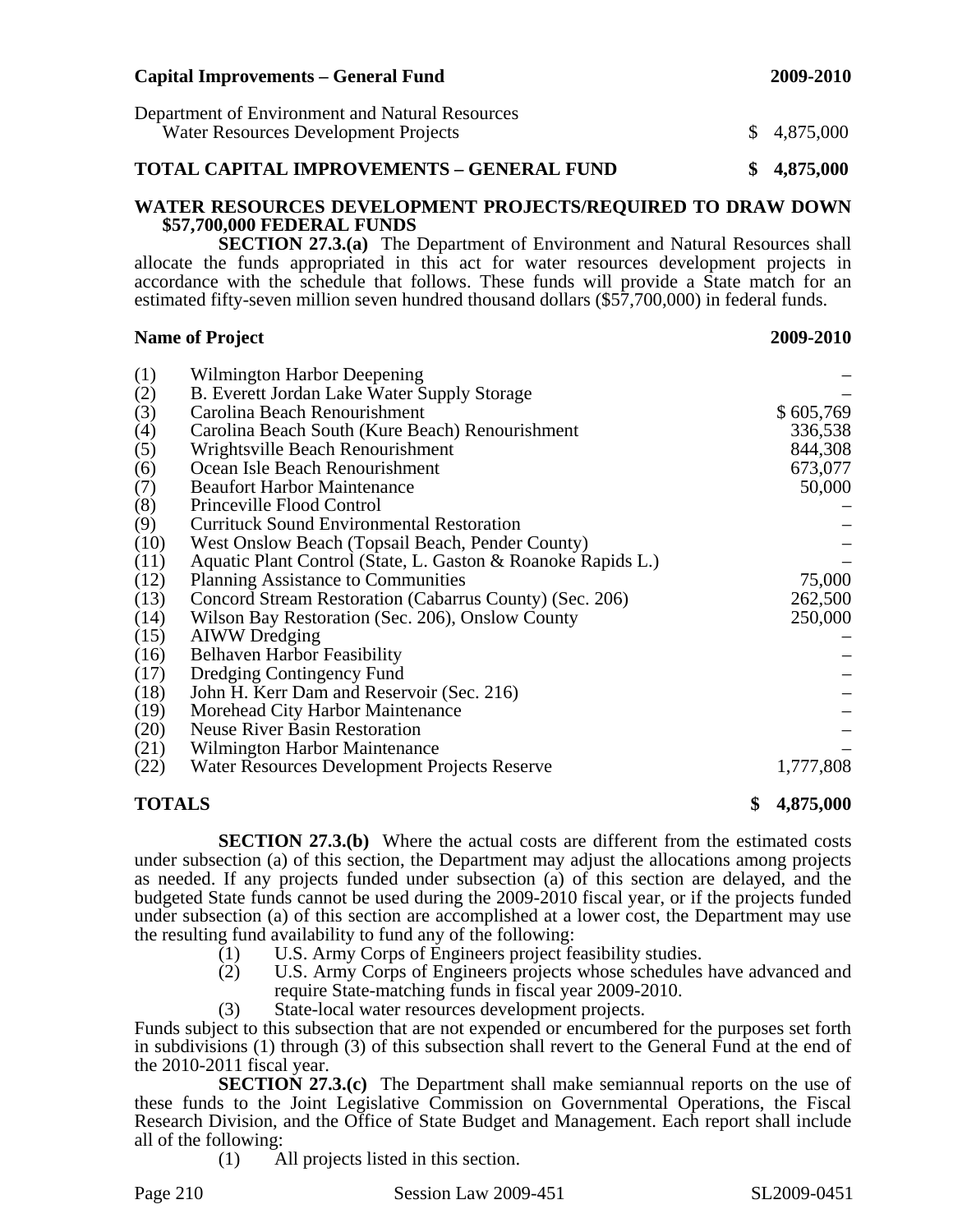- (2) The estimated cost of each project.
- (3) The date that work on each project began or is expected to begin.<br>
(4) The date that work on each project was completed or is exp
- The date that work on each project was completed or is expected to be completed.
- (5) The actual cost of each project.

The semiannual reports also shall show those projects advanced in schedule, those projects delayed in schedule, and an estimate of the amount of funds expected to revert to the General Fund.

**SECTION 27.3.(d)** Of the American Recovery and Reinvestment Act of 2009 funds appropriated to the Department of Environment and Natural Resources, an amount necessary to complete any water resources development projects approved by the U.S. Army Corps of Engineers may be allocated by the Department for that purpose, and such projects are hereby authorized.

**SECTION 27.3.(e)** There is established in the Department of Environment and Natural Resources the Water Resources Development Projects Reserve. The Department may allocate funds in the reserve for the following purposes:

- (1) To provide the State portion of matching funds for water resources development projects pursuant to subsection (d) of this section.
- (2) To provide funds to cover any shortfall between the funds appropriated for specific water resources development projects in this or prior fiscal bienniums and the actual projected cost of those projects, as revised by the appropriate federal agency.

Funds allocated to the Reserve in this act that are not expended or encumbered at the end of the 2010-2011 fiscal year shall revert to the General Fund.

**SECTION 27.3.(f)** Notwithstanding any provision of law to the contrary, funds appropriated for a water resources development project shall be used to provide no more than fifty percent (50%) of the nonfederal portion of funds for the project. This subsection applies to funds appropriated in this act and to funds appropriated prior to the 2009-2011 fiscal biennium that are unencumbered and proposed for reallocation to provide the nonfederal portion of funds for water resources development projects. The limitation on fund usage contained in this subsection applies only to projects in which a local government or local governments participate.

### **NON-GENERAL FUND CAPITAL IMPROVEMENT AUTHORIZATIONS**

**SECTION 27.4.(a)** The General Assembly authorizes the following capital projects to be funded with receipts or from other non-General Fund sources available to the appropriate department:

| <b>Name of Project</b>           |                                                                                                                                                                                                                                          | <b>Amount of Non-General Fund</b><br><b>Funding Authorized for FY 2009-2010</b> |
|----------------------------------|------------------------------------------------------------------------------------------------------------------------------------------------------------------------------------------------------------------------------------------|---------------------------------------------------------------------------------|
| <b>Family Assistance Centers</b> | Department of Crime Control and Public Safety<br><b>Additions and Renovations to Armories</b><br>Camp Butner Cantonment – Phase 1 Design<br>Gastonia Armory Renovation and Expansion<br><b>Tactical Unmanned Aerial Systems Facility</b> | \$9,303,442<br>1,367,000<br>2,000,000<br>1,100,000<br>6,746,000                 |
| Department of Cultural Resources | <b>Aycock Birthplace Picnic Shelter</b><br>Maritime Museum – Floating Dock<br>Museum of History Chronology Exhibit – Phase 2B (1900-1960)                                                                                                | 86,100<br>130,000<br>1,200,000                                                  |
|                                  | Department of Environment and Natural Resources<br>Zoo – Elephant Exhibit New Restrooms                                                                                                                                                  | 300,000                                                                         |
| Wildlife Resources Commission    | Armstrong Hatchery Lower Raceway Replacement<br><b>Centennial Campus Education Center Exhibit Completion</b>                                                                                                                             | 1,725,000<br>180,000                                                            |
| SL2009-0451                      | Session Law 2009-451                                                                                                                                                                                                                     | Page 211                                                                        |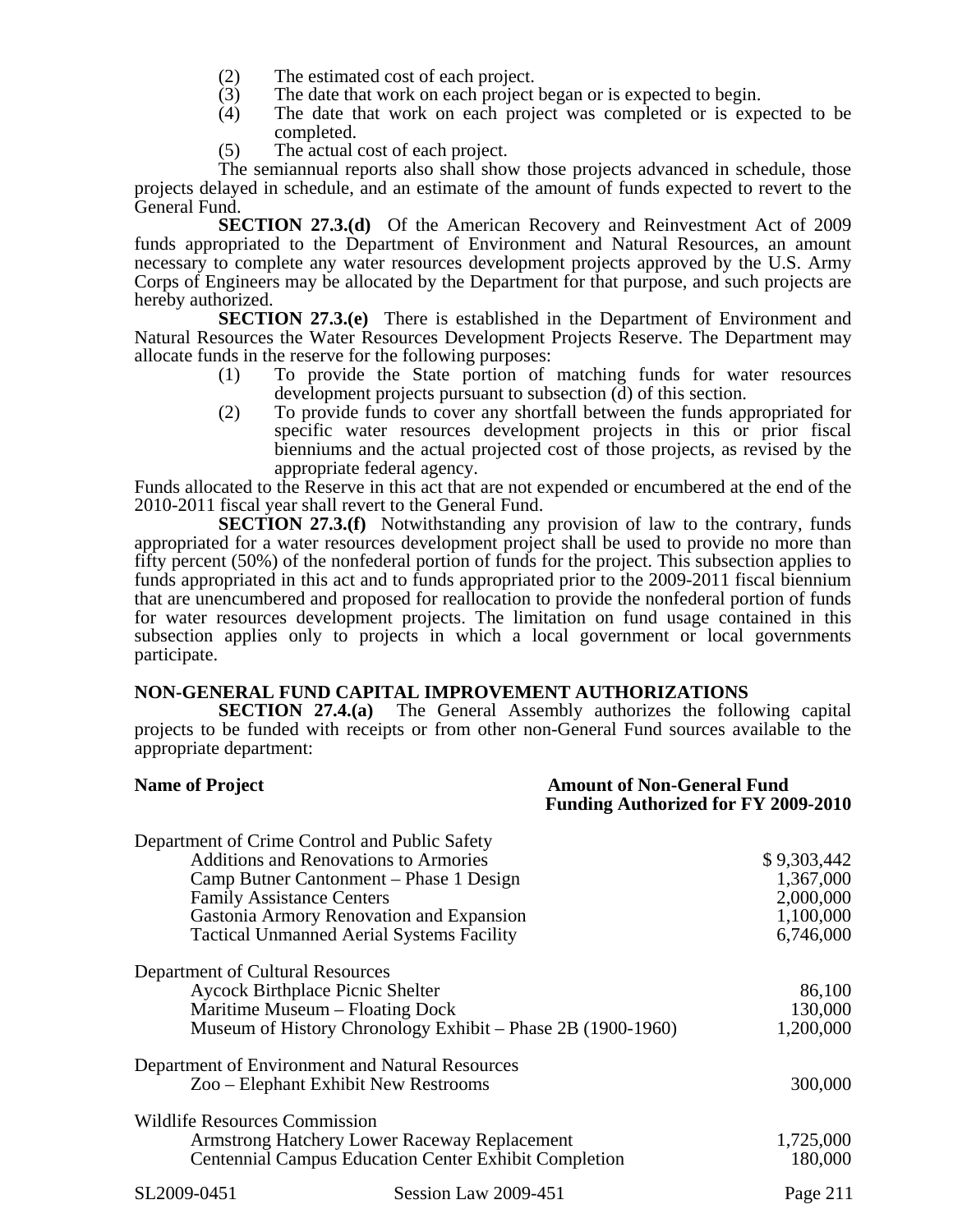| Chinquapin Equipment Storage Pole Shed                        | 60,000     |
|---------------------------------------------------------------|------------|
| Chowan Bridge Fishing Pier and Edenton Boating Access         | 450,000    |
| <b>Emerald Isle New Boating Access Area</b>                   | 600,000    |
| Falls Lake Office Building                                    | 550,000    |
| Hampstead Land Acquisition                                    | 10,000,000 |
| Land Acquisitions – State Gamelands                           | 59,135,000 |
| Lewelyn Branch New Boating Access Area                        | 150,000    |
| Manns Harbor Bridge Marina Acquisition                        | 5,750,000  |
| <b>Marion Depot Drainage Repairs</b>                          | 200,000    |
| McKinney Lake Hatchery Kettles Replacement                    | 1,700,000  |
| Minor Boating Access Area Renovations - Various Locations     | 150,000    |
| New Coldwater Fish Hatchery Construction                      | 7,900,000  |
| Ocean Isle Boating Access Area Renovations                    | 150,000    |
| <b>Outer Banks Education Center Teaching Facility Repairs</b> | 245,000    |
| Pechmann Fishing Education Center Pond Restoration            | 160,000    |
| Pechmann Fishing Education Center Storage Building            | 220,000    |
| Pisgah Education Center Gift Shop Renovation and Expansion    | 200,000    |
| Pisgah Education Center Outdoor Exhibit Renovation            | 450,000    |
| <b>Pisgah Education Center Repairs</b>                        | 155,000    |
| Pisgah Hatchery Water System Renovation                       | 100,000    |
| <b>Rhodes Pond Dam Repairs</b>                                | 500,000    |
| <b>Sneads Ferry Land Acquisition</b>                          | 6,500,000  |
| <b>Sunset Harbor Land Acquisition</b>                         | 925,000    |
| <b>Swan Quarter Land Acquisition</b>                          | 1,700,000  |
| Sykes Depot Pond, Office, Storage Construction                | 350,000    |
| Table Rock Hatchery Office and Workshop Replacement           | 345,000    |
|                                                               |            |

#### **TOTAL AMOUNT OF NON-GENERAL FUND CAPITAL PROJECTS AUTHORIZED \$122,782,542**

**SECTION 27.4.(b)** From funds deposited with the State Treasurer in a capital improvement account to the credit of the Department of Agriculture and Consumer Services pursuant to G.S. 146-30, the sum of thirty thousand dollars (\$30,000) for the 2009-2010 fiscal year shall be transferred to the Department of Agriculture and Consumer Services to be used, notwithstanding G.S. 146-30, by the Department for its plant conservation program under Article 19B of Chapter 106 of the General Statutes for costs incidental to the acquisition of land, such as land appraisals, land surveys, title searches, environmental studies, and for the management of the plant conservation program preserves owned by the Department.

### **REPAIRS AND RENOVATIONS RESERVE ALLOCATION**

**SECTION 27.5.(a)** Of the funds in the Reserve for Repairs and Renovations for the 2009-2010 fiscal year, fifty percent (50%) shall be allocated to the Board of Governors of The University of North Carolina for repairs and renovations pursuant to G.S. 143C-4-3, in accordance with guidelines developed in The University of North Carolina Funding Allocation Model for Reserve for Repairs and Renovations, as approved by the Board of Governors of The University of North Carolina, and fifty percent (50%) shall be allocated to the Office of State Budget and Management for repairs and renovations pursuant to G.S. 143C-4-3.

Notwithstanding G.S. 143C-4-3, the Board of Governors may allocate funds for the repair and renovation of facilities not supported from the General Fund if the Board determines that sufficient funds are not available from other sources and that conditions warrant General Fund assistance. Any such finding shall be included in the Board's submission to the Joint Legislative Commission on Governmental Operations on the proposed allocation of funds.

Prior to allocating funds for the repair and renovation of facilities, the Board of Governors and the Office of State Budget and Management first shall consider allocating funds to restore cash balances transferred to the State Controller pursuant to Section 27.11 of this act. Any restoration of a cash balance for a capital improvement project at a constituent institution of The University of North Carolina or overseen by the Board of Governors shall be from the funds allocated to the Board of Governors under this subsection. Any other restoration shall be from the funds allocated to the Office of State Budget and Management under this subsection.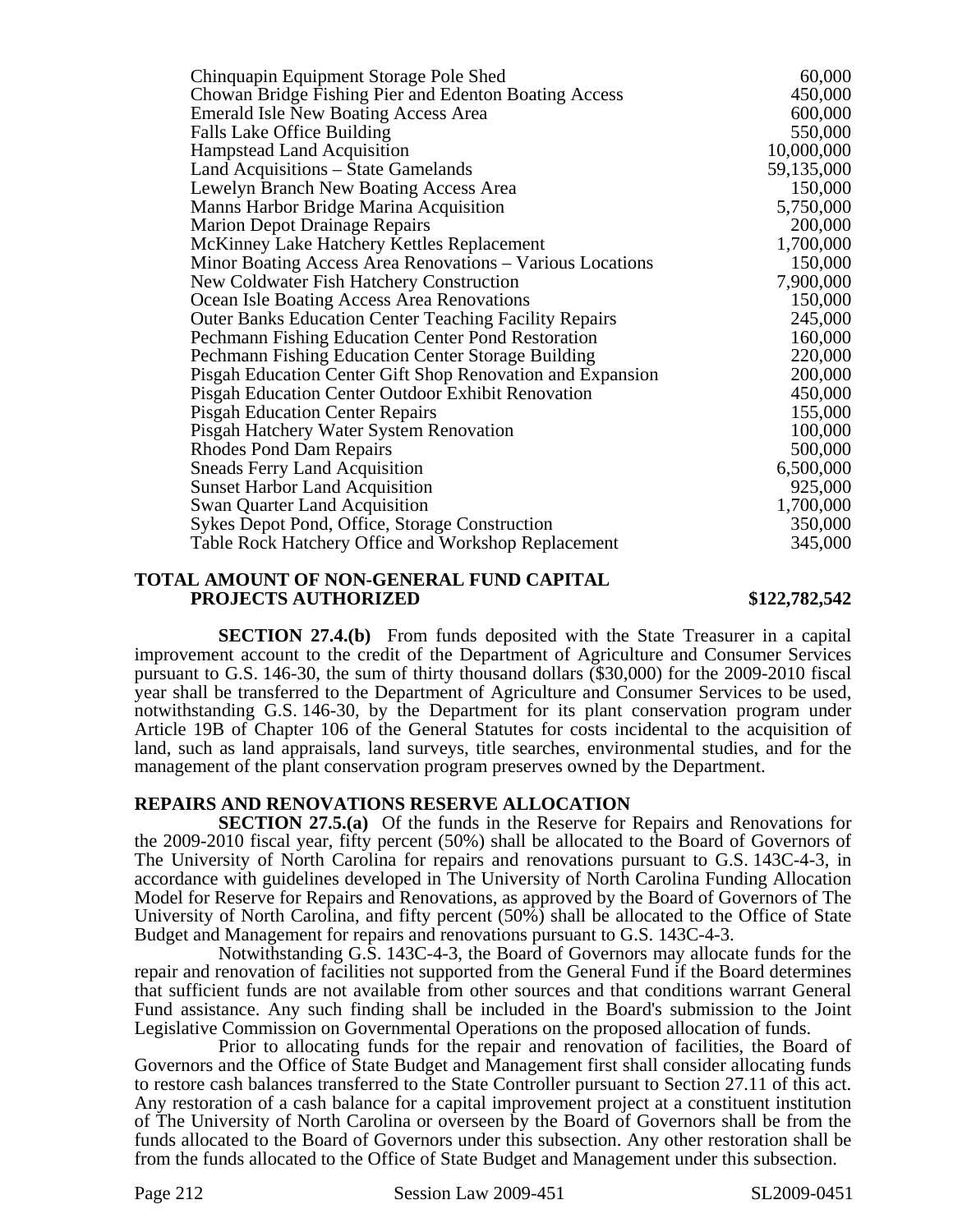The Board of Governors and the Office of State Budget and Management shall consult with the Joint Legislative Commission on Governmental Operations prior to the allocation or reallocation of these funds.

**SECTION 27.5.(b)** In addition to any other funds in the Reserve for Repairs and Renovations for the 2009-2010 fiscal year, the following funds are transferred to that Reserve:

- (1) Fifty million dollars (\$50,000,000) of proceeds of bonds and notes issued pursuant to Section  $27.9(f)(3)$  of S.L.  $2008-107$ , as enacted by Section 1(b) of S.L. 2009-209, for repairs and renovations.
- (2) Twelve million dollars (\$12,000,000) of the American Recovery and Reinvestment Act of 2009 (ARRA), P.L. 111-5, funds appropriated for the

State Energy Program in this act.<br>SECTION 27.5.(c) Notwithstanding Notwithstanding G.S. 143C-4-3(b), funds allocated in subdivision (b)(2) of this section shall be used for repairs and renovations to State and university facilities that will make those facilities more energy efficient. Eligible projects under this subsection include:

- (1) Replacement of incandescent light bulbs with compact fluorescent light bulbs, installation of exit signs that employ light-emitting diode (LED) technology, the installation of occupancy sensors or optical sensors, and other lighting efficiency improvements.
- (2) For windows that need replacement, installation of more energy-efficient windows.
- 
- (3) Insulation improvements when practicable.<br>(4) Renovation, replacement, and upgrading Renovation, replacement, and upgrading of heating, ventilation, and air-conditioning (HVAC) systems.
- (5) Energy infrastructure renovation projects.
- (6) Any other retrofit or replacement projects that make State or university facilities more energy efficient for which the incremental cost of the project will be equal to or less than the energy savings that result over a period of three years after completion.

**SECTION 27.5.(d)** Funds allocated in subdivision (b)(2) of this section shall be used consistently with any applicable limitations contained in the American Recovery and Reinvestment Act of 2009, P.L. 111-5, and regulations adopted pursuant to that act.

**SECTION 27.5.(e)** Of the funds allocated to the Board of Governors of The University of North Carolina in subsection (a) of this section, a portion shall be used by the Board of Governors for the installation of fire sprinklers in university residence halls. This portion shall be in addition to funds otherwise appropriated in this act for the same purpose. Such funds shall be allocated among the university's constituent institutions by the President of The University of North Carolina, who shall consider the following factors when allocating those funds:

- (1) The safety and well-being of the residents of campus housing programs.
- (2) The current level of housing rents charged to students and how that compares to an institution's public peers and other UNC institutions.
- (3) The level of previous authorizations to constituent institutions for the construction or renovation of residence halls funded from the General Fund, or from bonds or certificates of participation supported by the General Fund, since 1996.
- (4) The financial status of each constituent institution's housing system, including debt capacity, debt coverage ratios, credit rankings, required reserves, the planned use of cash balances for other housing system improvements, and the constituent institution's ability to pay for the installation of fire sprinklers in all residence halls.
- (5) The total cost of each proposed project, including the cost of installing fire sprinklers and the cost of other construction, such as asbestos removal and additional water supply needs.

The Board of Governors shall submit progress reports to the Joint Legislative Commission on Governmental Operations. Reports shall include the status of completed, current, and planned projects. Reports also shall include information on the financial status of each constituent institution's housing system, the constituent institution's ability to pay for fire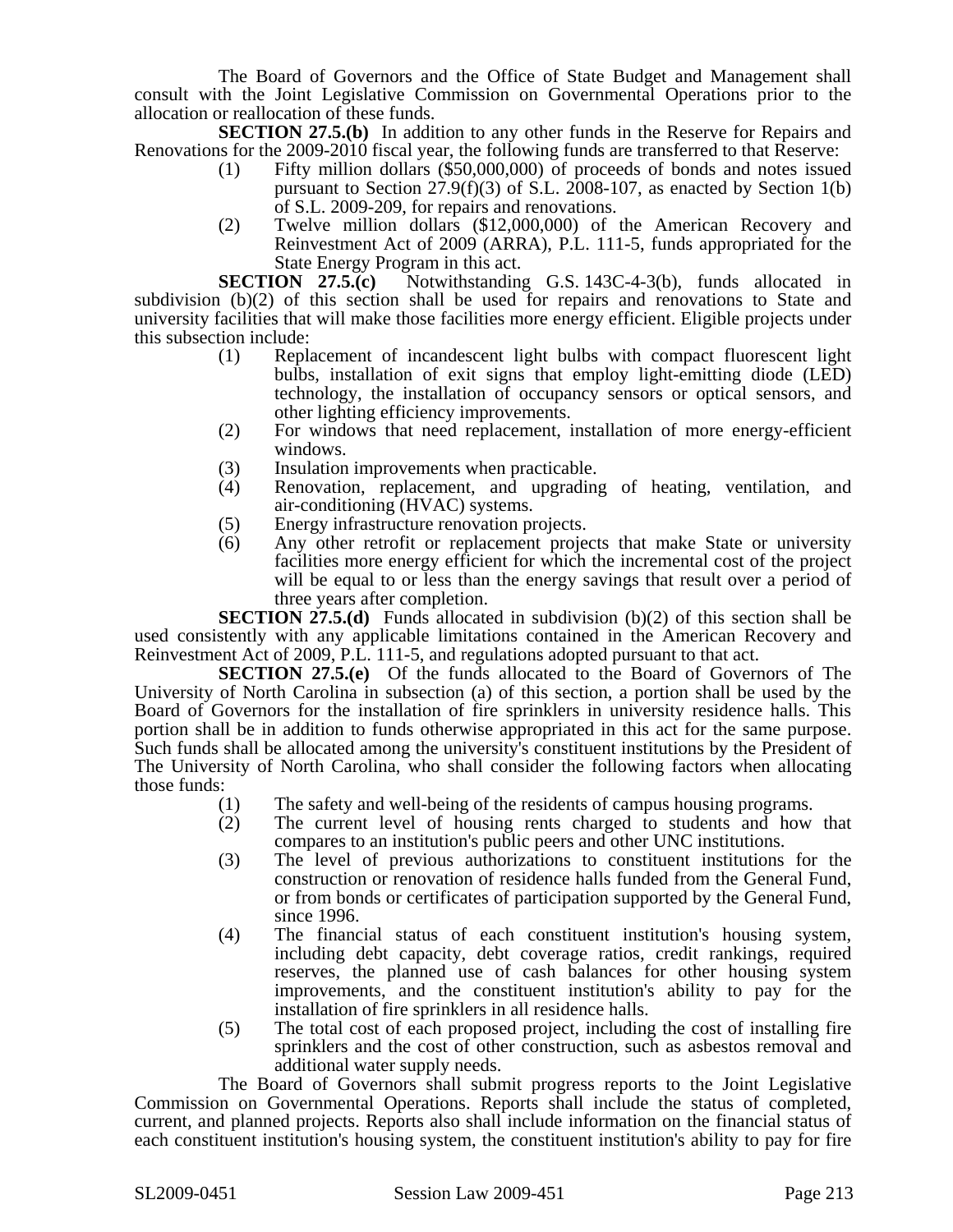protection in residence halls, and the timing of installation of fire sprinklers. Reports shall be submitted on January 1 and July 1 until all residence halls have fire sprinklers.

**SECTION 27.5.(f)** Of the funds allocated to the Board of Governors of The University of North Carolina in subsection (a) of this section, a portion shall be used by the Board of Governors for campus public safety improvements allowable under G.S. 143C-4-3(b).

#### **PROCEDURES FOR DISBURSEMENT OF CAPITAL FUNDS**

**SECTION 27.6.** The appropriations made by the 2009 General Assembly for capital improvements shall be disbursed for the purposes provided by this act. Expenditure of funds shall not be made by any State department, institution, or agency until an allotment has been approved by the Governor as Director of the Budget. The allotment shall be approved only after full compliance with the State Budget Act, Chapter 143C of the General Statutes. Prior to the award of construction contracts for projects to be financed in whole or in part with self-liquidating appropriations, the Director of the Budget shall approve the elements of the method of financing of those projects including the source of funds, interest rate, and liquidation period. Provided, however, that if the Director of the Budget approves the method of financing a project, the Director shall report that action to the Joint Legislative Commission on Governmental Operations at its next meeting.

Where direct capital improvement appropriations include the purpose of furnishing fixed and movable equipment for any project, those funds for equipment shall not be subject to transfer into construction accounts except as authorized by the Director of the Budget. The expenditure of funds for fixed and movable equipment and furnishings shall be reviewed and approved by the Director of the Budget prior to commitment of funds.

Capital improvement projects authorized by the 2009 General Assembly shall be completed, including fixed and movable equipment and furnishings, within the limits of the amounts of the direct or self-liquidating appropriations provided, except as otherwise provided in this act. Capital improvement projects authorized by the 2009 General Assembly for the design phase only shall be designed within the scope of the project as defined by the approved cost estimate filed with the Director of the Budget, including costs associated with site preparation, demolition, and movable and fixed equipment.

#### **CENTER FOR DESIGN AND WINSTON-SALEM STATE AMENDMENTS**

**SECTION 27.7.(a)** Section 1.1 of S.L. 2004-179, as amended by Section 30.3A of S.L. 2005-276, Section 2.1 of S.L. 2006-146, and Section 27.8 of S.L. 2008-107, is amended by deleting the language:

| $\ldots$                       |            |                                                                                                                                                                                                                                                                                                                          |
|--------------------------------|------------|--------------------------------------------------------------------------------------------------------------------------------------------------------------------------------------------------------------------------------------------------------------------------------------------------------------------------|
| "11,500,000                    | 10,000,000 | Land acquisition, site preparation, engineering,<br>architectural, and other consulting services, and<br>construction of a Center for Design Innovation in<br>the Piedmont Triad Research Park to be operated<br>jointly by Winston-Salem State University and the<br>North Carolina School of the Arts."                |
| and substituting the language: |            |                                                                                                                                                                                                                                                                                                                          |
| "11,500,000                    | 10,000,000 | Land acquisition, site preparation, engineering,<br>architectural, and other consulting services,<br>acquisition of an existing building, construction,<br>or renovation of a Center for Design Innovation to<br>be operated jointly by Winston-Salem State<br>University and the North Carolina School of the<br>Arts." |

**SECTION 27.7.(b)** Section 27.8(a)(8) of S.L. 2008-107, as amended by Section  $2(a)$  of S.L. 2009-209, reads as rewritten:<br>"(8) In the maximum aggre

In the maximum aggregate principal amount of eleven million five hundred forty-three thousand eight hundred twenty-eight dollars (\$11,543,828) to finance the capital facility costs of completing constructing, purchasing, or renovating an existing building for a film school production facility at the of the University of North Carolina School of the Arts. No special indebtedness may be issued or incurred under this subdivision prior to July 1, 2009. No more than a maximum aggregate amount of two million dollars (\$2,000,000) of special indebtedness may be issued or incurred under this subdivision

Page 214 Session Law 2009-451 SL2009-0451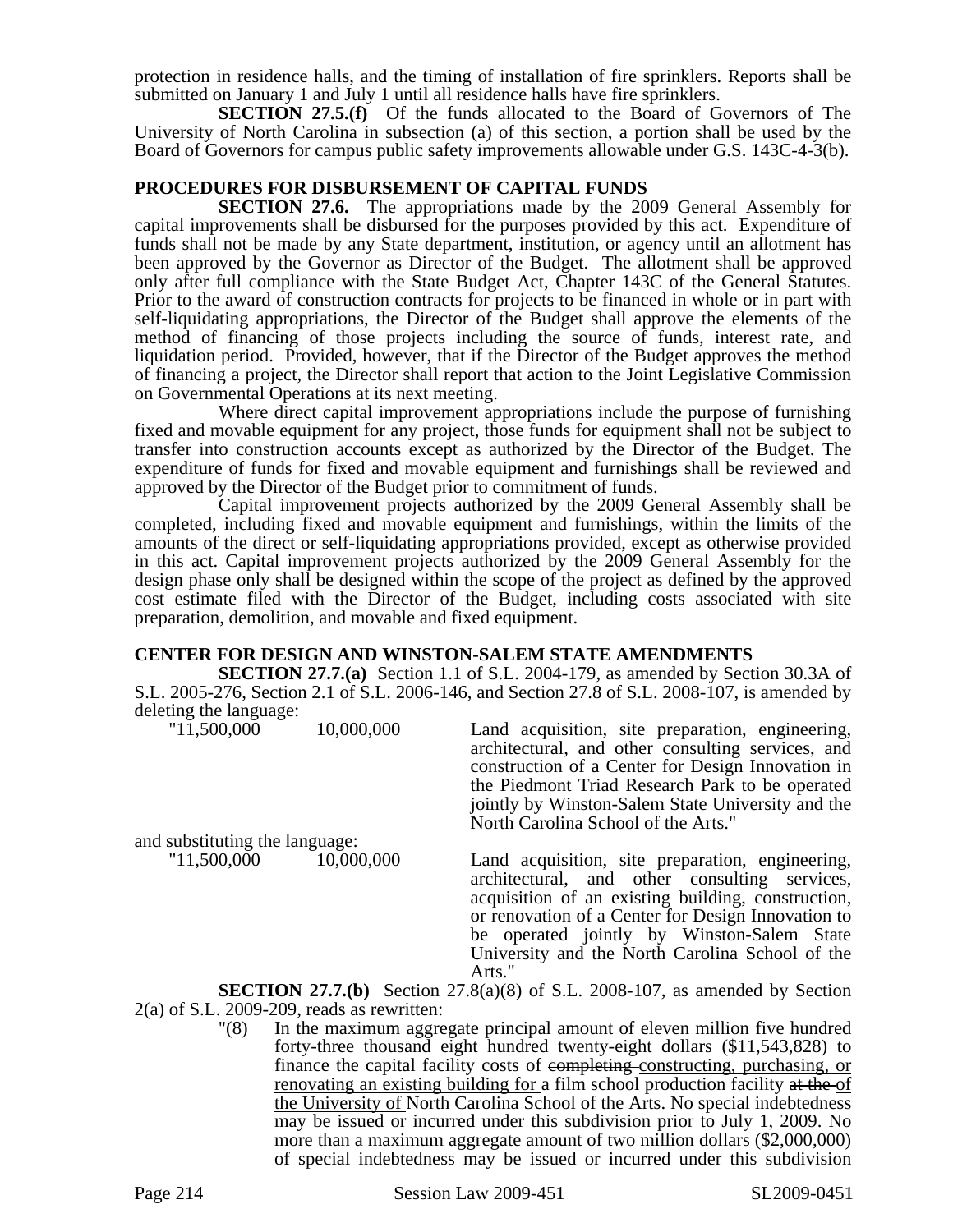prior to July 1, 2010. No more than a maximum aggregate amount of seven million nine hundred thousand dollars (\$7,900,000) of special indebtedness may be issued or incurred under this subdivision prior to July 1, 2011."

**SECTION 27.7.(c)** Notwithstanding the Joint Conference Committee Report dated July 17, 2004, for S.L. 2004-124, the two million dollars (\$2,000,000) appropriated for Winston-Salem State University shall be used to provide funds to acquire land and renovate space for Winston-Salem State University.

#### **DEBT SERVICE FOR GREEN SQUARE COMPLEX PARKING CONSTRUCTION**

**SECTION 27.8.** Notwithstanding Item 61, Page M-11, of the Joint Conference Committee Report on the Continuation, Expansion and Capital Budgets for S.L. 2008-107, the General Fund shall service the debt for the Green Square Complex parking deck during the 2009-2011 fiscal biennium.

# **TRANSFER OF UNENCUMBERED CASH BALANCES IN VARIOUS CAPITAL FUNDS**

**SECTION 27.11.(a)** Notwithstanding any other provision of law to the contrary, effective July 1, 2009, unencumbered cash balances remaining in Capital Funds shall be transferred to the State Controller to be deposited in the General Fund according to the schedule that follows. These funds shall be used to support General Fund appropriations for the 2009-2010 fiscal year.

# **Project/Fund Amount Transferred**

| Department of Administration            |                                                                              |           |
|-----------------------------------------|------------------------------------------------------------------------------|-----------|
|                                         | Museum of History Security Improvements & Door Repairs (Budget)              |           |
|                                         | Code 40701-4J20)                                                             | \$545,800 |
|                                         | UNC-TV Server Room - HVAC Upgrades                                           | 79,000    |
|                                         | Energy Savings Reserve (Budget Code 40701-4J32)                              | 4,000,000 |
|                                         | Five New Youth Development Centers Planning (Budget Code                     |           |
| 40701-4J28)                             |                                                                              | 947,000   |
|                                         | Garner Road Building #2 - Mechanical Room Renovations (Budget                |           |
| Code 40702)                             |                                                                              | 1,112,900 |
| Department of Commerce                  |                                                                              |           |
|                                         | Portswide Improvements (Budget Code 40710-4N04)                              | 70,116    |
| Department of Corrections               |                                                                              |           |
|                                         | Mechanical Systems Repairs & Renovations (Budget Code 40613-4K06)            | 268,100   |
|                                         | Perimeter Security Fence Modifications (Budget Code 40513-4H02)              | 1,762,584 |
|                                         | Capital Planning Reserve (Budget Code 40713-4L02)                            | 2,972,656 |
|                                         | Department of Environment and Natural Resources                              |           |
|                                         | Modular Office (Budget Code 40716-4H4N)                                      | 5,990     |
|                                         | Turnbull Creek ESF Renovation (Budget Code 40716-4H3F)                       | 3,510     |
|                                         | Wake Co Headquarters Storage Building (Budget Code 40716-4H3H)               | 8,153     |
|                                         | Jordan Lake Training Center (Budget Code 40716-4H3G)                         | 123,639   |
|                                         | Mt. Training Facility & Linville Nursery Restroom Upgrades                   |           |
|                                         | (Improvements to Meet ADA Act) (Budget Code 40616)                           | 218,691   |
|                                         | HVAC Repairs (Budget Code 40716)                                             | 177,496   |
|                                         | Aviary HVAC Renovation (Budget Code 40716-4H32)                              | 17,660    |
|                                         | NC Zoological Park Storage Building (Budget Code 40616-4G30)                 | 402,575   |
|                                         | NC Zoological Park Horticulture Storage Facility (Budget<br>Code 40716-4H30) | 382,271   |
|                                         |                                                                              |           |
| Department of Health and Human Services |                                                                              |           |
|                                         | Medical Care Unit HVAC Upgrades (Budget Code 44344-4E02)                     | 593,775   |
| 40759-4F01)                             | HVAC Upgrades for Vocational Enterprises Bldg (Budget Code                   | 25,000    |
|                                         |                                                                              |           |
| SL2009-0451                             | Session Law 2009-451                                                         | Page 215  |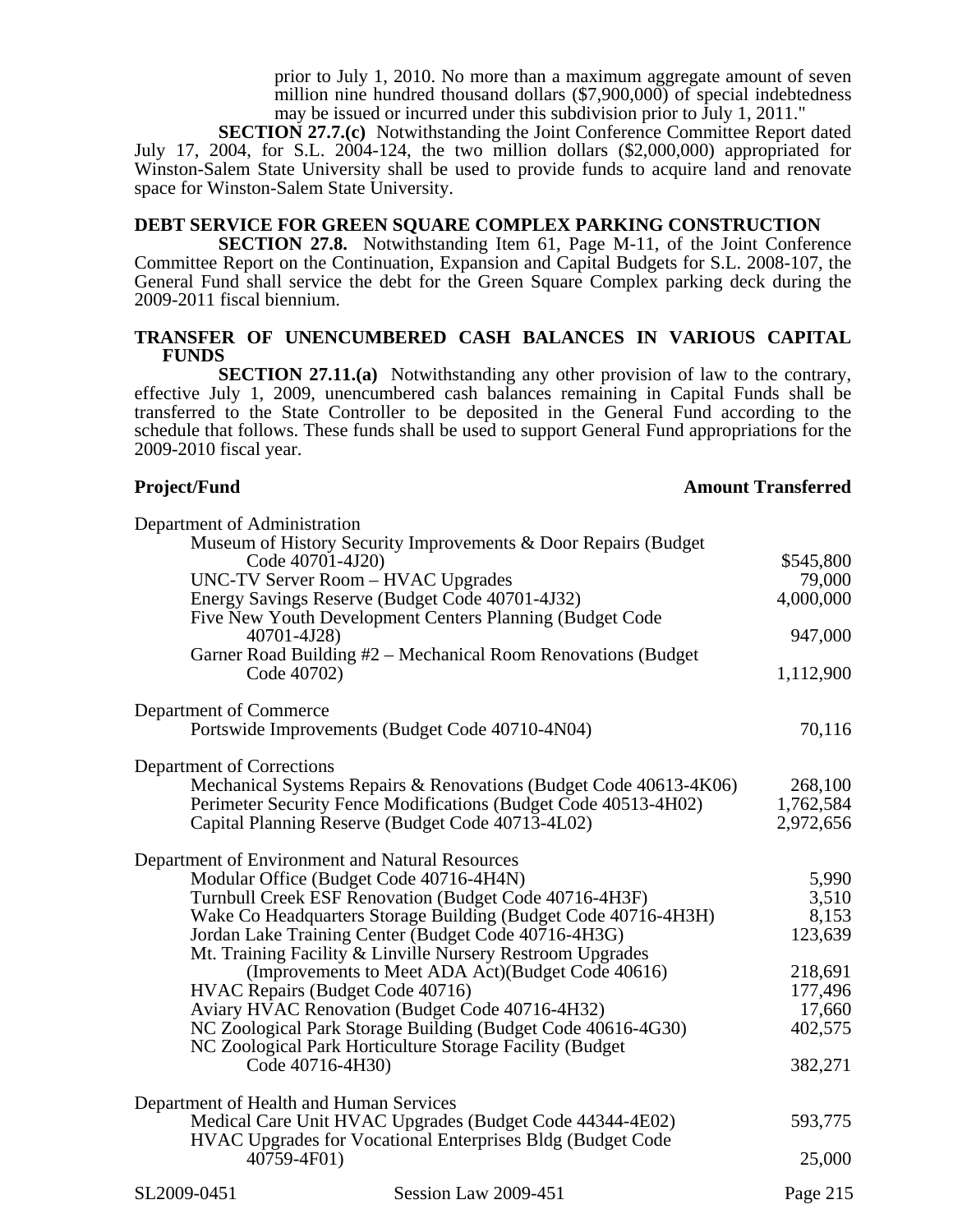| <b>HVAC Upgrades for Vocational Enterprises Bldg (Budget Code)</b> |           |
|--------------------------------------------------------------------|-----------|
| 40659-4E01)                                                        | 1,198,685 |
| Edgerton Building Upgrades (Budget Code 40641-4102)                | 619,871   |
| Harvey Building Upgrades (Budget Code 40641-4101)                  | 593,775   |
| Department of Juvenile Justice and Delinquency Prevention          |           |
| Det & New Hanover Septic System (Budget Code 40647-4K04)           | 150,000   |
| Butner New Roof & Asbestos (Budget Code 40647-4K12)                | 300,000   |
| Samarkand Bldg Demolition (Budget Code 40647-4K13)                 | 200,000   |
| CA Dillon Maintenance Building (Budget Code 40747-4L01)            | 375,000   |
| Buncombe Det Cnt Boiler & Repairs (Budget Code 40647-4K10)         | 67,477    |
| Cumberland Det. Renovat (Budget Code 40447-4101)                   | 5,881     |
| SV/DOC Campus Transfer (Budget Code 40647-4K02)                    | 9,741     |
| Security Camera Fixtures (Budget Code 40547-4J03)                  | 254,088   |
| Multipurpose Homes Renovations (Budget Code 40647-4K06)            | 2,746     |
| Security Cameras YDC (Budget Code 40547-4J02)                      | 2,297,511 |
| Security Cameras Detentn (Budget Code 40547-4J01)                  | 55,268    |
| Samarkand HVAC Nordan (Budget Code 40647-4K03)                     | 71,842    |
| Dillon Asbestos & New Roof (Budget Code 40647-4K07)                | 500,000   |
| Office of State Budget and Management                              |           |
| OSBM R&R Reserve (Budget Codes 49702, 49802, 49902, 40002, 40102,  |           |
| 40202, 40302, 40402, 40502, 40602, 40702)                          | 1,471,717 |

**TOTALS \$21,890,518** 

**SECTION 27.11.(b)** The Board of Governors of The University of North Carolina shall identify previously authorized capital improvement projects for which unencumbered cash balances remain and shall transfer from these cash balances the following sums to the State Controller to be deposited in the General Fund. These funds shall be used to support General Fund appropriations for the 2009-2010 fiscal year:

- $(1)$  One million one hundred fifty-five thousand two hundred eighty-nine dollars (\$1,155,289) from funds allocated to capital projects related to energy or energy efficiency.
- (2) One million three hundred twenty-six thousand eight hundred ninety-four dollars (\$1,326,894) from funds allocated to capital projects of any type.

# **AMEND COPS AUTHORIZATION LANGUAGE/ALLOW POLICE OPERATIONS CENTER AT SCHOOL OF THE ARTS**

**SECTION 27.12.** Subdivision (7) of Section 27.8(a) of S.L. 2008-107, as amended by Section 2(a) of S.L. 2009-209, reads as rewritten:

"(7) In the maximum aggregate principal amount of ten million two hundred thirty-seven thousand one hundred sixteen dollars (\$10,237,116) to finance the capital facility costs of completing completing, separately or together, a central storage facility and a police operations center at the University of North Carolina School of the Arts."

# **AMEND COPS AUTHORIZATION LANGUAGE/APPALACHIAN STATE UNIVERSITY PROPERTY ACQUISITION**

**SECTION 27.12A.** Subdivision (1) of Section 29.13(a) of S.L. 2007-323 reads as rewritten:

"(1) In the maximum aggregate principal amount of thirty-four million dollars (\$34,000,000) to finance the capital facility costs of completing a new educational building at Appalachian State University.University and acquiring adjacent real property related to the project. No more than a maximum aggregate amount of three million dollars (\$3,000,000) of special indebtedness may be issued or incurred under this subdivision prior to July 1, 2008."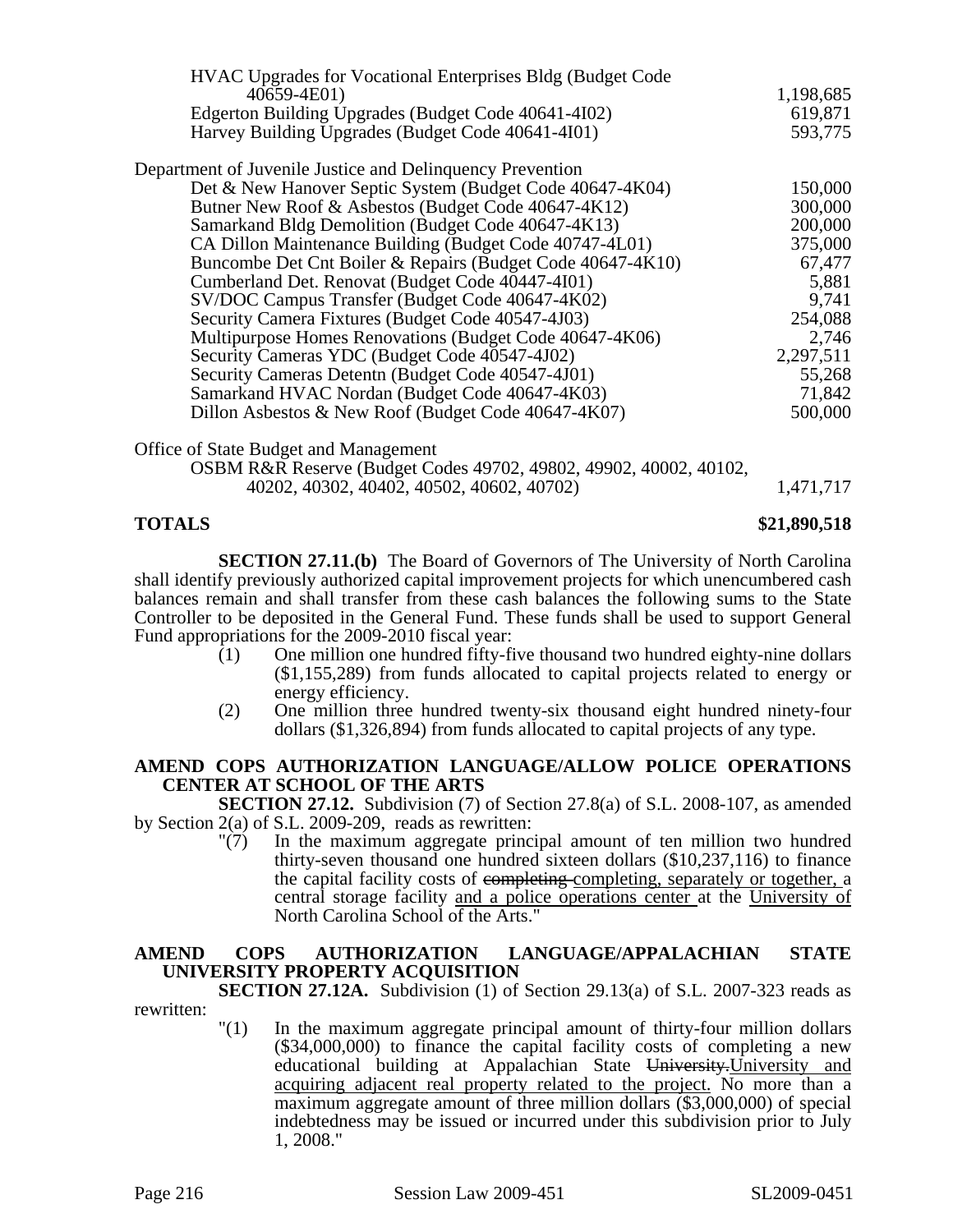# **REPORT ON STATUS OF CERTAIN UNC REPAIRS & RENOVATIONS PROJECTS**

**SECTION 27.13.(a)** The University of North Carolina Board of Governors shall prepare a report containing information on the status of each project subject to G.S. 116-31.11 which was or is to be paid for in whole or in part with funds allocated to the Board from the Reserve for Repairs and Renovations and shall submit the report to the Chairs of the Senate Appropriations Committee/Base Budget, the Chairs of the House of Representatives Committee on Appropriations, and the Fiscal Research Division no later than March 1, 2010. Specifically, the report shall include information about each project for which funds from the Reserve for Repairs and Renovations were allocated at anytime after July 1, 2006, regardless of whether or not such funds were actually used for the project.

**SECTION 27.13.(b)** The report required by this section shall contain the following information about each project:

- (1) A brief description of the project.<br>(2) The estimated cost of the project.
- The estimated cost of the project.
- (3) The sources of funds, and the amounts from each source, budgeted for the project.
- (4) Expenditures and encumbrances for the project.<br>(5) The month and year in which funds were allocat
- The month and year in which funds were allocated to the project.
- (6) The project schedule. If the project is complete, the date of completion.
- (7) If the project is cancelled, an explanation of the reason for cancellation and of how funds were reallocated.

#### **ALLOW JOINT CONSTRUCTION OF NANOSCIENCE BUILDING AND RESEARCH BUILDING ON THE JOINT MILLENNIAL CAMPUS OF NORTH CAROLINA AGRICULTURAL AND TECHNICAL STATE UNIVERSITY AND THE UNIVERSITY OF NORTH CAROLINA AT GREENSBORO**

**SECTION 27.14.** Notwithstanding any other provision of law, the Nanoscience Building initially authorized in Section  $29.13(a)(12)$  of S.L. 2007-323 and the research building on the joint Millennial Campus of North Carolina Agricultural and Technical State University and the University of North Carolina at Greensboro originally authorized in Section 1.1 of S.L. 2004-179 may be constructed at a single facility. Nothing in this section shall be construed to alter the scope of the respective projects, as initially authorized or subsequently amended.

## **MEDIUM SECURITY ADDITION AT MAURY CORRECTIONAL INSTITUTION**

**SECTION 27.15.** The Department of Correction shall take appropriate measures, including maximizing the use of the Inmate Construction Program, to reduce the costs related to construction of correctional projects authorized in S.L. 2008-107, 2007-323, and 2003-284. The Department of Correction, with the approval of the Office of State Budget and Management, may use the funds from any savings generated, together with available funds, to finance the capital facility costs of completing a 504-bed medium-security addition at Maury Correctional Institution in an amount not to exceed sixteen million dollars (\$16,000,000). No additional special indebtedness may be issued or incurred to finance the construction of the medium-security addition at Maury.

## **PART XXVIIA. TAX CHANGES**

## **CORPORATE AND INDIVIDUAL INCOME TAX SURTAX**

**SECTION 27A.1.(a)** Part 1 of Article 4 of Chapter 105 of the General Statutes is amended by adding a new section to read:

#### "**§ 105-130.3B. Income tax surtax.**

(a) Surtax. – An income tax surtax is imposed on a taxpayer equal to three percent  $(3%)$ of the tax payable by the taxpayer under G.S. 105-130.3 for the taxable year. This tax is in addition to the tax imposed by G.S. 105-130.3 and is due at the time prescribed in G.S. 105-130.17 for filing a corporate income tax return.

(b) Sunset. – This section expires for taxable years beginning on or after January 1, 2011."

**SECTION 27A.1.(b)** Part 2 of Article 4 of Chapter 105 of the General Statutes is amended by adding a new section to read:

#### "**§ 105-134.2A. Income tax surtax.**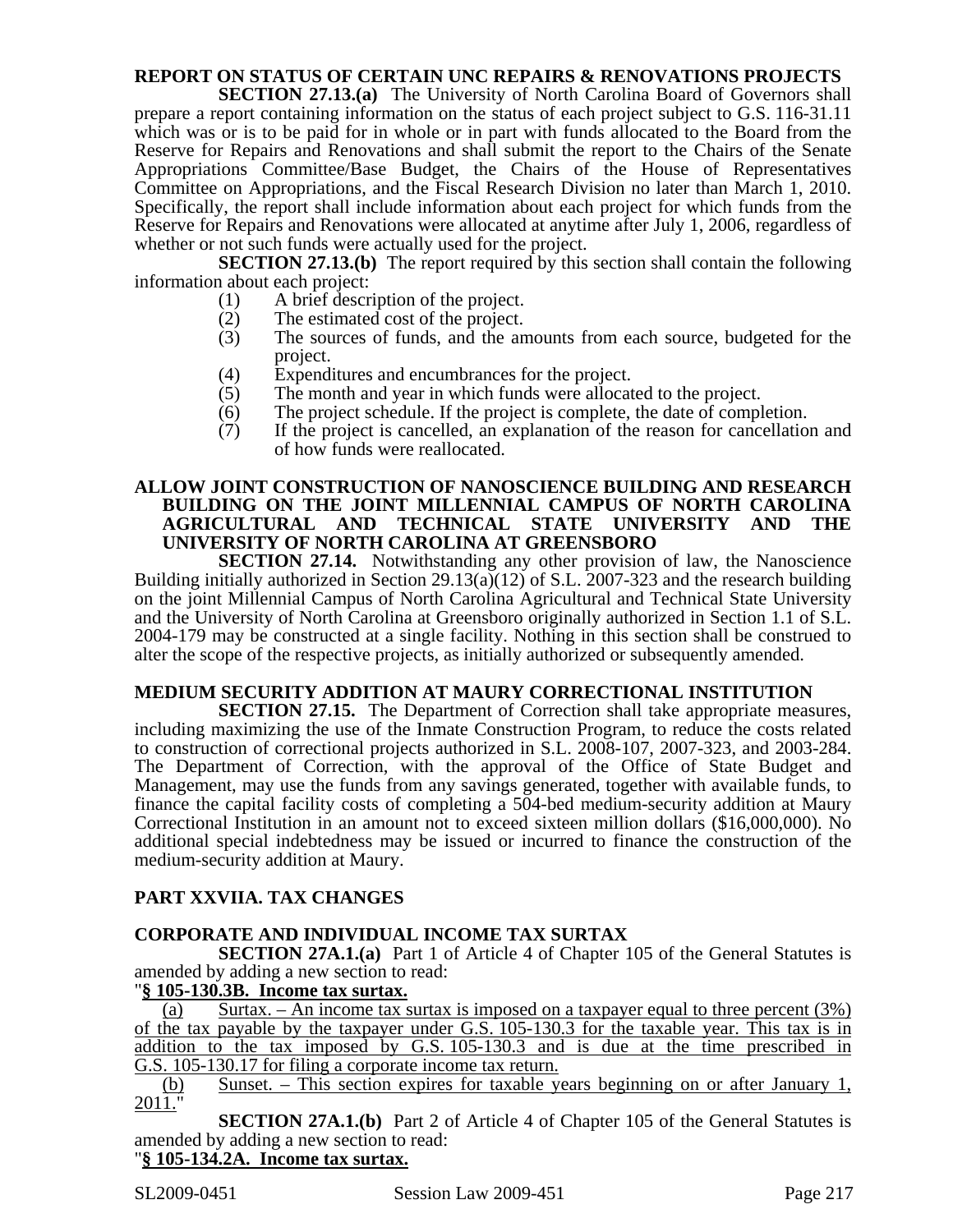(a) Surtax. – An income tax surtax is imposed on a taxpayer equal to a percentage of the tax payable by the taxpayer under G.S. 105-134.2 for the taxable year. This tax is in addition to the tax imposed by G.S. 105-134.2 and is due at the time prescribed in G.S. 105-155 for filing an individual income tax return. The surtax is imposed at the following percentage rates and applies to the tax payable on the taxpayer's North Carolina taxable income:

| $\epsilon$ and applies to the tax payable on the taxpayers from Carolina taxable income. |             |                                                                         |                      |
|------------------------------------------------------------------------------------------|-------------|-------------------------------------------------------------------------|----------------------|
| <b>Filing Status</b>                                                                     | <b>Over</b> | $Up$ To                                                                 | Percentage           |
| Married, filing jointly                                                                  |             |                                                                         |                      |
| or surviving spouse                                                                      |             | \$100,000                                                               | $0\%$                |
|                                                                                          | \$100,000   | \$250,000                                                               | $\frac{2\%}{3\%}$    |
|                                                                                          | \$250,000   | NA                                                                      |                      |
| Head of household                                                                        |             | 80,000                                                                  | $0\%$                |
|                                                                                          | 80,000      | \$200,000                                                               | 2%                   |
|                                                                                          | \$200,000   | NA                                                                      | $\frac{3\%}{2\%}$    |
| <b>Single</b>                                                                            |             | 60,000                                                                  | $0\%$                |
|                                                                                          | 60,000      | \$150,000                                                               | $\frac{2\%}{3\%}$    |
|                                                                                          | \$150,000   | NA                                                                      |                      |
| Married, filing                                                                          |             |                                                                         |                      |
| separately                                                                               |             | 50,000                                                                  | 0%                   |
|                                                                                          | 50,000      | \$125,000                                                               | 2%                   |
|                                                                                          | \$125,000   | NA                                                                      | $\frac{3\%}{3.06}$ . |
| (b)<br>Sunset. $-$                                                                       |             | This section expires for taxable years beginning on or after January 1, |                      |

2011."

**SECTION 27A.1.(c)** This section is effective for taxable years beginning on or after January 1, 2009. Notwithstanding the provisions of G.S. 105-163.15 and G.S. 105-163.41, no addition to tax may be made under those statutes for a taxable year beginning on or after January 1, 2009, and before January 1, 2011, with respect to any underpayment of income tax to the extent the underpayment was created or increased by this section.

## **INCREASE SALES AND USE TAX BY ONE PERCENT**

**SECTION 27A.2.(a)** Notwithstanding G.S. 105-164.4(a), the general rate of tax for sales made on or after September 1, 2009, and before October 1, 2009, is five and one-half percent (5.5%).

**SECTION 27A.2.(b)** The introductory language of G.S. 105-164.4(a) reads as rewritten:

"(a) A privilege tax is imposed on a retailer at the following percentage rates of the retailer's net taxable sales or gross receipts, as appropriate. The general rate of tax is four and three-quarters percent (4.75%). five and three-quarters percent (5.75%)."

**SECTION 27A.2.(c)** G.S. 105-164.44F(a) reads as rewritten:

"(a) Amount. – The Secretary must distribute part of the taxes imposed by G.S. 105-164.4(a)(4c) on telecommunications service and ancillary service. The Secretary must make the distribution within 75 days after the end of each calendar quarter. The amount the Secretary must distribute is the following percentages of the net proceeds of the taxes collected during the quarter:

- (1) Eighteen and seventy one hundredths percent (18.70%) Sixteen and thirty-six hundredths percent (16.36%) minus two million six hundred twenty thousand nine hundred forty-eight dollars (\$2,620,948), must be distributed to cities in accordance with this section. The deduction is one-fourth of the annual amount by which the distribution to cities of the gross receipts franchise tax on telephone companies, imposed by former G.S. 105-20, was required to be reduced beginning in fiscal year 1995-96 as a result of the "freeze deduction."
- (2) Seven and seven tenths percent (7.7%) Six and seventy-four hundredths percent (6.74%) must be distributed to counties and cities as provided in G.S. 105-164.44I."

## **SECTION 27A.2.(d)** G.S. 105-164.44I(a) reads as rewritten:

"(a) Distribution. – The Secretary must distribute to the counties and cities part of the taxes imposed by G.S. 105-164.4(a)(4c) on telecommunications service and G.S. 105-164.4(a)(6) on video programming service. The Secretary must make the distribution within 75 days after the end of each calendar quarter. The amount the Secretary must distribute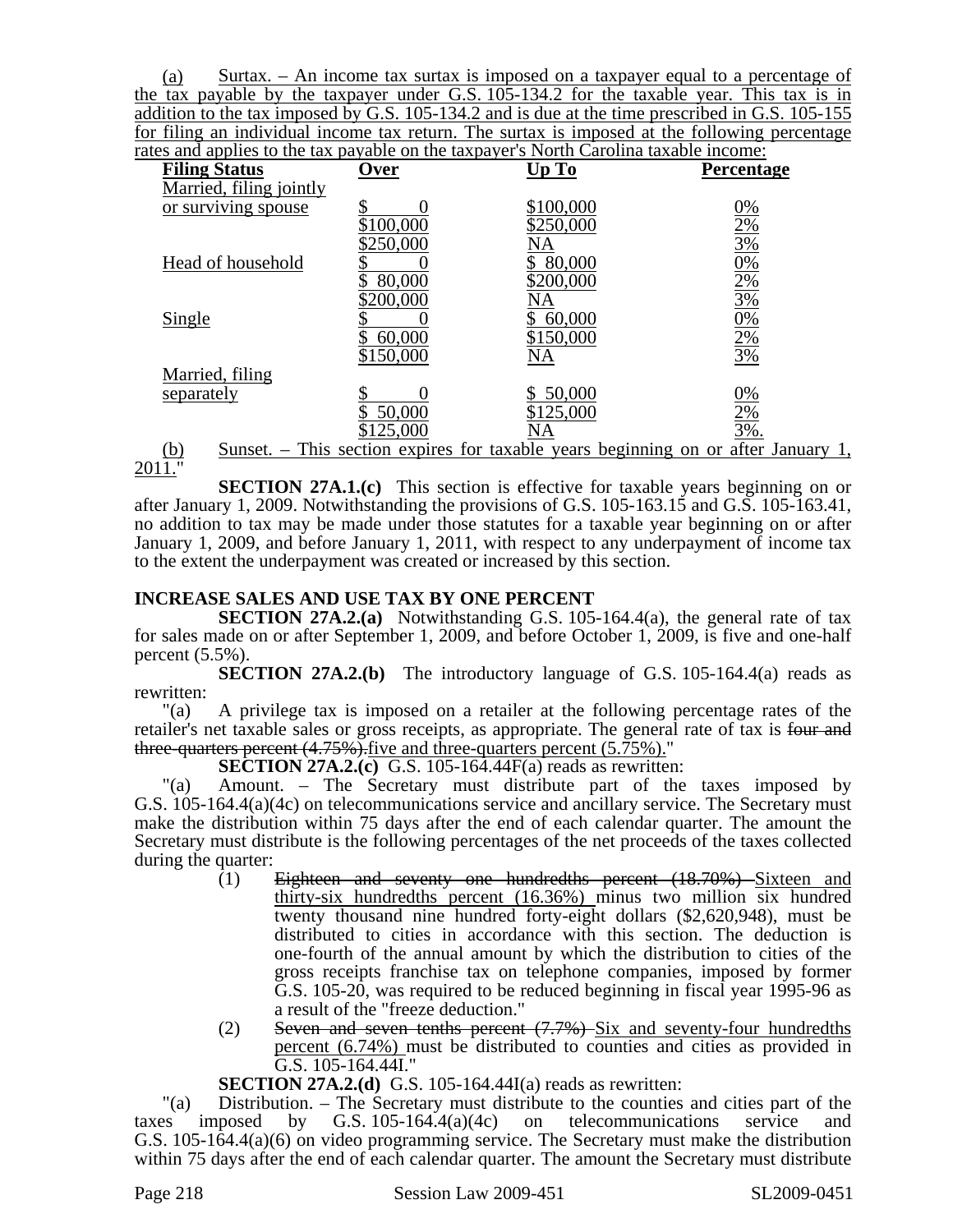is the sum of the revenue listed in this subsection. The Secretary must distribute two million dollars (\$2,000,000) of this amount in accordance with subsection (b) of this section and the remainder in accordance with subsections (c) and (d) of this section. The revenue to be distributed under this section consists of the following:

- $(1)$  The amount specified in G.S. 105-164.44F(a)(2).
- (2) Twenty three and six tenths percent  $(23.6%)$  Twenty and sixty-five hundredths percent (20.65%) of the net proceeds of the taxes collected during the quarter on video programming, other than on direct-to-home satellite service.
- (3) Thirty-seven and one tenths percent  $(37.1\%)$  Thirty-two and forty-six hundredths percent (32.46%) of the net proceeds of the taxes collected during the quarter on direct-to-home satellite service."

**SECTION 27A.2.(e)** This section does not apply to construction materials purchased to fulfill a lump-sum or unit-price contract entered into or awarded before the effective date of the increase or entered into or awarded pursuant to a bid made before the effective date of the increase when the construction materials would otherwise be subject to the increased rate of tax provided in this section.

**SECTION 27A.2.(f)** Subsections (a) and (e) of this section are effective when they become law. The remainder of this section becomes effective October 1, 2009. Subsection (b) applies to sales made on or after October 1, 2009, and subsections (c) and (d) apply to distributions for months beginning on or after October 1, 2009. Subsections (b) through (d) of this section expire July 1, 2011. This section does not affect the rights or liabilities of the State, a taxpayer, or another person arising under a statute amended or repealed by this section before the effective date of its amendment or repeal; nor does it affect the right to any refund or credit of a tax that accrued under the amended or repealed statute before the effective date of its amendment or repeal.

#### **NEXUS CLARIFICATION AND CLICK THROUGHS, USE TAX LINE ON INCOME TAX RETURN, DIGITAL PRODUCTS, MAGAZINES DELIVERED BY MAIL SECTION 27A.3.(a)** G.S. 105-164.8 reads as rewritten:

"**§ 105-164.8. Retailer's obligation to collect tax; mail order remote sales subject to tax.** 

(a) Obligation. – Every retailer engaged in business in this State as defined in this Article shall collect said tax A retailer is required to collect the tax imposed by this Article notwithstanding any of the following:

- $(1)$  That the purchaser's order or the contract of sale is delivered, mailed-mailed, or otherwise transmitted by the purchaser to the retailer at a point outside this State as a result of solicitation by the retailer through the medium of a catalogue or other written advertisement; oradvertisement.
- (2) That the purchaser's order or the contract of sale is made or closed by acceptance or approval outside this State, or before said any tangible personal property or digital property that is part of the order or contract enters this **State**; or State.
- (3) That the purchaser's order or the contract of sale provides that said-the property shall be or is in fact procured or manufactured at a point outside this State and shipped directly to the purchaser from the point of origin; ororigin.
- (4) That said the property is mailed to the purchaser in this State or a point outside this State or delivered to a carrier outside this State f.o.b. or otherwise and directed to the purchaser in this State regardless of whether the cost of transportation is paid by the retailer or by the purchaser; orpurchaser.
- $(5)$  That said-the property is delivered directly to the purchaser at a point outside this State; orState.
- (6) Any combination in whole or in part of any two or more of the foregoing statements of fact, if it is intended that the tangible personal property purchased be brought to this State for storage, use use, or consumption in this State.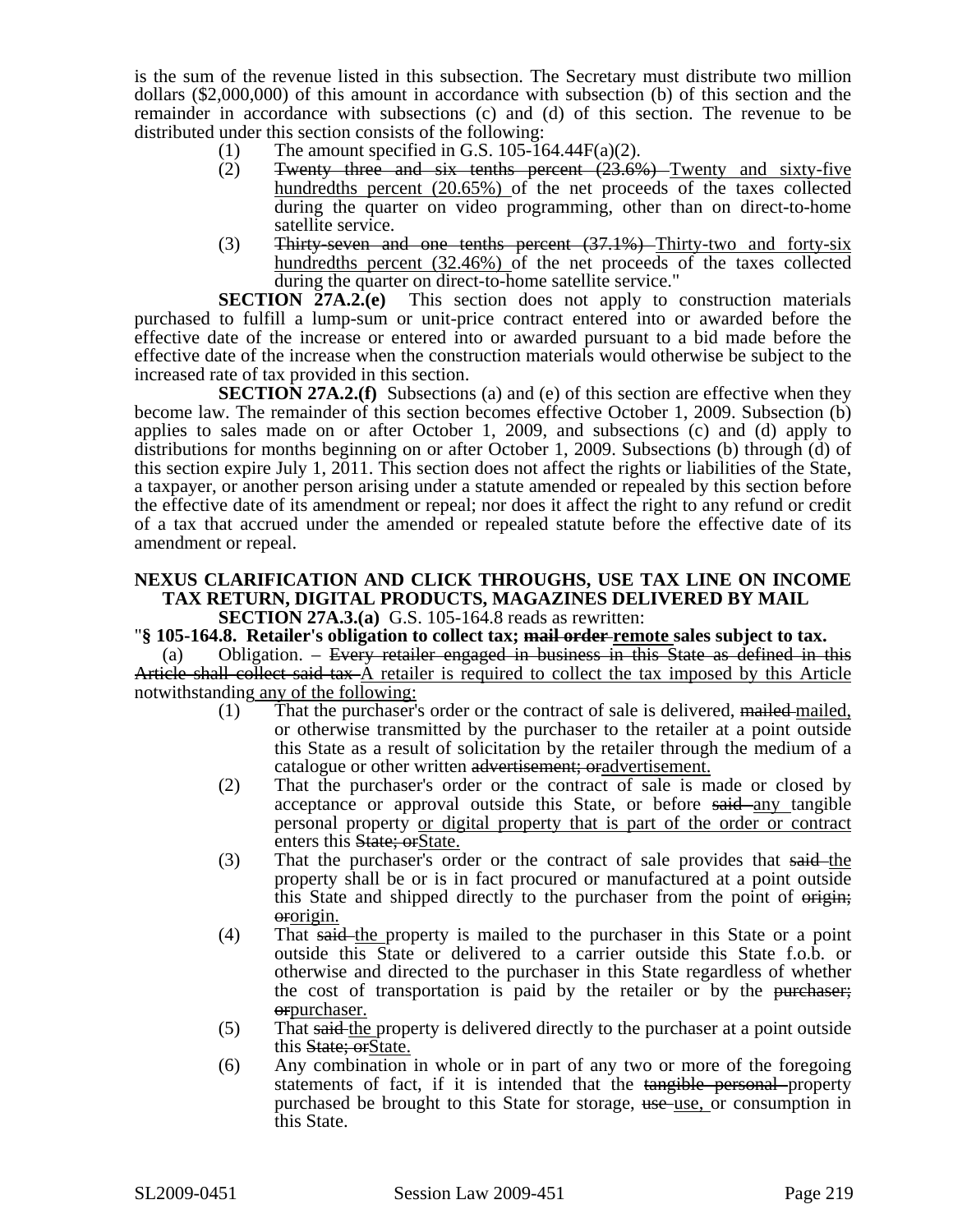(b) Mail Order-Remote Sales.  $-$  A retailer who makes a mail order-remote sale is engaged in business in this State and is subject to the tax levied under this Article if at least one of the following conditions is met:

- (1) The retailer is a corporation engaged in business under the laws of this State or a person domiciled in, a resident of, or a citizen of, this State.
- (2) The retailer maintains retail establishments or offices in this State, whether the mail order remote sales thus subject to taxation by this State result from or are related in any other way to the activities of such the establishments or offices.
- (3) The retailer has representatives in this State who solicit business or transact business on behalf of the retailer, solicits or transacts business in this State by employees, independent contractors, agents, or other representatives, whether the mail order remote sales thus subject to taxation by this State result from or are related in any other way to such the solicitation or transaction of business. A retailer is presumed to be soliciting or transacting business by an independent contractor, agent, or other representative if the retailer enters into an agreement with a resident of this State under which the resident, for a commission or other consideration, directly or indirectly refers potential customers, whether by a link on an Internet Web site or otherwise, to the retailer. This presumption applies only if the cumulative gross receipts from sales by the retailer to purchasers in this State who are referred to the retailer by all residents with this type of agreement with the retailer is in excess of ten thousand dollars (\$10,000) during the preceding four quarterly periods. This presumption may be rebutted by proof that the resident with whom the retailer has an agreement did not engage in any solicitation in the State on behalf of the seller that would satisfy the nexus requirement of the United States Constitution during the four quarterly periods in question.
- (4) Repealed by Session Laws 1991, c. 45, s. 16.<br>(5) The retailer, by purposefully or systema
- The retailer, by purposefully or systematically exploiting the market provided by this State by any media-assisted, media-facilitated, or media-solicited means, including direct mail advertising, distribution of catalogs, computer-assisted shopping, television, radio or other electronic media, telephone solicitation, magazine or newspaper advertisements, or other media, creates nexus with this State. A nonresident retailer who purchases advertising to be delivered by television, by radio, in print, on the Internet, or by any other medium is not considered to be engaged in business in this State based solely on the purchase of the advertising.
- (6) Through compact or reciprocity with another jurisdiction of the United States, that jurisdiction uses its taxing power and its jurisdiction over the retailer in support of this State's taxing power.
- (7) The retailer consents, expressly or by implication, to the imposition of the tax imposed by this Article. For purposes of this subdivision, evidence that a retailer engaged in the activity described in subdivision (5) shall be is prima facie evidence that the retailer consents to the imposition of the tax imposed by this Article.
- (8) The retailer is a holder of a wine shipper permit issued by the ABC Commission pursuant to G.S. 18B-1001.1.

(c) Local Tax. – A retailer who is required to collect the tax imposed by this Article must collect a local use tax on a transaction if a local sales tax does not apply to the transaction. The sourcing principles in G.S. 105-164.4B determine whether a local sales tax or a local use tax applies to a transaction. A "local sales tax" is a tax imposed under Chapter 1096 of the 1967 Session Laws or by Subchapter VIII of this Chapter, and a local use tax is a use tax imposed under that act or Subchapter."

**SECTION 27A.3.(b)** Sections 10 and 11 of S.L. 2000-120 are repealed.

**SECTION 27A.3.(c)** Section 18 of S.L. 2000-120, as amended by Section 44.1 of S.L. 2003-284 and Section 33.24 of S.L. 2005-276, reads as rewritten: "**Section 18.** Section 7 of this act becomes effective January 1, 2001. Sections 10 and 11 of

this act become effective for taxable years beginning on or after January 1, 2010. The remainder of this act is effective when it becomes law."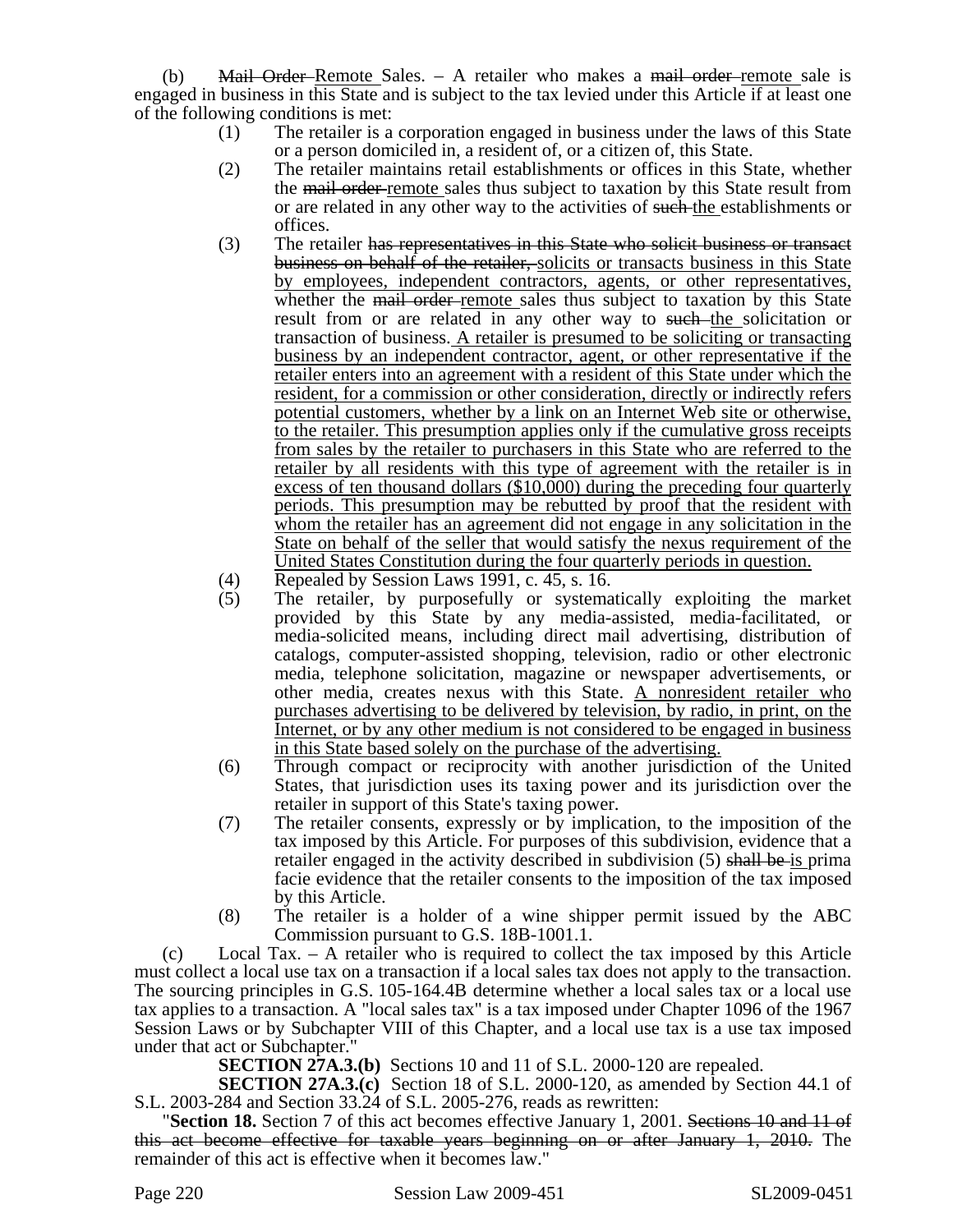**SECTION 27A.3.(d)** G.S. 105-164.3(5d) and (17a) are repealed. **SECTION 27A.3.(e)** G.S. 105-164.4(a) is amended by adding a new subdivision to

read:

- "(6b) The general rate applies to the digital property that is listed in this subdivision, is delivered or accessed electronically, is not considered tangible personal property, and would be taxable under this Article if sold in a tangible medium. The tax applies regardless of whether the purchaser of the item has a right to use it permanently or to use it without making continued payments. The tax does not apply to a service that is taxed under another subdivision of this subsection or to an information service. The following property is subject to tax under this subdivision:
	- a. An audio work.<br>b. An audiovisual
	- An audiovisual work.
	- c. A book, a magazine, a newspaper, a newsletter, a report, or another publication.
	- A photograph or a greeting card."

**SECTION 27A.3.(f)** G.S. 105-164.13 reads as rewritten:

#### "**§ 105-164.13. Retail sales and use tax.**

The sale at retail and the use, storage, or consumption in this State of the following tangible personal property and services are specifically exempted from the tax imposed by this Article:

- … (5b) Sales to a telephone company regularly engaged in providing telephone telecommunications service to subscribers on a commercial basis of central office equipment, switchboard equipment, private branch exchange equipment, terminal equipment other than public pay telephone terminal equipment, and parts and accessories attached to the equipment.
- … (28) Sales of newspapers by newspaper street vendors, by newspaper carriers making door-to-door deliveries, and by means of vending machines and sales of magazines by magazine vendors making door-to-door sales.machines.
- … (43a) Computer software delivered electronically or delivered by load and leave. that meets any of the following descriptions:
	- a. It is designed to run on an enterprise server operating system.
	- b. It is sold to a person who operates a datacenter and is used within the datacenter.
	- c. It is sold to a person who provides cable service, telecommunications service, or video programming and is used to provide ancillary service, cable service, Internet access service, telecommunications service, or video programming.
- (43b) Computer software or digital property that becomes a component part of other computer software or digital property that is offered for sale or of a service that is offered for sale.

…."

**SECTION 27A.3.(g)** G.S. 105-164.3 reads as rewritten:

## "**§ 105-164.3. Definitions.**

The following definitions apply in this Article:

- … (1e) Audio work. – A series of musical, spoken, or other sounds, including a ringtone.
- (1g) Audiovisual work. A series of related images and any sounds accompanying the images that impart an impression of motion when shown in succession.
- $(Hb)(1i)$  Bundled transaction. A retail sale of two or more distinct and identifiable products, at least one of which is taxable and one of which is exempt, for one nonitemized price. Products are not sold for one nonitemized price if an invoice or another sales document made available to the purchaser separately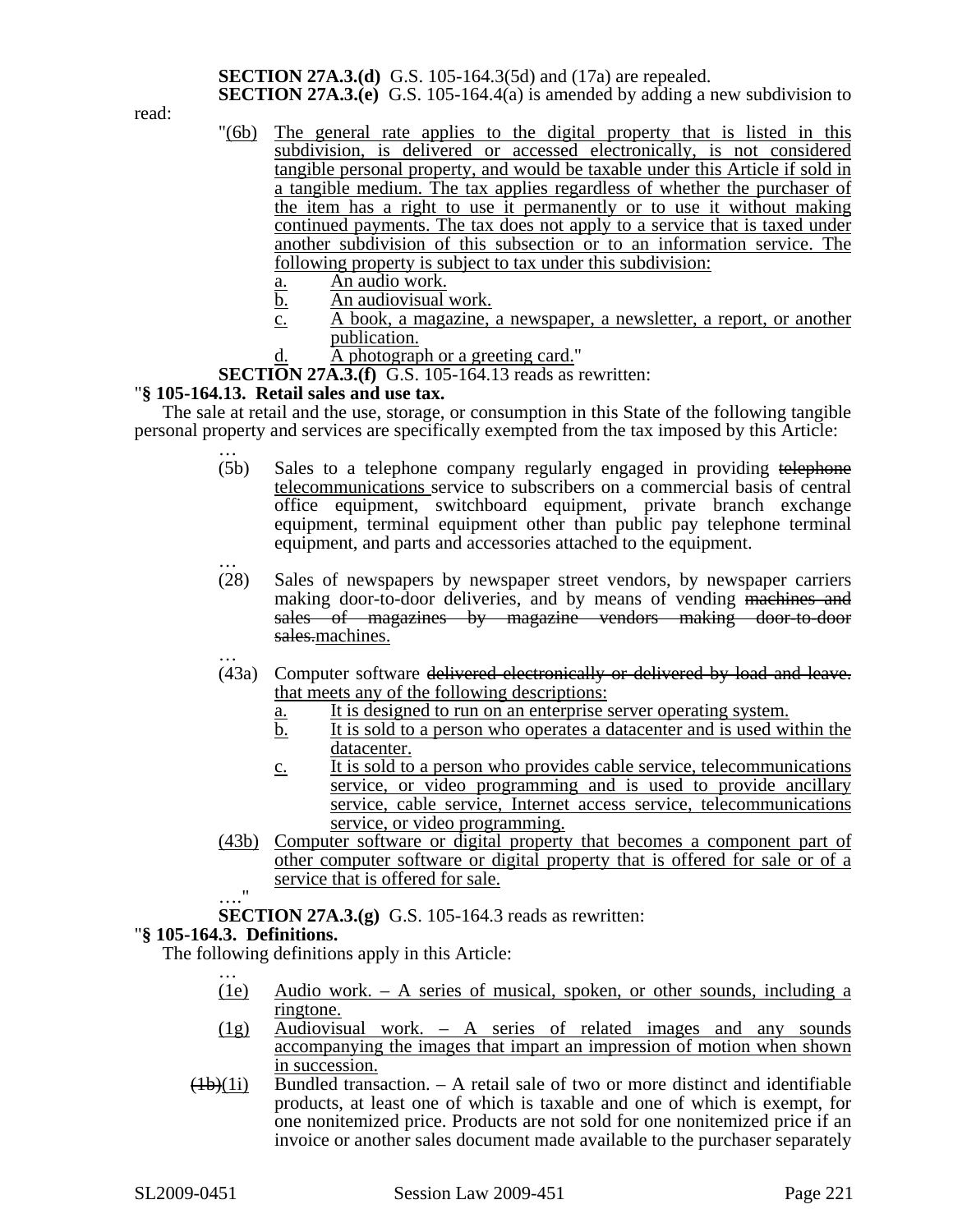identifies the price of each product. A bundled transaction does not include the retail sale of any of the following:

- a. A product and any packaging item that accompanies the product and is exempt under G.S. 105-164.13(23).
- b. A sale of two or more products whose combined price varies, or is negotiable, depending on the products the purchaser selects.
- c. A sale of a product accompanied by a transfer of another product with no additional consideration.
- d. A product and the delivery or installation of the product.
- e. A product and any service necessary to complete the sale.
- $\frac{(\text{1d})(1k)}{\text{d}(\text{d}k)}$  Business. Includes any  $\Delta n$  activity engaged in by any person or caused to be engaged in by him a person engages in or causes another to engage in with the object of gain, profit, benefit benefit, or advantage, either direct or indirect. The term "business" shall not be construed in this Article to does not include an occasional and isolated sales or transactions sale or transaction by a person who does not hold himself out as claim to be engaged in business.
- $(H<sub>1</sub>(1m))$  Cable service. The one-way transmission to subscribers of video programming or other programming service and any subscriber interaction required to select or use the service.
	- … (5) Consumer. – Means and includes every  $\underline{A}$  person storing, using or otherwise consuming who stores, uses, or otherwise consumes in this State tangible personal property property, digital property, or a service purchased or received from a retailer either within or without this State.
- …  $(5e)(5b)$  Custom computer software. – Computer software that is not prewritten computer software. The term includes a user manual or other documentation that accompanies the sale of the software.
	- (5c) Datacenter. A facility that provides infrastructure for hosting or data processing services and that has power and cooling systems that are created and maintained to be concurrently maintainable and to include redundant capacity components and multiple distribution paths serving the computer equipment at the facility. Although the facility must have multiple distribution paths serving the computer equipment, a single distribution path may serve the computer equipment at any one time. The following definitions apply in this subdivision:
		- a. Concurrently maintainable. Capable of having any capacity component or distribution element serviced or repaired on a planned basis without interrupting or impeding the performance of the computer equipment.
		- b. Multiple distribution paths. A series of distribution paths configured to ensure that failure on one distribution path does not interrupt or impede other distribution paths.
		- c. Redundant capacity components. Components beyond those required to support the computer equipment.
	- … (7a) Digital code. – A code that gives a purchaser of the code a right to receive an item by electronic delivery or electronic access. A digital code may be obtained by an electronic means or by a tangible means. A digital code does not include a gift certificate or a gift card.
- $(7a)(7c)$  Direct mail. Printed material delivered or distributed by the United States Postal Service or other delivery service to a mass audience or to addresses on a mailing list provided by the purchaser or at the direction of the purchaser when the cost of the items is not billed directly to the recipients. The term includes tangible personal property supplied directly or indirectly by the purchaser to the direct mail seller for inclusion in the package containing the printed material. The term does not include multiple items of printed material delivered to a single address.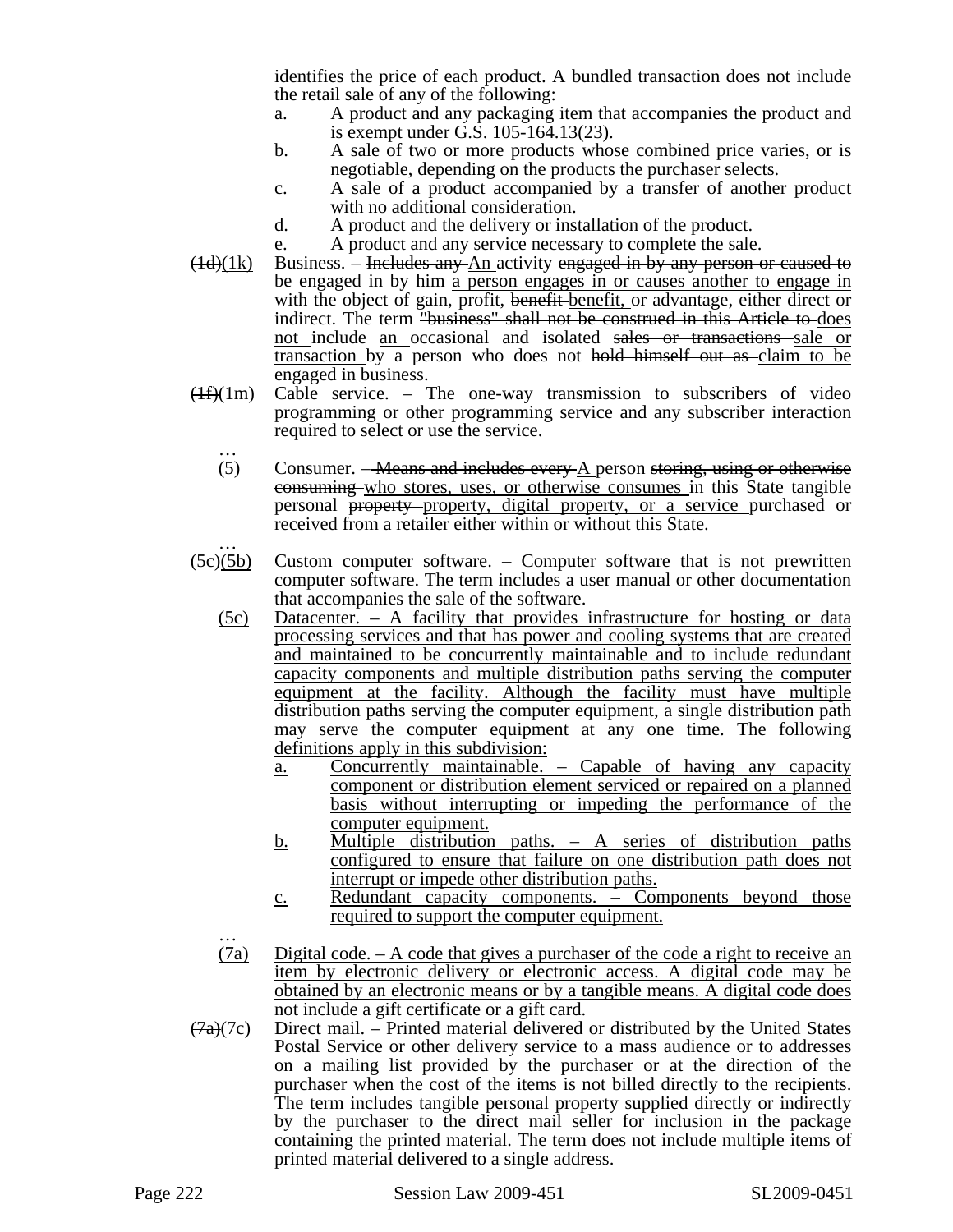- … (8e) Eligible Internet data center. datacenter.  $- A$  facility datacenter that satisfies each of the following conditions:
	- a. The facility is used primarily or is to be used primarily by a business engaged in "Internet service providers and Web search portals" industry 51811, as defined by NAICS.
	- b. The facility is comprised of a structure or series of structures located or to be located on a single parcel of land or on contiguous parcels of land that are commonly owned or owned by affiliation with the operator of that facility.
	- c. The facility is located or to be located in a county that was designated, at the time of application for the written determination required under sub-subdivision d. of this subdivision, either an enterprise tier one, two, or three area or a development tier one or two area pursuant to G.S. 105-129.3 or G.S. 143B-437.08, regardless of any subsequent change in county enterprise or development tier status.
	- d. The Secretary of Commerce has made a written determination that at least two hundred fifty million dollars (\$250,000,000) in private funds has been or will be invested in real property or eligible business property, or a combination of both, at the facility within five years after the commencement of construction of the facility.
- … (9) Engaged in business. – Any of the following:
	- a. Maintaining,  $\overline{occupying}$  occupying, or using permanently or temporarily, directly or indirectly, or through a subsidiary or agent, by whatever name called, any office, place of distribution, sales or sample room or place, room, warehouse or storage place, or other place of business, business for the selling or delivering of tangible personal property-property, digital property, or a service for storage, use use, or consumption in this State, or permanently or temporarily, directly or through a subsidiary, having any representative, agent, salesman, canvasser sales representative, or solicitor operating in this State in such the selling or delivering, and the delivering. The fact that any corporate retailer, agent agent, or subsidiary engaged in business in this State may not be legally domesticated or qualified to do business in this State is immaterial. It also means maintaining
	- b. Maintaining in this State, either permanently or temporarily, directly or through a subsidiary, tangible personal property or digital property for the purpose of lease or rental. It also means making a mail order
	- c. Making a remote sale, as defined in this section, if one of the conditions listed in G.S.  $105-164.8(b)$  is met. It also means the direct shipment of
	- $\underline{d}$ . Shipping wine directly to a purchaser in this State by a wine shipper permittee under as authorized by G.S. 18B-1001.1.
- … (12) Gross sales. – The sum total of the sales price of all retail sales of tangible personal property and property, digital property, and services. …
- $(14)$  In this (the) State. Within the exterior limits of the State of North Carolina and includes Carolina, including all territory within such these limits owned by or ceded to the United States of America.
- (14a) Information service. A service that generates, acquires, stores, processes, or retrieves data and information and delivers it electronically to or allows electronic access by a consumer whose primary purpose for using the service is to obtain the processed data or information.
- … (18) Mail order sale. – A sale of tangible personal property, ordered by mail, telephone, computer link, or other similar method, to a purchaser who is in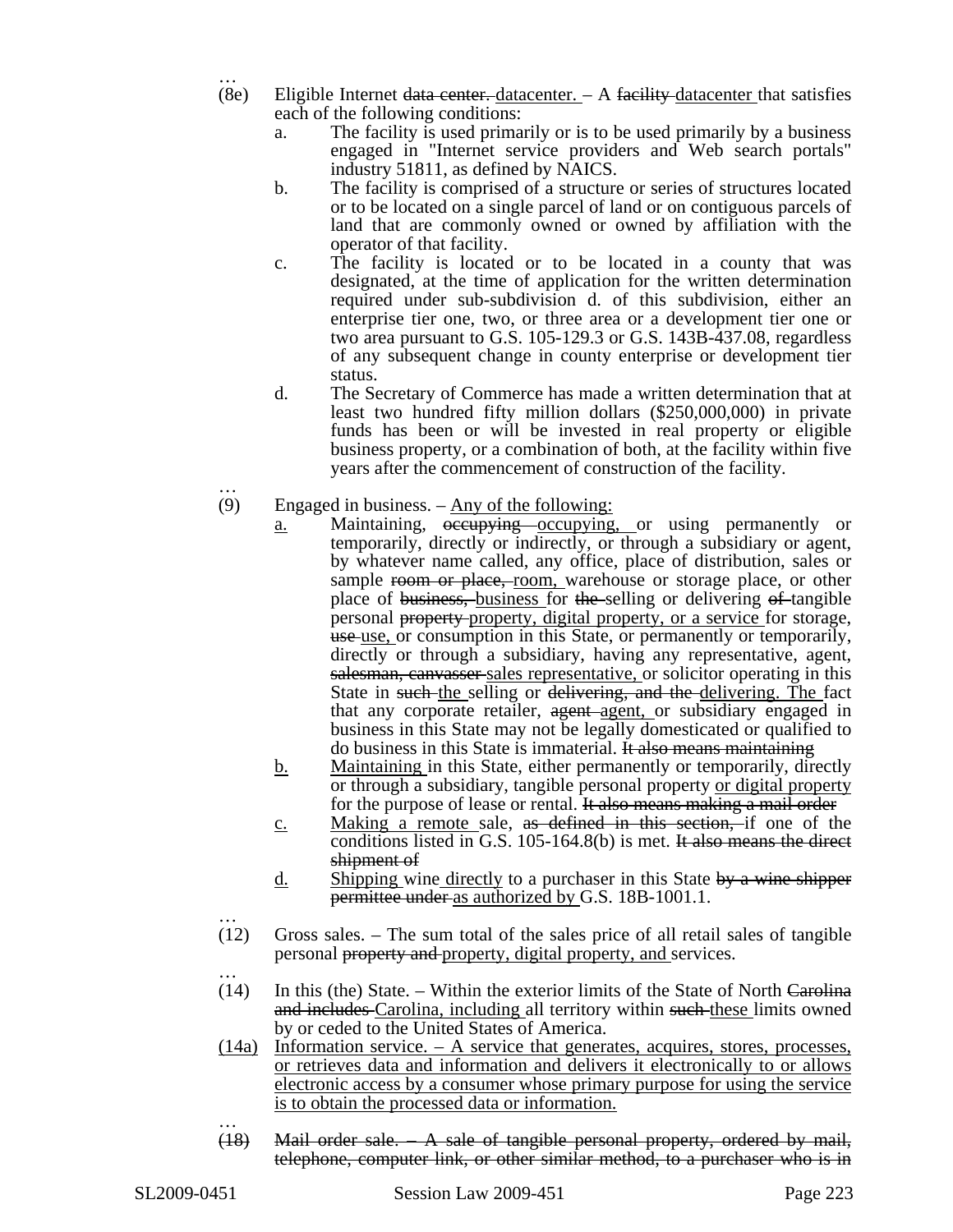this State at the time the order is remitted, from a retailer who receives the order in another state and transports the property or causes it to be transported to a person in this State. It is presumed that a resident of this State who remits an order was in this State at the time the order was remitted.

- …  $(24)$  Net taxable sales.  $-\text{Means}$  and includes the The gross retail sales of the business of the a retailer taxed under this Article after deducting exempt sales and nontaxable sales.
- (25) Nonresident retail or wholesale merchant. A person who does not have a place of business in this State, is registered for sales and use tax purposes in a taxing jurisdiction outside the State, and is engaged in the business of acquiring, by purchase, consignment, or otherwise, tangible personal property or digital property and selling the property outside the State, and is registered for sales and use tax purposes in a taxing jurisdiction outside the **State.** State or in the business of providing a service.
- …  $(26)$  Person. – The same meaning as Defined in G.S. 105-228.90.
- …  $(32)$  Purchase. – Acquired for a consideration whether consideration, regardless of any of the following:
	- a. The Whether the acquisition was effected by a transfer of title or possession, or both, or a license to use or consume; consume.
	- b. The Whether the transfer was absolute or conditional regardless of the means by which it was effected; and effected.
	- c. The Whether the consideration is a price or rental in money or by way of exchange or barter.

It shall also include the procuring of a retailer to erect, install or apply tangible personal property for use in this State.

- … (33c) Remote sale. – A sale of tangible personal property or digital property ordered by mail, by telephone, via the Internet, or by another similar method, to a purchaser who is in this State at the time the order is remitted, from a retailer who receives the order in another state and delivers the property or causes it to be delivered to a person in this State. It is presumed that a resident of this State who remits an order was in this State at the time the order was remitted. …
- (35) Retailer. Means and includes every  $\underline{A}$  person engaged in the business of making sales any of the following:
	- a. Making sales at retail, offering to make sales at retail, or soliciting sales at retail of tangible personal property at retail, property, digital property, or services either within or without this State, or peddling the same or soliciting or taking orders for sales, whether for immediate or future delivery, for storage, use use, or consumption in this State and every manufacturer, producer or contractor engaged in business in this State and selling, delivering, erecting, installing or applying tangible personal property for use in this State notwithstanding that said property may be permanently affixed to a building or realty or other tangible personal property. "Retailer" also means a person who makes a mail order sale, as defined in this section, if one of the conditions listed in G.S. 105-164.8(b) is met. Provided, however, that when State. When in the opinion of the Secretary finds it is necessary for the efficient administration of this Article to regard any salesmen, sales representatives, solicitors, representatives, consignees, peddlers, truckers or truckers or canvassers as agents of the dealers, distributors, consignors, supervisors, employers employers, or persons under whom they operate or from whom they obtain the tangible personal property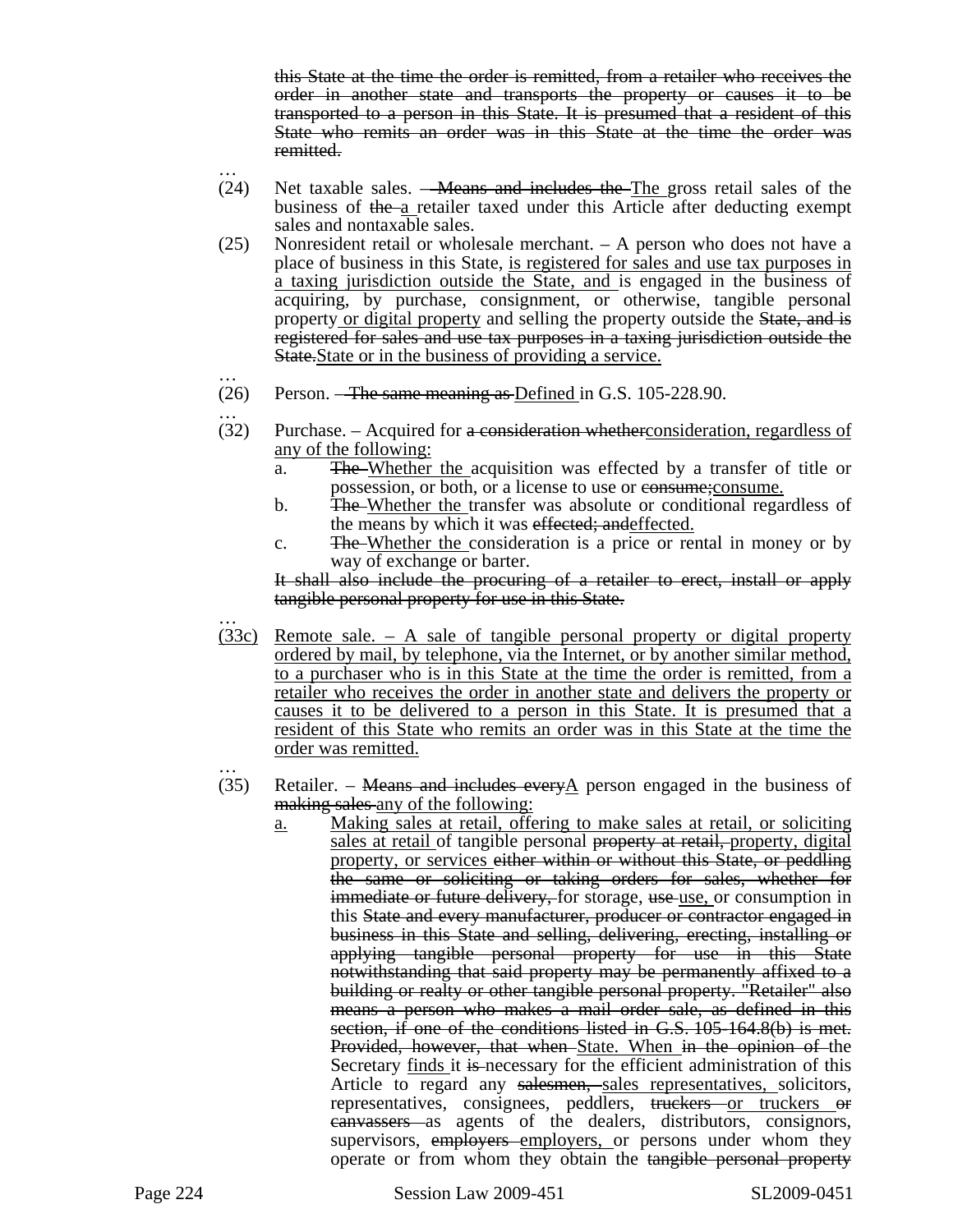items sold by them regardless of whether they are making sales on their own behalf or on behalf of such these dealers, distributors, consignors, supervisors, employers employers, or persons, the Secretary may so regard them and may regard the dealers, distributors, consignors, supervisors, employers employers, or persons as "retailers" for the purpose of this Article.

- b. Delivering, erecting, installing, or applying tangible personal property for use in this State, regardless of whether the property is permanently affixed to real property or other tangible personal property.
- c. Making a remote sale, if one of the conditions listed in G.S. 105-164.8(b) is met.
- … (35c) Ringtone. – A digitized sound file that is downloaded onto a device and that may be used to alert the user of the device with respect to a communication.
- … (36) Sale or selling. – The transfer for consideration of title or possession of tangible personal property, conditional or otherwise, in any manner or by any means whatsoever, for a consideration paid or to be paid.property or digital property or the performance for consideration of a service. The transfer or performance may be conditional or in any manner or by any means. The

The term includes the fabrication following:

- a. Fabrication of tangible personal property for consumers by persons engaged in business who furnish either directly or indirectly the materials used in the fabrication work. The term also includes the furnishing
- b. Furnishing or preparing for a consideration of any tangible personal property consumed on the premises of the person furnishing or preparing the property or consumed at the place at which the property is furnished or prepared. The term also includes a
- $c.$  A transaction in which the possession of the property is transferred but the seller retains title or security for the payment of the consideration.
- d. A lease or rental.
- e. Transfer of a digital code.

If a retailer engaged in the business of selling prepared food and drink for immediate or on-premises consumption also gives prepared food or drink to its patrons or employees free of charge, for the purposes of this Article the property given away is considered sold along with the property sold. If a retailer gives an item of inventory to a customer free of charge on the condition that the customer purchase similar or related property, the item given away is considered sold along with the item sold. In all other cases, property given away or used by any retailer or wholesale merchant is not considered sold, whether or not the retailer or wholesale merchant recovers its cost of the property from sales of other property.

- (37) Sales price. The total amount or consideration for which tangible personal property property, digital property, or services are sold, leased, or rented. The consideration may be in the form of cash, credit, property, or services. The sales price must be valued in money, regardless of whether it is received in money.
	- a. The term includes all of the following:
		- 1. The retailer's cost of the property sold.
		- 2. The cost of materials used, labor or service costs, interest, losses, all costs of transportation to the retailer, all taxes imposed on the retailer, and any other expense of the retailer.
		- 3. Charges by the retailer for any services necessary to complete the sale.
		- 4. Delivery charges.

SL2009-0451 Session Law 2009-451 Page 225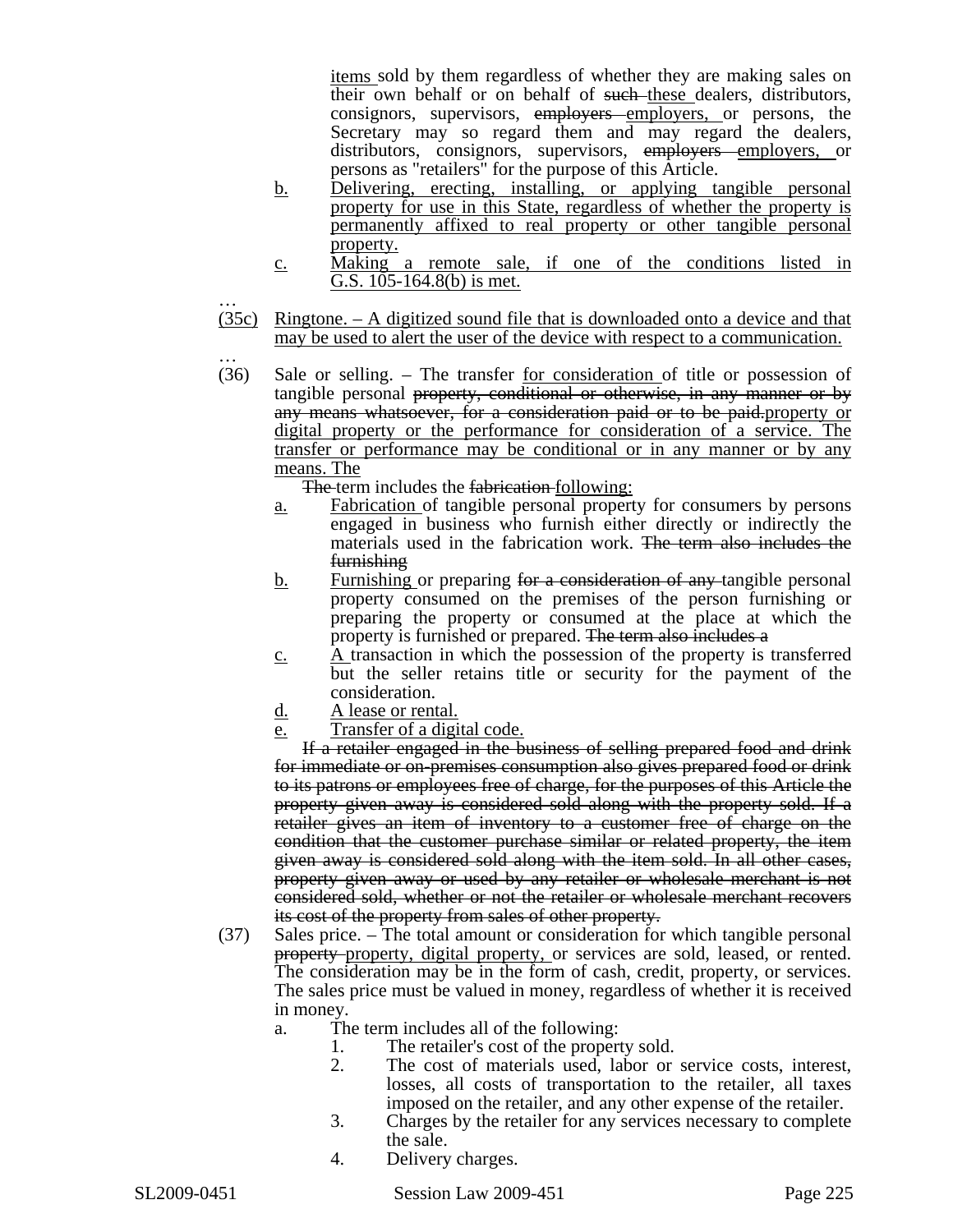- 5. Installation charges.
- 6. Repealed by Session Laws 2007-244, s. 1, effective October 1, 2007.
- 7. Credit for trade-in.
- 8. Discounts that are reimbursable by a third party and can be determined at the time of sale through any of the following:
	- I. Presentation by the consumer of a coupon or other documentation.
	- II. Identification of the consumer as a member of a group eligible for a discount.
	- III. The invoice the retailer gives the consumer.
- b. The term does not include any of the following:
	- 1. Discounts that are not reimbursable by a third party, are allowed by the retailer, and are taken by a consumer on a sale.
	- 2. Interest, financing, and carrying charges from credit extended on the sale, if the amount is separately stated on the invoice, bill of sale, or a similar document given to the consumer.
	- 3. Any taxes imposed directly on the consumer that are separately stated on the invoice, bill of sale, or similar document given to the consumer.
- … (44) Storage. – Means and includes any The keeping or retention in this State for any purpose by the purchaser thereof, purpose, except sale in the regular course of business, of tangible personal property or digital property purchased from a retailer. The term does not include a purchaser's storage of tangible personal property or digital property in any of the following circumstances:
	- a. When the purchaser acquires the property for the purchaser's use outside the State and subsequently takes it outside the State and uses it solely outside the State.
	- b. When the purchaser acquires the property to process, fabricate, manufacture, or otherwise incorporate it into or attach it to other property for the purchaser's use outside the State and, after incorporating or attaching the purchased property, the purchaser subsequently takes the other property outside the State and uses it solely outside the State.
- (45) Storage and Use; Exclusion. "Storage" and "use" do not include the keeping, retaining or exercising of any right or power over tangible personal property by the purchaser thereof for the original purpose of subsequently transporting it outside the State for use by said purchaser thereafter solely outside the State and which purpose is consummated, or for the purpose of being processed, fabricated or manufactured into, attached to or incorporated into, other tangible personal property to be transported outside the State and thereafter used by the purchaser thereof solely outside the State.
- … (48) Telecommunications service. – The electronic transmission, conveyance, or routing of voice, data, audio, video, or any other information or signals to a point, or between or among points. The term includes any transmission, conveyance, or routing in which a computer processing application is used to act on the form, code, or protocol of the content for purposes of the transmission, conveyance, or routing, regardless of whether it is referred to as voice-over Internet protocol or the Federal Communications Commission classifies it as enhanced or value added. The term does not include the following:
	- a. An information service.Data processing and information services that allow data to be generated, acquired, stored, processed, or retrieved and delivered by an electronic transmission to a customer whose primary purpose for using the service is to obtain the processed data or information.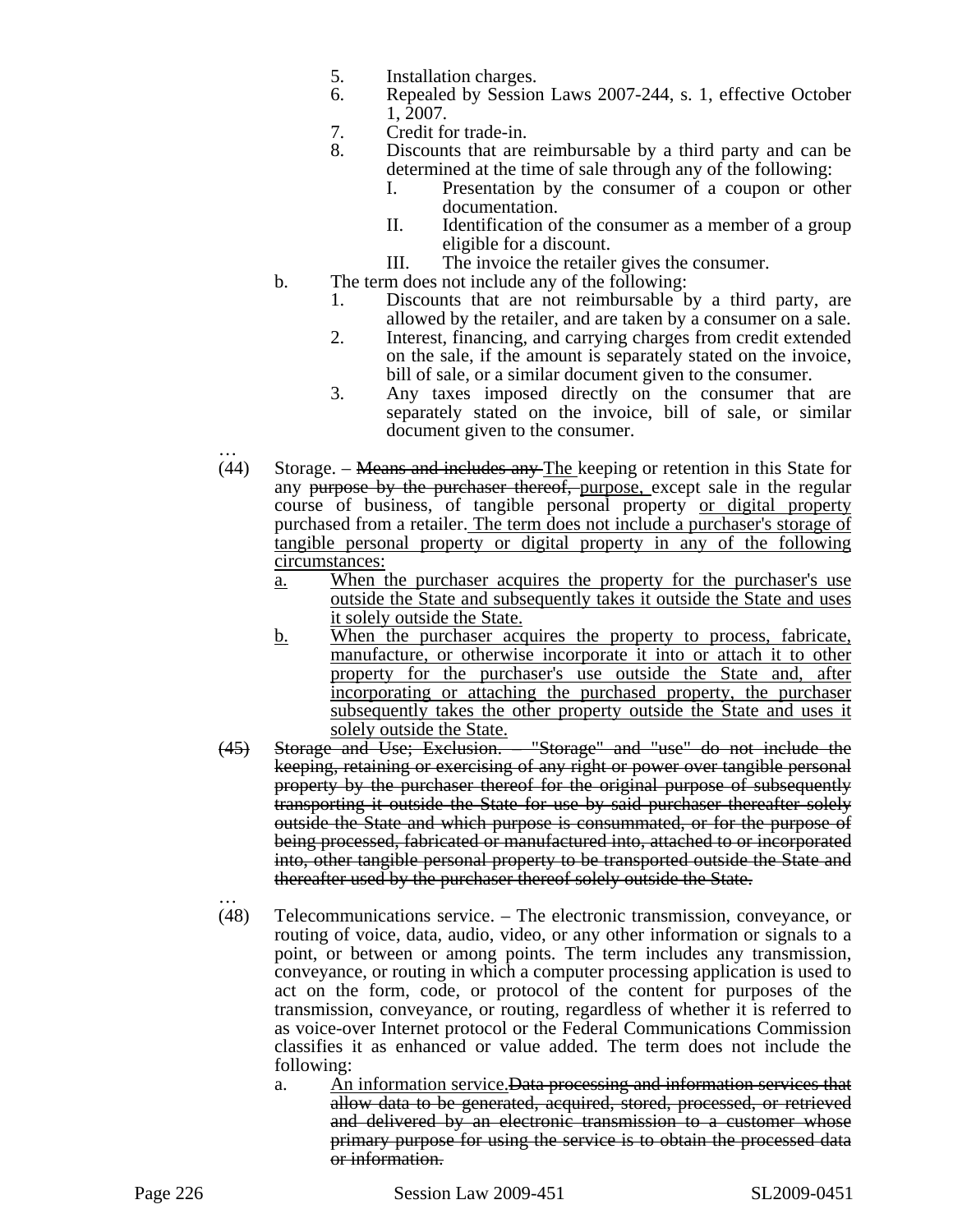- b. The sale, installation, maintenance, or repair of tangible personal property.
- c. Directory advertising and other advertising.
- d. Billing and collection services provided to a third party.
- e. Internet access service.
- f. Radio and television audio and video programming service, regardless of the medium of delivery, and the transmission, conveyance, or routing of the service by the programming service provider. The term includes cable service and audio and video programming service provided by a mobile telecommunications service provider.
- g. Ancillary service.<br>h. A digital product
- h. A digital product delivered electronically, including software, music, a ring tone, video, and reading material. Digital property that is delivered or accessed electronically, including an audio work, an audiovisual work, or any other item subject to tax under G.S. 105-164.4(a)(6b).
- (49) Use. The exercise of any right, power, or dominion whatsoever over tangible personal property-property, digital property, or a service by the purchaser of the property or service. The term includes withdrawal from storage, distribution, installation, affixation to real or personal property, and exhaustion or consumption of the tangible personal property or service by the owner or purchaser. The term does not include the sale following:
	- a. A sale of tangible personal property or a service in the regular course of business. business.
	- b. A purchaser's use of tangible personal property or digital property in any of the circumstances that would exclude the storage of the property from the definition of 'storage' in subdivision (44) of this section.
- … (51) Wholesale merchant. – Every A person who engages engaged in the business of buying any of the following:
	-
	- <u>a.</u> Making wholesale sales.<br>b. Buying or manufacturin Buying or manufacturing any tangible personal property property, digital property, or a service and selling same it to a registered retailers, wholes allers and resident or nonresident retail or wholes ale merchants merchant for resale. It shall also include persons making sales of tangible personal property which are defined herein as wholesale sales. For the purposes of this Article any person, firm, corporation, estate or trust engaged in the business of manufacturing,
	- c. Manufacturing, producing, processing processing, or blending any articles of commerce and maintaining a store or stores, warehouse or warehouses, store, warehouse, or any other place or places, that is separate and apart from the place of manufacture or production, production for the sale or distribution of its products (other than bakery products) to other manufacturers or producers, wholesale or retail merchants, for the purpose of resale shall be deemed a "wholesale merchant."the articles, other than bakery products, to another for the purpose of resale.
- $(52)$  Wholesale sale. A sale of tangible personal property-property, digital property, or a service by a wholesale merchant to a manufacturer, or registered jobber or dealer, or registered wholesale or retail merchant, for the purpose of resale but does not include a sale to users or consumers not for resale. The term includes a sale of digital property for reproduction into digital or tangible personal property offered for sale. The term does not include a sale to a user or consumer not for resale or, in the case of digital property, not for reproduction and sale of the reproduced property."

**SECTION 27A.3.(h)** G.S. 105-164.6 reads as rewritten:

#### "**§ 105-164.6. Complementary use tax.**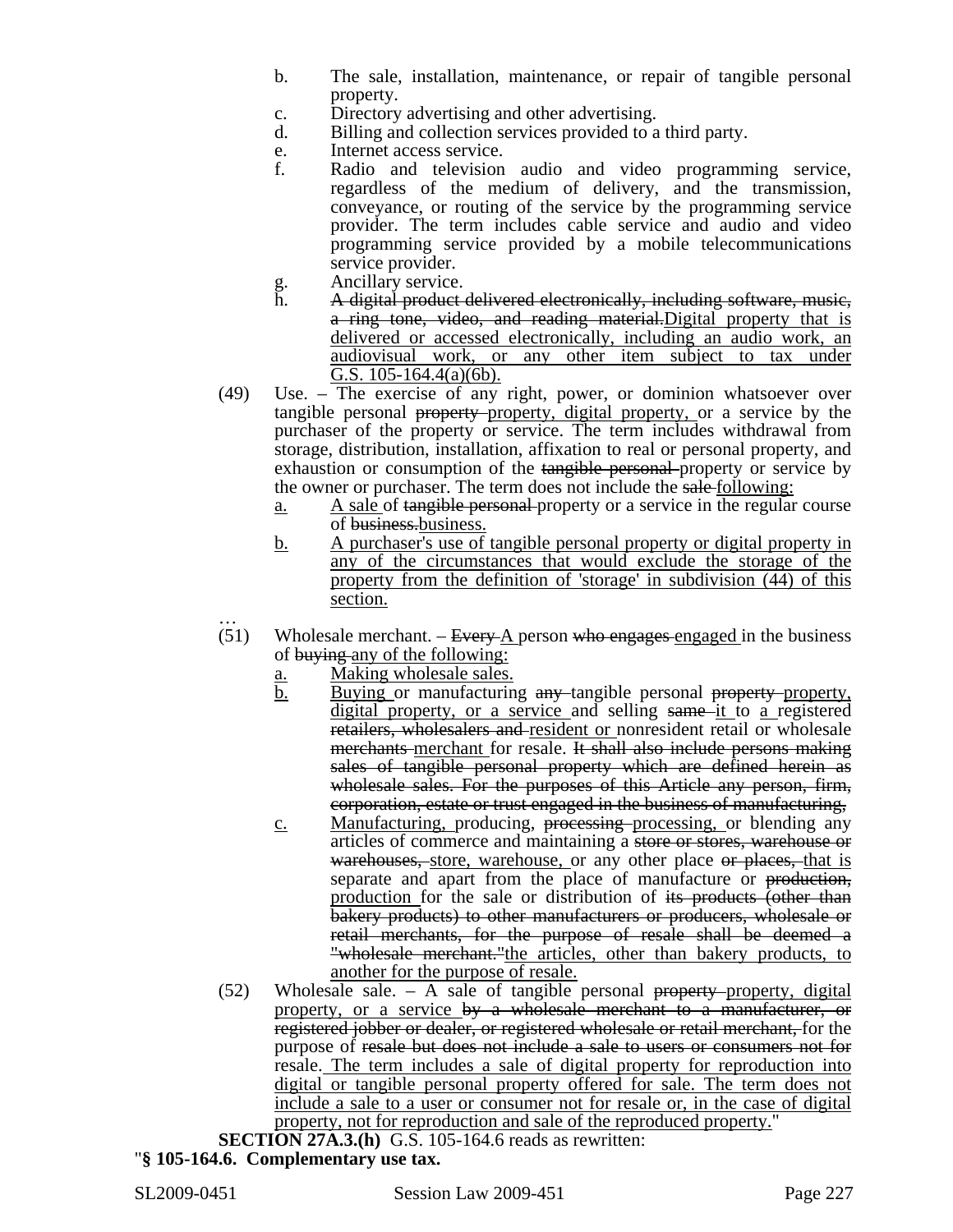(a) Tax. – An excise tax at the applicable rate set in G.S. 105-164.4 is imposed on the products listed below. The applicable rate is the rate and maximum tax, if any, that would apply to the sale of the product. A product is subject to tax under this section only if it is subject to tax under G.S. 105-164.4.

- (1) Tangible personal property or digital property purchased inside or outside this State for storage, use, or consumption in this State. This subdivision includes property that becomes part of a building or another structure.
- (2) Tangible personal property or digital property leased or rented inside or outside this State for storage, use, or consumption in this State.
- (3) Services sourced to this State.

(b) Liability. – The tax imposed by this section is payable by the person who purchases, leases, or rents tangible personal property or digital property or who purchases a service. If the property purchased becomes a part of a building or other structure in the State and the purchaser is a contractor or subcontractor, the contractor, the subcontractor, and the owner of the building are jointly and severally liable for the tax. The liability of a contractor, a subcontractor, or an owner who did not purchase the property is satisfied by receipt of an affidavit from the purchaser certifying that the tax has been paid.

(c) Credit. – A credit is allowed against the tax imposed by this section for the following:

- (1) The amount of sales or use tax paid on the item to this State. Payment of sales or use tax to this State on an item by a retailer extinguishes the liability of a purchaser for the tax imposed under this section.
- (2) The amount of sales or use tax paid on the item to another state. If the amount of tax paid to the other state is less than the amount of tax imposed by this section, the difference is payable to this State. The credit allowed by this subdivision does not apply to tax paid to a state that does not grant a similar credit for sales or use taxes paid in North Carolina.

(d), (e) Repealed by Session Laws 2005-276, s. 33.8, effective October 1, 2005.

(f) Registration. – Before a person may engage in business in this State selling or delivering tangible personal property-property, digital property, or a service for storage, use, or consumption in this State, the person must obtain a certificate of registration from the Department. To obtain a certificate of registration, a person must register with the Department.

The holder of the certificate of registration must pay the tax levied under this Article. A certificate of registration is valid unless it is revoked for failure to comply with the provisions of this Article or becomes void. A certificate issued to a retailer becomes void if, for a period of 18 months, the retailer files no returns or files returns showing no sales.

- (g) Repealed by Session Laws 1995, c. 7, s. 1."
	- **SECTION 27A.3.(i)** G.S. 105-164.6A(a) reads as rewritten:

"(a) Voluntary Collection Agreements. – The Secretary may enter into agreements with sellers pursuant to which the seller agrees to collect and remit on behalf of its customers State and local use taxes due on items of tangible personal property-property, digital property, or services the seller sells. For the purpose of this section, a seller is a person who is engaged in the business of selling tangible personal property property, digital property, or services for use in this State and who does not have sufficient nexus with this State to be required to collect use tax on the sales."

**SECTION 27A.3.(j)** G.S. 105-164.7 reads as rewritten:

#### "**§ 105-164.7. Sales tax part of purchase price.Retailer to collect sales tax from purchaser as trustee for State.**

Every retailer subject to the tax levied in G.S. 105-164.4 shall at the time of selling or delivering or taking an order for the sale or delivery of taxable tangible personal property or a taxable service, or collecting the sales price, add to the sales price the amount of tax due. The tax constitutes a part of the purchase price, is a debt from the purchaser to the retailer until paid, and is recoverable at law in the same manner as other debts. The tax must be stated and charged separately from the sales price, shown separately on the retailer's sales records, and paid by the purchaser to the retailer as trustee for and on account of the State. The retailer is liable for the collection of the tax and for its payment to the Secretary. The retailer's failure to charge the tax to or to collect the tax from the purchaser does not affect this liability. It is the intent of this Article that the tax be added to the sales price of tangible personal property and services when sold at retail and be borne and passed on to the customer, instead of being borne by the retailer.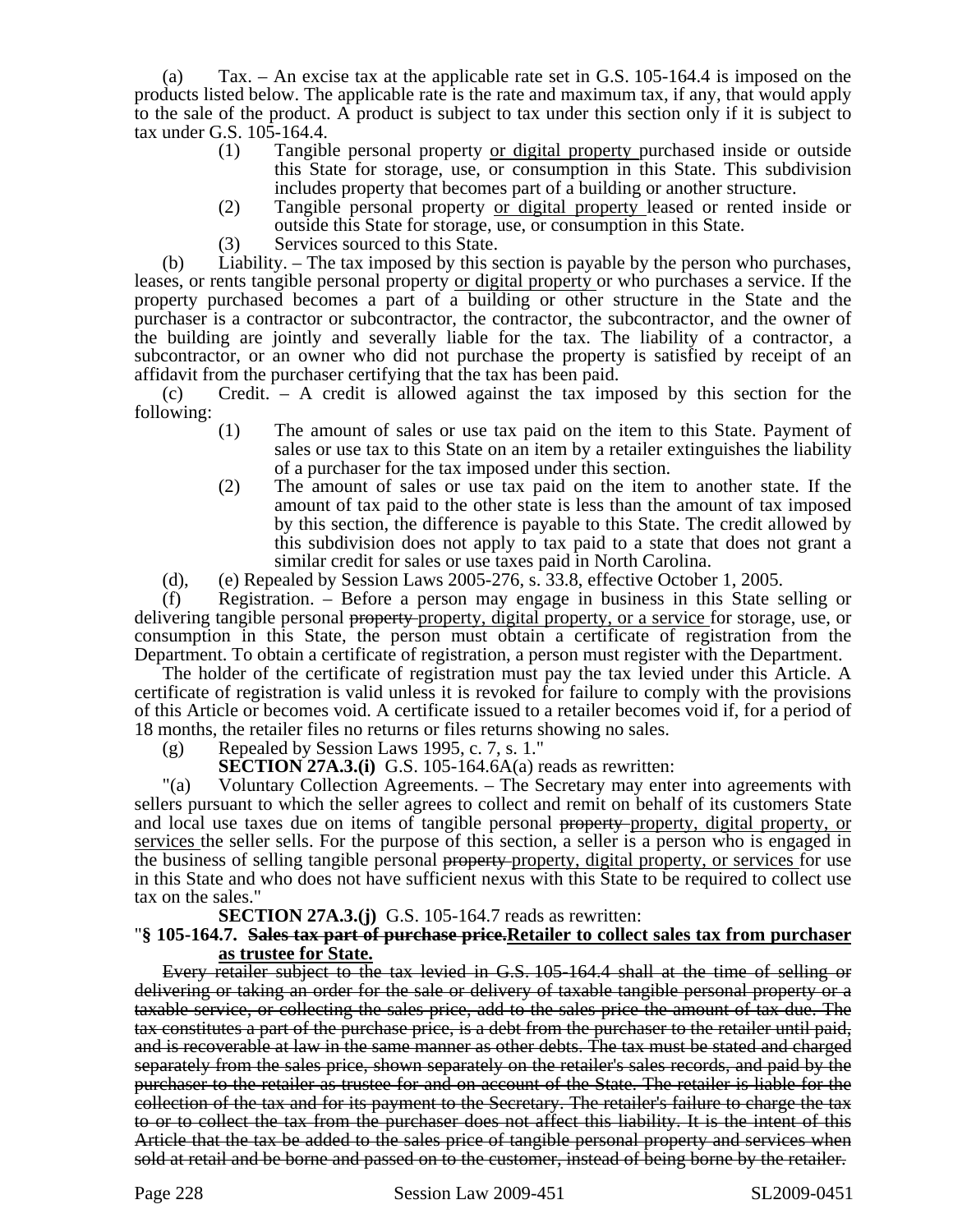The sales tax imposed by this Article is intended to be passed on to the purchaser of a taxable item and borne by the purchaser instead of by the retailer. A retailer must collect the tax due on an item when the item is sold at retail. The tax is a debt from the purchaser to the retailer until paid and is recoverable at law by the retailer in the same manner as other debts. A retailer is considered to act as a trustee on behalf of the State when it collects tax from the purchaser of a taxable item."

**SECTION 27A.3.(k)** The introductory language to G.S. 105-164.13 reads as rewritten:

#### "**§ 105-164.13. Retail sales and use tax.**

The sale at retail and the use, storage, or consumption in this State of the following tangible personal property property, digital property, and services are specifically exempted from the tax imposed by this Article:".

**SECTION 27A.3.(I)** G.S. 105-164.15A reads as rewritten:

#### "**§ 105-164.15A. Effective date of rate tax changes for on services and items taxed at combined general rate.**

(a) Services. – The effective date of a rate tax change for a service taxable under this Article is administered as follows:

- (1) For a rate increase, the new rate service that is provided and billed on a monthly or other periodic basis:
	- a. A new tax or a tax rate increase applies to the first billing period that starts on or after the effective date. For a service billed after it is provided, the first billing period starts on the effective date. For a service billed before it is provided, the first billing period starts on the first day of the month after the effective date.
	- b. A tax repeal or a tax rate decrease applies to bills rendered on or after the effective date.
- (2) For a rate decrease, the new rate applies to bills rendered on or after the effective date.For a service that is not billed on a monthly or other periodic basis, a tax change applies to amounts received for services provided on or after the effective date, except amounts received for services provided under a lump-sum or unit-price contract entered into or awarded before the effective date or entered into or awarded pursuant to a bid made before the effective date.

(b) Combined Rate Items. – The effective date of a rate change for an item that is taxable under this Article at the combined general rate is the effective date of any of the following:

- (1) The effective date of a change in the State general rate of tax set in G.S. 105-164.4.
- (2) For an increase in the authorization for local sales and use taxes, the date on which local sales and use taxes authorized by Subchapter VIII of this Chapter for every county become effective in the first county or group of counties to levy the authorized taxes.
- (3) For a repeal in the authorization for local sales and use taxes, the effective date of the repeal."
- **SECTION 27A.3.(m)** G.S. 105-164.16 reads as rewritten: "§ 105-164.16. Returns and payment of taxes.

(a) General. – Sales and use taxes are payable when a return is due. A return is due quarterly or monthly as specified in this section. A return must be filed with the Secretary on a form prescribed by the Secretary and in the manner required by the Secretary. A return must be signed by the taxpayer or the taxpayer's agent.

A sales tax return must state the taxpayer's gross sales for the reporting period, the amount and type of sales made in the period that are exempt from tax under G.S. 105-164.13 or are elsewhere excluded from tax, the amount of tax due, and any other information required by the Secretary. A use tax return must state the purchase price of tangible personal property-property, digital property, or services that were purchased or received during the reporting period and are subject to tax under G.S. 105-164.6, the amount of tax due, and any other information required by the Secretary. Returns that do not contain the required information will not be accepted. When an unacceptable return is submitted, the Secretary will require a corrected return to be filed.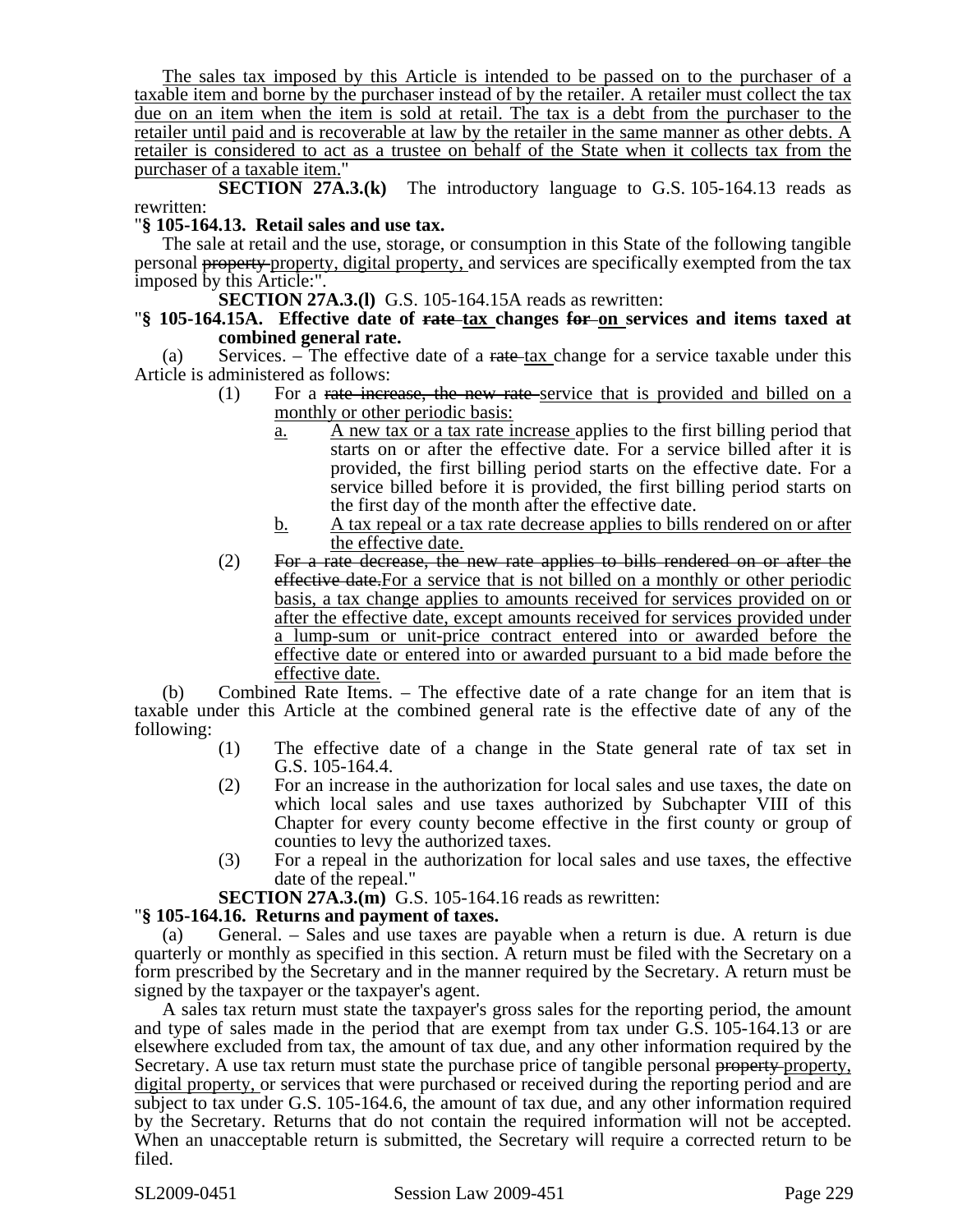… (d) Use Tax on Out-of-State Purchases. – Use tax payable by an individual who purchases tangible personal property, excluding purchases of boats and property other than a boat or an aircraft, digital property, or a service outside the State for a nonbusiness purpose is due on an annual basis. For an individual who is not required to file an individual income tax return under Part 2 of Article 4 of this Chapter, the annual reporting period ends on the last day of the calendar year and a use tax return is due by the following April 15. For an individual who is required to file an individual income tax return, the annual reporting period ends on the last day of the individual's income tax year, and the use tax must be paid on the income tax return as provided in G.S. 105-269.14.

(e) Simultaneous State and Local Changes. – When State and local sales and use tax rates change on the same date because one increases and the other decreases but the combined general rate does not change, sales and use taxes payable on the gross receipts from the following periodic payments are reportable in accordance with the changed State and local rates:

- (1) Lease or rental payments billed after the effective date of the changes.
- (2) Installment sale payments received after the effective date of the changes by a taxpayer who reports the installment sale on a cash basis."
- **SECTION 27A.3.(n)** G.S. 105-164.22 reads as rewritten:

#### "**§ 105-164.22. Retailer must keep records.Record-keeping requirements, inspection authority, and effect of failure to keep records.**

Every retailer shall keep and preserve suitable records of the gross income, gross receipts and/or gross receipts of sales of such business and such other books or accounts as may be necessary to determine the amount of tax for which he is liable under the provisions of this Article. And it shall be the duty of every retailer to keep and preserve for a period of three years all invoices of goods, wares and merchandise purchased for resale and all such books, invoices and other records shall be open for examination at all reasonable hours during the day by the Secretary or his duly authorized agent. Retailers, wholesale merchants, and consumers must keep for a period of three years records that establish their tax liability under this Article. The Secretary or a person designated by the Secretary may inspect these records at any reasonable time during the day.

A retailer's records must include records of the retailer's gross income, gross sales, net taxable sales, and all items purchased for resale. Failure of a retailer to keep records that establish that a sale is exempt under this Article subjects the retailer to liability for tax on the sale.

A wholesale merchant's records must include a bill of sale for each customer that contains the name and address of the purchaser, the date of the purchase, the item purchased, and the price at which the wholesale merchant sold the item. Failure of a wholesale merchant to keep these records for the sale of an item subjects the wholesale merchant to liability for tax at the rate that applies to the retail sale of the item.

A consumer's records must include an invoice or other statement of the purchase price of an item the consumer purchased from outside the State. Failure of the consumer to keep these records subjects the consumer to liability for tax on the purchase price of the item, as determined by the Secretary."

**SECTION 27A.3.(o)** G.S. 105-164.23, 105-164.24, 105-164.25, and 105-164.31 are repealed.

**SECTION 27A.3.(p)** G.S. 105-164.26 reads as rewritten:

#### "**§ 105-164.26. Presumption that sales are taxable.**

For the purpose of the proper administration of this Article and to prevent evasion of the retail sales tax, it shall be presumed that the following presumptions apply:

- (1) That all gross receipts of wholesale merchants and retailers are subject to the retail sales tax until the contrary is established by proper records as required in this Article. It shall be prima facie presumed that
- (2) That tangible personal property sold by  $\frac{any}{n}$  person for delivery in this State, however made, and by carrier or otherwise, State is sold for storage, use, or other consumption in this State, and a like presumption shall apply to State.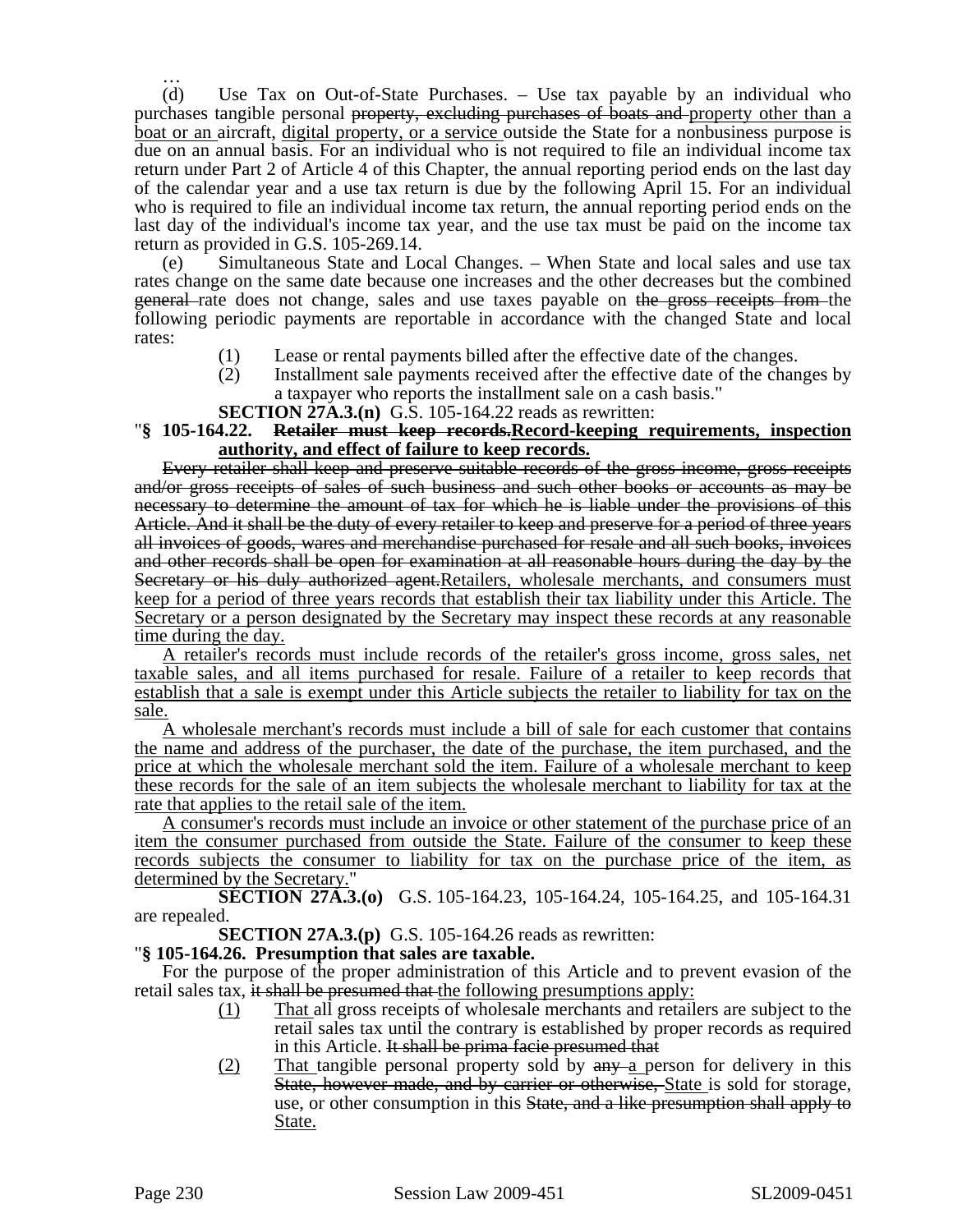- (3) That tangible personal property delivered outside this State and brought to this State by the purchaser.purchaser is for storage, use, or consumption in this State.
- (4) That digital property sold for delivery or access in this State is sold for storage, use, or consumption in this State.
- (5) That a service purchased for receipt in this State is purchased for storage, use, or consumption in this State."
- **SECTION 27A.3.(q)** G.S. 105-164.27A reads as rewritten: "**§ 105-164.27A. Direct pay permit.**

(a) **Tangible Personal Property.** General.  $- A$  general direct pay permit for tangible **personal property** authorizes its holder to purchase any tangible personal property property, digital property, or service without paying tax to the seller and authorizes the seller to not collect any tax on a sale to the permit holder. A person who purchases tangible personal property an item under a direct pay permit issued under this subsection is liable for use tax due on the purchase. The tax is payable when the property is placed in use use or the service is received. A direct pay permit issued under this subsection does not apply to taxes imposed under G.S. 105-164.4(a)(1f) or G.S. 105-164.4(a)(4a). G.S. 105-164.4 on electricity.

A person who purchases direct mail may apply to the Secretary for a direct pay permit for the purchase of direct mail. The direct pay permit issued for direct mail does not apply to any purchase other than the purchase of direct mail.

A person who purchases tangible personal property an item whose tax status cannot be determined at the time of the purchase because of one of the reasons listed below may apply to the Secretary for a general direct pay permit for tangible personal property:permit:

- (1) The place of business where the property item will be used is not known at the time of the purchase and a different tax consequence applies depending on where the property item is used.
- (2) The manner in which the property-item will be used is not known at the time of the purchase and one or more of the potential uses is taxable but others are not taxable.

(a1) Direct Mail. – A person who purchases direct mail may apply to the Secretary for a direct pay permit for the purchase of direct mail. A direct pay permit issued for direct mail does not apply to any purchase other than the purchase of direct mail.

**SECTION 27A.3.(r)** G.S. 105-164.28 reads as rewritten:

## "**§ 105-164.28. Certificate of resale.**

…."

(a) Seller's Responsibility. – A seller who accepts a certificate of resale from a purchaser of tangible personal property has the burden of proving that the sale was not a retail sale unless all of the following conditions are met:

- (1) For a sale made in person, the certificate is signed by the purchaser and states the purchaser's name, address, registration number, and type of business.
- (2) For a sale made in person, the  $t$  tangible personal property item sold is the type of property-item typically sold by the type of business stated on the certificate.
- (3) For a sale made over the Internet or by other remote means, the seller obtains the purchaser's name, address, registration number, and type of business and maintains this information in a retrievable format in its records.

(b) Purchaser's Liability.  $- A$  purchaser who does not resell property an item purchased under a certificate of resale is liable for any tax subsequently determined to be due on the sale." **SECTION 27A.3.(s)** G.S. 105-164.28A(a) reads as rewritten:

"(a) Authorization. – The Secretary may require a person who purchases tangible personal property an item that is exempt from tax or is subject to a preferential rate of tax depending on the status of the purchaser or the intended use of the property-item to obtain an exemption certificate from the Department to receive the exemption or preferential rate. An exemption certificate authorizes a retailer to sell tangible personal property an item to the holder of the certificate and either collect tax at a preferential rate or not collect tax on the sale, as appropriate. A person who purchases tangible personal property an item under an exemption certificate is liable for any tax due on the sale if the Department determines that the person is not eligible for the certificate or the property-item was not used as intended."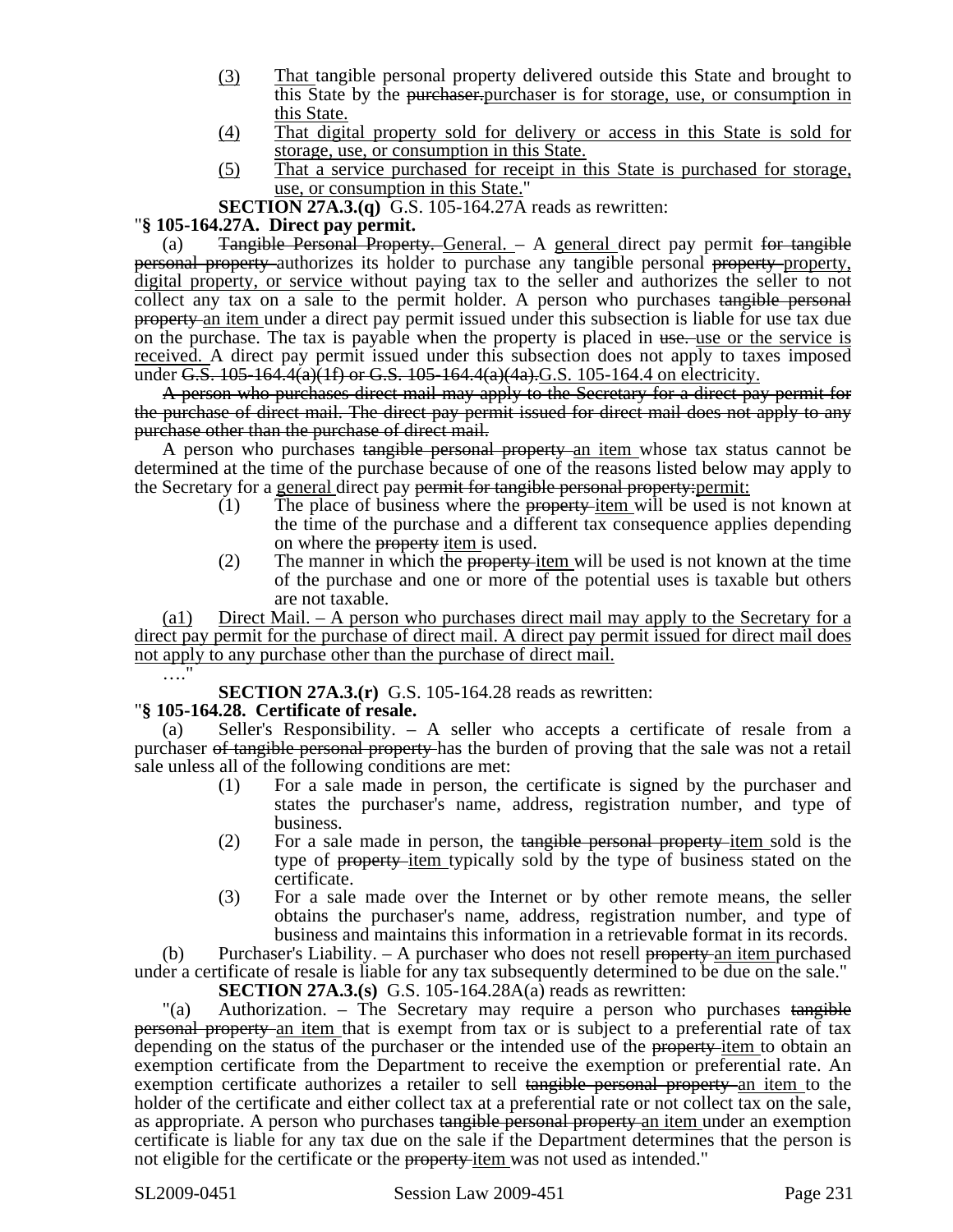**SECTION 27A.3.(t)** G.S. 105-164.29(a) reads as rewritten:

"(a) Requirement and Application. – Before a person may engage in business as a retailer or a wholesale merchant, the person must obtain a certificate of registration. To obtain a certificate of registration, a person must register with the Department. A wholesale merchant or retailer who has more than one business is required to obtain only one certificate of registration to cover all operations of the business throughout the State. An application for registration must be signed as follows:

- (1) By the owner, if the owner is an individual.
- (2) By a manager, member, or partner, if the owner is an association, a partnership, or a limited liability company.
- (3) By an executive officer or some other person specifically authorized by the corporation to sign the application, if the owner is a corporation. If the application is signed by a person authorized to do so by the corporation, written evidence of the person's authority must be attached to the application."
- **SECTION 27A.3.(u)** G.S. 105-164.32 reads as rewritten:

#### "**§ 105-164.32. Incorrect returns; estimate.**

In the event any If a retailer, a wholesale merchant or a consumer fails to make-file a return and to pay the tax as provided by due under this Article or in case any retailer, wholesale merchant or consumer makes files a grossly incorrect return or a report that is false or fraudulent, fraudulent return, it shall be the duty of the Secretary or his authorized agent to make an must estimate for the taxable period of wholesale and/or retail sales of such retailer or wholesale merchant or of the gross proceeds of rentals or leases of tangible personal property by the retailer and to estimate the purchase price of all articles of tangible personal property imported by the consumer for use, storage, or consumption in this State the tax due and to assess and collect the tax and interest, plus penalties, if such have accrued, upon the basis of such the retailer, wholesale merchant, or consumer based on the estimate."

**SECTION 27A.3.(v)** G.S. 105-187.50 reads as rewritten:

#### "**§ 105-187.50. Definitions.**

The definitions in G.S 105-164.3 apply in this Article. In addition, the following definitions apply in this Article:

- (1) Concurrently maintainable. Capable of having any capacity component or distribution element serviced or repaired on a planned basis without interrupting or impeding the performance of the computer equipment.
- (2) Eligible datacenter.  $A$  facility datacenter that provides infrastructure for hosting or data processing services and satisfies each of the following conditions:
	- a. The facility's power and cooling systems are created and maintained to be concurrently maintainable and include redundant capacity components and multiple distribution paths serving the computer equipment at the facility. The facility must have multiple distribution paths serving the computer equipment; however, a single distribution path may serve the computer equipment at any one time.
	- b. The Secretary of Commerce has made a written determination of the following:
		- 1. For facilities that are located in a development tier one area at the time of application for the written determination, that at least one hundred fifty million dollars (\$150,000,000) in private funds has been or will be invested in improvements to real property or installed datacenter machinery and equipment, or a combination thereof, within five years of the date on which the first qualifying improvement is made, regardless of any subsequent change in county development tier status.
		- 2. For facilities that are not located in a development tier one area at the time of application for the written determination, that at least three hundred million dollars (\$300,000,000) in private funds has been or will be invested in improvements to real property or installed datacenter machinery and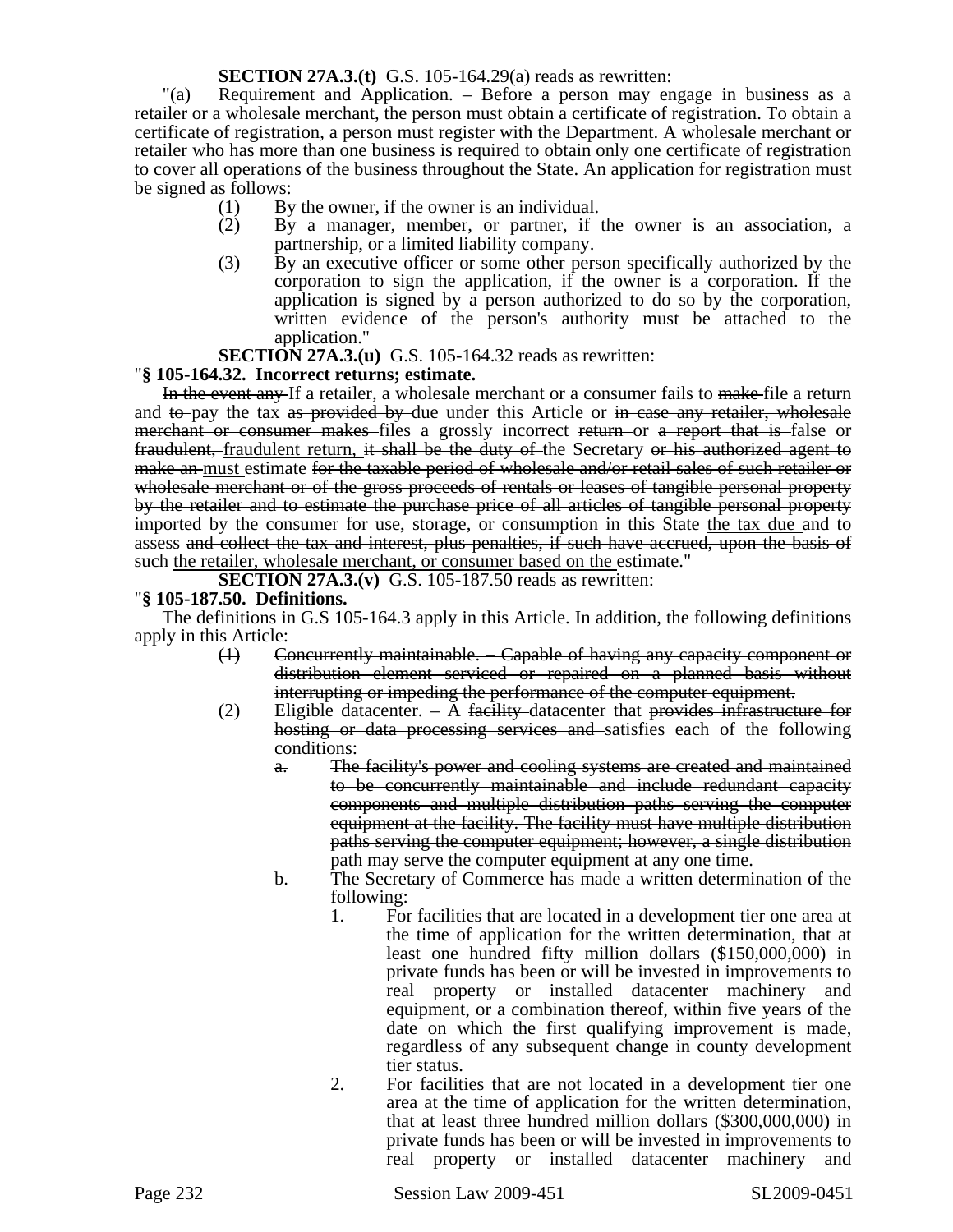equipment, or a combination thereof, within five years of the date on which the first qualifying improvement is made, regardless of any subsequent change in county development tier status.

- c. The facility satisfies the wage standard and health insurance requirements of G.S. 105-129.83.
- $(3)$  Multiple distribution paths.  $-$  A series of distribution paths configured to ensure that failure on one distribution path does not interrupt or impede other distribution paths.
- (4) Redundant capacity components. Components beyond those required to support the computer equipment."

**SECTION 27A.3.(w)** Subsections (d) through (f) of this section become effective January 1, 2010, and apply to sales made on or after that date. The remainder of this section is effective when it becomes law.

## **ALCOHOL EXCISE TAX CHANGES**

**SECTION 27A.4.(a)** G.S. 105-113.80 reads as rewritten:

#### "**§ 105-113.80. Excise taxes on beer, wine, and liquor.**

(a) Beer.  $-$  An excise tax of  $f$ <del>ifty-three and one hundred seventy-seven one thousandths</del> cents (53.177¢) sixty-one and seventy-one hundredths cents (61.71¢) per gallon is levied on the sale of malt beverages.

(b) Wine. – An excise tax of <del>twenty-one cents  $(21¢)$  twenty-six and thirty-four</del> hundredths cents (26.34¢) per liter is levied on the sale of unfortified wine, and an excise tax of twenty-four cents  $(24¢)$  twenty-nine and thirty-four hundredths cents  $(29.34¢)$  per liter is levied on the sale of fortified wine.

(c) Liquor. – An excise tax of twenty-five percent  $(25%)$  thirty percent  $(30%)$  is levied on liquor sold in ABC stores. Pursuant to G.S. 18B-804(b), the price of liquor on which this tax is computed is the distiller's price plus (i) the State ABC warehouse freight and bailment charges, and (ii) a markup for local ABC boards."

**SECTION 27A.4.(b)** G.S. 105-113.82 reads as rewritten:

#### "**§ 105-113.82. Distribution of part of beer and wine taxes.**

(a)  $A$  Amount, Method. - Amount. – The Secretary shall-must distribute annually the following percentages a percentage of the net amount of excise taxes collected on the sale of malt beverages and wine during the preceding 12-month period ending March 31 to the counties or cities in which the retail sale of these beverages is authorized in the entire county or city:city. For purposes of this subsection, the term 'net amount' means gross collections less refunds and amounts credited to the Department of Commerce under G.S. 105-113.81A. The percentages to be distributed are as follows:

- (1) Of the tax on malt beverages levied under G.S. 105-113.80(a), twenty-three and three-fourths percent  $(23\frac{3}{4}\%)$ ; twenty and forty-seven hundredths percent (20.47%).
- (2) Of the tax on unfortified wine levied under G.S. 105-113.80(b), sixty-two percent (62%); andforty-nine and forty-four hundredths percent (49.44%).
- (3) Of the tax on fortified wine levied under G.S.  $105-113.80(b)$ , twenty-two percent (22%).eighteen percent (18%).

(a1) Method. – For purposes of this subsection, "net amount" means gross collections less refunds and amounts credited to the Department of Commerce under G.S. 105-113.81A. If malt beverages, unfortified wine, or fortified wine may be licensed to be sold at retail in both a county and a city located in the county, both the county and city shall-receive a portion of the amount distributed, that portion to be determined on the basis of population. If one of these beverages may be licensed to be sold at retail in a city located in a county in which the sale of the beverage is otherwise prohibited, only the city shall receive receives a portion of the amount distributed, that portion to be determined on the basis of population. The amounts distributed under subdivisions  $(1)$ ,  $(2)$ , and  $(3)$  shall-distributable under subsection (a) of this section must be computed separately.

(b) Repealed by Session Laws 2000, c. 173, s. 3, effective August 2, 2000.

(c) Exception. – Notwithstanding subsection  $(a)$ , subsections (a) and (a1) of this section, in a county in which ABC stores have been established by petition, the revenue shall be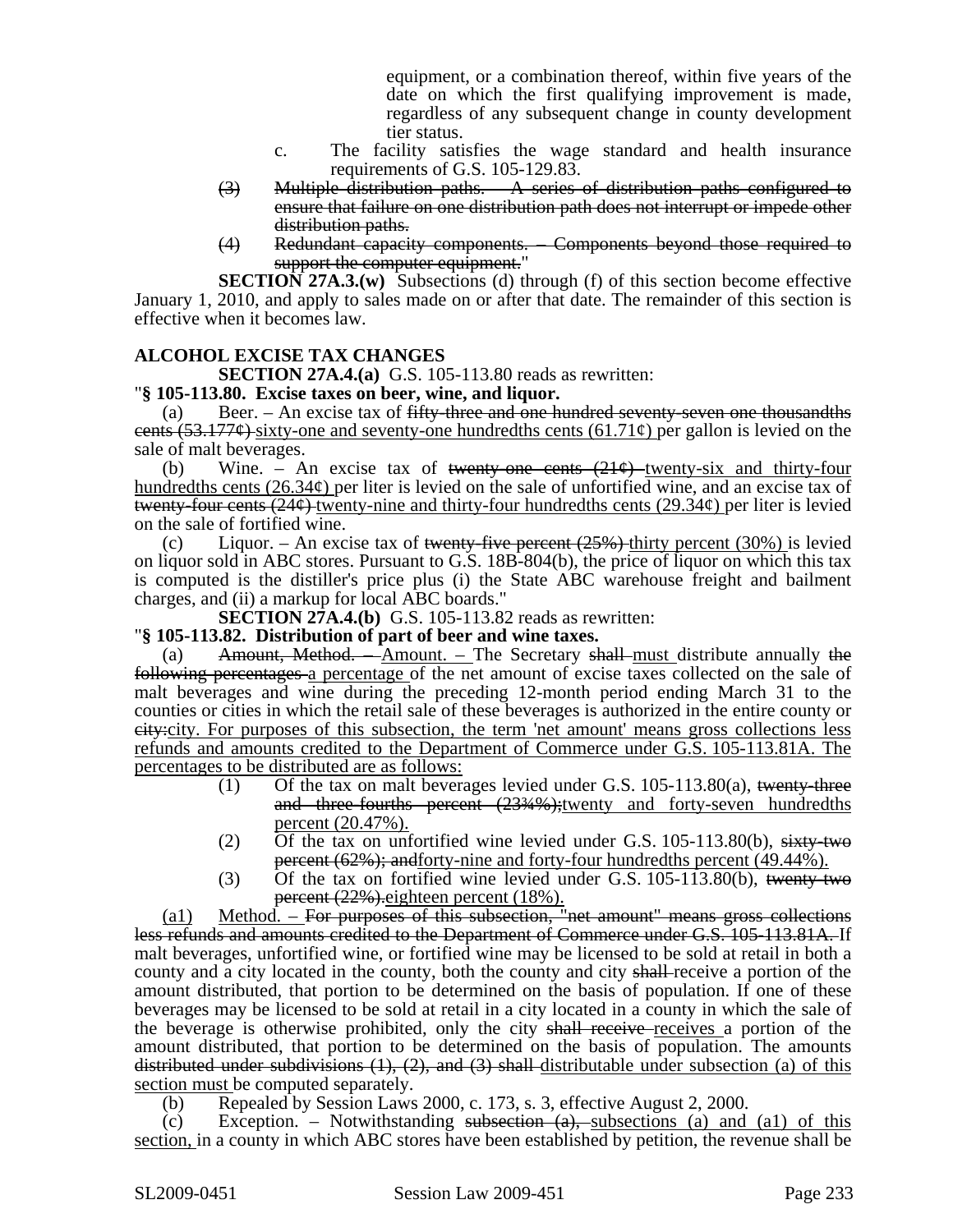distributed as though the entire county had approved the retail sale of a beverage whose retail sale is authorized in part of the county.

(d) Time. – The revenue shall be distributed to cities and counties within 60 days after March 31 of each year. The General Assembly finds that the revenue distributed under this section is local revenue, not a State expenditure, for the purpose of Section 5(3) of Article III of the North Carolina Constitution. Therefore, the Governor may not reduce or withhold the distribution.

(e) Population Estimates. – To determine the population of a city or county for purposes of the distribution required by this section, the Secretary shall use the most recent annual estimate of population certified by the State Budget Officer.

(f) City Defined. – As used in this section, the term "city" means a city as defined in G.S. 153A-1(1) or an urban service district defined by the governing body of a consolidated city-county.

 $(g)$  Use of Funds. – Funds distributed to a county or city under this section may be used for any public purpose.

(h) Disqualification. – No municipality may receive any funds under this section if it was incorporated with an effective date of on or after January 1, 2000, and is disqualified from receiving funds under G.S. 136-41.2. No municipality may receive any funds under this section, incorporated with an effective date on or after January 1, 2000, unless a majority of the mileage of its streets is open to the public. The previous sentence becomes effective with respect to distribution of funds on or after July 1, 1999."

**SECTION 27A.4.(c)** Notwithstanding G.S. 105-113.82, the percentages of the net amount of excise taxes distributable to a county or city under G.S. 105-113.82 for the taxes collected during the 12-month period ending March 31, 2010, are as follows:

- $(1)$  Of the tax on malt beverages levied under G.S. 105-113.80(a), seven and twenty-four hundredths percent (7.24%).
- (2) Of the tax on unfortified wine levied under G.S. 105-113.80(b), eighteen percent (18%).
- (3) Of the tax on fortified wine levied under G.S. 105-113.80(b), six and forty-nine hundredths percent (6.49%).

**SECTION 27A.4.(d)** This section becomes effective September 1, 2009. Subsections (a) and (b) of this section apply to malt beverages and wine first sold or otherwise disposed of on or after that date and to liquor sold on or after that date.

## **TOBACCO PRODUCTS EXCISE TAX CHANGES**

**SECTION 27A.5.(a)** G.S. 105-113.5 reads as rewritten: " $\S$  **105-113.5.** Tax on cigarettes.

A tax is levied on the sale or possession for sale in this State, by a distributor, of all cigarettes at the rate of <del>one and three-fourths cents  $(1.75)$ </del> two and one-fourth cents  $(2.25)$  per individual cigarette."

**SECTION 27A.5.(b)** G.S. 105-113.7 is recodified as G.S. 105-113.4D in Part 1 of Article 2A of Chapter 105 of the General Statutes and reads as rewritten: "**§ 105-113.4D. Tax with respect to inventory on effective date of tax increase.** 

Every distributor person subject to the taxes levied in this Article who, on the effective date of a tax increase under this Article, has on hand any cigarettes shall tobacco products must file a complete inventory of the eigarettes tobacco products within 20 days after the effective date of the increase, and shall must pay an additional tax to the Secretary when filing the inventory. The amount of tax due is the amount due based on the difference between the former tax rate and the increased tax rate."

# **SECTION 27A.5.(c)** G.S. 105-113.35 reads as rewritten:<br>"§ 105-113.35. Tax on tobacco products other than eigarettes; use of proceeds.cigarettes.

(a) Tax. – An excise tax is levied on tobacco products other than cigarettes at the rate of ten percent (10%) twelve and eight-tenths percent (12.8%) of the cost price of the products. This tax does not apply to the following:

- (1) A tobacco product sold outside the State.<br>
(2) A tobacco product sold to the federal gov
- A tobacco product sold to the federal government.
- (3) A sample tobacco product distributed without charge.

…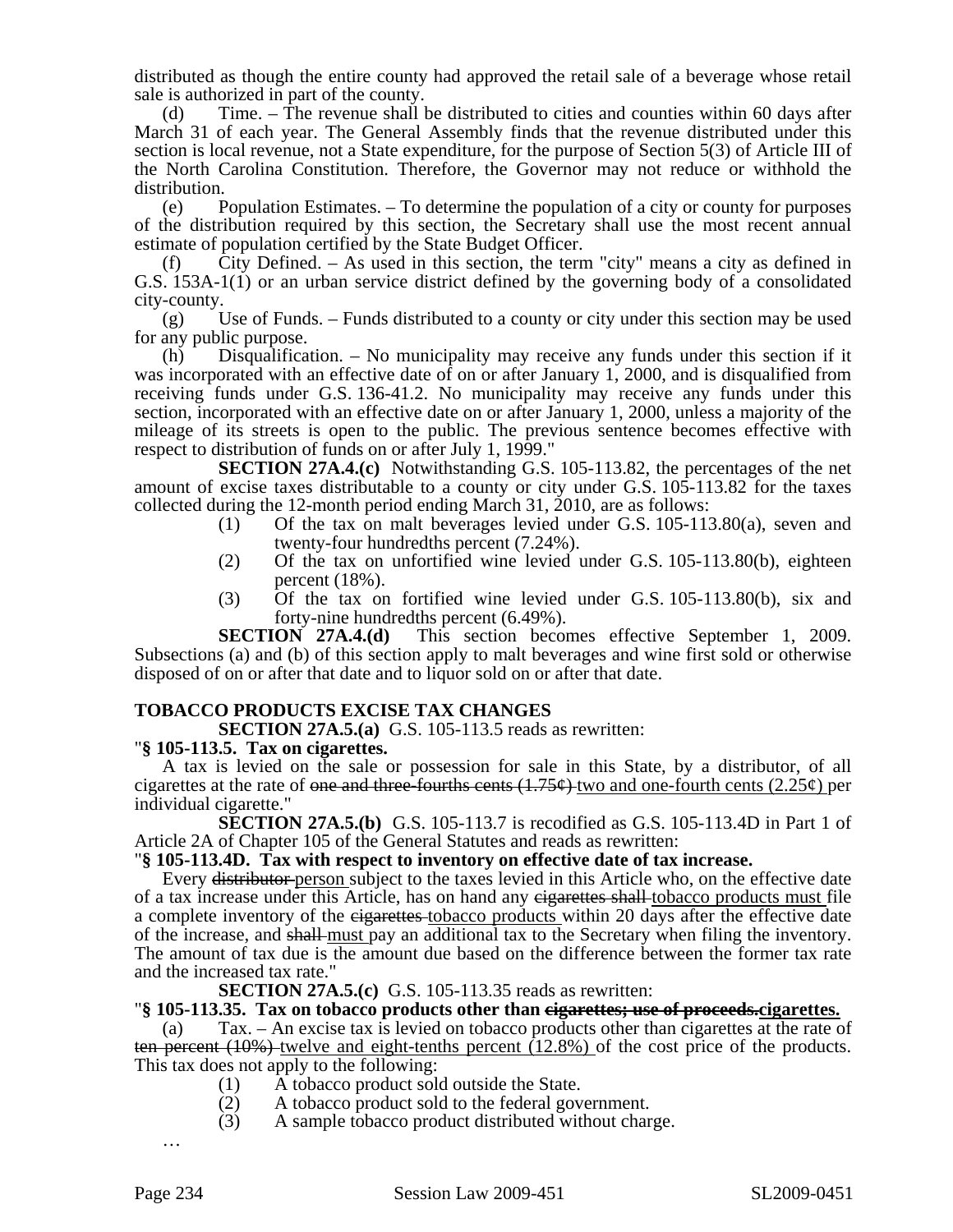(e) Use. – Of the funds collected pursuant to this section, the Secretary shall deposit an amount equal to three percent (3%) of the cost price of the products to the General Fund, and the Secretary shall remit the remainder of the funds to the University Cancer Research Fund established pursuant to G.S. 116-29.1."

**SECTION 27A.5.(d)** Part 3 of Article 2A of Chapter 105 of the General Statutes is amended by adding a new section to read:

#### "**§ 105-113.40A. Use of tax proceeds.**

The Secretary must credit the net proceeds of the tax collected under this Article as follows:

- (1) An amount equal to three percent (3%) of the cost price of the products to the General Fund.
- (2) The remainder to the University Cancer Research Fund established under G.S. 116-29.1."
- **SECTION 27A.5.(e)** G.S. 116-29.1(b) reads as rewritten:

"(b) The General Assembly finds that it is imperative that the State provide a minimum of fifty million dollars (\$50,000,000) each calendar year to the University Cancer Research Fund; therefore, effective July 1 of each calendar year:

- (1) Notwithstanding G.S. 143C-9-3, of the funds credited to the Tobacco Trust Account, the sum of eight million dollars (\$8,000,000) is transferred from the Tobacco Trust Account to the University Cancer Research Fund and appropriated for this purpose.
- (2) The funds remitted to the University Cancer Research Fund by the Secretary of Revenue from the tax on tobacco products other than cigarettes pursuant to G.S. 105-113.41 G.S. 105-113.40A is appropriated for this purpose.
- (3) An amount equal to the difference between (i) fifty million dollars (\$50,000,000) and (ii) the amounts appropriated pursuant to subdivisions (1) and (2) of this subsection is appropriated from the General Fund for this purpose."

**SECTION 27A.5.(f)** This section becomes effective September 1, 2009.

## **IRC CONFORMITY**

**SECTION 27A.6.(a)** G.S. 105-228.90(b)(1b) reads as rewritten:

- "(b) Definitions. The following definitions apply in this Article:
	- … (1b) Code. – The Internal Revenue Code as enacted as of May 1, 2008,May 1, 2009, including any provisions enacted as of that date which become effective either before or after that date.date, but not including the amendments made to section 63(c) of the Code by section 3012 of P.L. 110-289."

**SECTION 27A.6.(b)** G.S. 105-228.90(b)(1b), as amended by Section 1 of this act, reads as rewritten:

- "(b) Definitions. The following definitions apply in this Article:
	- … (1b) Code. – The Internal Revenue Code as enacted as of May 1, 2009, including any provisions enacted as of that date which become effective either before or after that date.date, but not including the amendments made to Section 63(c) of the Code by section 3012 of P.L. 110-289."

**SECTION 27A.6.(c)** G.S. 105-130.5(a) reads as rewritten:

"(a) The following additions to federal taxable income shall be made in determining State net income:

- … (6) The Any amount allowed as a net operating loss deduction allowed by under the Code; and Code.
- (15a) The applicable percentage of the amount allowed as a special accelerated depreciation deduction under section  $168(k)$  or  $168(n)$  of the Code for property placed in service after December 31, 2007, but before January 1, 2009.2010. The applicable percentage under this subdivision is eighty-five percent (85%).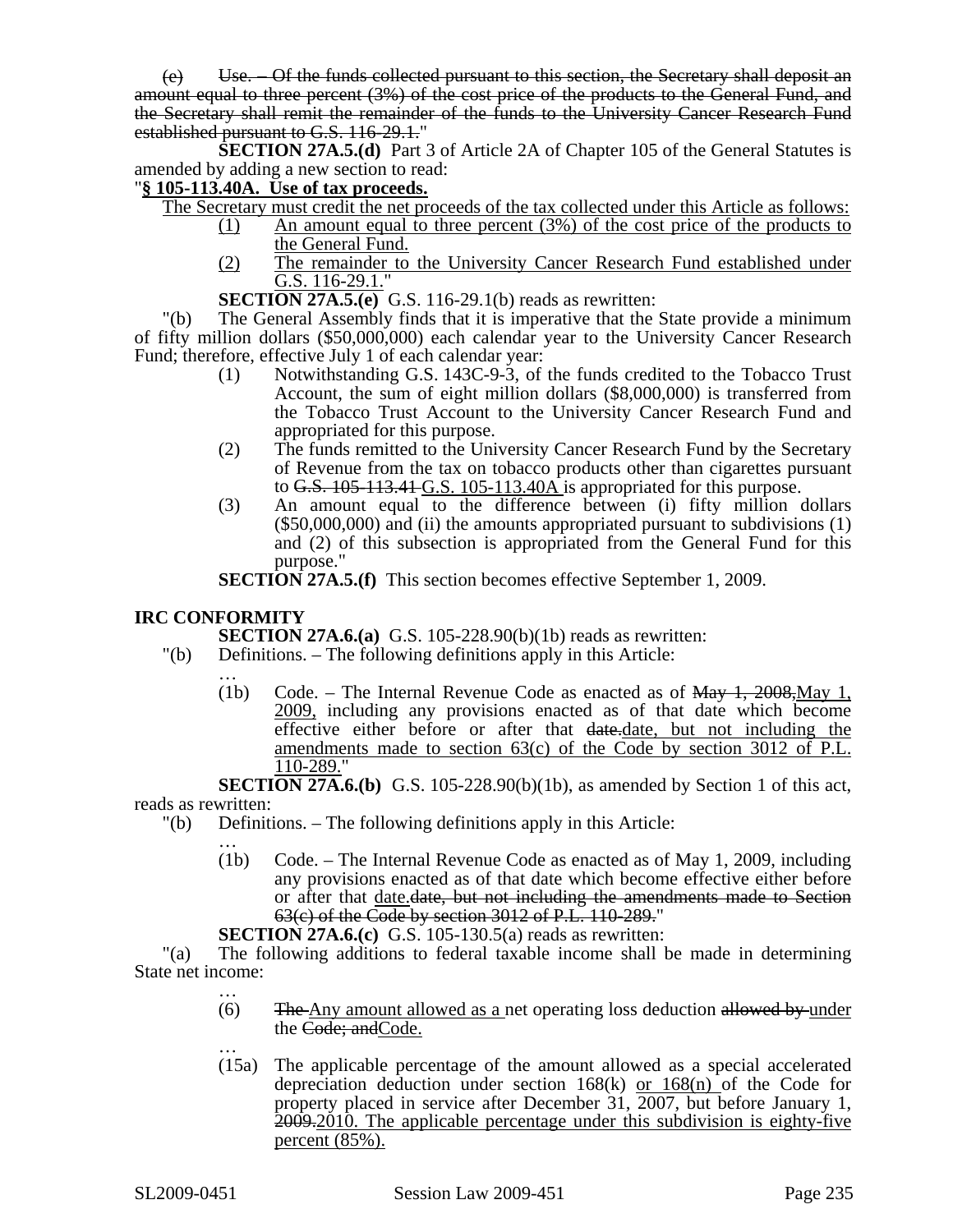In addition, a taxpayer who was allowed a special accelerated depreciation deduction in taxable year 2007 or 2008 for property placed in service during that period, year, and whose North Carolina taxable income for that year reflected that accelerated depreciation deduction must make the adjustments set out below.add to federal taxable income in the taxpayer's 2008 taxable year an amount equal to the applicable percentage of the deduction amount allowed in the 2007 taxable year. These adjustments do not result in a difference in basis of the affected assets for State and federal income tax purposes. The applicable percentage under this subdivision is eighty-five percent (85%).

- a. A taxpayer must add to federal taxable income in the taxpayer's 2008 taxable year an amount equal to the applicable percentage of the accelerated depreciation deduction reflected in the taxpayer's 2007 North Carolina taxable income.
- b. A taxpayer must add to federal taxable income in the taxpayer's 2009 taxable year an amount equal to the applicable percentage of the accelerated depreciation deduction reflected in the taxpayer's 2008 North Carolina taxable income.
- … (21) The amount of income deferred under section 108(i)(1) of the Code from the discharge of indebtedness in connection with a reacquistion of an applicable debt instrument.
- (22) The amount allowed as a deduction under section  $163(e)(5)(F)$  of the Code for an original issue discount on an applicable high yield discount obligation."
- **SECTION 27A.6.(d)** G.S. 105-130.5(b) reads as rewritten:

"(b) The following deductions from federal taxable income shall be made in determining State net income:

- …  $(21a)$  In each of the taxpayer's first five taxable years beginning on or after January 1, 2009, an An amount equal to twenty percent  $(20%)$  of the amount added to federal taxable income in taxable year 2008 as accelerated depreciation under subdivision (a)(15a) of this section. For a taxpayer who made the addition for accelerated depreciation in the 2008 taxable year, the deduction allowed by this subdivision applies to the first five taxable years beginning on or after January 1, 2009. For a taxpayer who made the addition for accelerated depreciation in the 2009 taxable year, the deduction allowed by this subdivision applies to the first five taxable years beginning on or after January 1, 2010. …
- (25) The amount added to federal taxable income as deferred income under section  $108(i)(1)$  of the Code. This deduction applies to taxable years beginning on or after January 1, 2014."
- **SECTION 27A.6.(e)** G.S. 105-134.6(b) reads as rewritten:

"(b) Deductions. – The following deductions from taxable income shall be made in calculating North Carolina taxable income, to the extent each item is included in taxable income: …

(17a) In each of the taxpayer's first five taxable years beginning on or after January 1, 2009, an An amount equal to twenty percent (20%) of the amount added to federal taxable income in taxable year 2008 as accelerated depreciation under subdivision (c)(8a) of this section. For a taxpayer who made the addition for accelerated depreciation in the 2008 taxable year, the deduction allowed by this subdivision applies to the first five taxable years beginning on or after January 1, 2009. For a taxpayer who made the addition for accelerated depreciation in the 2009 taxable year, the deduction allowed by this subdivision applies to the first five taxable years beginning on or after January 1, 2010.

…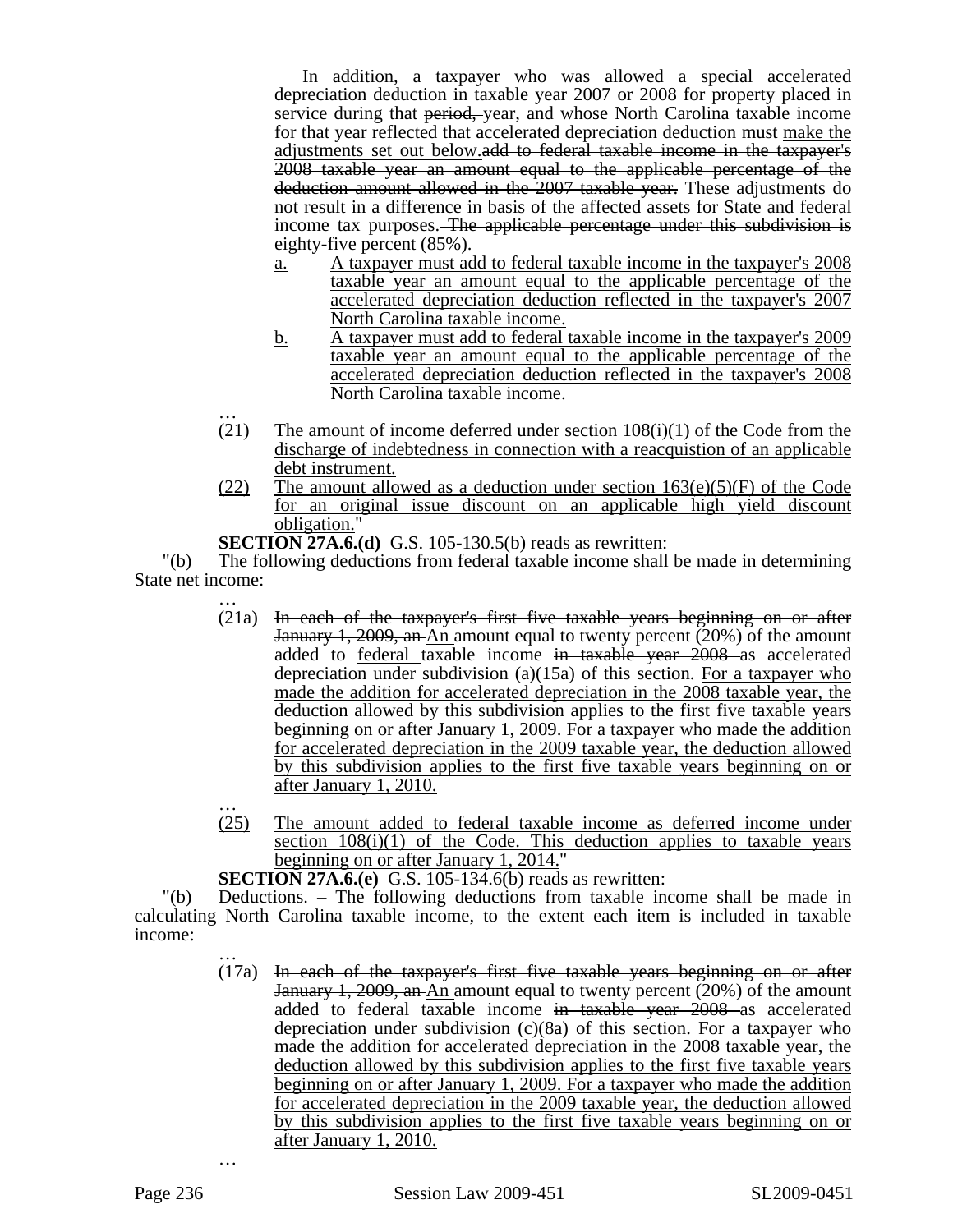- (20) The amount added to federal taxable income as deferred income under section  $108(i)(1)$  of the Code. This deduction applies to taxable years beginning on or after January 1, 2014."
- **SECTION 27A.6.(f)** G.S. 105-134.6(c) reads as rewritten:

"(c) Additions. – The following additions to taxable income shall be made in calculating North Carolina taxable income, to the extent each item is not included in taxable income:

… (8a) The applicable percentage of the amount allowed as a special accelerated depreciation deduction under section 168(k) or 168(n) of the Code for property placed in service after December 31, 2007, but before January 1,  $\frac{2009}{100}$ . The applicable percentage under this subdivision is eighty-five percent (85%).

In addition, a taxpayer who was allowed a special accelerated depreciation deduction in taxable year 2007 or 2008 for property placed in service for that period, during that year, and whose North Carolina taxable income for that year reflected that accelerated depreciation deduction must make the adjustments set out below. add to federal taxable income in the taxpayer's 2008 taxable year an amount equal to the applicable percentage of the deduction amount allowed in the 2007 taxable year. These adjustments do not result in a difference in basis of the affected assets for State and federal income tax purposes. The applicable percentage under this subdivision is eighty-five percent (85%).

- a. A taxpayer must add to federal taxable income in the taxpayer's 2008 taxable year an amount equal to the applicable percentage of the accelerated depreciation deduction reflected in the taxpayer's 2007 North Carolina taxable income.
- b. A taxpayer must add to federal taxable income in the taxpayer's 2009 taxable year an amount equal to the applicable percentage of the accelerated depreciation deduction reflected in the taxpayer's 2008 North Carolina taxable income.
- … (11) The amount of the taxpayer's real property tax deduction under section  $63(c)(1)(C)$  of the Code.
- (12) The amount of the taxpayer's deduction for motor vehicle sales taxes under section  $164(a)(6)$  or section  $63(c)(1)(E)$  of the Code.
- (13) The amount of income deferred under section 108(i)(1) of the Code from the discharge of indebtedness in connection with a reacquistion of an applicable debt instrument.
- (14) The amount allowed as a deduction under section  $163(e)(5)(F)$  of the Code for an original issue discount on an applicable high yield discount obligation."

**SECTION 27A.6.(g)** Notwithstanding subsection (a) of this section, any amendments to the Internal Revenue Code enacted after May 1, 2008, that increase North Carolina taxable income for the 2008 taxable year become effective for taxable years beginning on or after January 1, 2009.

**SECTION 27A.6.(h)** Subsection (a) of this section is effective for taxable years beginning on or after January 1, 2008. Subsections (b) through (f) are effective for taxable years beginning on or after January 1, 2009. Subsections (g), and (h) of this section are effective when they become law.

## **STUDY OF NORTH CAROLINA'S SALES AND INCOME TAX STRUCTURE**

**SECTION 27A.7.** The President Pro Tempore of the Senate and the Speaker of the House of Representatives authorize the Finance Committees of the Senate and the House and other designated members to meet during the interim to study and recommend legislation to reform North Carolina's sales and income tax structure in order to broaden the tax base and lower the State's tax rates.

# **PART XXVIII. MISCELLANEOUS PROVISIONS**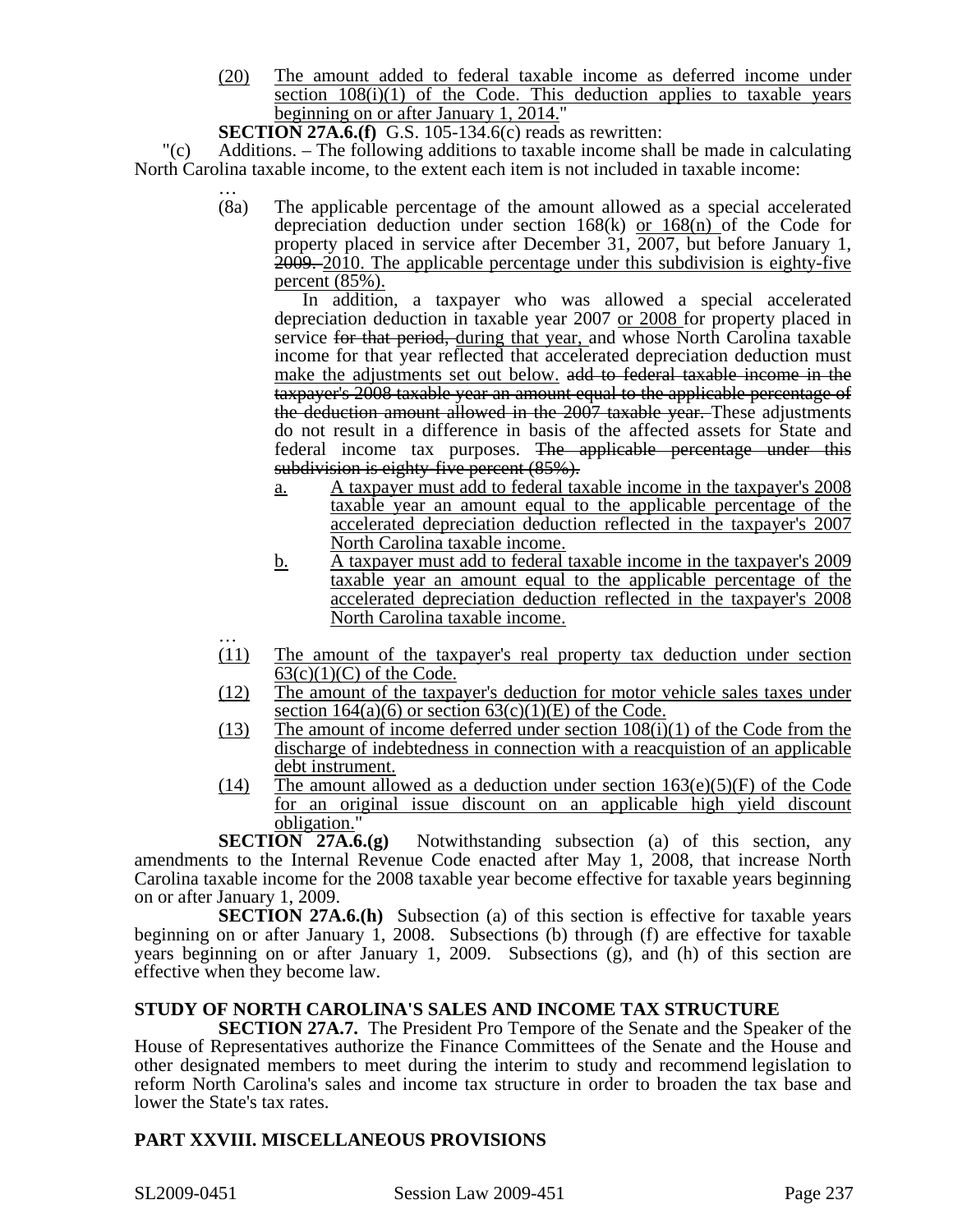#### **STATE BUDGET ACT APPLIES**

**SECTION 28.1.** The provisions of the State Budget Act, Chapter 143C of the General Statutes, are reenacted and shall remain in full force and effect and are incorporated in this act by reference.

#### **COMMITTEE REPORT**

**SECTION 28.2.(a)** The Joint Conference Committee Report on the Continuation, Expansion, and Capital Budgets dated August 3, 2009, which was distributed in the Senate and the House of Representatives and used to explain this act, shall indicate action by the General Assembly on this act and shall therefore be used to construe this act, as provided in the State Budget Act, Chapter 143C of the General Statutes, and for these purposes shall be considered a part of this act and as such shall be printed as a part of the Session Laws.

**SECTION 28.2.(b)** The budget enacted by the General Assembly is for the maintenance of the various departments, institutions, and other spending agencies of the State for the 2009-2011 biennial budget as provided in G.S. 143C-3-5. This budget includes the appropriations of State funds as defined in G.S. 143C-1-1(d)(25).

The Director of the Budget submitted recommended adjustments to the budget to the General Assembly in March 2009 in the documents "The North Carolina State Budget, Recommended Operating Budget with Performance Management Information 2009-2011, Volumes 1 through 6," for the 2009-2011 fiscal biennium for the various departments, institutions, and other spending agencies of the State. The adjustments to these documents made by the General Assembly are set out in the Committee Report, the Supplemental Committee Report, and the Final Committee Report.

**SECTION 28.2.(c)** The budget enacted by the General Assembly shall also be interpreted in accordance with G.S. 143C-5-5, the special provisions in this act, and other appropriate legislation.

In the event that there is a conflict between the line-item budget certified by the Director of the Budget and the budget enacted by the General Assembly, the budget enacted by the General Assembly shall prevail.

#### **MOST TEXT APPLIES ONLY TO THE 2009-2011 FISCAL BIENNIUM**

**SECTION 28.3.** Except for statutory changes or other provisions that clearly indicate an intention to have effects beyond the 2009-2011 fiscal biennium, the textual provisions of this act apply only to funds appropriated for, and activities occurring during, the 2009-2011 fiscal biennium.

# **EFFECT OF HEADINGS**

The headings to the parts and sections of this act are a convenience to the reader and are for reference only. The headings do not expand, limit, or define the text of this act, except for effective dates referring to a part.

#### **SEVERABILITY CLAUSE**

**SECTION 28.5.** If any section or provision of this act is declared unconstitutional or invalid by the courts, it does not affect the validity of this act as a whole or any part other than the part so declared to be unconstitutional or invalid.

#### **ADJUSTMENT OF ALLOCATIONS TO GIVE EFFECT TO THIS ACT FROM JULY 1, 2009**

**SECTION 28.5A.** The appropriations and authorizations to allocate and spend funds set out in S.L. 2009-215, S.L. 2009-296, and S.L. 2009-399 expire when this act becomes law. At such time, this act becomes effective and governs appropriations and expenditures.

When this act becomes law, the Director of the Budget shall adjust allocations to give effect to this act from July 1, 2009.

#### **EFFECTIVE DATE**